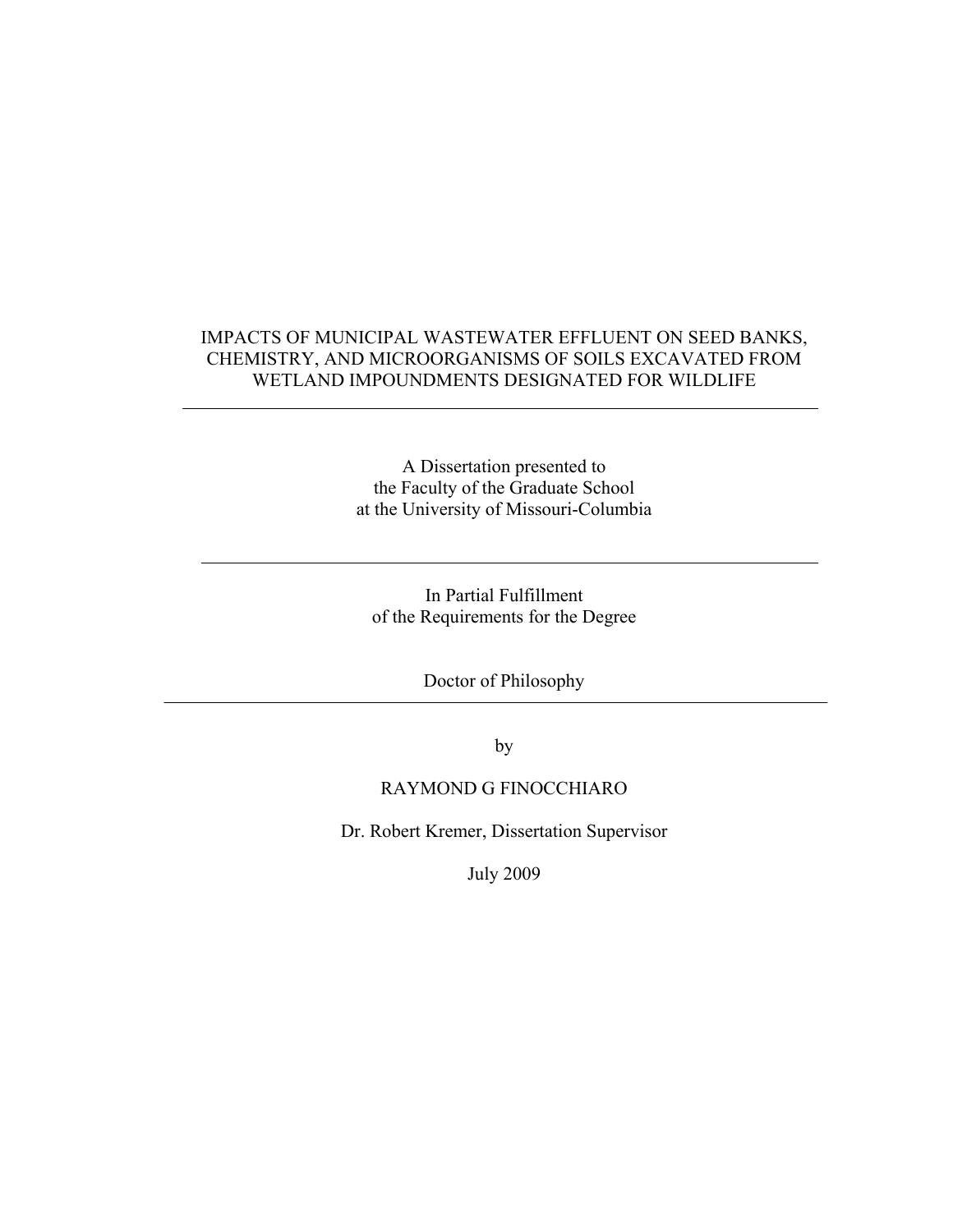The undersigned, appointed by the dean of the Graduate School, have examined the dissertation entitled

#### IMPACT OF MUNICIPAL WASTEWATER EFFLUENT ON SEED BANKS, CHEMISTRY, AND MICROORGANISMS OF SOILS EXCAVTED FROM WETLAND IMPOUNDMENTS DESIGNATED FOR WILDLIFE

presented by Raymond G Finocchiaro,

a candidate for the degree of doctor of philosophy,

and hereby certify that, in their opinion, it is worthy of acceptance.

Professor Robert J Kremer

Professor Stephen H Anderson

Professor John M Kabrick

Professor Randall J Miles

Professor Leigh H Fredrickson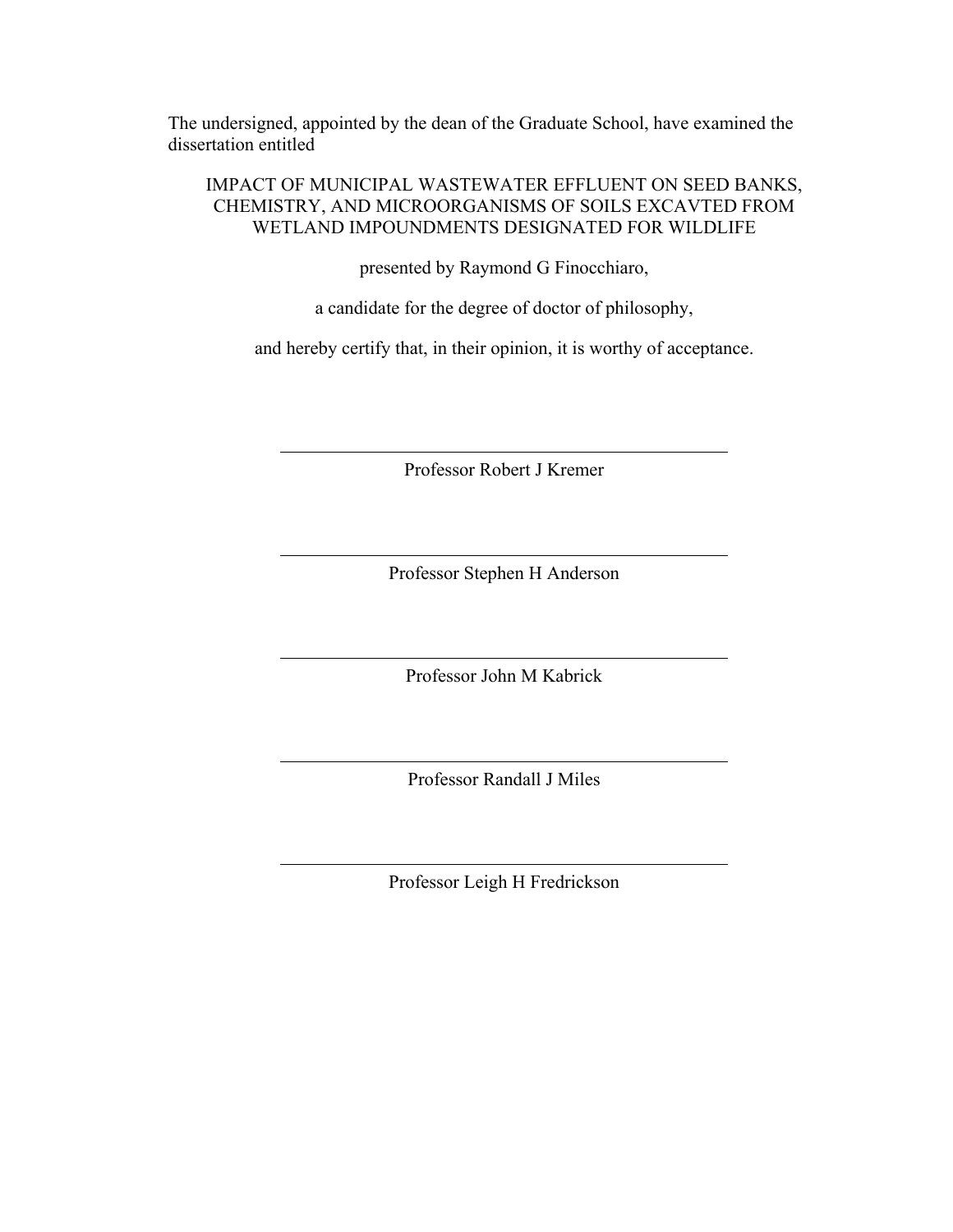#### ACKNOWLEDGEMENTS

I sincerely wish to thank my committee members Drs. Robert Kremer, Steve Anderson, Randy Miles, John Kabrick, Leigh Fredrickson, and David Hammer for all their assistance and devotion to my academic development during my tenure as a graduate student. I have tried to take their advise, perspectives, and professionalism with me into the field every time. Additionally, I sincerely thank the Missouri Department of Conservation (MDC) for providing trucks and equipment, and Dave Graber of the department for acting as project coordinator. I also acknowledge the assistance given by the MDC staff at Eagle Bluffs Conservation Area throughout this research project. I thank the personnel at the City of Columbia, Missouri Public Water Treatment Plant for their assistance in obtaining water. I am indebted to Crystal Frey, Kee Choon Park, Sarah Lafrenz, Nathan Means, Lynn Stanley, and Jenan Nichols for their assistance with many aspects of this research and enjoyable conversations. I am grateful to Matt Knowlton for sharing his data, and equipment. I thank my colleagues Robert Gleason, Wes Newton, and Murray Laubhan at Northern Prairie Wildlife Research Center for their comments and support as this dissertation was developed.

Above all, I gratefully acknowledge the sacrifices my spouse, Diane, has taken in order for me to pursue this degree and my children, Jonah and Grace, who have patiently waited for me.

This research was supported by contributions from Gaylord Memorial Laboratory, School of Natural Resources, University of Missouri-Columbia, and Missouri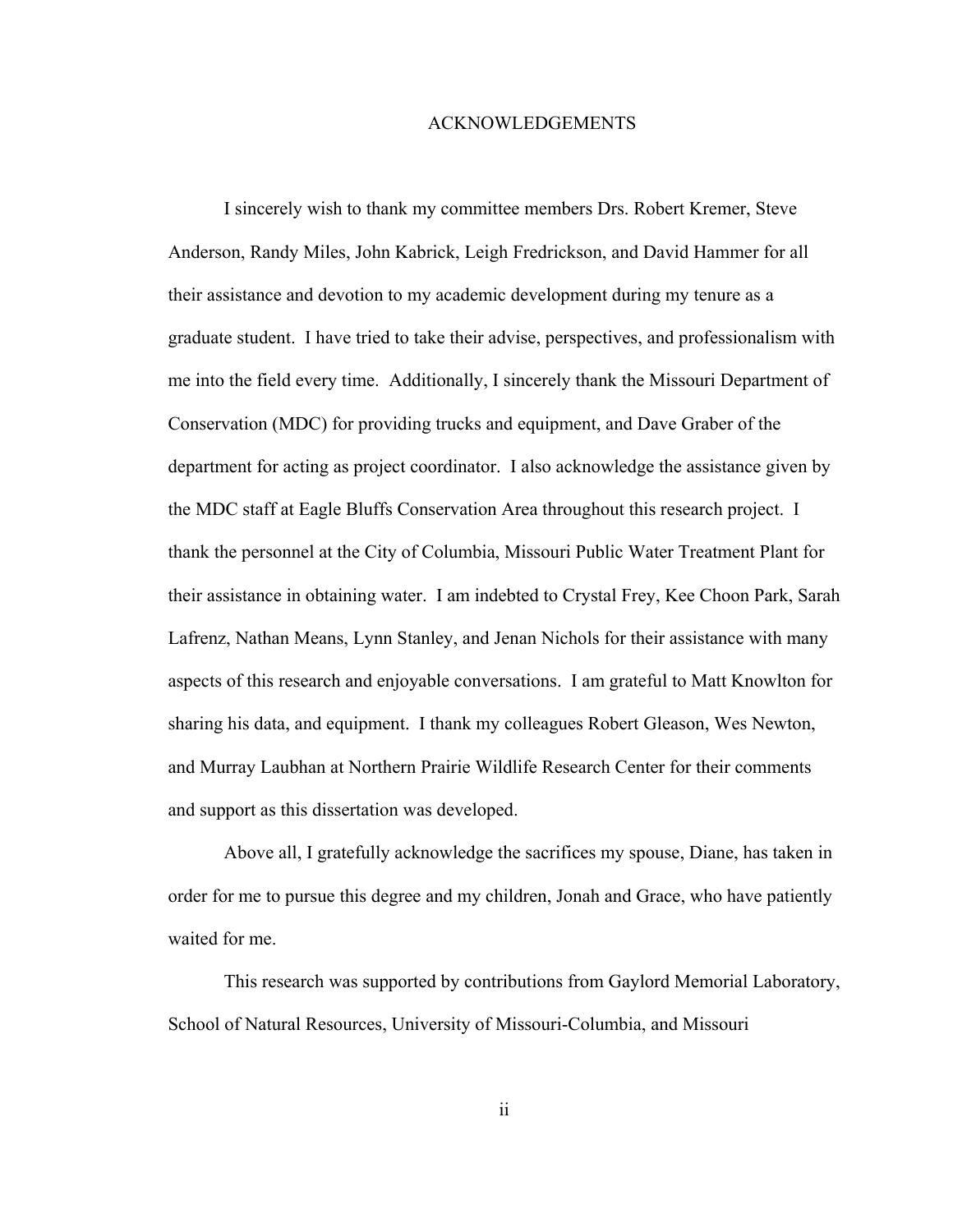Department of Conservation Cooperating, and Missouri Agricultural Experiment Station Project 183.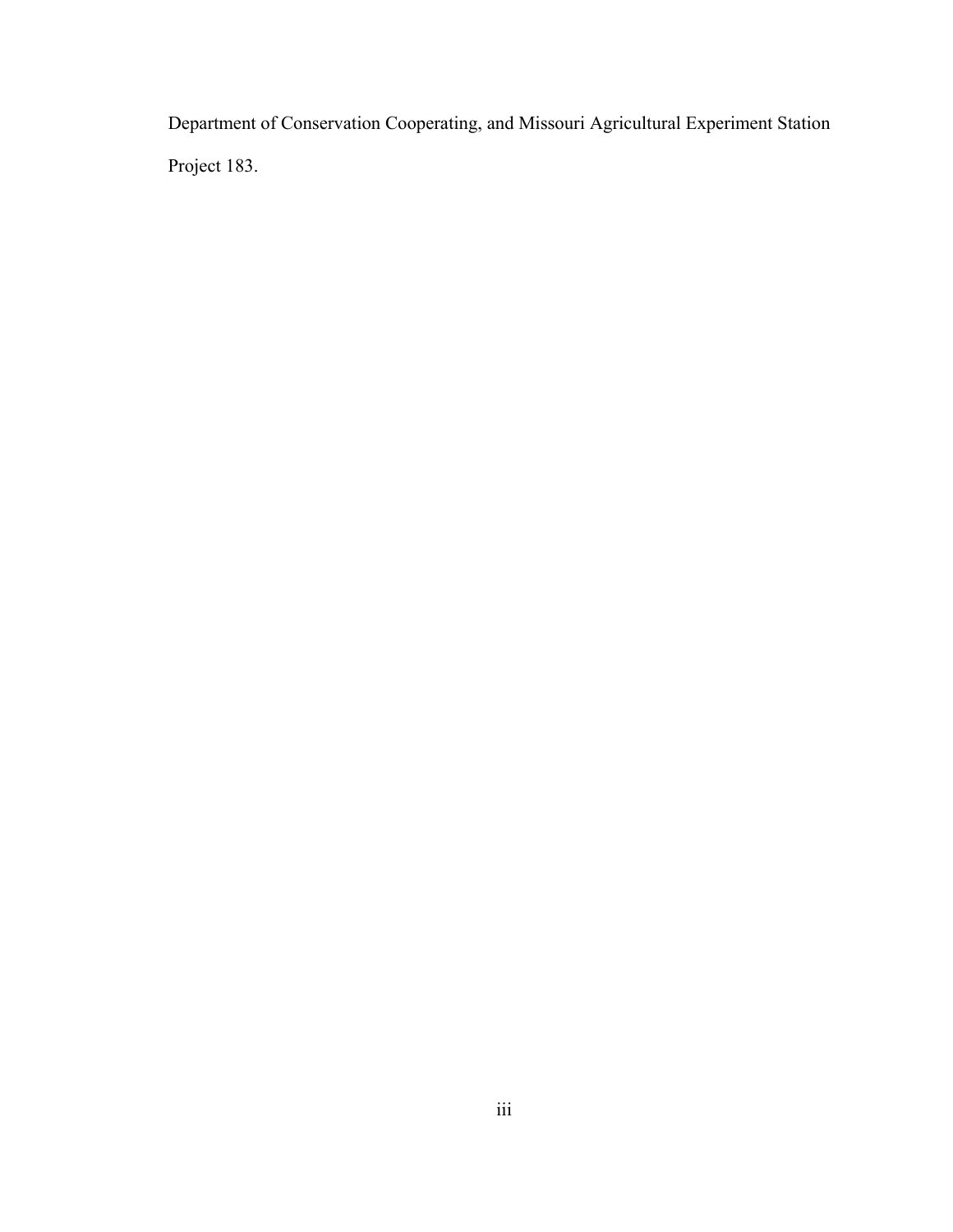# **TABLE OF CONTENTS**

| <b>CHAPTER 2: EFFECT OF MUNICIPAL WASTEWATER EFFLUENT</b><br>IRRIGATION ON SOIL ELECTRICAL CONDUCTIVITY AND<br>pH IN WETLANDS IMPOUNDMENTS AT EAGLE BLUFFS<br><b>CONSERVATION AREA</b> |
|----------------------------------------------------------------------------------------------------------------------------------------------------------------------------------------|
| <b>CHAPTER 3: IMPACT OF MUNICIPAL WASTEWATER EFFLUENT ON SEED</b><br>BANK RESPONSE AND SOILS EXCAVATED FROM A WETLAND<br><b>IMPOUNDMENT</b>                                            |
|                                                                                                                                                                                        |
| CHAPTER 4: INFLUENCE OF REMEDIATION OF WASTEWATER EFFLUENT-<br>IRRIGATED SOILS ON SEED BANK RESPONSE AND SOIL<br><b>PROPERTIES</b>                                                     |
|                                                                                                                                                                                        |
| <b>CHAPTER 5: EFFECTS OF MUNICIPAL WASTEWATER EFFLUENT AS A</b><br>WETLAND WATER SOURCE ON SOIL MICROBIAL ABUNDANCE                                                                    |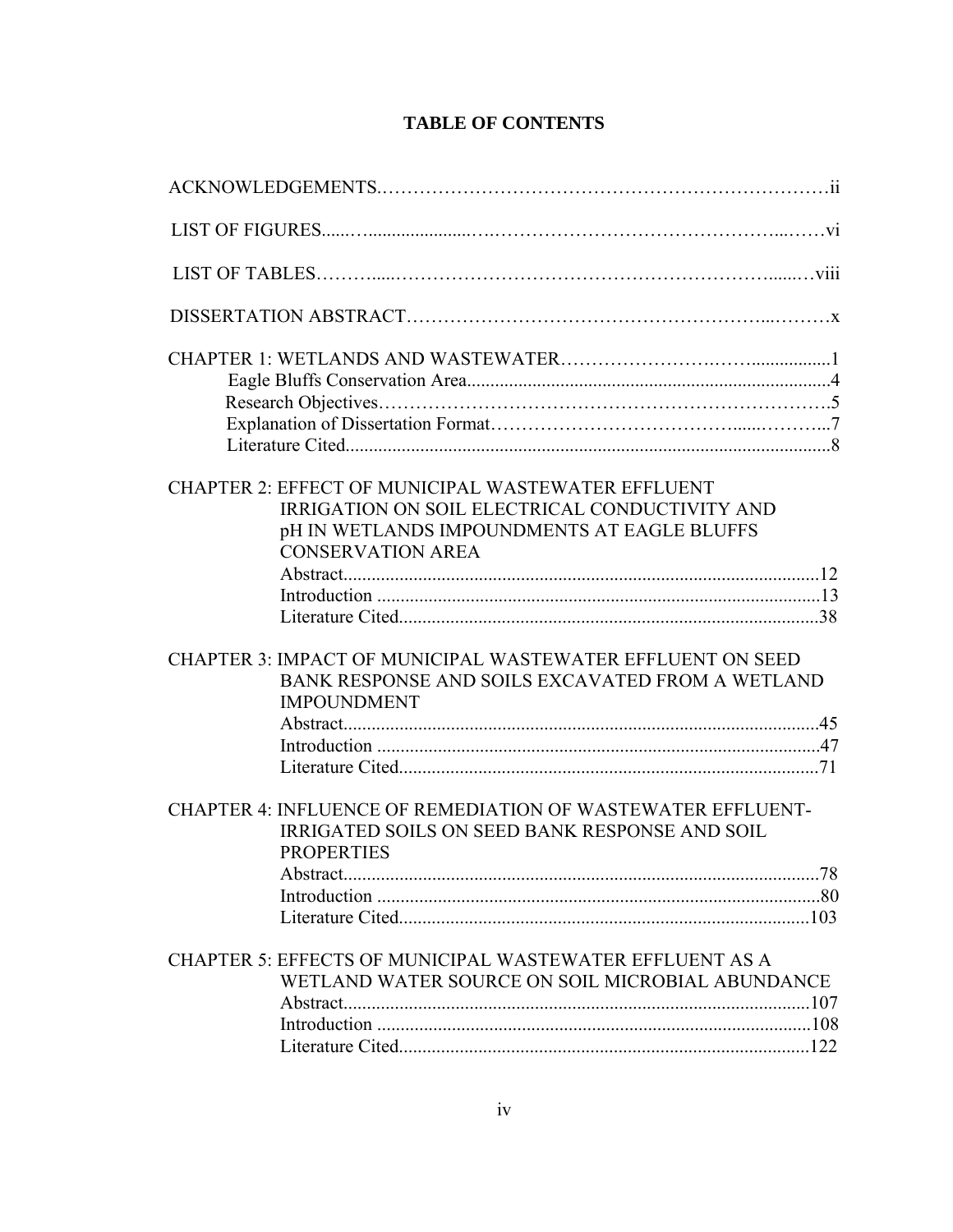| <b>CHAPTER 6: EFFECTS OF MUNICIPAL WASTEWATER EFFLUENT AS</b><br>A WETLAND WATER SOURCE ON SOIL MICROBIAL<br><b>ACTIVITY</b>        |
|-------------------------------------------------------------------------------------------------------------------------------------|
|                                                                                                                                     |
|                                                                                                                                     |
|                                                                                                                                     |
| CHAPTER 7: SUMMARYAND MONITORING OF WASTEWATER EFFLUENT                                                                             |
| EFFECTS ON WETLAND IMPOUNDMENTS                                                                                                     |
|                                                                                                                                     |
|                                                                                                                                     |
|                                                                                                                                     |
| <b>APPENDIX 1.0</b>                                                                                                                 |
| APPENDIX 2.1. ANOVA Tables of Electrical Conductivity and pH of Soil Cores                                                          |
| Collected from Eagle Bluffs Conservation Area in 2004159                                                                            |
|                                                                                                                                     |
| APPENDIX 4.0. Soil Pore Volumes and Gypsum Applied to Microcosms169                                                                 |
| APPENDIX 5.1. ANOVA Tables of Mean Abundances Soil Microorganisms<br>Obtained from Rhizosphere and Bulk Soil Samples by Culture     |
|                                                                                                                                     |
| APPENDIX 5.2. Mean Colony Abundances of Soil Microorganisms Obtained from<br>Rhizosphere and Bulk Soil Samples by Culture Media 171 |
|                                                                                                                                     |
| PLATE 2. Photograph of Microcosms Irrigated with Missouri River water and                                                           |
|                                                                                                                                     |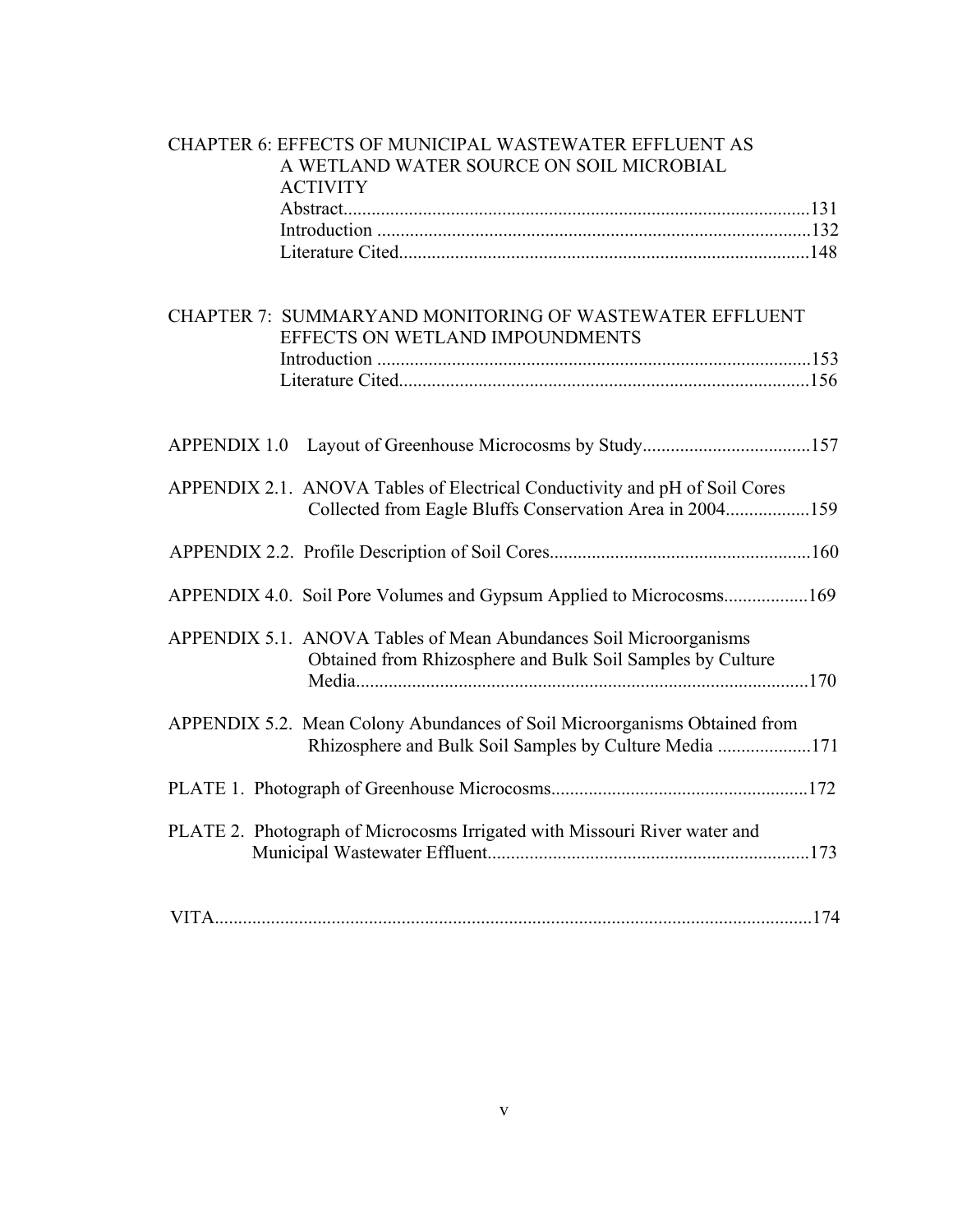# **LISTING OF FIGURES**

# Chapter 2

| 1. |                                                                                                                                                                |     |
|----|----------------------------------------------------------------------------------------------------------------------------------------------------------------|-----|
| 2. | Location of Wetland Impoundments at Eagle Bluffs Conservation Area22                                                                                           |     |
| 3. |                                                                                                                                                                |     |
| 4. | Soil Map Units and Sampling Sites in the River Supply Channel                                                                                                  | .24 |
| 5. | Soil Electrical Conductivity of Soil Cores Collected in 2004 from the Normal<br>Pool and Flood Stage Elevations in Pool 2 and the River Supply Channel         |     |
| 6. | Soil pH of Soil Cores Collected in 2004 from the Normal Pool and Flood Stage<br>Elevations in Pool 2 and the River Supply Channel Impoundments30               |     |
|    | Chapter 3                                                                                                                                                      |     |
| 1. | Number of Plant Taxa Germinated in Microcosms by Soil Material, Water Source,                                                                                  |     |
| 2. | Biplots of Presence and Absence of Species Germinated in Microcosms by                                                                                         |     |
| 3. | Plant Density and Vegetative Biomass of Microcosms by Water Source and                                                                                         |     |
|    | Chapter 4                                                                                                                                                      |     |
| 1. | Number of Plant Taxa, Plant Density, and Vegetative Biomass of Microcosms                                                                                      |     |
|    | Chapter 6                                                                                                                                                      |     |
| 1. | Total Microbial CO <sub>2</sub> Evolution of Soil Materials Collected from Greenhouse<br>Microcosms Before Leaching, Immediately After Leaching, and After the |     |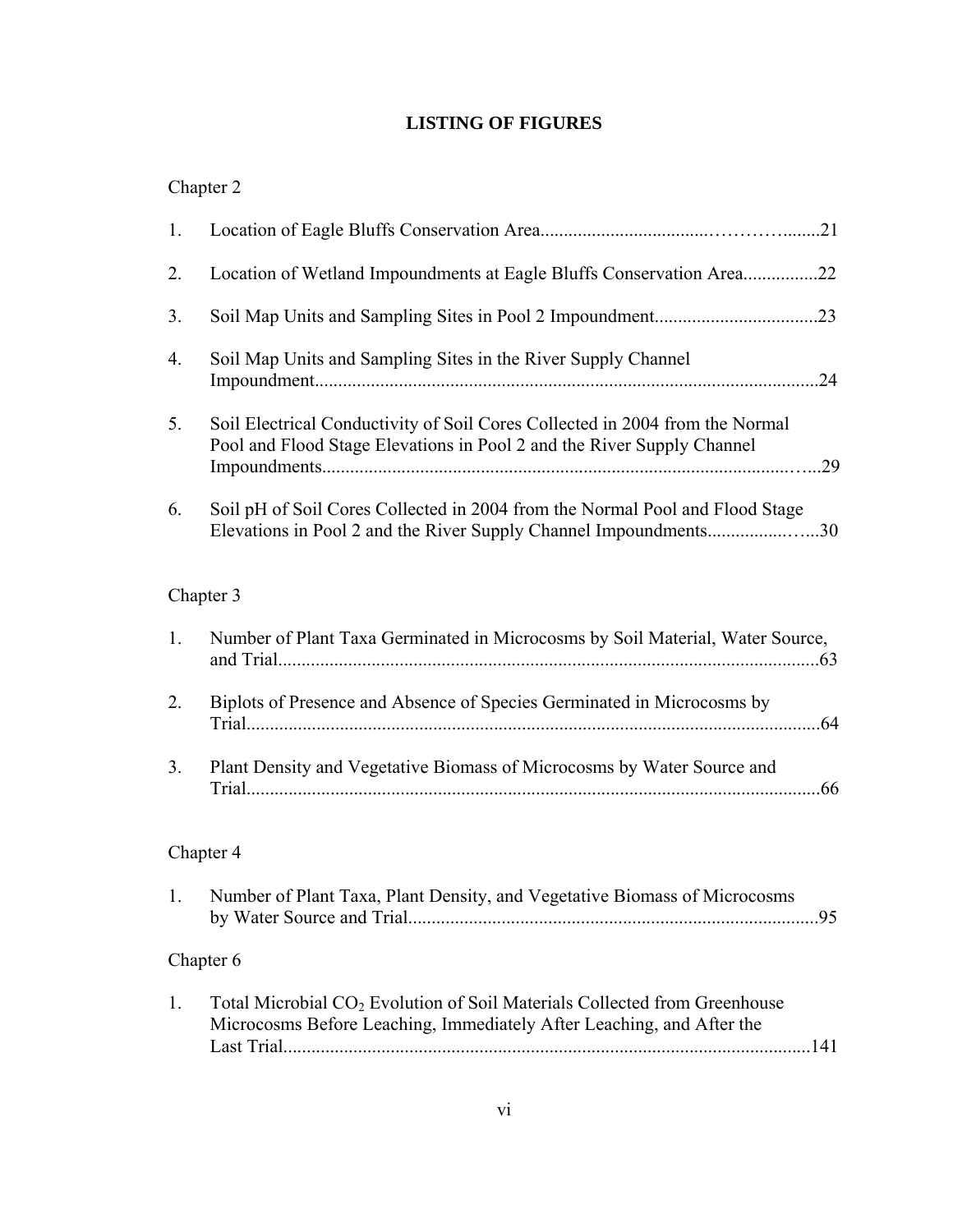| 2. | Total Microbial CO <sub>2</sub> Evolution of Soil Materials Collected from Greenhouse    |  |
|----|------------------------------------------------------------------------------------------|--|
|    |                                                                                          |  |
|    | 3. Total Microbial CO <sub>2</sub> Evolution of Soil Materials Collected from Greenhouse |  |
|    |                                                                                          |  |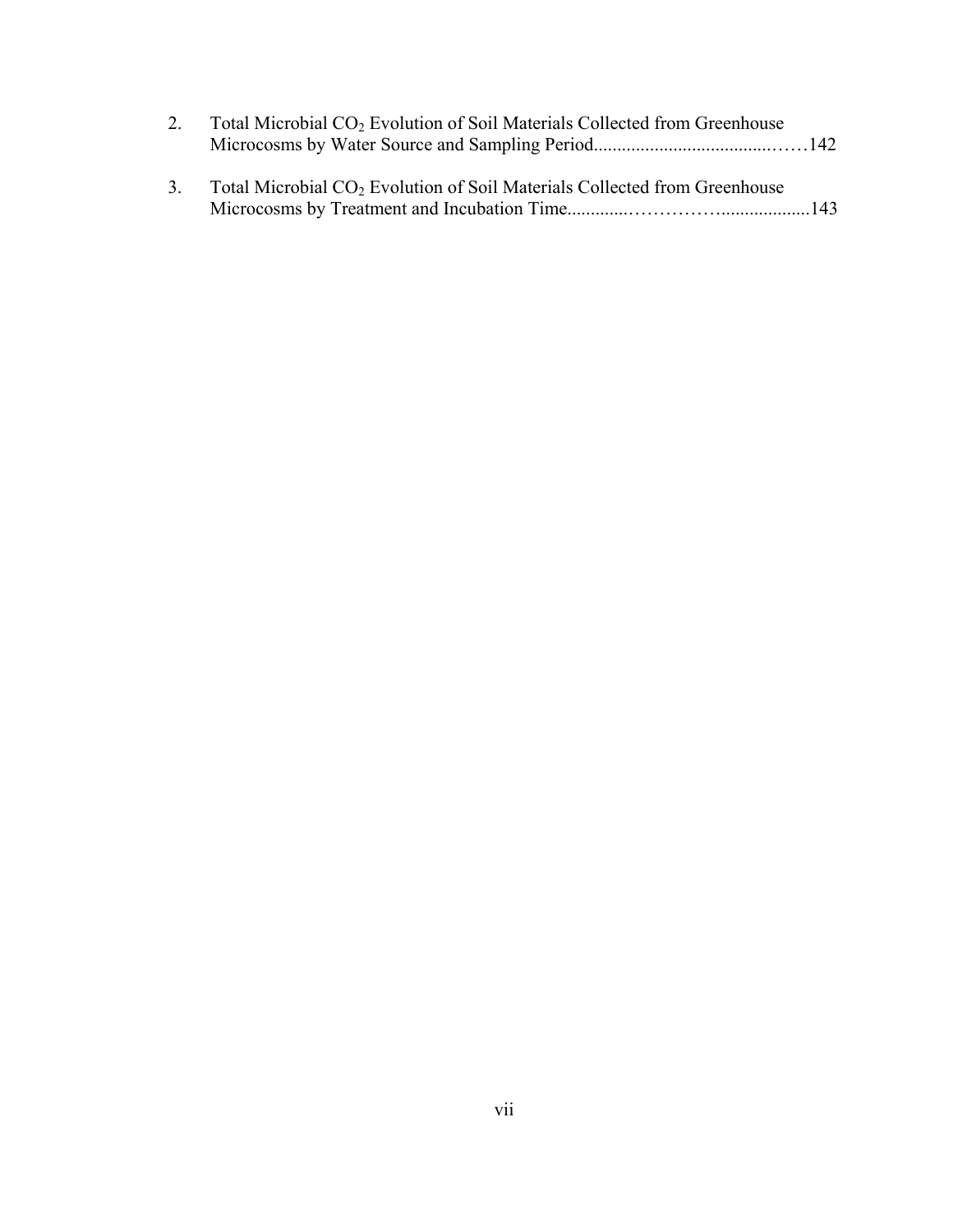# **LISTING OF TABLES**

# Chapter 2

| Table<br>1. | Chemical Concentrations, pH, and Electrical Conductivity of Missouri River                                                                         |  |
|-------------|----------------------------------------------------------------------------------------------------------------------------------------------------|--|
| 2.          | Soil Electrical Conductivity and pH of Soil Cores Collected in Impoundments                                                                        |  |
| 3.          | Comparison of Soil Electrical Conductivity and pH of the 0–15 cm depth from                                                                        |  |
|             | Chapter 3                                                                                                                                          |  |
| 1.          | Chemical Properties of Missouri River Water and Municipal Wastewater                                                                               |  |
| 2.          |                                                                                                                                                    |  |
| 3.          | Name and Number of Plants Germinated from the Microcosms by Treatment                                                                              |  |
| 4.          | Soil Exchangeable Bases, Electrical Conductivity, Exchangeable Sodium                                                                              |  |
|             | Chapter 4                                                                                                                                          |  |
| 1.          |                                                                                                                                                    |  |
| 2.          | Soil Exchangeable Bases, Electrical Conductivity, Sodium Exchangeable<br>Percentage, and pH in Microcosms Prior to Irrigation with Water Sources87 |  |
| 3.          | Name and Number of Plants Germinated from the Microcosms by Treatment                                                                              |  |
| 4.          | Soil Exchangeable Bases, Electrical Conductivity, Sodium Exchangeable<br>Percentage, and pH in Microcosms After Irrigation with Water Sources96    |  |
| 5.          | Soil Exchangeable Bases, Electrical Conductivity, Sodium Exchangeable<br>Percentage, and pH in Microcosms Immediately After Leaching and After the |  |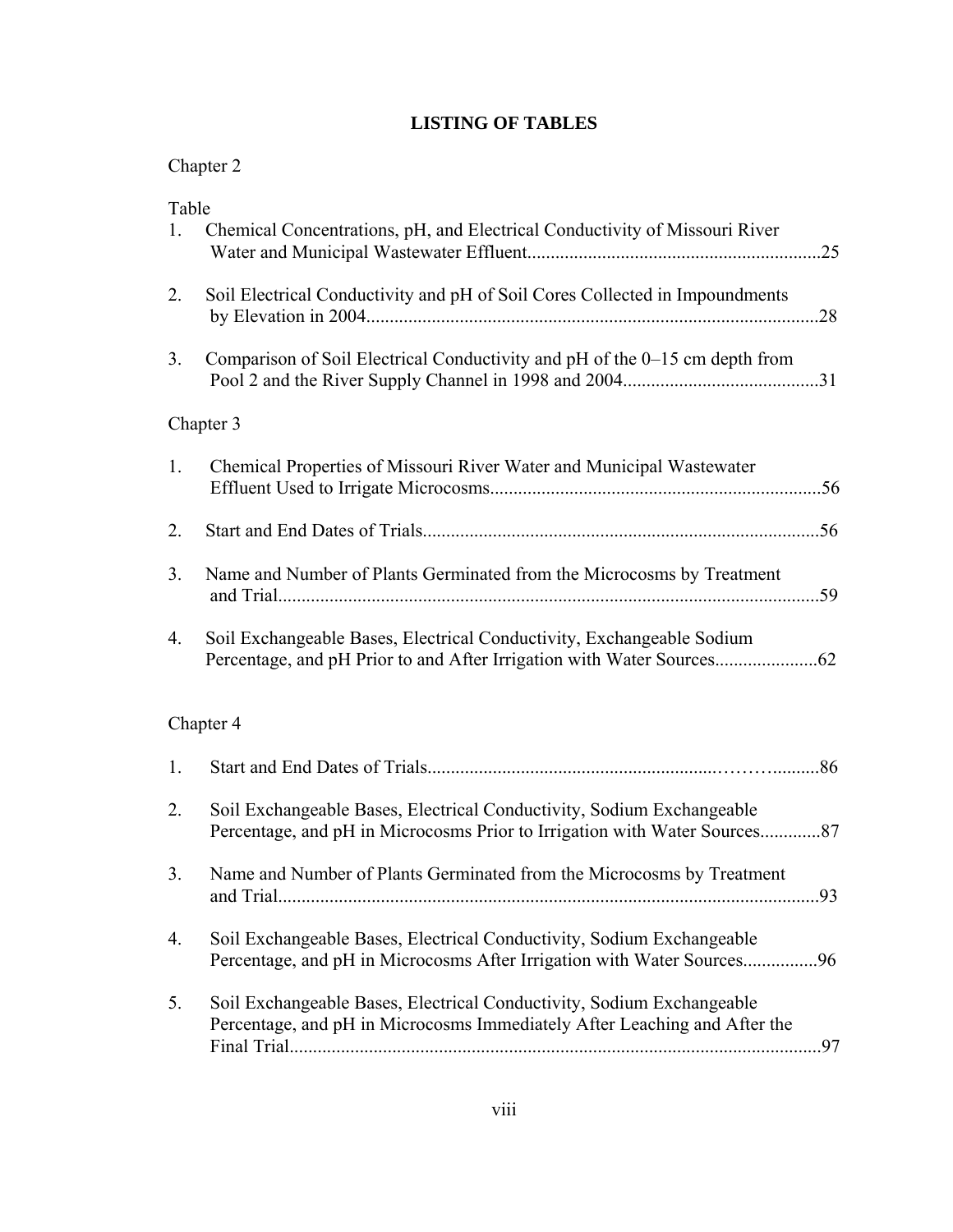# Chapter 5

| 1. | Chemical Properties of Soil Materials collected from Microcosms and from<br>the Eagle Bluffs Conservation Area Used to Culture Microbial Colonies for    |  |
|----|----------------------------------------------------------------------------------------------------------------------------------------------------------|--|
| 2. | Microbial Abundances of Extracted Bacteria and Fungi Obtained from                                                                                       |  |
|    | Chapter 6                                                                                                                                                |  |
| 1. | Chemical Properties of Soil Materials from Microcosms Before Leaching,<br>Immediately After Leaching, and After the Last Trial Used for Microbial<br>140 |  |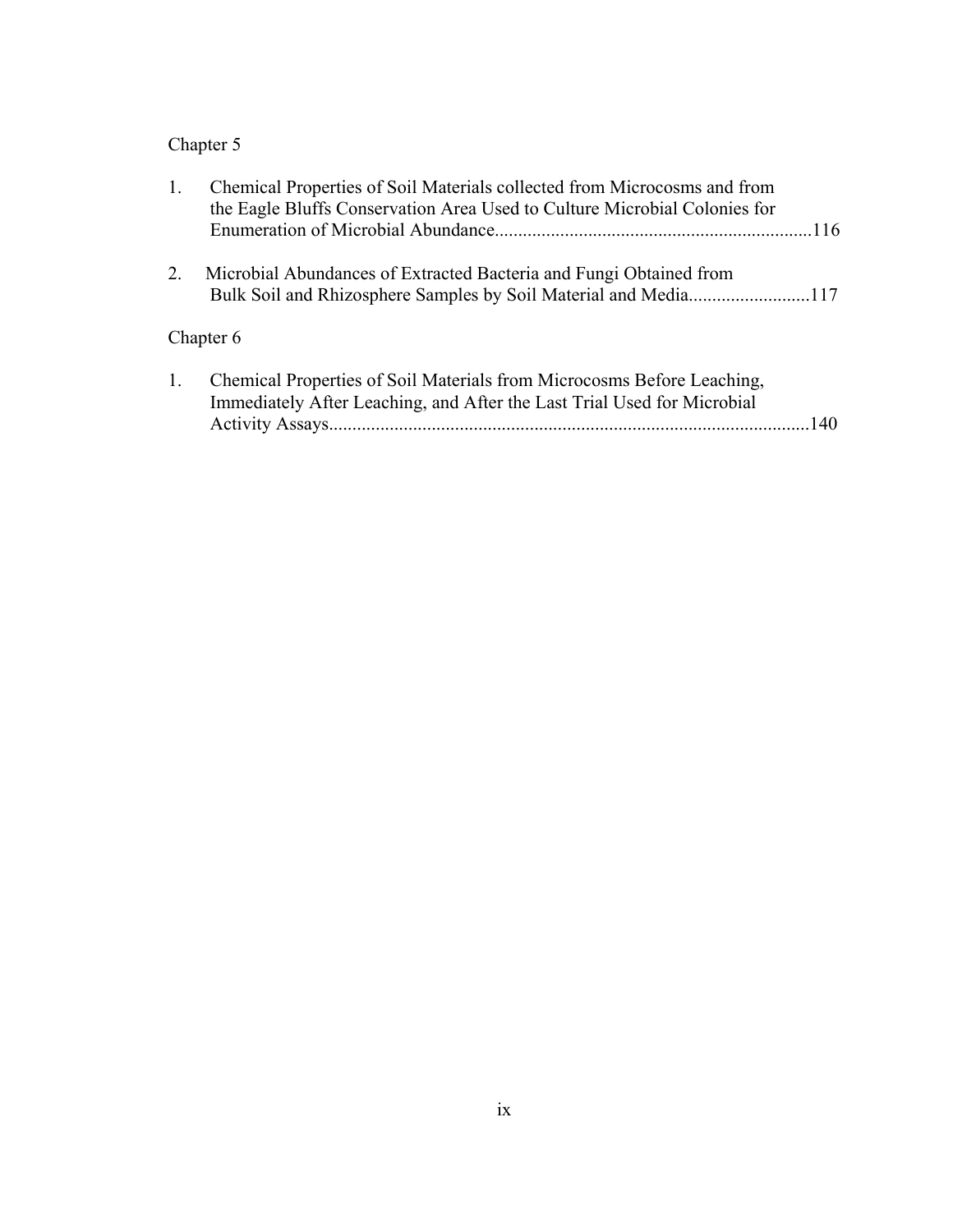#### **DISSERTATION ABSTRACT**

The use of treated municipal wastewater effluent (WWE) has become a common alternative irrigation source for wetlands designated for wildlife. Several workers have reported on the nutrient and pollutant retention capabilities of vegetation and soils in constructed wetlands designed for water treatment. However, reports as to the effects of such high nutrient concentrations and salinity on vegetation and soil properties in wetlands designated for wildlife have received less attention. To evaluate the effects of WWE and Missouri River water (MOR) as irrigation sources on soil chemistry, seed banks, and microorganisms, a field study was conducted in conjunction with a set of greenhouse studies and laboratory microbial assays. Samples of soils collected from WWE-irrigated and MOR-irrigated impoundments at Eagle Bluffs Conservation Area were evaluated for spatial and temporal changes in soil electrical conductivity and pH. The greater soil electrical conductivity and lower pH in the WWE-irrigated impoundment was attributed to greater concentration of electrolytes, organic matter, and ammonium in the WWE. However, soil properties that influence ion exchange and drainage in addition to water-management may have contributed to the significant differences in these soil parameters within and between impoundments. Soil electrical conductivity increased by more than 59% in the WWE-irrigated impoundment from 1998 to 2004 and is likely to increase with prolonged use of WWE.

Results of greenhouse studies show that irrigation with WWE decreased vegetative taxa richness, stem densities, and biomass relative to other irrigation sources. Increases in electrical conductivity and exchangeable sodium resulted from irrigation

x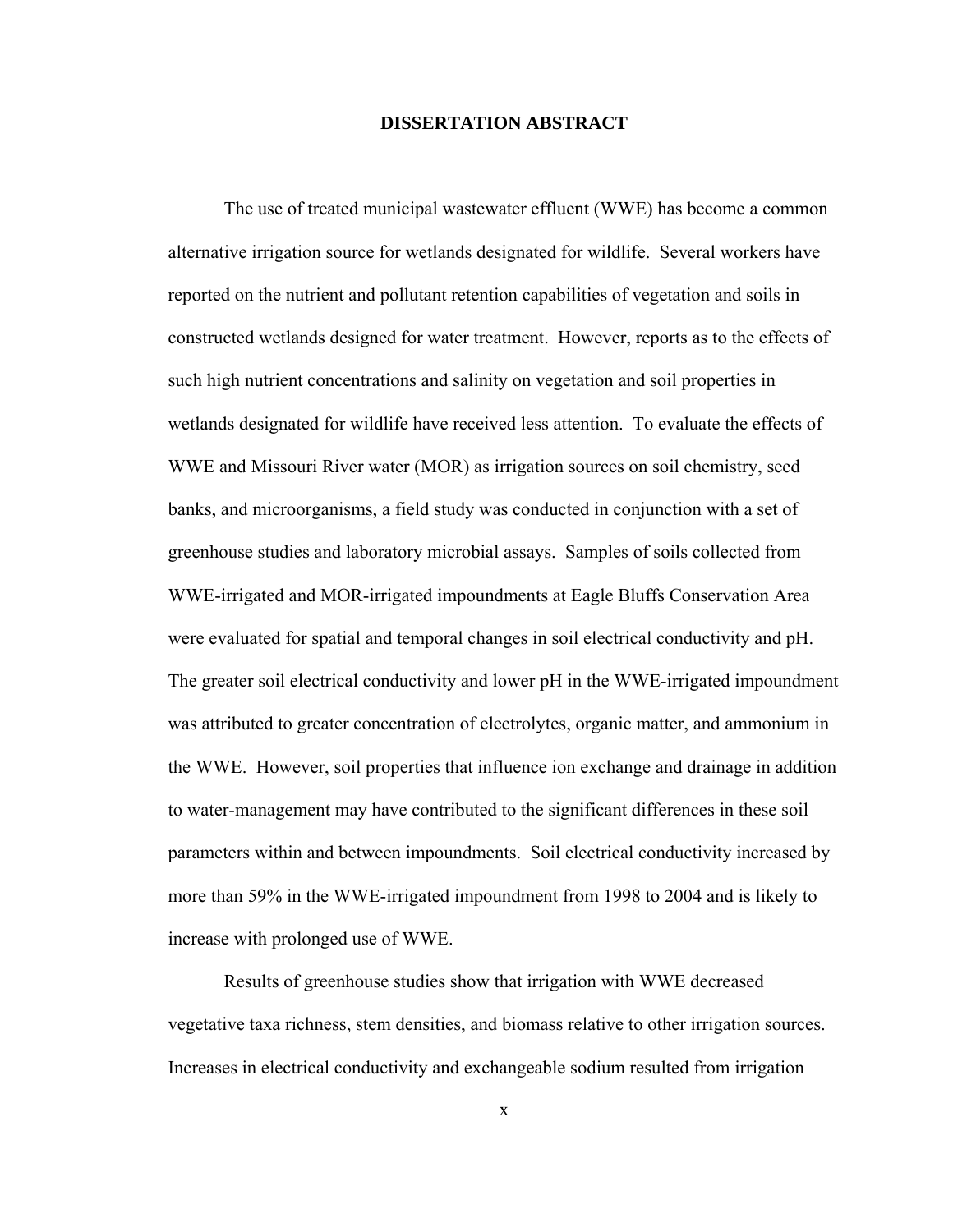with WWE, which altered edaphic conditions and inhibited germination of the seed banks. Additionally, microbial activity was decreased in soil materials irrigated with WWE although microbial abundance was similar among treatments. Increased salinity and sodicity in the soil materials irrigated with WWE were concluded to be responsible for the depressed soil microbial activity.

Wastewater irrigated wetland impoundments may develop elevated levels of salinity and sodicity that alters edaphic conditions and ecological processes. However, heterogeneity of soils in impoundments may promote or prohibit areas of salt accumulation. Soil properties such as drainage, texture, and exchange capacity, as well as hydrologic connectivity to ground-water or surface-water of better quality water (e.g., lower EC), which could flush salts from the soils, should be a consideration for wetland impoundments that receive WWE. This may be particularly pertinent to wetland managers that employ moist-soil practices to stimulate germination of selective taxa from freshwater seed banks. Additional monitoring and research are needed to assess the use of WWE in wetlands in order to prudently use this inexpensive, alternative irrigation source.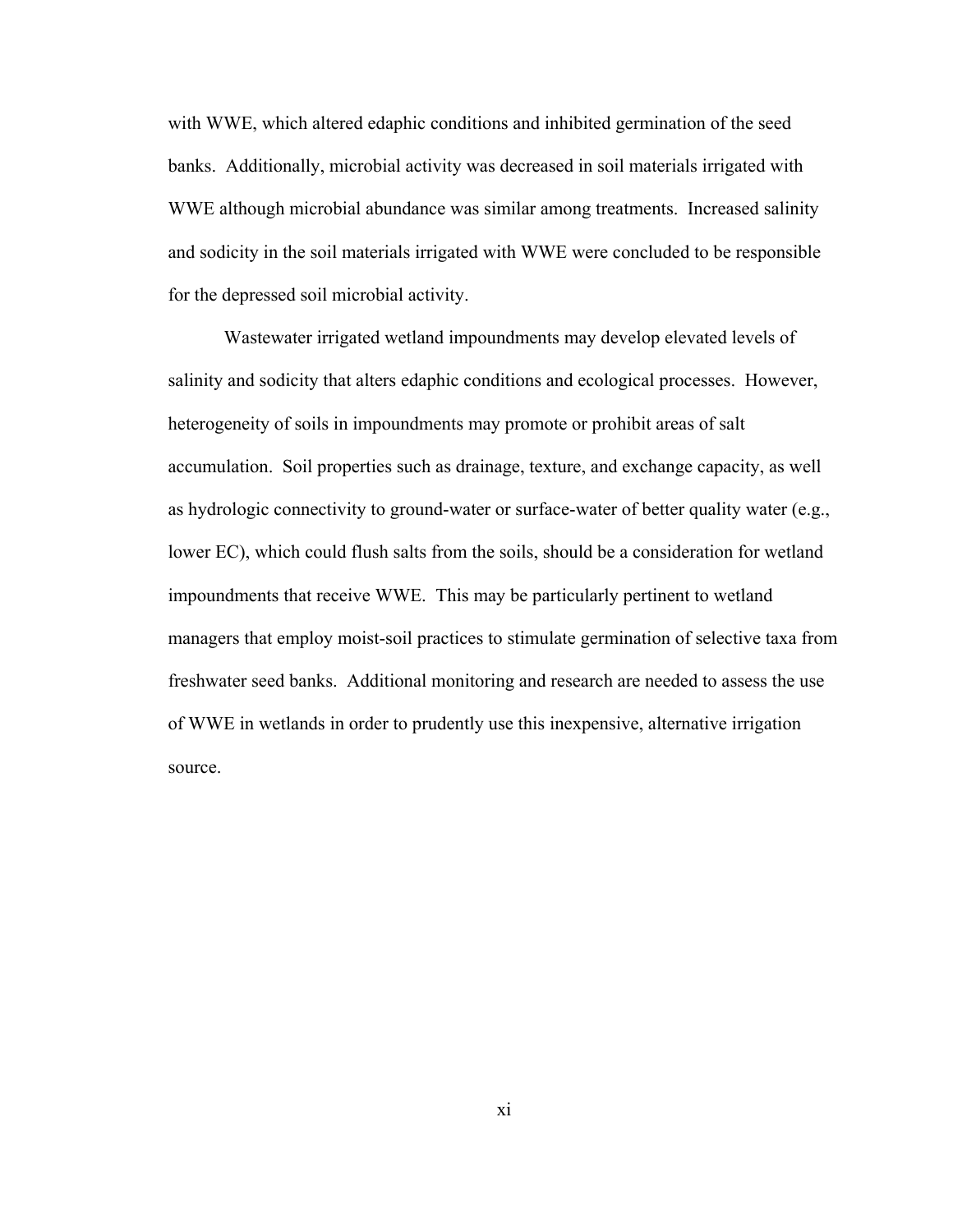#### Chapter 1

#### **WETLANDS AND WASTEWATER**

#### **INTRODUCTION**

Vegetation is the most conspicuous sign of the functionality of a wetland. The vegetation of a wetland reflects current and past conditions of climate, water quality, hydrology, and soils. Several studies have linked the use of wetlands by wildlife, notably birds, to specific vegetation composition, form, and density (Weller and Spatcher 1965, Kaminski and Prince 1981, Weller 1981 and 1999, Fredrickson and Taylor 1982, Kantrud 1986). Of the myriad of factors that influence vegetation in a wetland, water has a pivotal role. Water quality and quantity, as well as flood timing, duration, and rate influence vegetation and subsequently the wildlife of wetlands (Swanson et al. 1984, Kantrud et al. 1989, LaBaugh 1989, Swanson and Duebbert 1989, Merendino and Smith 1991, Goslee et al. 1997). According to Swanson and Duebbert (1989), water chemistry of prairie lakes and wetlands not only controls abundance and distribution of key foods and quality of drinking water, but other habitat components such as over-water nesting cover and predator escape cover, which influence use of these habitats by waterfowl and several other trophic levels.

As water sources become more segmented by political forces and are used to satisfy multiple users (Pollice et al. 2004, Brooks et al. 2006), the protection of water sources has become a critical area of concern for those involved in wetlands (Brennan et al. 1985, Reed and Kubiak 1985). One strategy is to use alternative water sources to meet the needs of existing, restored, and created wetlands. The use of wastewater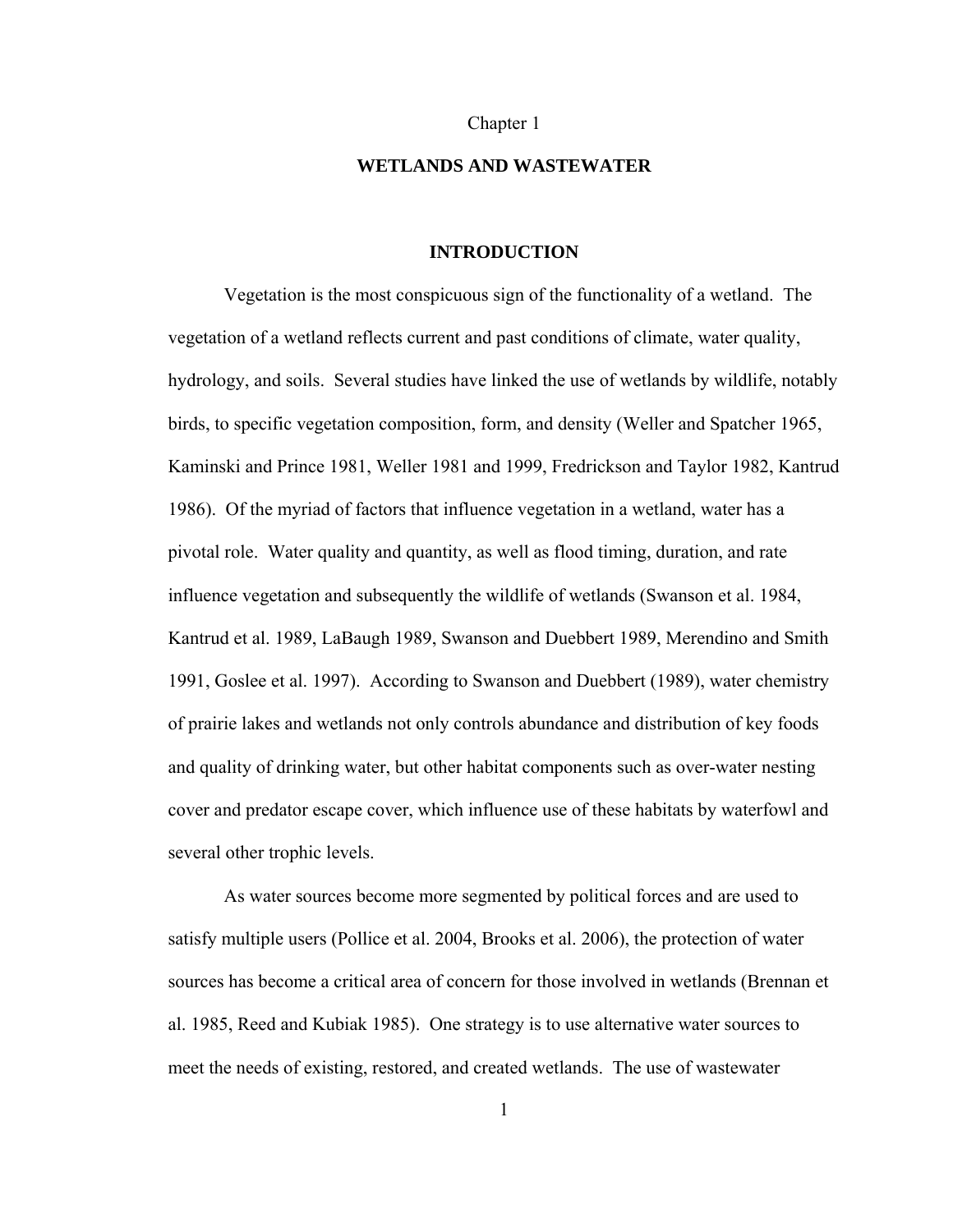effluent from various sources (e.g., agriculture, mines, and municipalities) as a water source for the creation or restoration of wetlands has almost become commonplace. However, the use of wastewater on wetlands needs additional investigation to understand how these economical water sources may affect the ecology of these critical habitats.

Because most wastewater effluents contain compounds that are nutrients (i.e., N, P) that promote plant growth (Kadlec 1985), one generally would expect an increase of wildlife as a result of increased primary vegetation production and subsequent detritus material, which plays a major role in wetland energy exchange systems. However, constituents in effluents may alter edaphic conditions that shift vegetation community composition, altering habitat quality and may cause corresponding shifts in other biotic systems such as soil fauna and flora, aquatic invertebrates, and vertebrates.

Constituents of municipal wastewater effluent typically contain large levels of salts, organic matter, soaps, detergents, oils, and grease (Kadlec and Knight 1996, Toze 2005) that can stress ecological processes and organisms (Choules et al 1978, Swanson et al. 1984, Leighton and Wobeser 1994). Salinity can impair seed germination, seedling development, and vegetation richness and productivity (Tisdale and Nelson 1975, Balba 1995, Gough and Grace 1998, Porter et al. 2007). Sodium in particular can disperse soil colloids, which may lead to altering soil pore size distribution, clogging, and decreased hydraulic conductivity of the soil (Szabolc 1989, Ben-hur et al. 1992, Ghassemi et al. 1995, Morshedi and Sameni 2000). Viability of seeds can be compromised by exposure to saline and sodic conditions (Galinato and Van Der Valk 1986). Seed banks may become irreversibly impaired by exposure to salinity and sodicity or response of some species may improve on return to fresher conditions after exposure (Baskin and Baskin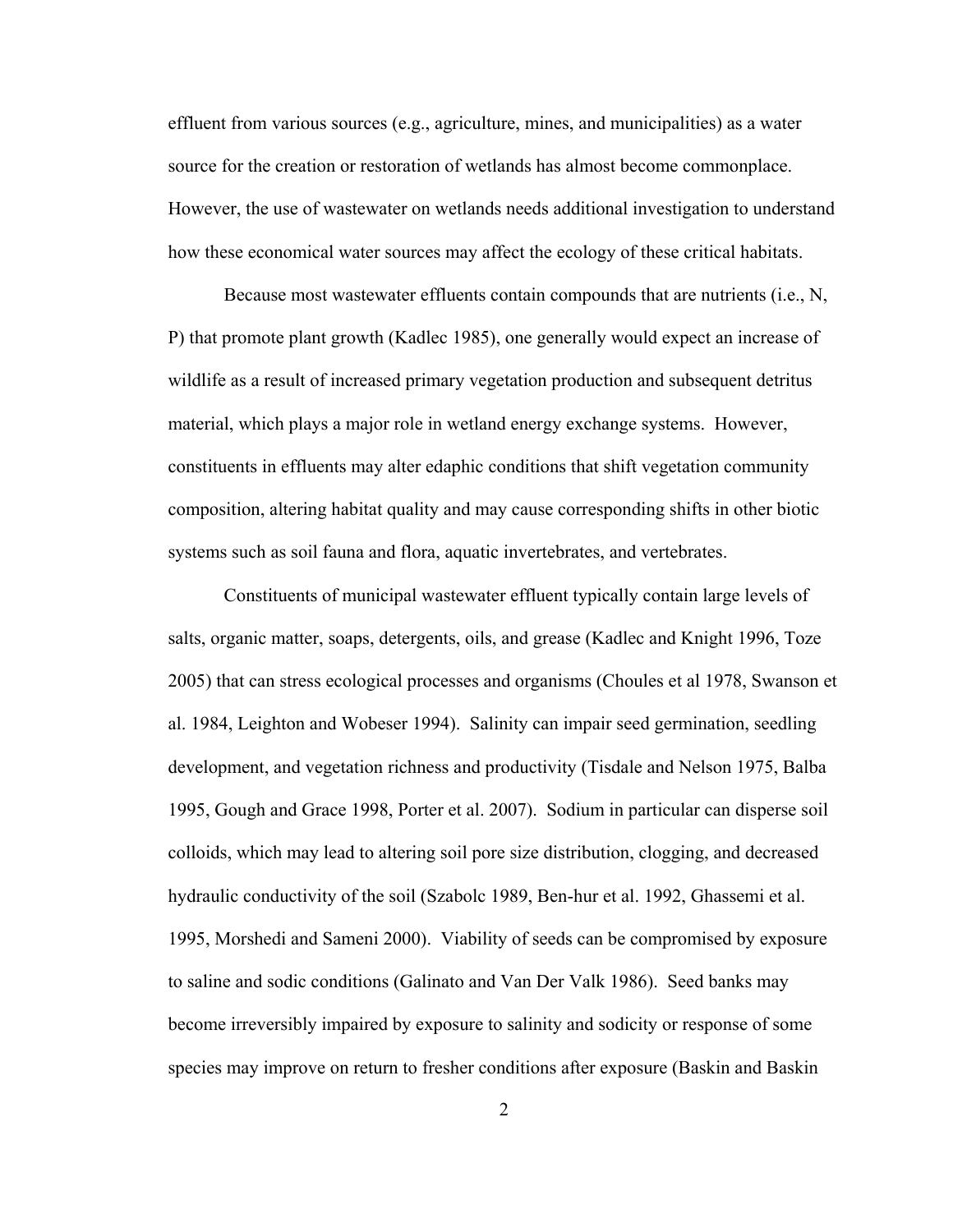1998). Additionally, large levels of soil salinity and sodicity have been reported to alter soil microbial abundance, biomass, diversity, and activity (Balba 1995, Batra and Manna 1997, Malkawi and Mohammad 2003), which may alter decomposition and nutrient cycling. Some workers have reported that application of wastewater to soils increases microbial biomass, which in turn impedes hydraulic conductivity by clogging soil pores (Magesan et al. 2000). Reports however, on response of fresh-water seed banks to prolonged saline-sodic conditions in managed wetlands that use shallow-flooding or other intensive water manipulations (e.g., moist-soil) to develop targeted vegetation communities, which may enhance salinity, are limited (Galinato and Van Der Valk 1986).

The recent establishment and development of the Eagle Bluffs Conservation Area (EBCA) offers a unique opportunity to examine the effects of municipal wastewater effluent (WWE) on native vegetation and soils. Commissioned by the Missouri Department of Conservation (MDC) in 1997, the EBCA wetland complex is one of a growing number of restored wetland areas among the mid-western states to use WWE as a supplemental irrigation source on seasonal and semi-permanent wetlands. Municipal wastewater is used to supplement water pumped from the Missouri River for management purposes. Although WWE is released onto the site, EBCA is not intended to treat or remove nutrients, pollutants, or other substances from the water. The prime objectives of EBCA are to provide wildlife habitat and public use.

3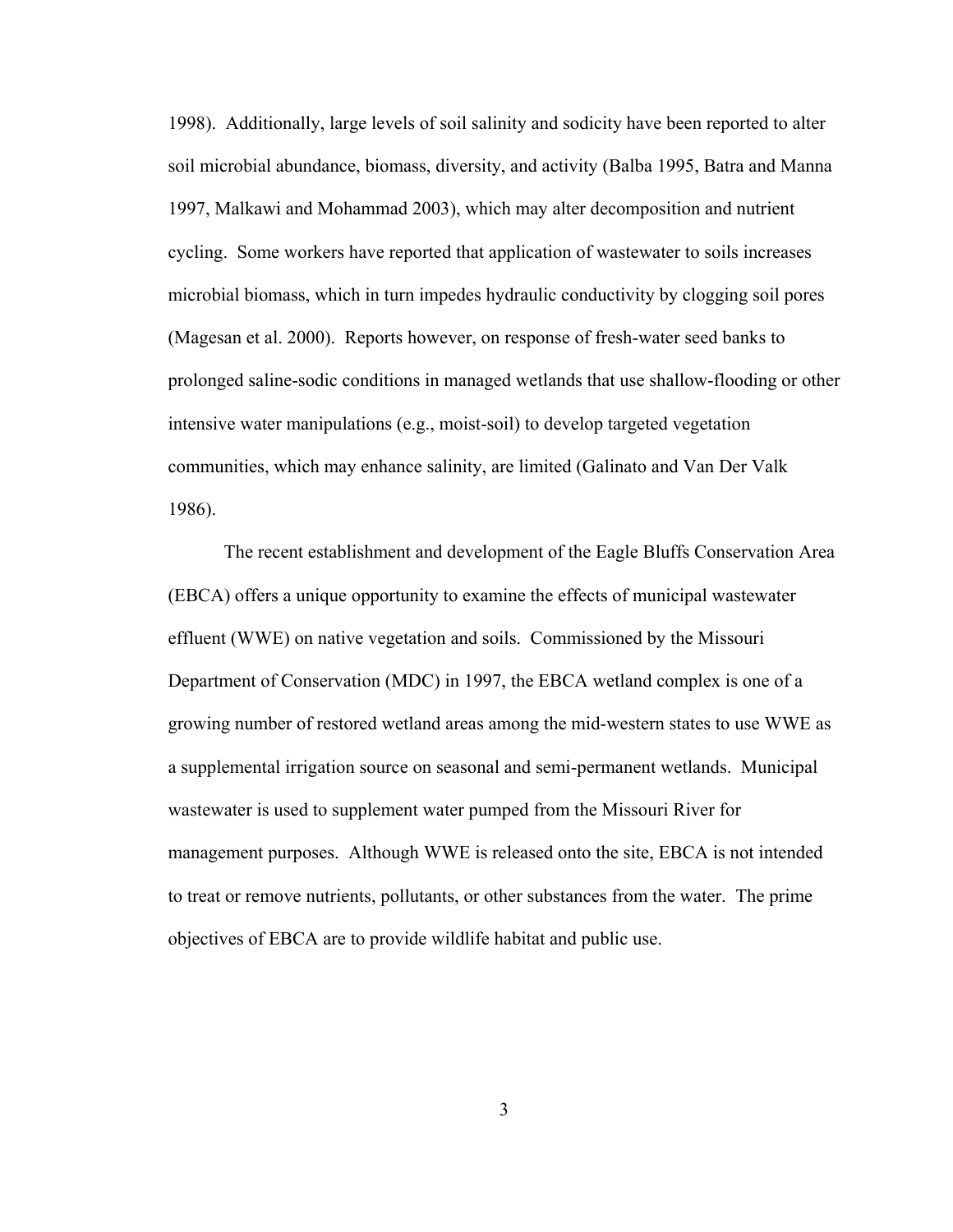#### Eagle Bluffs Conservation Area

Eagle Bluffs Conservation Area is an intensely managed riparian wetland complex located along the Missouri River (38° 53'N, 92° 27' W), near the town of McBaine, Missouri. The 1794-ha area site uses a combination of WWE and Missouri River water (MOR) to irrigate 17 managed wetland impoundments. Management controls the irrigation amount and to a lesser extent, the irrigation source (WWE, MOR, or both) for each impoundment. Prior to entering EBCA, the WWE undergoes primary and secondary treatment at the Columbia Regional Wastewater Treatment Plant. Effluent from this facility is directed to the Columbia Constructed Wetland Wastewater Treatment Units (WTUs) for further treatment. The WTUs are three engineered surface-flow wetland impoundments in series with a total land surface area of 36.8 ha, that are designed to treat wastewater. Cattails (*Typha* species) are planted in the WTUs to filter nutrients and other substances from the water and to slow the flow of water across the impoundment. After a retention time of several days, the WWE is gravity fed from the last WTU through an underground piping system to EBCA. Missouri River water is pumped into a main distribution channel that carries a mixture of MOR and WWE to other wetland impoundments. Pumping of MOR is contingent on a sufficient water level in the Missouri River. Costs associated with the pumping of water from the Missouri River (i.e., electricity, maintenance) strain limited financial sources, and costs will likely continue to increase in the future. Wastewater effluent, on the other hand, is virtually a cost-free water source and is available all year. Concentrations of N, P, and Na salts in the WWE are excessive compared to Missouri River water. The WWE, on average, contains approximately 10.71  $\pm$  4.56 mg L<sup>-1</sup> of total nitrogen (TN) and 2.21  $\pm$  0.64 mg L<sup>-1</sup>

4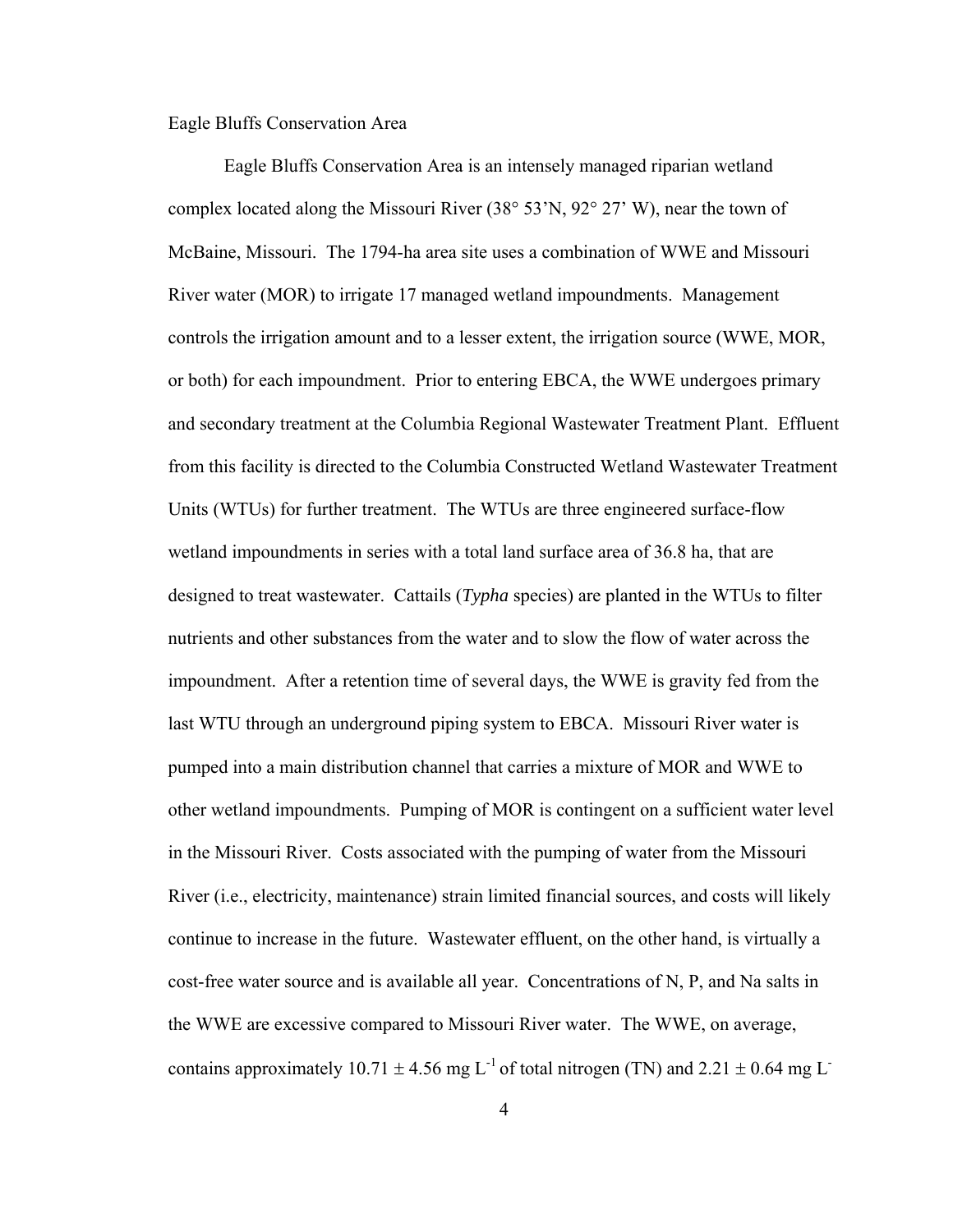<sup>1</sup> total phosphorous (TP). Average concentration of TN and TP in MOR is  $2.14 \pm 0.90$  mg  $L^{-1}$  and  $0.39 \pm 0.31$  mg  $L^{-1}$ , respectively (Knowlton and Jones 2003). Both water sources contribute to the estimated 200 t of nitrogen and 40 t of phosphorus that are loaded into the EBCA system annually. Furthermore, the WWE typically contains approximately 4 times more sodium (161.1  $\pm$  36 mg Na l<sup>-1</sup>), than MOR (42.9  $\pm$  13.9 mg Na l<sup>-1</sup>) and has a chloride concentration that is approximately twelve times greater  $(215 \pm 46 \text{ mg l}^{-1})$  than MOR (17.9  $\pm$  5.2 mg l<sup>-1</sup>). Other monitored properties such as trace metals, suspended solids, and micro-nutrients also are inherently different in the WWE compared to MOR.

#### Research Objectives

Wastewater effluent is an inexpensive and reliable water source for EBCA. However, the effects of the constituents in the WWE on biotic and abiotic systems at EBCA are unknown. Since its conception, surface- and ground-water at EBCA has been monitored by the U.S. Geological Survey and others for signs of pollutants. The fresh-water supply for the city of Columbia is taken from an aquifer beneath EBCA. Hence, water contamination is of the highest concern. Furthermore, MDC has additional concerns as to the effects of WWE on vegetation and soils at EBCA. In the Research and Monitoring Plan for EBCA, MDC states:

"the overall goal (of the plan) is to monitor the condition of the wetlands resources at Eagle Bluffs Wildlife Area, to evaluate the ecological effects of using wastewater as a water source for management of restored natural wetlands, and to identify emerging problems before they become widespread or irreversible".

Research questions stated in the Plan ask: i) what is the fate of nutrients and contaminants entering EBCA; and ii) which wetland basins are improving or degrading and what are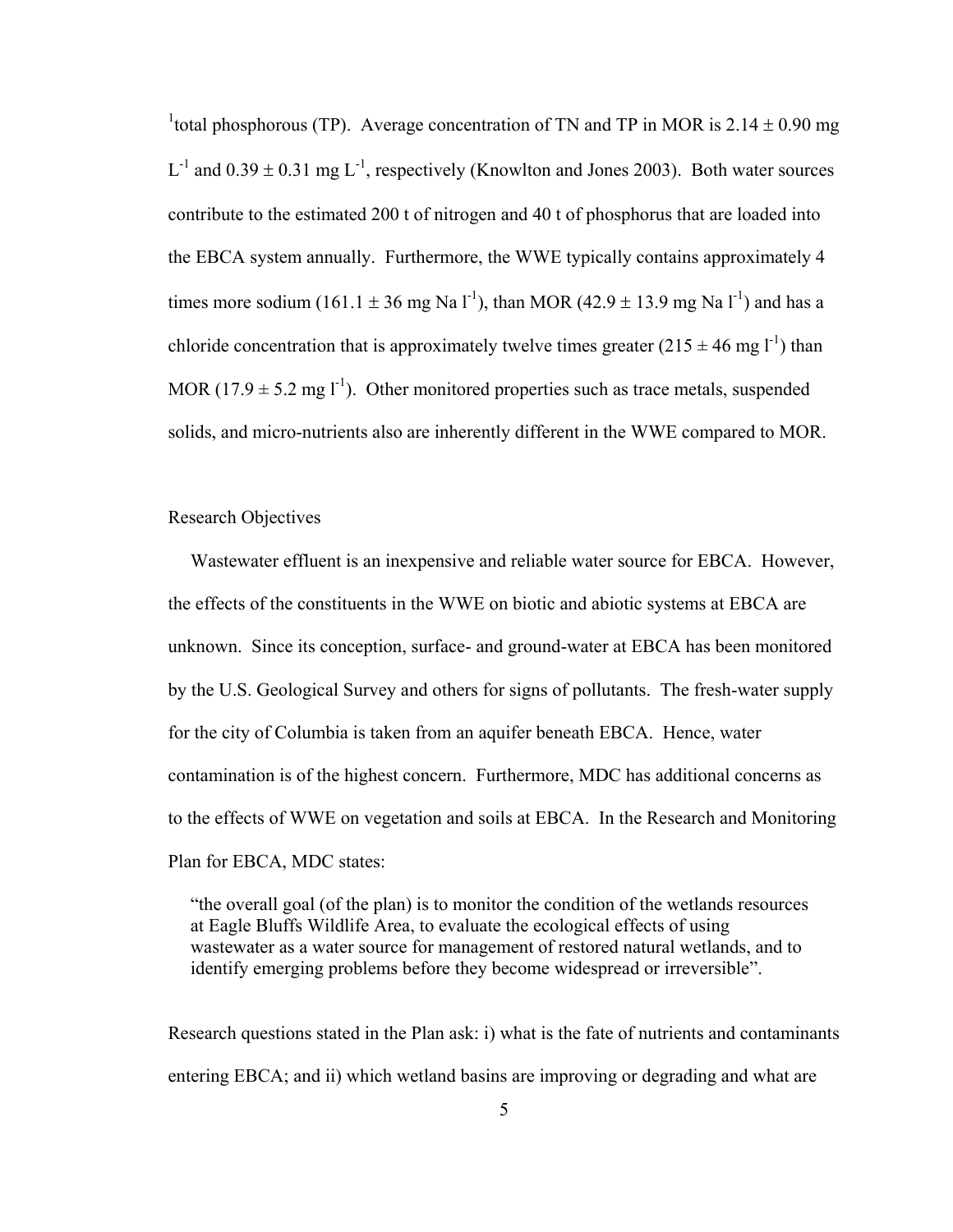the likely causes of the changes in those basins (Missouri Department of Conservation 1991).

From these questions proposed by MDC, a field study, a set of greenhouse studies, and laboratory assays were conducted to quantify the effects of WWE and MOR on seed banks, soil chemistry, and soil microorganisms. The goal of these studies was to provide information on the prudent use of this potentially valuable resource for the restoration and creation of wetlands. The objective of the field study was to evaluate WWE-irrigated and MOR-irrigated impoundments at EBCA for spatial and temporal changes in soil EC and pH. The objective of the first greenhouse study was to quantify the response of the seed banks to irrigation with WWE and MOR (Appendix 1, Figure 1). Soil chemistry was assessed to relate seed bank response to changes in edaphic conditions.

Based on the results obtained from the first study, a second study was conducted to evaluate the response of the seed banks previously irrigated with WWE to a lesser saline water source (i.e., MOR). It was hypothesized that changing the irrigation source from WWE to MOR, which had a smaller electrical conductivity (EC) and Na content, would increase vegetation productivity by alleviating the inhibitory effects on germination and seedling development induced by WWE (Appendix 1, Figure 2). The final trial of the second study was conducted to test the hypothesis that the seed banks remained viable after prolonged exposure to WWE-irrigation. The aim was to remove excessive Na concentrations and decrease the soil EC to establish suitable conditions for germination and seedling development in order to assess the resilience (i.e., viability) of the seed banks (Appendix 1, Figure 3).

6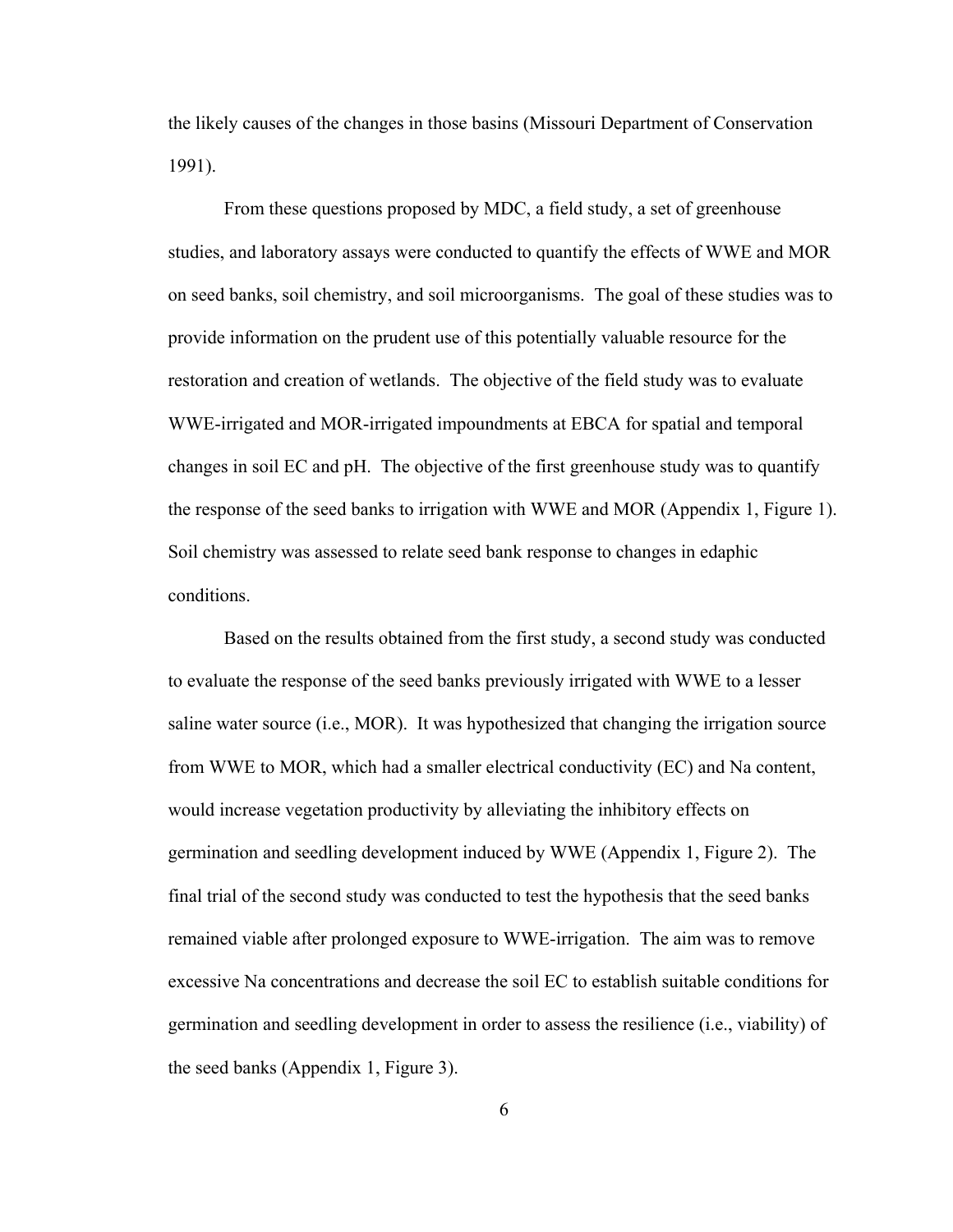Because seed germination and seedling development have been shown to be associated with the soil microbial community, abundance and activity assays were conducted on soil samples collected from the greenhouse microcosms to evaluate if irrigation sources had altered these properties. Through these studies and assays, this dissertation provides information on the effects of WWE on seed banks, vegetation, soil chemistry, and soil microorganisms that may be beneficial for the management of wetlands receiving municipal wastewater effluent.

#### Explanation of Dissertation Format

Chapters two through six are written and formatted as individual manuscripts for publication in preselected peer-reviewed journals. Chapter two is formatted for the journal *Wetlands* and is planned to be submitted to that journal or the journal *Wetlands Management*. Chapter three is formatted for the journal *Wetlands* and has been accepted for publication in 2009. Chapters four and five are formatted for the journal *Wetlands*  and have not been submitted. Chapter five may be submitted to the journal *Bulletin of Environmental Contamination & Toxicology*. Chapter six is formatted for the journal *Communications in Soil Science and Plant Analysis* and has been accepted for publication in 2009. Chapters one and seven (Introduction and Summary, respectively) are not intended to be submitted for journal publication and are formatted in the *Wetlands* journal format.

7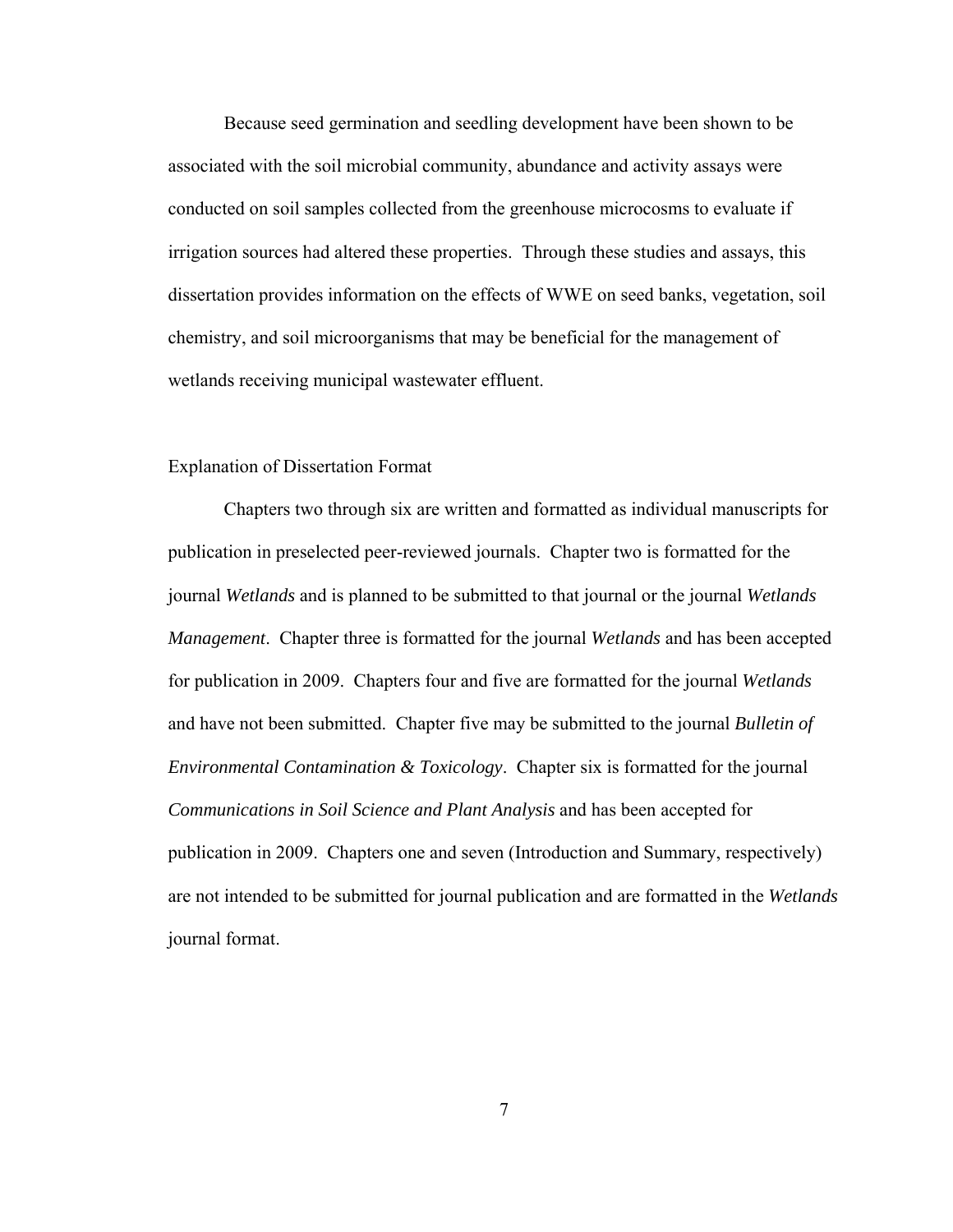#### **LITERATURE CITED**

- Balba, A.M. 1995. Management of Problem Soils in Arid Ecosystems. Lewis Publishers, Baca Raton, FL.
- Baskin C. C. and J. M. Baskin. 1998. Seeds, Ecology, Biogeography, and Evolution of Dormancy and Germination. Academic Press, London, UK.
- Batra, L. and M. C. Manna. 1997. Dehydrogenase activity and microbial biomass carbon in salt-affected soils of semiarid and arid regions. Arid Soil Research and Rehabilitation 11:295-303.
- Ben-Hur, M., R. Stern, A. J. vander Merwe, and I. Shainberg. 1992. Slope and gypsum effects on infiltration and erodibility of dispersive and nondispersive soils. Soil Science Society of America Journal. 56:1571–1576.
- Brennan, K., S. D. Bach, and G. L. Seegert. 1985. Effects of wastewater on wetland animal communities. p. 199–223. *In* P. L. Godfrey, E. R. Kaynor, and S. Pelczarski (eds.) Ecological Considerations in Wetlands Treatment of Municipal Wastewaters. Water Resources Research Center University of Massachusetts, Amherst, MA. USA. Van Nostrand Reinhold Company, New York.
- Brooks, B. W., T. M. Riley, and R. D. Taylor. 2006. Water quality of effluent-dominated ecosystems: ecotoxicological hydrological, and management considerations. Hydrobiologia 556:365–379.
- Choules, G. L., W. C. Russell, and D. A. Gauthier. 1978. Duck mortality from detergentpolluted water. The Journal of Wildlife Management 42:410–414.
- Fredrickson, L. H. and T. S. Taylor. 1982. Management of seasonally flooded impoundments for wildlife. Fish and Wildlife Service Resource Publication 148. U.S. Department of the Interior. Editorial Office, Fort Collins, CO, USA.
- Galinato, M. I. and A. G. Van Der Valk. 1986. Seed germination traits of annuals and emergents recruited during drawdowns in the Delta marsh, Manitoba, Canada. Aquatic Biology 26:89–102.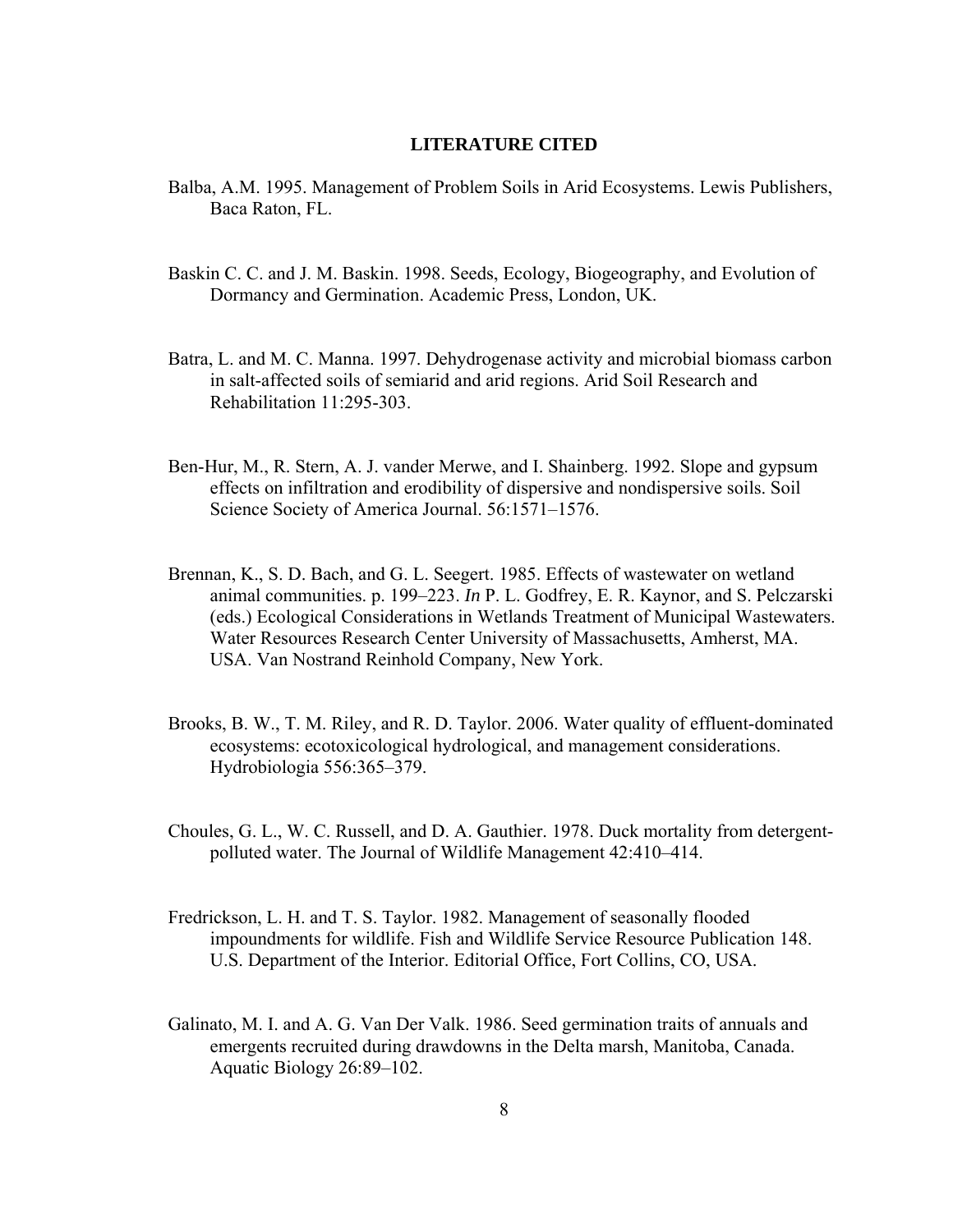- Ghassemi, F., A. J. Jakeman, and H. A. Nix. 1995. Salinisation processes and damage. p.31–48. *In* F. Ghassemi, A. J. Jakeman, and H. A. Nix (eds.) Salinisation of Land and Water Resources: Human Causes, Extent, Management, and Case Studies. University of New South Wales Press LTD.
- Goslee, S. C., R. P. Brooks, and C. A. Cole. 1997. Plants as indicators of wetland water source. Plant Ecology 131:199–206.
- Gough, L. and J. B. Grace. 1998. Effects of flooding, salinity and herbivory on coastal plant communities, Louisiana, United States. Oecologia 117:527–535.
- Kadlec, J. A. 1985. Wetlands, wastewater, and wildlife. p. 439–443. *In* P. L. Godfrey, E. R. Kaynor, and S. Pelczarski (eds.) Ecological Considerations in Wetlands Treatment of Municipal Wastewaters. Water Resources Research Center University of Massachusetts, Amherst, MA. USA. Van Nostrand Reinhold Company, New York.
- Kadlec, R. H. and R. L. Knight. 1996. Treatment Wetlands. CRC Press LCL Boca Raton, FL, USA
- Kaminski, R. M. and H. H. Prince. 1981. Dabbling duck and aquatic macroinvertebrate response to manipulated wetland habitat. Journal of Wildlife Management 45:1–15.
- Kantrud, H. A. 1986. Effects of vegetation manipulation on breeding waterfowl in prairie wetlands – a literature review. U.S. Fish and Wildlife Service Technical Report 3. Washington, DC, USA.
- Kantrud, H. A., J. B. Millar, and A. G. vander Valk. 1989. Vegetation of wetlands of the prairie pothole region. p. 132-187. *In* van der Valk, A.G. (ed.) Northern Prairie Wetlands. Iowa State University Press, Ames, IA, USA.
- Knowlton, M. F. and J. R. Jones. 2003. Fecal bacteria, nutrients, chlorophyll, and dissolved oxygen in a constructed habitat wetland receiving treated municipal effluent and river water. Lake and Reservoir Management 19:171-183.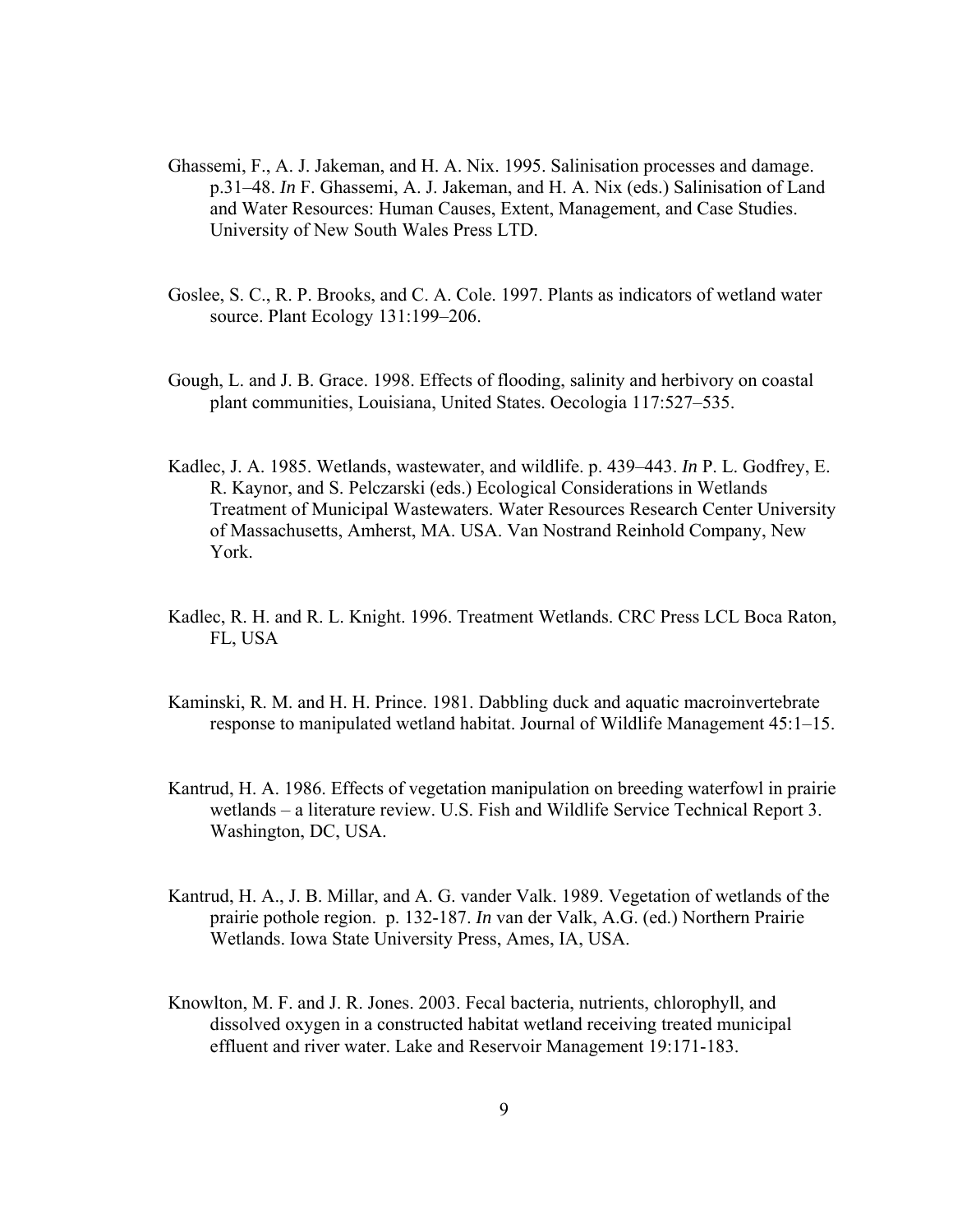- LaBaugh, J. W. 1989. Chemical characteristics of water in northern prairie wetlands. p. 56-91. *In* van der Valk, A.G. (ed.) Northern Prairie Wetlands. Iowa State University Press, Ames, IA, USA.
- Leighton, F. A. and G. Wobeser. 1994. Salinity and selenium content in western Canadian wetlands. Wildlife Society Bulletin 22:111–116.
- Magesan, G. N., J. C. Williamson, G.W. Yeates, and A. Rh. Lloyd-Jones. 2000. Wastewater C:N ratio effects on soil hydraulic conductivity and potential mechanisms for recovery. Bioresource Technology 71:21–27.
- Malkawi, H. I. and M. J. Mohammad. 2003. Survival and accumulation of microorganisms in soils irrigated with secondary treated wastewater. Journal of Basic Microbiology 43:47–55.
- Merendino, M. T. and L. M. Smith. 1991. Influence of drawdown date and reflood depth on wetland vegetation establishment. Wildlife Society Bulletin 19:143–150.
- Missouri Department of Conservation. 1991. Research and monitoring plan for Eagle Bluffs. Missouri Department of Conservation, Jefferson City, MO, USA.
- Morshedi, A. and A.M. Sameni. 2000. Hydraulic conductivity of calcareous soils as affected by salinity and sodicity. I. Effect of concentration and composition of leaching solution and type and amount of clay minerals of tested soils. Communication in Soil Science and Plant Analysis 31:51–67.
- Pollice, A., A. Lopez, G. Laera, P. Rubino, and A. Lonigro. 2004. Tertiary filtered municipal wastewater as alternative water source in agriculture: a field investigation in Southern Italy. Science of the Total Environment 324:201–210.
- Porter, J. L., R. T. Kingford, and M. A. Brock. 2007. Seed banks in arid wetlands with contrasting flooding salinity and turbidity regimes. Plant Ecology 188:215–234.
- Reed, D. M. and T. J. Kubiak. 1985. An ecological evaluation procedure for determining wetland suitability for wastewater treatment and discharges. p. 392–403. *In* P. L.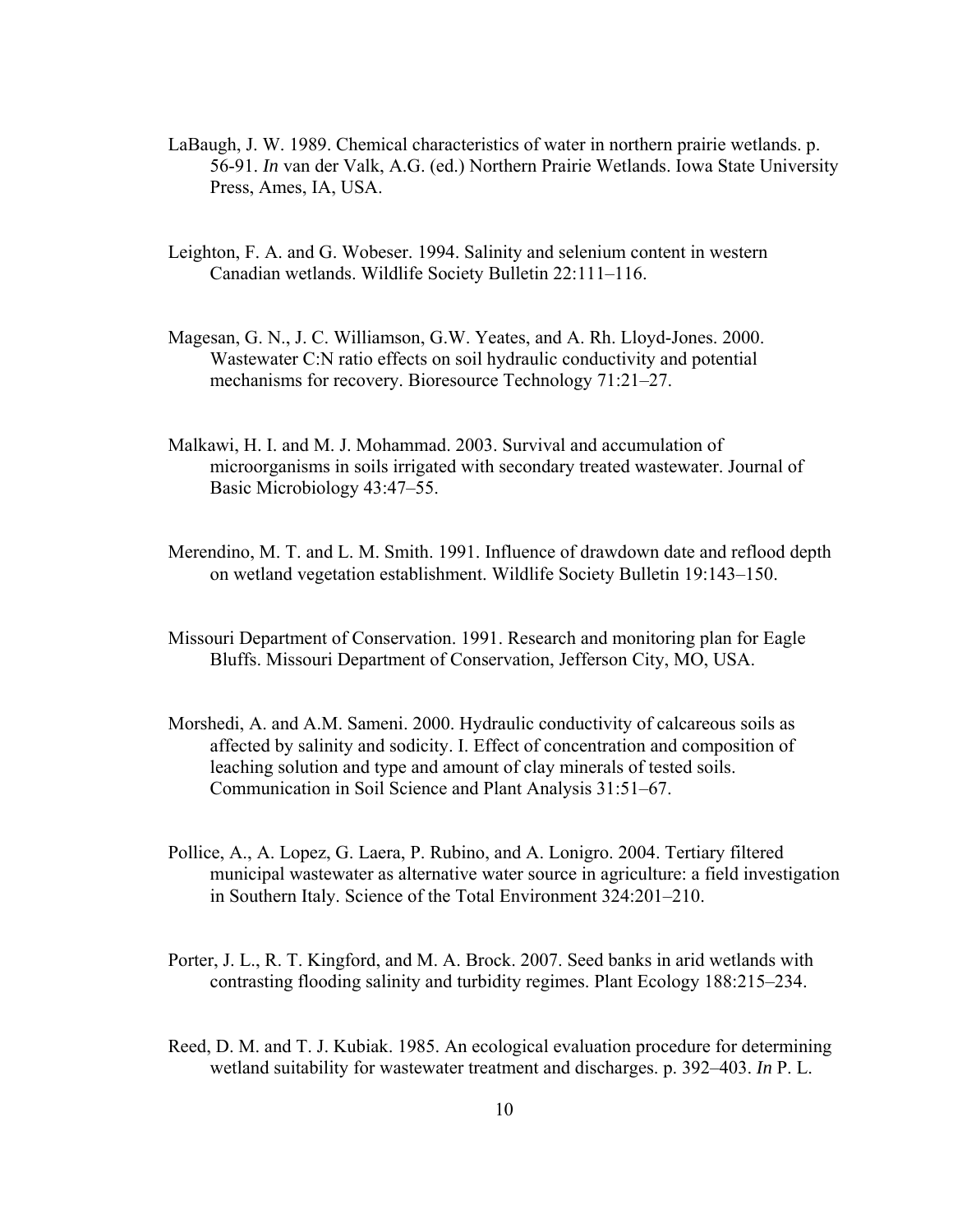Godfrey, E. R. Kaynor, and S. Pelczarski (eds.) Ecological Considerations in Wetlands Treatment of Municipal Wastewaters. Water Resources Research Center University of Massachusetts, Amherst, MA. USA. Van Nostrand Reinhold Company, New York.

- Swanson, G. A., V. A. Adomaitis, F. B. Lee, J. R. Serie, and J. A. Shoesmith. 1984. Limnological conditions influencing duckling use of saline lakes in south-central North Dakota. Journal of Wildlife Management 48:340–49.
- Swanson G. A. and H. F. Duebbert. 1989. Wetland habitats of waterfowl in the prairie pothole region. p. 228-267. *In* van der Valk, A.G. (ed.) Northern Prairie Wetlands. Iowa State University Press, Ames, IA, USA.

Szabolcs I. 1989. Salt-affected Soils. CRC Press. Baco Raton, FL.

- Tisdale, S. L., and W. L. Nelson. 1975. Soil Fertility and Fertilizers. Third edition. Macmillan, New York, USA.
- Toze, S. 2005. Reuse of effluent water-benefits and risks. Agricultural Water Management 80:147–159.
- Weller, M.W. 1981. Freshwater Marshes. University of Minnesota Press, Minneapolis, MN, USA.
- Weller, M.W. 1999. Wetland Birds: Habitat Resources and Conservation Implications. Cambridge University Press, New York, NY, USA.
- Weller, M.W., and C.E. Spatcher. 1965. Role of habitat in the distribution and abundance of marsh birds. Special Report 43. Iowa Agricultural and Home Ecomonics Experiment Station. Iowa State University, Ames, IA. USA.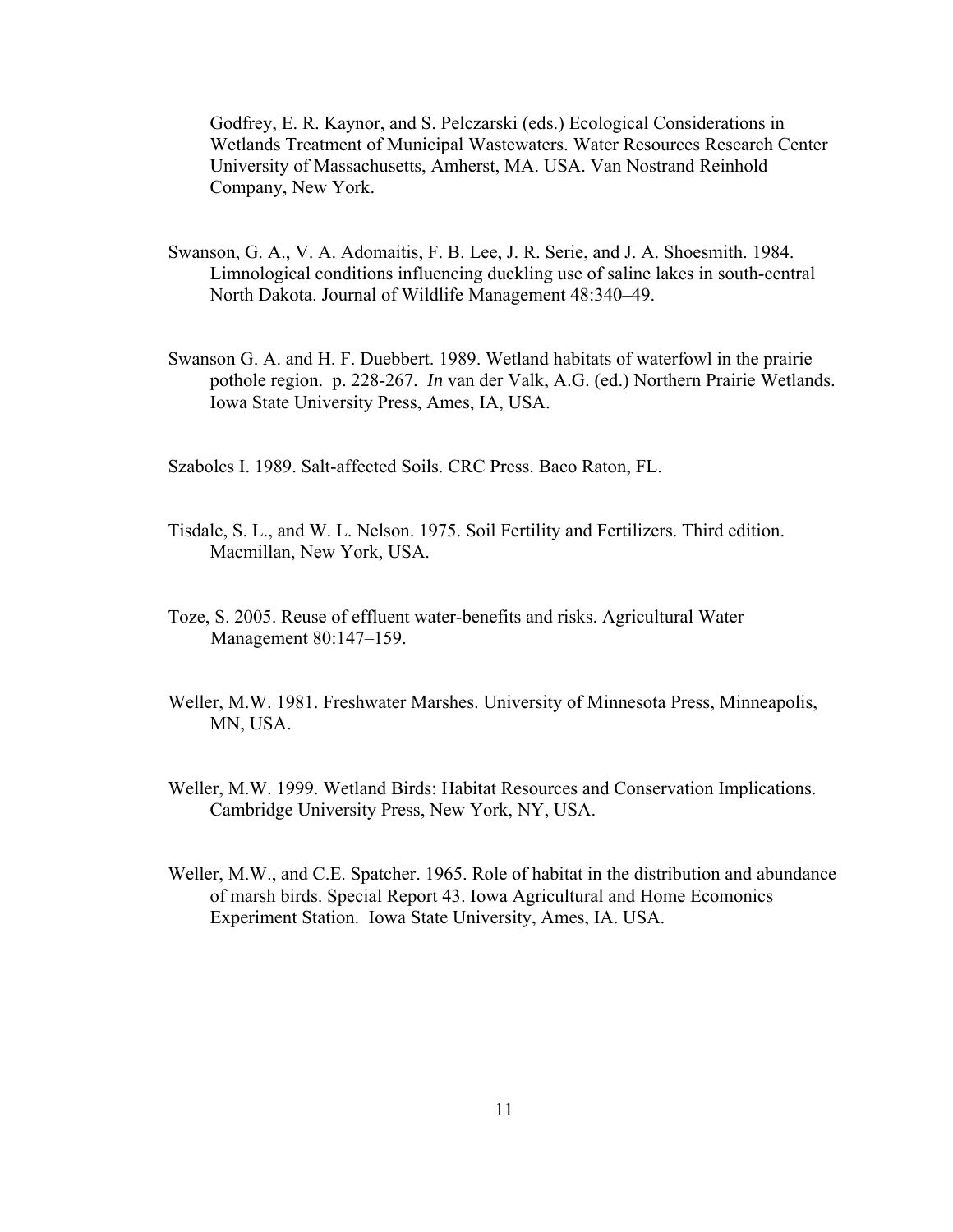#### Chapter 2

# **EFFECT OF MUNICIPAL WASTEWATER EFFLUENT IRRIGATION ON SOIL ELECTRICAL CONDUCTIVITY AND pH IN WETLAND IMPOUNDMENTS AT EAGLE BLUFFS CONSERVATION AREA**

*Abstract:* After seven years of irrigation with either municipal wastewater effluent (WWE) or Missouri River water (MOR), wetland impoundments were examined for changes in and distribution of electrical conductivity (EC) and pH in soils. These commonly used soil quality indicators reveal conditions important for several ecological processes. The normal pool elevation of the WWE-irrigated impoundment showed significantly greater EC and lower pH than the flood elevation and the impoundment irrigated with MOR. The significant changes in EC and pH in the WWE-irrigated impoundment are attributed to greater electrolyte, organic matter, and ammonium concentrations in the WWE compared to MOR. However, soil properties and watermanagement of the impoundments may have contributed to changes in these soil parameters. Soil properties such as exchange capacity, texture, and drainage in concurrence with the hydrology of the impoundment can affect distribution of soil salinity and pH. Continuous irrigation with WWE may increase salinity and decrease pH to a point that alters soils, seed banks, vegetation, and other biotic communities of wetlands.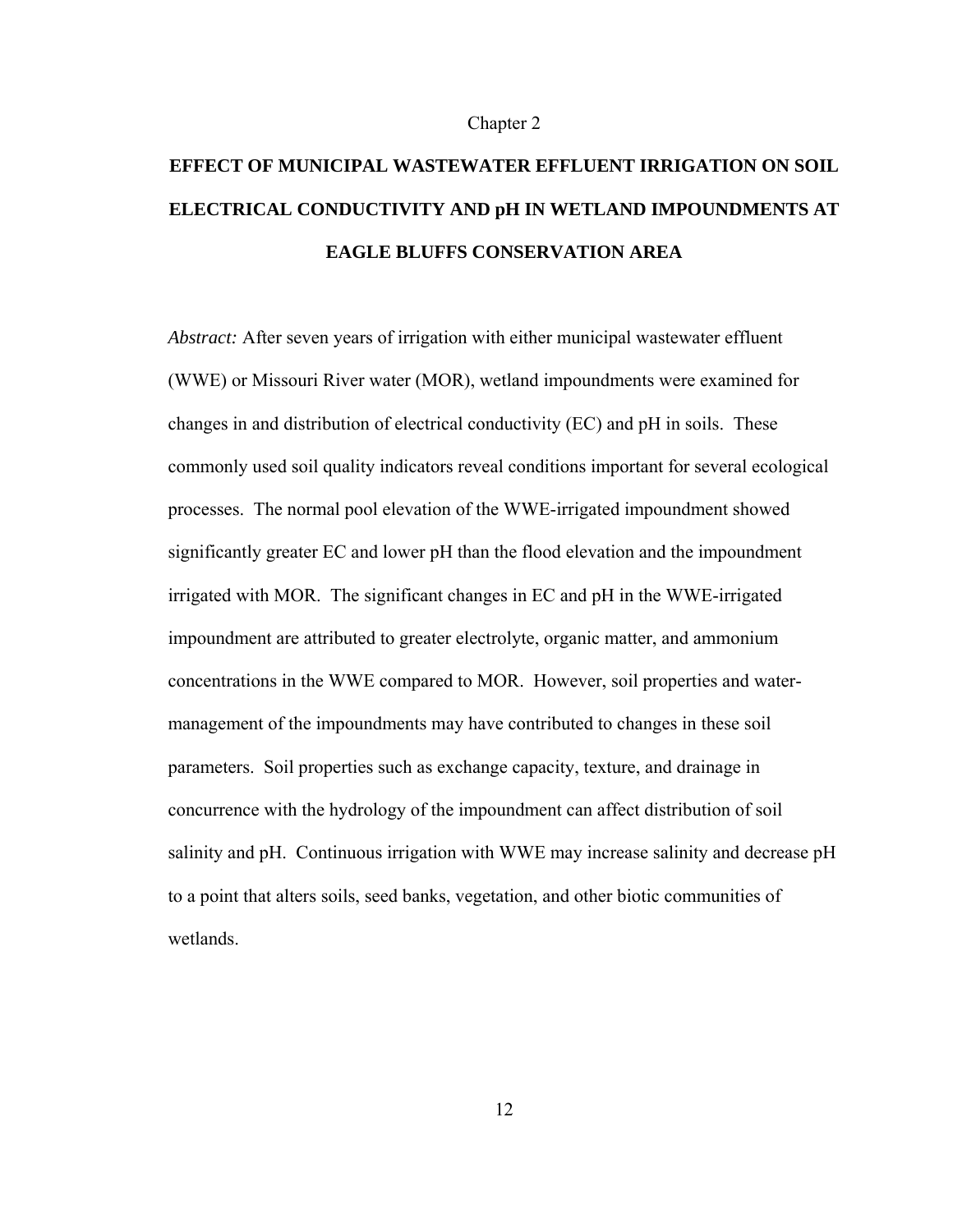#### INTRODUCTION

In response to demand and mitigation, the use of various wastewater effluents (e.g., municipal, industry, and mining) has become a common alternative water source for wetlands managed for wildlife. Effluents typically have greater concentrations of nutrients, salts, and metals than natural water sources (Kadlec 1981, Toze 2005). The continuous impoundment of these elevated concentrations may adversely affect wetland habitat quality by altering the chemistry of soils and associated mechanisms and processes.

Salinity is typically a large constituent of municipal wastewater effluent (Toze 2005) and has been shown to impair seed germination (Ayers 1951, Bliss et al. 1984), plant growth (Brock et al. 2005), soil microbial activity (Rietz and Haynes 2001, Finocchiaro and Kremer 2009), and aquatic invertebrates in freshwater wetlands (Swanson et al. 1988, Pinder et al. 2005). Other constituents in the WWE such as organic materials and nitrogen compounds may affect soil pH which controls several ecological processes including availability of nutrients and metals. Soil EC and pH are commonly used to determine the concentration of salts (i.e., electrolytes) and the hydrogen ion activity in the soil solution, respectively. Some workers reported that soil pH and sometimes EC increased after being irrigated with wastewater effluent from a variety of sources (Brockway et al. 1980, Cromer et al. 1984, Neilsen et al. 1991, Qian and Mecham 2005). Schipper et al. (1996) examined the impact of wastewater applied to a forest site and attributed the increase in soil pH to a larger rate of denitrification that produced hydroxyl ions. In contrast, Taha and Malik (2000) reported decreases of 0.2 to 1.1 units in soil pH and a 1.3 mS cm-1decrease in EC in soils that were irrigated with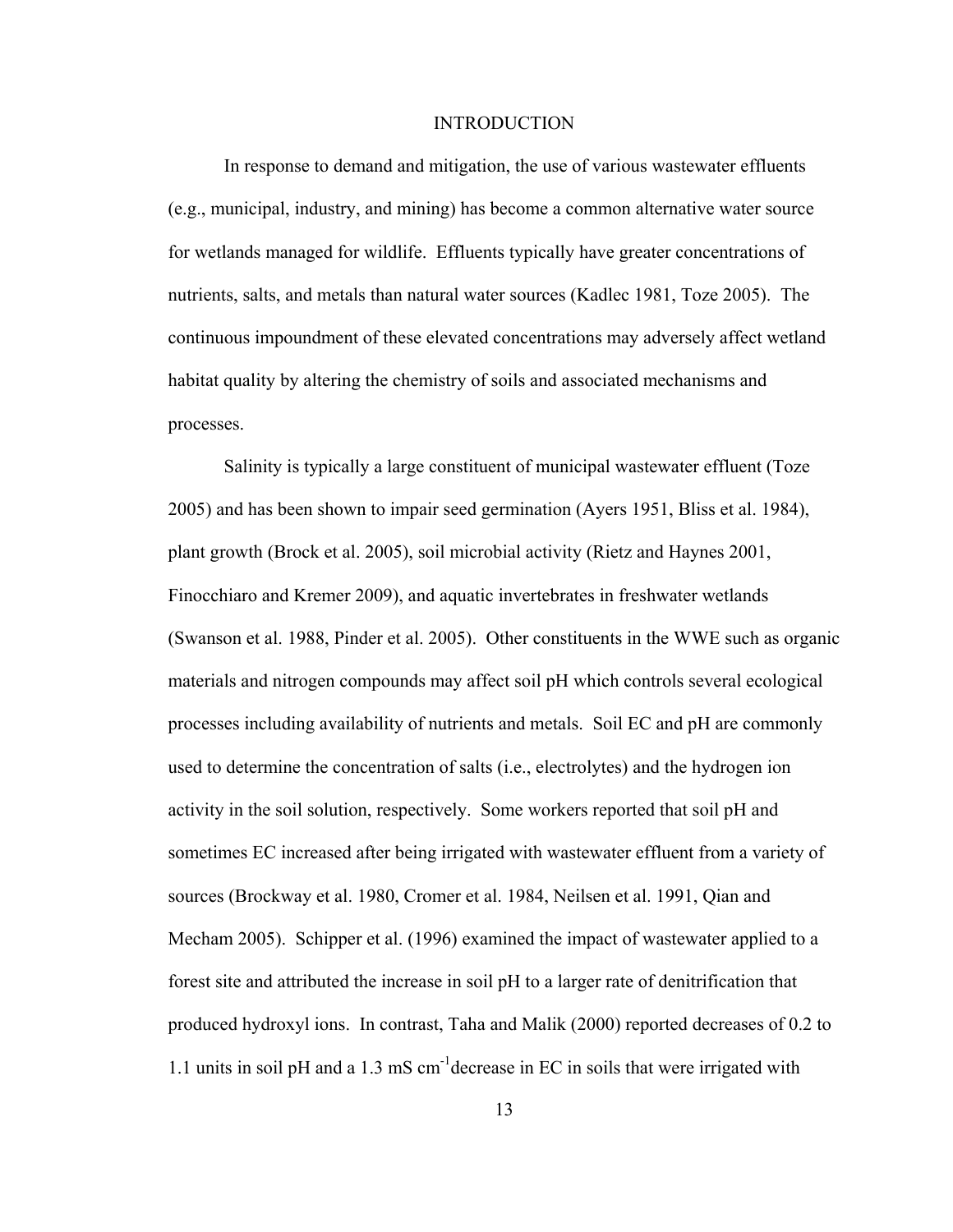saline municipal wastewater effluent for 10 to 30 years. Irrigation with alkaline and saline municipal wastewater effluent for two years on agricultural fields resulted in an increase in soil EC with a corresponding decrease in soil pH (Mohammad and Mazahreh 2003). The decrease in soil pH was associated with nitrification of the larger concentration of ammonium that accumulated in the soil due to wastewater irrigation. Oxidation of the ammonium was a source of hydrogen ions, which decreased pH in the soil. Increased soil EC was attributed to the transfer of salts from the wastewater to the soil's exchange complex. Aziz et al. (1996) however, conducted a long-term study of the effects of a petrochemical wastewater effluent on agricultural crops and reported soil pH and EC showed no significant change over an eight year period. Changes in soil pH and EC are related to the chemical composition of the irrigation source; however, soil properties such as exchange capacity and hydrology of the wetland can influence the effect of the irrigation source on these soil parameters (Kelley 1940, Richards 1954, Arndt and Richardson 1989).

To evaluate the impact of WWE on the distribution of soil EC and pH, a field study was conducted on a managed wetland complex that augments a river water source with WWE to irrigate wetland impoundments designated for wildlife. Objectives of the study were to quantify soil EC and pH in impoundments based on irrigation source and flooding regime. The distribution of EC and pH were evaluated in relation to soil properties and water-management. Because of the chemical composition of the WWE, water-management, and properties of the alluvial soils in the impoundments, it is hypothesized that over time soil EC will increase and pH decrease more extensively in the WWE-irrigated impoundment than the impoundment irrigated with river water.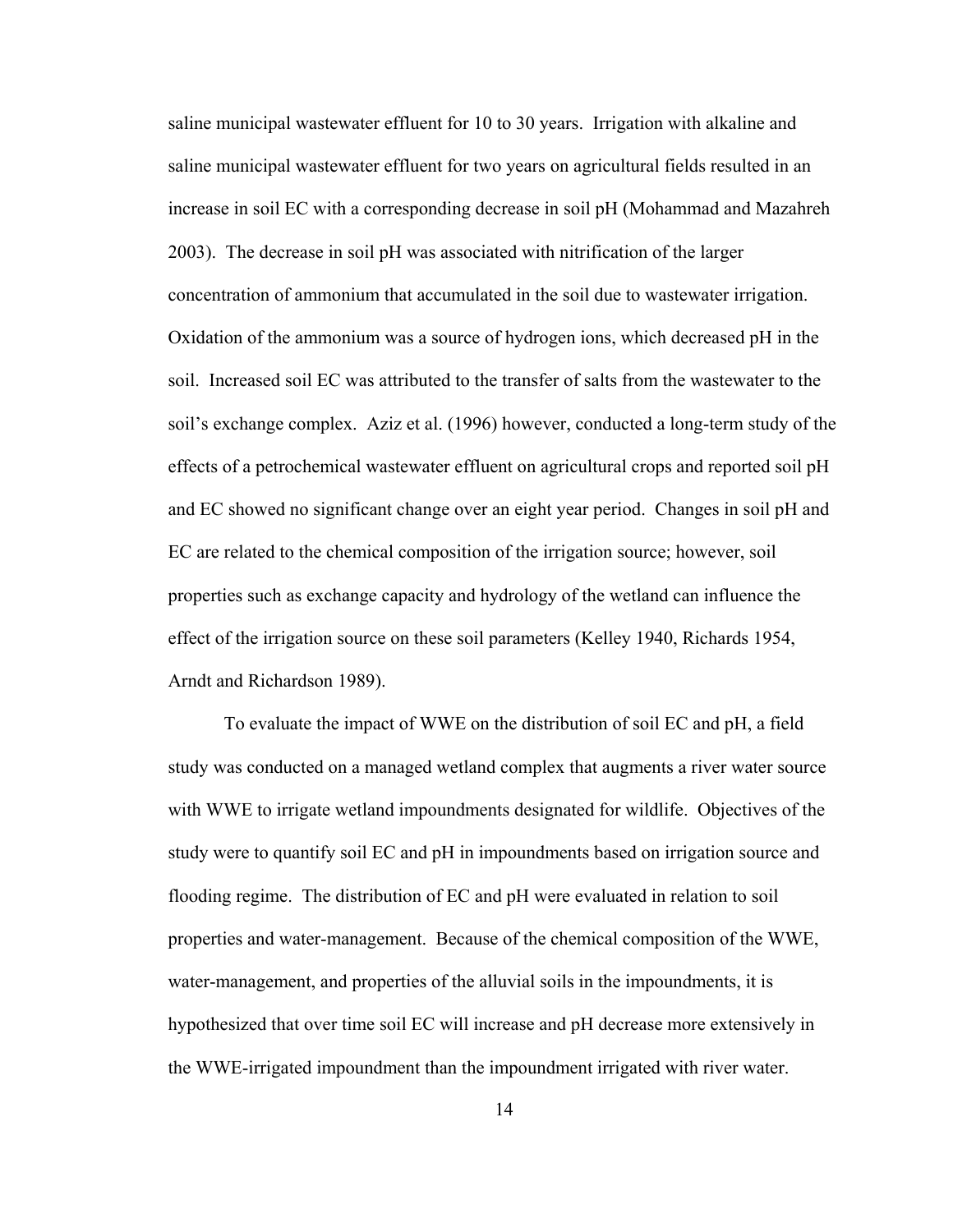#### METHODS AND MATERIALS

#### Study Site

The study was conducted at the Eagle Bluffs Conservation Area (EBCA) located in the Missouri River floodplain near the city of Columbia, Missouri (Figure 1). Acquired by the Missouri Department of Conservation as a wildlife refuge and public use area, the majority of impoundments at EBCA are managed as seasonal wetlands for waterfowl. Water sources for irrigating impoundments at EBCA are the nearby Missouri River (MOR) and WWE from the City of Columbia, Missouri Wastewater Treatment Facilities. The WWE, which has undergone conventional primary and secondary treatment at the city's facilities, is piped directly to Pools 2 and 3, and mixed with MOR in the Distribution Channel where it is used to irrigate the remaining impoundments. Eagle Bluffs Conservation Area is not designated or managed as a tertiary treatment for the WWE. Wastewater was first used as an irrigation source on EBCA's wetlands in 1996.

#### Water Management of Impoundments

Pool 2 and the River Supply Channel (RSC) wetland impoundments at EBCA were selected on the basis of irrigation source. Pool 2, which is approximately 30 ha, is irrigated with WWE and the approximately 22 ha RSC is irrigated with MOR (Figure 2). Average chemical composition of the water used to irrigate these impoundments is given in Table 1. Pool 2 is managed as a semipermanent wetland. Starting in early summer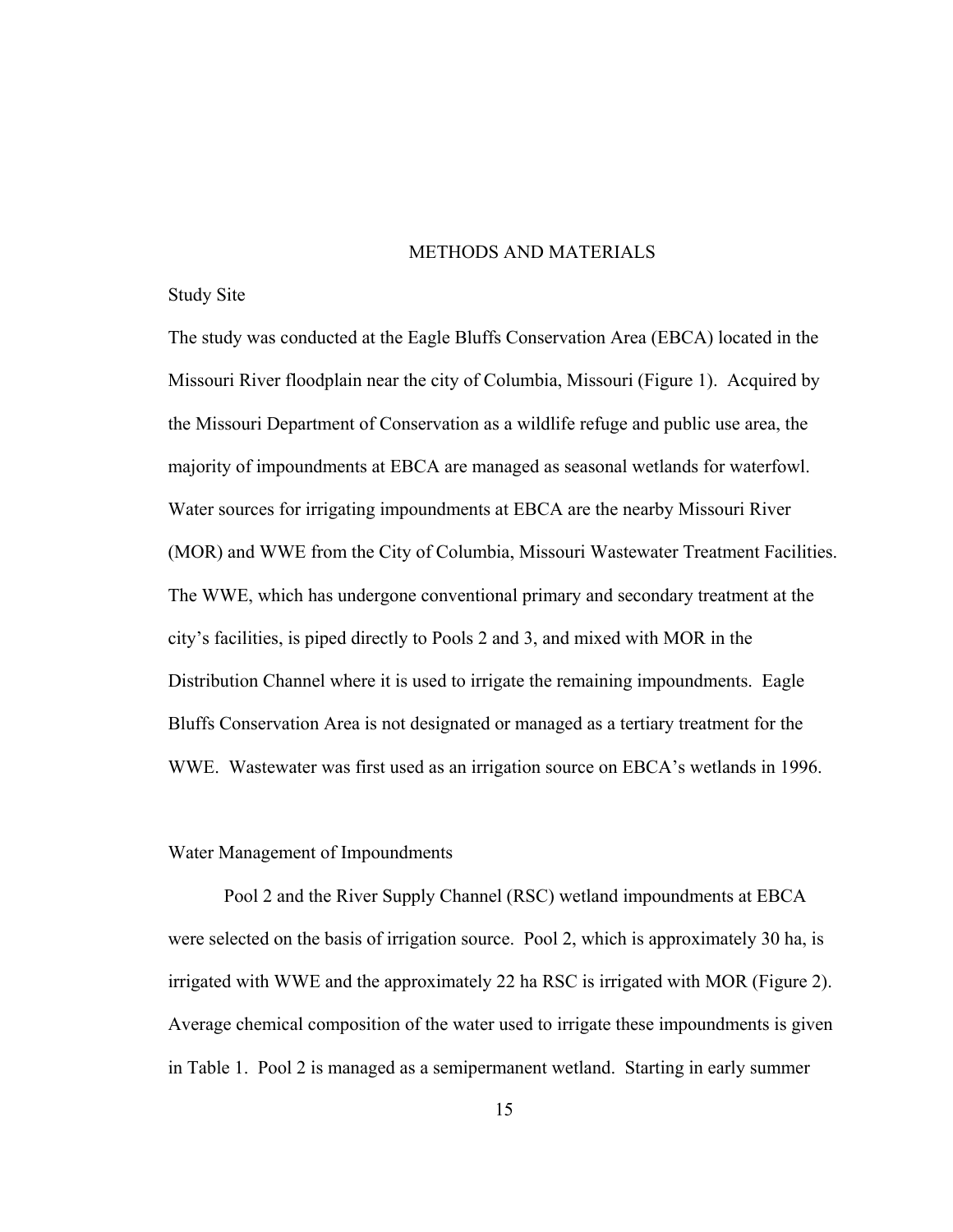(typically June) and throughout the growing season, Pool 2 contains ponded WWE at the normal pool elevation, which is approximately 171.9 m (565.5 ft.) above mean sea level (MSL). The water level is maintained by frequent additions of WWE. In early spring (typically April) and again in late fall (typically October), Pool 2 is irrigated with WWE to flood elevation (172.2–172.9 m (566.5–569 ft.) above MSL) and water level decreases to, and sometimes below, the normal pool elevation over winter. Occasionally, Pool 2 is completely drained of ponded water in mid- to late-summer and re-flooded to the flood elevation in the fall. The RSC is managed as a seasonal wetland with water levels reaching flood elevation in early spring and late fall (approximately 172.6–173.2 m (568– 570.2 ft.) above MSL). In early summer, water is at normal pool or below (approximately 171.9 m (565.5 ft.) above MSL). Throughout the summer, water levels decrease to minimal levels (water remains only in lowest elevations as small puddles or in drainage channels). The RSC typically does not contain ponded water over winter. However, water elevations are occasionally altered in both impoundments by the EBCA management in order to control undesirable vegetation, perform maintenance, and provide specific habitats.

#### Soils of the Impoundments

The upper northwest portion of Pool 2 is mapped as Leta silty clay (clayey over loamy, smectitic, mesic Fluvaquentic Hapludolls) and a small area is mapped as Haynie loam (coarse-silty, mixed, superactive, calcareous, mesic, Mollic Udifluvents) (Figure 3). The small area along the northwest levee of Pool 2 mapped as Haynie was not sampled. Leta soils are slightly effervescent and slightly alkaline (pH 7.4 to 7.8) from the surface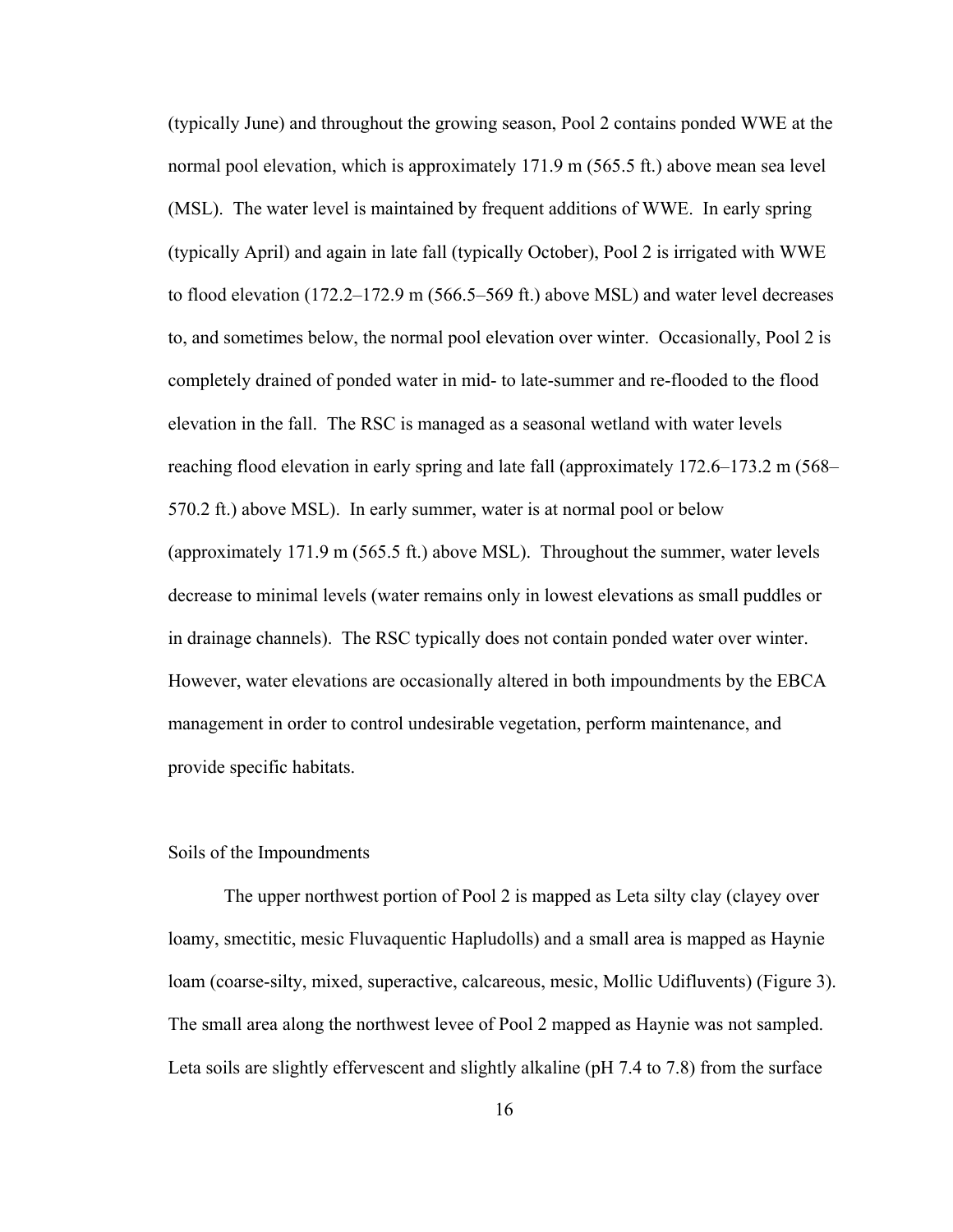to a depth of 76 cm. Below 76 cm to approximately 100 cm, soils are strongly effervescent and moderately alkaline (pH 7.9 to 8.4). The remaining portion of Pool 2 (northeast and the entire southern portion) is mapped as Darwin silty clay loam (fine, smectitic, mesic, Fluaquentic Vertic Endoaquolls), and has neutral pH (6.6 to 7.3) to a depth greater than 100 cm. Much of the RSC impoundment is mapped as Blake silt loam (fine-silty, mixed, superactive, calcareous, mesic, Aquic Udifluvents) except for small portions of the northwest and southwest, which are mapped as Sarpy fine sand (mixed, mesic, Typic, Udipsamments). Haynie is mapped adjacent to Sarpy in the southwest of the RSC and was sampled (Figure 4). From the surface to a depth of 100 cm, Blake soils are slightly alkaline (pH 7.4 to 7.8) and at depths greater than 100 cm, moderately alkaline. Blake soils are slightly effervescent throughout. Soils mapped as Sarpy are slightly alkaline at the surface to greater than 150 cm depth. Haynie soils are slightly alkaline from the surface to a depth of 33 cm and moderately alkaline to a depth greater than 160 cm.

Parent materials of Leta and Haynie are alluvium, clayey alluvium for Darwin, silty alluvium for Blake, and sandy alluvium for Sarpy. Leta is somewhat poorly drained with slow (upper part) and moderate (lower part) permeability. Darwin is very poorly drained with very slow permeability and Blake is somewhat poorly drained with moderate permeability. Sarpy is excessively drained with rapid permeability and Haynie is well drained with moderate permeability (Young et al. 2003).

#### Sampling Strategy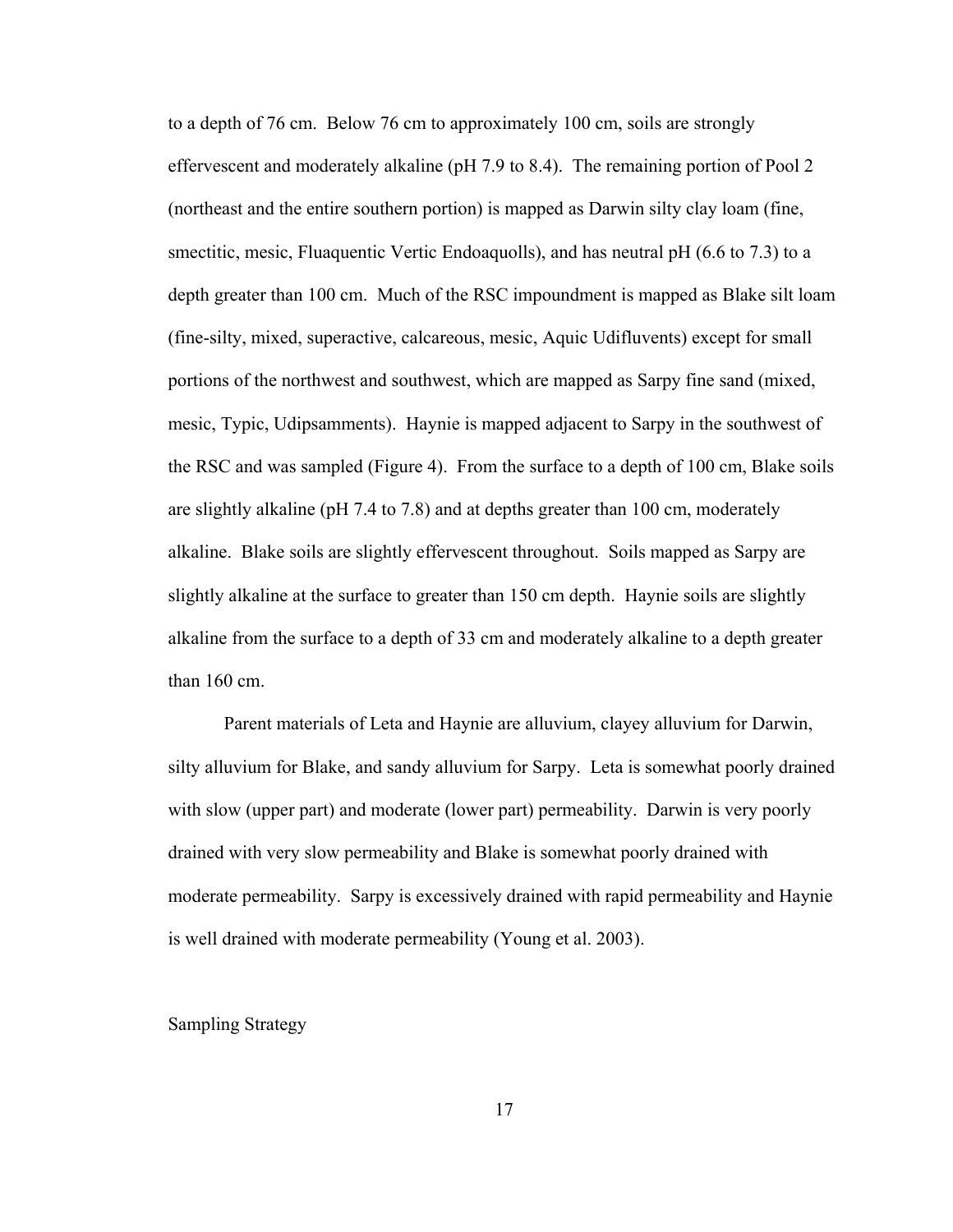To sampling the soils in 2004, we stratified the impoundments by elevation and randomly selected sampling points within each elevation. Stratification of surface elevation was based on normal pool and flood elevations of each impoundment. This stratification was used to compare affects of ponded water duration (i.e., hydroperiod) and water source on soil EC and pH within and between impoundments. Normal pool elevations had longer hydroperiods than flood elevations. For this study, the upper northwest to northeast section of Pool 2, which much is mapped as Leta, served as the flood elevation and the center to southern section, mapped as Darwin, the normal pool elevation (Figure 3). Flood elevation of the RSC encompassed the northwest and southwest sections (mapped as Sarpy and Haynie) and parts of the center section (mapped as Blake) that had visually higher elevations relative to adjacent areas and having sandy surface textures. The lower-lying areas of the center and most of the southern section mapped as Blake, served as the normal pool elevation (Figure 4).

Eight sample points within each elevation of both impoundments were selected. Five of the 16 points in each impoundment corresponded to locations of sampling points used in 1998. The remaining points were randomly selected within an elevation. Location of sampling points for each elevation and impoundment are shown in Figures 3 and 4. A hydraulic soil coring tool (Giddings Machine Company) was used to take one soil core at each sample point. Each soil core was 4.12 cm in diameter and excavated to approximately 1 m in depth. Soil cores were wrapped in plastic film and stored at room temperature. Soil materials of cores were described using guidelines set by Schoeneberger et al., 1998. Soil texture was determined by the hydrometer method (Gee and Bauder 1986). Soil cores were divided into 5-cm depth intervals from 0 to 30 cm and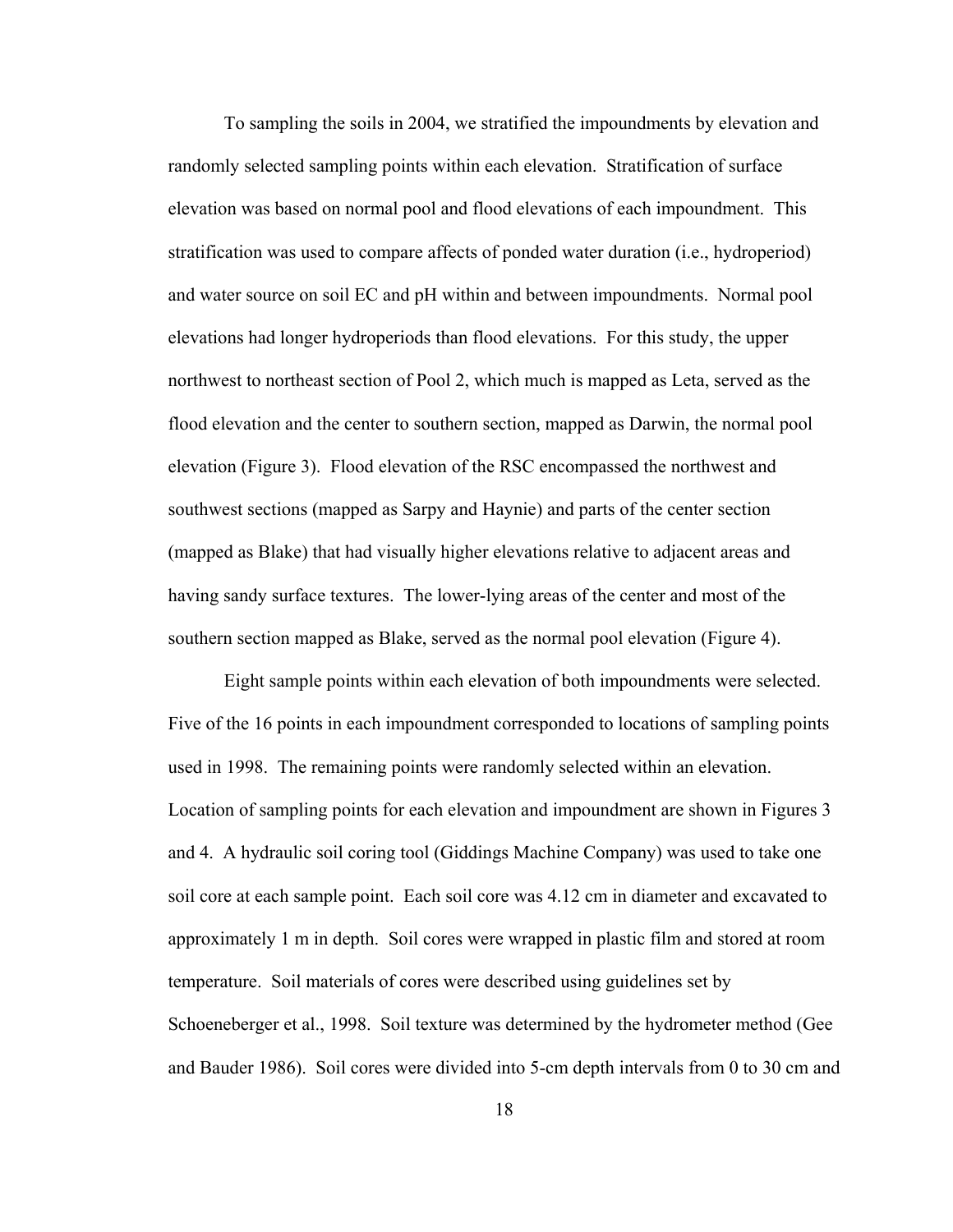the last 10 cm of each core (approximately 90–100 cm) for determination of EC and pH. Soil pH was determined using a glass electrode in a 1:1 soil to dionized water saturated paste (Soil Survey Staff 1996). Soil EC was determined using a platinum electrode in a 1:1 soil to dionized water saturated paste (North Dakota Agricultural Experiment Station 1988).

In 1998, five samples of soil were hand-collected from the surface to a depth of 15 cm from both impoundments at locations that included both normal pool and flood elevations used in 2004. Surface soils (0–15 cm) are of particular interest because that is where soil salinity and pH are likely to have the greatest influence on soil organisms, vegetation, root absorption, and the seed bank (i.e., germination) (Froud-Williams et al. 1984, Bonis and Lepart 1994, Benvenuti et al. 2001). Soil pH and EC of the 1998 samples were determined using the previous methods. Soil cation exchange capacity (CEC) of the 1998 soil samples were based on displacement after washing with ammonium acetate at pH 7.0 (procedure 5A8c; Soil Survey Staff 1996).

#### Statistical Analyses

Soil EC and pH of soil core samples taken from impoundments at different elevations in 2004 were subjected to analysis of variance (ANOVA). A repeated measures ANOVA was applied using SAS 9.1 (SAS institute 2002–2003) with the MIXED procedure (mixed linear model) with soil EC and pH as dependent variables. Because the design included both fixed effects (impoundment, elevation, and depth) and random effects (cores) the mixed model was selected. A significance level of  $P = 0.05$ detected differences among depths, elevations, and impoundments. All mean separation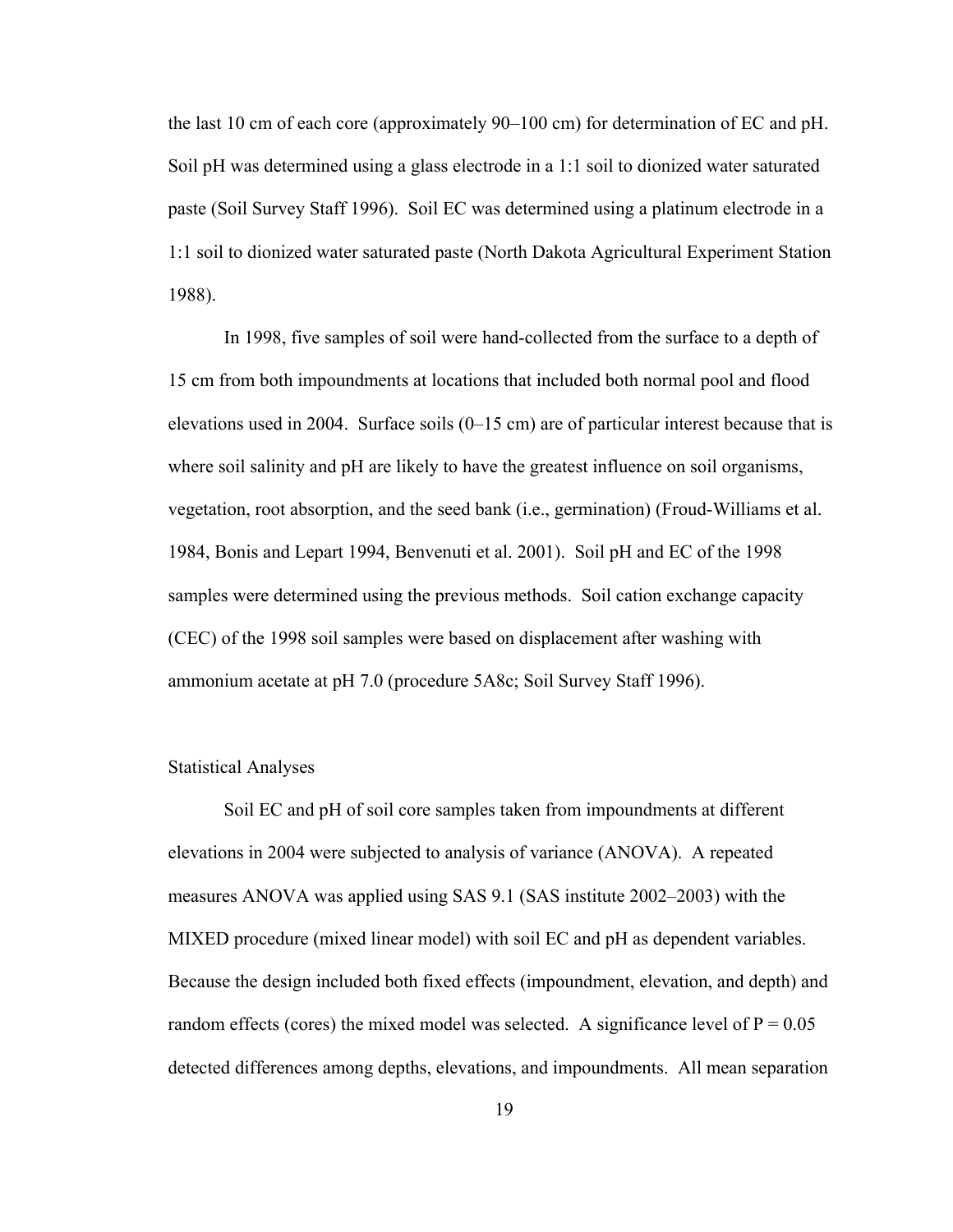analyses for ANOVA used Least Squares Means comparison testing. Paired student's ttest was used to determine significant differences in mean soil EC and pH of samples collected in impoundments in 1998 and 2004 with a significance level of  $P = 0.05$ .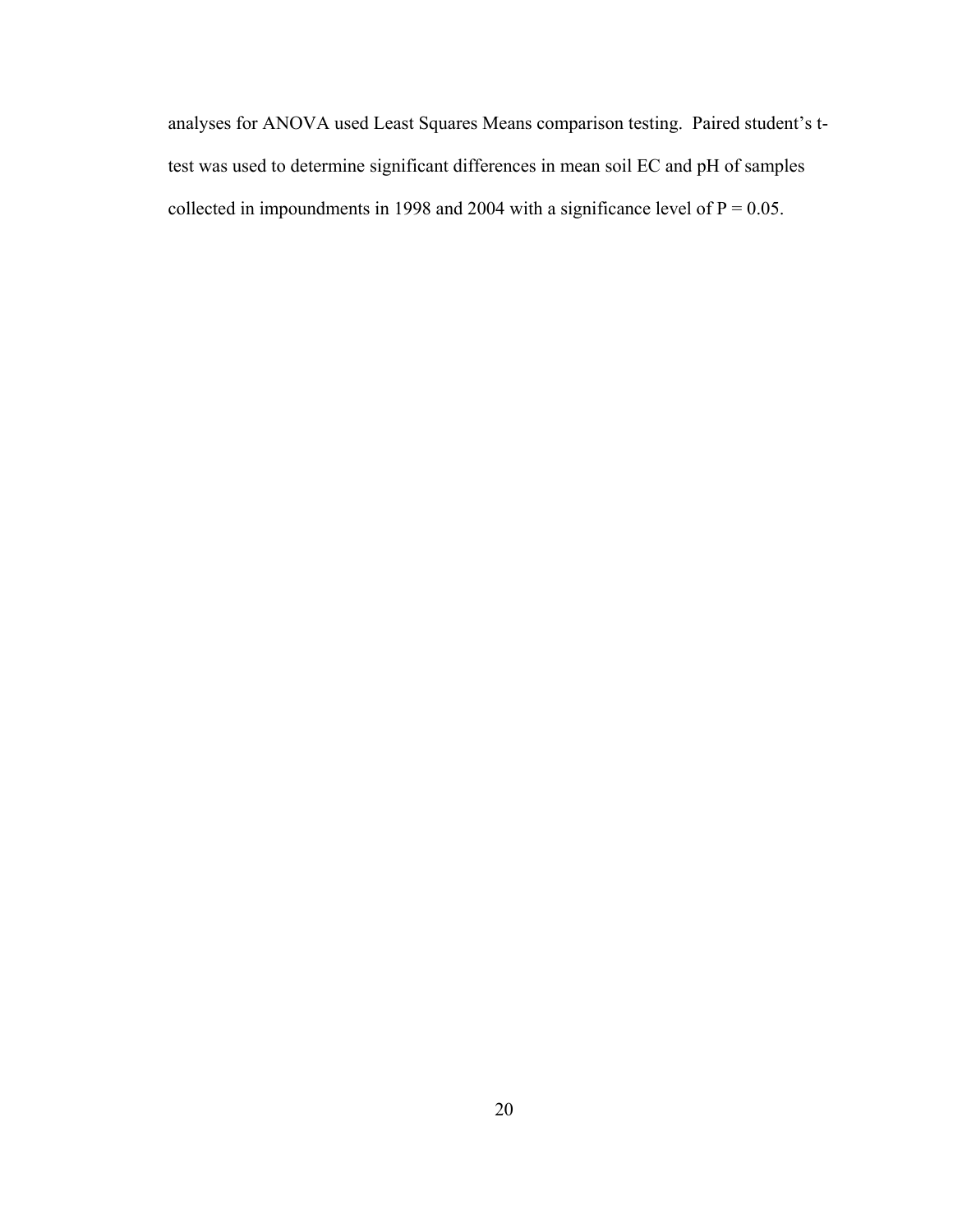Figure 1. Location of Eagle Bluffs Conservation Area near Columbia, Missouri, and the City of Columbia's Wastewater Treatment Facilities.

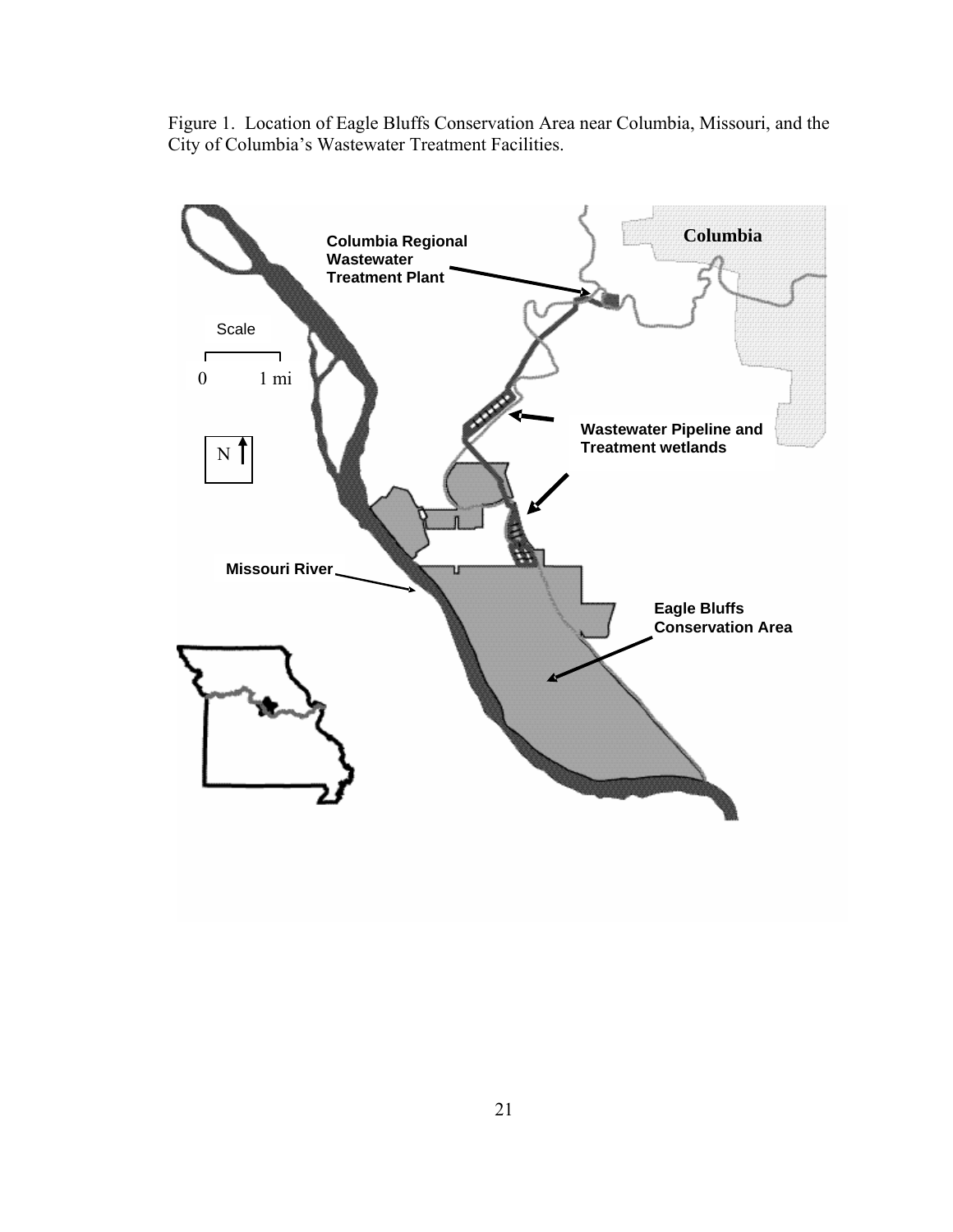

Figure 2. Locations of study impoundments Pool 2 and River Supply Channel at Eagle Bluffs Conservation Area.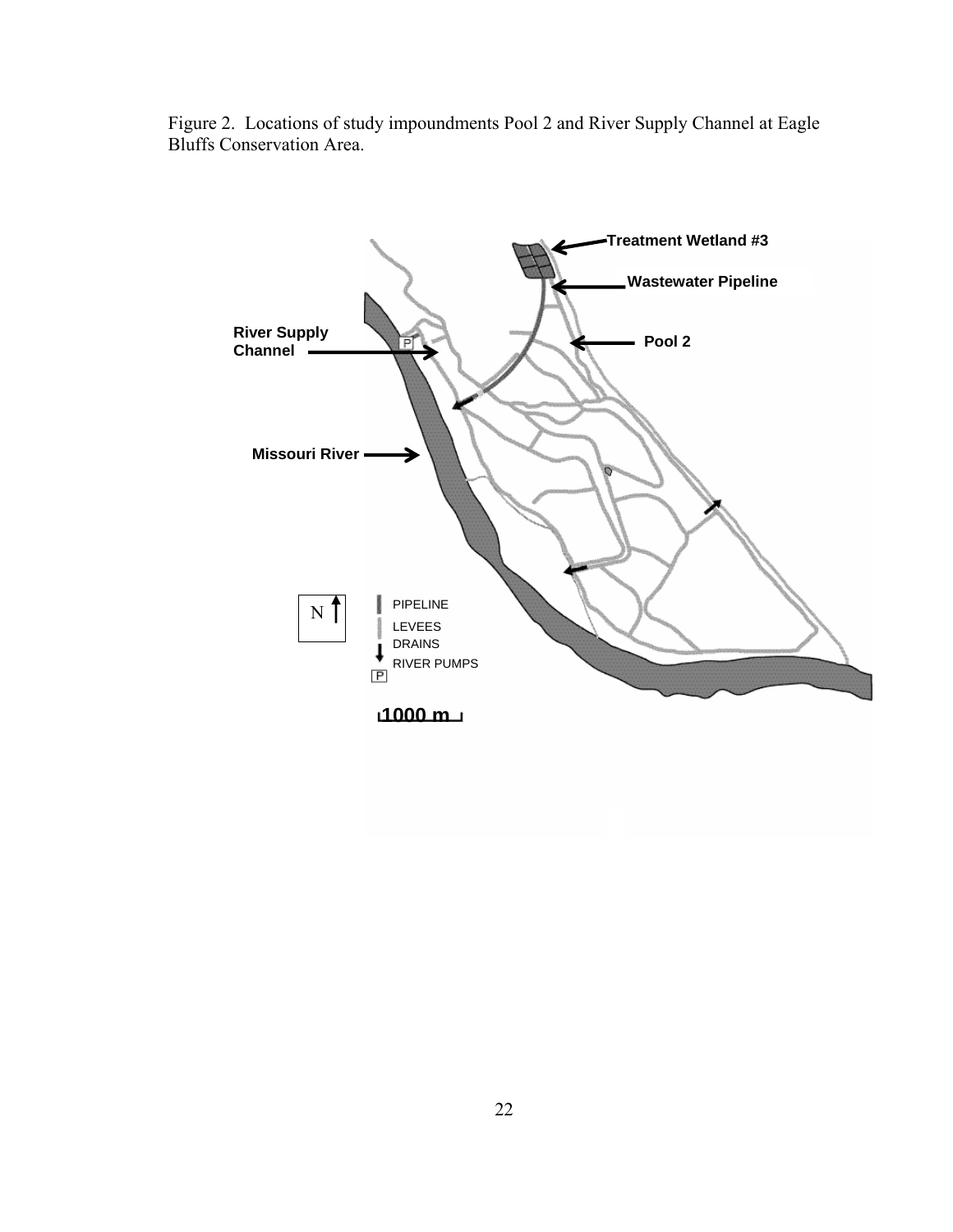Figure 3. Approximate delineations of soil map units and sampling points in Pool 2 impoundment at Eagle Bluffs Conservation Area (Photo modified from Young et al. 2003). Dashed lines indicate approximate boundaries of the impoundment. Dotted lines indicate approximate soil map units.

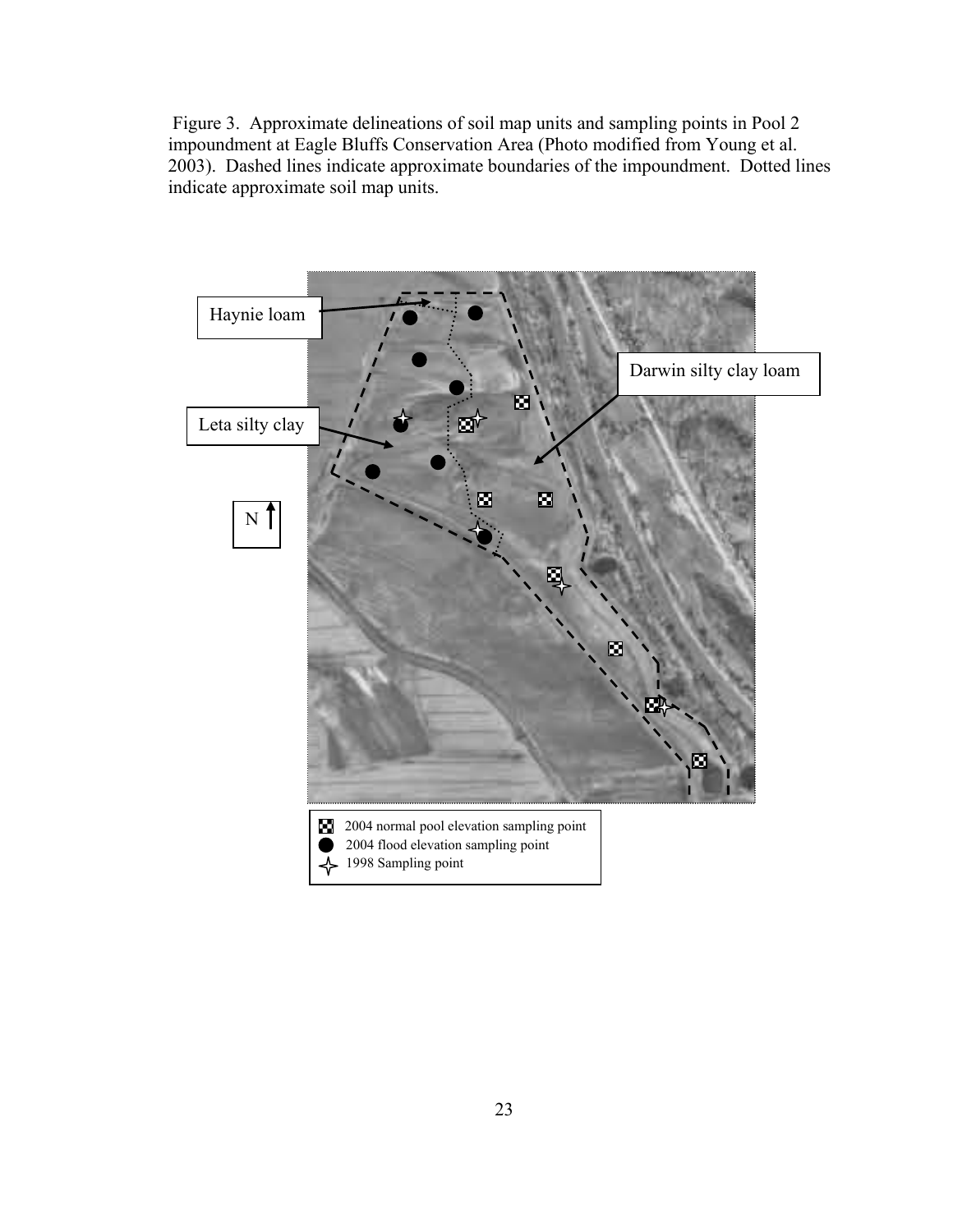Figure 4. Approximate delineations of soil map units and sampling points in the River Supply Channel impoundment at Eagle Bluffs Conservation Area (Photo modified from Young et al. 2003). Dashed lines indicate approximate boundaries of the impoundment. Dotted lines indicate approximate soil map units.

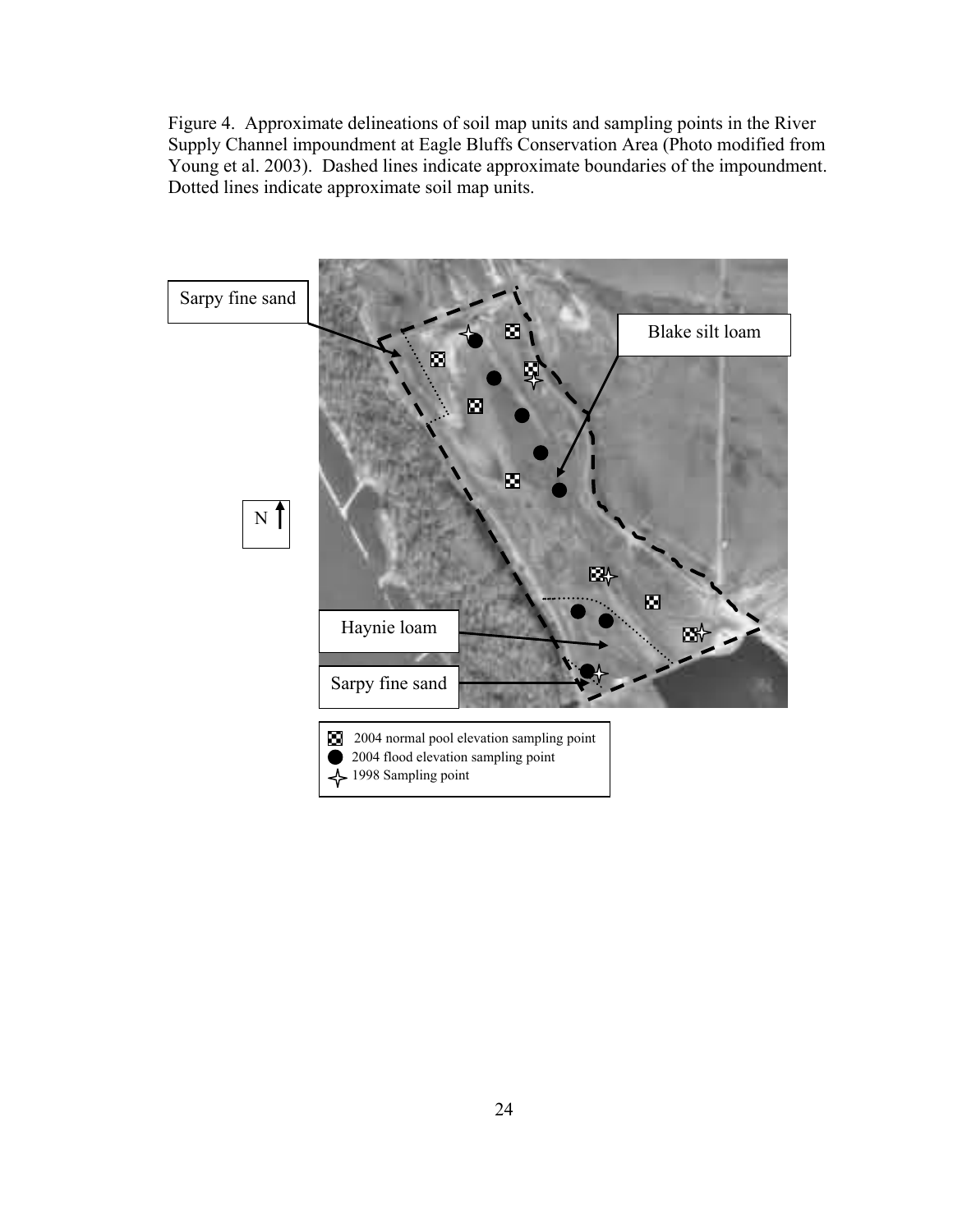| Parameter                 | Irrigation source |                 |  |  |  |  |  |  |  |
|---------------------------|-------------------|-----------------|--|--|--|--|--|--|--|
| $(mg L^{-1})$             | <b>MOR</b>        | <b>WWE</b>      |  |  |  |  |  |  |  |
| <b>Total N</b>            | $2.2 \pm 0.9$     | $10.7 \pm 4.5$  |  |  |  |  |  |  |  |
| NO <sub>3</sub>           | $1.3 \pm 0.6$     | $2.0 \pm 2.3$   |  |  |  |  |  |  |  |
| NH <sub>4</sub>           | $0.06 \pm 0.08$   | $7.36 \pm 4.3$  |  |  |  |  |  |  |  |
| Total P                   | $0.4 \pm 0.3$     | $2.2 \pm 0.6$   |  |  |  |  |  |  |  |
| Alkalinity                | $164 \pm 23$      | $222 \pm 25$    |  |  |  |  |  |  |  |
| Cl                        | $17.9 \pm 5.2$    | $215 \pm 46$    |  |  |  |  |  |  |  |
| pH (units)                | $8.2 \pm 0.22$    | $8.2 \pm 0.11$  |  |  |  |  |  |  |  |
| $EC \text{ (mS cm}^{-1})$ | $0.68 \pm 0.13$   | $1.34 \pm 0.19$ |  |  |  |  |  |  |  |

Table 1. Means and standard error  $(\pm \text{ SE})$  of chemical concentrations, pH, and electrical conductivity (EC) of Missouri River water (MOR) and municipal wastewater effluent (WWE) used to irrigate the study impoundments at Eagle Bluffs Conservation Area. Values taken from Knowlton and Jones (2003).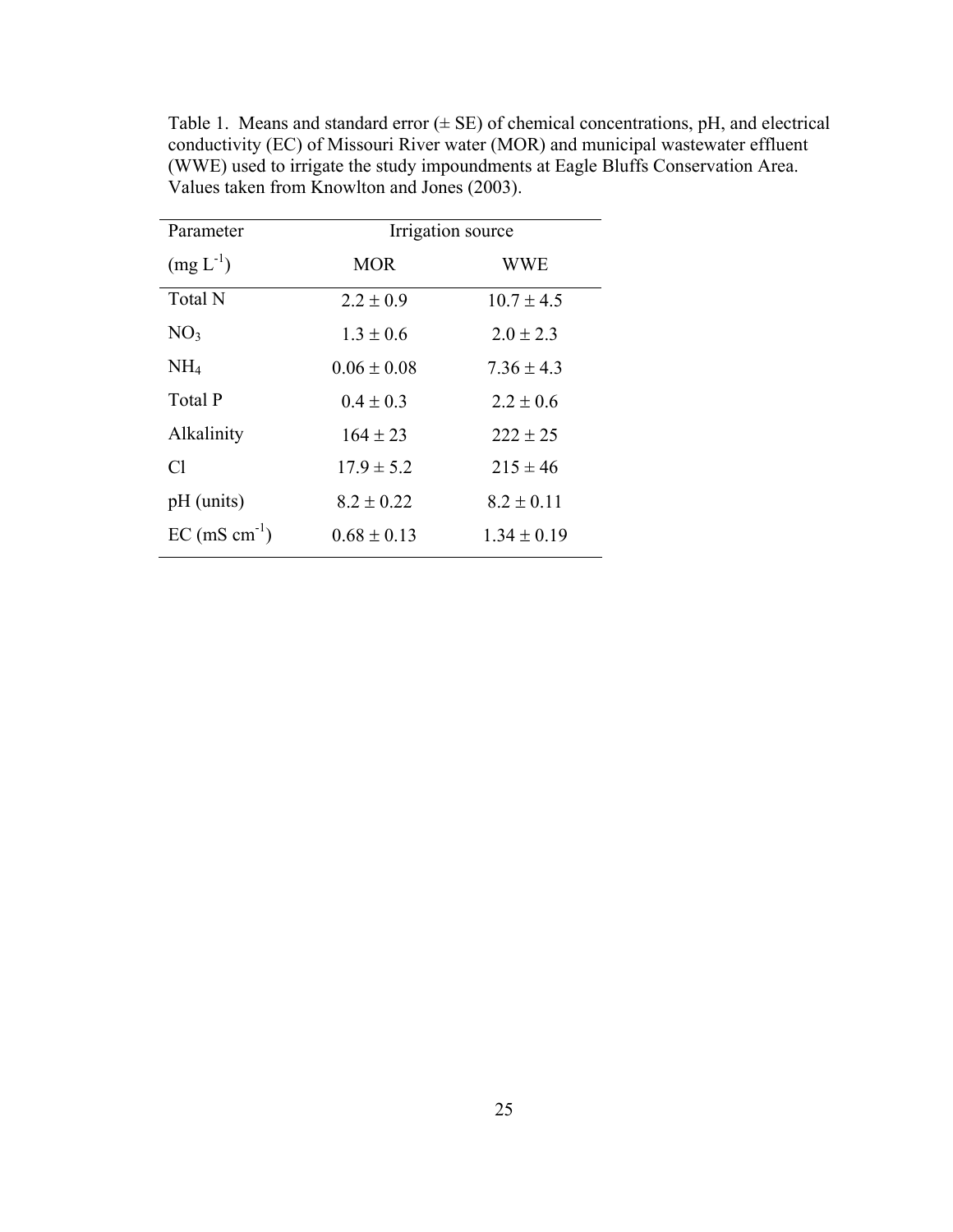## RESULTS

Soil EC was significantly different between impoundments but dependent on elevation and soil depth  $(F_{18,168} = 2.39, P = 0.0021)$  (Appendix 2.1). The normal pool elevation of Pool 2 had significantly greater soil EC at all depth intervals than the flood elevation and both elevations of the RSC, except the 90–100 cm interval (Table 2). Among the 90–100 depth intervals, EC was significantly greater in the RSC normal pool elevation than the Pool 2 flood elevation, but similar to the other locations. In the RSC, EC was similar between the elevations for all depth intervals. With all depth intervals combined, the normal pool elevation of Pool 2 had significantly greater mean soil EC  $(1.231 \text{ mS cm}^{-1})$  than the flood elevation  $(0.685 \text{ mS cm}^{-1})$  and both the normal pool and flood elevations of the RSC (0.744, and 0.665 mS cm<sup>-1</sup>, respectively), (F<sub>3,28</sub> = 8.15, P = 0.0005).

The normal pool elevations of both impoundments had a smaller change in EC with depth than flood stage elevations (Figure 5). The change in EC from the surface to 5 cm depth of the normal pool elevation was slightly greater in Pool 2  $(0.107 \text{ mS cm}^{-1})$  than the RSC  $(0.89 \text{ mS cm}^{-1})$ . However, mean change in EC from the depth of 5 cm to 20 cm was smaller in Pool 2 (0.026 mS  $cm^{-1}$ ) showing little change compared with the RSC  $(0.107 \text{ mS cm}^{-1})$ . Beyond 20 cm, EC decreased in Pool 2, but increased at the 25–30 cm and the 90–100 cm intervals in the RSC. At the flood stage elevations, changes in EC were more similar between impoundments for all depth intervals.

## Soil pH

In general, soil pH increased with depth for both elevations in both impoundments and showed significant differences at the interaction of impoundment, elevation, and soil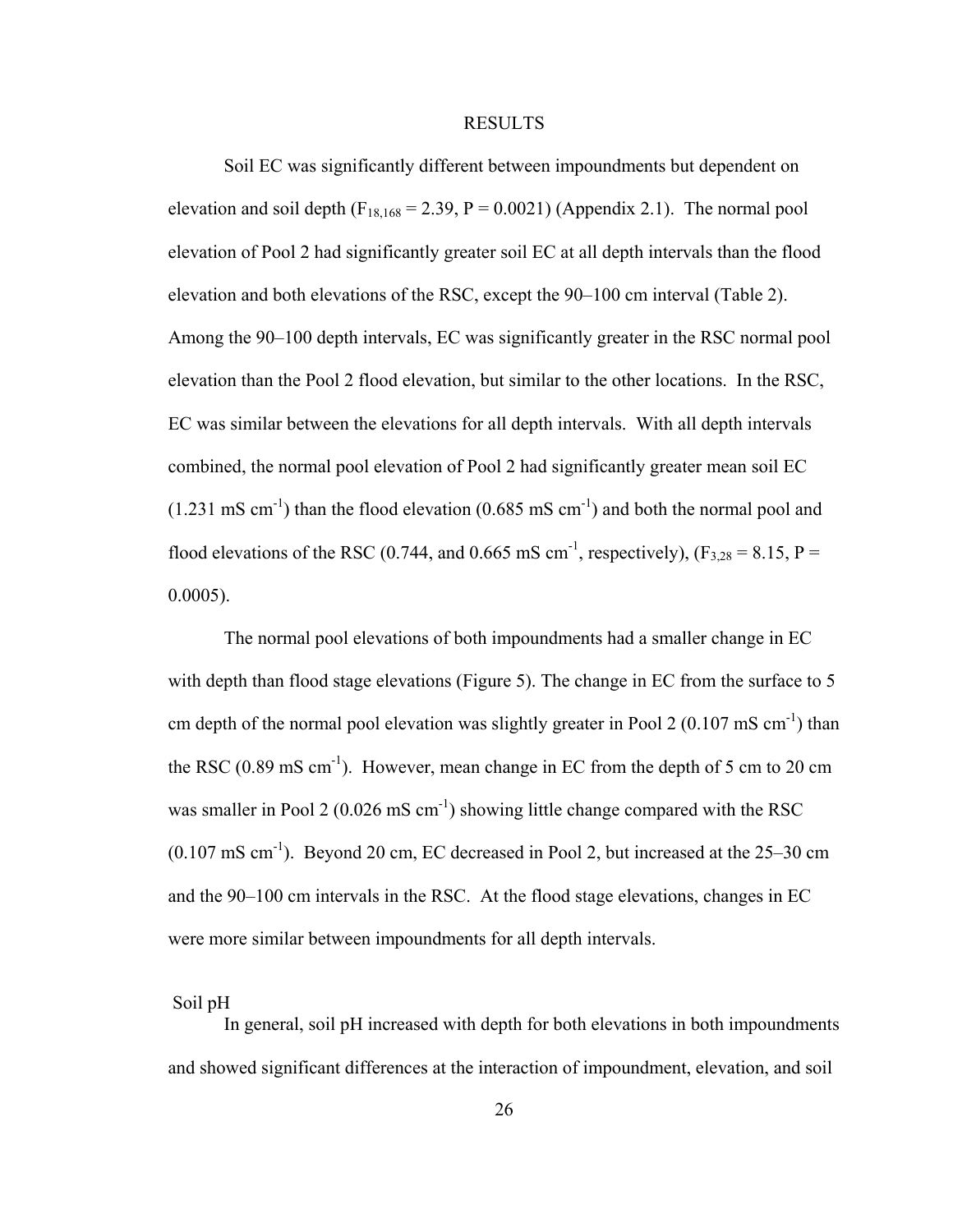depth  $(F_{18,168} = 5.07, P \le 0.0001)$ . Soils sampled in Pool 2 at the normal pool elevation had significantly smaller pH than all other locations for depth intervals 0–5 through 15– 20 cm (Table 2). Soil pH at depth intervals 20–25 and 25–30 cm of the normal pool elevation in Pool 2 were significantly less than both locations of the RSC, but similar to the flood elevation of Pool 2. Soil pH was similar among all locations at the 90–100 cm depth. With all depth intervals combined, the normal pool elevation of Pool 2 had significantly (P = 0.0005) smaller mean pH (6.93  $\pm$  0.06) than the mean pH of both elevations in the RSC (7.27  $\pm$  0.06, 7.29  $\pm$  0.06, respectively) and the flood elevation of Pool 2 (7.14  $\pm$  0.06). Mean change in pH of all depth intervals at the normal pool and flood elevations were greater in Pool 2 (0.13, 0.11 units, respectively) than the RSC (0.07, 0.04 units, respectively). Also, the range of pH was greater in Pool 2 than the RSC for either elevation, and greatest at the normal pool elevation of Pool 2 (Figure 6).

## Comparison of 1998 and 2004 Samples of Surface Soils

Surface soil samples  $(0-15 \text{ cm})$  taken from approximately the same positions sampled in 1998 indicate mean soil EC significantly increased and pH significantly decreased in the WWE-irrigated Pool 2 in 2004 compared with 1998 measurements (Table 3;  $P = 0.0127$ ,  $P = 0.0087$ , respectively). Soil EC in Pool 2 increased from 1998 levels by 59% and pH decreased by 0.6 units in 2004. Soil EC of the RSC in 2004 increased by 25% and pH decreased by 0.2 units, but these changes were not significantly different from the 1998 measurements.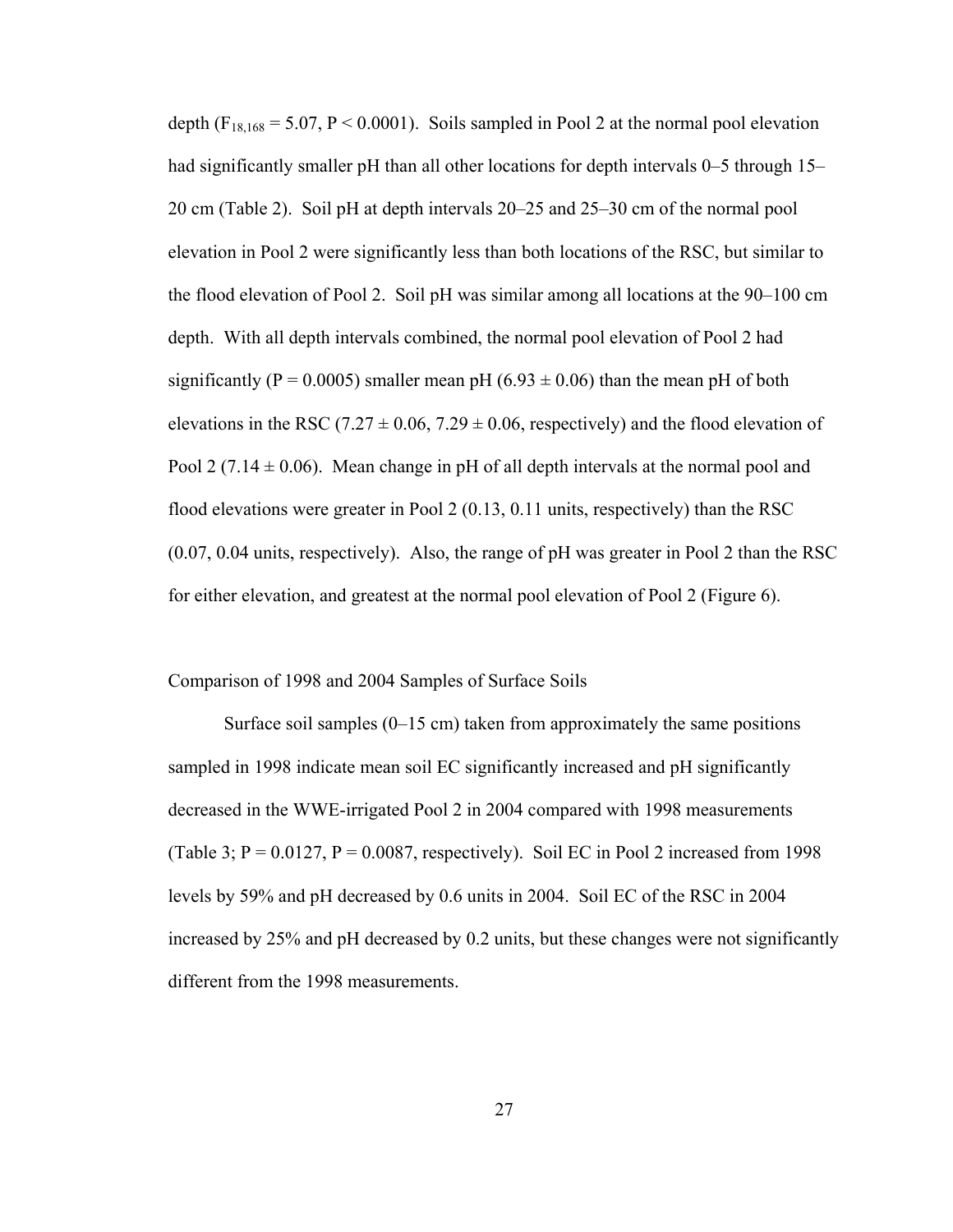Table 2. Mean soil electrical conductivity (mS cm<sup>-1</sup>) and pH by depth for soils sampled from normal pool (NP) and flood (FL) elevations in Pool 2 and River Supply Channel (RSC) at Eagle Bluffs Conservation Area in 2004. Means within a column with the same letter are not significantly different ( $P = 0.05$ ). Standard errors for EC and pH means are  $\pm 0.126$ ,  $\pm 0.08$ , respectively.

|                    |                 | Depth (cm)      |                   |                      |                |             |              |  |  |  |  |
|--------------------|-----------------|-----------------|-------------------|----------------------|----------------|-------------|--------------|--|--|--|--|
|                    |                 |                 |                   |                      |                |             |              |  |  |  |  |
| Sample<br>Location | $0 - 5$         | $5 - 10$        | $10 - 15$         | Soil EC<br>$15 - 20$ | $20 - 25$      | $25 - 30$   | $90 - 100$   |  |  |  |  |
| Pool 2 NP          | $1.510^{a}$     | $1.403^a$       | $1.373^a$         | $1.396^a$            | $1.191^a$      | $1.139^{a}$ | $0.601^{ab}$ |  |  |  |  |
| Pool 2 FL          | $0.981^{b}$     | $0.856^{\rm b}$ | $0.755^{\rm b}$   | $0.721^{b}$          | $0.530^{b}$    | $0.529^b$   | $0.424^b$    |  |  |  |  |
| RSC NP             | $0.968^{\rm b}$ | $0.879^{b}$     | $0.780^{b}$       | $0.665^{\rm b}$      | $0.502^b$      | $0.612^{b}$ | $0.801^a$    |  |  |  |  |
| RSC FL             | $1.001^b$       | $0.799^b$       | $0.650^{\rm b}$   | $0.542^b$            | $0.510^{b}$    | $0.567^b$   | $0.582^{ab}$ |  |  |  |  |
|                    |                 |                 |                   | Soil pH $(CaCl2)$    |                |             |              |  |  |  |  |
| Pool 2 NP          | $6.61^{b}$      | $6.75^{b}$      | $6.77^{b}$        | $6.84^c$             | $7.05^{\rm b}$ | $7.12^{b}$  | $7.37^{a}$   |  |  |  |  |
| Pool 2 FL          | $6.99^{a}$      | $7.19^{a}$      | 7.09 <sup>a</sup> | $7.07^{\rm b}$       | $7.15^{ab}$    | $7.08^{b}$  | $7.38^{a}$   |  |  |  |  |
| RSC NP             | $7.13^a$        | $7.18^{a}$      | $7.31^{a}$        | $7.34^{a}$           | $7.34^{a}$     | $7.38^{a}$  | $7.20^a$     |  |  |  |  |
| <b>RSC FL</b>      | $7.15^a$        | $7.27^{\rm a}$  | $7.29^{a}$        | $7.29^{ab}$          | $7.34^{a}$     | $7.34^{a}$  | $7.37^{a}$   |  |  |  |  |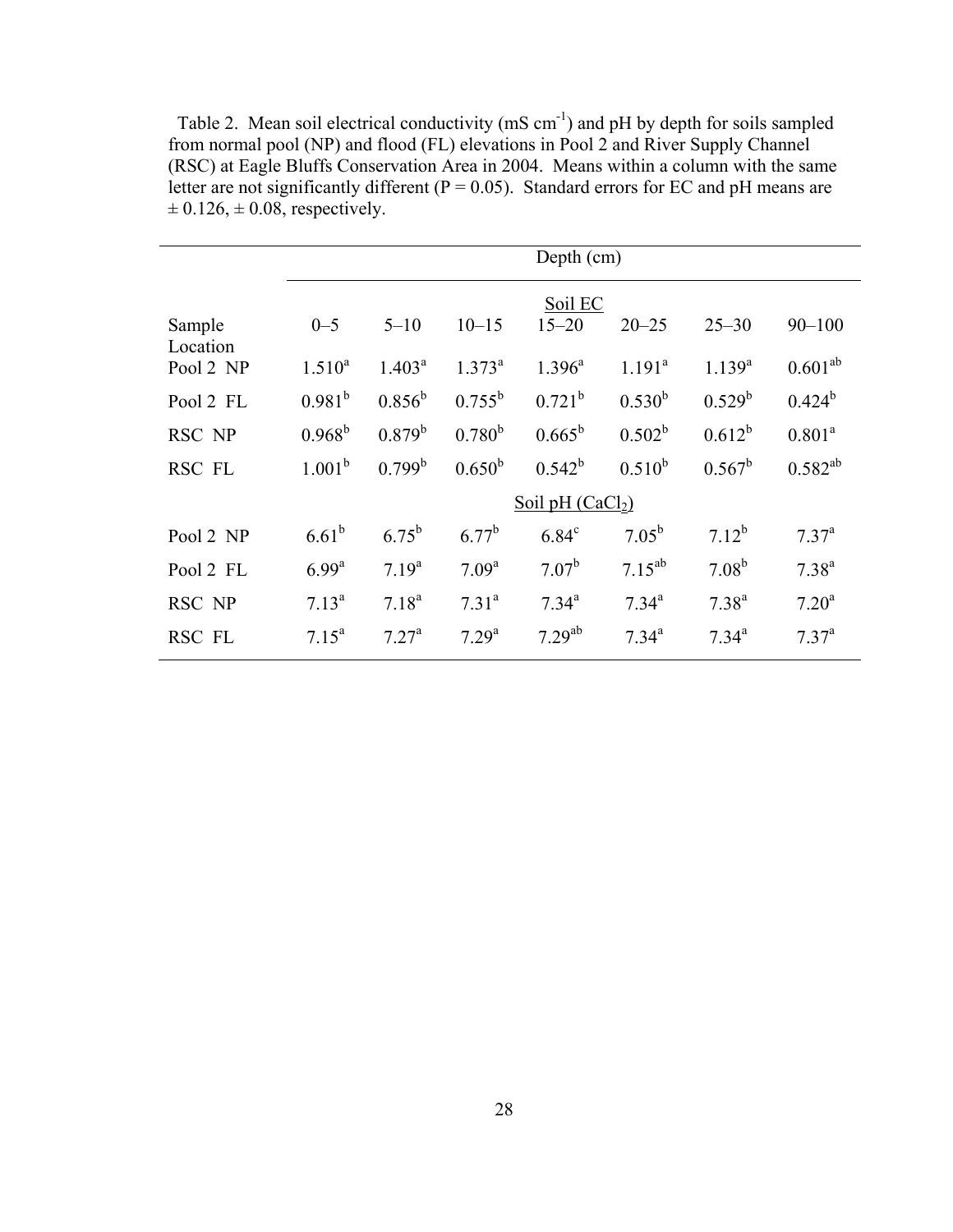Figure 5. Mean soil electrical conductivity (EC) by depth of cores collected in 2004 from the normal pool (NORMAL POOL) and flood (FLOOD STAGE) elevations in wastewater irrigated Pool 2 and Missouri River water irrigated River Supply Channel (RSC) at Eagle Bluffs Conservation Area.

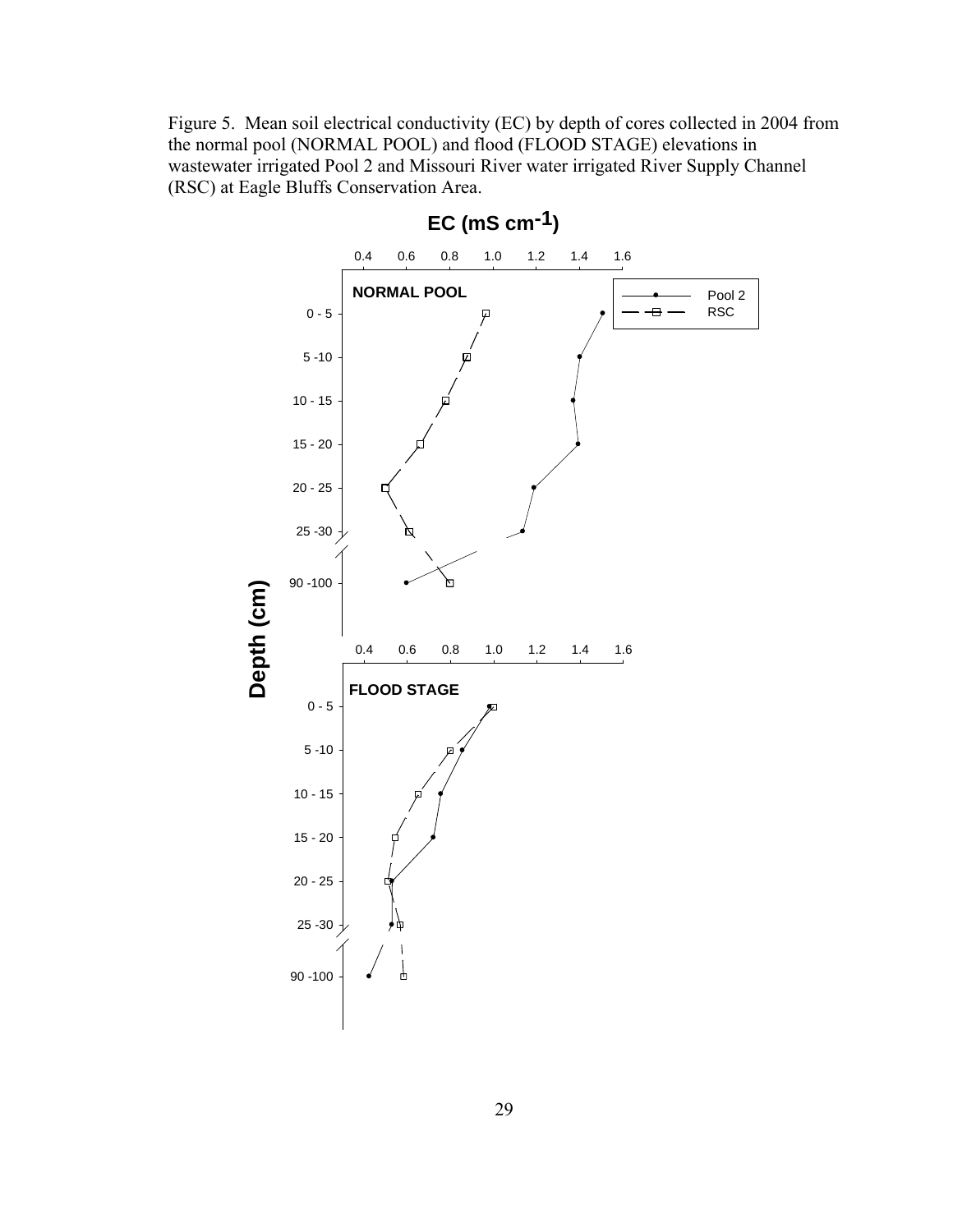Figure 6. Mean soil pH  $(CaCl<sup>-2</sup>)$  by depth of cores collected in 2004 from the normal pool (NORMAL POOL) and flood (FLOOD STAGE) elevations in wastewater irrigated Pool 2 and Missouri River water irrigated River Supply Channel (RSC) at Eagle Bluffs Conservation Area.

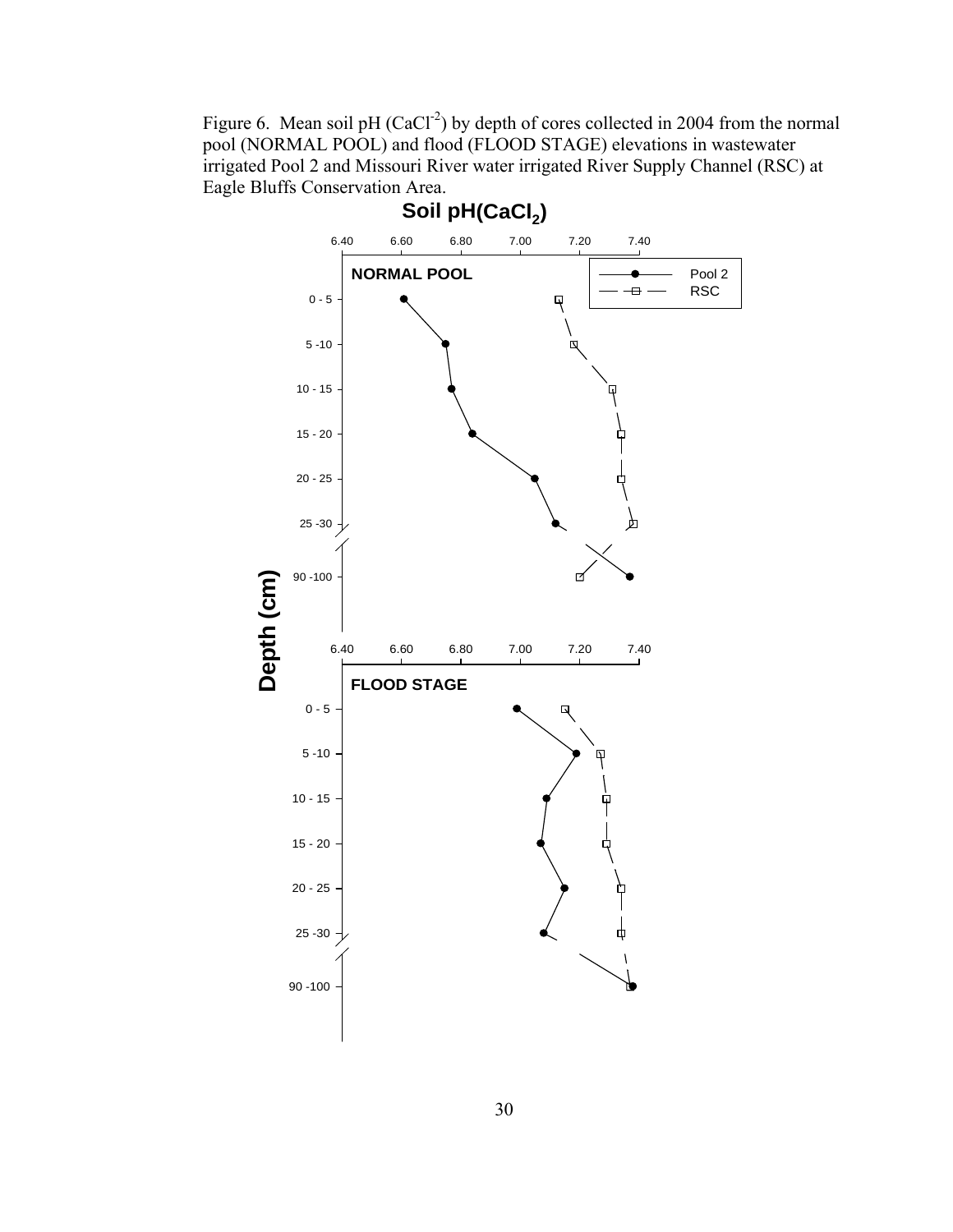Table 3. Mean electrical conductivity (EC) and pH (CaCl<sub>2</sub>) of surface soil samples (0–15 cm) taken from the River Supply Channel (RSC) and Pool 2 (regardless of elevation) at eagle Bluffs Conservation Area in 1998 and 2004. Means for 2004 values were calculated from the 0–5, 5–10, and 10–15 cm depth intervals combined. Means within columns followed by the same letter are not significantly different ( $P > 0.05$ ).

| Sample      |               | <b>RSC</b>                                       |                              | Pool 2                         |                              |  |  |
|-------------|---------------|--------------------------------------------------|------------------------------|--------------------------------|------------------------------|--|--|
| Year        | N             | $\frac{EC}{(mS \text{ cm}^{-1})}$                | $pH_{CaCl2}$                 | EC<br>$(mS \text{ cm}^{-1})$   | $pH_{CaCl2}$                 |  |  |
| $1998^{\$}$ | $\mathcal{F}$ | $0.681 \pm 0.206$ <sup>A</sup>                   | $7.42 \pm 0.03$ <sup>A</sup> | $0.761 \pm 0.166$ <sup>A</sup> | $7.52 \pm 0.03$ <sup>A</sup> |  |  |
| 2004        | $\mathcal{F}$ | $0.851 \pm 0.08$ <sup>A</sup>                    | $7.22 \pm 0.04^{\text{A}}$   | $1.209 \pm 0.232$ <sup>B</sup> | $6.91 \pm 0.13^{ B}$         |  |  |
| Difference  |               | $0.17 \pm 0.398$                                 | $-0.19 \pm 0.21$             | $0.448 \pm 0.233$              | $-0.6 \pm 0.28$              |  |  |
|             |               | <sup>§</sup> Values taken from Finocchiaro 2002. |                              |                                |                              |  |  |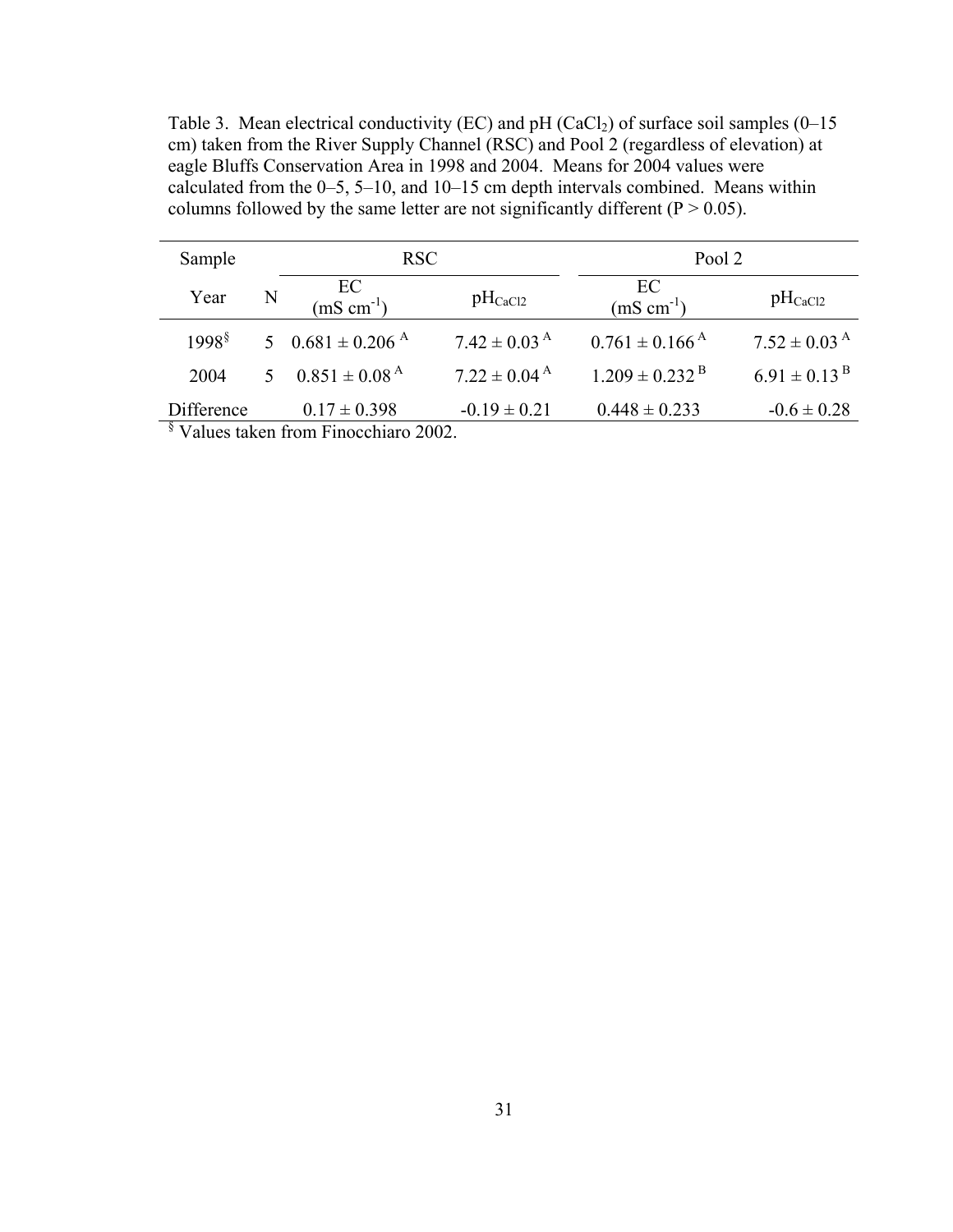## DISCUSSION

The greater soil EC in Pool 2 compared with the RSC was probably due to the EC of the irrigation source and promoted by the combination of soil properties in the impoundment and water-management. The WWE used to irrigate Pool 2 contains approximately twice the concentration of electrolytes as the MOR water (Knowlton and Jones, 2003). Because of equilibrium reactions between ions in the soil solution and the exchange complex of the soil, soil EC tends to change in accordance with the EC of the irrigation source (Richards 1954). However, the capacity of the soil to exchange ions often varies with the exchangeable ion, concentrations, and pH (Bohn et al. 2001). Most of these neutral pH soils have a medium range in ion exchange capacity. Mean CEC of surface soil samples collected in 1998 from the normal pool ( $N = 11$ ) and flood ( $N = 9$ ) elevations of Pool 2 were  $34.6 \pm 8.63$  cmol kg<sup>-1</sup> and  $25.6 \pm 5.17$  cmol kg<sup>-1</sup>, respectively. The mean CEC values from the normal pool ( $N = 10$ ) and flood elevations ( $N = 3$ ) soils in the RSC were less than Pool 2 (22.5  $\pm$  5.71 and 5.1  $\pm$  0.01 cmol kg<sup>-1</sup>, respectively) (Finocchiaro, 2002). These values are within the reported CEC ranges for Darwin and Leta soils (i.e., Pool 2) and for Blake and Sarpy soils (i.e., RSC), respectively (Young et al. 2003) and contributed to the exchange of ions in solution with the soil's exchange complex.

Cation exchange capacity correlates positively to the clay content and organic matter in several soils (Helling et al. 1964, Wright and Foss 1972). However, coarse textures (Syers, et al. 1970), salts (Chapman 1965), and mineralogy (Miller 1970) among other materials, reduces accuracy of these correlations (Seybold et al. 2005). Finetextured materials (i.e., clayey) were consistently detected in the normal pool elevation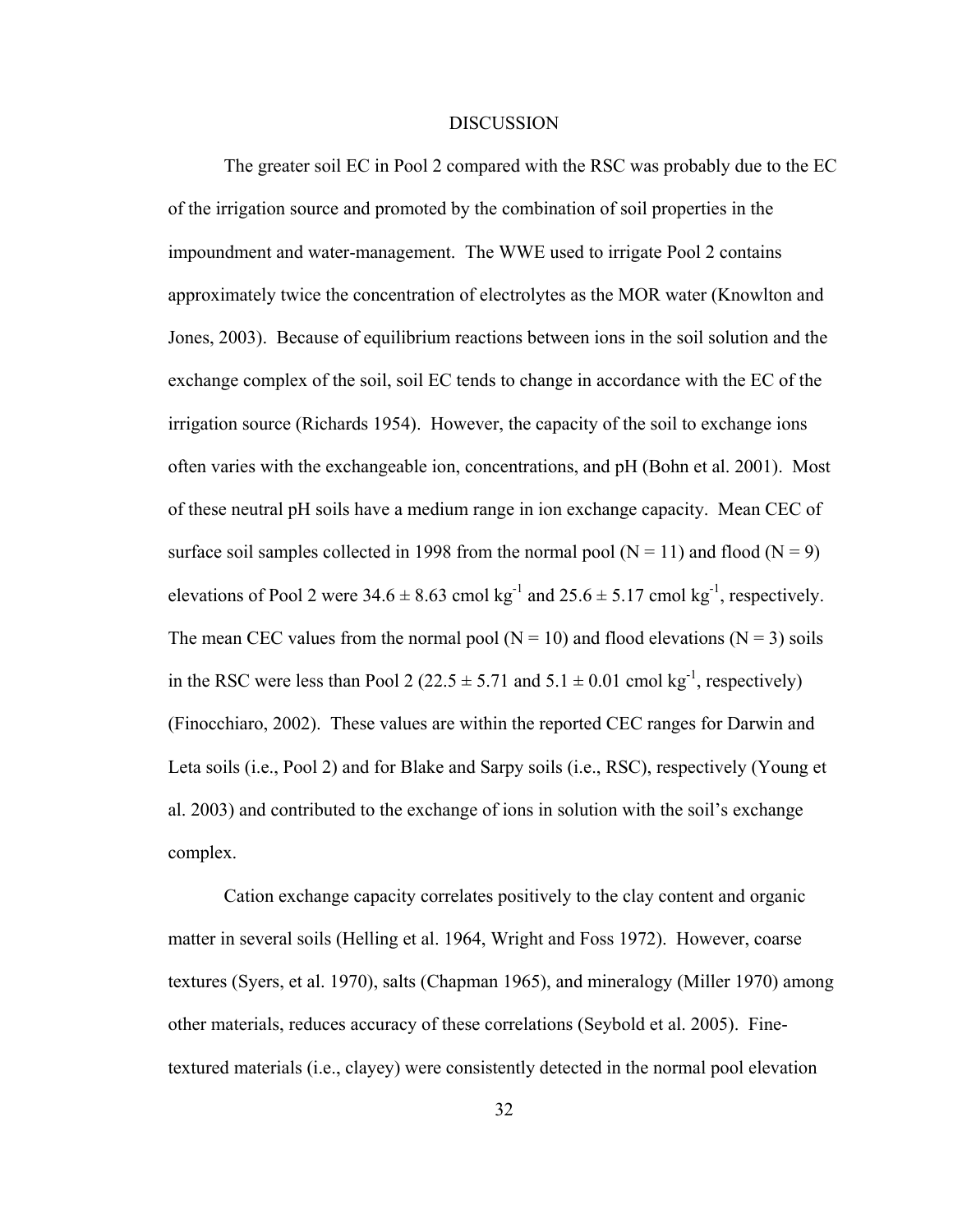cores of Pool 2 from the surface to an average depth of  $51 \pm 16$  cm. Average depth of fine-textured materials in the flood elevation cores of Pool 2 was  $24 \pm 15$  cm. In contrast, cores in the normal pool and flood elevations of the RSC did not have fine-textured materials and had mostly moderately fine-textured and medium-textured materials (i.e., loams) (soil core descriptions are in Appendix 2.2). The depth of fine-textured materials of the normal pool elevation in Pool 2 may have contributed to a greater retention of cations in the upper portion of the profile and therefore aided in the significantly greater EC in that impoundment. This effect may be reflective of the small changes in EC over the 0 to 20 cm depths in Pool 2 compared to the RSC. In addition, the poor drainage and slow permeability of the soils in Pool 2 in concurrence with the semi-permanent watermanagement probably aided in accumulation of salts by providing a greater time for exposure of the soil exchange complex to the electrolytes in the WWE.

### Comparison of Elevations in Pool 2

 In Pool 2, soils of the normal pool elevation had significantly greater EC than the flood elevation from the surface to a depth of 30 cm. The greater soil EC of the normal pool elevation relative to the flood elevation may be attributed to the management of the impoundment as a semi-permanent wetland. Frequent irrigation with WWE to maintain water levels at the normal pool elevation in concurrence with the extended hydroperiod probably allowed a greater accumulation of electrolytes in the soils. In contrast, the flood elevation is infrequently inundated for relatively short periods during early spring and late fall when more precipitation occurs and evaporation is usually less. Ground-Water Influence on EC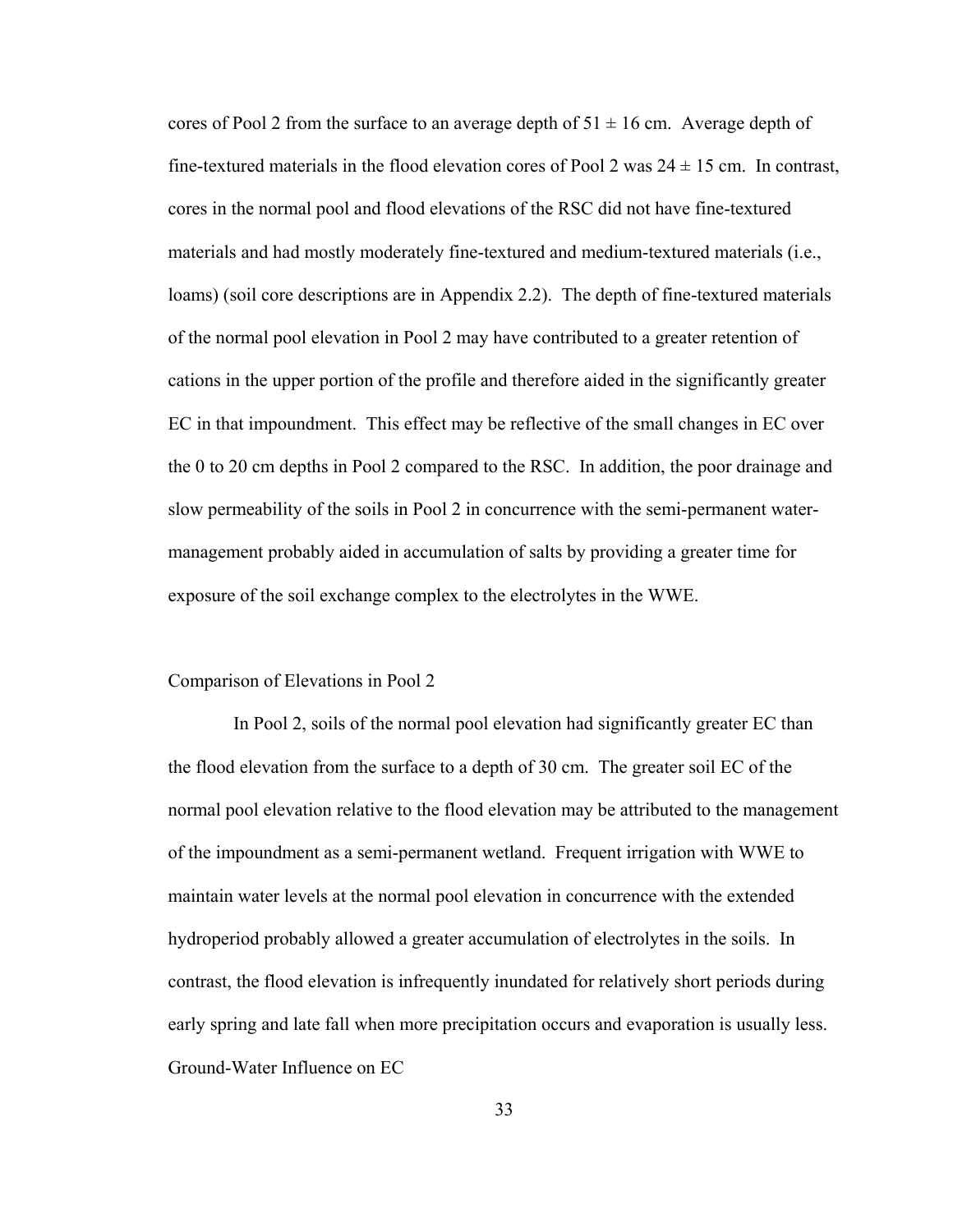The large increase in soil EC in the normal pool elevation of the RSC at the 90– 100 cm interval may be the result of saline ground-water. The ground-water flow of the McBaine Bottoms area, where EBCA is located, has been described as radial at a location southwest of Pool 2 and southeast of the RSC (Smith 2003). Ground-water flows from the southern portion of EBCA and passes beneath the RSC. Smith (2003) reported the altitude of the ground-water reaches an apex of 566 to 567 ft (National Geodetic Vertical Datum of 1929; NGVD29) in the fall and drops to 558 ft (NGVD29) in winter. Altitude of the ground-water apex suggests that the flow gradients are close to the normal pool elevation of the RSC (568–570 ft MSL). It has been demonstrated that surface-water in several of the impoundments at EBCA is readily transported to other areas through subsurface paths (M. F. Knowlton, University of Missouri-Columbia, unpublished data) and to the ground-water through the unconsolidated sediments forming the Missouri River alluvium (Smith 2003). Richards (2002) examined ground-water and surface-water basins in and surrounding EBCA prior to and after the release of WWE onto impoundments and reported increases in Ca, Na, K, Cl, and S after WWE application compared to pre-effluent values.

Ground-water samples from well sites south of the RSC and near Treatment Wetland Units 1 and 2 had a significant increase in specific conductance values between pre- and post-effluent samples (Richards 2002). Average specific conductance of these samples from sites south of the RSC and near the Treatment Wetlands Units are 0.975 and  $0.892 \pm 0.184$  mS cm<sup>-1</sup>, respectively (average based on values of Figure 4, Richards 2002). These specific conductance estimates of the ground-water that flows toward the RSC are similar to the mean soil EC of the normal pool elevation cores taken from the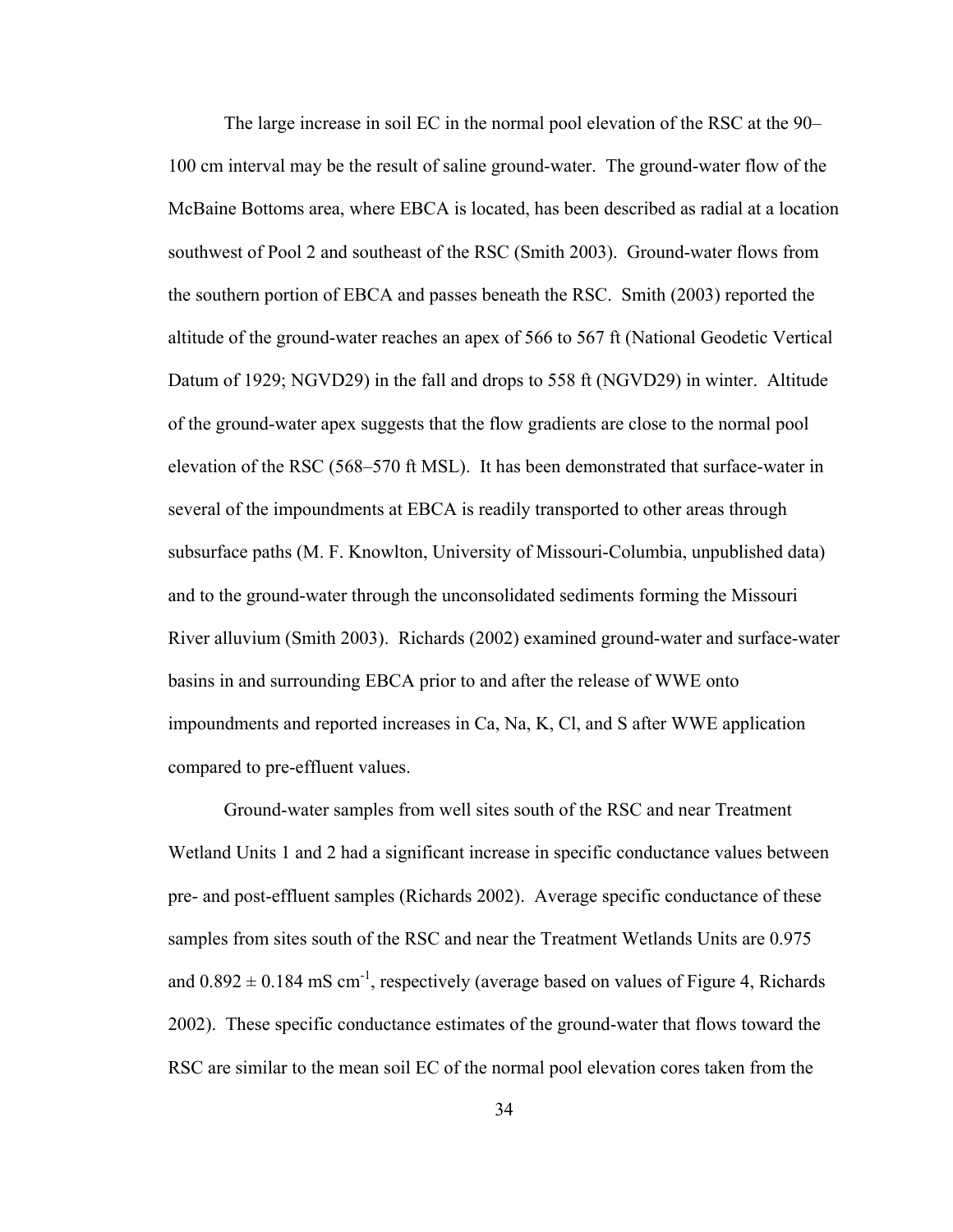RSC at the 90–100 cm depth. Therefore, if the ground-water gradient flow is toward the RSC and at the altitudes indicated by Smith (2003), then the possibility exists that slightly saline ground-water may be responsible for the greater soil EC at the 90–100 cm depth in the RSC.

## Soil pH

The smaller soil pH in Pool 2 also reflected the interaction of irrigation source, soils, and water-management. Although pH of the irrigation sources was similar (Table 1), two particular characteristics of the WWE may have contributed to lowering pH; the loading of organic matter and concentration of ammonium nitrogen (NH4-N). The subsequent decomposition of organic matter and nitrification of NH4-N can decrease pH. An estimate of the conditions for decomposition and amount of organic material in the WWE can be made with measurements of oxygen demand. Knowlton et al. (2002) reported mean biological oxygen demand (BOD<sub>5</sub>) and chemical oxygen demand (COD) concentrations of 8.2 mg  $L^{-1}$  and 36.4 mg  $L^{-1}$ , respectively, in WWE that entered EBCA (for the years 1994–2000). Estimated  $BOD<sub>5</sub>$  of the Missouri River water was unavailable for comparative time periods however, the Missouri Department of Natural Resources estimates BOD of the Missouri River typically is well below 3 mg  $L^{-1}$  (J. Ford, Missouri Department of Natural Resources. personal communication 2006). Mean COD concentration was approximately 27 mg  $L^{-1}$  in the Missouri River water (M. F. Knowlton unpublished data). The BOD and COD estimates indicate the WWE has greater concentrations of organic matter loading than the MOR and the organic matter is actively being decomposed.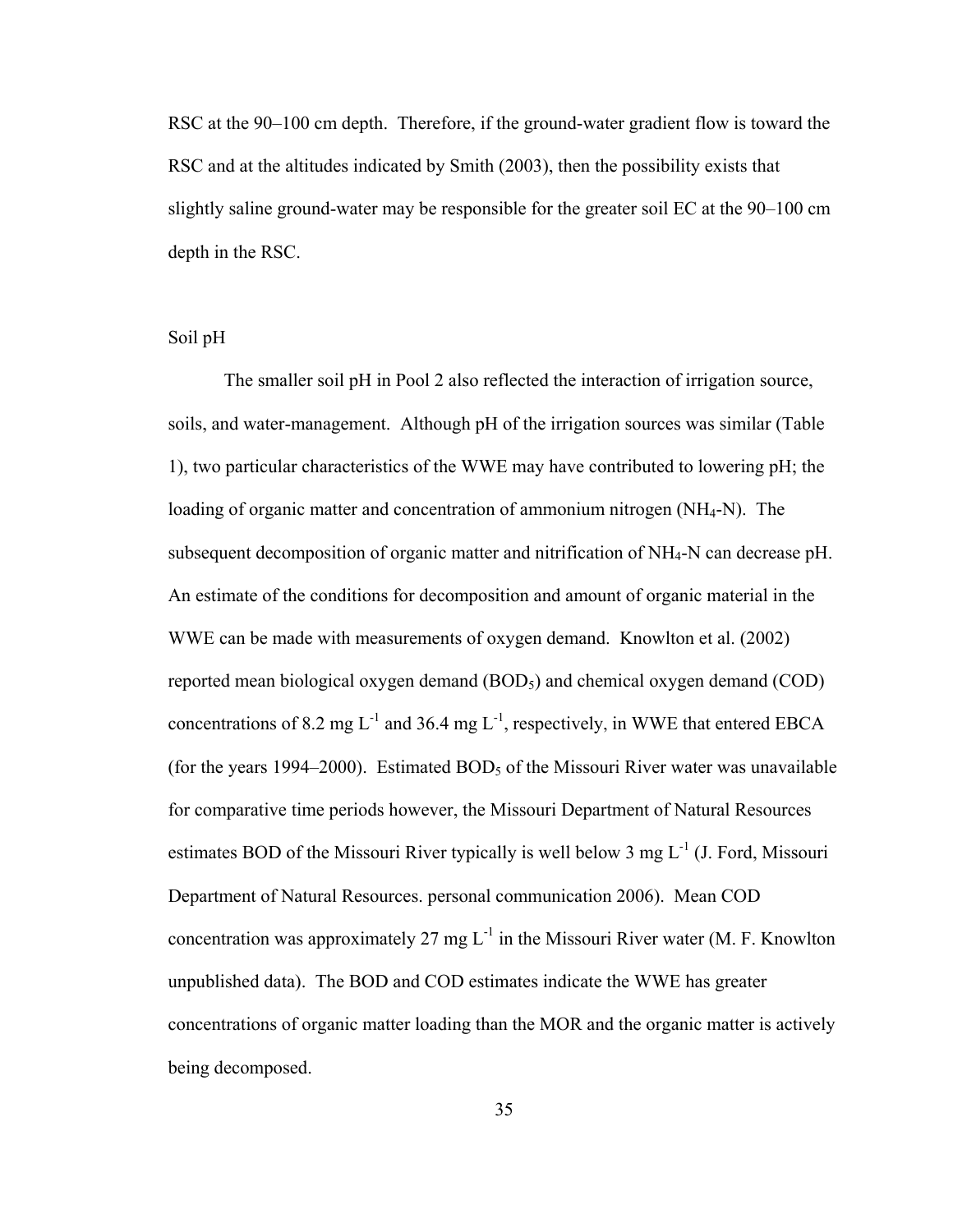The WWE contains more than 122 times the NH4-N concentration of the MOR, and most of  $NH_4$ -N is converted to  $NO_3$ -N while in the impoundments at EBCA (Knowlton and Jones 2003). Hence, the smaller soil pH in Pool 2 may be partly reflective of the decomposition of organics and nitrification of the greater concentration of NH4-N in the WWE. Additionally, the smaller pH in Pool 2 compared with the RSC may be related to the concentration of calcium carbonates in the soils. Blake and Haynie soils, which are mapped in the RSC normal pool elevation, are slightly calcareous. Leta and Darwin soils mapped in Pool 2 have less concentrations of calcium carbonates  $(0-2\%$ in the upper portion; Young et al. 2003). Soils with a large percentage of calcium carbonates typically are above neutral pH and well buffered. Laboratory measurements of calcareous soils typically have a pH around 8.3, if exchangeable sodium is small. However, field pH values of calcareous soils are usually less than 8.3 (Bohn et al. 2001). The small concentration of carbonates in the soils of Pool 2 may indicate that buffering capacity was small and the soils' ability to buffer the pH produced by decomposition and nitrification processes was limited.

The significantly smaller pH from the surface to a depth of 20 cm of the normal pool elevation in Pool 2 compared with the flood elevation may also be associated with the semi-permanent water-management of the impoundment. Greater quantities of WWE in the normal pool elevation combined with the longer hydroperiod would provide more organic matter for decomposition and ammonium for conversion than at the flood elevation.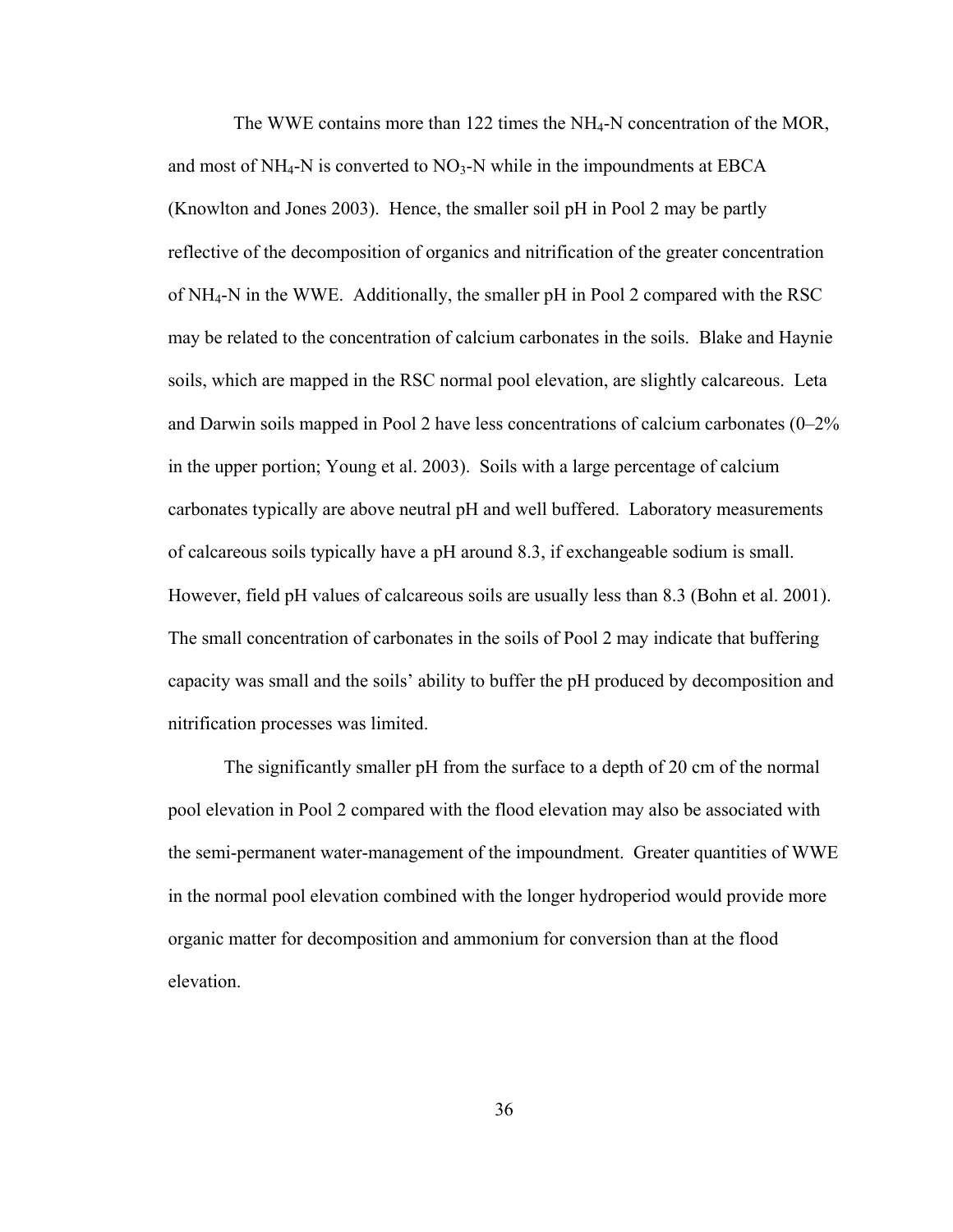Comparison of 1998 to 2004 sample

The significant increase in soil EC and decrease in pH in Pool 2 compared with the RSC for the same time period indicate that continuous irrigation with WWE has altered these soil parameters more than irrigation with MOR. It is probably the salinity, organic matter content, and ammonium concentration of the WWE, in combination with the soil properties and extended hydroperiod of the impoundment have helped promote these changes.

#### CONCLUSIONS

The greater soil EC and smaller pH in the WWE-irrigated Pool 2 compared with the MOR-irrigated RSC are attributed to the chemical composition of the WWE in conjunction with the soil properties and water-management of the impoundment. Samples of soils from the impoundment collected in 1998 compared with those collected in 2004 suggest that repeated irrigation with WWE has increased EC and decreased pH. Continued irrigation with WWE in wetland impoundments may increase soil salinity to a point that negatively alters the ecology of soil seed banks (Finocchiaro et al. 2009), soil microorganisms (Pankhurst et al. 2001), and invertebrates (Lovvorn 1999). Soil properties such as drainage, texture, and exchange capacity, as well as hydrologic connectivity to ground-water or surface-water of better quality water (e.g., smaller EC), which could flush salts from the soils, should be a consideration for wetland impoundments that receive wastewater effluent.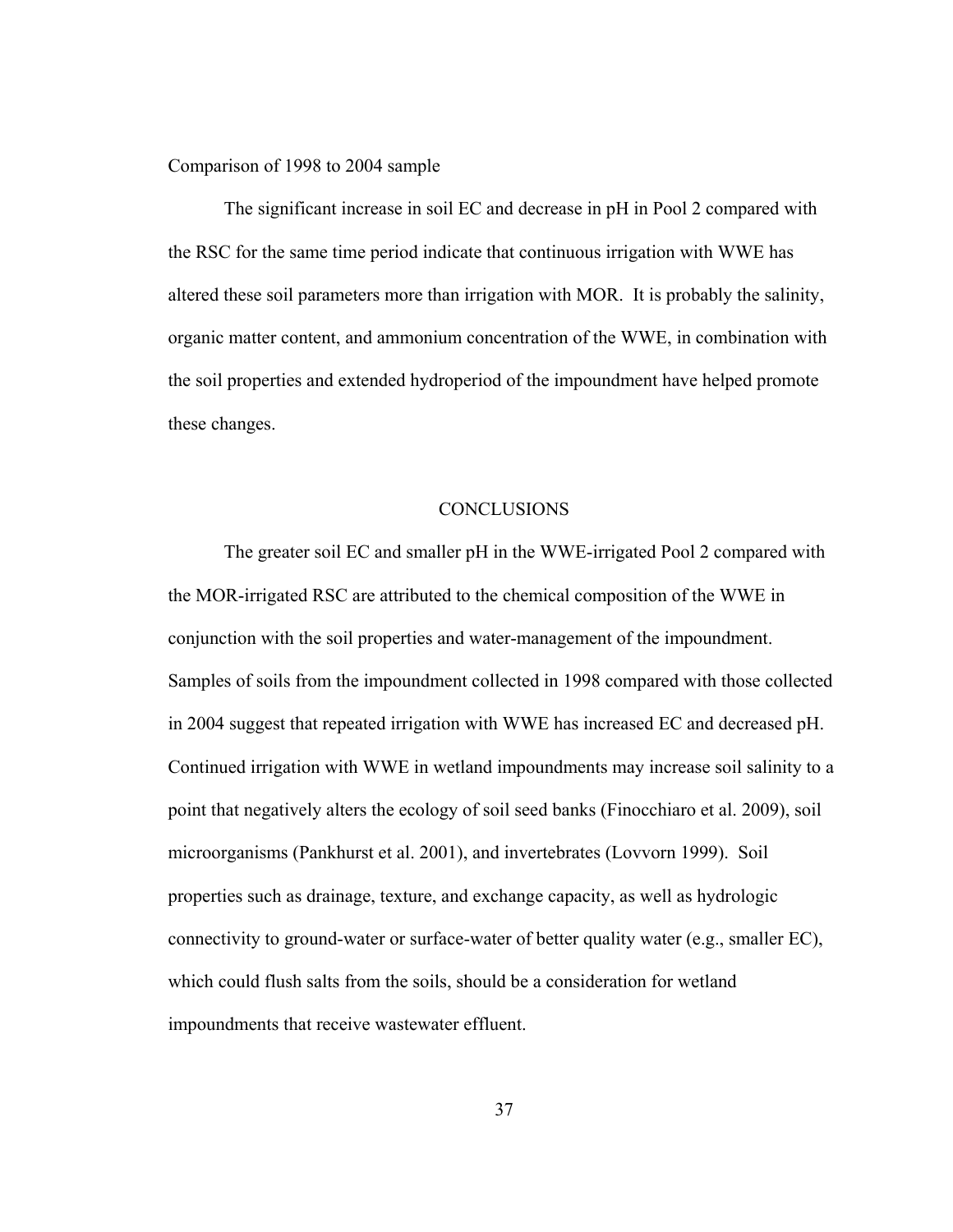Periodic measurement of soil EC and pH may be advisable to monitor these important soil quality parameters. Measurement of soil EC and pH is relatively easy, inexpensive to perform, and provides essential information regarding soil chemistry and nutrient cycling. Additionally, nutrient loading of WWE-irrigated impoundments should be determined periodically to provide a better understanding of its influence on soil pH.

## ACKNOWLEDGMENTS

This research was supported by contributions from Gaylord Memorial Laboratory, School of Natural Resources, University of Missouri-Columbia, and Missouri Department of Conservation Cooperating, and Missouri Agricultural Experimental Station Project 183. The cooperation of the Missouri Department of Conservation and the staff at Eagle Bluffs Conservation Area is greatly appreciated. Thanks for the assistance of S. Lafrenz during coring of soils and the USDA-ARS unit at the University of Missouri for allowing use of their equipment. Special thanks to M. Knowlton of the University of Missouri for providing data on water analyses.

## LITERATURE CITED

- Arndt, J. L. and J. L. Richardson. 1989. Geochemistry of hydric soil salinity in a recharge-throughflow-discharge prairie-pothole wetland system. Soil Science Society of America 53:848–855.
- Aziz, O., A. Inam, Samiullah, and R. H. Siddiqi. 1996. Long-term effects of irrigation with petrochemical industry wastewater. Journal of Environment Science and Health, Part A: Environmental Science Toxic Hazard. Subst. Control. Vol. A31:2595–2620.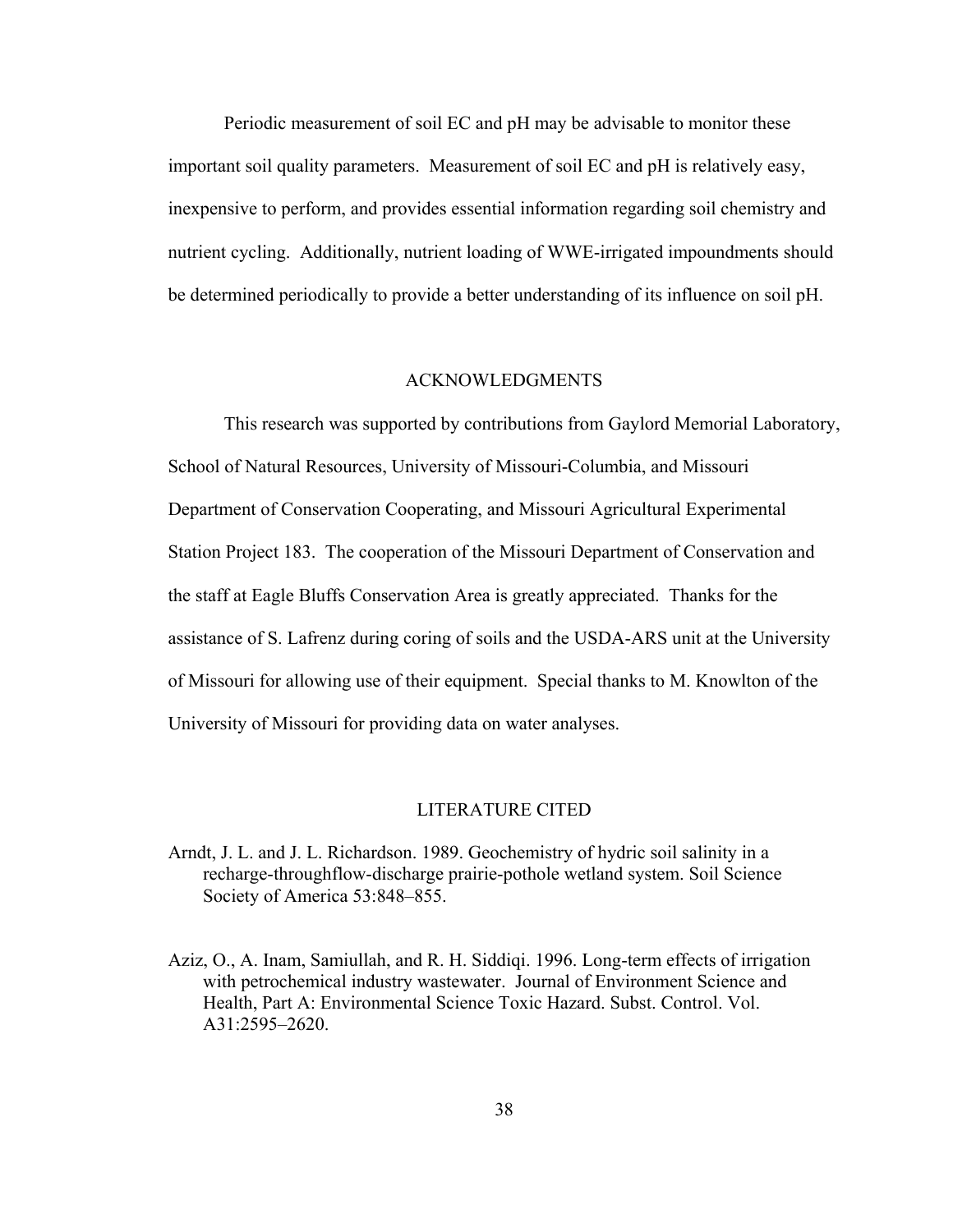- Ayers A. D. 1951. Seed germination as affected by soil moisture and salinity. Agronomy Journal 44:82-84.
- Bliss, R. D., K. A. Platt-Aloia, and W. W. Thomson. 1984. Effects of salt on cell membranes of germinating seeds. California Agriculture 38:24–25.
- Benvenuti, S., M. Macchia, and S. Miele. 2001. Light, temperature and burial depth effects on Rumex obtusifolius seed germination and emergence. Weed Research 41:171–186.
- Bohn, H. L., B. L. McNeal, and G. A. O'Connor. 2001. Soil Chemistry. John Wiley & Sons, Inc., New York, USA.
- Bonis A. and J. Lepart. 1994. Vertical structure of the seed bank and the impact of depth of burial on recruitment in two temporary marshes. Plant Ecology 112:127–139.
- Brock, M. A., D. L. Nielsen, and K. Crossle. 2005. Changes in biotic communities developing from freshwater wetland sediments under experimental salinity and water regimes. Freshwater Biology 50:1376–1390.
- Brockway, D. G., G. Schneider, and D. P. White. 1979. Municipal wastewater renovation, growth, and nutrient uptake in an immature conifer--hardwood plantation. p. 565–584. *In* C. T. Youngberg (ed.) Forest Soils and Land Use. Fifth North American Forest Soils Conference Proceedings, Colorado State University, Fort Collins, CO, USA.
- Chapman, H. D. 1965. Cation-exchange capacity. p. 891–901. *In* C. A. Black (ed.) Methods of Soil Analysis, Part 2 Chemical and Microbiological Properties. Agronomy No. 9. American Society of Agronomy, Inc. Madison, WI, USA.
- Cromer, R. N., D. Tompkins, N. J. Barr, and P. Hopmans. 1984. Irrigation of Monterey pine with wastewater: effects on soil chemistry and ground-water composition. Journal of Environmental Quality 13:539–542.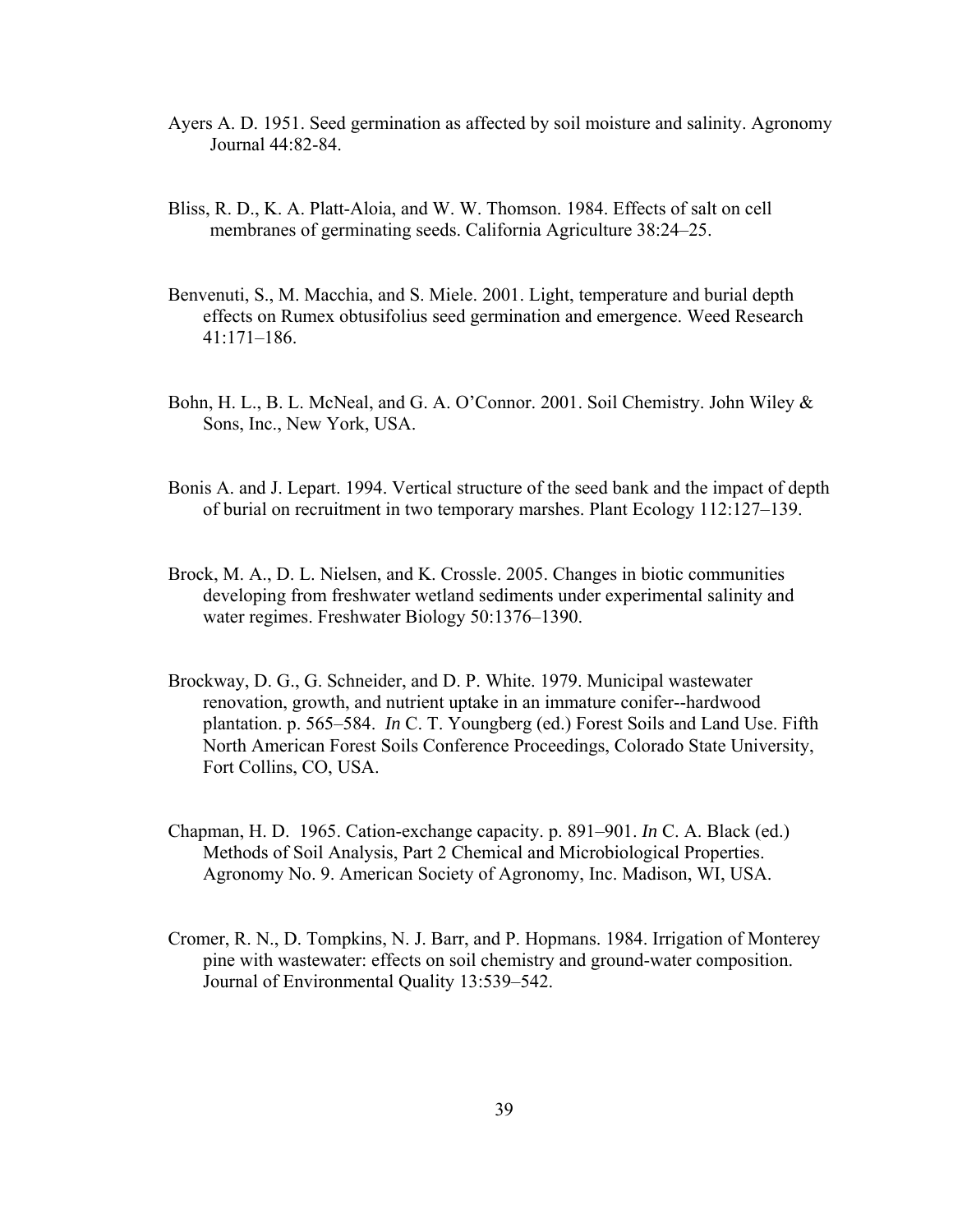- Finocchiaro, R. G. 2002. Effects of wastewater effluent on soils and vegetation at Eagle Bluffs Conservation Area. Gaylord Memorial Laboratory Special Publication No.2. Route 1 Box185, Puxico, MO, USA.
- Finocchiaro, R. G. and R. J. Kremer. 2009. Effects of municipal wastewater as a wetland water sources on soil microbial activity. Communications in Soil Science and Plant Analysis. In press.
- Finocchiaro, R. G., R. J. Kremer, and L.H. Fredrickson. 2009. Impact of wastewater effluent on seed bank response and soils excavated from a wetland impoundment. Wetlands 29:713–723.
- Froud-Williams, R. J., R. J. Chancellor, and D. S. H. Drennan. 1984. The effects of seed burial and soil disturbance on emergence and survival of arable weeds in relation to minimal cultivation. Journal of Applied Ecology 21:629–641.
- Gee, G. W. and J. W. Bauder. 1986. Particle-size analysis. p. 383–411. *In* A. Klute (ed). Methods of Soil Analysis, Part 1--Physical and Mineralogical Methods. Agronomy Monographs No. 9. American Society of Agronomy, Inc., Soil Science Society of America, Inc., Madison WI, USA.
- Helling, C. S., G. Chesters, and R. B. Corey. 1964. Contribution of organic matter and clay to soil cation-exchange capacity as affected by the pH of the saturating solution. Soil Science Society Proceedings 28:517–520.
- Kadlec, R. H. 1981. How natural wetlands treat wastewater. p. 241–254. *In* B. Richardson (ed.) Selected Proceedings of the Midwest Conference on Wetland Values and Management. Freshwater Society, Navarre, MN, USA.
- Kelley, W. P., S. M. Brown, and G. F. Liebig, Jr. 1940. Chemical effects of saline irrigation water on soils. Soil Science 49:95–108.
- Knowlton, M. F., C. Cuvellier, and J. R. Jones. 2002. Initial Performance of a high capacity surface-flow treatment wetland. Wetlands 22:522–527.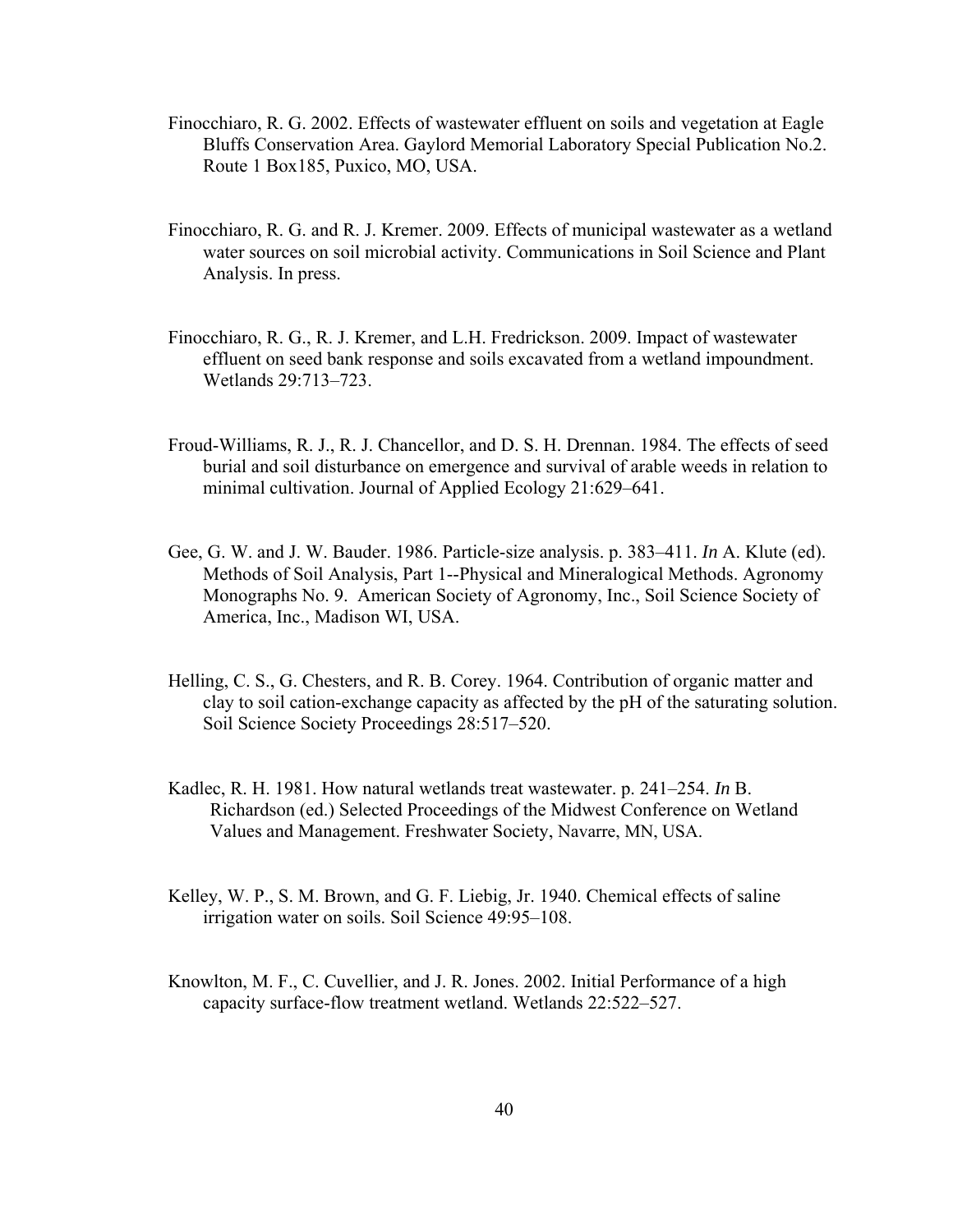- Knowlton, M. F., and J. R. Jones. 2003. Fecal bacteria, nutrients, chlorophyll, and dissolved oxygen in a constructed habitat wetland receiving treated municipal effluent and river water. Lake and Reservoir Management 19:171–183.
- Lovvorn, J. R., W. M. Wollheim, and E. A. Hart. 1999. Salinity, vegetation, and invertebrate communities. p. 603–633. *In* D. P. Batzer, R. B. Rader, and S. A. Wissinger (eds.) Invertebrates in Freshwater Wetlands of North America: Ecology and Management. John Wiley & Sons, Inc. USA.
- Miller, F. W. 1970. Inter-regional predictability of cation-exchange capacity by multiple regression. Plant and Soil 33:721–725.
- Mohammad, M. J. and N. Mazahreh. 2003. Changes in soil fertility parameters in response to irrigation of forage crops with secondary treated wastewater. Communications in Soil Science and Plant Analysis. 34:1281–1294.
- Neilsen, G. H., D. S. Stevenson, J. J. Fitzpatrick, and C. H. Brownlee. 1991. Soil and sweet cherry responses to irrigation with wastewater. Canadian Journal of Soil Science 71:31–41.
- North Dakota Agricultural Experimental Station. 1988. Recommended chemical soil test procedures for the north central region. Bulletin No. 49. North Dakota State University, Fargo, North Dakota, USA.
- Pankhurst, C. E., S. Yu., B. G. Hawke, and B. D. Harch. 2001. Capacity of fatty acid profiles and substrate utilization patterns to describe differences in soil microbial communities associated with increased salinity or alkalinity at three locations in South Australia. Biology and Fertility of Soils 33:204–217.
- Pinder, A., S. A. Halse, J. M. McRae, and R. J. Shiel. Occurrence of aquatic invertebrates of the wheatbelt region of Western Australia in relation to salinity. Hydrobiologia 543:1–24
- Qian, Y. L. and B. Mecham. 2005. Long-term effects of recycled wastewater irrigation on soil chemical properties on golf course fairways. Agronomy Journal 97:717–721.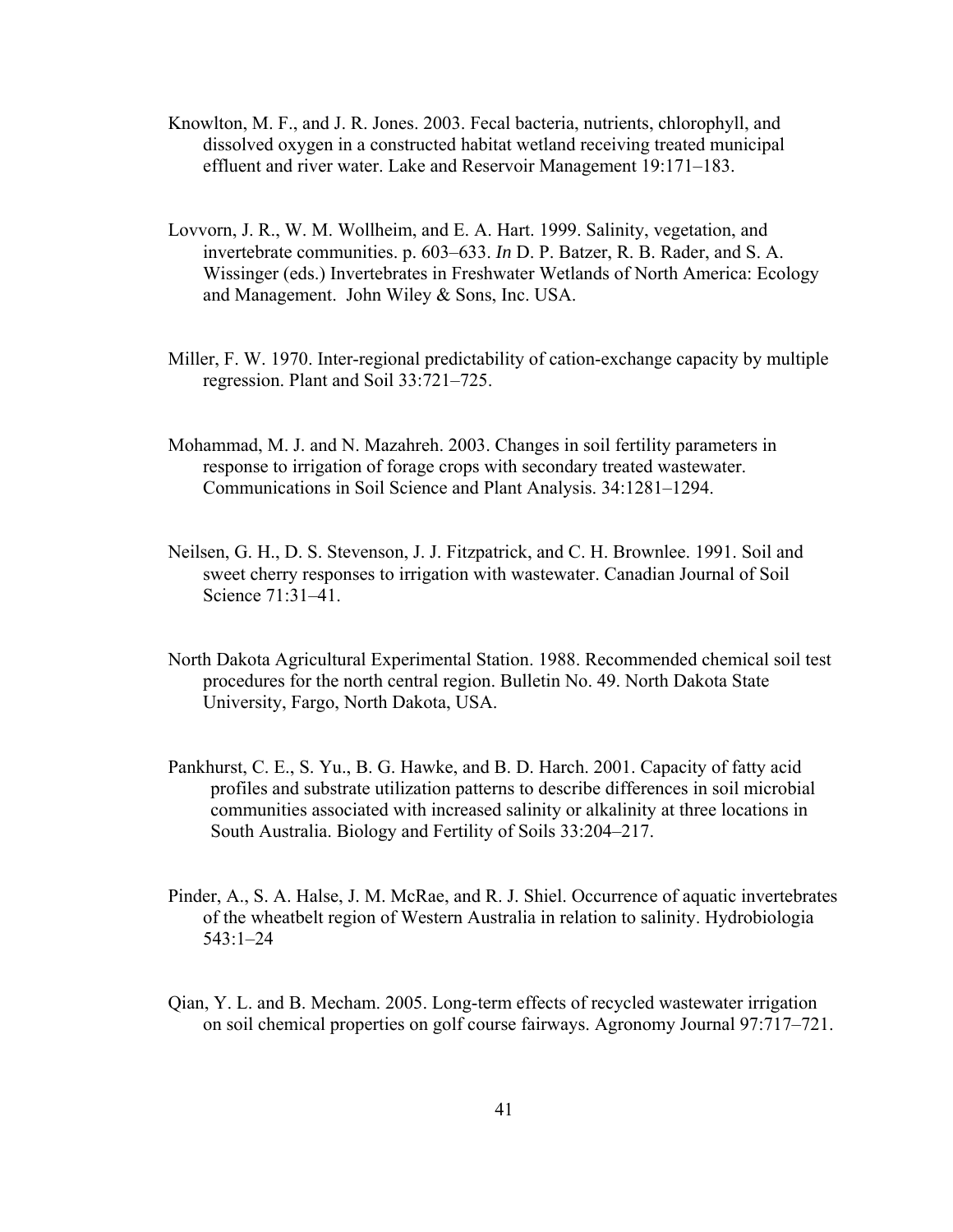- Rietz, D. N. and R. J. Haynes. 2003. Effects of irrigation-induced salinity and sodicity on soil microbial activity. Soil Biology and Biochemistry 35:845-854.
- Richards, L. A. 1954. Diagnosis and Improvement of Saline and Alkali Soils. Agricultural Handbook No. 60. United States Department of Agriculture. United States Government Printing Office, Washington DC, USA.
- Richards, J. M. 2002. Water-quality and ground-water hydrology of the Columbia/Eagle Bluffs Wetland Complex, Columbia, Missouri—1992–99. United States Department of the Interior, United States Geological Survey Information Services. Rolla, MO, USA.

SAS Institute. 2002–2003. SAS Institute INC. Cary, NC, USA

- Schipper, L. A., J. C. Williamson, H. A. Kettles, and T. W. Speir. 1996. Impact of landapplied tertiary-treated effluent on soil biochemical properties. Journal of Environmental Quality 25:1073–1077.
- Schoeneberger, P. J., D. A. Wysocki., E. C. Benham, and W. D. Broderson. 1998. Field book for describing and sampling soils. National Resources Conservation Service, USDA, National Soil Survey Center, Lincoln, NE, USA.
- Seybold, C. A., R. B. Grossman, and T. G. Reinsch. 2005. Predicting cation exchange capacity from soil survey using linear models. Soil Science Society of America Journal 69:856–863.
- Smith, B. J. 2003. Ground-water flow and ground- and surface-water interaction at McBaine Bottoms, Columbia Missouri–2000–02. United States Department of the Interior, United States Geological Survey Information Services. Rolla, MO, USA.
- Soil Survey Staff. 1996. Soil survey laboratory methods manual. Soil survey investigations Report 42 version 3.0. United States Government Printing Office, Washing, DC, USA.
- Swanson, G. A., T. C. Winter, V. A. Adomaitis, and J. W. Labaugh. 1988. Chemical characteristics of prairie lakes in south-central North Dakota—their potential for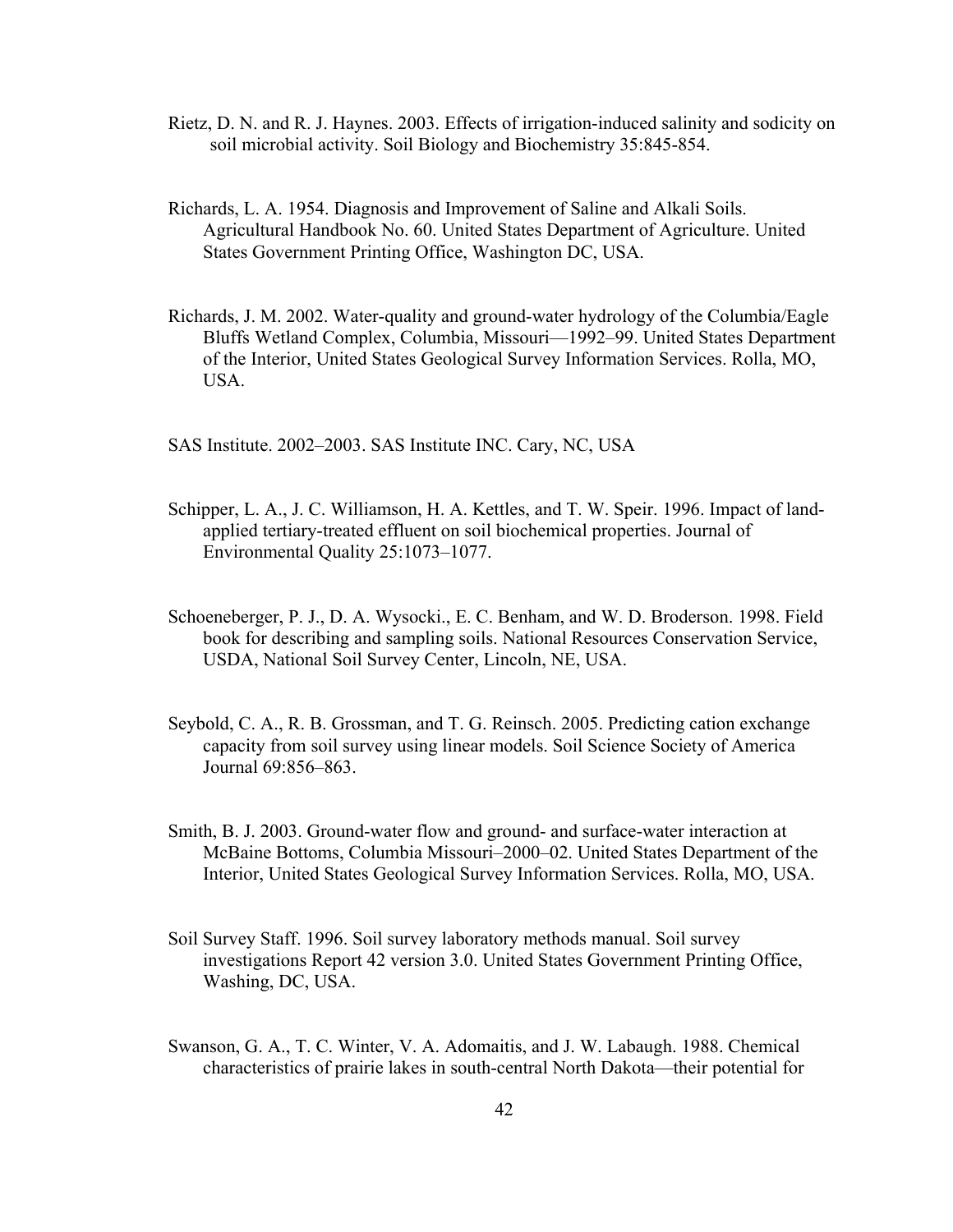influencing use by fish and wildlife. United States Fish and Wildlife Service, Fish and Wildlife Technical Report 18.

- Syers, J. K., A. S. Campbell, and T. W. Walker. 1970. Contribution of organic carbon and clay to cation exchange capacity in a chronosequence of sandy soils. Plant and Soil 33:104–112.
- Taha, I. M. and M. N. Malik. 2000. Effect of treated sewage water on soil characteristics. Proceedings of the International Conference on Wastewater Treatment and Reuse Adapted to Mediterranean Area 25–28 October 2000, Tunisia (WATRAMA '2000) @ 2000, INRST.
- Toze, S. 2005. Reuse of effluent water-benefits and risks. Agricultural Water Management 80:147–159.
- Wright, W. R. and J. E. Foss. 1972. Contributions of clay and organic matter to the cation exchange capacity of Maryland soils. Soil Science Society of America Proceedings 36:115–118.
- Young, F. J., C. A. Radatz, and C. A. Marshall. 2003. Soil survey of Boone County, Missouri. United States Department of Agriculture, Natural Resource Conservation Service. In cooperation with Missouri Department of Natural Resources, Missouri Agricultural Experimental Station, and U.S. Department of Agriculture, Forest Service.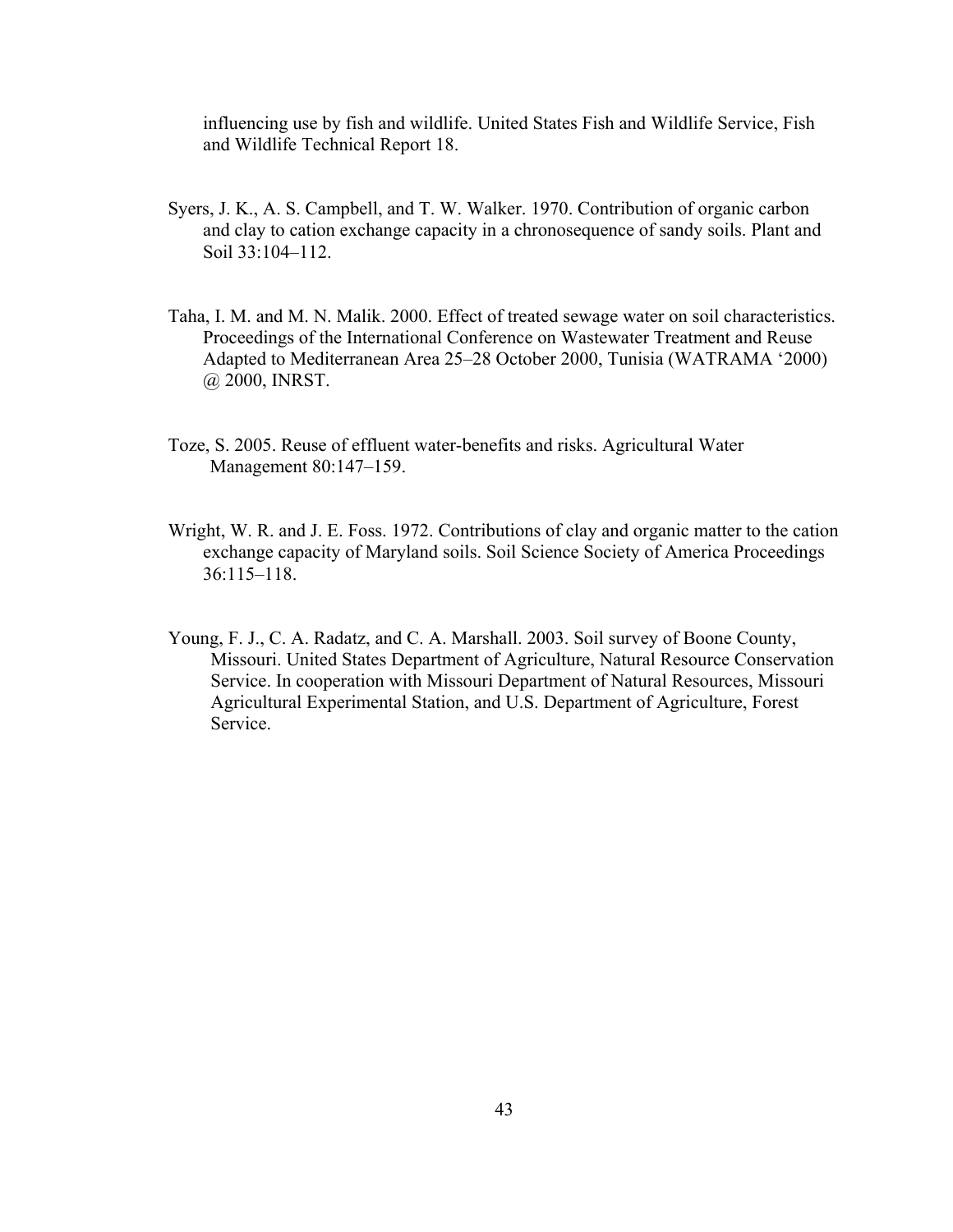# Chapter 3

# **IMPACT OF MUNICIPAL WASTEWATER EFFLUENT ON SEED BANK RESPONSE AND SOILS EXCAVATED FROM A WETLAND IMPOUNDMENT**

Chapter three has been accepted by the journal *Wetlands* for publication in 2009 as an author submitted article and is formatted for that journal (Finocchiaro et al. 2009).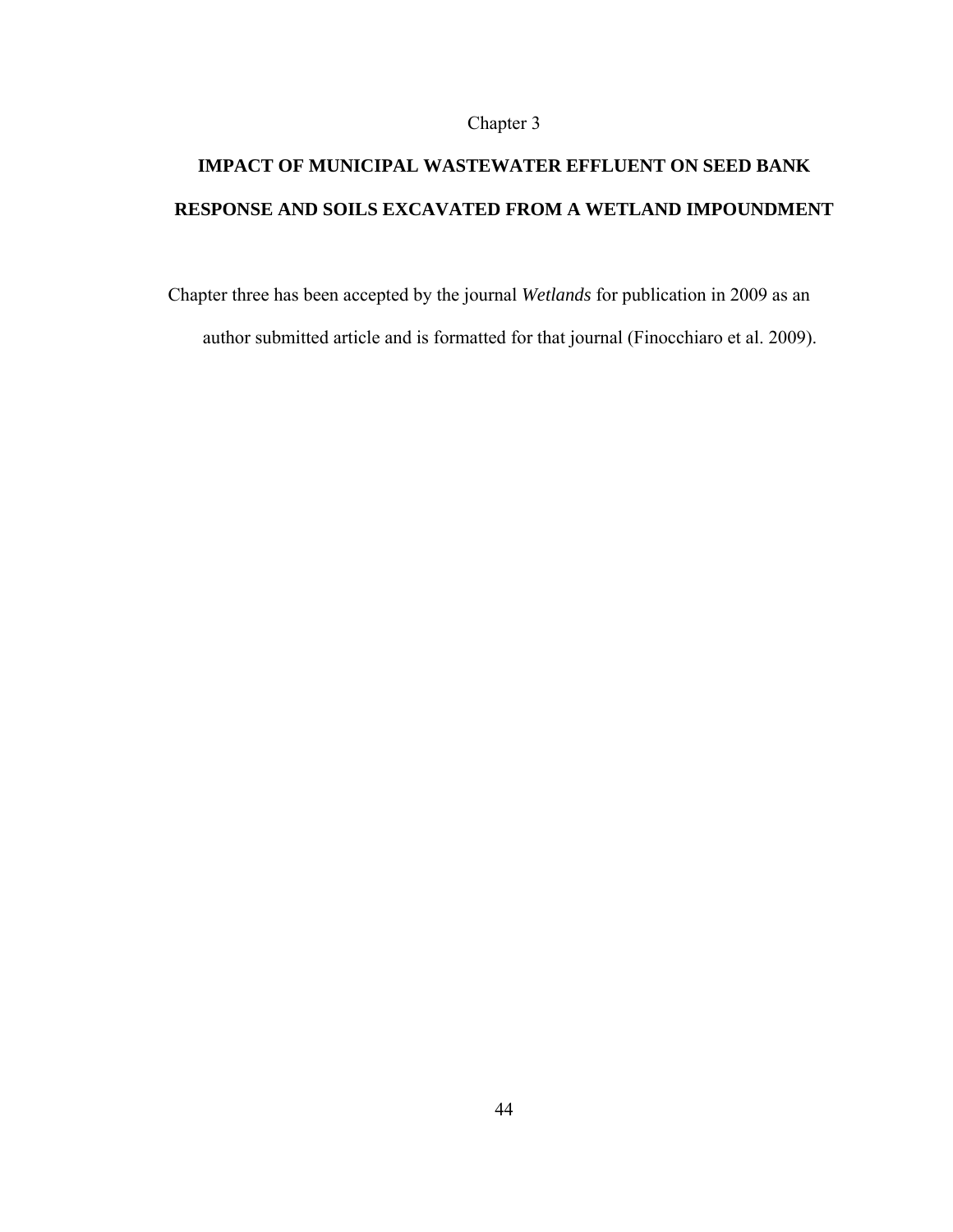# **IMPACT OF MUNICIPAL WASTEWATER EFFLUENT ON SEED BANK RESPONSE AND SOILS EXCAVATED FROM A WETLAND IMPOUNDMENT**

Raymond G. Finocchiaro<sup>1, 4</sup>, Robert J. Kremer<sup>1, 2</sup>, and Leigh H. Fredrickson<sup>3</sup>

*1 Department of Soil, Environmental and Atmospheric Sciences, University of Missouri-Columbia, ABNR Building, Room 302, Columbia, Missouri, USA 65211* 

*2 USDA-ARS Cropping Systems and Water Quality Unit, Columbia, Missouri, USA 65211* 

*3 Wetland Management and Educational Services, Inc., Puxico, Missouri, USA 63960* 

4 *Present address: U.S. Geological Survey, Northern Prairie Wildlife Research Center, 8711 37th Street Southeast, Jamestown, North Dakota, USA 58401; E-mail: rfinocchiaro@usgs.gov* 

*Abstract*: Intensive management of wetlands to improve wildlife habitat typically includes the manipulation of water depth, duration, and timing to promote desired vegetation communities. Increased societal, industrial, and agricultural demands for water may encourage the use of alternative sources such as wastewater effluent in managed wetlands. However, water quality is commonly overlooked as an influence on wetland soil seed banks and soils. In four separate greenhouse trials conducted over a 2 yr period, we examined the effects of municipal wastewater effluent (WWE) on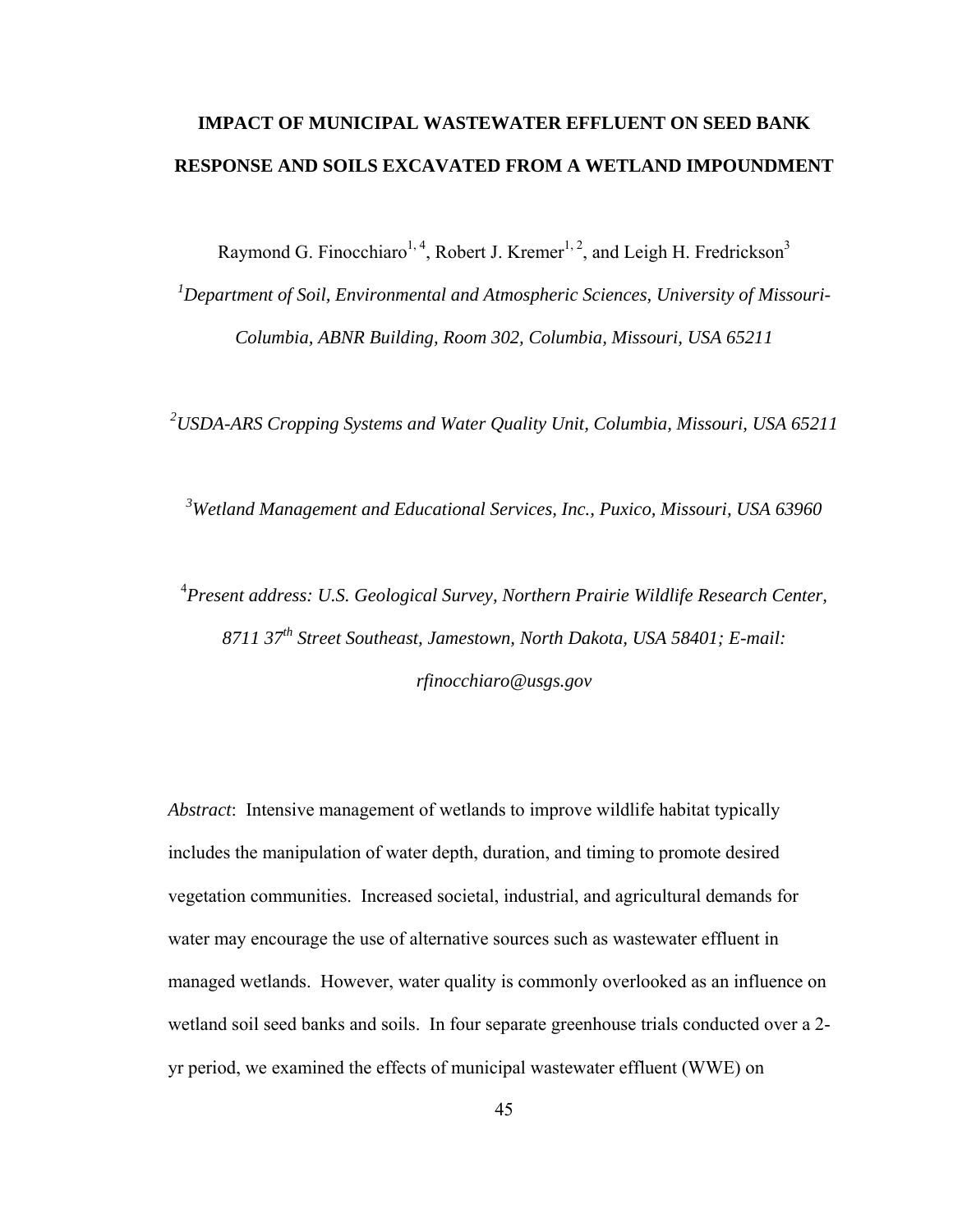vegetation of wetland seed banks and soils excavated from a wildlife management area in Missouri, USA. We used microcosms filled with one of two soil materials and irrigated with WWE, Missouri River water, or deionized water to simulate moist-soil conditions. Vegetation that germinated from the soil seed bank was allowed to grow in microcosms for approximately 100 d. Vegetative taxa richness, plant density, and biomass were significantly reduced in WWE-irrigated soil materials compared with other water sources. Salinity and sodicity rapidly increased in WWE-irrigated microcosms and probably was responsible for inhibiting germination or interfering with seedling development. Our results indicate that irrigation with WWE promoted saline-sodic soil conditions, which alters the vegetation community by inhibiting germination or seedling development.

*Key Words*: Eagle Buffs Conservation Area, salinity, sodicity, wetland vegetation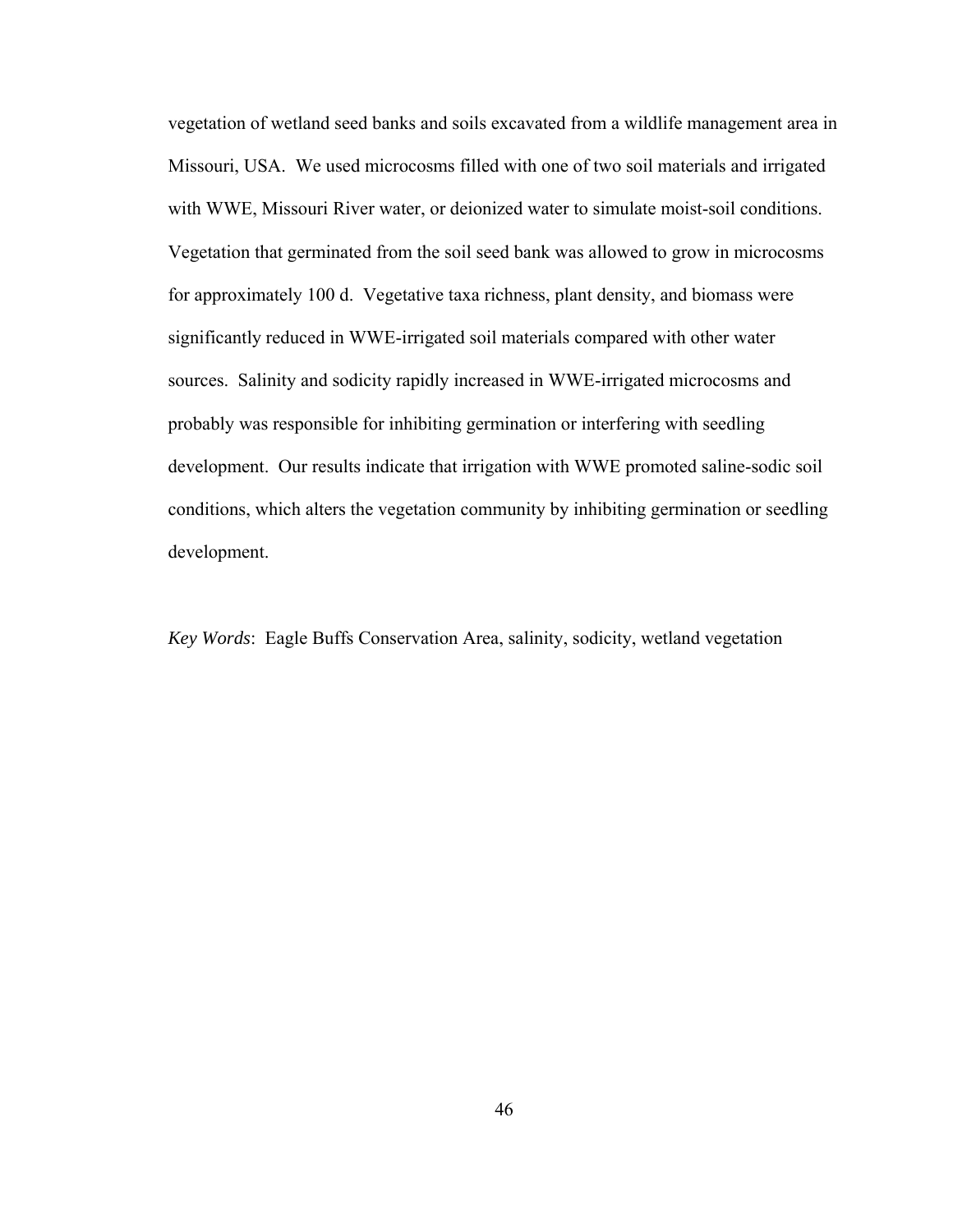## INTRODUCTION

Intensive management of seasonal wetlands for wildlife habitat typically involves flooding and dewatering impoundments seasonally to stimulate development of desirable plant communities (e.g., seed-producing annuals) from soil seed banks. This practice, referred to as moist-soil management (Fredrickson and Taylor 1982), has been used to provide wildlife habitats on more than 80% of the national wildlife refuges (Havera et al. 1996). Traditional sources of water used for intensely managed wetlands are commonly diverted or pumped from rivers, reservoirs, or aquifers. However, the allocation burden on these sources continues to increase as demands from the public, industrial, and agricultural sectors intensifies (EPA 2002). Hence, alternative water sources are constantly being sought to augment traditional sources.

One alternative that has received considerable attention is wastewater effluent (WWE) from municipal treatment facilities. Nitrogen (N) and phosphorous (P) concentrations tend to be greater in WWE compared to other wetland water sources (Kadlec 1981), which can benefit plant biomass and seed production (Mudroch and Capobianco 1979, Kadlec 1981, Finlayson et al. 1986). However, the use of WWE also poses potential risk because some constituents in wastewater may detrimentally affect ecological processes. Salts are of particular concern because WWE often contains elevated concentrations relative to traditional water sources used to manage wetlands (Toze 2005). Large concentrations of Na (sodicity) can damage soil structure (Sumner and Naidu 1998), resulting in altered soil pore size distribution, aeration, infiltration, and hydraulic conductivity, and may dissolve potentially toxic heavy metals from primary and secondary minerals. In addition, salinity also can influence plant community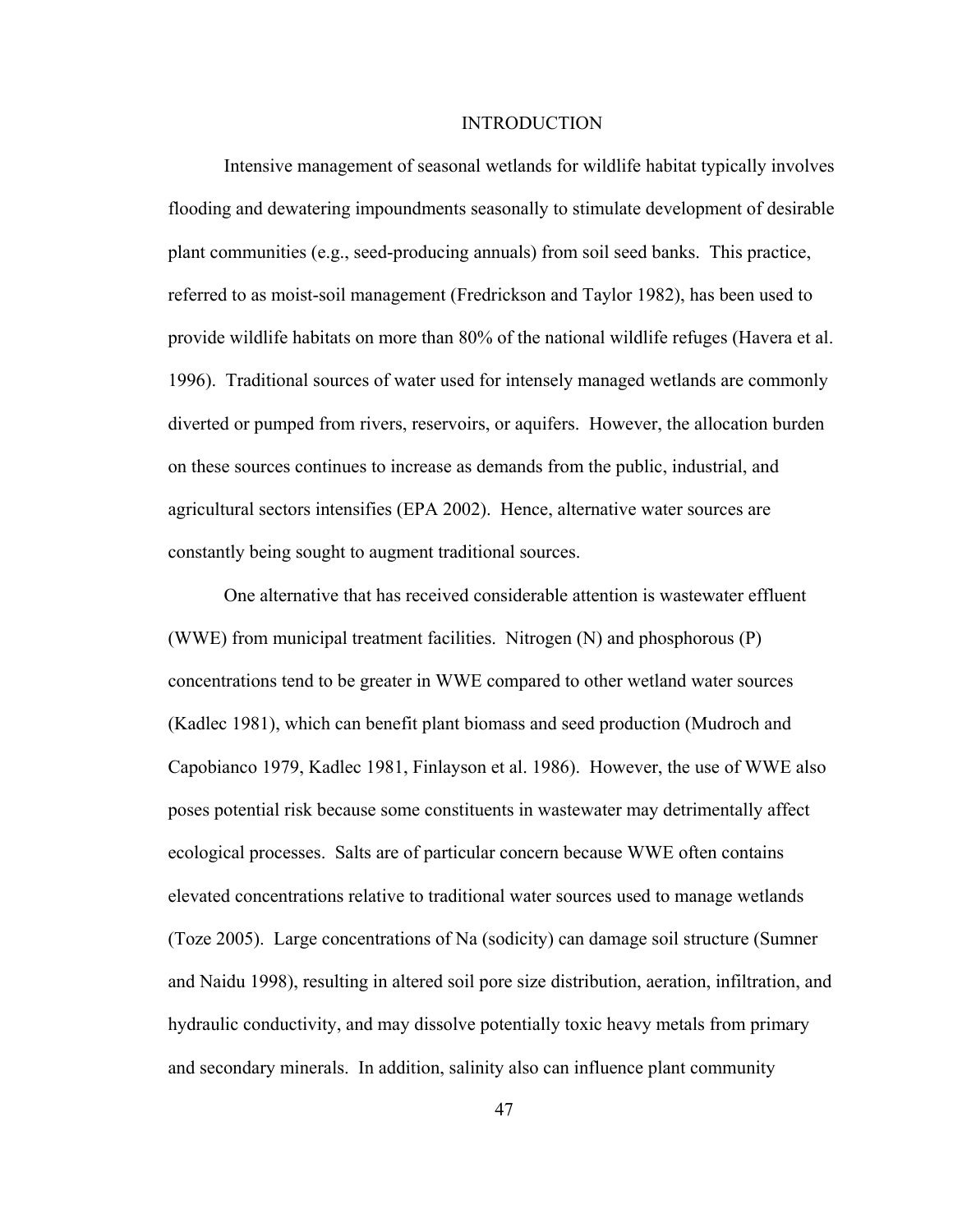dynamics (Ayers 1951, Kantrud et al. 1989, Baskin and Baskin 1998). For many freshwater species, excess salinity can impair seed imbibition, germination, and reduce plant growth (Bliss et al. 1984, Pearce-Pinto et al. 1990, Mamo et al. 1996, Gul and Weber 1998, Khan and Ungar 1999). Although the inhibitory effects of salinity on seeds of some species (e.g., glycophytes, halophytes) can be reversed by exposure to less salinity (Ungar 1995, Khan and Ungar 1999), this is not true for all species. Ionic toxicity from salts (i.e., NaCl) may irreversibly impair seed viability (Macharia et al. 1995). Consequently, the repeated use of salt-laden water sources, such as WWE, in freshwater wetlands may ultimately contribute to less diverse vegetation communities (Brock et al. 2005).

The potential risks associated with WWE may be particularly relevant when wetlands are managed to promote moist-soil vegetation due to intensive water level manipulations. Given the popularity of this technique, we designed a greenhouse experiment to more fully evaluate the effect of WWE on soil chemistry and plant community dynamics. Soil materials for this experiment were obtained from a managed wetland complex that has augmented a traditional water source with WWE since the complex's inception in 1996. Our objective was to quantify the soil seed bank response in terms of vegetation richness, density, and biomass to irrigation with WWE. We hypothesize that irrigation with WWE will alter soil chemistry and induce stress to the soil seed bank thereby changing the plant community composition.

48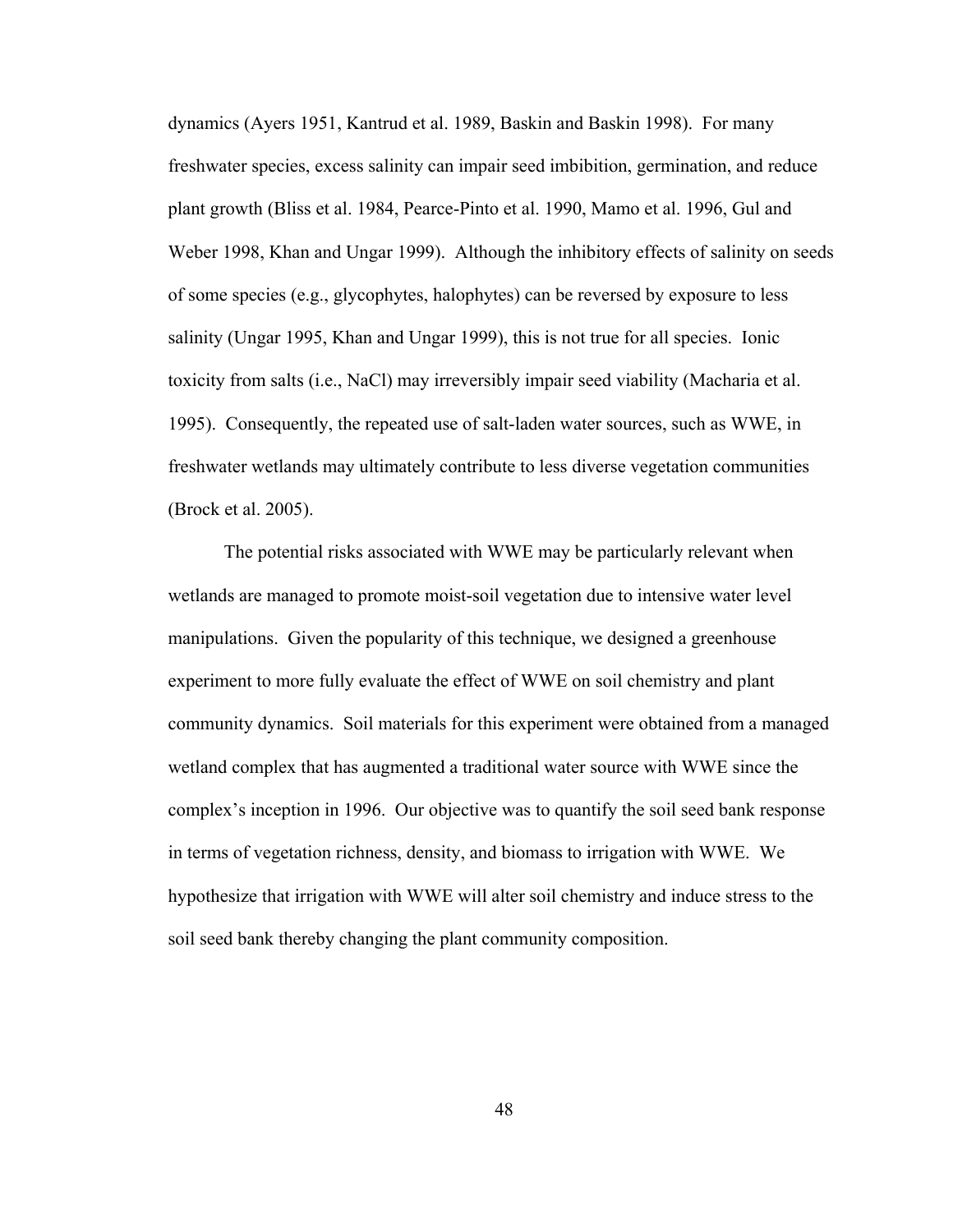## **METHODS**

Collection and Processing of Soil Seed Banks

 Soil seed banks and soil materials for greenhouse microcosms were collected during August 1997 from Eagle Bluffs Conservation Area located 9.7 km southwest of Columbia, Missouri. Adjacent to the Missouri River, the 1,794-ha Eagle Bluffs Conservation Area includes 15 wetland impoundments (526 ha) managed for wildlife by the Missouri Department of Conservation. A primary water source for the wetland complex is WWE pumped through a pipeline originating from wastewater treatment wetlands operated by the city of Columbia. Input of this water onto Eagle Bluffs Conservation Area is achieved through a series of control structures. Water from the Missouri River serves as an additional source and can be pumped into Eagle Bluffs Conservation Area through the River Supply Channel that also functions as an impoundment. Water from both sources can be mixed to irrigate most impoundments. The River Supply Channel was selected for collection of soil materials because it has never received WWE. Soil materials were collected when the River Supply Channel was dewatered and soil materials were accessible.

Based on a survey of the River Supply Channel, two surface soil materials (0–15 cm) were selected because they represented the most common surface textures in that impoundment. The soil textures of the materials as determined by the pipet method for particle size analysis (Gee and Bauder 1986) were loamy fine sand (Sarpy; mixed, mesic Typic Udipsamments) and silt loam (Blake; fine-silty, mixed, superactive, calcareous, mesic Aquic Udifluvents) (Young et al. 2003). Approximately 2,000 kg of each soil material was excavated from the surface to an approximate depth of 15 cm and stored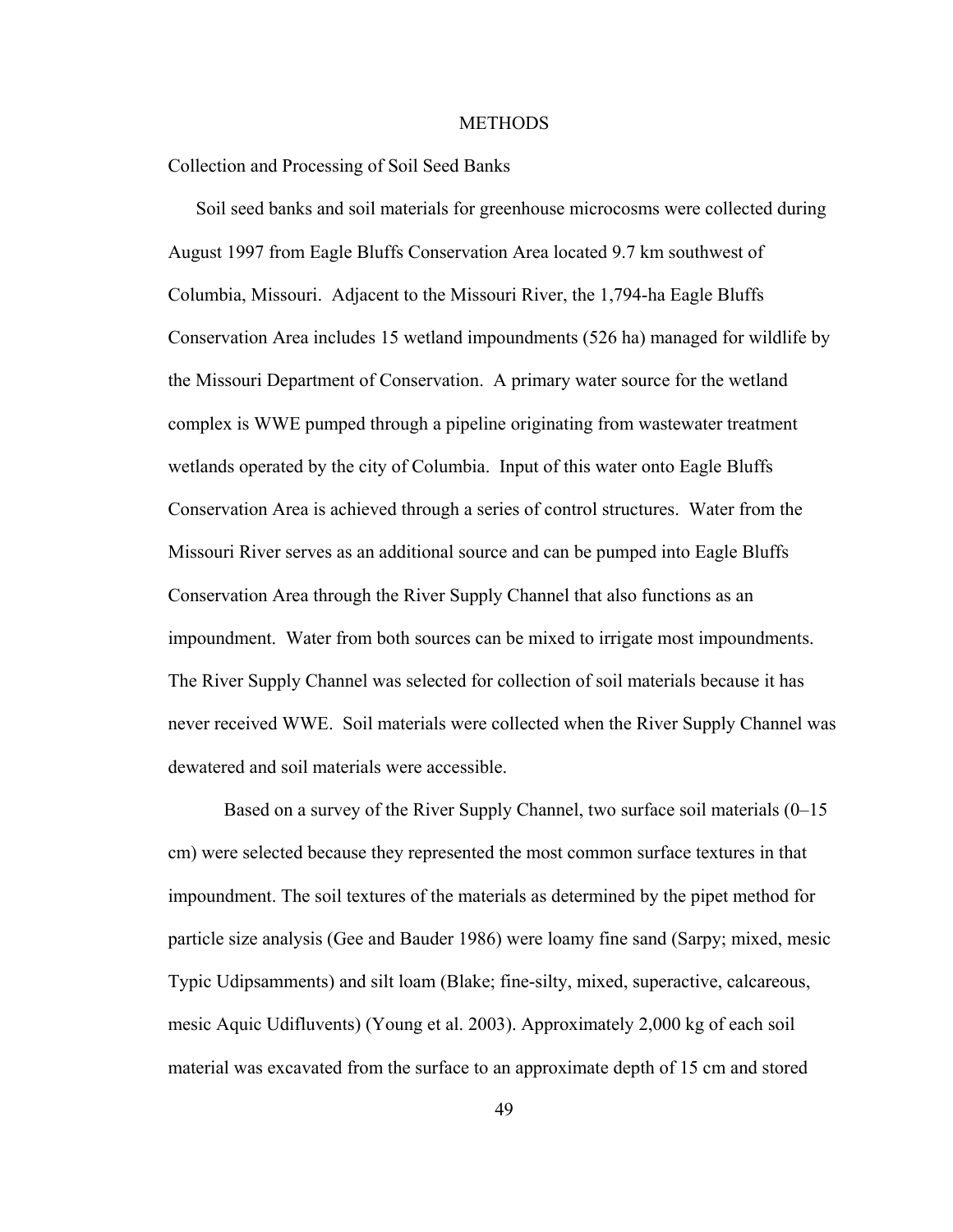under tarps for 2 to 3 days. Each soil material was mixed and screened through a 1.27-  $\text{cm}^2$  hardware cloth to remove rocks and vegetative debris. Three 100-g samples of each soil material were collected for analyses before distribution into microcosms. Samples were air-dried, sieved, and stored at 4ºC until processed for determination of electrical conductivity (EC), pH, and exchangeable bases. Electrical conductivity was determined using the 1:1 soil to water method at  $25^{\circ}$ C (Whitney 1998) and pH was measured using a combination pH-reference electrode in a 1:1 soil to water and salt solution (0.01 M  $CaCl<sub>2</sub>$ ) (SSL Methods 2004). Exchangeable Ca and Mg were determined by atomic absorption and exchangeable Na and K by flame-photometric (emission) methods (Perkin Elmer 560 AA Spectrophotometer). Exchangeable sodium percentage (ESP) was determined following methods described by Bohn et al. (2001).

For each soil material, we constructed 27 microcosms using plastic containers (91-cm length, 61-cm width, 20-cm height). Each microcosm consisted of a 5-cm base layer of clean gravel (5–20 mm dia.) followed by 15 cm (approximately 72 kg) of airdried soil material. A fine-mesh nursery cloth was placed between the gravel and soil to prevent mixing of materials.

## Water Sources

Microcosms for both soil materials were irrigated with one of three water sources: WWE, Missouri River water (MOR), or de-ionized water (DI). Based on water quality data collected from 1994–2001 (Richards 1999, Knowlton and Jones 2003, USGS Missouri River Water Quality Data Base 2006), WWE contained an average of five times more total N and total P, four times more sodium (Na), 12 times more chloride (Cl), and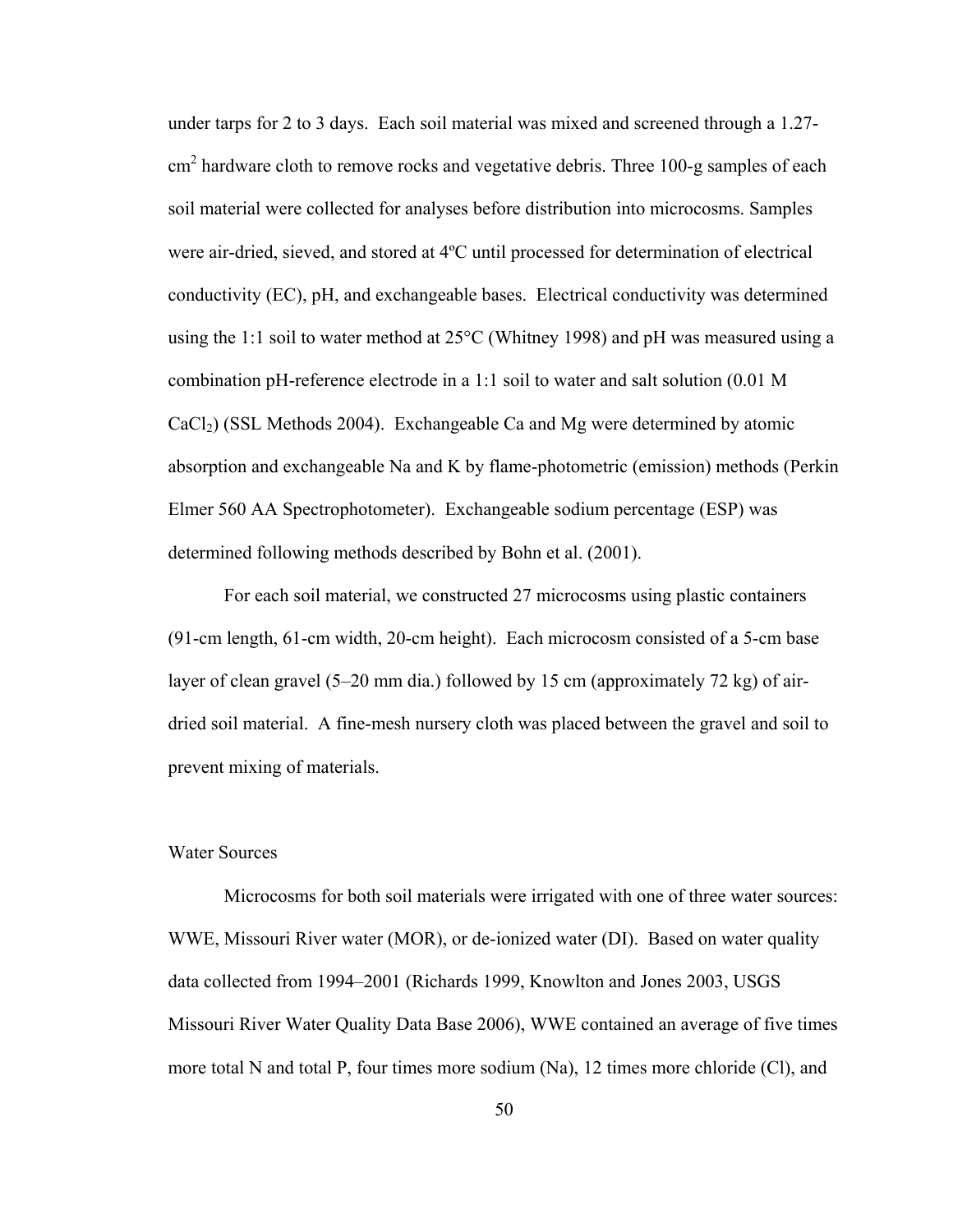six times more potassium (K) than MOR water (Table 1). Electrical conductivity and mean turbidity of WWE were approximately two and 13 times greater than MOR (respectively), whereas calcium (Ca) and magnesium (Mg) concentrations in WWE were slightly less than in MOR. Wastewater effluent was collected from the Columbia Wastewater Treatment Unit 3 and MOR water was collected from the river's channel at a location on Eagle Bluffs Conservation Area. De-ionized water was supplied in the greenhouse (Culligan Water Company, Unibed system). To decrease the likelihood of including seeds in water sources during collection, water was collected with a pump fitted with small-aperture screen (approximately 1.3 mm) and water was visually examined for plant material and other debris. However, the addition of seeds to the microcosms through the water sources during irrigation was possible.

## Greenhouse Experiment

The experiment consisted of four trials that lasted approximately 100 d each, which allowed most species that germinated from the seed bank to mature (Table 2). Spring and summer trial start dates were used to simulate schedules of water manipulation (flooding and dewatering) commonly used on impoundments managed for wildlife. Microcosms filled with one of two soil materials were randomly assigned to be irrigated with one of the three water sources, which yielded six soil-water combinations (i.e., treatments). Nine microcosm replicates of each treatment were established. Water sources assigned to microcosms were not changed for the duration of the experiment. A randomized complete block design was used to assign microcosms a position in one of nine rows of six mutually exclusive treatments in the greenhouse. Rows and microcosms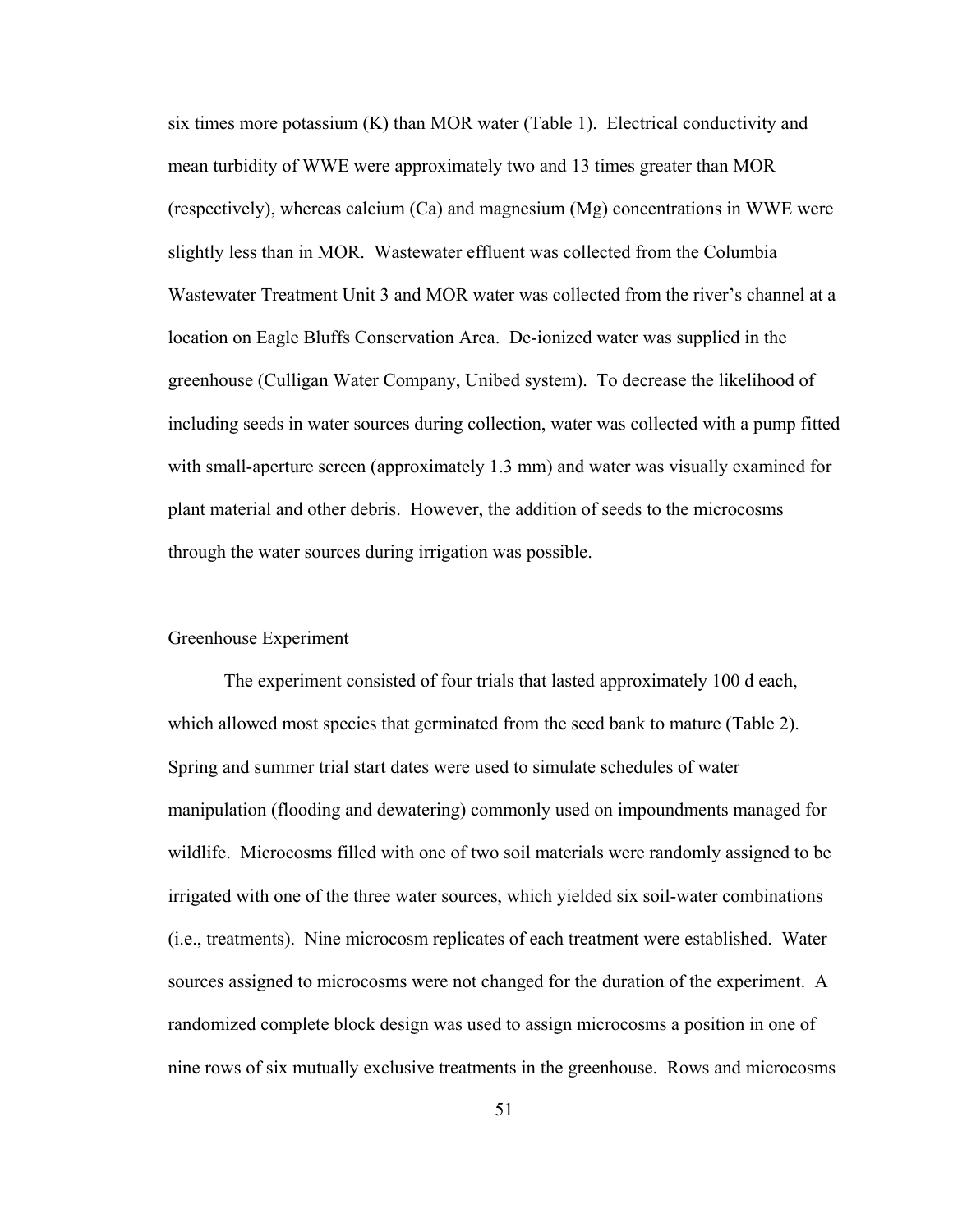within a row were equally spaced apart. This process was repeated for each trial. The greenhouse was temperature-controlled and located in Columbia, Missouri. Air temperature ranged from 20 to 28°C during spring trials (April–July) and 25 to 38°C during summer trials (August–November). During non-trial periods (December–March), temperature ranged from 4.4 to 15°C. Artificial light sources were not used in the greenhouse and natural photoperiod ranged from 12 to 15 hrs of light during spring trials and 11 to 14 hrs during summer trials.

For all trials, microcosms were initially irrigated with assigned water source (i.e., WWE, MOR, or DI) to saturate soil and pond water approximately 5 cm above the soil surface. During each trial, subsequent irrigations were applied to maintain soil water content of microcosms at approximately 80% field capacity. To monitor soil water content, tensiometers connected to mercury manometers were installed in microcosms filled with loamy fine sand and electrical resistance sensors were installed in microcosms filled with silt loam. Based on soil water retention curves developed for each soil material using the pressure chamber method (Klute 1986), we irrigated the loamy fine sand and silt loam when soil water content was below 17% (15 kPa soil water tension) and 30% (20 kPa soil water tension), respectively. For all trials and periods in between trials, microcosms were not drained. The closed design of the microcosms allowed us to simulate conditions that commonly develop from moist-soil practices, shallowly ponded soil, mud flats, and moist-soil, and evaluate irrigation of wetland soils that have a subsoil of slow permeability or may contain a restrictive layer (e.g., claypan), which impedes hydraulic conductivity and leaching. Water movement in the microcosms was primarily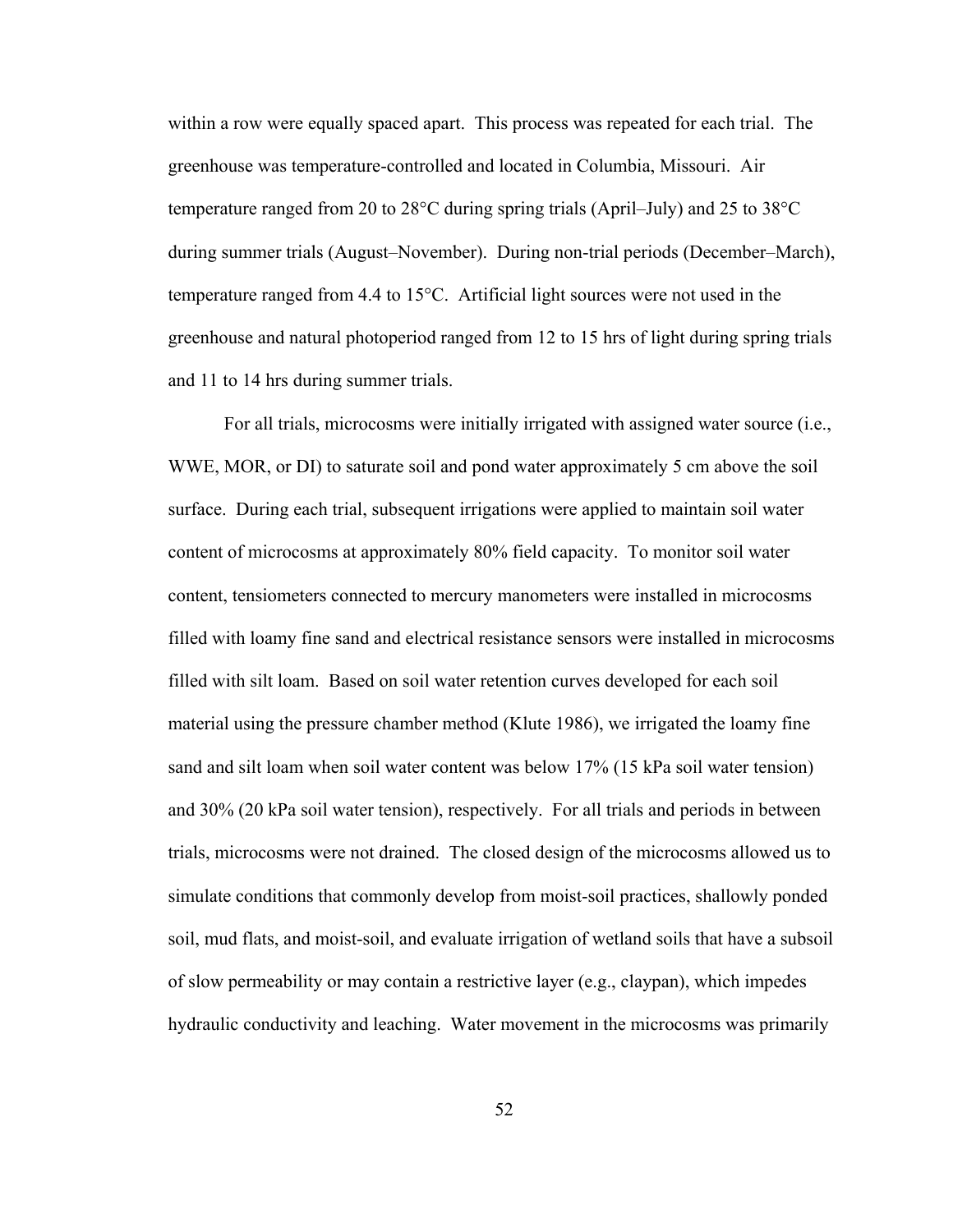influenced by evaporation and transpiration, which permitted soluble and insoluble constituents in the water sources to accumulate.

*Seed Bank Response to Water Sources.*During trials, maturing seed heads of plants were covered with fine-mesh cloth or seeds were removed by hand to prevent seed rain onto the soil material. All removed seeds were included in biomass measurements. At the completion of each trial, mean density (plants  $m<sup>-2</sup>$ ) and biomass of both alive and senesced plants were recorded by species for each microcosm. Biomass was determined by harvesting all above- and below-ground vegetative parts, rinsing material to remove soil, oven-drying material at 60 $\degree$  C for three days, and weighing ( $\pm$  0.1 g) (Cain and Castro 1959). To facilitate collection of belowground plant biomass and apply equal disturbance to all microcosms, soil material was turned-over and mixed with hand trowels during harvest. The soil surface was leveled after harvest and microcosms were not disturbed between trials. During trial one, plant density was only recorded for a few species (i.e., *Amaranthus tamariscinus, Ammannia coccinea, Echinochloa crus-galli, Polygonum lapathifolium, and Xanthium strumarium*). In subsequent trials, plant density was determined for all species. Vegetation was identified to genus, and species if possible, using Steyermark (1963) and Yatskievych (1999). During non-trial periods, germination in microcosms was minimized by ceasing all irrigation and during non-trial winter months, temperature in the greenhouse was lowered to approximately match the outside ambient temperature. Few plants germinated in between trials (< 10 plants/trial) and these were discarded and excluded from measurements.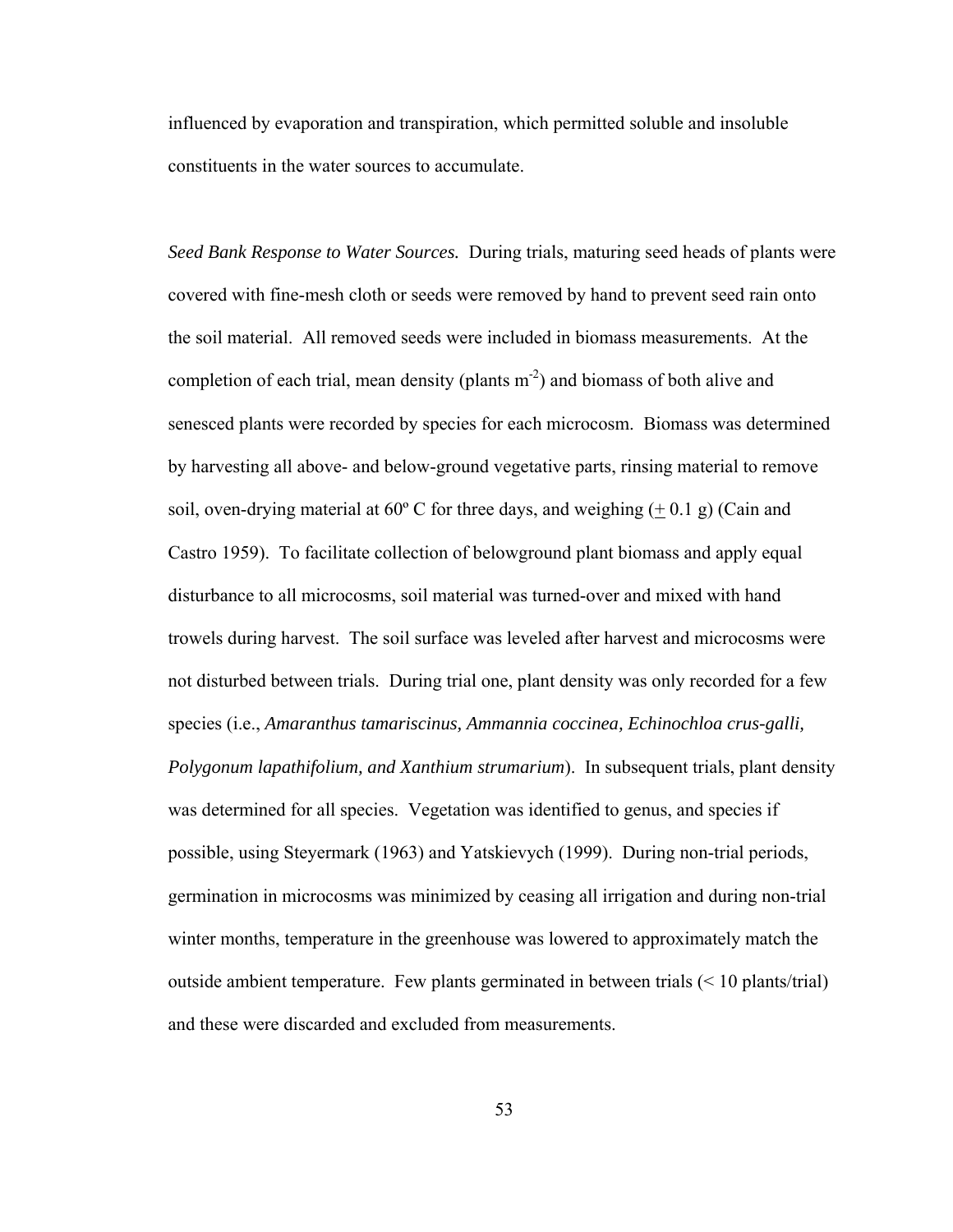Following completion of trial four, a 5-cm diameter core sample of soil material was extracted from each microcosm. Three randomly selected replicates of each treatment were combined to create a composite sample of approximately 100 g; therefore, each treatment was represented by three composite soil samples. Composite samples formed after trial four were analyzed with methods previously described.

## Statistical Analysis

Analysis of variance (ANOVA) was performed with soil material and water source as fixed factors blocked within rows of the greenhouse array. A repeated measures ANOVA model was applied using SAS 9.1 (SAS Institute 2002-03) procedure MIXED (mixed linear model) with taxa richness, plant density, and biomass as dependent variables. Because the design included both fixed effects (soil, water, and trial) and random effects (rows), the mixed linear model was selected. Exchangeable bases, EC, and pH of soil materials were analyzed with soil and water factors fixed and blocked within assigned rows of the greenhouse array. Because soil samples were composites of three replicates, each composite sample for a treatment was assigned a different row in order to block by row. In all analyses,  $P \le 0.05$  was considered significant. Fisher's protected Least Squares Means comparison tests were used to separate means following ANOVA results when main effects were significant (Milliken and Johnson 1984).

 Principle component analysis (PCA, based on a covariance matrix) was used to examine general relations among microcosms based on the composition of the plants that germinated (CANOCO version 4.5, ter Braak and Smilauer 2002). Biplots were created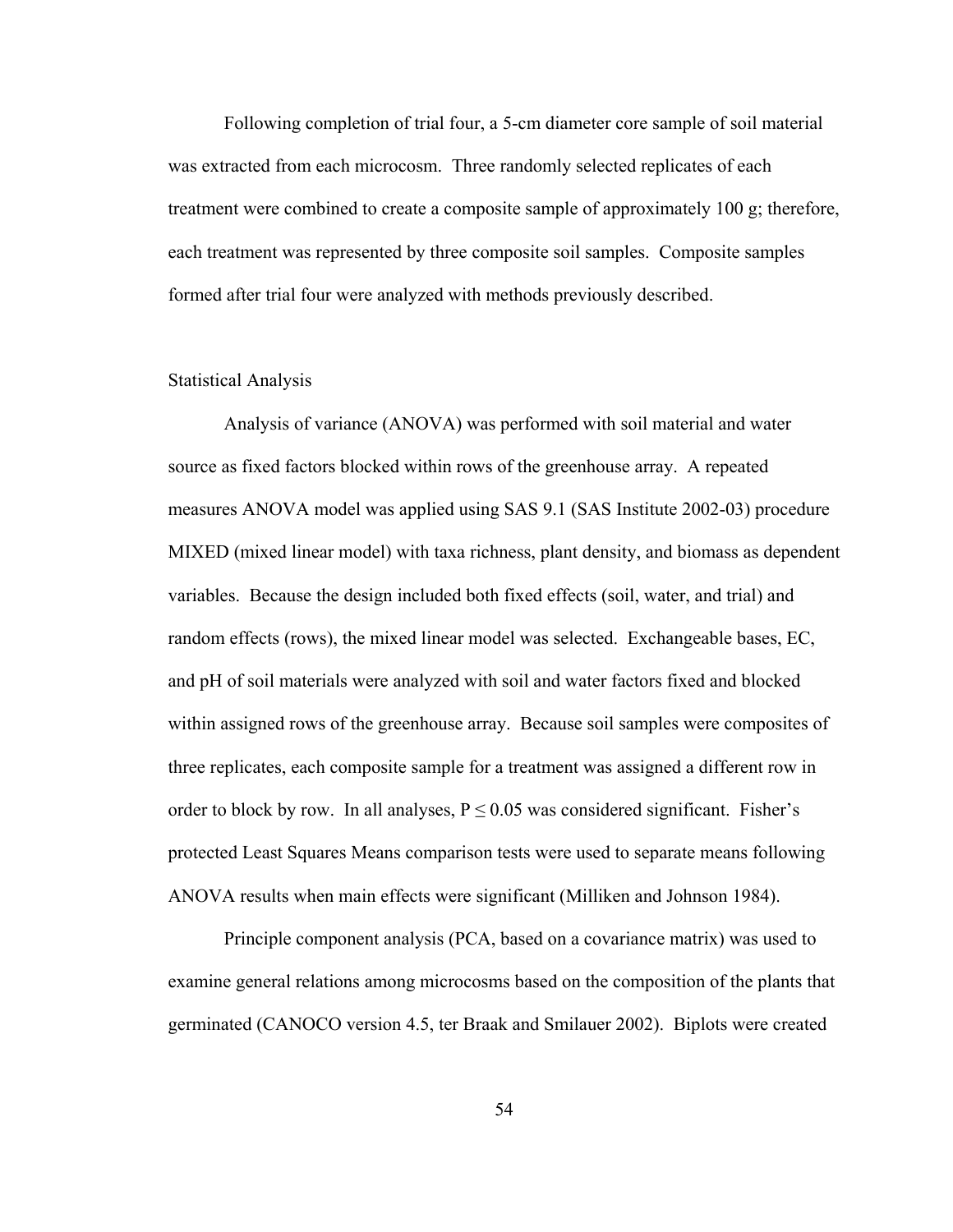for each trial showing the microcosms for each water source as well as plant species vectors.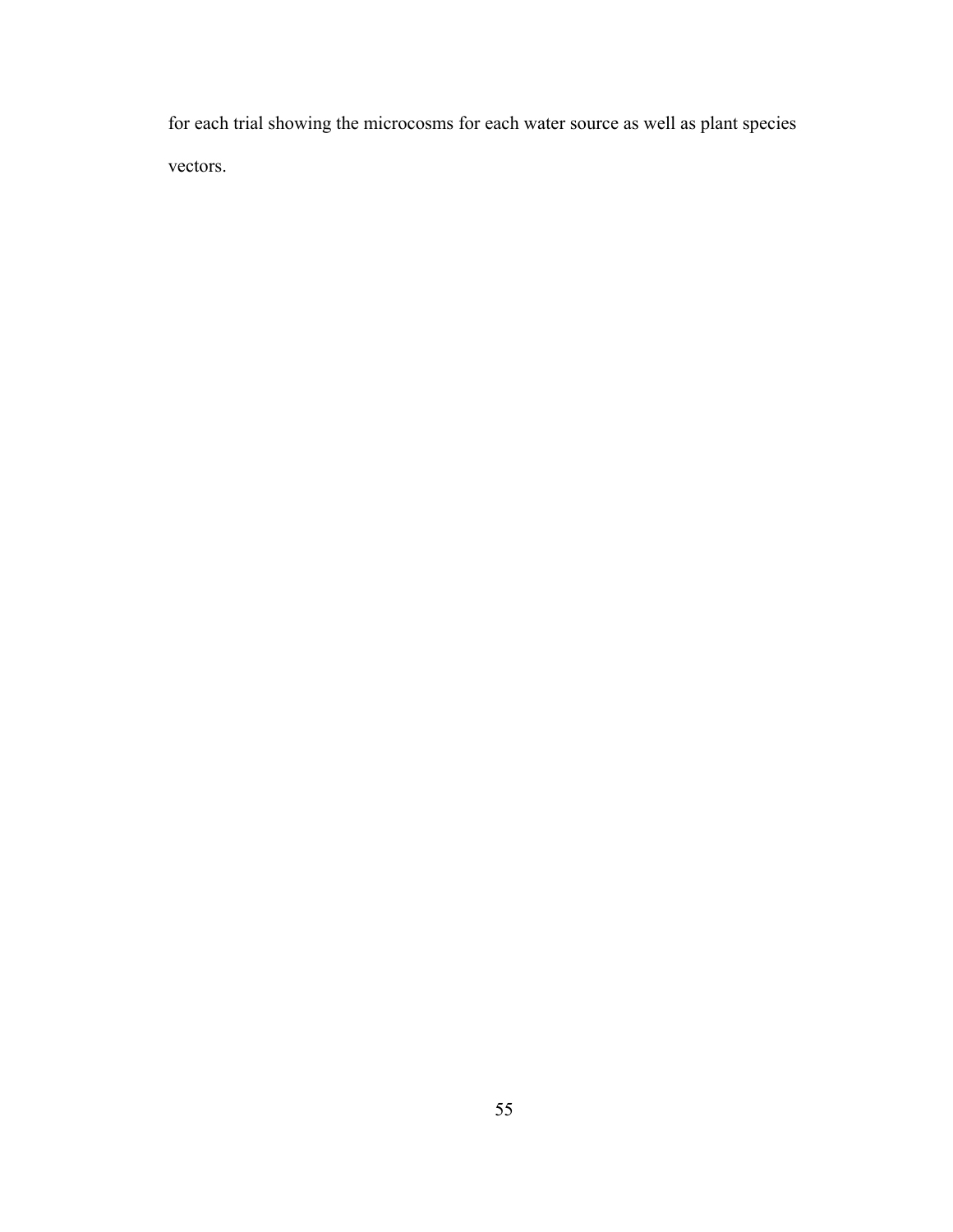|                              | Missouri        | Municipal Wastewater |
|------------------------------|-----------------|----------------------|
|                              | River Water     | Effluent             |
| Total N $(mg L^{-1})$        | $2.2 \pm 0.9$   | $10.7 \pm 4.5$       |
| $NO3 (mg L-1)$               | $1.3 \pm 0.6$   | $2.0 \pm 2.3$        |
| $NH_4$ (mg $L^{-1}$ )        | $0.04 \pm 0.06$ | $5.0 \pm 3.4$        |
| Total P $(mg L^{-1})$        | $0.4 \pm 0.3$   | $2.2 \pm 0.6$        |
| Alkalinity (mg $L^{-1}$ )    | $164 \pm 23$    | $222 \pm 25$         |
| $Cl$ (mg $L^{-1}$ )          | $17.9 \pm 5.2$  | $215 \pm 46$         |
| $SO_4$ (mg $L^{-1}$ )        | $166 \pm 42$    | $109 \pm 17$         |
| $Ca \, (\text{mg } L^{-1})$  | 64              | 55                   |
| $Mg$ (mg $L^{-1}$ )          | 23              | 19                   |
| $K$ (mg $L^{-1}$ )           | 6               | 35                   |
| Na $(mg L-1)$                | $42.9 \pm 14$   | $161 \pm 36$         |
| pH                           | $8.2 \pm 0.22$  | $8.19 \pm 0.11$      |
| $EC \text{ (mS cm}^{-1})$    | $0.67 \pm 0.13$ | $1.33 \pm 0.19$      |
| Turbidity $(NTU)^{\ddagger}$ | 11.1            | 151.8                |

Table 1. Chemical properties of water sources used to irrigate microcosms during trials. Means are shown with one standard deviation<sup>†</sup> (if available).

† Data sources: USGS 1998, Knowlton and Jones 2003, USGS Water Quality Data Base 2006.

‡ Mean turbidity (M. F. Knowlton, University of Missouri-Columbia, unpublished data 2005).

| Trial | Start date  | End date         |
|-------|-------------|------------------|
|       | August 1997 | November 1997    |
|       | April 1998  | <b>July 1998</b> |
|       | August 1998 | November 1998    |
|       | April 1999  | <b>July 1999</b> |

Table 2. Start and end dates of each trial.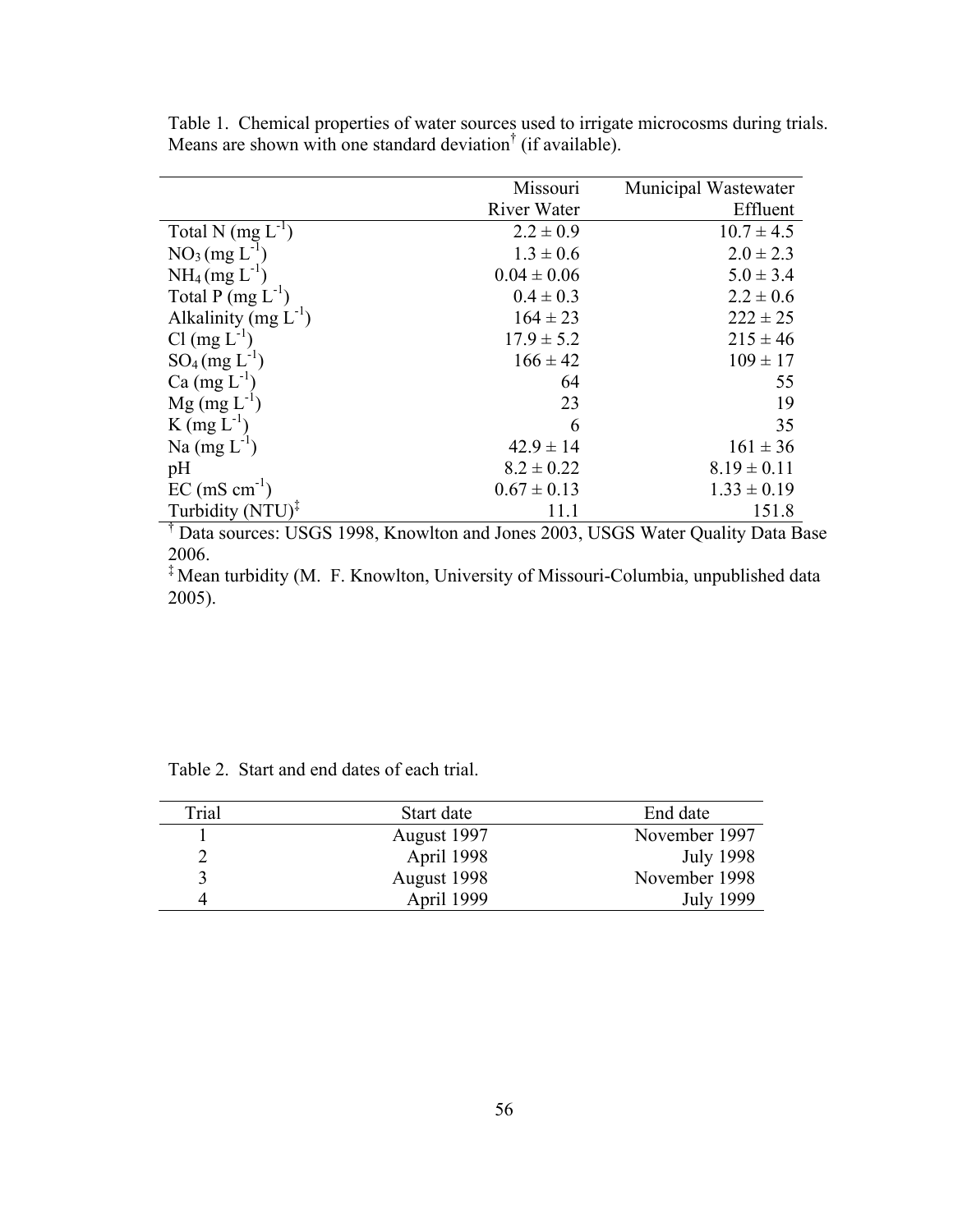## RESULTS

Seed Bank Response to Water Sources

 We identified 51 plant taxa over all four trials (35 dicots and 16 monocots) of which several taxa are important waterfowl food sources and are intolerant to salinity (Table 3). Of the 51 taxa recorded, 48 occurred in DI, 48 in MOR, and 39 in WWE irrigated soil materials. Total taxa recorded during individual trials ranged from 30 to 38. Average taxa richness differed significantly among water sources ( $F_{6,144} = 2.82$ , P = 0.0127), but differences varied by trial and soil material. During trial one, taxa richness in WWE-irrigated silt loam microcosms was significantly less ( $P < 0.0001$ ) than DIirrigated silt loam, but similar in richness to MOR-irrigated silt loam (Figure 1). Taxa richness in loamy fine sand microcosms was similar among water sources. In all subsequent trials taxa richness of WWE-irrigated microcosms was significantly less ( $P \le$ 0.0001) than other water sources for either soil material.

Using presence and absence data, ordination results indicated that water source is related to plant species composition over time (Figure 2). In trial one, there were no grouping of microcosms based on plant communities that related to particular water source. All microcosms (water sources) were represented in all directions, indicating that plant communities were relatively similar among water sources. Composition of plant species occurring in WWE-irrigated microcosms started to differ from plant composition in DI- and MOR-irrigated microcosms in trial two and became more pronounced in subsequent trials. By trials three and four, WWE-irrigated microcosms were negatively correlated with most species vectors. In contrast, most species vectors were positively correlated with DI- and MOR-irrigated microcosms.

57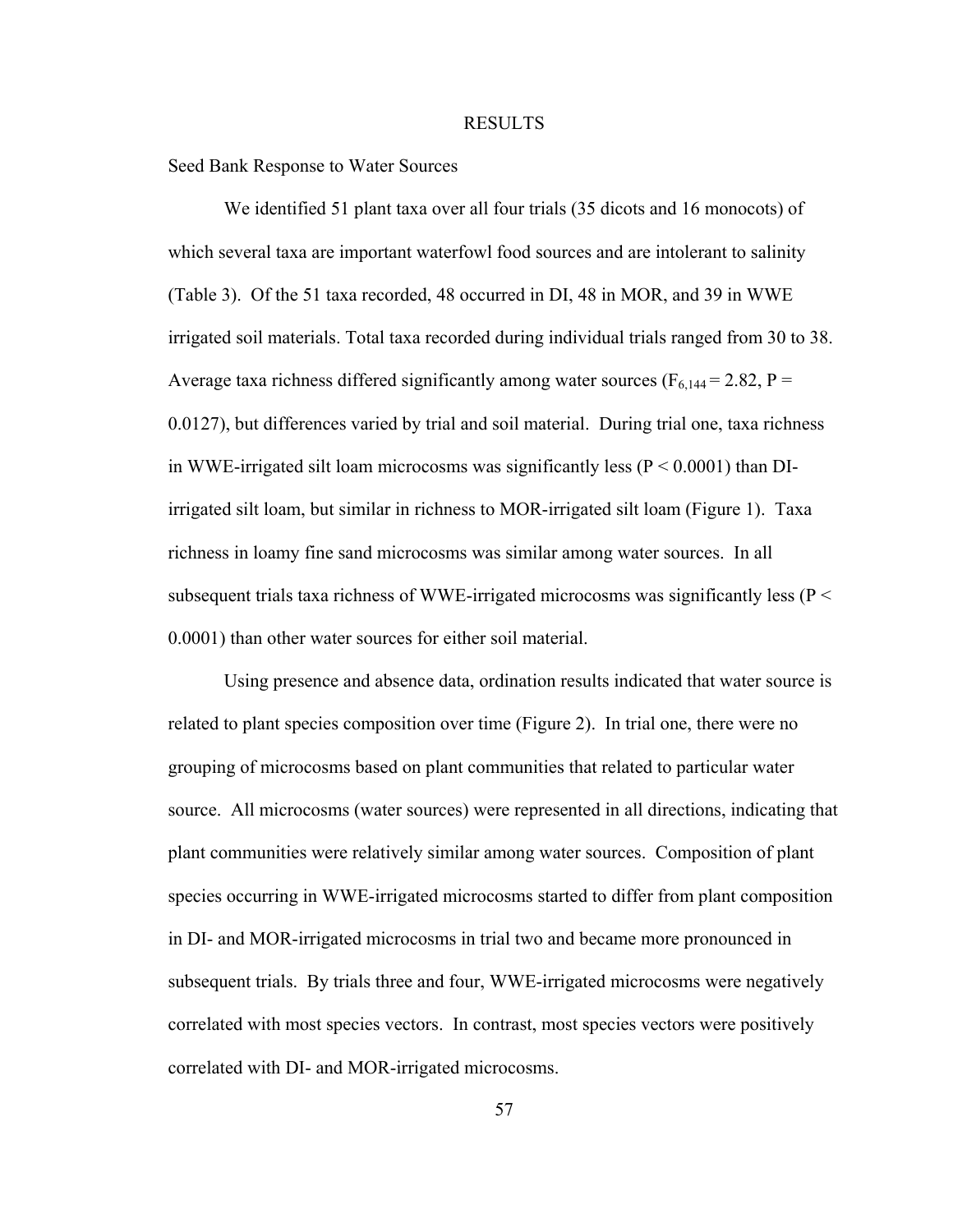Irrigation with WWE also significantly reduced plant density compared with both DI- and MOR-irrigated microcosms in the last three trials ( $F_{4,96} = 4.65$ ,  $P = 0.0018$ ; Figure 3A). Similarly, plant biomass was significantly less in WWE-irrigated microcosms than DI- or MOR- irrigated microcosms in trials three and four ( $F_{6,144} = 8.50$ ,  $P < 0.0001$ ; Figure 3B).

 At the end of the last trial, concentrations of soil exchangeable Mg in microcosms differed among water sources ( $F_{2,10} = 32.29$  P < 0.0001; Table 4) and was significantly less in the DI-irrigated microcosms than microcosms irrigated with either MOR or WWE  $(P < 0.0001)$ . Exchangeable K in microcosms also differed among water sources  $(F<sub>2,10</sub> =$ 44.79,  $P < 0.0001$ ). Exchangeable K was significantly greater in the WWE-irrigated microcosms than either DI- or MOR-irrigated microcosms (both  $P < 0.0001$ ). Microcosms of all water sources differed in exchangeable Na, EC, and ESP from each other (F<sub>2,10</sub> = 131.59, P < 0.0001; F<sub>2,10</sub> = 159.51, P < 0.0001; F<sub>2,10</sub> = 80.21, P < 0.0001; respectively). WWE-irrigated microcosms had significantly greater exchangeable Na, EC, and ESP than microcosms irrigated with other water sources ( $P < 0.0001$ ), and MOR-irrigated microcosms had significantly less of these three soil attributes ( $P <$  $0.0103$ ,  $\leq 0.0060$ ,  $\leq 0.0017$ , respectively). Exchangeable Ca and pH were similar among microcosms of all water sources.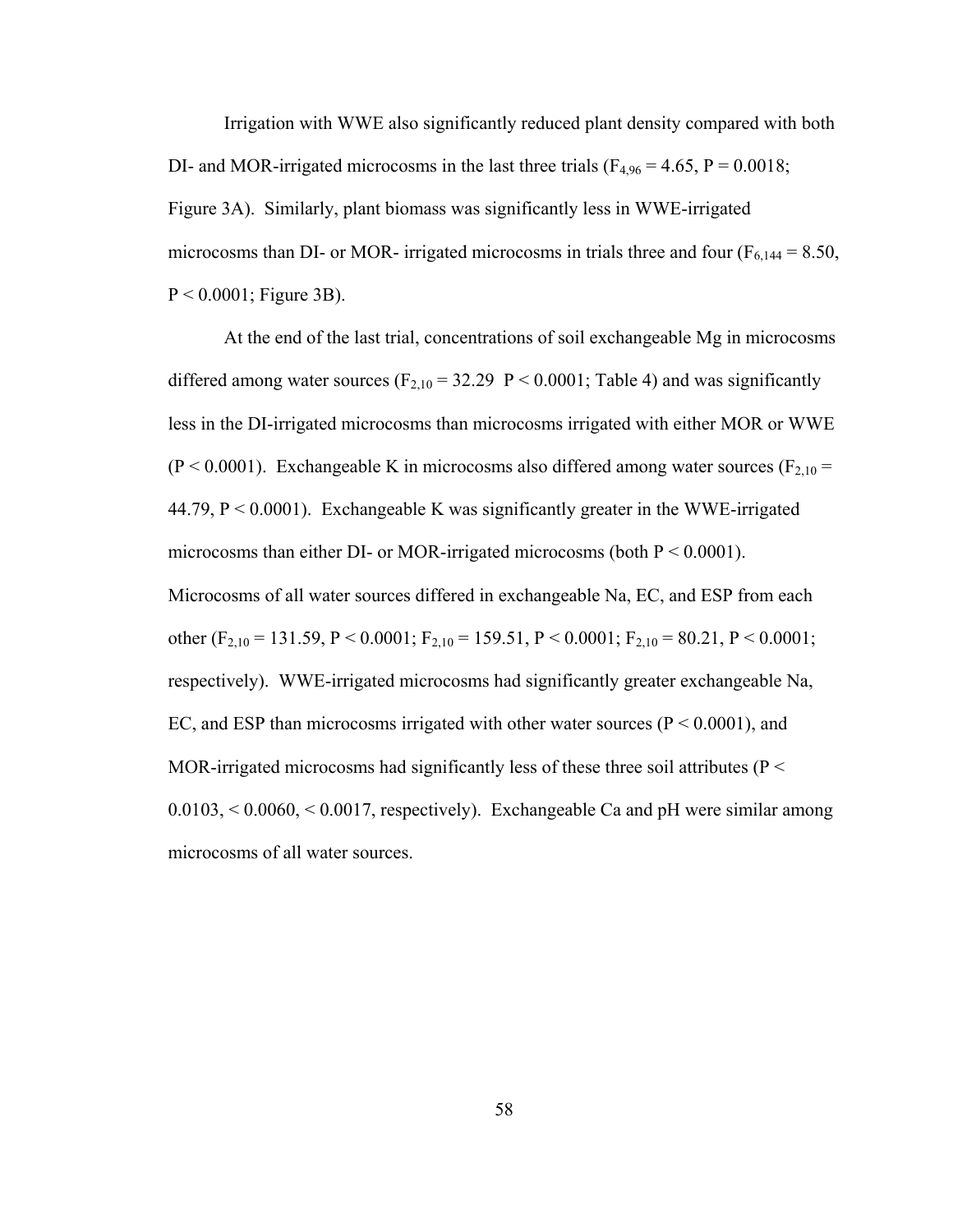Table 3. Number of plants germinated from the soil seed bank by water source and trial regardless of soil material. Species known to be waterfowl food sources are in bold face type (Laubhan et al 1996, Stader and Stinson 2005). Salinity tolerance is assigned (0) = none,  $(1) = \text{low}, (2) = \text{moderate}, (3) = \text{high tolerance to salinity}$ . Trials two and four started in April of 1998 and 1999 (respectively), and trial three started in August 1998. Taxa occurring in trial one (August 1997) are indicated by an asterisks (\*) next to species name if present in all water sources or a letter that represents the water source (D for deionized water, M for Missouri River water, W for wastewater).

|                                                                |                          |                        | Deionized        |                  |                  |                  | Missouri River   |              | Wastewater       |                  |                  |
|----------------------------------------------------------------|--------------------------|------------------------|------------------|------------------|------------------|------------------|------------------|--------------|------------------|------------------|------------------|
|                                                                | Wetland                  | Salinity               | Trial            | Trial            | Trial            | Trial            | Trial            | Trial        | Trial            | Trial            | Trial            |
| Species (abbreviation)                                         | Indicator <sup>§</sup>   | tolerance <sup>+</sup> | $\overline{2}$   | 3                | 4                | $\overline{2}$   | 3                | 4            | $\overline{c}$   | 3                | 4                |
| Abutilon theophrasti Medic. (abuthe)*                          | <b>FACU</b>              |                        | $\overline{c}$   | 9                | $\theta$         | $\boldsymbol{0}$ | 19               | $\mathbf{0}$ |                  | 5                | $\mathbf{0}$     |
| Amaranthus tamariscinus Nutt.<br>$(amarud)*$                   | OBL                      | $\mathbf{0}$           | 297              | 130              | 57               | 287              | 138              | 98           | 59               | 115              | 22               |
| <i>Ammannia coccinea</i> Rothb.<br>$(ammcoc)*$                 | OBL                      | 1                      | 423              | 447              | 26               | 161              | 259              | 9            | 19               | 10               | $\mathbf{0}$     |
| Apocynum sp. (aratha) <sup>M</sup>                             | $\overline{\phantom{m}}$ |                        | $\boldsymbol{0}$ | $\boldsymbol{0}$ | $\Omega$         | $\boldsymbol{0}$ | $\boldsymbol{0}$ | $\theta$     | $\boldsymbol{0}$ | $\theta$         | $\boldsymbol{0}$ |
| Arabidopsis thaliana (L.) Heyn.<br>$(\text{aratha})^*$         |                          | $\theta$               | 519              | 1898             | 311              | 53               | 847              | 73           | 10               | 19               | $\boldsymbol{0}$ |
| Bidens aristosa (Michx.) Britt. (bidari)                       | <b>FACW</b>              | $\theta$               | 5                | $\boldsymbol{0}$ | $\mathbf{0}$     | 3                | $\boldsymbol{0}$ | $\theta$     | $\boldsymbol{0}$ | $\theta$         | $\boldsymbol{0}$ |
| Bidens frondosa L. (bidfro)*                                   | <b>FACW</b>              | $\theta$               | $\boldsymbol{0}$ | 76               | $\boldsymbol{0}$ | $\boldsymbol{0}$ | 10               | $\theta$     | $\boldsymbol{0}$ | 15               | $\mathbf{0}$     |
| Callitriche sp. $(calspp)^{DM}$                                |                          | $\theta$               | $\boldsymbol{0}$ | $\mathbf{0}$     | $\theta$         | $\boldsymbol{0}$ | $\boldsymbol{0}$ | $\theta$     | $\boldsymbol{0}$ | $\theta$         | $\mathbf{0}$     |
| Cenchrus longispinus (Hack.) Fern.<br>$(cenlon)^D$             |                          |                        | $\boldsymbol{0}$ | $\boldsymbol{0}$ | $\overline{0}$   | $\boldsymbol{0}$ | $\boldsymbol{0}$ | $\theta$     | $\boldsymbol{0}$ | $\boldsymbol{0}$ | $\boldsymbol{0}$ |
| Chaerophyllum procumbens (L.)<br>Crantz $(\text{chapro})^W$    | FAC+                     |                        | 33               | 13               | 22               | 36               | 12               | 33           |                  | $\overline{2}$   | $\mathbf{0}$     |
| Chenopodium album L. (chealb)*                                 | FAC-                     | $\mathbf{0}$           | 13               | 25               | 19               | 29               | 38               | 21           | 13               | 8                | 6                |
| Conyza canadensis L. (concan)*                                 | FAC-                     | $\Omega$               | 3                | $\overline{2}$   |                  |                  | $\overline{4}$   | $\theta$     | $\boldsymbol{0}$ | $\mathbf{0}$     | $\theta$         |
| Cyperus sp. (cypspp)*                                          |                          | $1 - 2$                | 941              | 158              | 147              | 740              | 59               | 236          | 196              | 14               | 63               |
| Dichanthelium acuminatum (Sw.)<br>Gould & C. A. Clark (dicaca) | <b>FAC</b>               |                        | $\boldsymbol{0}$ | $\boldsymbol{0}$ | 344              | $\boldsymbol{0}$ | 9                | 306          | $\theta$         | $\mathbf{0}$     | $\boldsymbol{0}$ |

59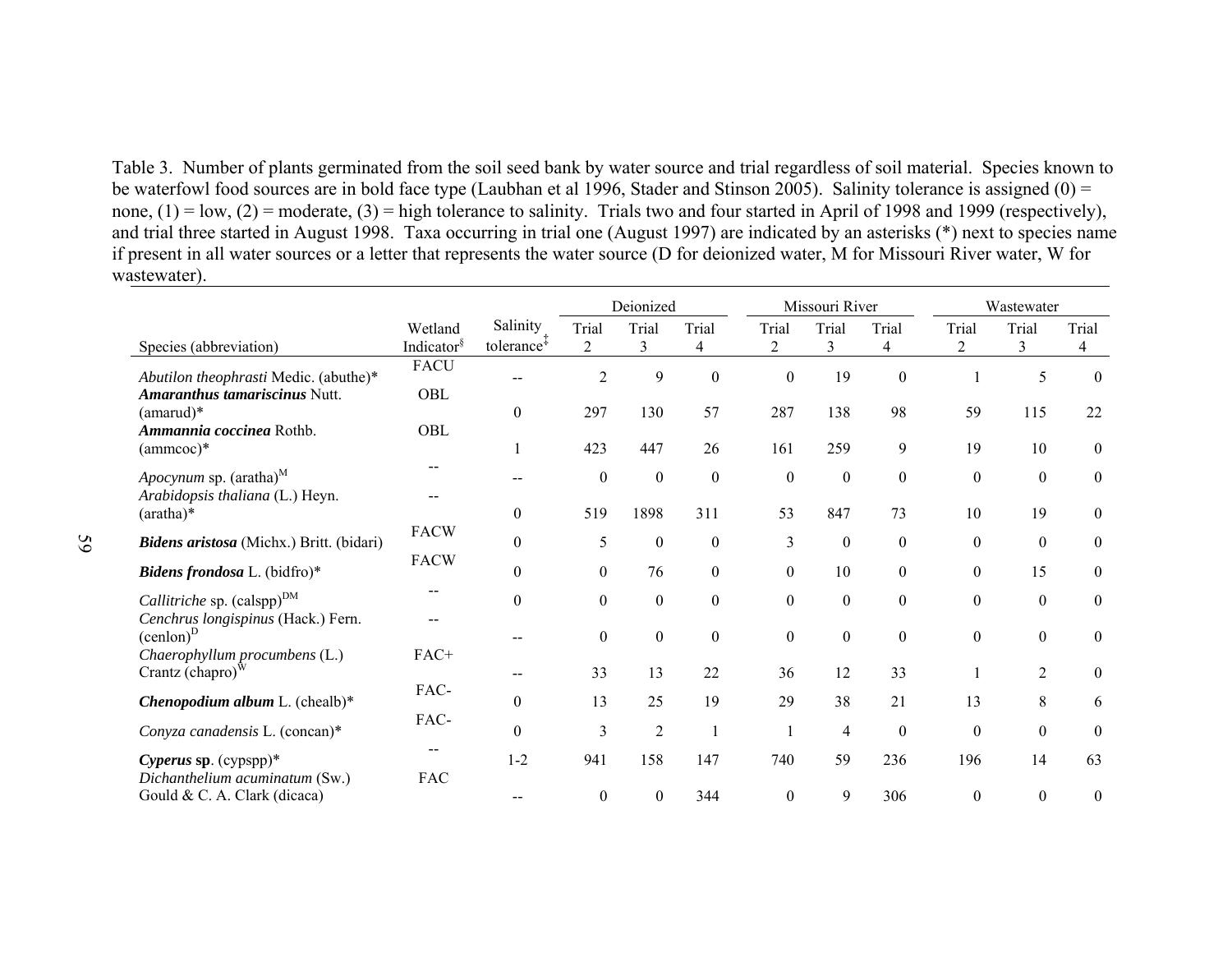| Digitaria sp. $(digsp)$ *<br>Echinochloa crus-galli (L.) Beauv.                                                   | <b>FACW</b> |                  | 3995             | 1810                   | 2652                   | 5091                | 3423             | 6607                  | 874                  | 310                  | 144                              |
|-------------------------------------------------------------------------------------------------------------------|-------------|------------------|------------------|------------------------|------------------------|---------------------|------------------|-----------------------|----------------------|----------------------|----------------------------------|
| $(echcru)*$                                                                                                       |             | $1 - 2$          | 3200             | 142                    | 1478                   | 4699                | 128              | 2209                  | 3240                 | 270                  | 507                              |
| <i>Eclipta alba</i> (L.) Hassk. (eclalb) <sup>1</sup>                                                             | <b>FACW</b> | $\mathbf{0}$     | 451              | 223                    | 285                    | 304                 | 182              | 195                   | 167                  | 148                  | 19                               |
| <i>Eragrostis</i> sp. (eraspp)*<br>Eupatorium cuneifolium var.<br>Semiserratum (DC.)<br>Fern. & Grisc. (eupcus) * | <b>FACW</b> | $\boldsymbol{0}$ | 90               | 72<br>$\boldsymbol{0}$ | 32<br>$\boldsymbol{0}$ | 101<br>$\mathbf{1}$ | 87<br>$\theta$   | 112<br>$\overline{2}$ | 19<br>$\overline{0}$ | 17<br>$\overline{0}$ | $\mathfrak{Z}$<br>$\overline{0}$ |
| <i>Euphorbia</i> sp. $(eupspp)^W$                                                                                 |             |                  | 4                | 6                      | 1                      | 5                   | 11               | 4                     | $\overline{0}$       | $\overline{0}$       | $\boldsymbol{0}$                 |
| Forb (unknown A)                                                                                                  |             | --               | 1                | $\boldsymbol{0}$       | $\boldsymbol{0}$       | $\mathbf{1}$        | $\mathbf{1}$     | $\theta$              | $\theta$             | $\Omega$             | $\boldsymbol{0}$                 |
| Fragaria vesca L. (fraves)*                                                                                       | --          |                  | $\overline{2}$   | 8                      | $\boldsymbol{0}$       | $\boldsymbol{0}$    | 6                | $\overline{c}$        | $\overline{0}$       | $\overline{0}$       | $\boldsymbol{0}$                 |
| Grass (unknown A)<br>Helianthus maximiliani Schrad.                                                               | <b>UPL</b>  | $-$              | $\overline{0}$   | $\boldsymbol{0}$       | 27                     | $\boldsymbol{0}$    | $\mathbf{0}$     | 29                    | $\theta$             | $\overline{0}$       | $\overline{0}$                   |
| (helmax)<br>Hemicarpha micrantha (Vahl) Pax.                                                                      | OBL         | 1                | 5                | $\boldsymbol{0}$       | $\overline{2}$         | $\overline{2}$      | $\boldsymbol{0}$ | 3                     | 1                    | $\overline{0}$       | $\boldsymbol{0}$                 |
| (hemmic)                                                                                                          |             |                  | 8                | $\boldsymbol{0}$       | $\boldsymbol{0}$       | $\overline{2}$      | $\mathbf{0}$     | $\theta$              | $\overline{0}$       | $\overline{0}$       | $\overline{0}$                   |
| Ipomoea lacunose L. (ipolac)                                                                                      | <b>FACW</b> | $- -$            | $\overline{c}$   | $\boldsymbol{0}$       | $\overline{4}$         | 5                   | $\mathbf{0}$     | 6                     | $\overline{2}$       | $\theta$             | $\boldsymbol{0}$                 |
| Leptochloa filiformis Beauv. (lepfil)                                                                             |             | --               | $\Omega$         | 114                    | $\theta$               | $\Omega$            | 105              | $\theta$              | $\theta$             | 3                    | $\boldsymbol{0}$                 |
| Leptochloa fusca (L.) Kunth (lepfus)                                                                              | --<br>OBL   | 3                | 13               | $\overline{c}$         | 27                     | 30                  | $\mathbf{0}$     | 68                    | 26                   | $\overline{4}$       | 15                               |
| Lindernia anagallidea (Michx.)<br>Pennell (linana)                                                                |             | $\theta$         | 730              | $\boldsymbol{0}$       | 407                    | 611                 | $\overline{0}$   | 526                   | 3                    | $\theta$             | $\boldsymbol{0}$                 |
| <i>Lippia lanceolata</i> Michx. $(\text{phylan})^D$                                                               | OBL         | $- -$            | $\boldsymbol{0}$ | $\boldsymbol{0}$       | $\boldsymbol{0}$       | $\overline{2}$      | $\mathbf{0}$     | $\boldsymbol{0}$      | $\overline{0}$       | $\overline{0}$       | $\boldsymbol{0}$                 |
| Lolium sp. $(logp_p)^{DW}$                                                                                        |             | $\overline{2}$   | $\boldsymbol{0}$ | $\boldsymbol{0}$       | $\boldsymbol{0}$       | $\Omega$            | $\theta$         | $\Omega$              | $\Omega$             | $\overline{0}$       | $\boldsymbol{0}$                 |
| Lysimachia nummularia L. (lysnum) <sup>D</sup>                                                                    | <b>FACW</b> | --               | $\Omega$         | $\boldsymbol{0}$       | $\mathbf{0}$           | $\mathbf{0}$        | $\mathbf{0}$     | $\theta$              | $\theta$             | $\theta$             | $\boldsymbol{0}$                 |
| Mollugo verticillata L. (molver)*                                                                                 | <b>FAC</b>  |                  | 73               | 947                    | 201                    | 12                  | 314              | 32                    | 1                    | 29                   | 11                               |
| Panicum capillare L. (pancap)                                                                                     | <b>FAC</b>  | $1 - 2$          | $\boldsymbol{0}$ | 183                    | $\boldsymbol{0}$       | $\boldsymbol{0}$    | 138              | $\boldsymbol{0}$      | $\Omega$             | 54                   | $\boldsymbol{0}$                 |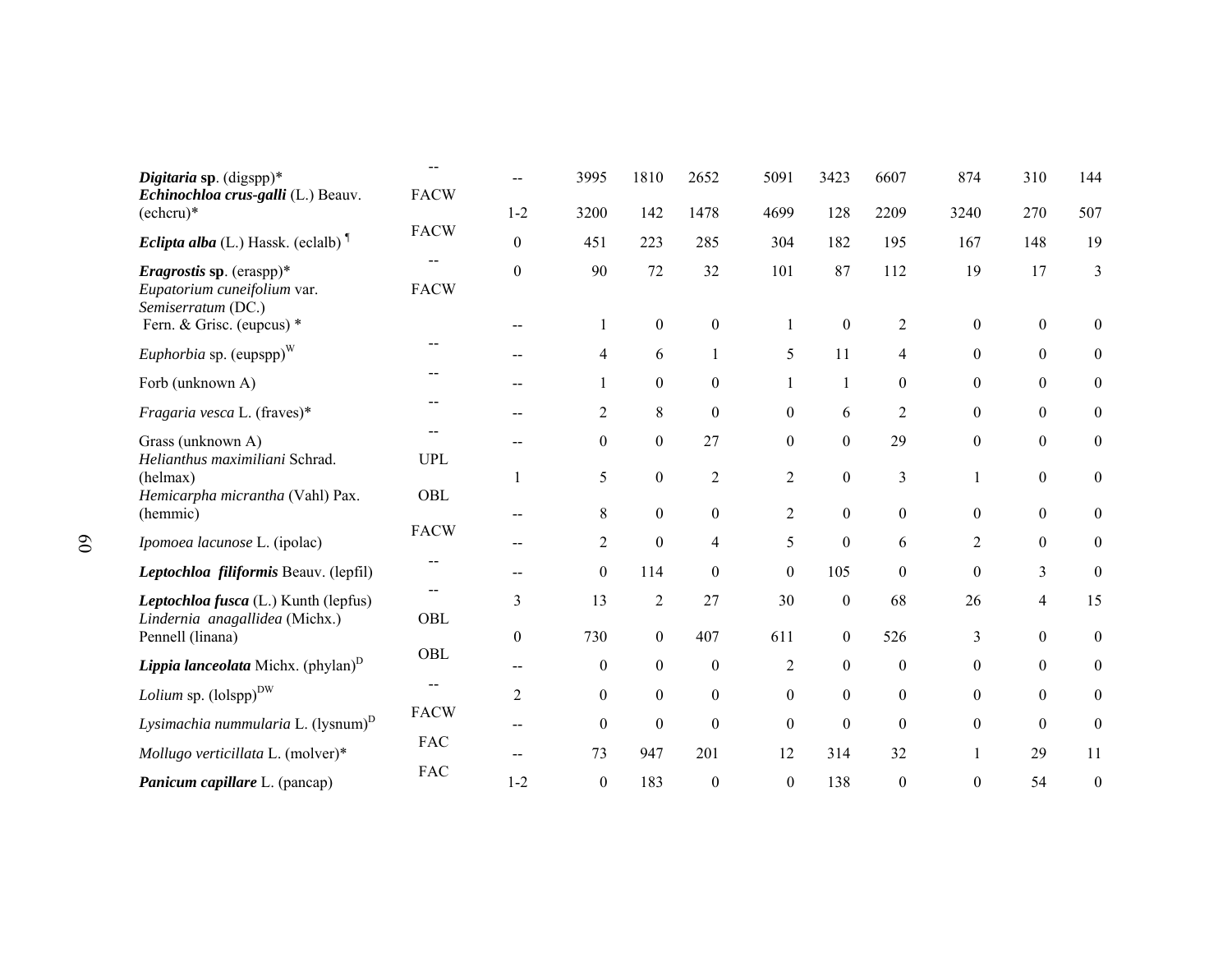| Panicum dichotomiflorum Michx.<br>(pandic)          | FAC-        | $\overline{2}$           | 970              | $\mathbf{0}$     | 343              | 528              | $\boldsymbol{0}$ | 281              | 293              | $\mathbf{0}$     | 52               |
|-----------------------------------------------------|-------------|--------------------------|------------------|------------------|------------------|------------------|------------------|------------------|------------------|------------------|------------------|
| Pancium virgatum L. (panvir)*                       | FAC+        | $\overline{2}$           | 81               | 23               | $\overline{4}$   | 125              | 74               | 13               | 44               | 37               | $\overline{0}$   |
| Paspalum sp. (passpp)                               |             | $\overline{\phantom{a}}$ | $\boldsymbol{0}$ | $\boldsymbol{0}$ | $\boldsymbol{0}$ |                  | $\boldsymbol{0}$ | $\theta$         | $\boldsymbol{0}$ | $\boldsymbol{0}$ | $\boldsymbol{0}$ |
| Phytolaccaceae americana L.<br>$(\text{phyame})^*$  | FAC-        |                          | $\boldsymbol{0}$ | $\boldsymbol{0}$ | $\boldsymbol{0}$ | $\boldsymbol{0}$ | $\boldsymbol{0}$ | $\boldsymbol{0}$ | $\boldsymbol{0}$ | $\boldsymbol{0}$ | $\boldsymbol{0}$ |
| Polygonum lapathifolium L.<br>$(pollap)^{DW}$       | FACW+       | $\boldsymbol{0}$         | 88               | $\boldsymbol{0}$ | 29               | 61               | $\boldsymbol{0}$ | 31               | 28               | $\boldsymbol{0}$ | $\overline{2}$   |
| Ranunculus sceleratus L. (ransce)*                  | FACW+       |                          | 17               | $\overline{2}$   | 24               | 16               | $\boldsymbol{0}$ | 40               | 11               | $\Omega$         | 55               |
| <b>Ranunculus sp.</b> $(\text{ranspp})^W$           | --          |                          |                  | $\boldsymbol{0}$ | $\boldsymbol{0}$ | $\overline{2}$   | $\boldsymbol{0}$ | $\boldsymbol{0}$ | $\boldsymbol{0}$ | $\boldsymbol{0}$ | $\boldsymbol{0}$ |
| Rorippa sessiliflora (Nutt.) Hitchc.<br>(           | OBL         | $\theta$                 | $\overline{0}$   | $\boldsymbol{0}$ | $\boldsymbol{0}$ | $\boldsymbol{0}$ | $\boldsymbol{0}$ | $\mathbf{0}$     | $\mathbf{0}$     | $\boldsymbol{0}$ | $\mathbf{0}$     |
| Rotala ramosior (L.) Koehne<br>$(rotram)*^{\P}$     | OBL         | $\theta$                 | 660              | 129              | 12               | 192              | 29               | 62               | 25               | $\Omega$         | $\overline{0}$   |
| Rumex orbiculatus Gray (rumorb)                     | OBL         | $- -$                    | 6                | 6                | 14               | 1                | 3                |                  | $\overline{2}$   | 1                |                  |
| Setaria fabreri Herm. (setfab)                      | FACU+       |                          | $\boldsymbol{0}$ | $\boldsymbol{0}$ | $\boldsymbol{0}$ | $\mathbf{0}$     | $\boldsymbol{0}$ | $\boldsymbol{0}$ | $\boldsymbol{0}$ |                  | $\boldsymbol{0}$ |
| Setaria virdis (L.) Beauv. (setvir)*                |             |                          | 5                | $\boldsymbol{0}$ | $\boldsymbol{0}$ | 6                | $\boldsymbol{0}$ | $\theta$         | 12               | $\Omega$         |                  |
| Solanum americanum Mill. (solame)                   | FACU-       |                          | 6                | $\boldsymbol{0}$ | 43               | 17               | 10               | 65               | 11               | $\mathbf{0}$     | 10               |
| Sorghum halpense $(L)$ Pers. (sorhal) <sup>D</sup>  | <b>FACU</b> |                          | $\boldsymbol{0}$ | $\mathbf{1}$     | $\boldsymbol{0}$ | 6                | $\boldsymbol{0}$ | $\boldsymbol{0}$ |                  | $\mathbf{0}$     | $\boldsymbol{0}$ |
| Veronica peregrine L. (verper)                      | FACW+       | $\boldsymbol{0}$         | 579              | 10               | 658              | 234              | 26               | 219              | $\boldsymbol{0}$ | 8                | 3                |
| <i>Wisteria frutescens</i> L. (wisfru) <sup>D</sup> | NI          | $\mathbf{0}$             |                  | $\overline{2}$   | 2                | 14               | $\boldsymbol{0}$ | $\boldsymbol{0}$ | $\boldsymbol{0}$ | $\boldsymbol{0}$ | $\boldsymbol{0}$ |
| Xanthium strumarium L. (xanstr)*                    | FAC         | $\qquad \qquad -$        | $\boldsymbol{0}$ | $\boldsymbol{0}$ |                  | 3                | $\boldsymbol{0}$ | $\boldsymbol{0}$ | $\overline{0}$   | $\mathbf{0}$     | $\boldsymbol{0}$ |
| Total number of dicots / taxa                       |             | 35/51                    | 26/34            | 17/26            | 20/29            | 26/36            | 17/25            | 19/28            | 16/25            | 11/20            | 9/16             |

§Wetland indicator status based on USDA, NRCS. 1998.

‡Salinity tolerance for many species may vary by salt type, life stage, population, duration of exposure, temperature, and other factors (Lieffers and Shay 1983). Ratings are based on soil electrical conductivity (solution extract): none =  $0-2$  dS/m; low =  $2.1-4.0$  dS/m; medium =  $4.1-8.0$  dS/m; high >  $8.0$  dS/m (USDA, NRCS. 2008, Stewart and Kantrud 1972, Xiong and Zhu 2002)

¶ Salinity tolerance estimated (Flynn et al. 1995)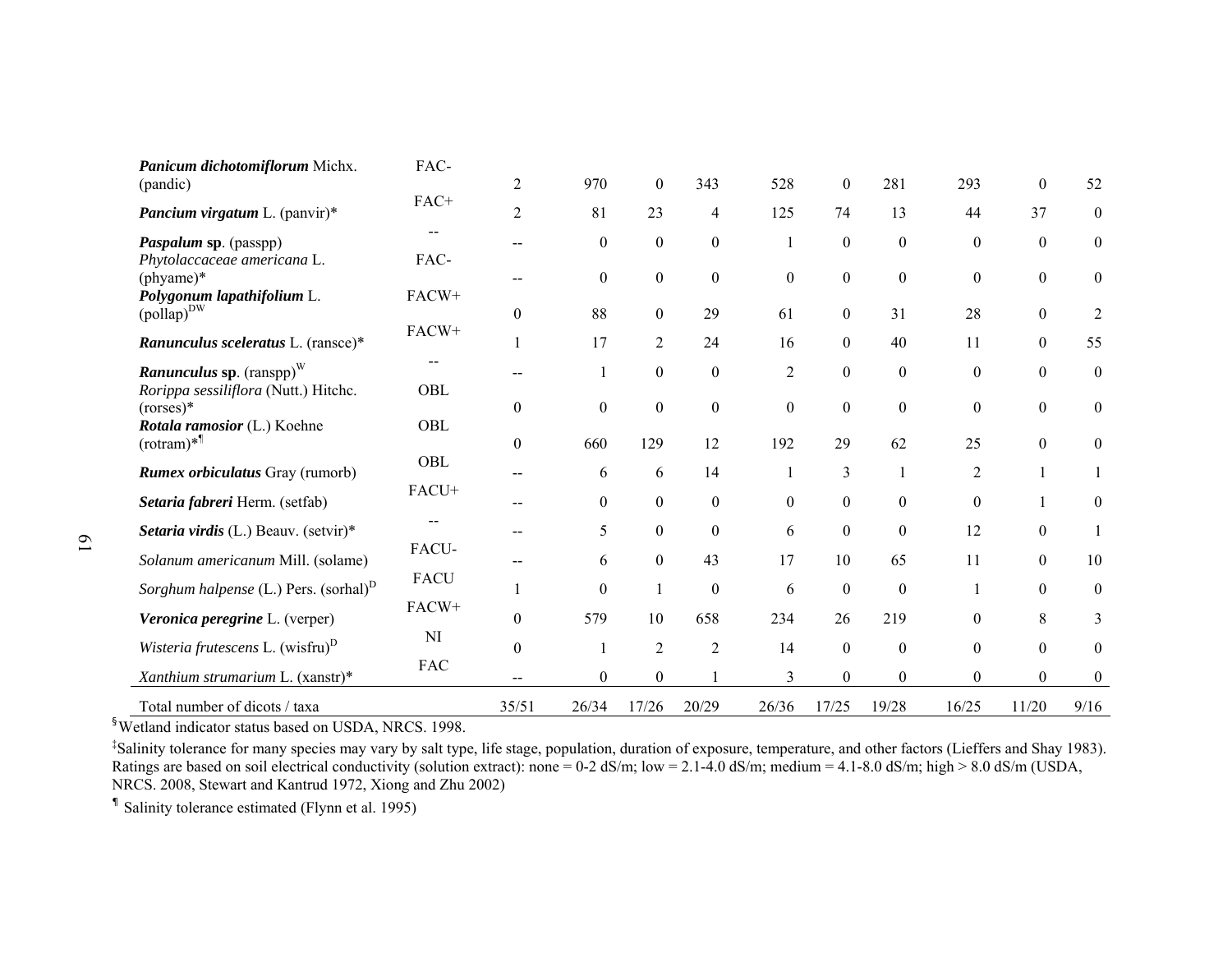| Water      |                           |                            | Exchangeable Bases (cmol $kg^{-1}$ ) | EC                         | <b>ESP</b>                 |                             |                             |
|------------|---------------------------|----------------------------|--------------------------------------|----------------------------|----------------------------|-----------------------------|-----------------------------|
| Source     | Ca                        | Mg                         |                                      | Na                         | $(mS \text{ cm}^{-1})$     | $\frac{0}{0}$               | pH(salt)                    |
| none       | $25.9 \pm 8.8$            | $3.2 \pm 1.6$              | $0.3 \pm 0.14$                       | $0.2 \pm 0.1$              | $0.2 \pm 0.0$              | $0.64 \pm 0.3$              | $7.2 \pm 0.0$               |
| DI         | $23.3 \pm 1.0^{\circ}$    | $2.7 \pm 0.1$ <sup>a</sup> | $0.4 \pm 0.03$ <sup>a</sup>          | $3.1 \pm 0.2$ <sup>a</sup> | $4.1 \pm 0.2$ <sup>a</sup> | $11.9 \pm 0.8$ <sup>a</sup> | $7.3 \pm 0.05$ <sup>a</sup> |
| <b>MOR</b> | $25.8 \pm 1.0^{\text{a}}$ | $4.0 \pm 0.1^{\circ}$      | $0.4 \pm 0.03$ <sup>a</sup>          | $2.3 \pm 0.2^{\circ}$      | $3.3 \pm 0.2^{b}$          | $7.5 \pm 0.8^{\circ}$       | $7.3 \pm 0.05^{\text{a}}$   |
| <b>WWE</b> | $24.5 \pm 1.0^{\text{a}}$ | $3.9 \pm 0.1^{b}$          | $0.7 \pm 0.03^{b}$                   | $6.8 \pm 0.2$ °            | $7.9 \pm 0.2$ <sup>c</sup> | $20.3 \pm 0.8$ <sup>c</sup> | $7.4 \pm 0.05$ <sup>a</sup> |

Table 4. Mean Exchangeable bases, electrical conductivity (EC), exchangeable sodium percentage (ESP), and pH of both soil materials before start of trials (none) and after trial four that were irrigated with deionized water (DI), Missouri River water (MOR) or

municipal wastewater effluent (WWE). Means  $(LS \text{ means } \pm 1 \text{ SE})$  within columns followed by the same letter are not significantly different ( $P > 0.05$ ).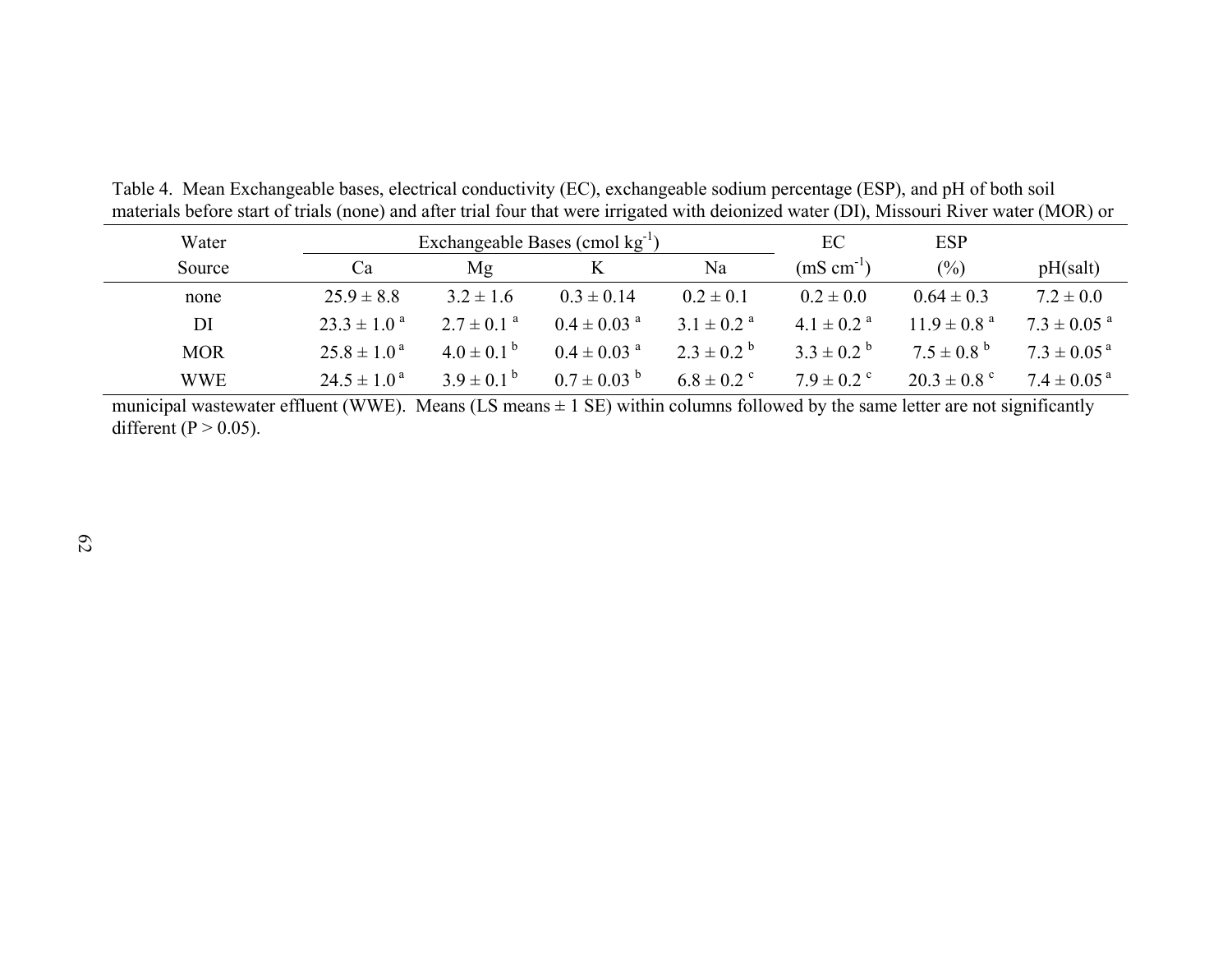Figure 1. Number of plant taxa (Least Square Means) by water source and trial for silt loam and loamy fine sand. Water sources were deionized (DI), Missouri River (MOR), and municipal wastewater effluent (WWE). Different letters above columns indicates significant differences ( $P < 0.05$ ) among water sources in that trial. Vertical bars within a column represent one standard error.

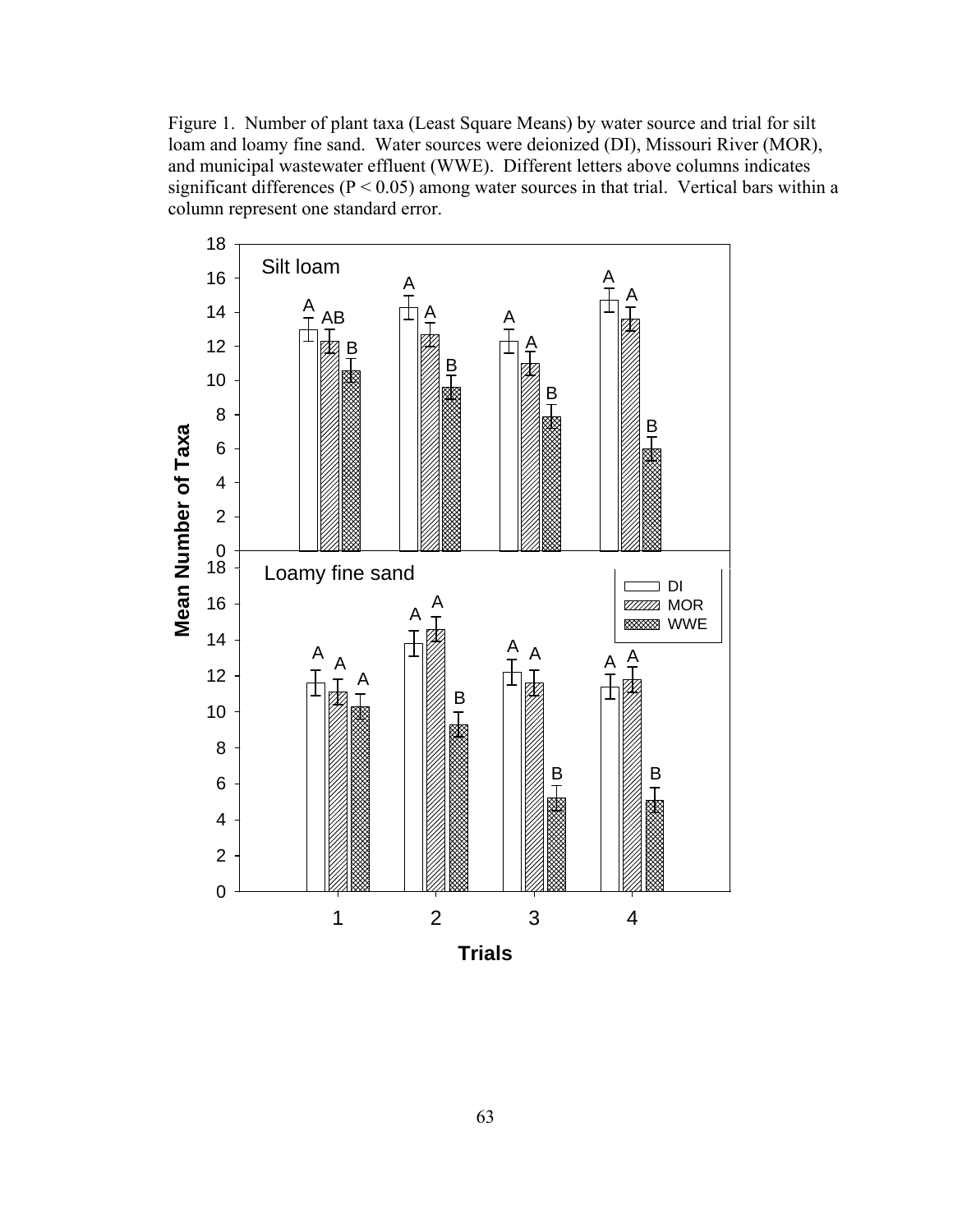Figure 2. Biplots produced by principal components analysis of presence/absence data for species that germinated in microcosms during each trial. Microcosms were irrigated with deionized water (circles), Missouri River water (squares), or wastewater effluent (diamonds). Species vectors (arrows) point towards the corresponding species acronym, which are defined in Table 3. Species with a fit range of less than 10% were excluded from the biplots. Data are from 18 replicates of each water source regardless of soil material. (next page)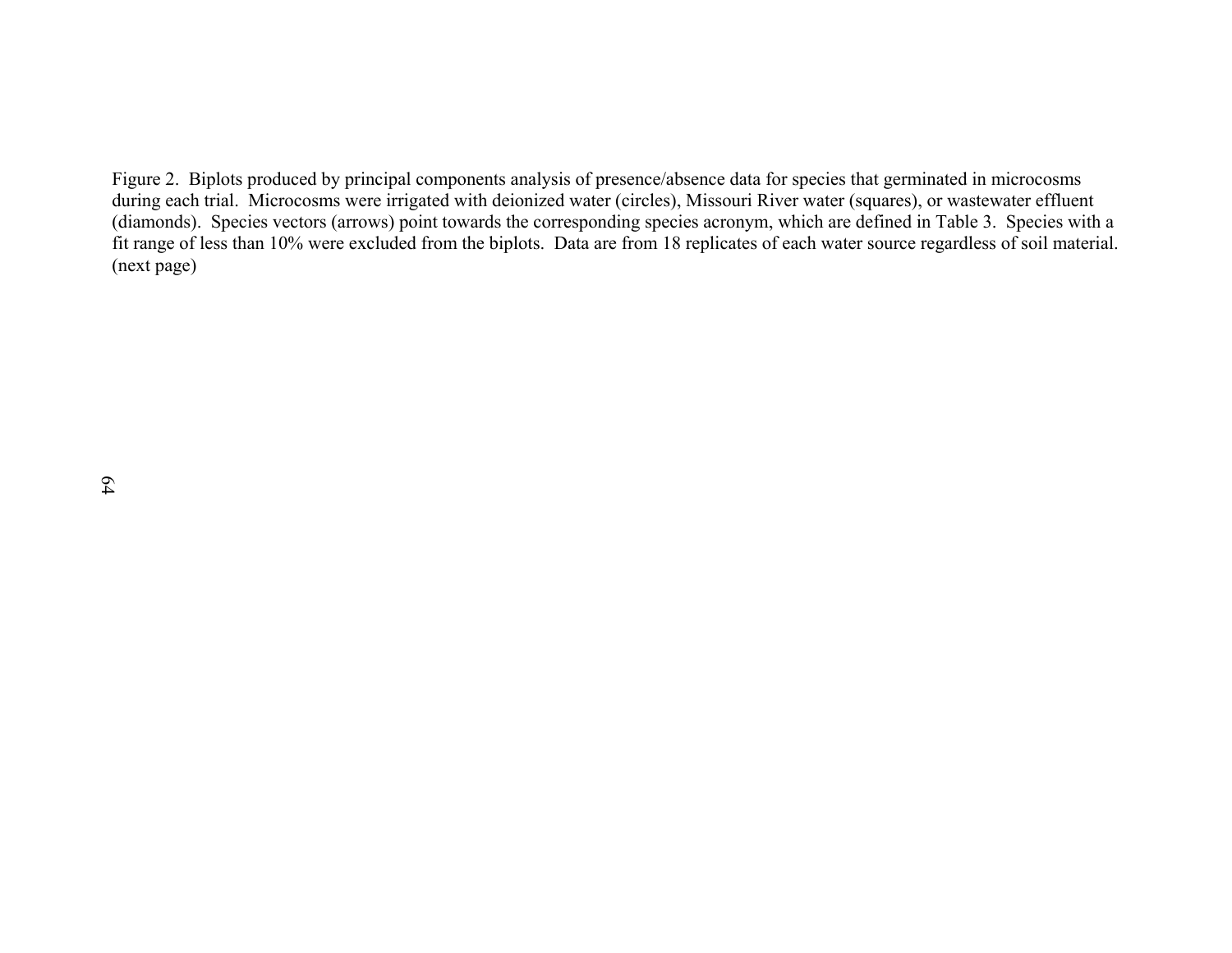

65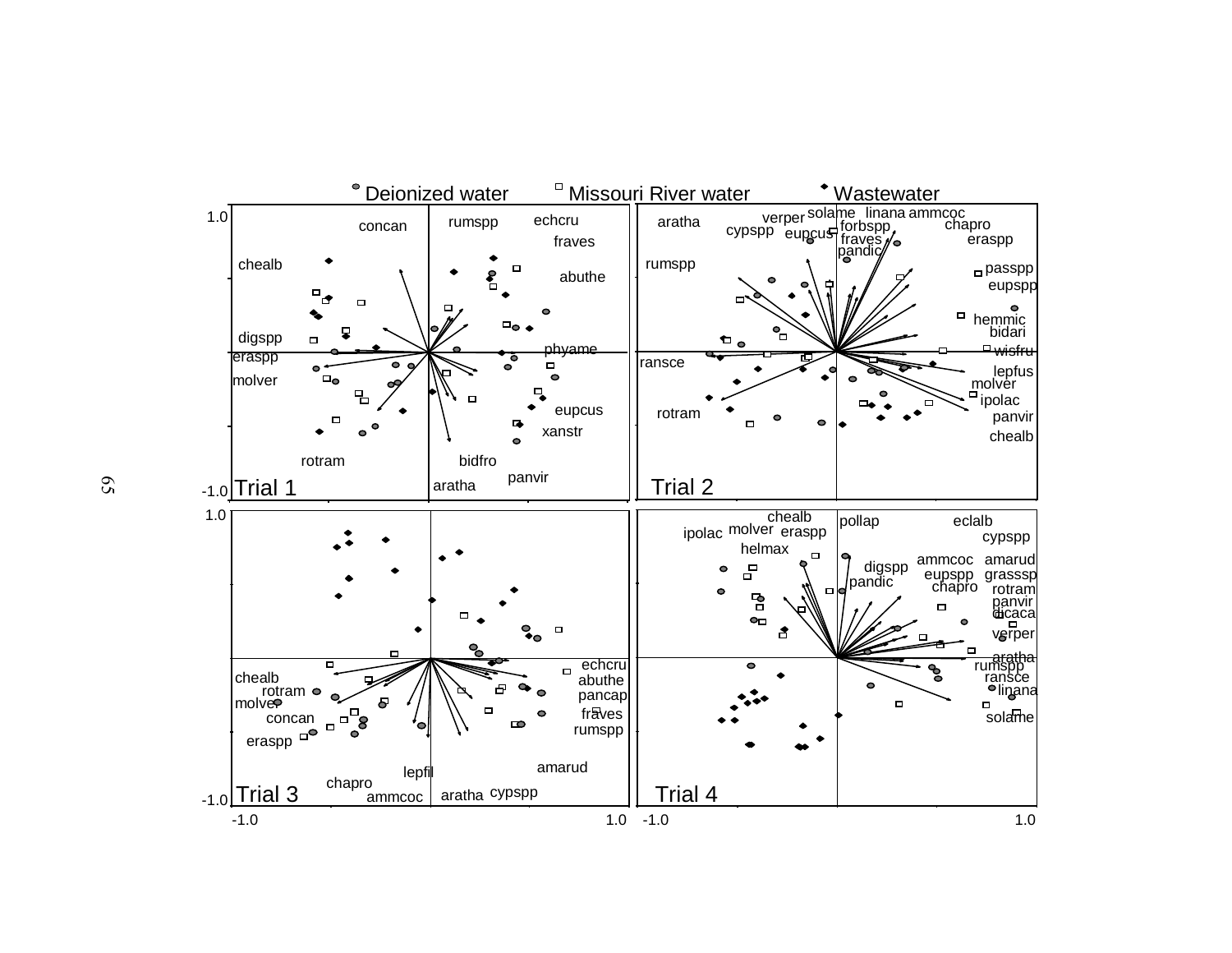Figure 3. Least-squares means of plant density (A) and vegetative biomass (B) by water source and trial regardless of soil material. Water sources were deionized (DI), Missouri River (MOR), and municipal wastewater effluent (WWE). Plant density not record for all species in trial one therefore it was omitted. Different letters above columns indicates significant differences ( $P < 0.05$ ) among water sources in that trial. Vertical bars within a column represent one standard error.

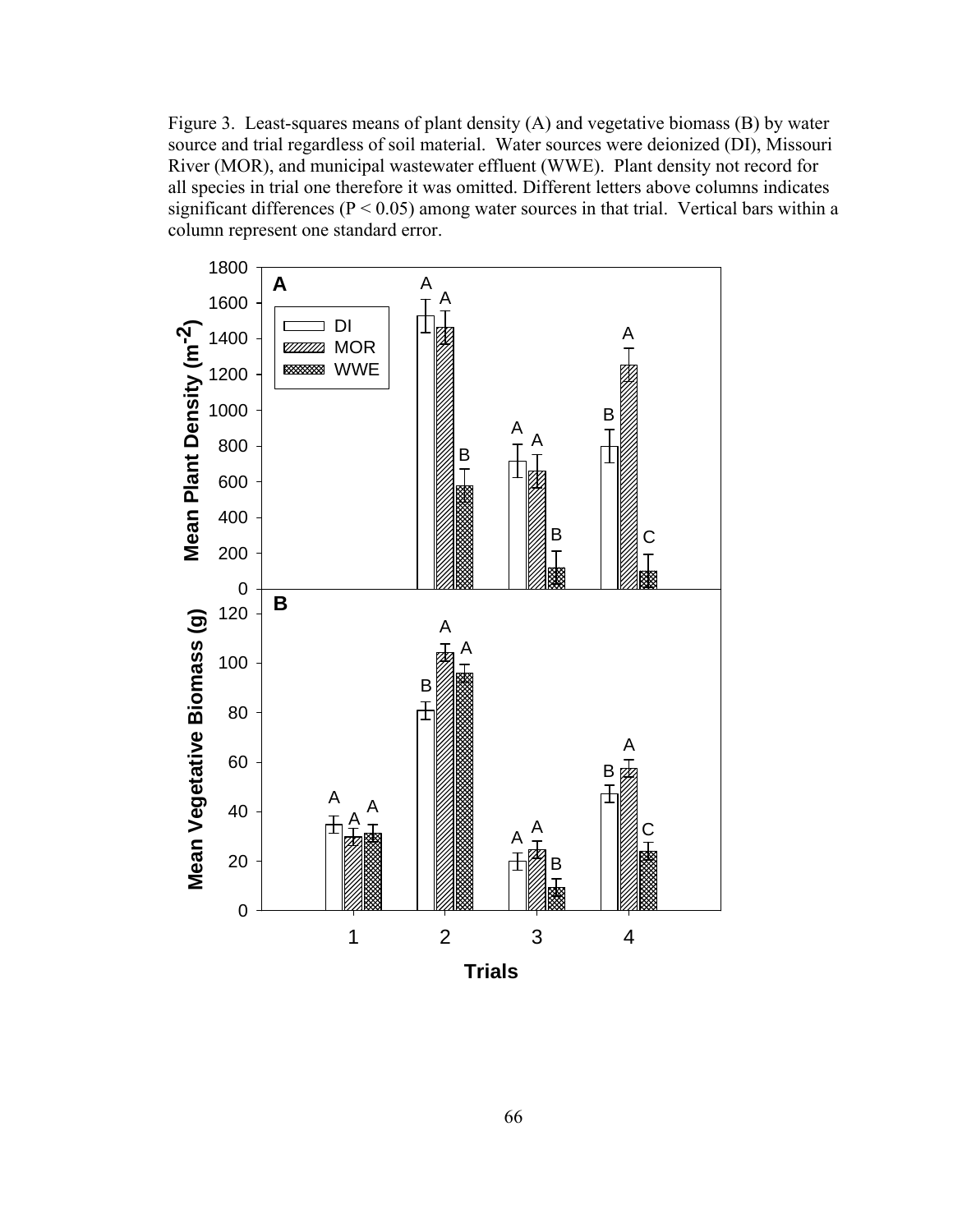## DISCUSSION

Our study suggests that irrigation with WWE may not initially affect plant recruitment from the seed bank (i.e., trial one), but repeated exposure may eventually decrease the diversity of seeds that germinate and also affect plant density and biomass. Collectively, our results also suggest that changes in taxa richness, density, and biomass probably were the result of germination inhibition caused by increases in EC and ESP in the WWE-irrigated soil materials. Compared to MOR-irrigated microcosms, EC and ESP more than doubled in the soil materials irrigated with WWE. In fact, by the end of the experiment, WWE-irrigated materials had such substantial increases in EC and ESP that they were classified as saline-sodic (Havlin et al. 1999). Significant increases in soil salinity and sodicity can inhibit seed germination by restricting imbibition and causing Na and Cl ion toxicity (Bewely and Black 1982, Mansour 1994, Al-Karaki 2001). Sodium, in particular can be detrimental because, under certain conditions, Na can alter soil structure, thus impeding hydraulic conductivity, leaching, and root penetration (Oster 1982, Qadir et al., 1996).

We compared EC of soils at Eagle Bluffs Conservation Area impoundments receiving WWE or MOR between 1998 and 2004. Over the six-year period, EC increased 59% (0.76  $\pm$  0.17 mS cm<sup>-1</sup> to 1.21  $\pm$  0.23 mS cm<sup>-1</sup>) in a WWE-irrigated impoundment and increased 25% ( $0.68 \pm 0.41$  mS cm<sup>-1</sup> to  $0.85 \pm 0.13$  mS cm<sup>-1</sup>) in a MOR-irrigated impoundment. These measurements are substantially less than those measured in microcosms at the end of trial four. However, measurements of EC in impoundments were based on a general sampling scheme and were not focused on specific areas that may have subsoil stratigraphy and hydrology that could be more conducive to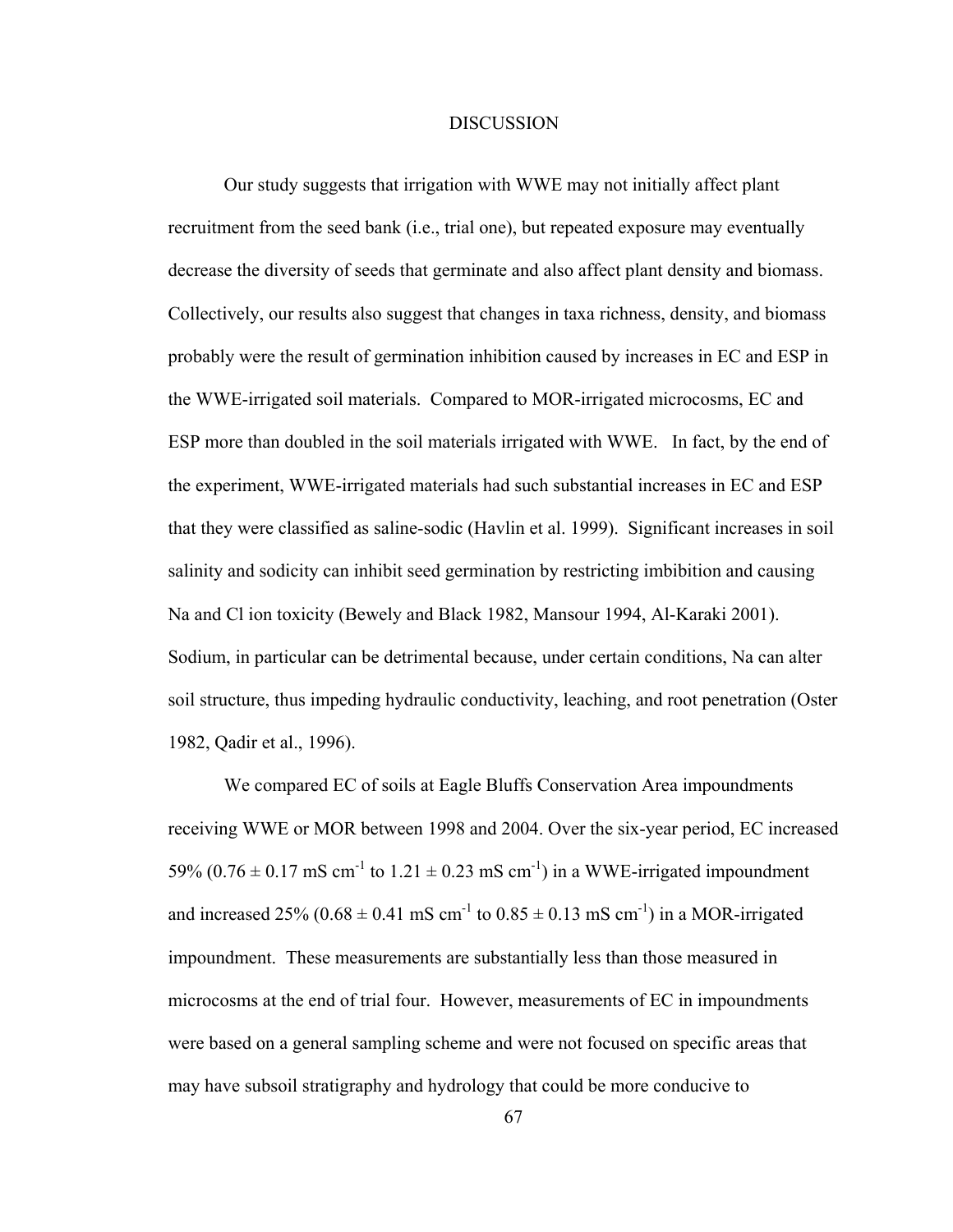accumulation of salts. Additionally, several factors are involved such as precipitation and natural flood events that could affect the soils of these impoundments.

 The inhibitory effect on germination induced by irrigation with WWE appeared to gradually affect a wide variety of species in the seed banks regardless of their salinity tolerance. For example, *Chenopodium album, E. crus-galli,* and *Pancium virgatum*; which are intolerant to moderately-tolerant to salinity, respectively,  $(0 - 8 \text{ dS m}^{-1})$ ; USDA-NRCS 2008, Rahman and Unger 1990), showed declines in abundances in almost all trials. Moreover, the highly salinity tolerant *Leptochloa fusca* (USDA-NRCS 2008) declined in WWE-irrigated microcosms, while abundance of this species increased in microcosm irrigated with DI or MOR. This wide-spread effect may impair the value of waterfowl habitat because approximately 50% of the germinated taxa from these seed banks are known waterfowl food sources.

 From the biplots of each trial, and Table 3 it is possible to see that irrigation with WWE inhibited a wide variety of species regardless of salt tolerance or habitat preference (i.e., wetland indicator status). In trial two, a few taxa (i.e., *C. album, Cyperus* sp.*, Ipomoea lacunose, L. fusca, Mollugo verticillata, P. virgatum, Ranunculus sceleratus,*  and *Rotala ramosior*) were still positively correlated with WWE-irrigated microcosms. By trial four, no taxa were positively correlated with the majority of WWE-irrigated microcosms.

 If the WWE-irrigated microcosms were leached of salts, it is likely that more seeds and species would germinate once the induced inhibitory effects diminished. Several other workers have reported increased seed bank response after leaching; indicating that exposure to saline-sodic soil conditions did not irreversibly impair the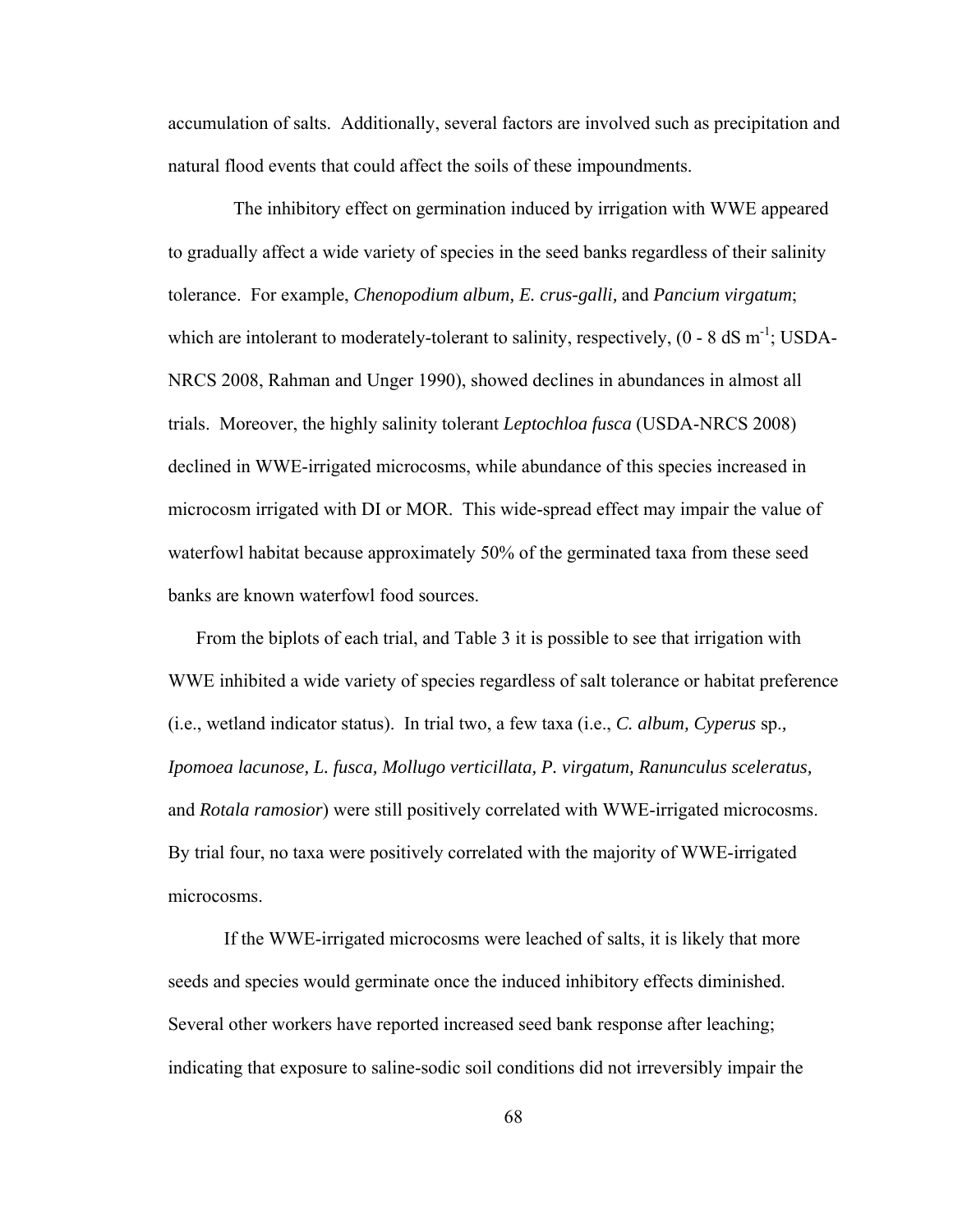viability of the seed banks (Walsh et al. 1991, Foderaro and Ungar 1997, DiTommaso 2004). Leaching also may influence germination and seedling development by removing germination-inhibiting compounds, such as abscisic acid from the seed coats (Wareing and Foda 1957, as cited in Baskin and Baskin 1998).

Some studies have reported greater salinity sensitivity in dicotyledous species than monocotyledous (Blanchar 2000, Davies et al. 2004). Results from these trials also suggest dicots in these soil seed banks may be more sensitive to soil salinity-sodicity than monocots. The WWE-irrigated microcosms had a greater overall net loss in the number of dicotyledous species (20%) across all trials than DI- (3.4%) or MOR-irrigated (6.1%) microcosms. In contrast, the number of monocotyledous species had an overall net gain for any water source.

Almost all species regardless of water source, decreased in species abundance as trials progressed. This was probably related to the use of the seed bank reserves without recruitment. Because seeds of maturing plants were kept from replenishing the seed banks, seed reserves declined over time. However, plant densities of more than 800 to 1300 (plants  $m<sup>2</sup>$ ) in DI- and MOR-irrigated microcosms (respectively) imply that abundance of viable seeds still persisted by the end of trial four, indicating that reserves were not depleted. Species diversity in the microcosms may have been restricted because collection of seed bank materials in August may have excluded species (i.e., transients) from the seed bank materials and therefore would not be represented in the vegetation composition.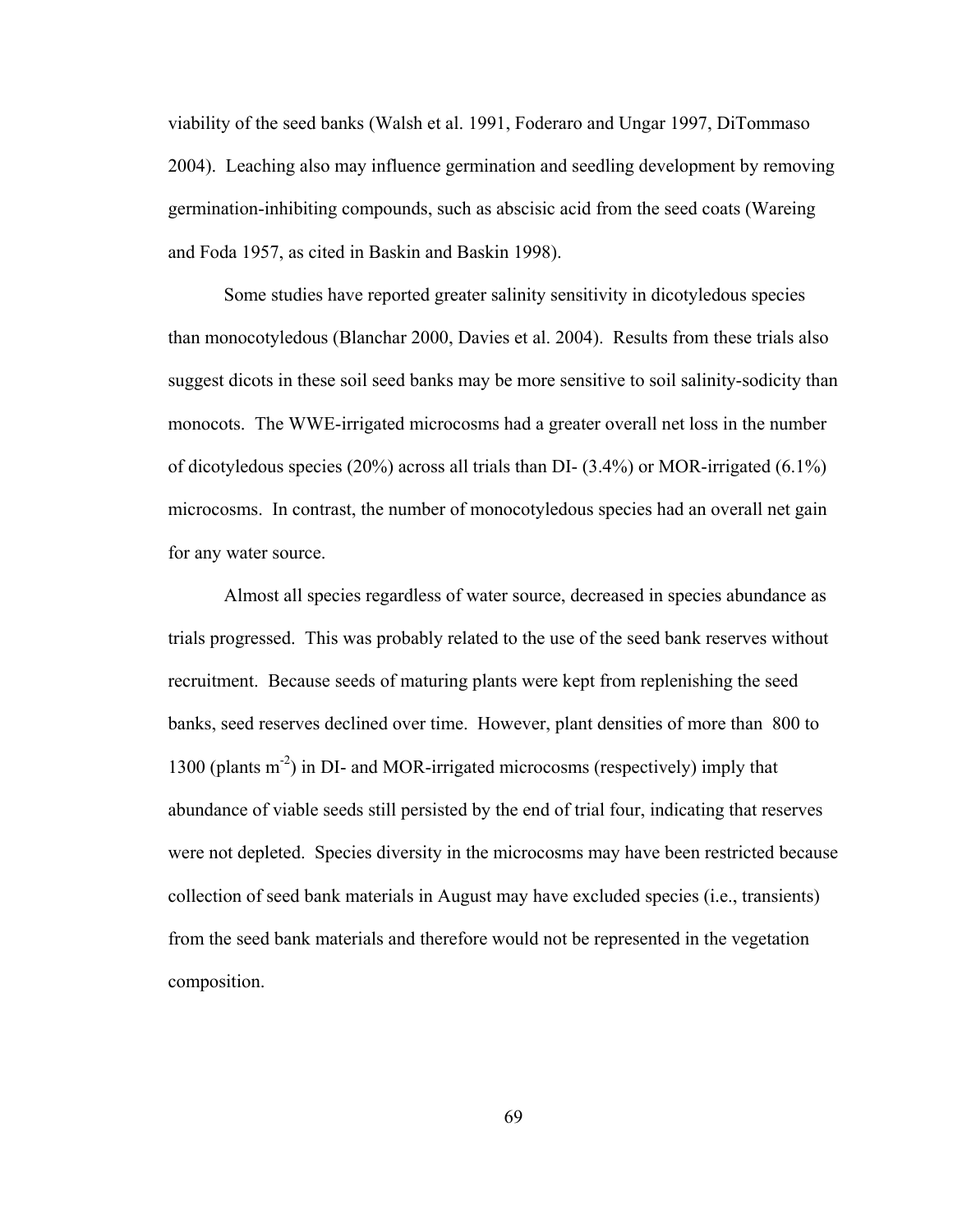## CONCLUSIONS

Repeated irrigation with WWE on seed banks of soil materials excavated from wetlands at Eagle Bluffs Conservation Area decreased vegetative taxa richness, plant density and biomass. Seed germination and perhaps seedling development in WWEirrigated soil materials was probably inhibited by the substantial increase in soil salinity and sodicity. Although these experiments were conducted in closed microcosms, which probably accelerated salt accumulation as water evaporated and vegetation transpired; irrigation with WWE escalated development of saline-sodic conditions relative to MOR as a water source and these soil conditions significantly impaired the vegetation community.

Wetland managers that employ moist-soil practices and use saline or sodic water sources on impoundments that contain seed banks comprised primarily of freshwater species may experience similar results. Irrigation with WWE on wetland impoundments that contain soils of slow permeability or with restrictive layers (e.g., pans) and not hydrologically connected to a freshwater source (e.g., ground water, flood water) may develop concentrations of salinity and sodicity that can alter composition of the vegetation communities. Elevated salinity and sodicity may adversely affect other wetland biotic systems such as the microbial community (Finocchiaro and Kremer 2009). Connection to freshwater and adequate drainage (especially when evaporation and transpiration is high) will likely prevent accumulation of Na and other salts from reaching detrimental concentrations in the soil.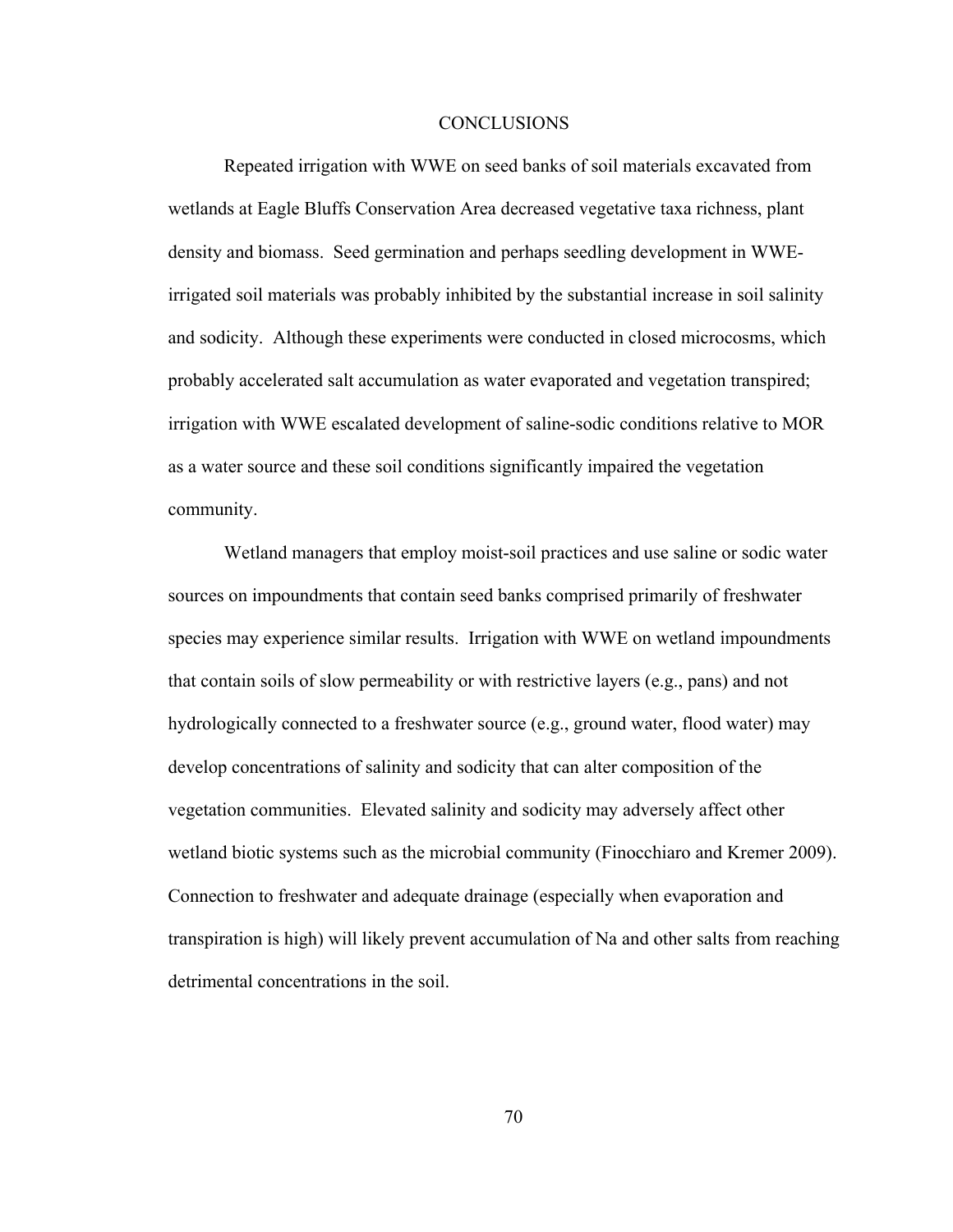## ACKNOWLEDGMENTS

This research was supported by contributions from Gaylord Memorial Laboratory, The School of Natural Resources at the University of Missouri-Columbia, Missouri Department of Conservation Cooperative, U.S. Department of Agriculture Agricultural Research Service (USDA-ARS), and the Missouri Agricultural Experimental Station Project 183. Thank you to the personnel at the City of Columbia, Missouri Public Water Treatment Plant for assistance in obtaining water samples, and to J. Vrandenburg for assisting with data collection and M. Knowlton for sharing data on municipal wastewater and Missouri River water chemistry. Special thanks to R. Dresbach of the Soil Characterization Laboratory, University of Missouri-Columbia for providing soil analyses. Thanks to M. Ellersieck, W. Newton, and B. Tangen for statistical assistance, and R. Gleason, M. Laubhan, and other reviewers for insightful editorial comments.

# LITERATURE CITED

- Al-Karaki, G. N. 2001. Germination, sodium, and potassium concentrations of barley seeds as influenced by salinity. Journal of Plant Nutrition 24:511–522.
- Ayers A. D. 1951. Seed germination as affected by soil moisture and salinity. Agronomy Journal 44:82-84.
- Baskin C. C. and J. M. Baskin. 1998. Seeds, Ecology, Biogeography, and Evolution of Dormancy and Germination. Academic Press, London, UK.
- Bewely, J. D. and M. Black. 1982. Physiology and Biochemistry of Seeds in Relation to Germination, Vol 2. Springer-Verlag, Berlin, Germany.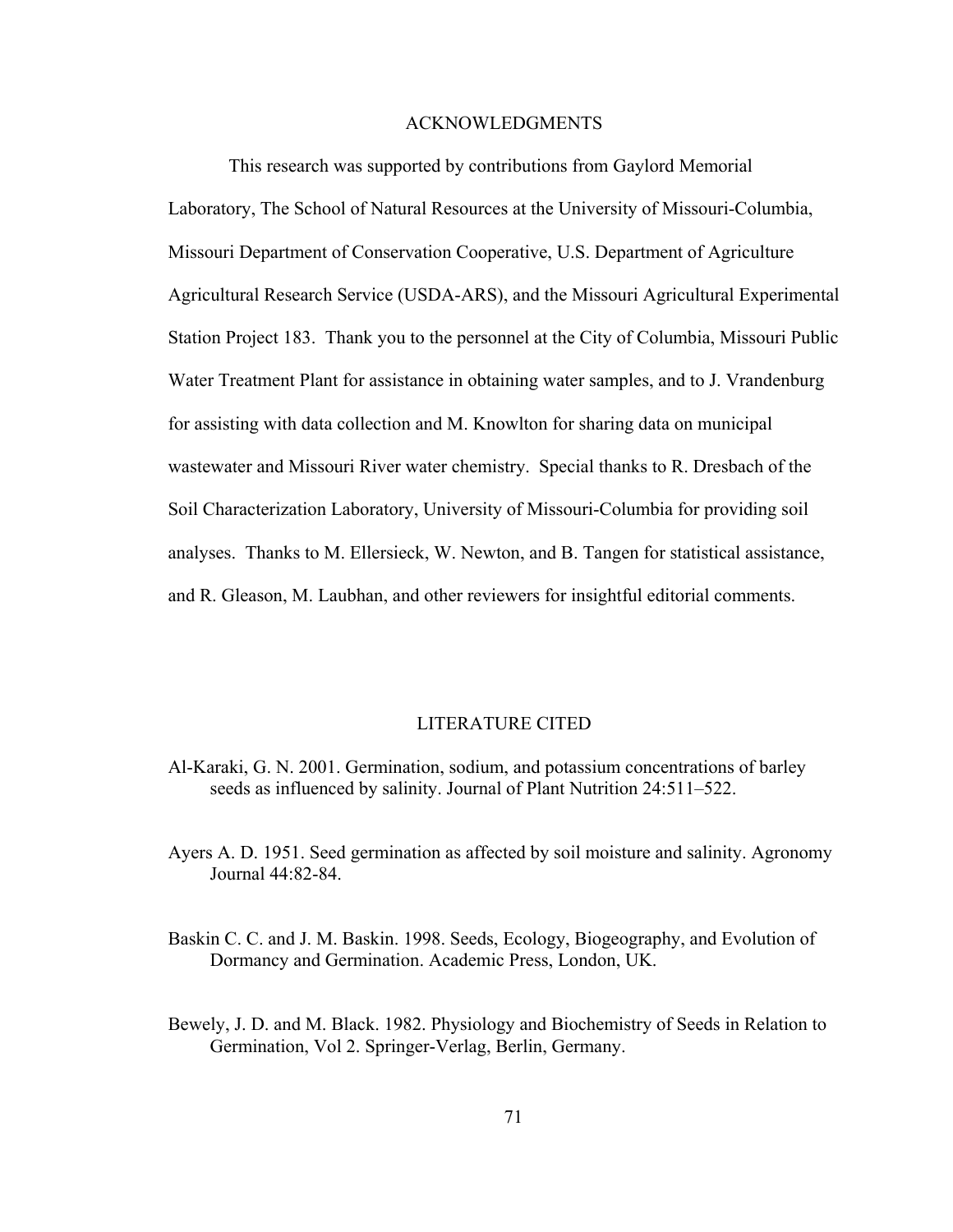- Blanchar, R. W. 2000. The effects of effluent as a water source for managed wetlands at Eagle Bluffs CA. p. 1–32. *In* D. A. Graber (ed.) Baseline characteristics of soils at the Eagle Bluffs Wildlife Area prior to effluent use: nutrient transformation in similar substrates and plants with effluent and Missouri River water as a water source. Missouri Department of Conservation Federal Aid Project No. W-13-R-54(2000), Study No. 3, Job. No. 3. Missouri Department of Conservation, Columbia, MO, USA.
- Bliss, R. D., K. A. Platt-Aloia, and W. W. Thomson. 1984. Effects of salt on cell membranes of germinating seeds. California Agriculture 38:24–25.
- Bohn, H. L., B. L. McNeal, and G. A. O'Connor. 2001. Soil Chemistry. John Wiley & Sons, Inc., New York, NY, USA.
- Brock, M. A., D. L. Nielsen, and K. Crossle. 2005. Changes in biotic communities developing from freshwater wetland sediments under experimental salinity and water regimes. Freshwater Biology 50:1376–1390.
- Cain, S. A. and G. M. de Oliveira Castro. 1959. Manual of Vegetation Analysis. Harper & Brothers, New York, NY, USA.
- Davies, S., J. Nuttall, R. D. Armstrong, and M. Peoples. 2004. Assessing the impact of high soil boron and salinity on the root growth of potential primer-plant species. Proceedings of the 4<sup>th</sup> International Crop Science Congress Brisbane, Australia, 26 Sep.– 1 Oct. 2004.
- DiTommaso, A. 2004. Germination behavior of common ragweed (*Ambrosia artemisiifolia*) populations across a range of salinities. Weed Science 52:1002– 1009.
- EPA. 2002. National water quality inventory: report to congress. EPA 841-R-07-001. United States Environmental Protection Agency, Office of Water, Washington, DC, USA.
- Finlayson, M., P. Cullen, D. Mitchell, and A. Chick. 1986. An assessment of a natural wetland receiving sewage effluent. Australian Journal of Ecology 11:33–47.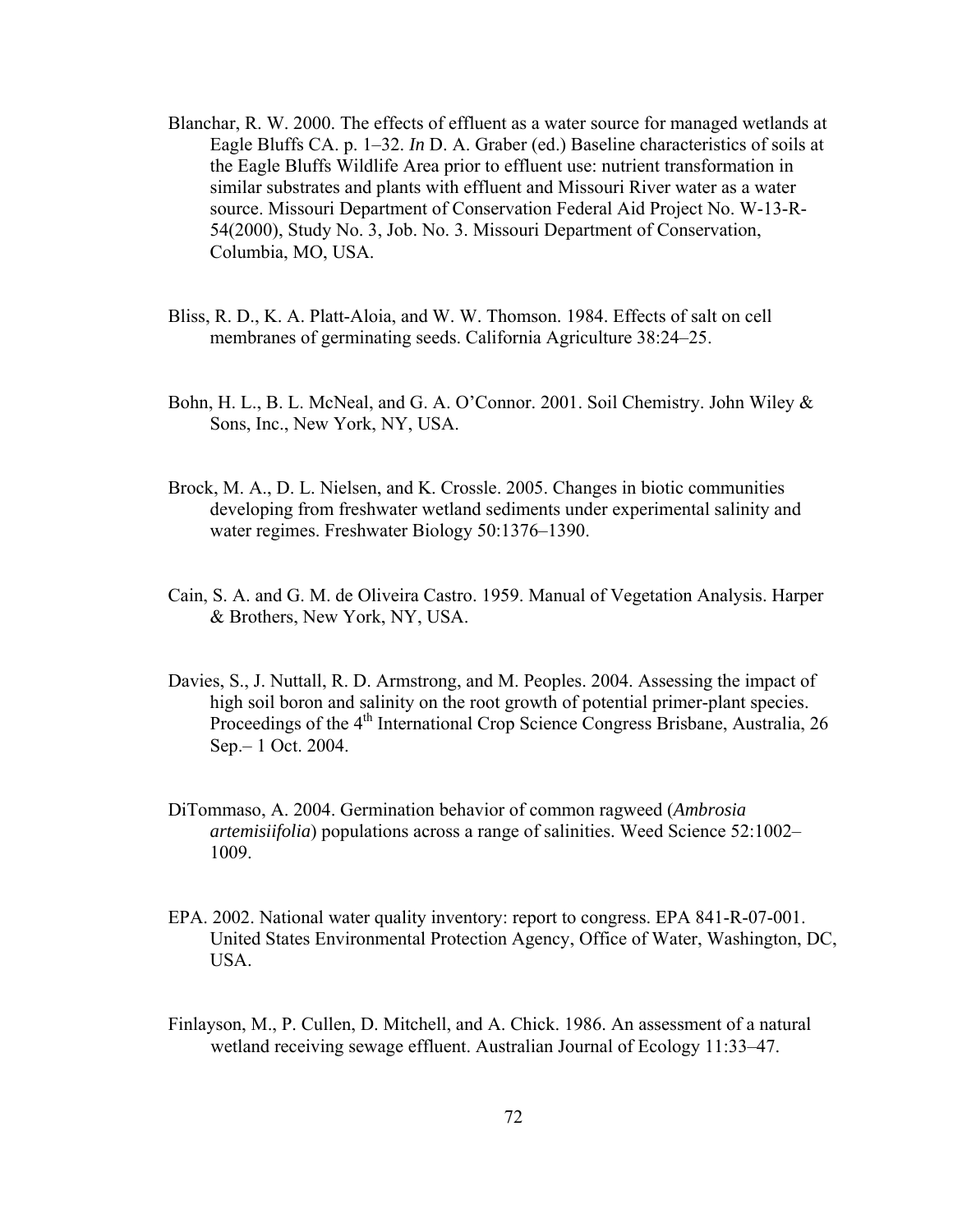- Finocchiaro, R. G. and R. J. Kremer. 2009. Effect of municipal wastewater as a water source on soil microbial activity. Communications in Soil Science and Plant Analysis. In press.
- Foderaro, M. A. and I. A. Ungar. 1997. Growth and survival of *Polygonum aviculare* L. at a brine-contaminated site in southeastern Ohio. American Midland Naturalist 138:140–152.
- Fredrickson, L. H. and T. S. Taylor. 1982. Management of seasonally flooded impoundments for wildlife. Fish and Wildlife Service Resource Publication 148, U.S. Department of Interior, Washington, DC, USA.
- Flynn, K. M., K. L. McKee, and I. A. Mendelssohn. 1995. Recovery of freshwater marsh vegetation after a saltwater intrusion event. Oecologia 103:63–72.
- Gee, G. W. and J. W. Bauder. 1986. Particle-size analysis. p. 383–411. *In* A. Klute (ed). Methods of Soil Analysis, Part 1--Physical and Mineralogical Methods. Agronomy Monographs No. 9. American Society of Agronomy, Inc., Soil Science Society of America, Inc., Madison WI, USA.
- Gul, B. and D. J. Weber. 1998. Effect of dormancy relieving compounds on the seed germination of non-dormant *Allenrolfea occidentalis* under salinity stress. Annals of Botany 82:555–560.
- Havera, S. P., A. P. Yetter, C. S. Hine, and M. M. Georgi. 1996. Land management for waterfowl in the Illinois and Mississippi floodplains. Illinois Natural History Survey, Survey Document 2154, Champaign, IL, USA.
- Havlin, J. L., J. D. Beaton, S. L. Tisdale, and W. L. Nelson. 1999. Soil Fertility and Fertilizers, sixth edition. Prentice Hall, Upper Saddle River, NJ, USA.
- Kadlec, R. H. 1981. How natural wetlands treat wastewater. p. 241–254. *In* B. Richardson (ed.) Selected Proceedings of the Midwest Conference on Wetland Values and Management. Freshwater Society, Navarre, MN, USA.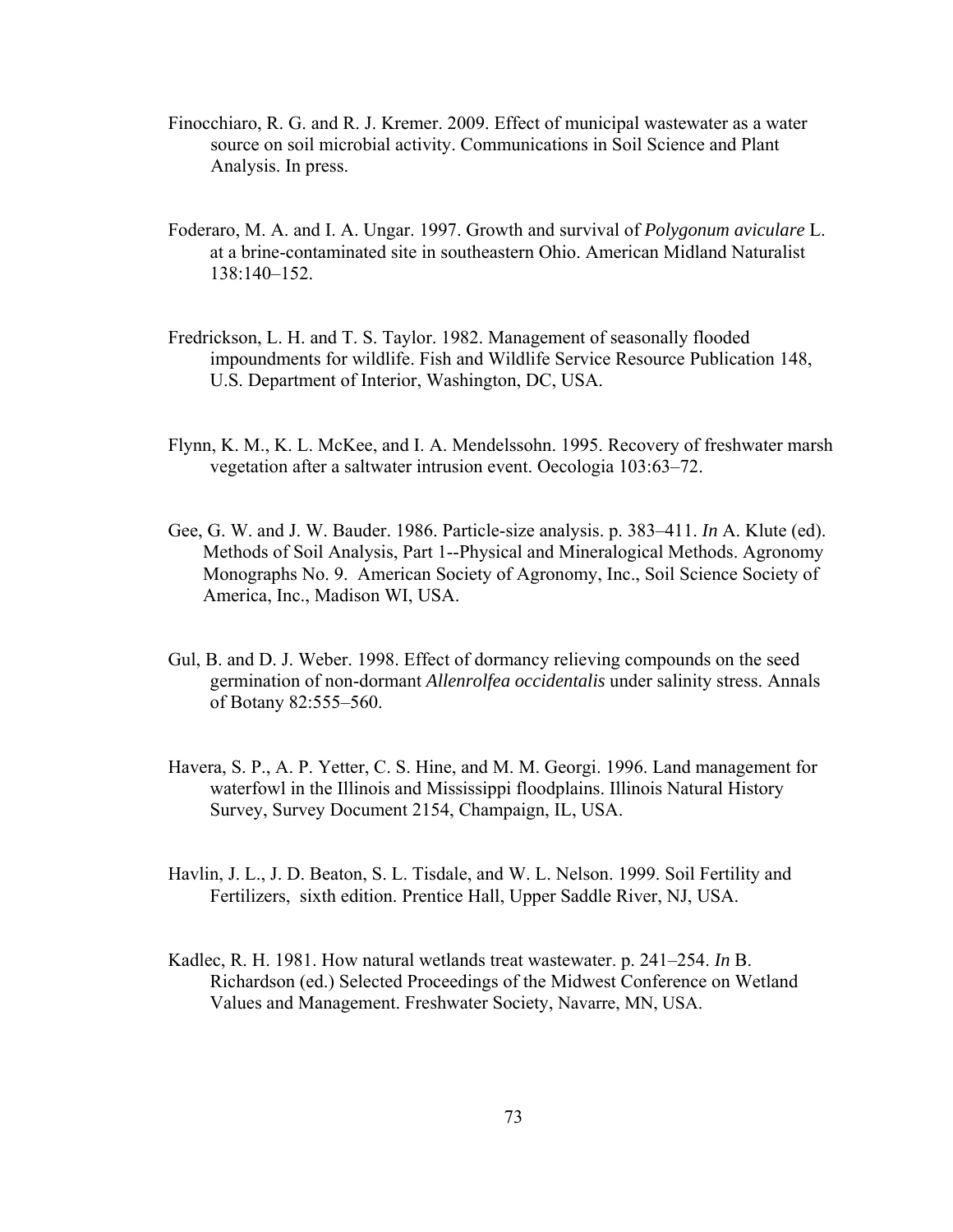- Kantrud, H. A., J. B. Millar, and A. G. van der Valk. 1989. Vegetation of wetlands of the prairie pothole region. p. 132–187. *In* A. G. van der Valk (ed.) Northern Prairie Wetlands. Iowa State University Press, Ames, IA, USA.
- Khan, M. A. and I. A. Ungar. 1999. Effect of salinity on seed germination of *Triglochin maritime* under various temperature regimes. Great Basin Naturalist 59:144–150.
- Klute, A. 1986. Water retention: laboratory methods. p. 636–650. *In* A. Klute (ed.) Methods of Soil Analysis, Part 1, second edition. Agronomy Monographs. No.9. American Society of Agronomy, Inc., Soil Science Society of America, Inc., Madison, WI, USA.
- Knowlton, M. F. and J. R. Jones. 2003. Fecal bacteria, nutrients, chlorophyll, and dissolved oxygen in a constructed habitat wetland receiving treated municipal effluent and river water. Lake and Reservoir Management 19:171–183.
- Laubhan, M. K., S. L. King, and L. H. Fredrickson. 1996. Managing wetlands for wildlife. p. 623-647. *In* T. A. Bookhout (ed.) Research and Management Techniques for Wildlife and Habitats. fifth edition. The Wildlife Society, Bethesda, MD, USA.
- Lieffers. V. J. and J. M. Shay. 1983. Ephermeral saline lakes on the Canadian prairies: their classification and management for emergent macrophyte growth. Hydrobiologia 105:85–94.
- Macharia, J. N. M., J. Kamau, J. N. Gituanja, and E. W. Matu. 1995. Effects of sodium chloride salinity on seed germination, and seedling root and shoots extension growth of four *Sorghum bicolor* cultivars. Discovery and Innovation 7:187–194.
- Mamo, T., C. Richter, and B. Heiligtag. 1996. Salinity effects on the growth and ion contents of some chickpea (*Cicer arietinum* L.) and lentil (*Lens culinaris* Medic.) varieties. Journal of Agronomy & Crop Science 176:235–247.
- Mansour, M. M. F. 1994. Changes in growth, osmotic potential, and cell permeability of wheat cultivars under salt stress. Biologia Plant 36:429–434.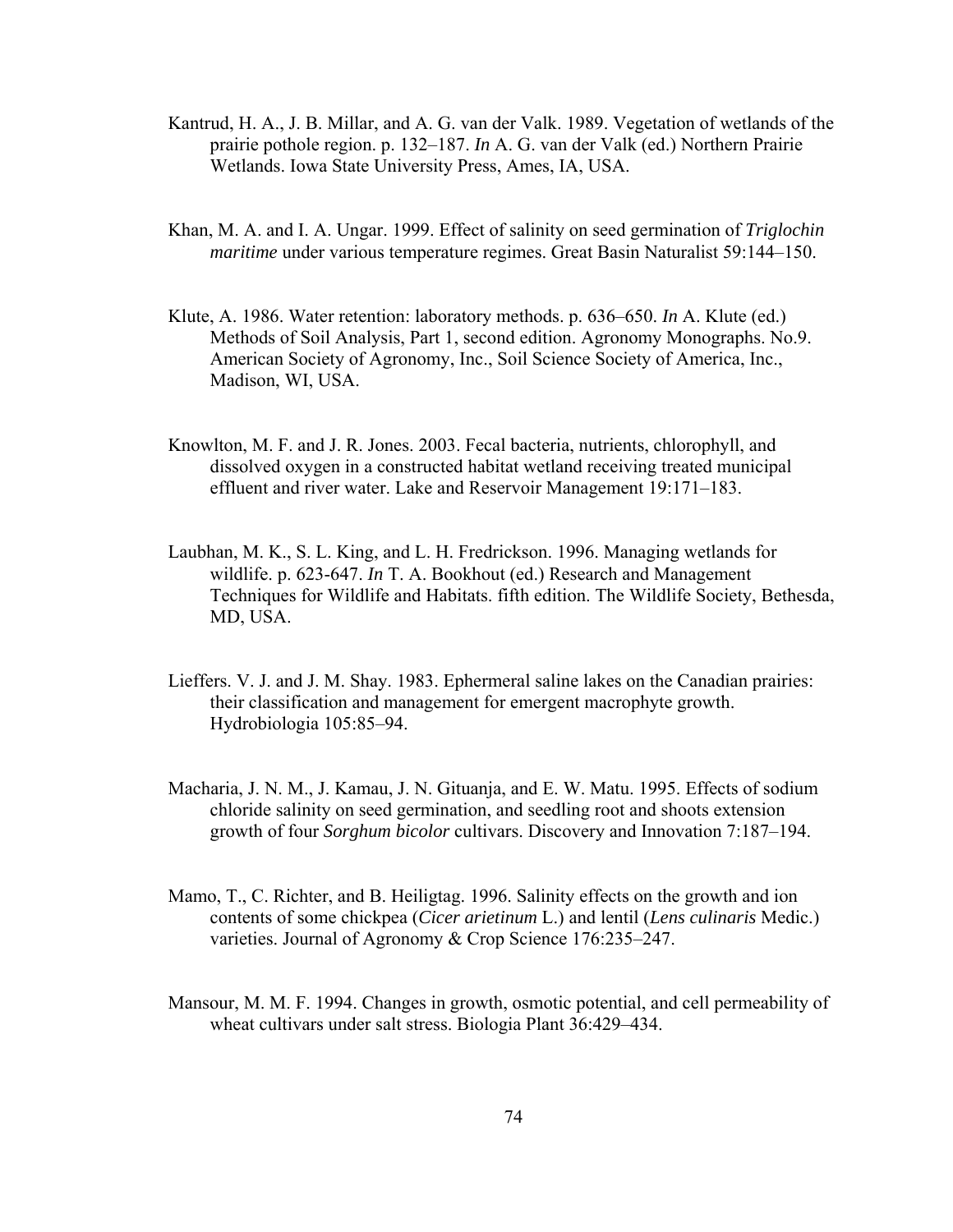- Milliken, G. A. and D. E. Johnson. 1984. Analysis of messy data, volume I: designed experiments. Van Nostrand Reinhold Company, New York, NY, USA.
- Mudroch, J. A. and A. Capobianco. 1979. Effects of treated effluent on a natural marsh. Journal of Water Pollution Control Federation 51:2243–2256.
- Oster, J. D. 1982. Gypsum usage in irrigated agriculture: a review. Fertilizer Research 3:73–89.
- Pearce-Pinto, G. V. N., P. G. Van Der Moezel, and D. T. Bell. 1990. Seed germination under salinity stress in Western Australian species of eucalyptus. Seed Science & Technology 18:113–118.
- Qadir, M., R. H. Qureshi, and N. Ahmad. 1996. Reclamation of saline-sodic soil by gypsum and *Leptochloa fusca*. Geoderma 74:207–217.
- Rahman, M. and I. A. Ungar. 1990. The effect of salinity on seed germination and seedling growth of *Echinochloa-crusgalli*. Ohio Journal of Science 90:13–15.
- Richards, J. M. 1999. Hydrological data for the Columbia/Eagle Bluffs Wetland Complex, Columbia, Missouri, 1993–96. U.S. Geological Survey Open-File Report 99–607. United States Department of the Interior, United States Geological Survey, Denver, CO, USA.
- SAS Institute. 2002-2003. SAS user's guide: statistics, version 9.1. SAS Institute, Cary, NC, USA.
- SSL Methods Manual. 2004. Soil survey laboratory methods manual. Soil Survey Investigations Report No.42. Version 4.0. U.S. Department of Agriculture, Natural Resources Conservation Service, National Soil Survey Center, Lincoln, NE, USA.
- Stader, R. E. and P. H. Stinson. 2005. Moist-soil management guidelines for the U.S. Fish and Wildlife Services southeast region. Migratory Bird Field Office. Division of Migratory Birds Southeast Region. U.S. Fish and Wildlife Service, Jackson, MS, USA.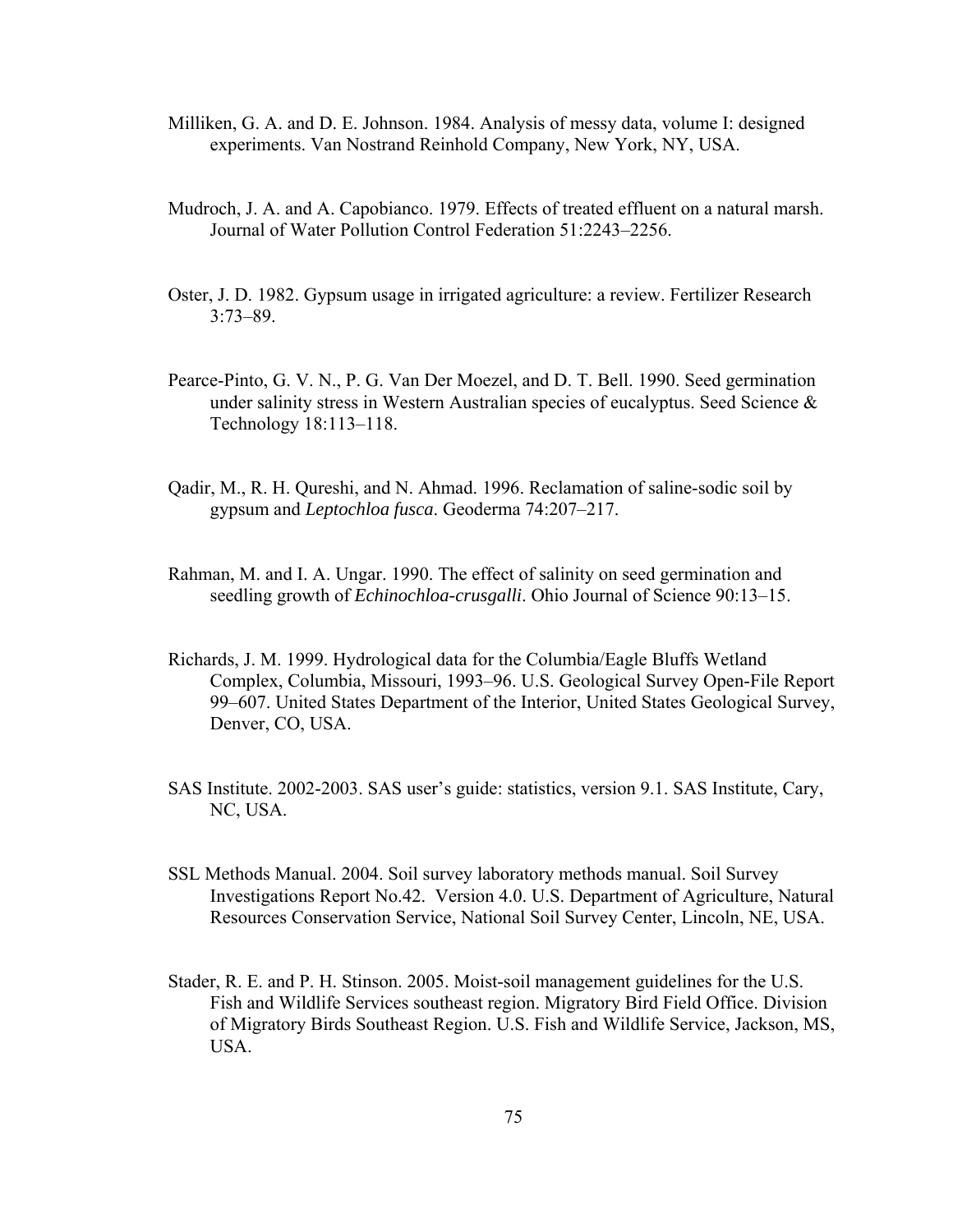- Steyermark, J. A. 1963. Flora of Missouri. The Iowa State University Press, Ames, IA, USA.
- Stewart R. E. and H. A. Kantrud. 1972. Vegetation of prairie potholes, North Dakota, in relation to quality of water and other environmental factors. U.S. Geological Survey Professional Paper 585-D.
- Sumner, M. E. and R. Naidu. 1998. Sodic Soils: Distribution, Properties, Management, and Environmental Consequences. Oxford University Press, New York, NY, USA.
- ter Braak, C. J. F. and P. Smilauer. 2002. CANOCO reference manual and CanoDraw for Windows user's guide: software for canonical community ordination, version 4.5 Microcomputer Power, Ithaca, NY, USA.
- Toze, S. 2005. Reuse of effluent water-benefits and risks. Agricultural Water Management 80:147–159.
- Ungar, I. A. 1995. Seed germination and seed-bank ecology in halophytes. p. 599–628. *In* J. Kigel and G. Galili (eds.) Seed Development and Germination. Marcel Dekker, New York, NY, USA.
- USDA, NRCS. 2008. The PLANTS database (http://plants.usda.gov, 19 February 2008). National Plant Data Center, Baton Rouge, LA, USA.
- USGS 1998. Hydrological data for the Columbia/Eagle Bluffs Wetland Complex, Columbia, MO, 1993-96. Water-Resources Open-File Report 98–1998. United States Department of the Interior, United States Geological Survey, Denver, CO, USA.
- USGS Missouri River Water Quality Data Base. 2006. Water quality data of the Missouri River at Saint Joseph, Missouri, during the periods of 1 January, 1997–1 January, 2003. http://waterdata.usgs.gov/mo/nwis/qw. Access 15 February, 2006.
- Walsh, G. E., D. E. Weber, M. T. Nguyen, and L. K. Esry. 1991. Response of wetland plants to effluents in water and sediment. Environmental and Experimental Botany 31:351–358.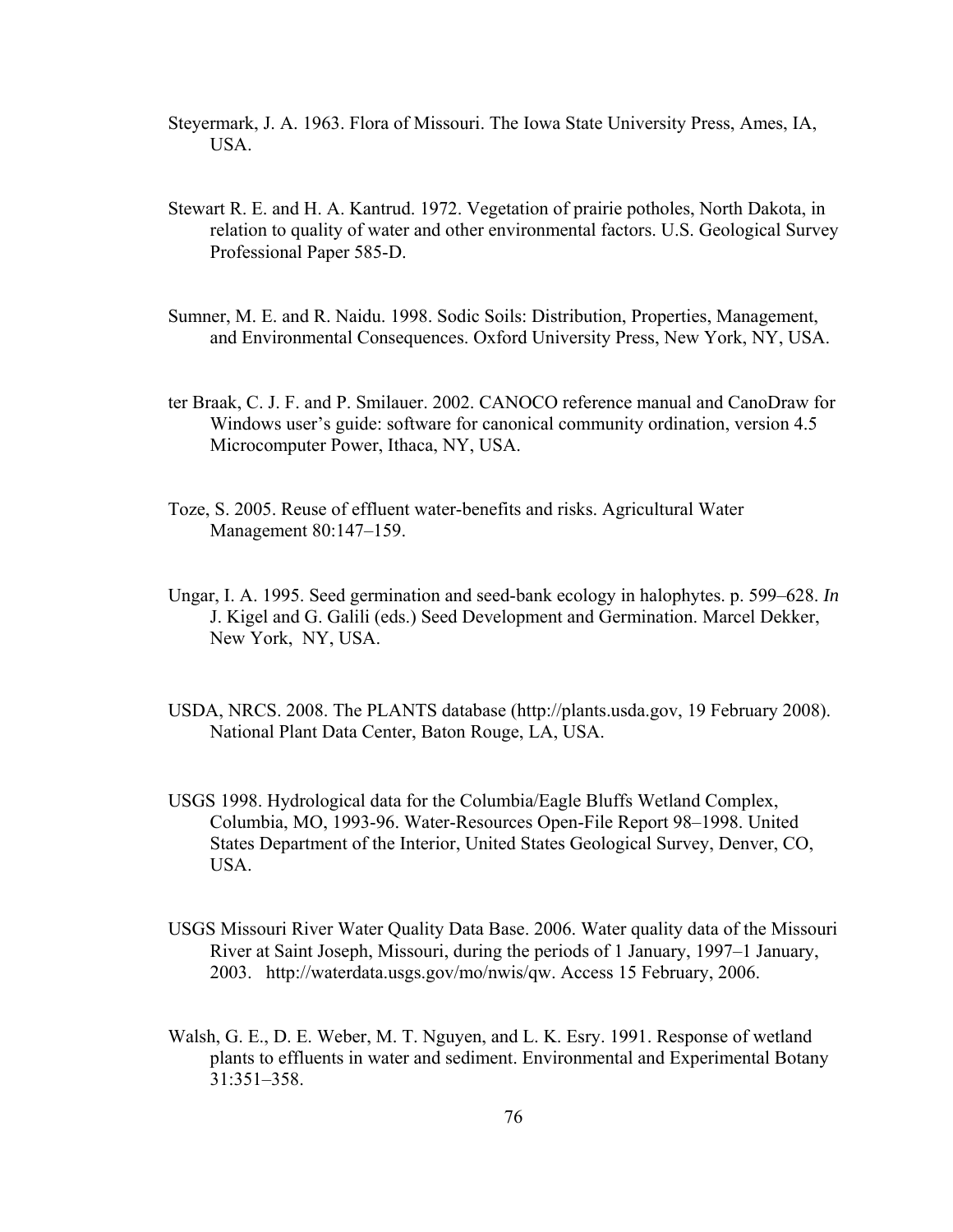- Wareing, P. F. and H. A. Foda. 1957. Growth inhibitors and dormancy in *Xanthium* seed. Physiologia Plantarum 10:226–280.
- Whitney, D. A. 1998. Soil salinity. p. 59–60. *In* J. R. Brown (ed.) Recommended Chemical Soil Test Procedures for the North Central Region. North Central Regional Research Publication No. 221 (revised). Missouri Agricultural Station SB 1001. Missouri Agricultural Station, Columbia, MO, USA.
- Xiong, L. and J. Zhu. 2002. Salt tolerance. p. 1–22. *In* C. R. Somerville and E. M. Meyerowitz (eds.) The Arabidopsis Book. American Society of Plant Biologists, Rockville, MD, USA. DOI: 10.1199/tab.0048, www.aspb.org/publications/arabidopsis/.
- Yatskievych, G. 1999. Steyermark's Flora of Missouri. Volume 1. The Missouri Botanical Garden Press, St. Louis, MO, USA.
- Young, F. J., C. A. Radatz, and C. A. Marshall. 2003. Soil survey of Boone County, Missouri. United States Department of Agriculture, Natural Resource Conservation Service. In cooperation with Missouri Department of Natural Resources, Missouri Agricultural Experimental Station, and U.S. Department of Agriculture, Forest Service.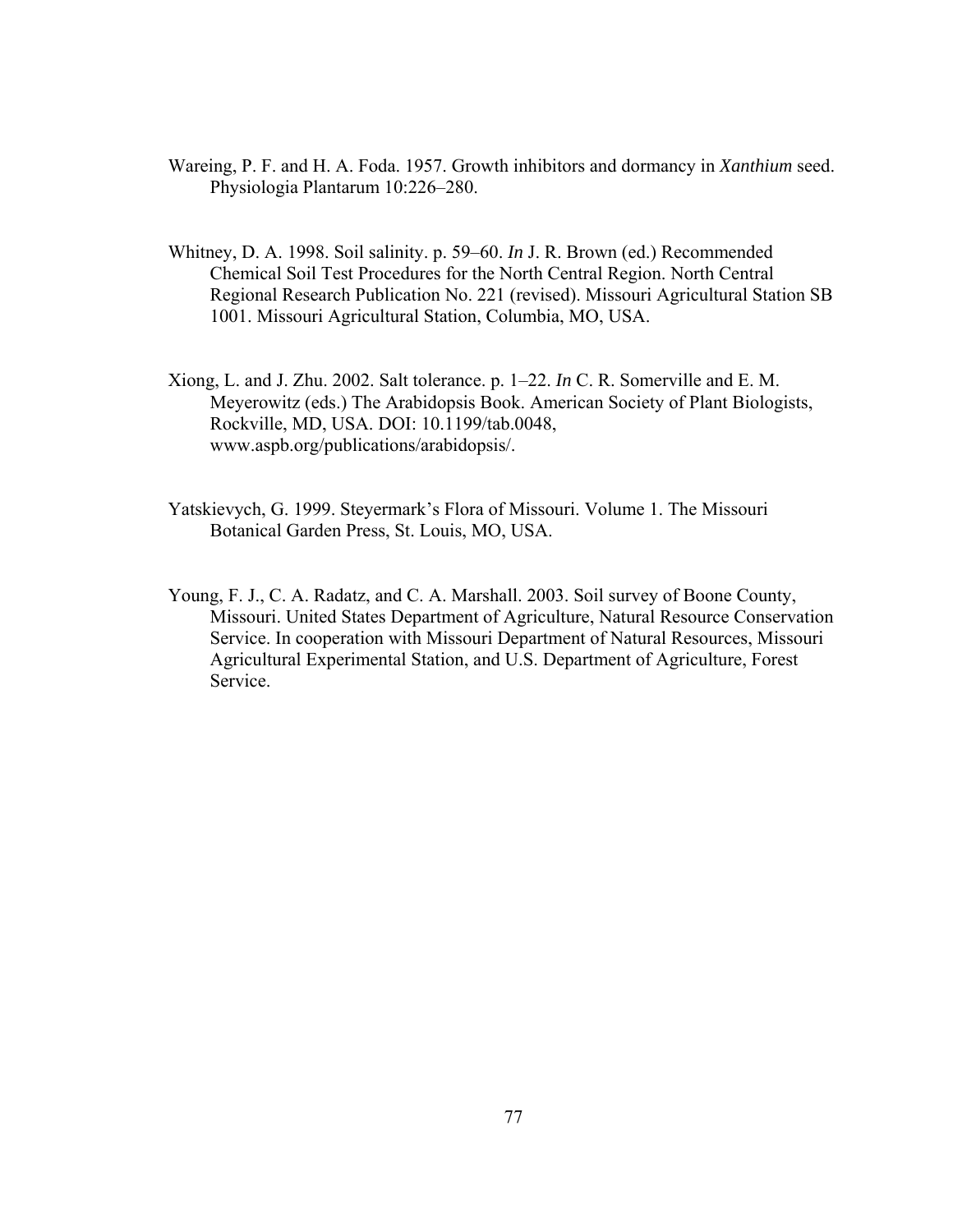#### Chapter 4

# **INFLUENCE OF REMEDIATION OF WASTEWATER EFFLUENT-IRRIGATED SOILS ON SEED BANK RESPONSE AND SOIL PROPERTIES**

*Abstract*: Recovery of seed banks from induced germination inhibition by irrigation with a lesser saline-sodic water source and leaching was examined in greenhouse microcosms. Microcosms were designed to allow simulation of moist-soil conditions with restricted drainage and were previously subjected to irrigation with either municipal wastewater effluent (WWE) or Missouri River water (MOR). Irrigation with a lesser saline-sodic water source (i.e., MOR) did not improve seed bank response in terms of taxa richness, plant density, and biomass in microcosms previously irrigated with WWE. Germination inhibition was not alleviated because restricted drainage prohibited removal of salts from the germinating cohort of the seed banks. This may have implications for wetland impoundments irrigated with saline waters with soils of restricted drainage or hydrologically isolated from other water sources that could remove salts from the system. Leaching accompanied by adequate drainage, significantly decreased soil exchangeable bases, electrical conductivity (EC), and the exchangeable sodium percentage (ESP). The lower saline-sodic conditions are thought to be responsible for the 3-fold increase in taxa richness and plant density, and the 85% increase in biomass. Results also provide evidence of the resiliency of these fresh-water seed banks to extended saline-sodic edaphic conditions.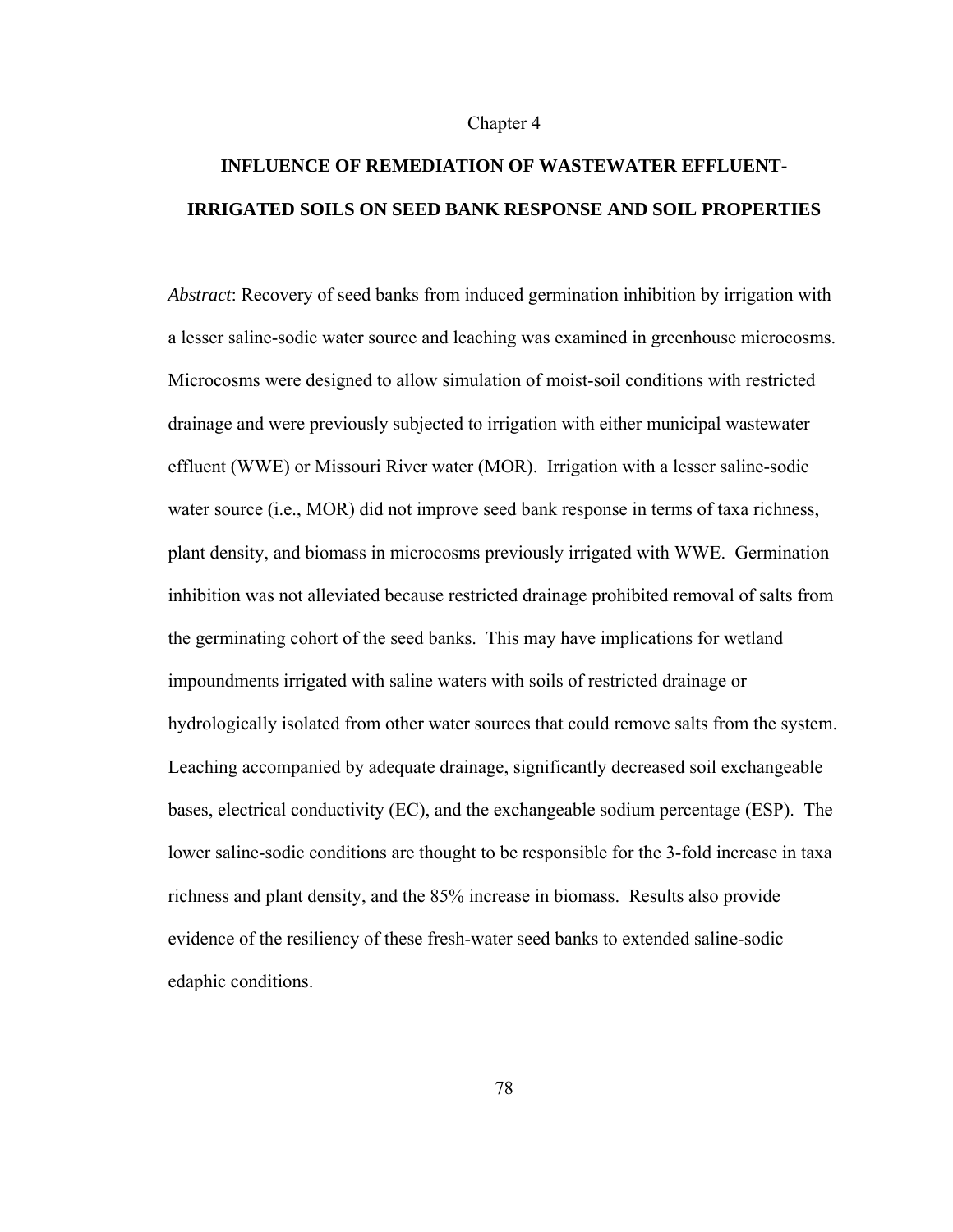*Key Words*: Eagle Buffs Conservation Area, salinity, sodicity, wastewater, wetland vegetation, wetland seed bank.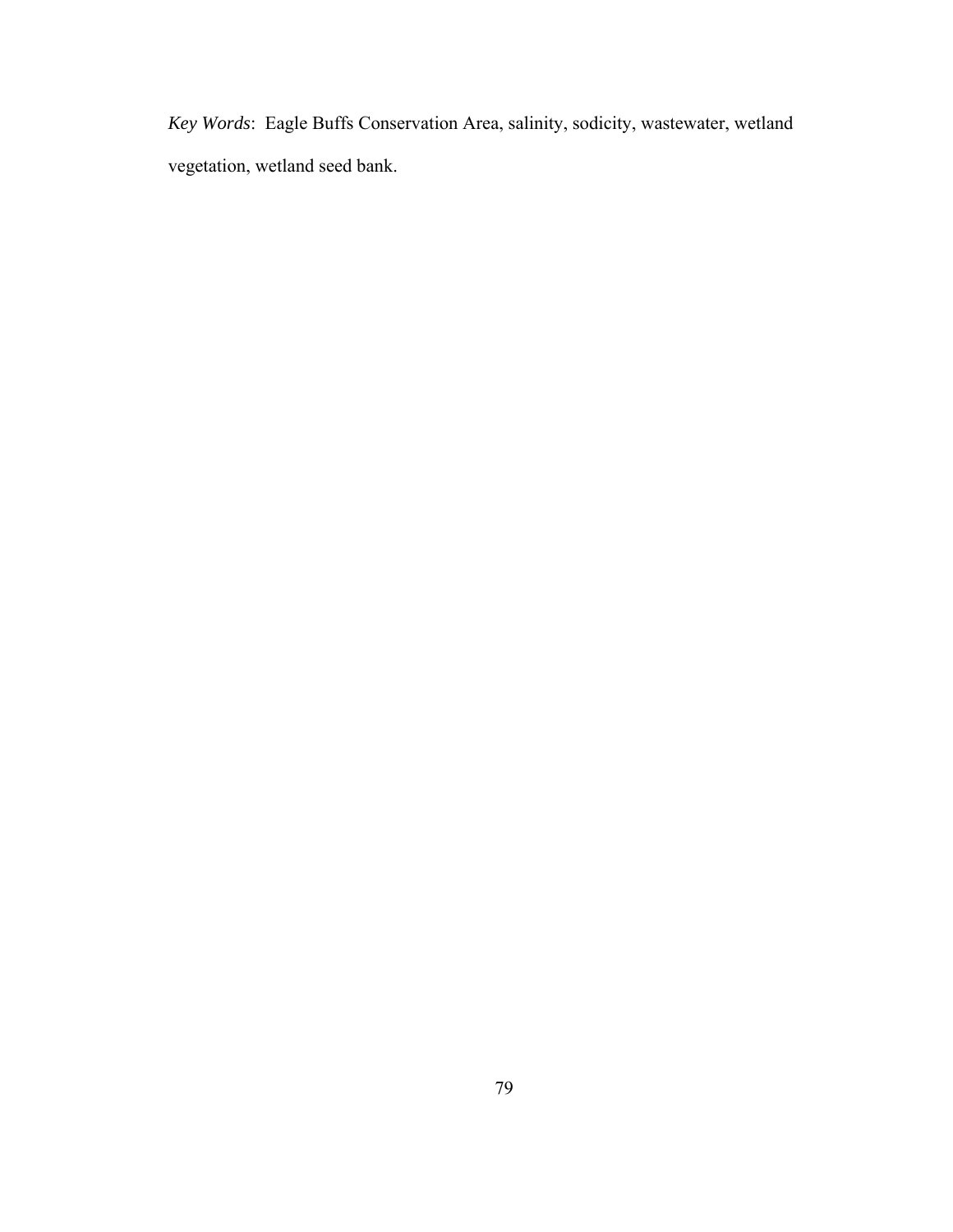#### INTRODUCTION

In a previous study, it was demonstrated that germination of seed banks became inhibited in microcosms irrigated with WWE compared with irrigation with MOR (Chapter 3). The inhibition of the seed bank and concurrent decrease in taxa richness, plant density, and vegetative biomass were attributed to repeated WWE-irrigation which increased the average salinity (as measured by electrical conductivity (EC)) of the soils from 0.2 mS m<sup>-1</sup> to 7.9  $\pm$  0.2 mS m<sup>-1</sup>. Reduction of soil salts is thought to improve response of these fresh water seed banks. Previous investigators have shown that salinity and sodicty can induce germination inhibition of several halophytic species and inhibition can be alleviated by reducing salt concentrations (Ahmad et al. 1990, Keiffer and Ungar, 1997, Katembe et al. 1998). Common amelioration practices typically include the use of water sources of lesser salinity or a progression of decreasing salt concentrations to remove soil salts without adversely impacting soil aggregates and hydraulic conductivity (Reeve and Bower 1960, Sumner and Nadui 1999). Other methods employ the use of calcium-containing materials such as gypsum that exchanges with monovalent ions (i.e., sodium) on the soil's exchange complex and aids in leaching exchanged ions by improving soil hydraulic conductivity by flocculation of soil particles into aggregates (Richards 1954, Bohn et al. 2001, Ghafoor et al. 2001).

Germination of some halophytic species is enhanced by exposure to salinity and this trait may be an edaphic advantage in systems of variable salinities (Heydecker et al. 1973, Baskin and Baskin 1998, Rubio-Casal et al. 2003). However, exposure of fresh water wetland seed banks to saline and sodic conditions may alter dormancy or viability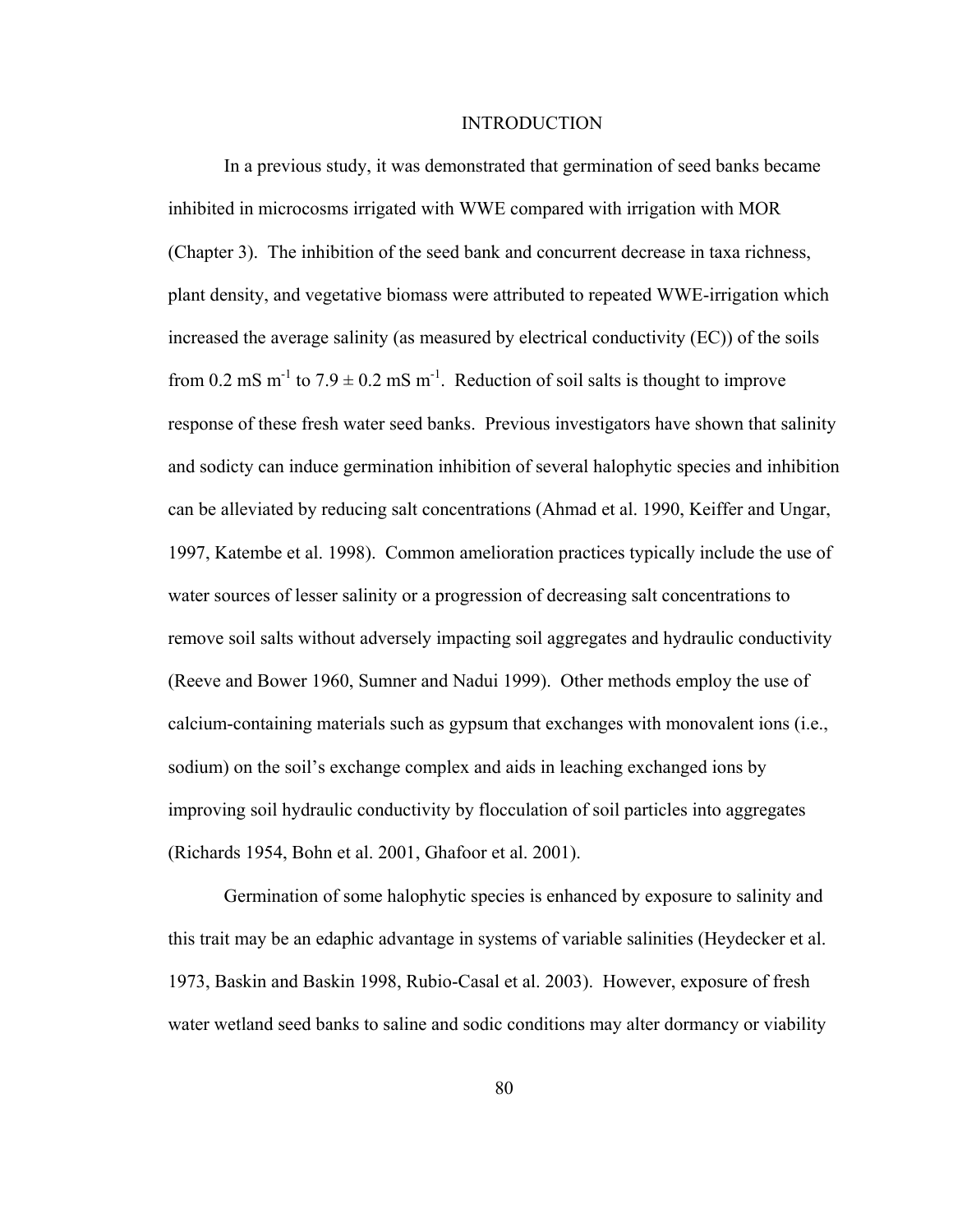of seeds thereby altering plant communities that may impact the quality of wetland habitats. Several fresh water seed bank species that are important food and structure for wetland biota were demonstrated to be impaired by saline-sodic conditions (Chapter 3). The objectives of this study were to 1) evaluate recovery of fresh-water seed banks that exhibited saline-sodic induced germination inhibition by irrigation with a lower salinesodic water source (i.e., MOR) and 2) evaluate seed bank response after leaching and gypsum addition. To perform these evaluations, a series of greenhouse trials were conducted using the microcosms of the previous study. Response of seed banks were quantified in terms of vegetation richness, density, and biomass. Soils also were examined to evaluate changes in exchangeable bases, EC, and pH to seed bank response.

 This greenhouse study indicates that seed bank response was not improved with use of lower saline-sodic water source without removal of salts from the germinating cohort of the seed bank. This may have implications in wetland impoundments that contain soils that impede salt removal. Seed bank response was enhanced after leaching and draining, and demonstrated evidence of the resiliency of these fresh water seed banks to prolonged saline-sodic conditions.

#### **METHODS**

## Experiment Design

In a greenhouse, microcosms were used to grow plants that germinated from the natural soil seed bank of two soil materials. Microcosms contained one of two soil materials and were used in a previous study (Chapter 3). The design, water sources,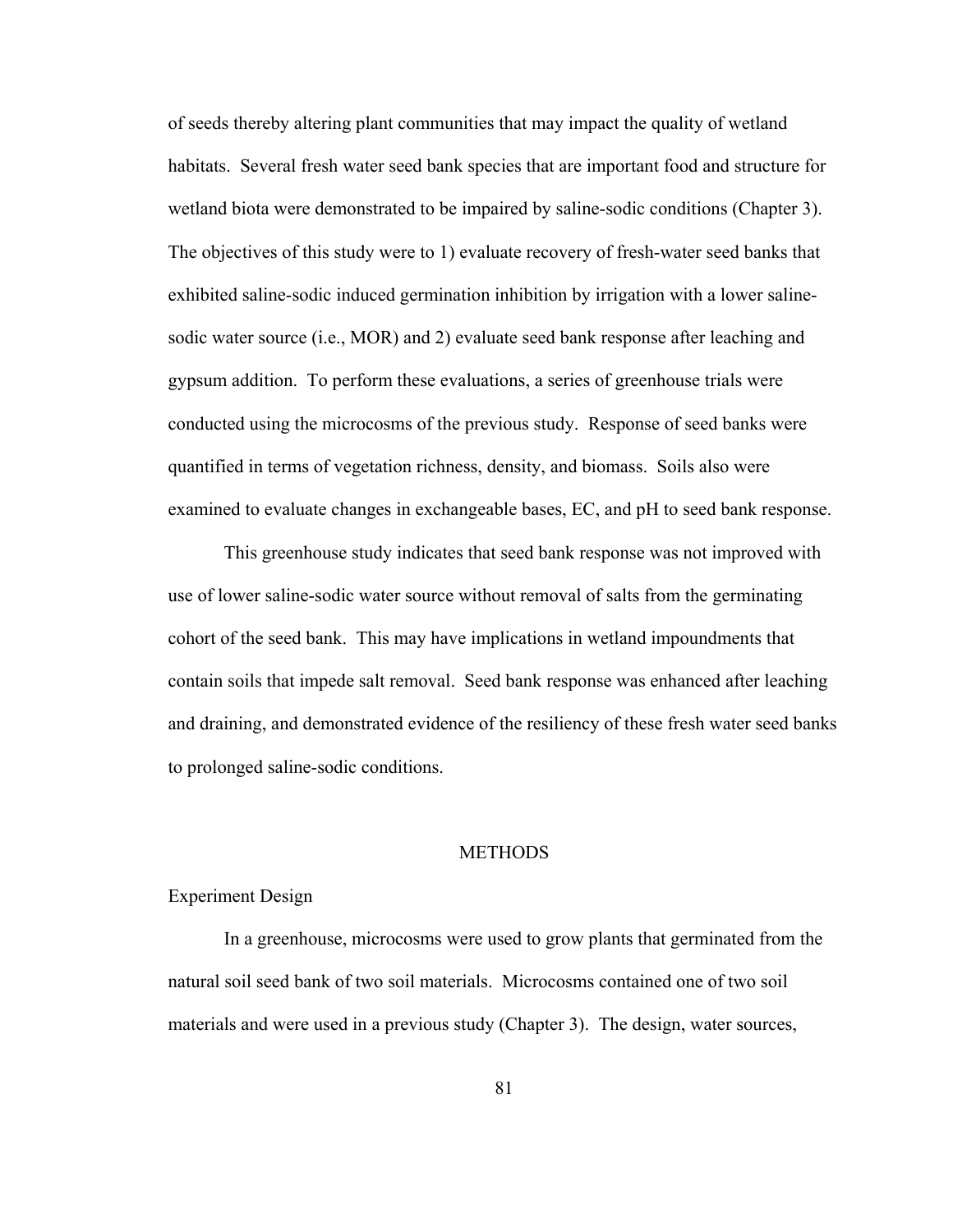irrigation, monitoring soil water content, and seed-rain prevention procedures of the microcosms followed methods previously described in Chapter 3. For this study, four trials were conducted that lasted approximately 100 d each, which allowed most species that germinated from the seed bank to mature (Table 1). Spring and summer trial start dates were used to simulate schedules of water manipulations (flooding and dewatering) commonly used on wetland impoundments managed for wildlife. The last two trials were conducted with summer start dates in order to compare before and after leaching effects on the seed bank and soils without the effects of multiple seasons. Temperatures and photoperiods in the greenhouse during trials were previously described in Chapter 3.

*Seed Bank Response to Lesser Salinity Water Source.* To evaluate the WWE-irrigated soil seed bank response to a less saline and sodic water source, four of the nine replicate microcosms of each soil material irrigated with WWE in the previous study (Chapter 3) were reassigned to be irrigated with MOR. These microcosms are hereafter referred to as previously irrigated with wastewater (PWW). The remaining five microcosms of each soil material originally irrigated with WWE were again irrigated with WWE and served as controls. For comparison, three of the nine replicate microcosms of each soil material irrigated with MOR in the previous study were randomly selected and again irrigated with MOR. Exchangeable bases, EC, ESP, and pH of soil materials prior to irrigation trials are presented in Table 2. Microcosms were randomly placed in rows and equally spaced apart at the start of each trial. At the end of each trial, all vegetation from each microcosm was harvested, identified, and processed using methods described in Chapter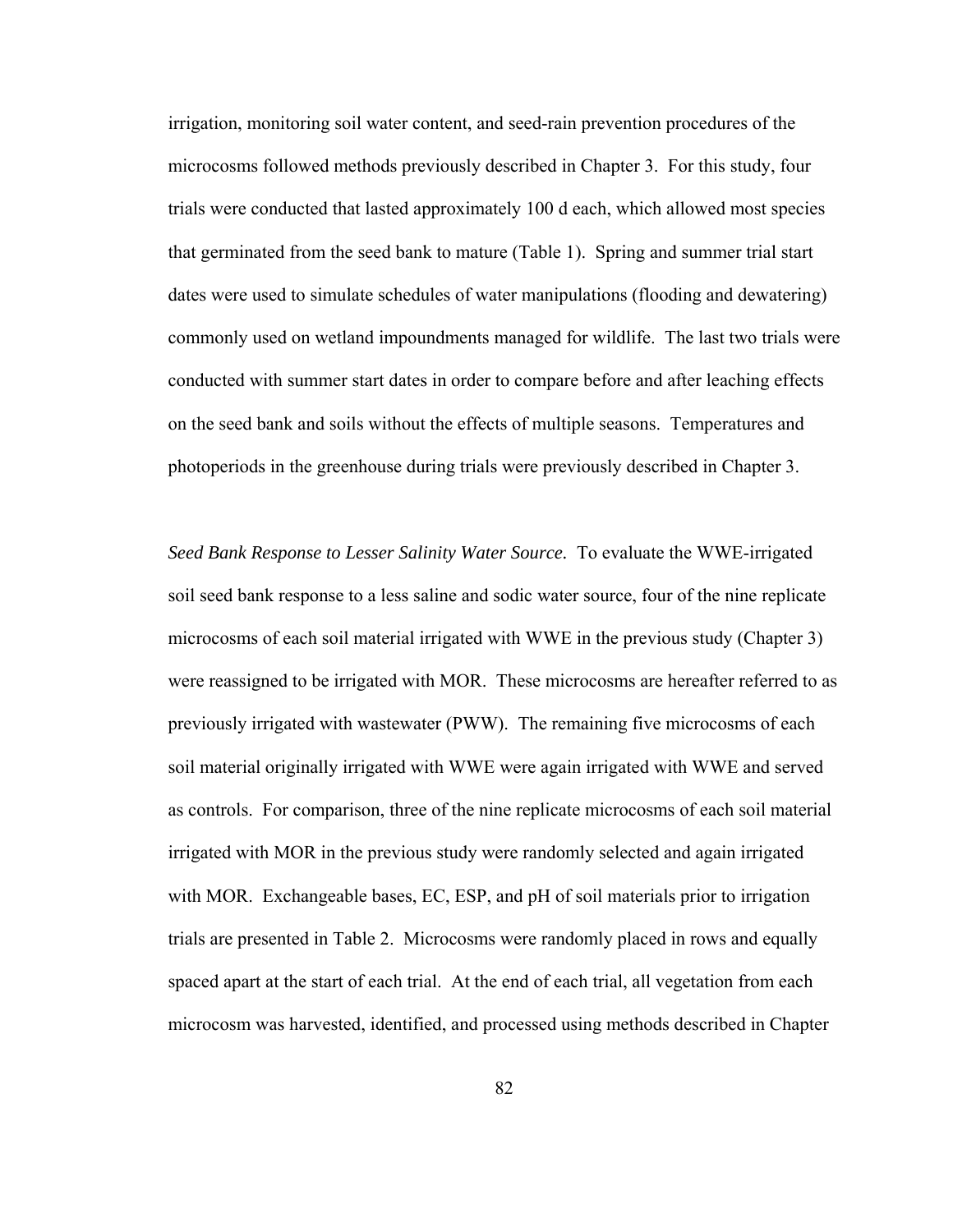3. Taxa richness, plant density (plants  $m<sup>-2</sup>$ ) and vegetative biomass by species were recorded for each microcosm. Following completion of the third trial, approximately 100 g of soil material were sampled from the entire depth of each microcosm. Samples were air-dried, sieved, and stored at 4º C until processed for determination of exchangeable bases, EC, and pH. Determination of exchangeable bases, EC, ESP, and pH followed methods described in Chapter 3.

*Seed Bank Response to Leached Soil Materials*. To evaluate seed bank response to reduced salinity after prolonged exposure to high saline-sodic conditions and assess changes in soil chemistry, the three microcosms of each soil material irrigated with only MOR and three randomly selected microcosms of each soil material irrigated with only WWE in trials one through three were subjected to a leaching treatment. Two wood panels, the width of the microcosm, were placed on edge into the soil material across the width of each microcosm at 30-cm intervals to retard the flow of water across the soil surface and promote uniform infiltration. Subsurface drainage was unimpaired because panels did not intersect the gravel layer at the bottom of microcosms. Leaching was accomplished by saturating soils with deionized water (mean  $EC = 0.92 \mu S \text{ cm}^{-1}$ ) until approximately 2 cm of water ponded on the soil surface. Water was allowed to pond for a minimum of 2 hrs and then drained through a 2-cm diameter opening located near the bottom of each microcosm. The EC of the leachate was monitored with a portable EC meter. To facilitate  $Na<sup>+</sup>$  (sodicity) removal from the exchange complex of the soil materials (by substitution with  $Ca^{2+}$ ), powdered gypsum (CaSO<sub>4</sub>· 2 H<sub>2</sub>O) was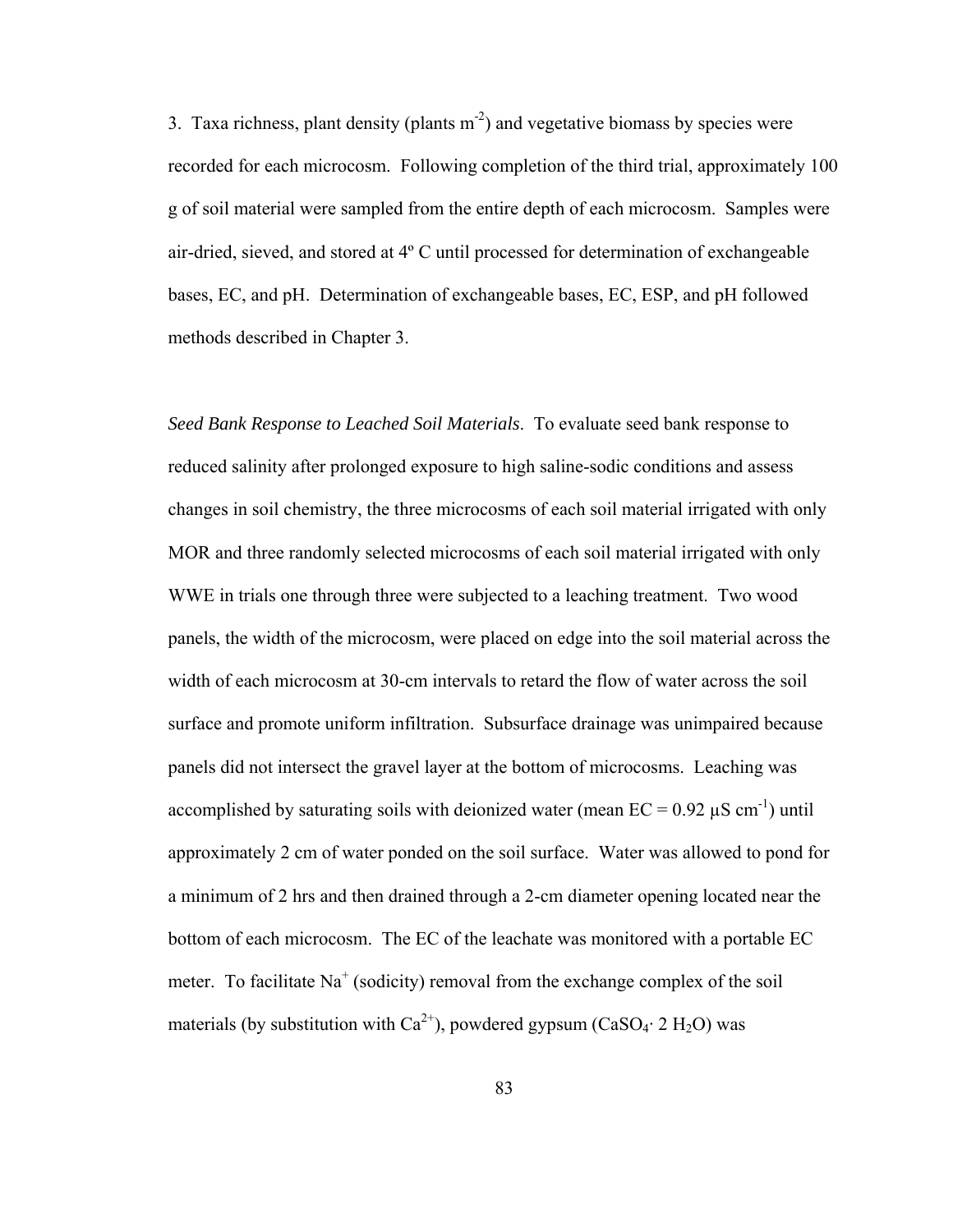incorporated into the soil material using a hand-trowel when the EC of the leachate was  $\leq$ 2.0 mS cm<sup>-1</sup>. The quantity of gypsum applied followed guidelines established by Richards (1954). Pore volumes and amount of gypsum applied to microcosms are presented in Appendix 4. Leaching continued until the soil EC was  $\leq$  3.5 mS cm<sup>-1</sup>. Microcosms were allowed to drain for approximately 2 d, and then plugs were placed in drains of microcosms. One trial was then conducted following previous methods. At the end of the trial, vegetation in each microcosm was harvested, identified, and processed using methods described in Chapter 3. Approximately 100 g of soil material from each microcosm was collected immediately after the leaching treatment and at the end of the trial. Soil samples from both sampling times were submitted for determination of exchangeable bases, EC, ESP, and pH following methods described in Chapter 3.

# Statistical Analysis

Analysis of variance (ANOVA) was performed with soil material and water source as fixed factors blocked within rows of the greenhouse array. A repeated measures ANOVA model was applied using SAS 9.1 (SAS Institute 2002-03) using the MIXED procedure (mixed linear model) with taxa richness, plant density, and biomass as dependent variables. Because the design included both fixed effects (soil, water, and trial) and random effects (rows), the mixed linear model was selected. Because PWW treatments were not included in trial four, a separate ANOVA was applied to trial four and for the comparison of preleached (trial three) with after leaching (trial four) conditions. Exchangeable bases, EC, and pH of soil materials were analyzed with soil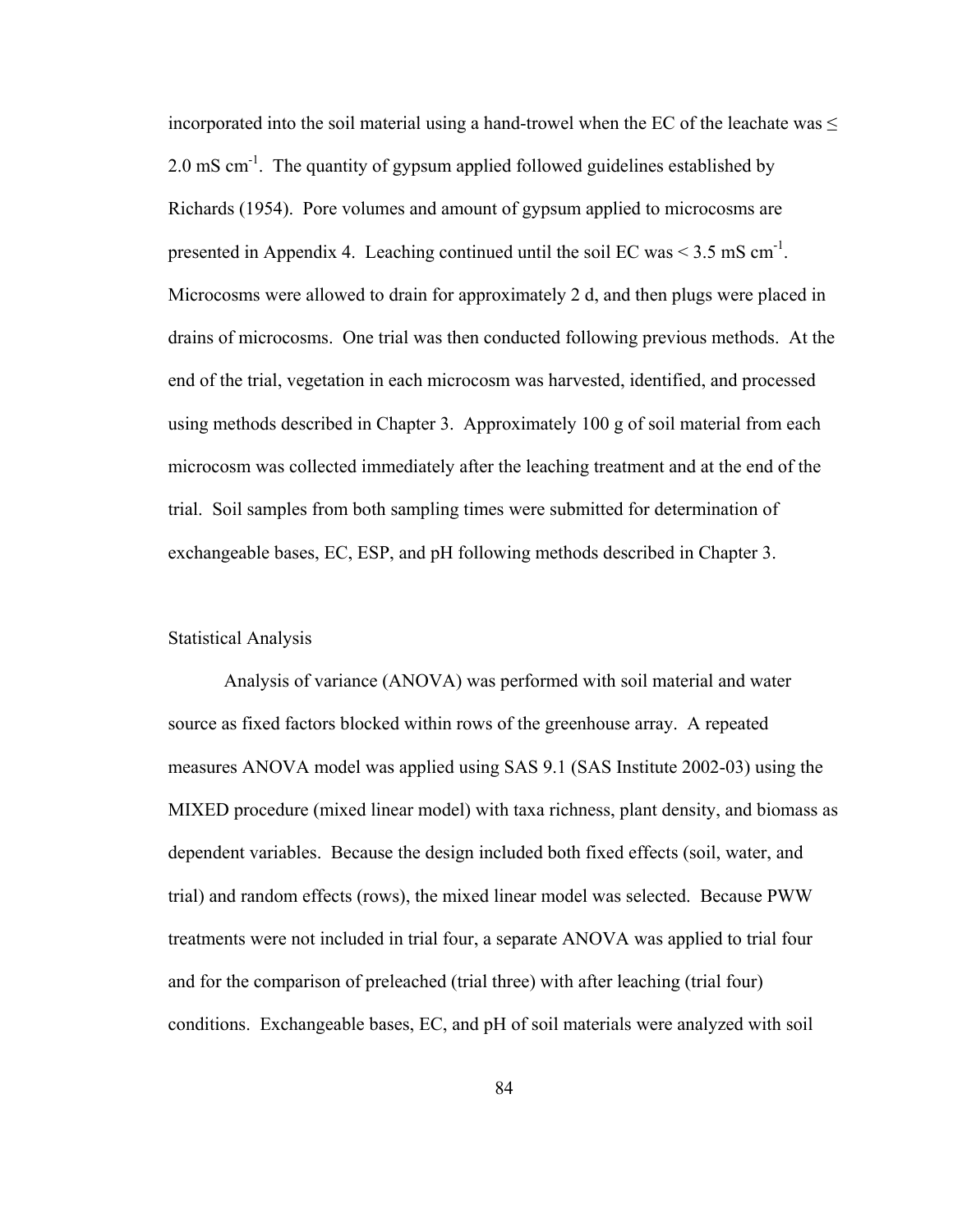and water factors fixed and blocked within assigned rows of the greenhouse array. In all analyses,  $P \le 0.05$  was considered significant. Fisher's protected Least Squares Means comparison tests were used to separate means following ANOVA results when main effects were significant (Milliken and Johnson 1984).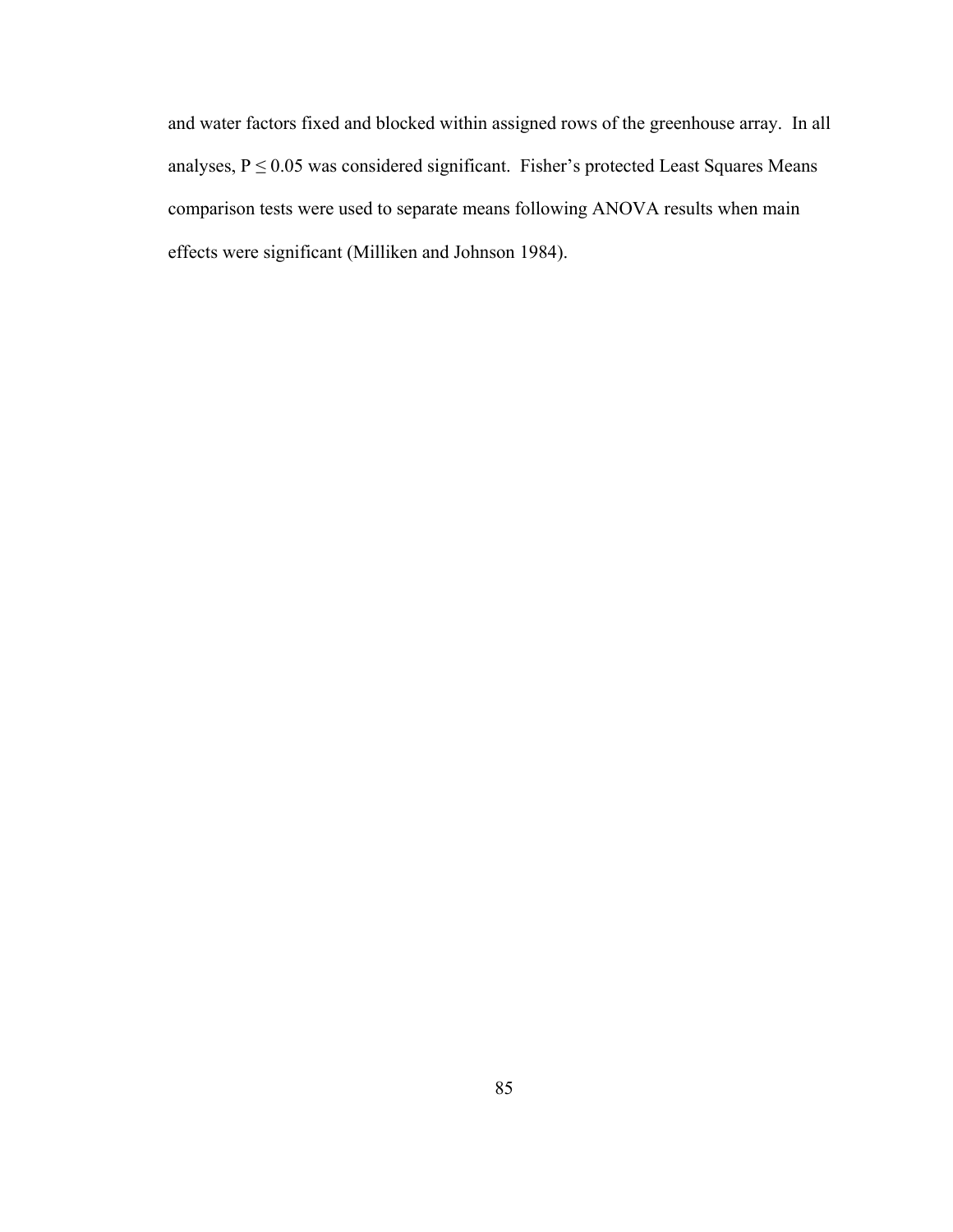| Trial | Start date  | End date         |
|-------|-------------|------------------|
|       | August 2001 | November 2001    |
| 2     | April 2002  | <b>July 2002</b> |
| 3     | August 2002 | November 2002    |
| 4     | August 2003 | November 2003    |

Table 1. Start and end dates of each trial.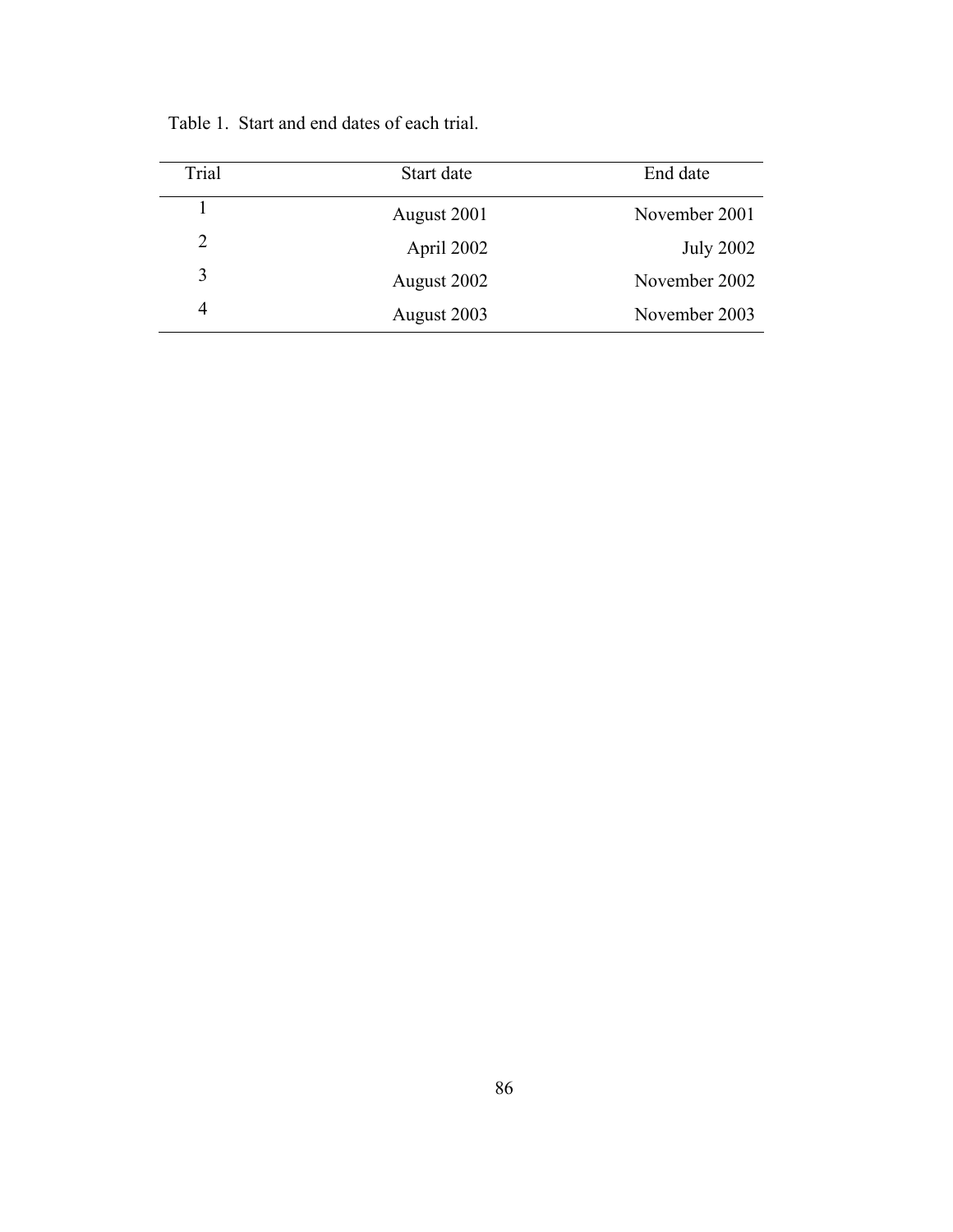Table 2. Mean (LS means ± SE) exchangeable bases, electrical conductivity (EC), exchange sodium percentage (ESP), and pH of soil materials in microcosms prior to irrigation trials. Water sources used to irrigate microcosms were Missouri River water (MOR) and municipal wastewater effluent (WWE).

|            |                 |                | Exchangeable Bases (cmol $kg^{-1}$ ) |               | EC            | <b>ESP</b>             | pH            |                         |
|------------|-----------------|----------------|--------------------------------------|---------------|---------------|------------------------|---------------|-------------------------|
| Water      | Soil            | Ca             | Mg                                   | K             | Na            | $(ms \text{ cm}^{-1})$ | $\frac{1}{2}$ | (1M CaCl <sub>2</sub> ) |
| <b>MOR</b> | Loamy fine sand | $16.8 \pm 2.0$ | $2.4 \pm 1.2$                        | $0.3 \pm 0.1$ | $1.8 \pm 1.8$ | 2.8                    | 8.3           | 7.3                     |
|            | Silt loam       | $34.7 \pm 2.0$ | $5.7 \pm 1.2$                        | $0.5 \pm 0.1$ | $2.7 \pm 1.8$ | 3.8                    |               | 7.3                     |
| WWE        | Loamy fine sand | $17.2 \pm 2.0$ | $2.4 \pm 1.2$                        | $0.6 \pm 0.1$ | $6.0 \pm 1.8$ | 6.7                    | 23            | 7.4                     |
|            | Silt loam       | $31.8 \pm 2.0$ | $5.4 \pm 1.2$                        | $0.8 \pm 0.1$ | $7.6 \pm 1.8$ | 9.0                    | 19            | 73                      |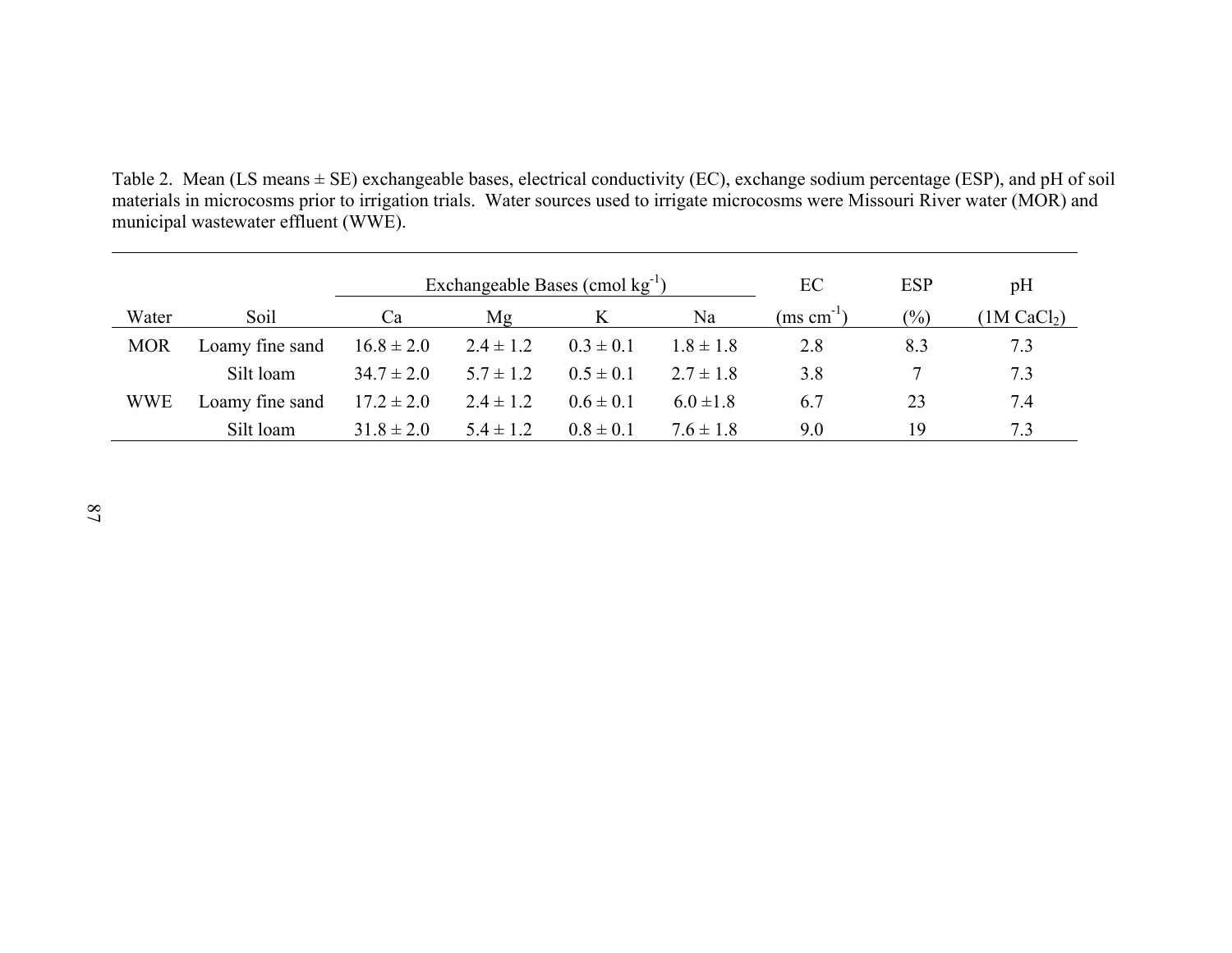#### RESULTS

Seed Bank Response to Lesser Saline Water Source

Twenty five plant taxa were recorded (16 dicots and 9 monocots) during the first three trials (Table 3). Total taxa recorded during each trial ranged from 15 to 18. Of the 25 taxa recorded, 24 occurred in MOR-, 14 in WWE-, and 11 in PWW-irrigated microcosms. Mean taxa richness of trials 1 through 3 was significantly greater  $(F_{2, 14}$ = 161.19, P < 0.0001) in MOR-irrigated microcosms (9.2  $\pm$  0.3) than either WWE- (2.2  $\pm$ 0.3) or PWW-irrigated microcosms  $(2.5 \pm 0.3)$  regardless of soil material. Abundance of moderately salt tolerant *Echinochloa crus-galli* and greatly tolerant *Leptochloa fusca* were greater in PWW-irrigated microcosms relative to ones irrigated with WWE. Whereas *Eclipta alba* (no salt tolerance) and a grass (unknown A) in the WWE-irrigated microcosms had greater abundance than PWW-irrigated microcosms. However, a majority of the taxa showed only small or no changes in abundance in the PWW- and WWE-irrigated microcosms in trials one through three. In each trial, MOR-irrigated microcosms had greater number of taxa than PWW- or WWE-irrigated microcosms, although means were not significantly different at the trial and water source interaction (P  $= 0.2$ , Figure 1A). Number of taxa was similar between PWW- and WWE-irrigated microcosms.

Plant density was significantly different ( $F_{4,36} = 7.02$ ,  $P = 0.0003$ ) among water sources, although relationships varied by trial. In the first three trials, MOR-irrigated microcosms had significantly greater plant density than the PWW- and WWE- irrigated microcosms ( $P < 0.0001 - 0.0029$ ). Plant density was similar between PWW- and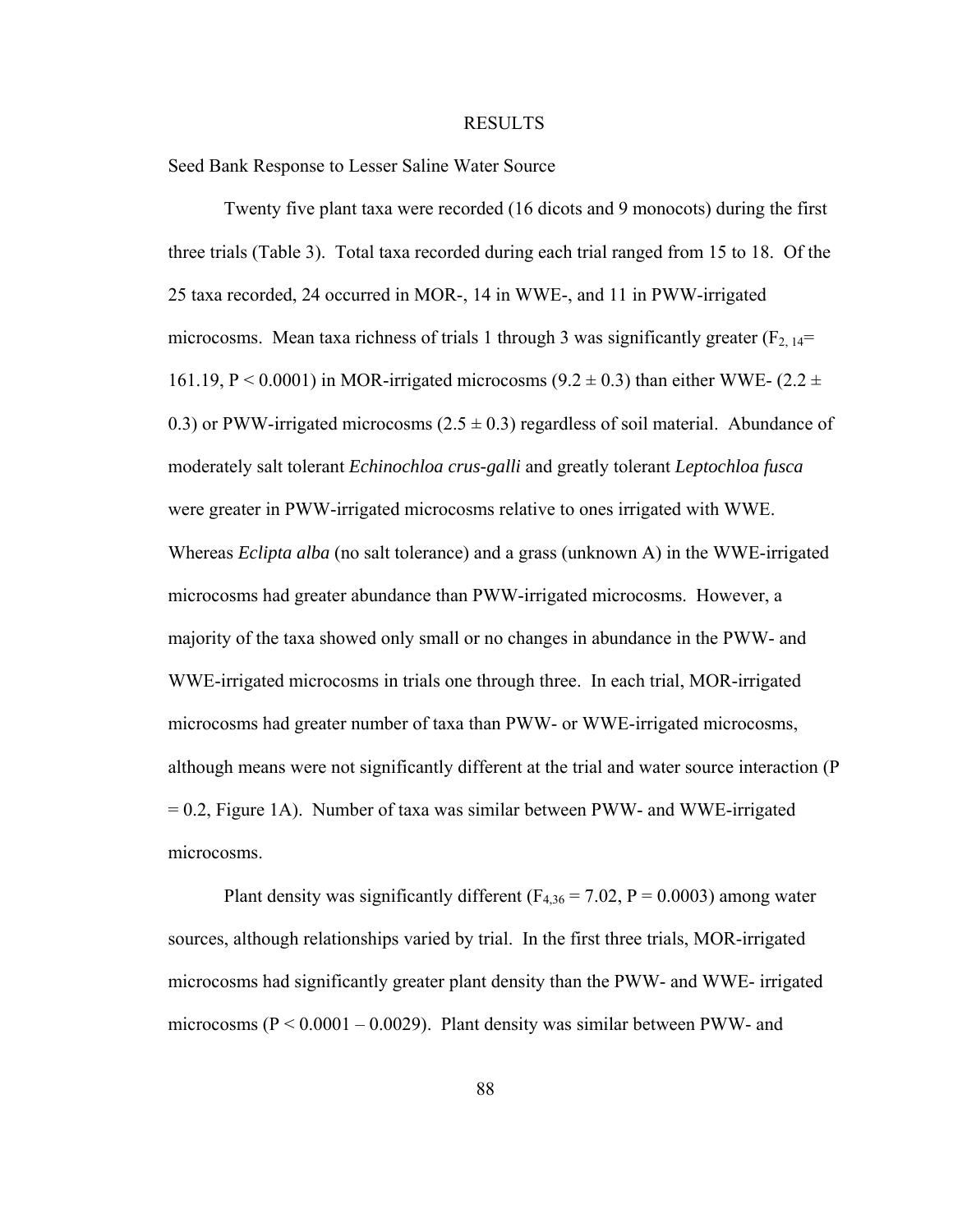WWE-irrigated microcosms in trials one and three, but PWW-irrigated microcosms had significantly ( $P = 0.0244$ ) greater density in trial two (Figure 1B). Vegetation biomass also differed significantly ( $F_{4,36} = 5.27$ ,  $P = 0.0019$ ) among water sources and trials. Biomass from trial one was similar between PWW and MOR, and both had significantly greater biomass than WWE-irrigated microcosms ( $P \le 0.0086$ ) (Figure 1C). In the second trial, the PWW- and WWE-irrigated microcosms had significantly less biomass than the MOR-irrigated microcosms ( $P < 0.0001$ ). By the third trial, biomass was similar among treatments. Although biomass was less in the WWE-irrigated microcosms, biomass on a per plant basis (mean biomass/mean abundance) was typically greatest in WWE-irrigated microcosm compared with other treatments (Table 3).

Soil exchangeable K and Na, and EC were significantly different among treatments at the end of the third trial ( $F_{2,18} = 57.55$ , 10.91, 51.19, P < 0.0001, 0.0008, < 0.0001, respectively) (Table 4). MOR-irrigated microcosms had significantly less exchangeable K and Na, and EC than WWE- or PWW-irrigated microcosms ( $P \le$ 0.0001–0.05). Microcosms irrigated with WWE had significantly greater K and Na than those irrigated with PWW ( $P < 0.0001 - 0.01$ ), but similar EC. Exchangeable Mg and ESP were similar among treatments. Exchangeable Ca and pH were also significantly different among water sources, however these were dependent on soil materials ( $F_{2,18}$  = 3.64, 3.54,  $P = 0.0469$ , 0.0506, loamy fine sand, silt loam, respectively). PWW- and WWE-irrigated silt loam had significantly greater exchangeable Ca than the other treatment ( $P < 0.0001 - 0.003$ ). WWE-irrigated loamy fine sand had greater soil pH than other treatments  $(P < 0.0001 - 0.03)$ , except PWW-irrigated loamy fine sand.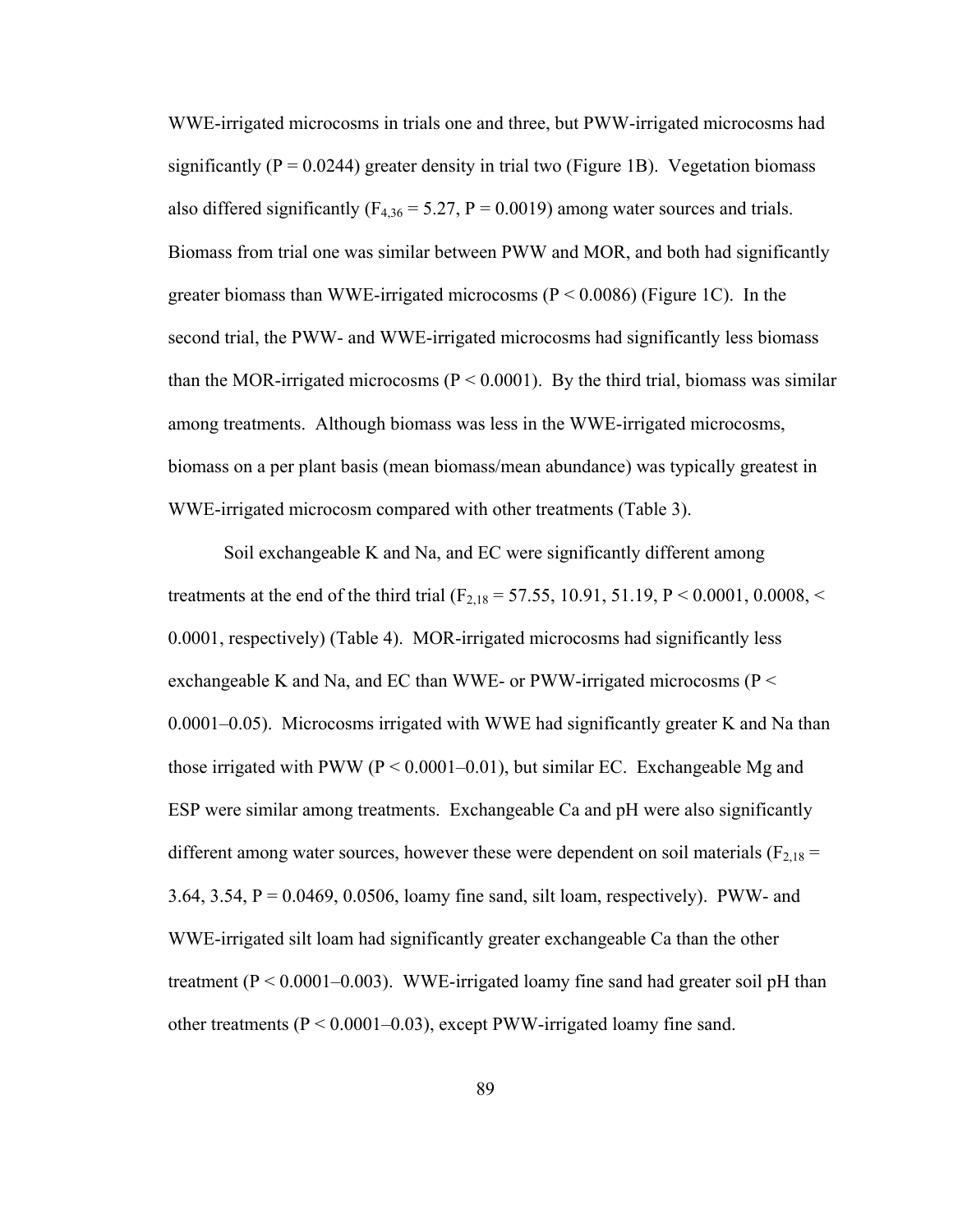Seed Bank Response to Leached Soil Materials

After leaching, 17 taxa (12 dicots and 5 monocots) were identified at the end of the fourth trial. All 17 taxa germinated in MOR-irrigated microcosms and 13 were found in WWE-irrigated microcosms (Table 3). Mean taxa richness was still significantly greater ( $F_{1,6}$  = 8.68, P = 0.0257) in MOR-irrigated microcosms than WWE-irrigated microcosms (Figure 1A). Mean plant density also was significantly greater ( $F_{1,6} = 28.01$ ,  $P = 0.0018$ ) in microcosms irrigated with MOR than WWE (Figure 1B). In contrast, mean vegetative biomass was similar between MOR-irrigated and WWE-irrigated microcosms (Figure 1C). Mean plant biomass on a per plant basis was greater in the WWE-irrigated microcosms than ones irrigated with MOR (Table 3). Mean taxa richness and plant density significantly increased after leaching in trial four compared with the third trial, but differences varied by water source  $(F_{1,8} = 20.48, 13.20, P = 0.0019, 0.0067,$ respectively). Taxa richness was significantly greater after leaching in the WWEirrigated microcosms (8.1  $\pm$  0.7 species) compared with preleached values (2.2  $\pm$  0.61 species,  $P < 0.0001$ ). Taxa richness was similar between these two trials in MORirrigated microcosms. Plant density after leaching significantly increased in the microcosms irrigated with MOR (2,564.6  $\pm$  180 plants m<sup>-2</sup>) compared with preleached values (836  $\pm$  180 plants m<sup>-2</sup>, P = 0.0001). Although density increased after leaching in the WWE-irrigated microcosms, a statistical difference was not detected between preleached (72.4  $\pm$  139.4) and post-leached (559  $\pm$  180.2) values (P = 0.06).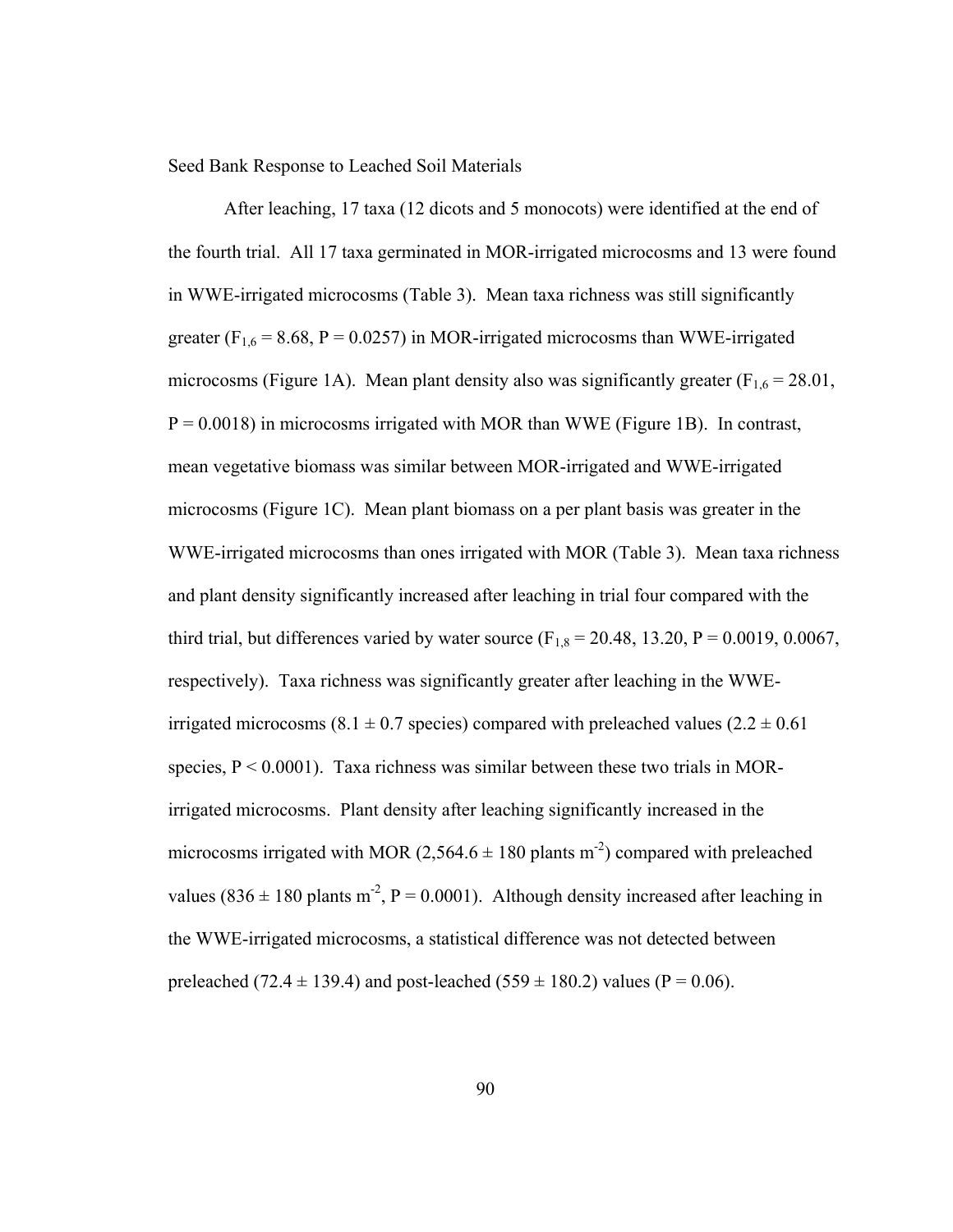Immediately after leaching soil materials, the sum of exchangeable bases decreased by 86%, EC by 93%, ESP by 47%, and pH by 0.2 units in the WWE-irrigated microcosms compared with preleached conditions of trial three (Table 5). Exchangeable Ca, Na, and K significantly decreased after leaching, but differences varied by water source ( $F_{1,8} = 9.88$ , 11.55, 36.69, P = 0.0137, 0.0094, 0.0003, respectively). Immediately after leaching, soil exchangeable Ca and Na in MOR-irrigated microcosms were significantly less than preleached materials  $(P < 0.0002, 0.0032,$  respectively). In WWEirrigated microcosms, exchangeable Ca, Na, and K significantly decreased immediately after leaching compared with preleached materials ( $P \le 0.0001$ ). Electrical conductivity in both WWE- and MOR-irrigated microcosms significantly decreased immediately after leaching compared with preleached levels ( $P \le 0.0001$ , 0.0205, respectively). After leaching, WWE-irrigated microcosms still had significantly greater exchangeable K, ESP, and pH than MOR-irrigated microcosms ( $F_{1,8} = 66.04$ , 10.58, 10.08, P < 0.0001, =  $0.0116$ ,  $= 0.0131$ , respectively). Concentration of exchangeable Na was significantly greater in the WWE-irrigated silt loam microcosms ( $F_{1,8} = 6.25$ ,  $P = 0.0370$ ), but concentrations were similar among the other treatments.

 At the conclusion of the fourth trial, soil exchangeable K, EC, ESP, and pH were significantly greater (F<sub>1,8</sub> = 24.76–344.09, P < 0.0001–0.0011) in the WWE-irrigated microcosms than MOR-irrigated microcosms. Exchangeable Ca and Mg were similar between MOR- and WWE-irrigated soil microcosms. A significant ( $F_{1,8}$ = 18.74, P = 0.0025) interaction for water source and soil material remained for exchangeable Na after the last trial. WWE-irrigated silt loam had significantly greater exchangeable Na than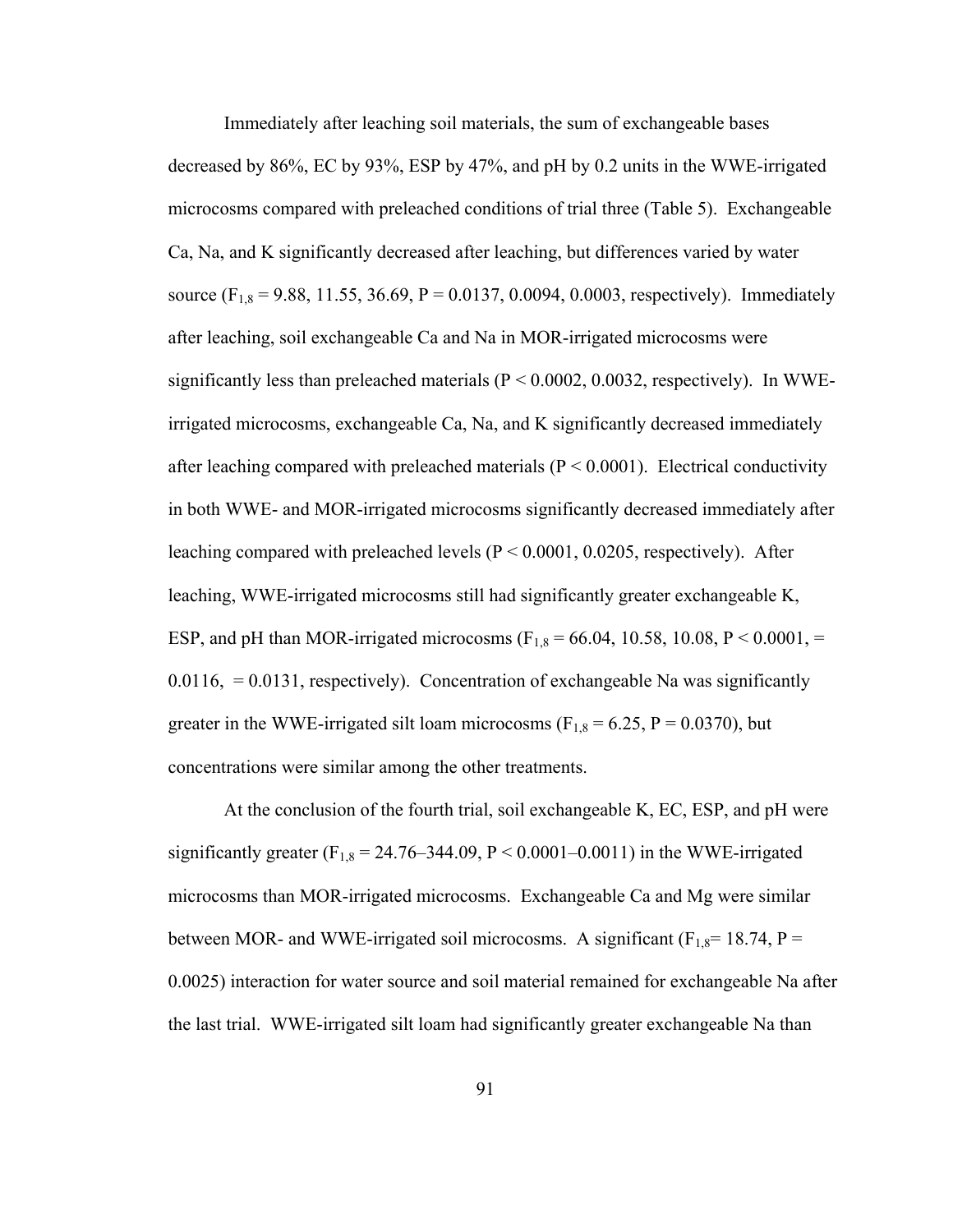other treatments (P < 0.0001). MOR–irrigated microcosms and WWE-irrigated loamy fine sand had similar exchangeable Na concentrations.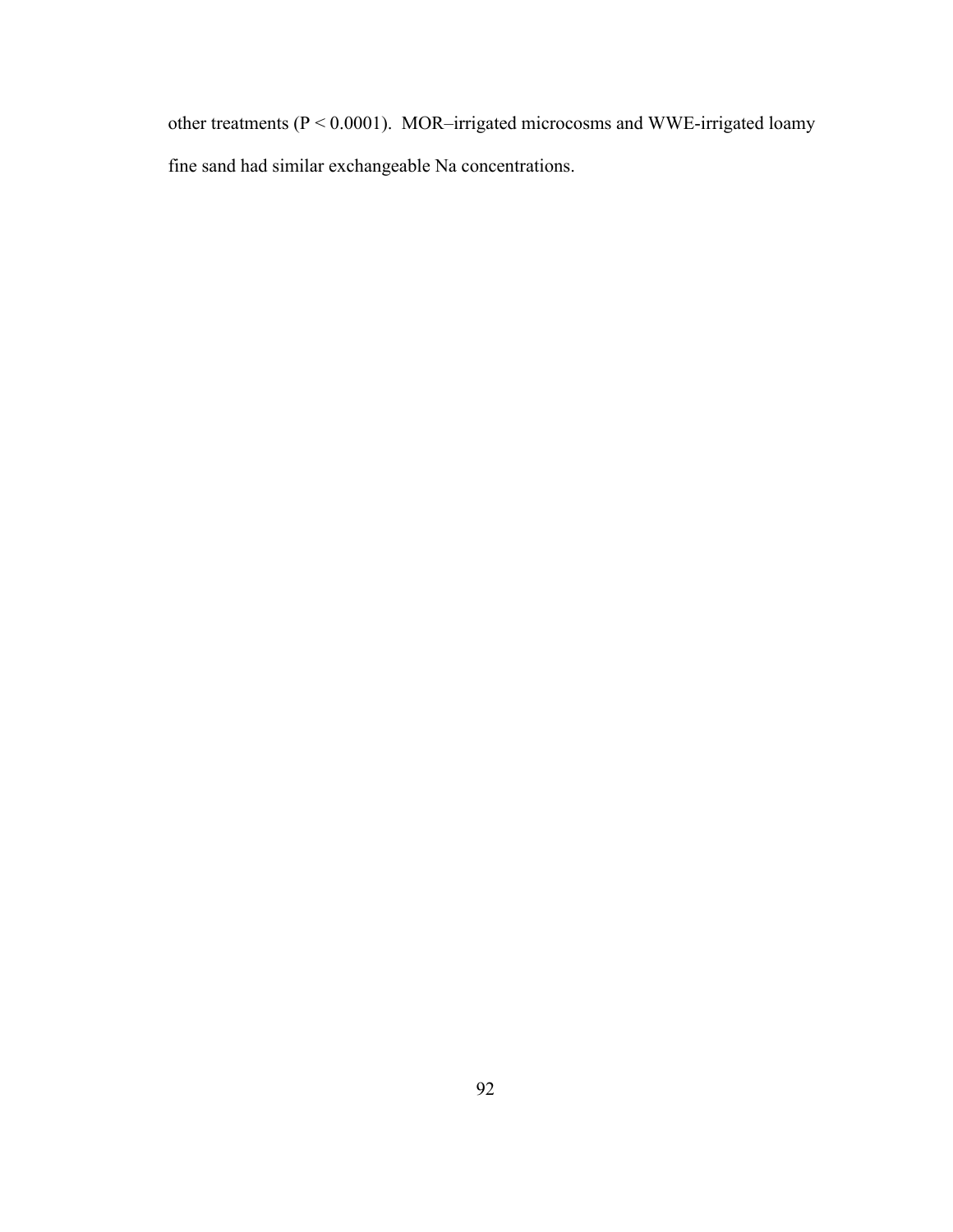Table 3. Vegetation abundance germinated from the soil seed bank before (trials 1-3) and after leaching (trial 4) by water source and trial, regardless of soil material. Previous wastewater irrigated treatments were not leached. Species known to be waterfowl food sources are in bold face type (Laubhan et al. 1996, Stader and Stinson 2005). Salinity tolerance is assigned  $(0)$  = none,  $(1)$  =low,  $(2)$  = moderate, (3) = high tolerance to salinity. Trial 2 started in April of 2002, and trials 1, 3, and 4 started in August 2001, 2002, and 2003 (respectively).

|                                              |                                    | Previous Wastewater |                         |                         |                  | Missouri River          |                  |                  |                  | Wastewater              |                  |                  |  |
|----------------------------------------------|------------------------------------|---------------------|-------------------------|-------------------------|------------------|-------------------------|------------------|------------------|------------------|-------------------------|------------------|------------------|--|
| Species                                      | Salinity<br>tolerance <sup>+</sup> | Trial               | Trial<br>$\overline{2}$ | Trial<br>$\mathfrak{Z}$ | Trial            | Trial<br>$\overline{2}$ | Trial<br>3       | Trial<br>4       | Trial            | Trial<br>$\overline{2}$ | Trial<br>3       | Trial<br>4       |  |
| Amaranthus tamariscinus Nutt.                | $\boldsymbol{0}$                   | $\boldsymbol{0}$    | $\boldsymbol{0}$        | $\boldsymbol{0}$        | 8                | $\boldsymbol{0}$        | $\boldsymbol{0}$ | 19               |                  |                         | $\boldsymbol{0}$ | 23               |  |
| Ammannia coccinea Rothb.                     |                                    | 247                 | $\boldsymbol{0}$        |                         | 717              | 357                     | 334              | 266              | 34               | 20                      | $\boldsymbol{0}$ | 40               |  |
| Arabidopsis thaliana (L.) Heyn.              | $\boldsymbol{0}$                   | $\boldsymbol{0}$    | $\boldsymbol{0}$        | $\boldsymbol{0}$        | 151              | $\boldsymbol{0}$        | $\boldsymbol{0}$ |                  | $\boldsymbol{0}$ | $\boldsymbol{0}$        | $\boldsymbol{0}$ | $\boldsymbol{0}$ |  |
| Capsella bursa Medic.                        |                                    | $\boldsymbol{0}$    | $\mathbf{0}$            |                         | $\mathbf{0}$     | 288                     | 165              | 733              | $\boldsymbol{0}$ | $\boldsymbol{0}$        | $\boldsymbol{0}$ | 29               |  |
| Chaerophyllum procumbens (L.)<br>Crantz      | $-$                                | $\boldsymbol{0}$    | $\boldsymbol{0}$        | $\boldsymbol{0}$        | 22               | $\sqrt{2}$              | 5                | $\overline{c}$   | $\boldsymbol{0}$ | $\boldsymbol{0}$        | $\boldsymbol{0}$ | $\boldsymbol{0}$ |  |
| Chenopodium album L.                         | $\theta$                           | $\boldsymbol{0}$    | $\mathbf{0}$            | $\theta$                |                  | 6                       | $\overline{7}$   | 3                | $\boldsymbol{0}$ | $\boldsymbol{0}$        |                  | $\overline{2}$   |  |
| Cyperus spp L.                               | $1 - 2$                            | 3                   | $\mathbf{0}$            | $\boldsymbol{0}$        | 82               | 16                      | 15               | 54               | 3                | $\overline{2}$          | $\boldsymbol{0}$ | 45               |  |
| Digitaria spp. Heist.                        | $- -$                              | 2                   |                         | $\mathbf{0}$            | 96               | 267                     | 517              | 356              | $\boldsymbol{0}$ | $\boldsymbol{0}$        | $\sqrt{2}$       | $\boldsymbol{0}$ |  |
| Echinochloa crus-galli (L.)<br>Beauv.        | $1 - 2$                            | 660                 | 2274                    | 560                     | 777              | 4719                    | 862              | 4385             | 551              | 1053                    | 305              | 1242             |  |
| <i>Eclipta alba</i> (L.) Hassk. <sup>1</sup> | $\boldsymbol{0}$                   | 6                   | 9                       | 20                      | 73               | 166                     | 167              | 890              | 18               | 23                      | 34               | 122              |  |
| Eragrostis spp. Beauv.                       | $\boldsymbol{0}$                   | $\boldsymbol{0}$    | $\boldsymbol{0}$        | $\boldsymbol{0}$        | 141              | $\overline{2}$          | 23               | 77               | $\boldsymbol{0}$ | $\boldsymbol{0}$        |                  | 4                |  |
| Euphorbia spp. L.                            | --                                 | $\boldsymbol{0}$    | $\boldsymbol{0}$        | $\boldsymbol{0}$        | $\boldsymbol{0}$ | $\boldsymbol{0}$        | $\mathbf{1}$     | $\boldsymbol{0}$ | $\boldsymbol{0}$ | $\mathbf{1}$            | $\boldsymbol{0}$ | $\boldsymbol{0}$ |  |
| Fragaria vesca L.                            |                                    | $\theta$            | $\theta$                | $\boldsymbol{0}$        | $\boldsymbol{0}$ | $\boldsymbol{0}$        |                  | $\boldsymbol{0}$ | $\boldsymbol{0}$ | $\boldsymbol{0}$        | $\boldsymbol{0}$ | $\boldsymbol{0}$ |  |

93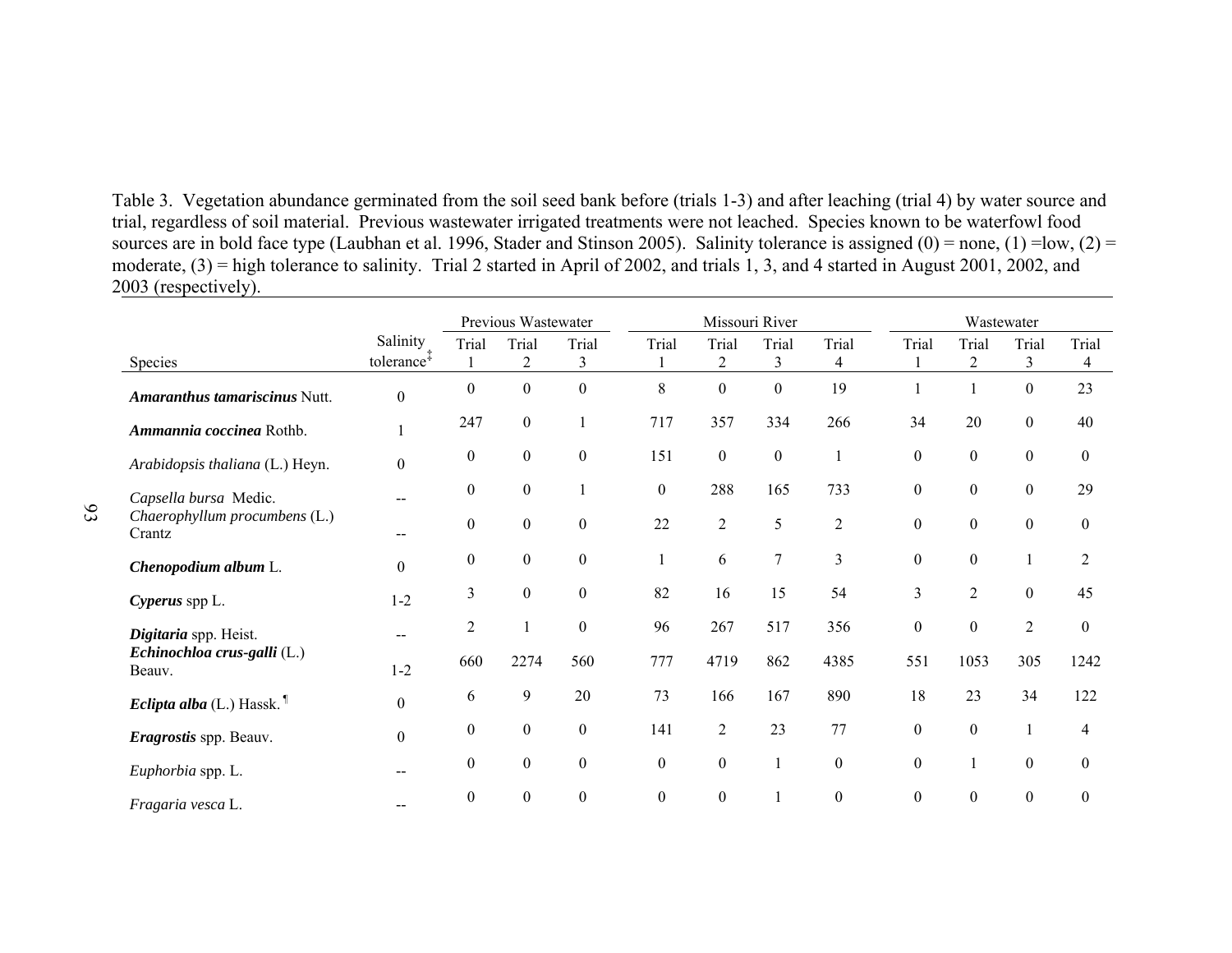| Grass (unknown A)                          |                  | 4                | $\boldsymbol{0}$ | $\mathbf{0}$     | 2                | $\mathbf{0}$     | $\boldsymbol{0}$ | $\boldsymbol{0}$ | 11               | $\boldsymbol{0}$ | $\boldsymbol{0}$ | $\mathbf{0}$     |
|--------------------------------------------|------------------|------------------|------------------|------------------|------------------|------------------|------------------|------------------|------------------|------------------|------------------|------------------|
| Grass (unknown B)                          | --               | $\mathbf{0}$     | 16               | $\boldsymbol{0}$ | $\boldsymbol{0}$ |                  | 10               | 19               | $\boldsymbol{0}$ | 12               | 8                | 11               |
| Leptochloa fusca (L.) Kunth                | 3                | $\boldsymbol{0}$ | 97               | 14               | 43               | $\boldsymbol{0}$ | $\boldsymbol{0}$ | $\boldsymbol{0}$ | $\boldsymbol{0}$ | 5                | 10               | $\overline{0}$   |
| Lindernia anagallidea (Michx.)<br>Pennell  | $\boldsymbol{0}$ | $\mathbf{0}$     | $\boldsymbol{0}$ | $\boldsymbol{0}$ | $\boldsymbol{0}$ | 287              | 113              | 767              | $\boldsymbol{0}$ | $\boldsymbol{0}$ | $\boldsymbol{0}$ | 131              |
| Melilotus alba Desr.                       | $\overline{2}$   | $\boldsymbol{0}$ | $\boldsymbol{0}$ | $\boldsymbol{0}$ | $\boldsymbol{0}$ | $\boldsymbol{0}$ | 16               | 25               | $\boldsymbol{0}$ | $\boldsymbol{0}$ | $\boldsymbol{0}$ | $\boldsymbol{0}$ |
| Mollugo verticillata L.                    | --               | 2                | $\boldsymbol{0}$ | $\boldsymbol{0}$ | 60               |                  | 93               | 62               | $\boldsymbol{0}$ |                  |                  | 13               |
| Pancium virgatum L.                        | $\overline{2}$   | $\mathbf{0}$     | $\boldsymbol{0}$ | $\mathbf{0}$     | $\boldsymbol{0}$ | $\boldsymbol{0}$ | 29               | $\boldsymbol{0}$ | $\boldsymbol{0}$ | $\boldsymbol{0}$ | $\boldsymbol{0}$ | $\overline{0}$   |
| Poa spp. L.                                |                  | $\boldsymbol{0}$ |                  | $\mathbf{0}$     | $\boldsymbol{0}$ | $\boldsymbol{0}$ | $\boldsymbol{0}$ | $\boldsymbol{0}$ | $\boldsymbol{0}$ | $\boldsymbol{0}$ | $\boldsymbol{0}$ | $\overline{0}$   |
| Ranunculus sceleratus L.                   |                  | $\boldsymbol{0}$ | $\boldsymbol{0}$ | $\boldsymbol{0}$ | $\overline{0}$   | 13               | $\overline{4}$   | 13               | $\boldsymbol{0}$ | $\boldsymbol{0}$ | $\boldsymbol{0}$ | 7                |
| <b>Rumex</b> spp.                          |                  | $\boldsymbol{0}$ | $\mathbf{0}$     | $\boldsymbol{0}$ | $\boldsymbol{0}$ |                  | $\boldsymbol{0}$ | $\boldsymbol{0}$ |                  | $\boldsymbol{0}$ | $\boldsymbol{0}$ | $\boldsymbol{0}$ |
| Solanum americanum Mill.                   | --               | $\boldsymbol{0}$ | $\mathbf{0}$     | $\overline{0}$   | 196              | 68               | 146              | 22               | $\boldsymbol{0}$ | $\boldsymbol{0}$ | $\boldsymbol{0}$ | 8                |
| Veronica peregrina L.                      | $-0$             | $\boldsymbol{0}$ | $\boldsymbol{0}$ | $\boldsymbol{0}$ | 78               | $\boldsymbol{0}$ | $\boldsymbol{0}$ | $\boldsymbol{0}$ | $\boldsymbol{0}$ | $\boldsymbol{0}$ | $\boldsymbol{0}$ | $\boldsymbol{0}$ |
| Biomass per plant (g plant <sup>-1</sup> ) |                  | 0.276            | 0.202            | 0.137            | 0.111            | 0.123            | 0.05             | 0.01             | 0.28             | 0.517            | 0.082            | 0.173            |
| Total number of dicots / taxa              | 16/25            | 3/7              | 1/6              | 3/5              | 9/15             | 10/15            | 12/18            | 12/17            | 4/7              | 5/9              | 3/8              | 9/13             |

‡Salinity tolerance for many species may vary by salt type, life stage, population, duration of exposure, temperature, and other factors (Lieffers and Shay 1983). Ratings are based on soil electrical conductivity (solution extract): none = 0-2 dS/m; low = 2.1-4.0 dS/m; medium =  $4.1$ -8.0 dS/m; high >  $8.0$  dS/m (USDA, NRCS. 2008, Stewart and Kantrud 1972, Xiong and Zhu 2002)

¶ Salinity tolerance estimated (Flynn et al. 1995)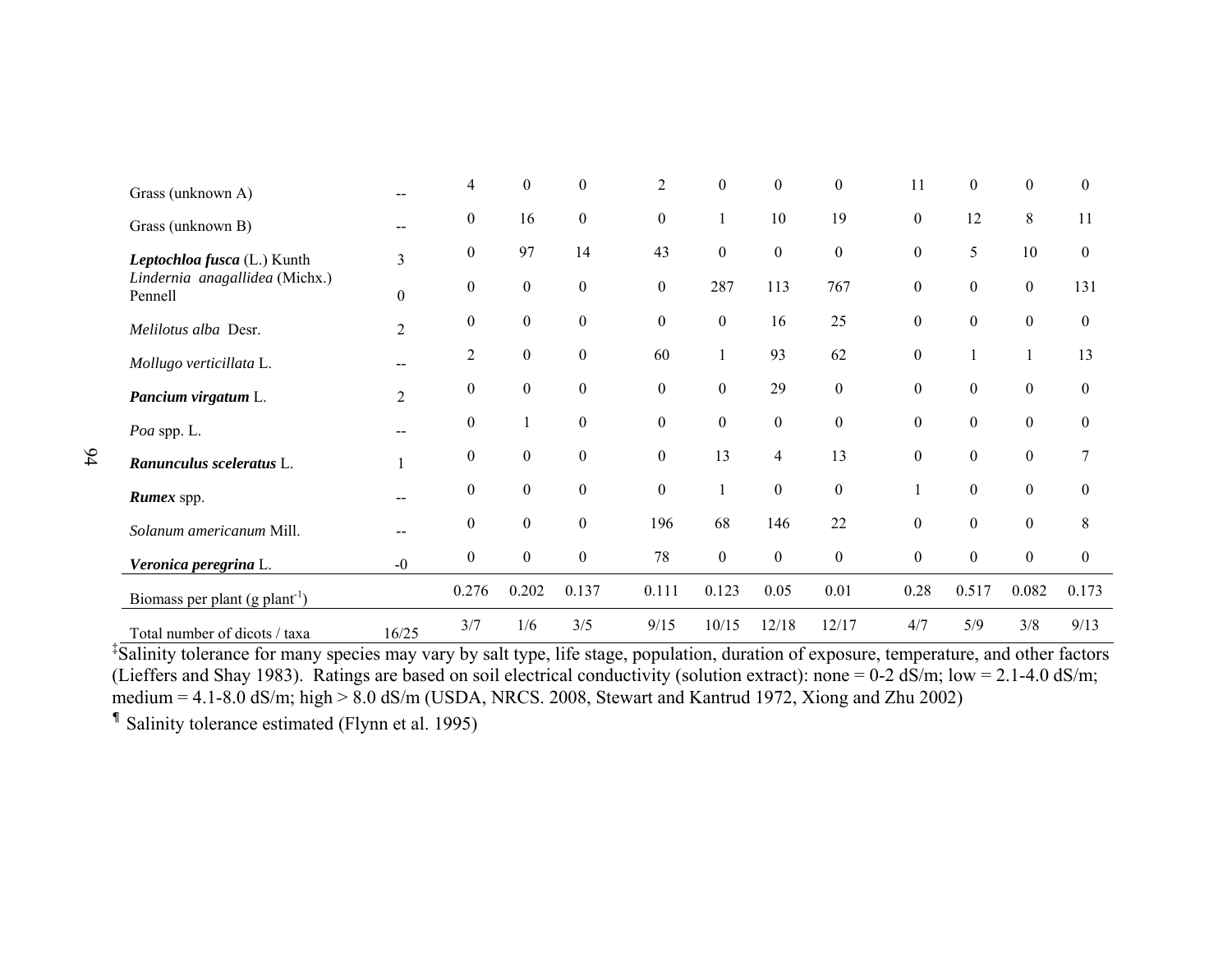Figure 1. Least-squares means of number taxa (A), plant density (B) and vegetative biomass (C) by water source and trial regardless of soil material. Water sources were Missouri River (MOR), municipal wastewater effluent (WWE) and previously irrigated with WWE (PWW). Different letters above columns indicates significant differences among water sources in that trial. Vertical bar within a column represent one standard error.

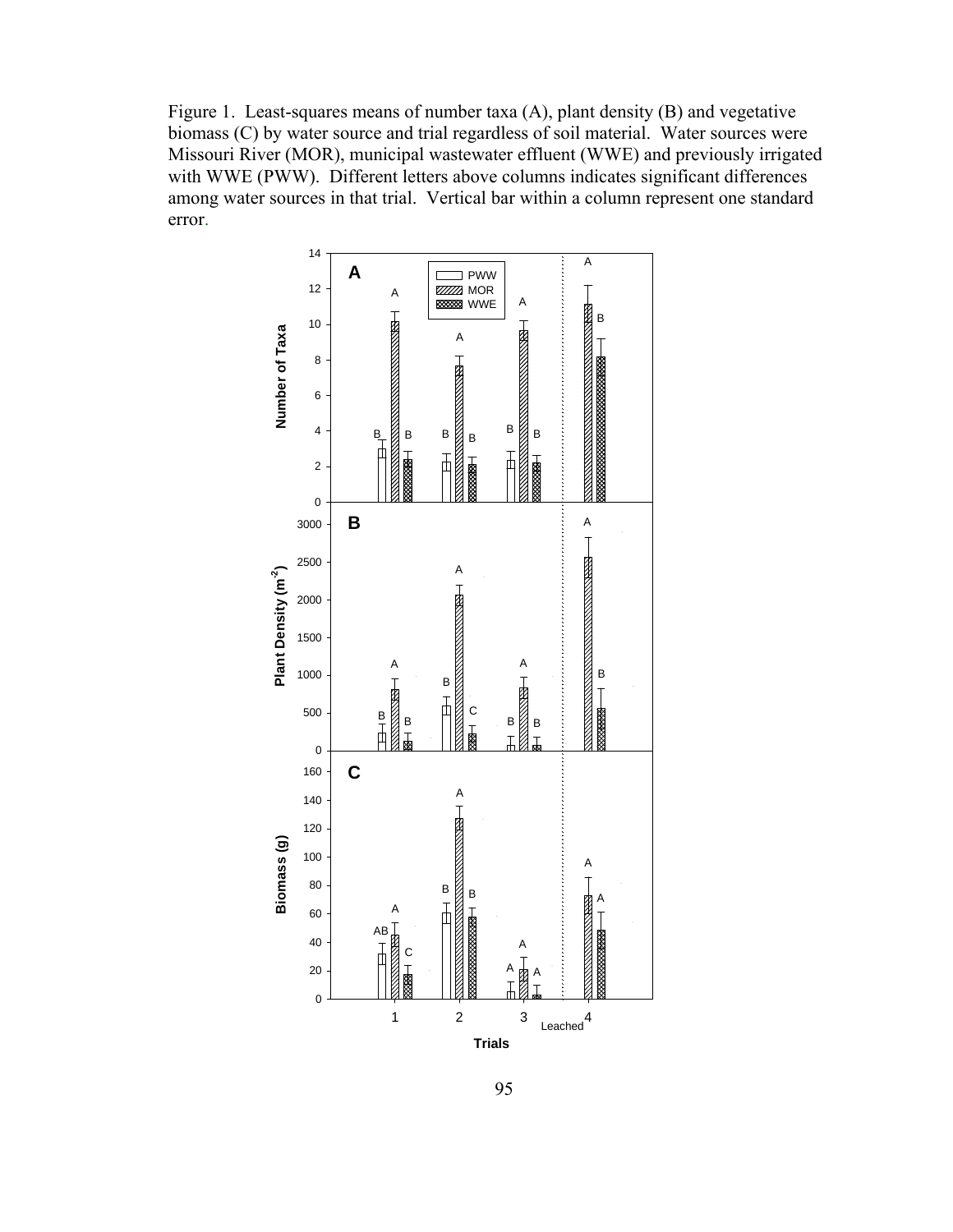Table 4. Mean Exchangeable bases, electrical conductivity (EC), exchangeable sodium percentage (ESP), and pH of both soil materials irrigated with Missouri River water (MOR), municipal wastewater effluent (WWE), or MOR on previously WWE irrigated (PWW) at the end of the third trial. Means  $(LS \text{ means} \pm SE)$  within columns followed by the same letter are not significantly different  $(P > 0.05)$ .

|            |                                                      |  | Water Level Effects | Water and Soil Level Effects                                                                                                                                                                                                                                                                                                                                                                                                            |                  |                                     |                                                                                                               |                               |      |  |
|------------|------------------------------------------------------|--|---------------------|-----------------------------------------------------------------------------------------------------------------------------------------------------------------------------------------------------------------------------------------------------------------------------------------------------------------------------------------------------------------------------------------------------------------------------------------|------------------|-------------------------------------|---------------------------------------------------------------------------------------------------------------|-------------------------------|------|--|
|            | <b>Exchangeable Bases</b><br>$(\text{cmol kg}^{-1})$ |  |                     | EC                                                                                                                                                                                                                                                                                                                                                                                                                                      | <b>ESP</b>       |                                     | Exchangeable Ca<br>$\text{(cmol kg}^{-1})$                                                                    | pH<br>(1M CaCl <sub>2</sub> ) |      |  |
|            |                                                      |  |                     |                                                                                                                                                                                                                                                                                                                                                                                                                                         |                  | Loamy                               | Silt                                                                                                          | Loamy                         | Silt |  |
| Water      | Mg                                                   |  | Na                  | $(mS \text{ cm}^{-1})$ <sup>†</sup>                                                                                                                                                                                                                                                                                                                                                                                                     | $(%)^{\ddagger}$ | fine sand                           | loam                                                                                                          | fine sand                     | Loam |  |
| <b>MOR</b> |                                                      |  |                     | $4.9 \pm 1.4^{a}$ $0.4 \pm 0.06^{a}$ $10.1 \pm 1.9^{a}$ $8.9 \pm 2.7^{a}$ $29.7 \pm 3.6^{a}$                                                                                                                                                                                                                                                                                                                                            |                  |                                     | $15.7 \pm 4.3$ <sup>a</sup> $21.6 \pm 4.3$ <sup>a</sup> $7.8 \pm 0.1$ <sup>b</sup> $7.6 \pm 0.1$ <sup>a</sup> |                               |      |  |
| <b>PWW</b> |                                                      |  |                     | $8.0 \pm 1.2^{\text{a}}$ $0.8 \pm 0.06^{\text{b}}$ $15.4 \pm 1.7^{\text{b}}$ $36.7 \pm 2.4^{\text{b}}$ $34.3 \pm 3.1^{\text{a}}$                                                                                                                                                                                                                                                                                                        |                  |                                     | $15.2 \pm 3.7^{\text{ a}}$ $40.5 \pm 3.7^{\text{ b}}$ $7.9 \pm 0.1^{\text{ bc}}$ $7.5 \pm 0.1^{\text{ a}}$    |                               |      |  |
|            |                                                      |  |                     | WWE $6.6 \pm 1.1^{\circ}$ $1.2 \pm 0.05^{\circ}$ $21.3 \pm 1.5^{\circ}$ $43.0 \pm 2.1^{\circ}$ $40.7 \pm 2.8^{\circ}$<br>$\frac{1}{2}$ and $\frac{1}{2}$ and $\frac{1}{2}$ and $\frac{1}{2}$ and $\frac{1}{2}$ and $\frac{1}{2}$ and $\frac{1}{2}$ $\frac{1}{2}$ $\frac{1}{2}$ $\frac{1}{2}$ $\frac{1}{2}$ $\frac{1}{2}$ $\frac{1}{2}$ $\frac{1}{2}$ $\frac{1}{2}$ $\frac{1}{2}$ $\frac{1}{2}$ $\frac{1}{2}$ $\frac{1}{2}$ $\frac{1}{2$ |                  | $16.1 \pm 3.3$ <sup>a</sup><br>1000 | $40.4 \pm 3.3^{b}$ $8.0 \pm 0.0^{c}$ $7.5 \pm 0.0^{a}$                                                        |                               |      |  |

96 <sup> $\uparrow$ </sup> Electrical conductivity determined by the 1:1 soil to water method (Whitney 1998).

<sup>‡</sup> Exchangeable sodium percentage as determined by:  $ESP = \{(100 \cdot ESR) / 1 + ESR\}$  where ESR (exchange sodium ratio) = exchangeable Na<sup>+</sup> / exchangeable  $(Ca^{2+} + Mg^{2+})$  (Bohn et al. 1998).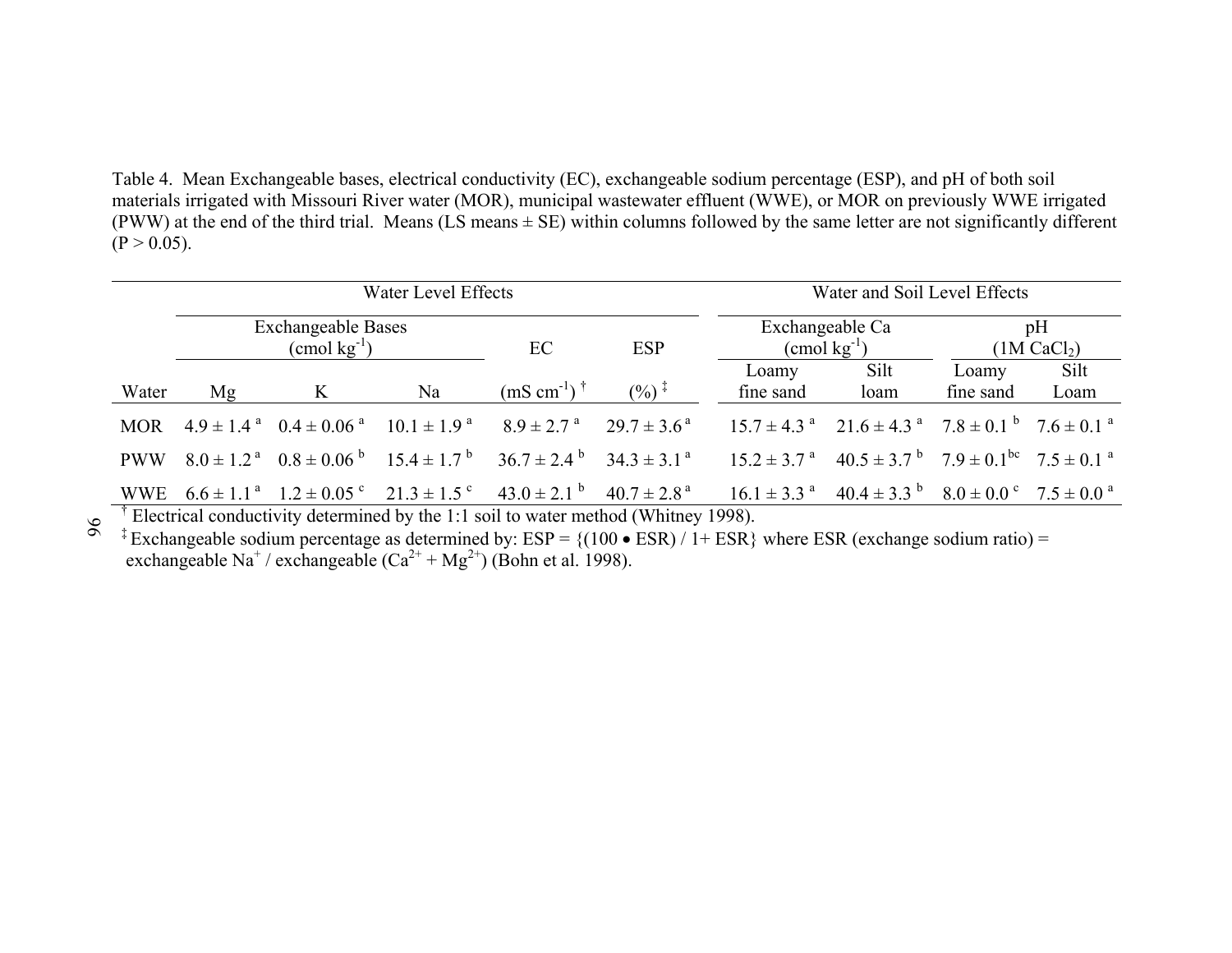Table 5. Mean Exchangeable bases, electrical conductivity (EC), exchangeable sodium percentage (ESP), and pH of soil materials irrigated with Missouri River water (MOR) or municipal wastewater effluent (WWE) immediately after leaching (IAL) and after the fourth trial. Means (LS means ± SE) within columns for a sample period followed by the same letter are not significantly different  $(P > 0.05)$ .

| Sample          |                                                      |                          | Water and Soil Level Effects |                                  |                             |                            |                                            |                            |
|-----------------|------------------------------------------------------|--------------------------|------------------------------|----------------------------------|-----------------------------|----------------------------|--------------------------------------------|----------------------------|
| Period<br>and   | <b>Exchangeable Bases</b><br>$\text{(cmol kg}^{-1})$ |                          |                              | EC                               | <b>ESP</b>                  | pH                         | Exchangeable Na<br>$\text{(cmol kg}^{-1})$ |                            |
| Water<br>Source | Ca                                                   | Mg                       | K                            | $(mS \text{ cm}^{-1})^{\dagger}$ | $($ %) $\frac{1}{1}$        | (1M CaCl <sub>2</sub> )    | Loamy<br>fine sand                         | Silt<br>loam               |
| $IAL$           |                                                      |                          |                              |                                  |                             |                            |                                            |                            |
| <b>MOR</b>      | $4.1 \pm 0.2^{\text{a}}$                             | $2.1 \pm 0.1^{\text{a}}$ | $0.3 \pm 0.02$ <sup>a</sup>  | $2.8 \pm 0.4$ <sup>a</sup>       | $11.6 \pm 2.2$ <sup>a</sup> | $7.3 \pm 0.4$ <sup>a</sup> | $0.5 \pm 0.3$ <sup>a</sup>                 | $1.2 \pm 0.3$ <sup>a</sup> |
| <b>WWE</b>      | $4.0 \pm 0.2$ <sup>a</sup>                           | $1.9 \pm 0.1^{\text{a}}$ | $0.5 \pm 0.02^{\circ}$       | $3.0 \pm 0.4$ <sup>a</sup>       | $21.6 \pm 2.2^{\circ}$      | $7.5 \pm 0.4^{\circ}$      | $0.8 \pm 0.3$ <sup>a</sup>                 | $2.8 \pm 0.3^{b}$          |
| Trial 4         |                                                      |                          |                              |                                  |                             |                            |                                            |                            |
| <b>MOR</b>      | $19.6 \pm 1.1^{a}$                                   | $2.4 \pm 0.2^{\text{a}}$ | $0.3 \pm 0.01$ <sup>a</sup>  | $2.7 \pm 0.2$ <sup>a</sup>       | $6.7 \pm 0.6^{\text{a}}$    | $7.5 \pm 0.3$ <sup>a</sup> | $1.2 \pm 0.3$ <sup>a</sup>                 | $2.0 \pm 0.3$ <sup>a</sup> |
| <b>WWE</b>      | $18.9 \pm 1.1^{\text{a}}$                            | $2.3 \pm 0.2^{\text{a}}$ | $0.6 \pm 0.01$ b             | $4.1 \pm 0.2^{\circ}$            | $12.6 \pm 0.6^{b}$          | $7.7 \pm 0.3^{b}$          | $1.7 \pm 0.3$ <sup>a</sup>                 | $4.7 \pm 0.3$ °            |

† Electrical conductivity determined by the 1:1 soil to water method (Whitney 1998).

<sup>‡</sup> Exchangeable sodium percentage as determined by:  $ESP = \{(100 \bullet \text{ESR}) / 1 + \text{ESR}\}\$  where ESR (exchange sodium ratio) = exchangeable Na<sup>+</sup> / exchangeable  $(Ca^{2+} + Mg^{2+})$  (Bohn et al. 1998).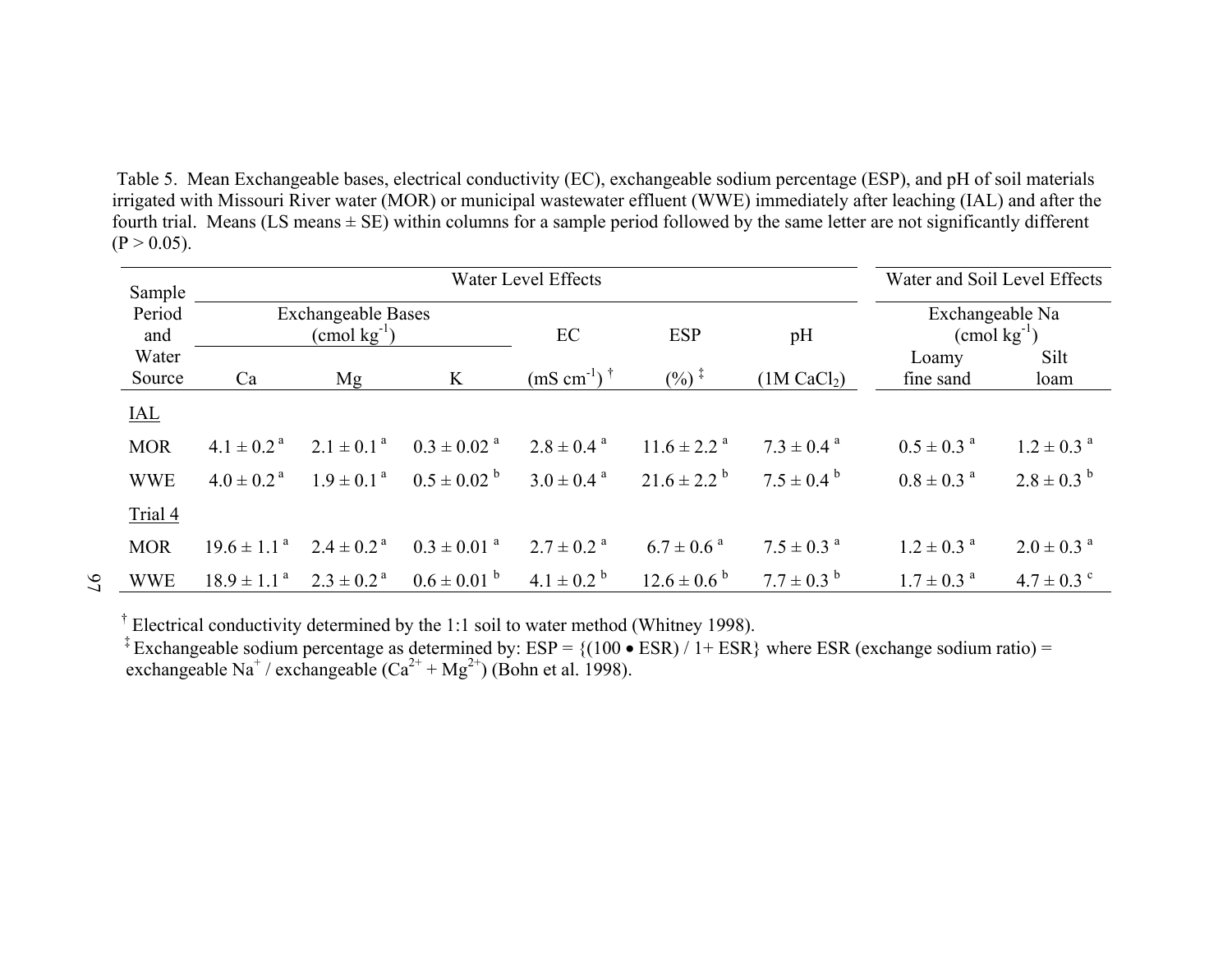#### DISCUSSION

Switching water sources in the PWW microcosms from WWE to MOR, which had lesser EC and Na concentrations, did not increase taxa richness, plant density, or biomass for either soil material relative to WWE-irrigated microcosms. Over the course of three trials, exchangeable bases, EC, and ESP remained great in the PPW-irrigated microcosms compared with MOR-irrigated microcosms. This suggests that under conditions which prohibit the removal of salts from the germination cohort of the seed bank, inhibition may not be alleviated by irrigation with a better quality water source (Richards 1954). Removal of salts through drainage is required otherwise evapotranspiration processes sustain salt concentrations in the soil (Qadir et al. 1996). This may have application to wetland impoundments irrigated with large saline or sodic water and complemented with other sources that are relatively small in salinity and sodicity. Irrigating with a less saline water source to reduce salinity in impoundments previously irrigated with a high saline water sources, such as WWE, may be unsuccessful because of soil properties or hydrologic connectivity. Impoundments underlain with slowly permeable soil or a restrictive layer may impede leaching of salts away from the seed bank. Impoundments that are hydrologically isolated from ground water of lower salinity may also be unable to reduce salinity.

Although no new species germinated after reducing soil salts by leaching, abundance increased for several species compared with the third trial. Among the largest increases were the abundance of *Echinochloa crus-galli* and *Eclipta alba*, which increased by more than 80% in the MOR-irrigated soils and by more than 55% and 80% (respectively) in the WWE-irrigated soil materials. Germination of both species has been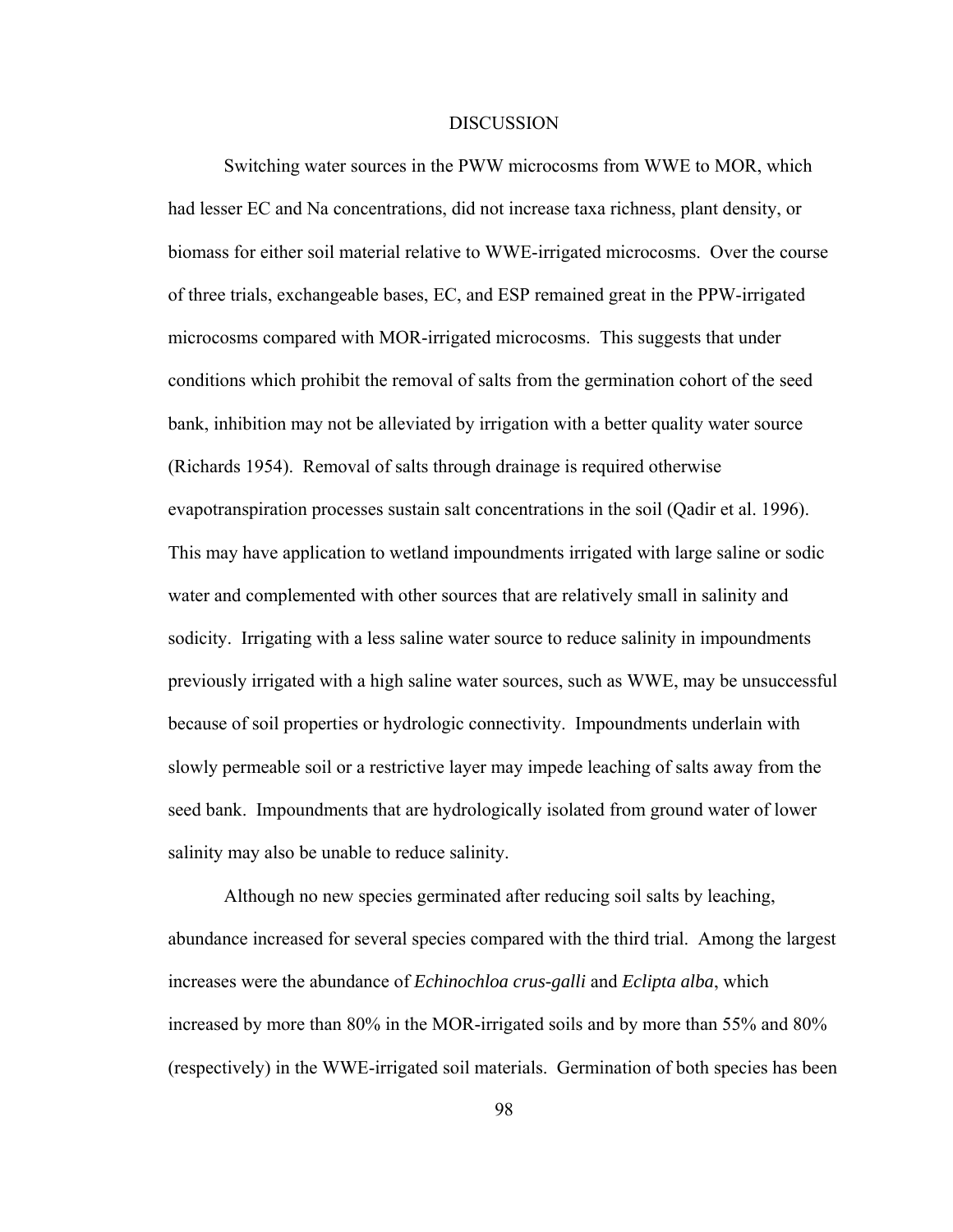reported to be reduced in saline conditions (Rahman and Ungar 1990, Tripathi et al. 2004 and references within) however, the exposure of the seed bank to saline and sodic edaphic conditions followed by lesser salinity and sodicity after leaching may have enhanced germination of these species (Heydecker et al.1973, Baskin and Baskin 1998), which may be beneficial in wetlands as both species are considered waterfowl foods.

Results also suggest dicots in the soil seed bank may be more sensitive to soil salinity-sodicity than monocots. After leaching, the number of dicotylous species that germinated in the WWE-irrigated microcosms increased to nine (average of  $5.67 \pm 0.6$ ) species per treatment replicate) compared to three species (average of  $0.67 \pm 0.6$  species per treatment replicate) before leaching in trial three. Number of germinated monocots decreased from five species (average of  $1.5 \pm 0.4$  species per treatment replicate) in the third trial to four species (average of  $2.5 \pm 0.4$  species per treatment replicate) after the last trial. Dicot sensitivity to irrigation with WWE was also noted in the previous study (Chapter 3).

The reduction in soil salts probably aided in the 3-fold increase in number of taxa and plant density, and the more than 85% increase in biomass in the WWE-irrigated microcosms compared with the average number of taxa, density, and biomass before leaching. Microcosms irrigated with MOR had less of an increase in taxa richness and biomass (21% and 12%, respectively) after leaching, however plant density also increased by 3-fold over the average density before leaching. The increased seed bank response after leaching indicates that exposure to saline-sodic soil conditions did not irreversibly impair the viability of these freshwater seed banks, which is consistent with other studies (Walsh et al. 1991, Foderaro and Ungar 1997, DiTommaso 2004).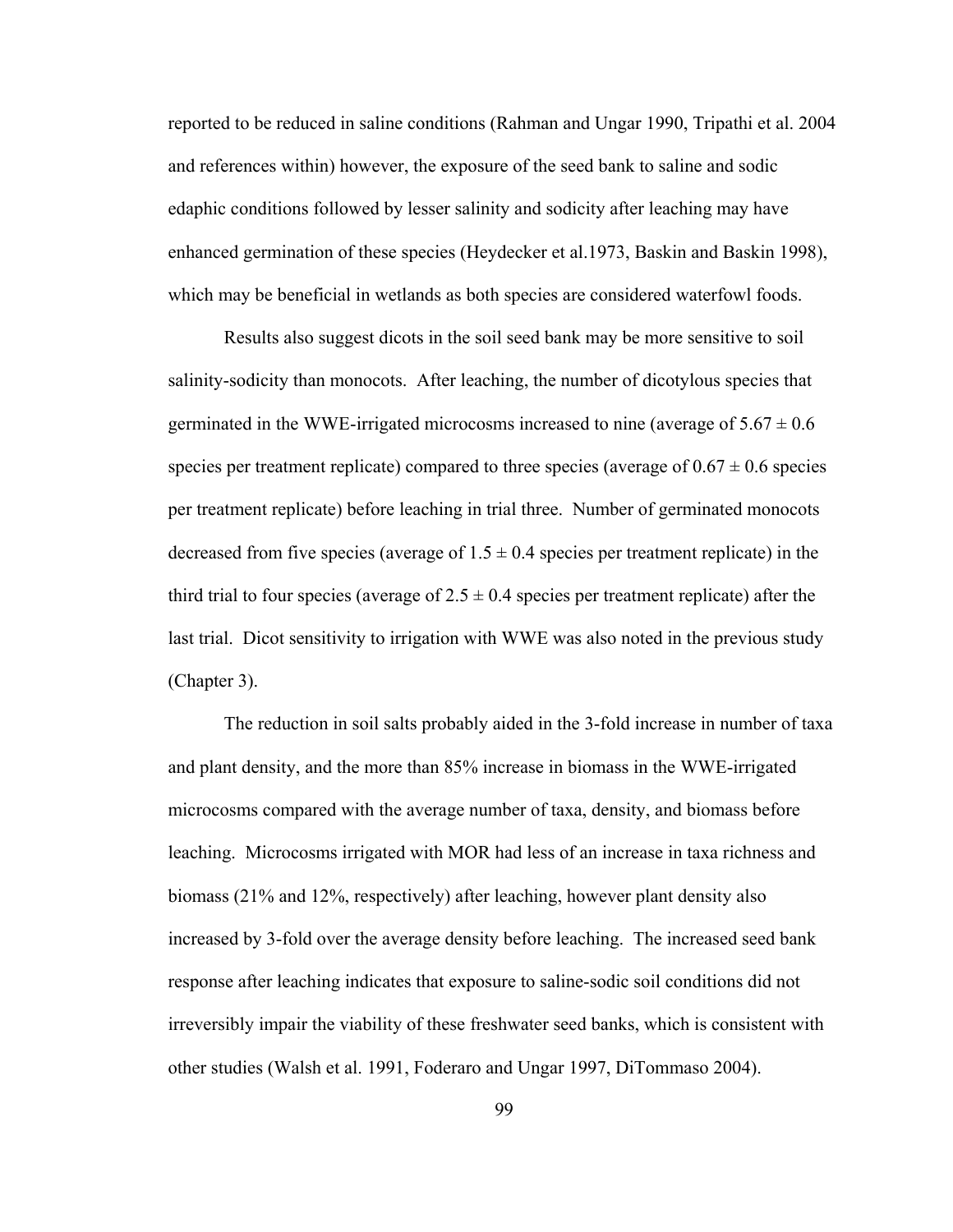Resuming irrigation with water sources during trial four increased exchangeable Ca by more than 3-fold and Na by  $> 70\%$  in both WWE- and MOR-irrigated microcosms. This large increase in exchangeable Ca is assumed to be associated with the Ca concentrations of the irrigation sources (MOR, 55 mg Ca  $1^{-1}$ ; WWE, 64 mg Ca  $1^{-1}$ , Knowlton and Jones 2003) and the gypsum added during the leaching treatment. The solubility of gypsum and  $CaCO<sub>3</sub>$  present in the soils may have been enhanced by sodium chloride concentrations in the water sources (Reeve and Bower 1960). The large increase in Ca resulted in decreasing the ESP of the soils after trial 4.

Decreased soil salts may not have been the only factor that contributed to increased seed bank response following the leaching treatment. Although for all previous trials soil material was mixed at harvest, the incorporation of gypsum during the leaching treatment may have disrupted conditional dormancy of seeds (e.g., exposure to surface temperature and light) and stimulated germination of some species. The addition of gypsum may have promoted germination by improving leaching efficiency and by neutralizing toxic effects of salts that remained after leaching (Tobe et al. 2003). Alleviation of salt toxicity may involve the ability of  $Ca^{2+}$  to induce and maintain soil colloid flocculation. Improved soil structure may decrease salinity near seeds by increasing hydraulic conductivity and availability of exchange sites on soil colloids that can sequester salts within microstructures (Rengasamy et al. 1986, Silvertooth and Norton 2000). Leaching also may have influenced germination and seedling development by removing germination-inhibiting compounds, such as abscisic acid from the seed coat (Wareing and Foda 1957, as cited in Baskin and Baskin 1998).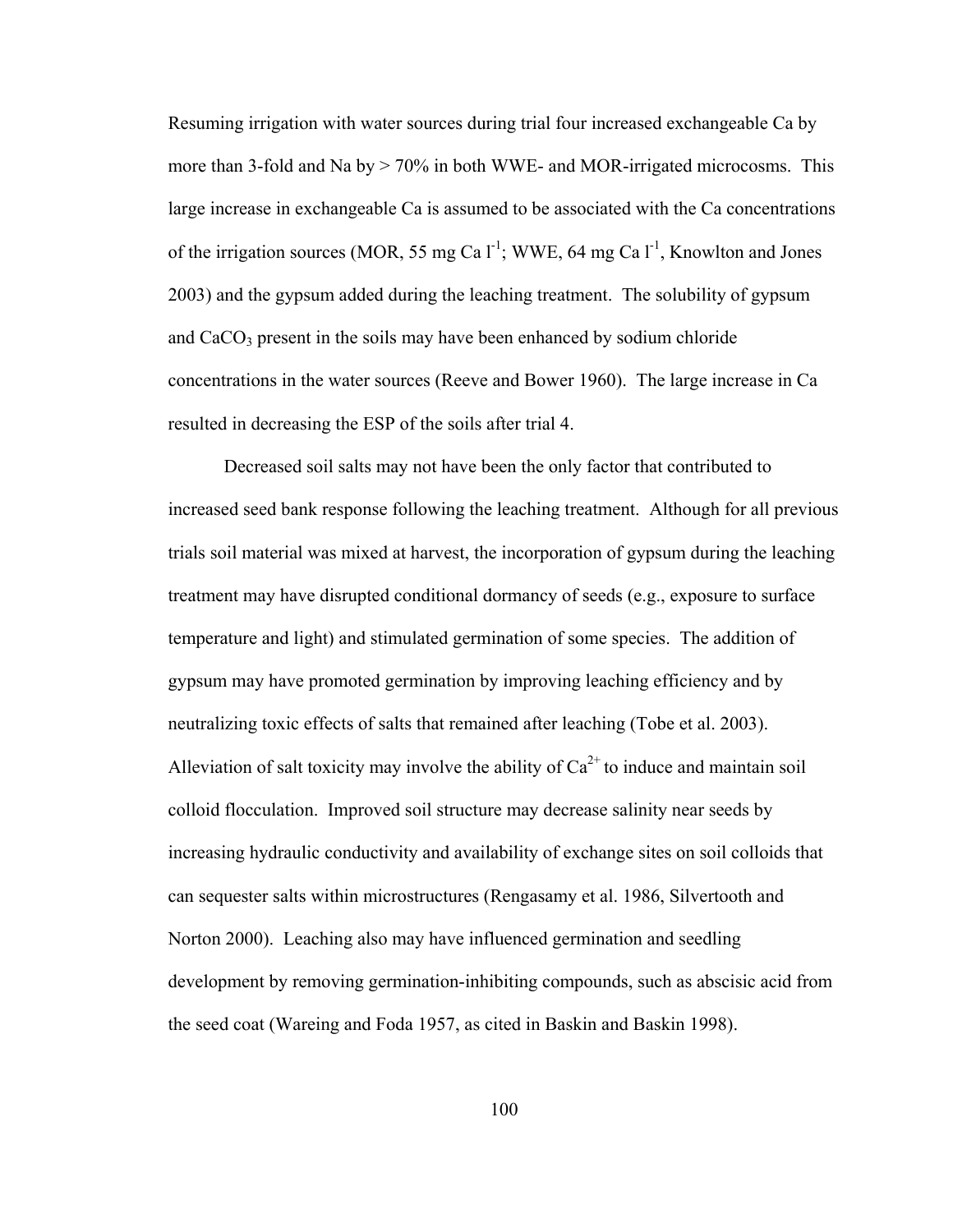Greater biomass on a per plant basis followed the order WWE> PWW> MOR for nearly all trials. This may be attributed to the greater concentration of N and P in the WWE compared with the MOR and suggests nutrient uptake was not impaired by the associated salinity-sodicity induced by the WWE. Possibly, concentrations of N and P in the WWE may be beneficial to plant productivity after germination has completed. Germination and seedling stages are generally more sensitive to saline-sodic conditions than later stages (Ungar 2001 and references within, Brock et al. 2005). A potential shallow-water (e.g., moist-soil) irrigation strategy for wetland impoundments that could utilize nutrient concentrations in the WWE, but avoid salinity induced germination inhibition, may start with irrigation with MOR until seedlings are established followed by irrigation with WWE. In this manner, established plants may aid in attenuating accumulation of salts by excretion and secretion of root exudates, aggregation of soil particles, increased porosity, and addition of organic materials to the soils (Ahmad et al. 1990). However, this strategy would be susceptible to salt accumulation unless salts could be removed from the soils.

#### CONCLUSIONS

Reducing the salinity and sodicity of the irrigation source in microcosms previously irrigated with WWE failed to improve seed bank response. The restrictive soil depth and drainage of the microcosms in conjunction with moist-soil conditions, which is conducive to salinity development through evaporative processes, prohibited the removal of sufficient salts from the germinating cohort of the seed bank. This may have implications for WWE-irrigated wetland impoundments with limited leachable soil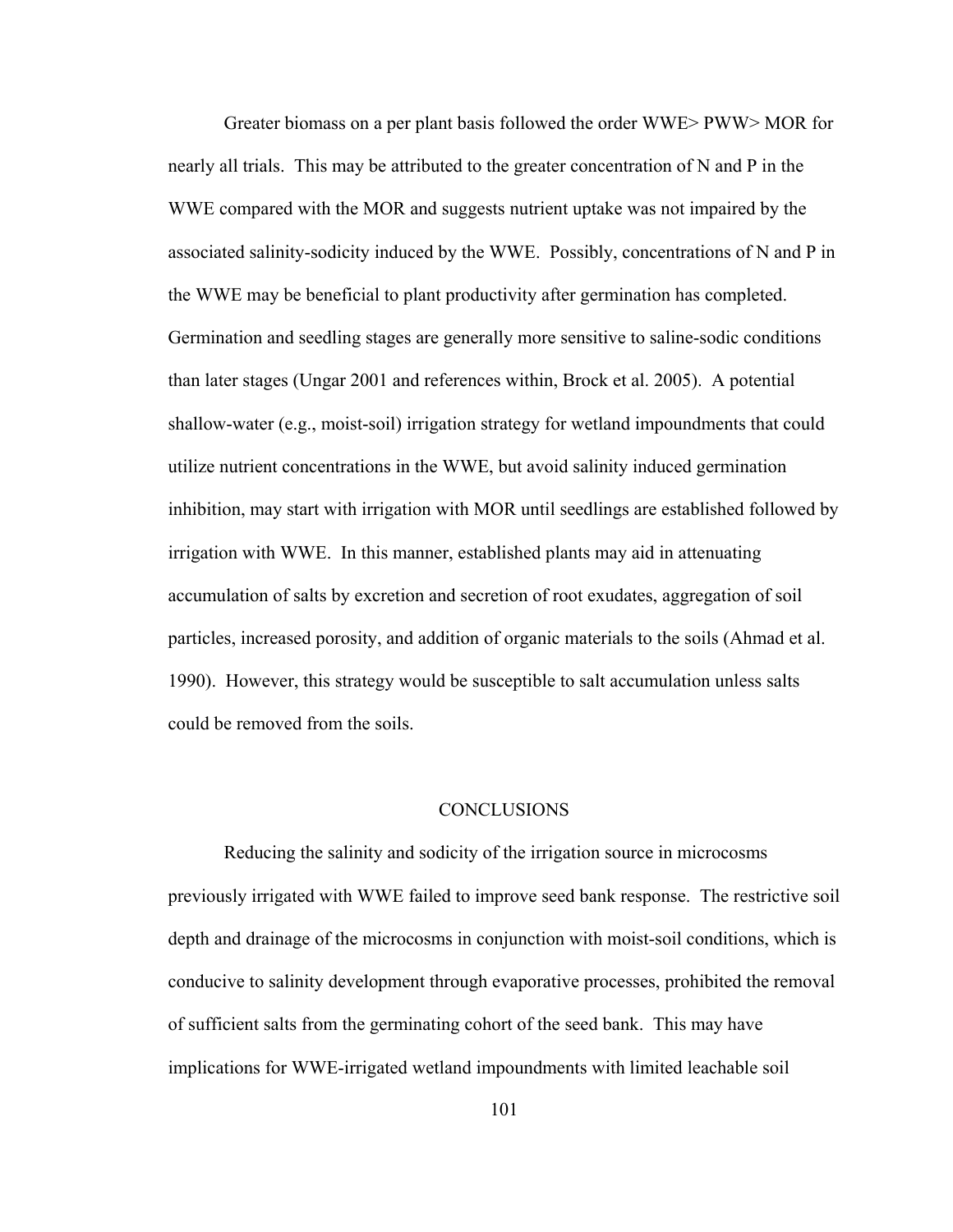depths. The use of saline-sodic irrigation water on impoundments underlain with slowly permeable soils or restrictive layers may promote concentration of salts that alter ecological processes in the soil and vegetation communities. However, decreasing soil salinity and sodicity through unrestrictive leaching did increase taxa richness, plant density, and biomass. Seed bank response after leaching indicate that these fresh-water seed banks were still viable after prolonged exposure to saline-sodic soil conditions and that decreasing soil salts alleviated for some species the germination inhibition induced by irrigation with WWE.

#### ACKNOWLEDGMENTS

This research was supported by contributions from Gaylord Memorial Laboratory, The School of Natural Resources at the University of Missouri-Columbia, Missouri Department of Conservation Cooperative, U.S. Department of Agriculture Agricultural Research Service (USDA-ARS), and the Missouri Agricultural Experimental Station Project 183. Thank you to the personnel at the City of Columbia, Missouri Public Water Treatment Plant for assistance in obtaining water samples. To S. Lafrenz for assisting with data collection and M. Knowlton for sharing data on municipal wastewater and Missouri River water. Special thanks to R. Dresbach of the University of Missouri– Columbia, Soil Characterization Laboratory for providing soil analyses. Thanks to M. Ellersieck, and W. Newton for statistical assistance.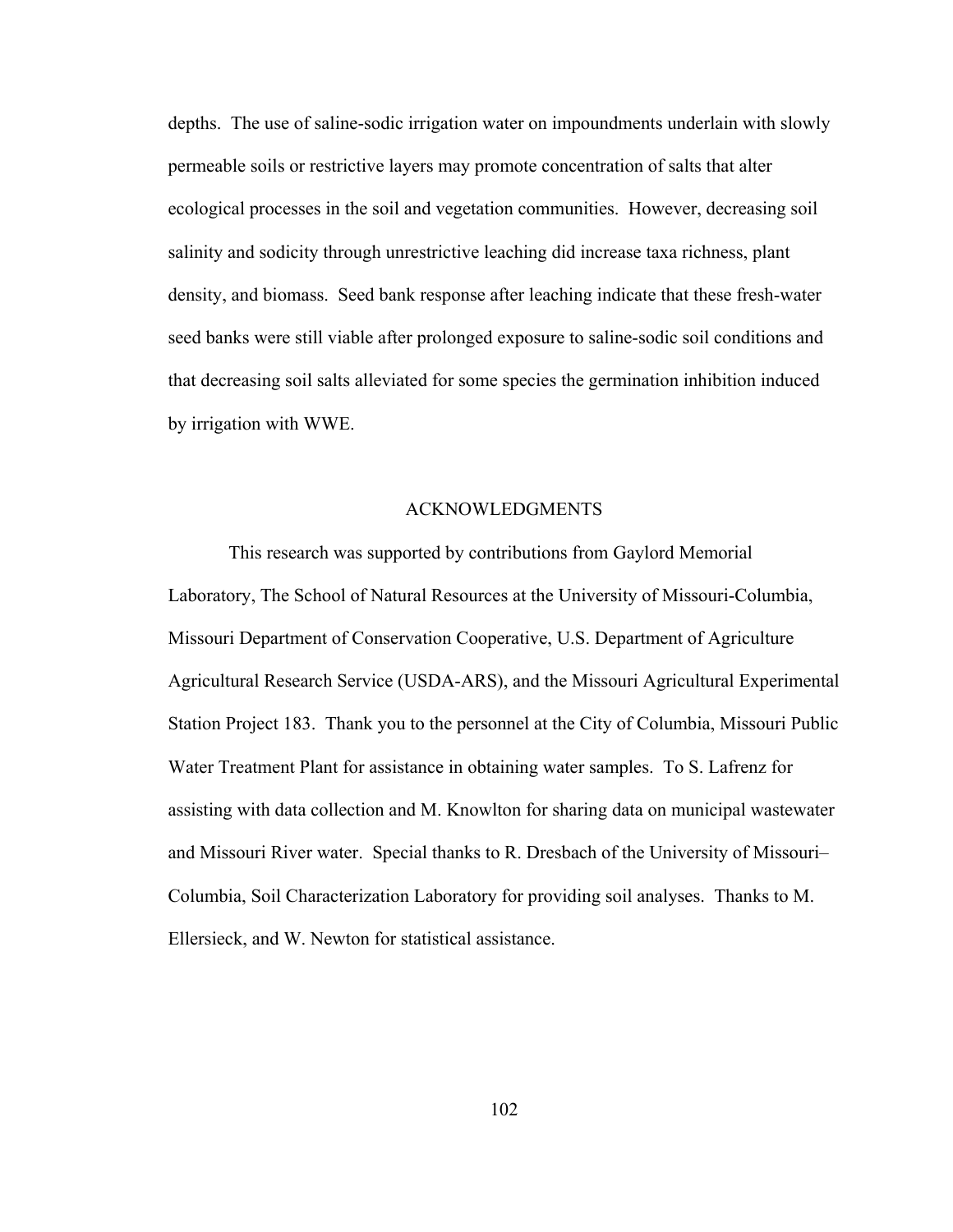#### LITERATURE CITED

- Ahmad, N., R. H. Qureshi, and M. Qadir. 1990. Amelioration of a calcareous saline-sodic soil by gypsum and forage plants. Land Degradation & Rehabilitation 2:277-284.
- Baskin C. C. and J. M. Baskin. 1998. Seeds, Ecology, Biogeography, and Evolution of Dormancy and Germination. Academic Press, London, UK.
- Bohn, H. L., B. L. McNeal, and G. A. O'Connor. 2001. Soil Chemistry. John Wiley & Sons, Inc., New York, NY, USA.
- Brock, M. A., D. L. Nielsen, and K. Crossle. 2005. Changes in biotic communities developing from freshwater wetland sediments under experimental salinity and water regimes. Freshwater Biology 50:1376-1390.
- DiTommaso, A. 2004. Germination behavior of common ragweed (*Ambrosia artemisiifolia*) populations across a range of salinities. Weed Science 52:1002-1009.
- Foderaro, M. A. and I. A. Ungar. 1997. Growth and survival of *Polygonum aviculare* L. at a brine-contaminated site in southeastern Ohio. American Midland Naturalist 138:140-152.
- Flynn, K. M., K. L. McKee, and I. A. Mendelssohn. 1995. Recovery of freshwater marsh vegetation after a saltwater intrusion event. Oecologia 103:63–72.
- Ghafoor, A., M. A. Gill, A. Hassan, G. Murtaza, M. Qadir. 2001. Gypsum: an economical amendment for amelioration of saline-sodic waters and soils, and for improving crop yields. International Journal of Agriculture & Biology 3:266-275
- Heydecker, W., J. Higgins, and R. L. Gulliver. 1973. Accelerated germination by osmotic seed treatment. Nature 246:42-44.
- Katembe, W. J., I. A. Ungar, and J. P. Mitchell. 1998. Effect of salinity on germination and seedling growth of two *Atriplex* species (Chenopodiaceae). Annals of Botany 82:167-175.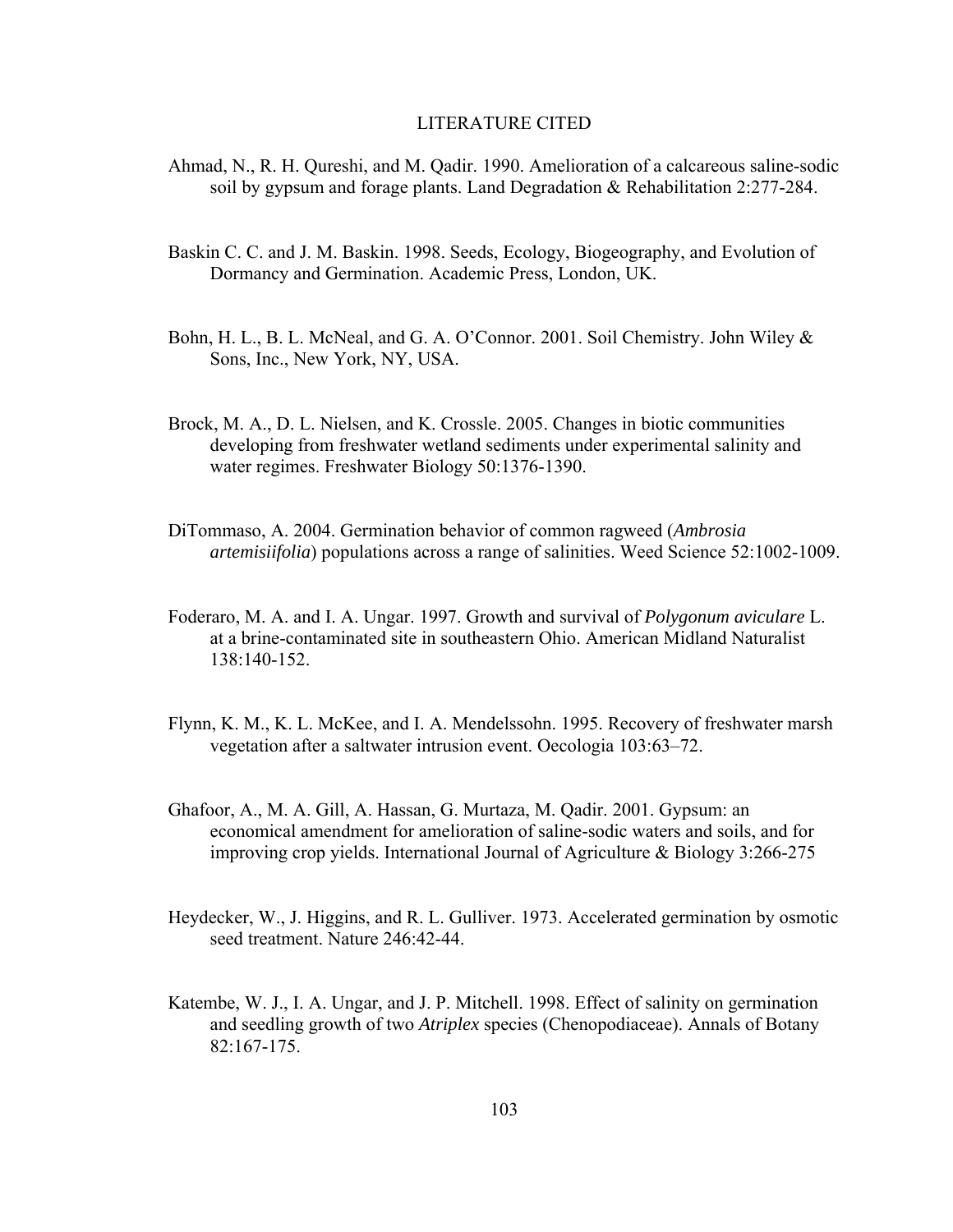- Keiffer, C. H., and I. A. Ungar. 1997. The effect of extended exposure to hypersaline conditions on the germination of five inland halophyte species. American Journal of Botany 84:104-111.
- Knowlton, M. F. and J. R. Jones. 2003. Fecal bacteria, nutrients, chlorophyll, and dissolved oxygen in a constructed habitat wetland receiving treated municipal effluent and river water. Lake and Reservoir Management 19:171-183.
- Laubhan, M.K., S. L. King, and L.H. Fredrickson. 1996. Managing wetlands for wildlife. p.623-647 *In* T.A. Bookhout, (ed.) Research and Management Techniques for Wildlife and Habitats. Fifth edition. The Wildlife Society, Bethesda, Md.
- Lieffers. V. J. and J. M. Shay. 1983. Ephermeral saline lakes on the Canadian prairies: their classification and management for emergent macrophyte growth. Hydrobiologia 105:85-94.
- Milliken, G. A. and D. E. Johnson. 1984. Analysis of Messy Data, Volume I: Designed Experiments. Van Nostrand Reinhold Company, New York, NY, USA.
- Qadir, M., R. H. Qureshi, and N. Ahmad. 1996. Reclamation of saline-sodic soil by gypsum and *Leptochloa fusca*. Geoderma 74:207-217.
- Rahman, M. and I. A. Ungar. 1990. The effect of salinity on seed germination and seedling growth of *Echinochloa-Crus-Galli*. Ohio Journal of Science 90:13-15.
- Reeve, R. C. and C. A. Bower. 1960. Use of high-salt waters as a flocculant and source of divalent cations for reclaiming sodic soils. Soil Science 90:139-144.
- Rengasamy, P., R. S. B. Greene, and G. W. Ford. 1986. Influence of magnesium on aggregate stability in sodic red-brown earths. Australian Journal of Soil Research 24:229-237.
- Richards, L. A. 1954. Diagnosis and Improvement of Saline and Alkaline Soils. Agricultural Handbook No.60. United States Department of Agriculture. United States Government Printing Office, Washington DC, USA.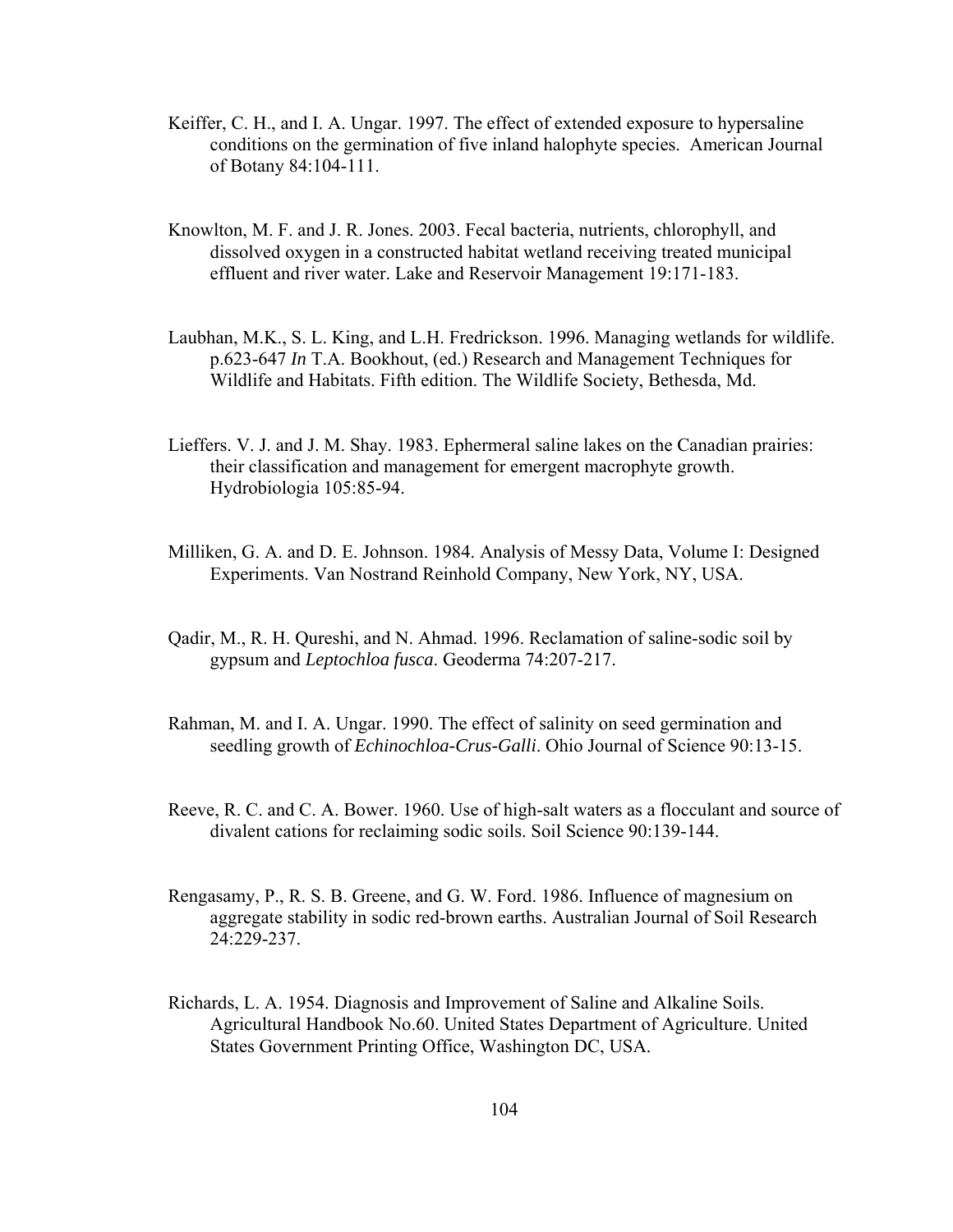- Rubio-Casal, A. E., J. M. Castillo, C. J. Luque, and M. E. Figueroa. 2003. Influence of salinity on germination and seeds viability of two primary colonizers of Mediterranean salt pans. Journal of Arid Environments 53:145-154.
- SAS Institute. 2002-2003. SAS user's guide: statistics, version 9.1. SAS Institute, Cary, NC, USA.
- Silvertooth, J. C. and E. R. Norton. 2000. Evaluation of a calcium based soil conditioner in irrigated cotton. 2000 Arizona Cotton Report, the University of Arizona College of Agriculture.
- Stader, R. E. and P. H. Stinson. 2005. Moist-soil management guidelines for the U.S. Fish and Wildlife Services southeast region. Migratory Bird Field Office. Division of Migratory Birds Southeast Region. U.S. Fish and Wildlife Service, Jackson, MS, USA.
- Stewart R. E. and H. A. Kantrud. 1972. Vegetation of prairie potholes, North Dakota, in relation to quality of water and other environmental factors. U.S. Geological Survey Professional Paper 585-D.
- Sumner, M. E. and R. Naidu. 1998. Sodic Soils: Distribution, Properties, Management, and Environmental Consequences. Oxford University Press, New York, NY, USA.
- Tobe, Kazuo, L. Zhang, and K. Omasa. 2003. Alleviatory effects of calcium on the toxicity of sodium, potassium, and magnesium chlorides to seed germination in three non-halophytes. Seed Science Research 13:47-54.
- Tripathi, J. S., R. D. Vaishya, S. S. Singh, Rupam Tripathi, and Mamta Pandey. 2004. Growth and development of Kharif weeds under different soil habitats. p 177-172. *In* A. Kumar (ed.) Environment Management. APH Publishing Corp., Dary Ganj, New Delhi, India.
- Ungar, I. A. Seed bank and seed population dynamics of halophytes. 2001. Wetlands Ecology and Management 9:499-510.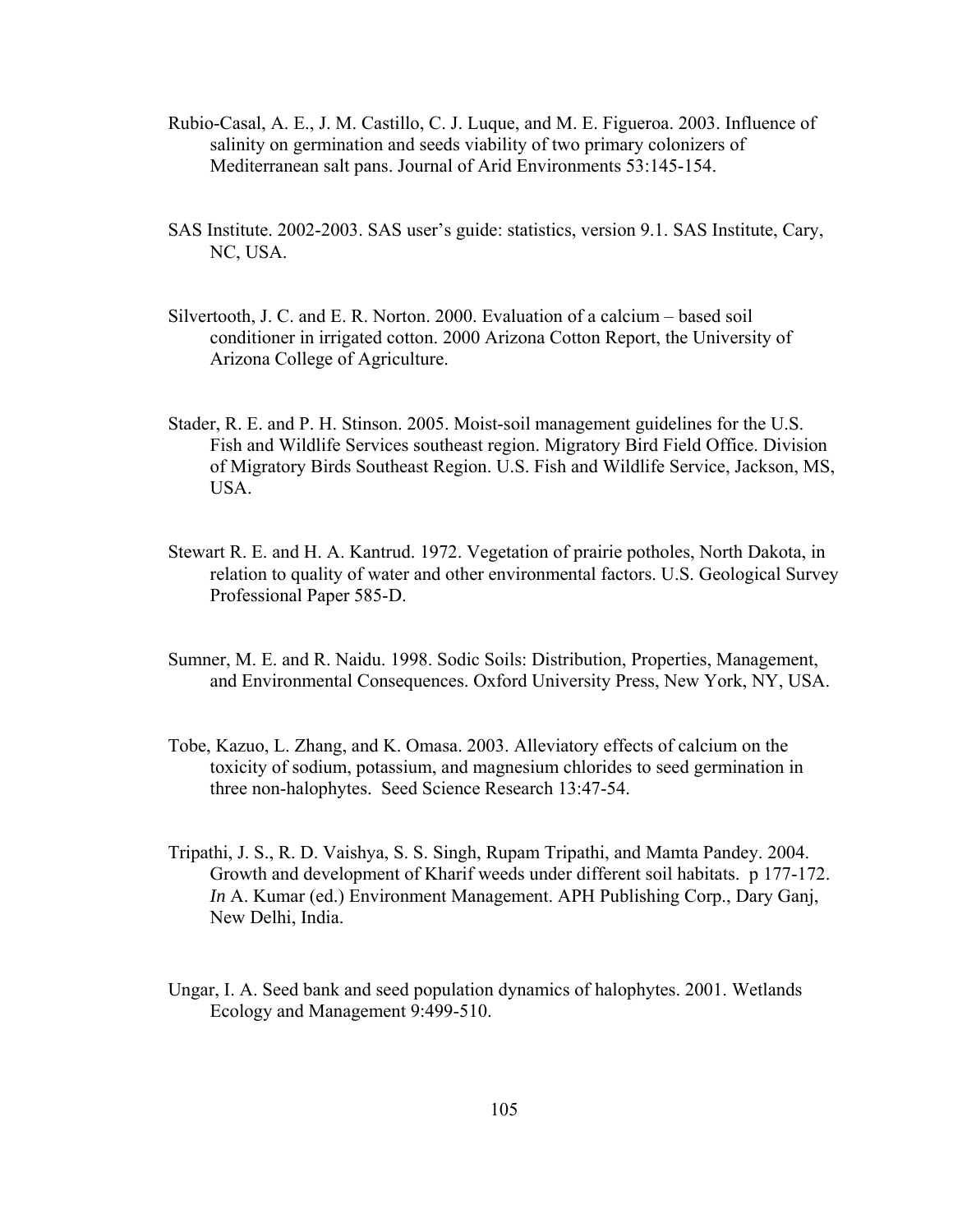- USDA, NRCS. 2008. The PLANTS Database (http://plants.usda.gov, 19 February 2008). National Plant Data Center, Baton Rouge, LA 70874-4490 USA.
- Walsh, G. E., D. E. Weber, M. T. Nguyen, and L. K. Esry. 1991. Response of wetland plants to effluents in water and sediment. Environmental and Experimental Botany 31:351-358.
- Wareing, P. F. and H. A. Foda. 1957. Growth inhibitors and dormancy in *Xanthium* seed. Physiologia Plantarum 10:226-280.
- Whitney, D. A. 1998. Soil salinity. p. 59-60. *In* J. R. Brown (ed.) Recommended Chemical Soil Test Procedures for the North Central Region. North Central Regional Research Publication No. 221 (revised). Missouri Agricultural Station SB 1001. Missouri Agricultural Station, Columbia, MO, USA.
- Xiong, L. and J. Zhu. 2002. Salt tolerance. p. 1-22. *In* C. R. Somerville and E. M. Meyerowitz, (eds), The Arabidopsis Book. American Society of Plant Biologists, Rockville, MD, USA. DOI: 10.1199/tab.0048, www.aspb.org/publications/arabidopsis/.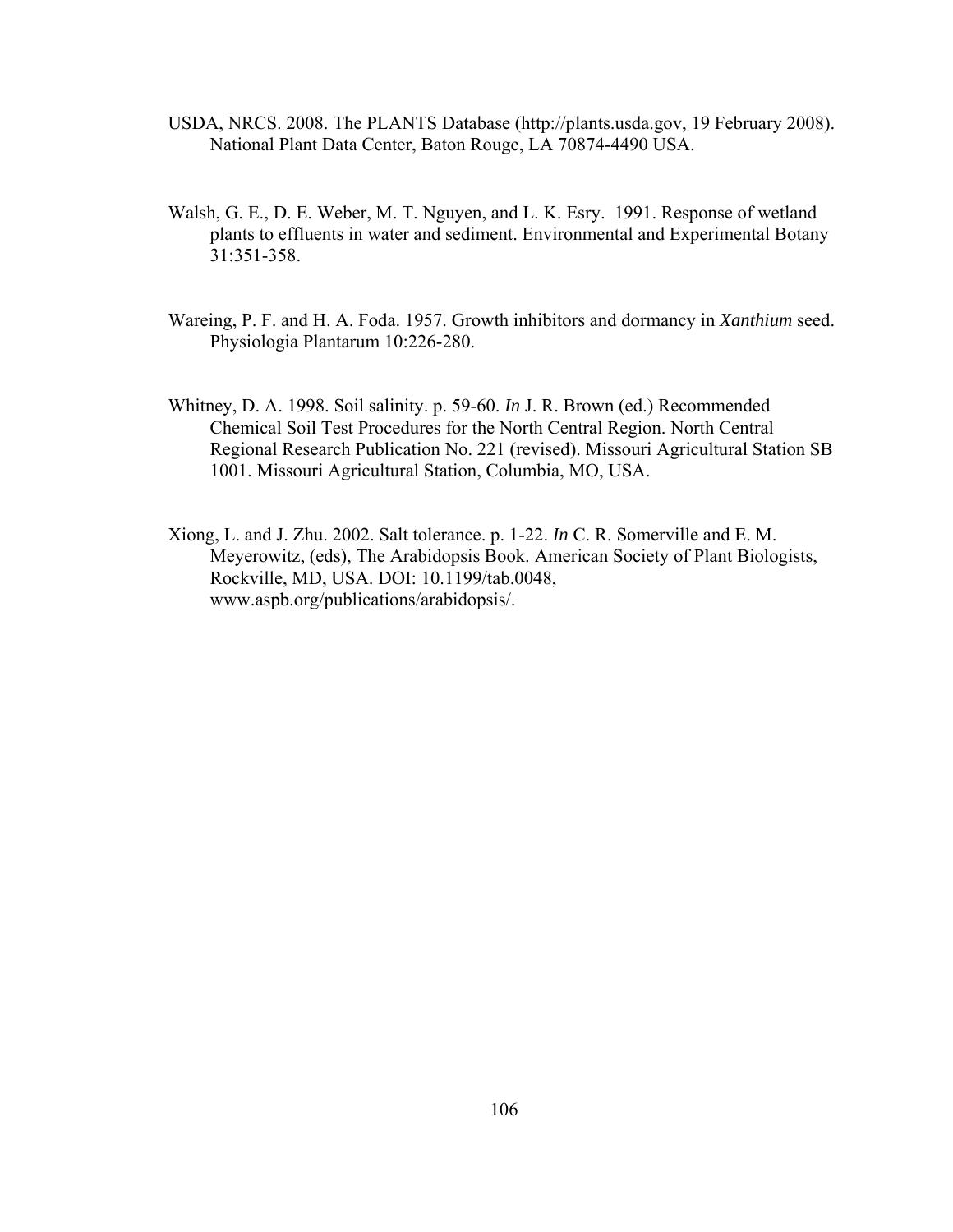#### Chapter 5

# **EFFECTS OF MUNICIPAL WASTEWATER EFFLUENT AS A WETLAND WATER SOURCE ON SOIL MICROBIAL ABUNDANCE**

*Abstract*: Soil microorganisms are often involved in promoting or inhibiting some aspect of seed physiology and these associations may be affected by water source. The use of wastewater effluent on wetlands may induce changes to soil salinity, sodicity, or microbial communities that alter interactions with soil seed banks. This study evaluated cultured microbial abundances obtained from samples of bulk soil and the rhizosphere of barnyard grass (*Echinochloa crus-galli*) that were irrigated with either municipal wastewater effluent (WWE), Missouri River (MOR) or deionized (DI) water. Abundances were not statistically different among treatments; however abundances were significantly different between soil materials which were dependent on sampling location and media. Soil salinity and sodicity in the MOR and DI treatments may have accumulated to levels that impaired microbial abundances and therefore produced abundances similar to WWE treatments. Wider contrasting levels of soil salinity and sodicity should be used to ascertain differences among microbial abundances in soils irrigated with these water sources.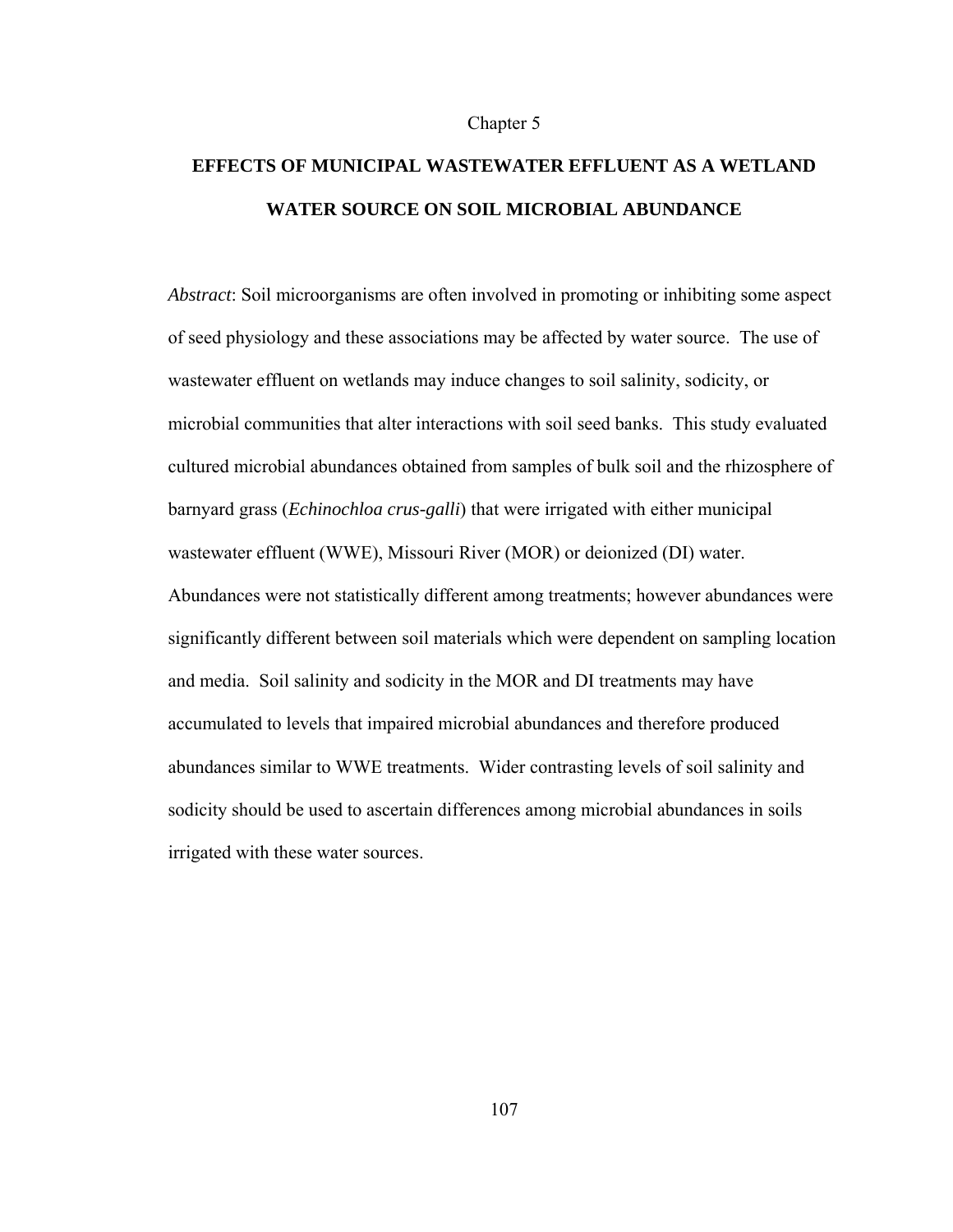#### INTRODUCTION

Studies have shown seeds retrieved from soil often possess strong microbial associations (Curl and Truelove 1986, Kremer 1993). These associations are often responsible for inducing or breaking dormancy, seed protection, decay, and affect seed bank ecology. Studies of weed seed germination and seedling development indicate microorganisms can contribute significantly to seed mortality or inhibit seedling growth (Kremer 1993). A study of four annual weed species showed several strains of associated seedborne fungi affected seed germination and seedling development (Kirkpatrick and Bazzazz 1979). Another study utilizing different soil textures at water capacities in excess of 50% found soil and seedborne microorganisms enhanced suppression of wild oat seed germination (Kiewnick 1964). Seeds may possess mechanisms that protect them from microbial impairment. Kennedy (1998) reported diffusion of antimicrobial substances secreted from the seed coat into the surrounding spermosphere, which may protect the seed from microbial decay. Phenolic compounds, which are toxic to a large variety of microbes (McKey 1979), were found in the palisade cell layers and chalazal end of velvetleaf seed (Kremer et al. 1984). These exuded seed coat compounds inhibited 58% of the bacteria and all fungi tested in a subsequent study (Kremer 1986).

Water treatment facilities commonly use chemical additives (i.e., chlorine) and rely on microbial degradation of organic substances to reclaim wastewater. These wastewater effluents are being used as water sources for wetlands designated for wildlife. Such is the case at the Eagle Bluffs Conservation Area (EBCA) in central Missouri. Municipal wastewater effluent (WWE) is used to irrigate wetland impoundments designated as wildlife habitat. However, the effects of effluent from these facilities on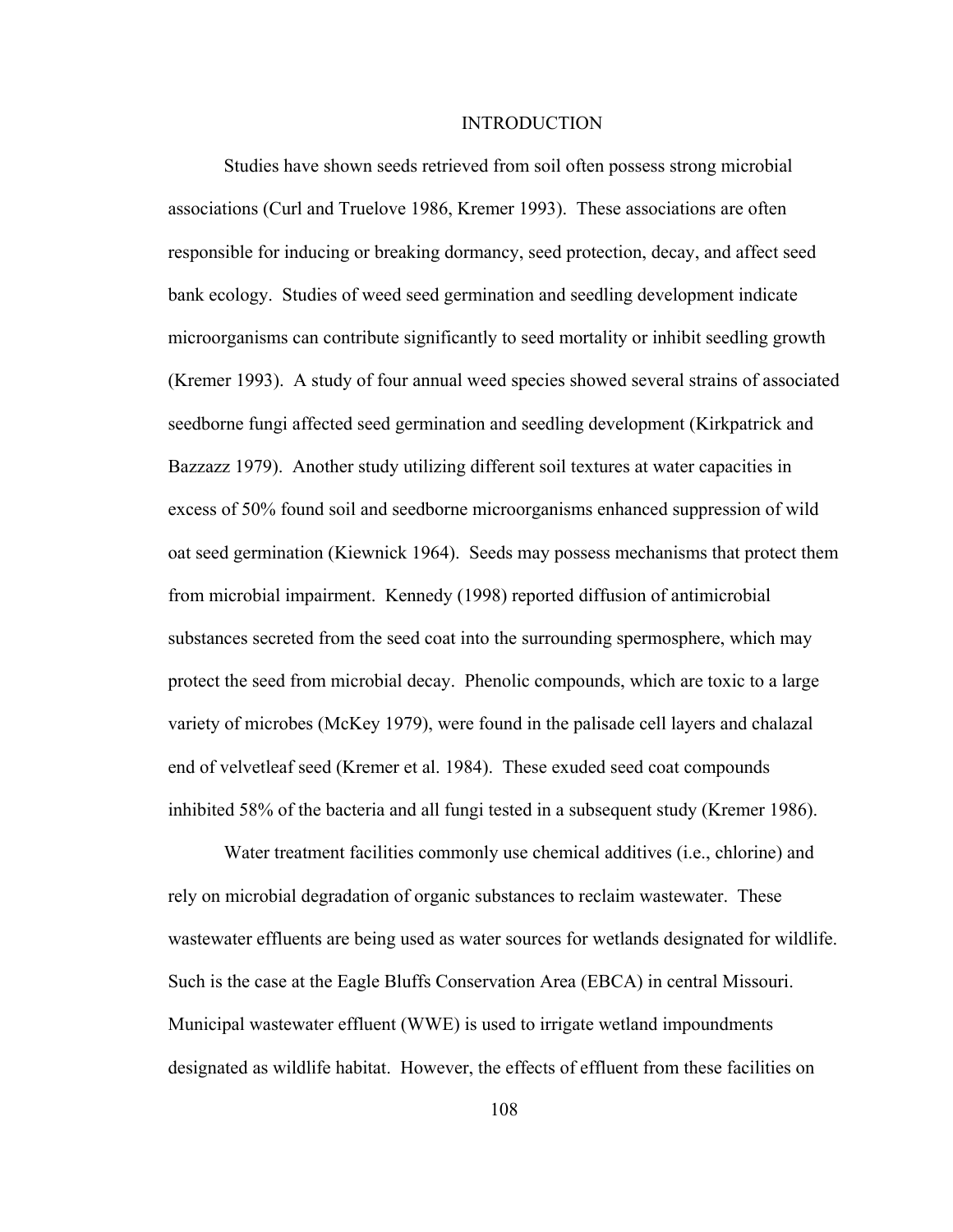ecological systems such as wetlands have not been thoroughly investigated. Several studies indicate soil microbial biomass, enzymatic activity, and denitrification rates were enhanced by application of wastewater (Kannan and Oblisami 1990, Goyal et al. 1995, Monnett et al. 1995, Filip et al. 1999). Filip et al. (2000) reported that irrigation of a sandy Haplic Luvisol with municipal wastewater for almost 100 years resulted in a reduced C:N ratio, increased microbial counts  $(> 200\%)$ , and increases in total microbial biomass and soil enzyme activities, compared to irrigation treatments free of wastewater. However, Ghinogeanu et al. (1984) reported effluent from a paper mill reduced soil bacterial abundance and induced a 10-fold reduction in enzyme activity.

Results from other studies (Finocchiaro et al. 2009, Chapter 4) indicate a detrimental interaction between nutrient rich WWE and seed germination or seedling emergence of native vegetation from soil seed banks. Irrigation with WWE decreased vegetation diversity, density, and biomass by inhibiting germination of the seed bank of two soil materials compared to irrigation with water from the Missouri River (MOR) or deionized water (DI). Germination inhibition in the WWE-irrigated microcosm was attributed to high soil salinity and sodicity induced by the WWE. However, the high salinity and sodicity may have altered microbial abundances and subsequently inhibited germination by disrupting interactions with seeds and associated dormancy mechanisms. Additionally, it is possible WWE contains populations or concentrations of microorganisms that alter abundance of indigenous soil microorganisms associated with germination or seedling development, or alter interactions and dormancy mechanisms of soil seed banks. Kannan and Oblisami (1990) suggested the increase in microbial populations and activity in soil receiving pulp and paper mill effluent may have been due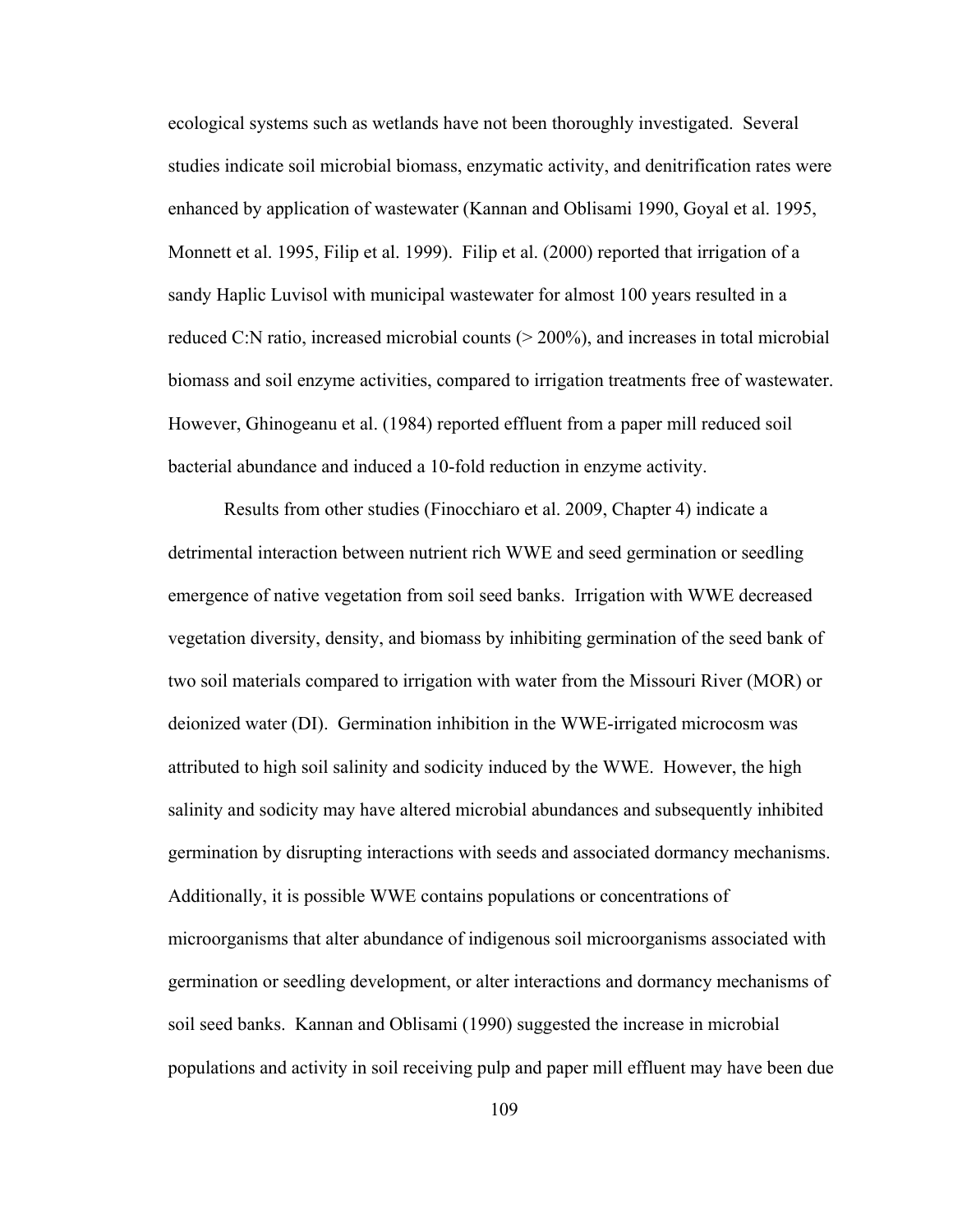to addition of microbes from the effluent. I hypothesize that soils irrigated with WWE have altered microbial abundances compared to soils irrigated with MOR water. In this study, cultures obtained from bulk soil and rhizosphere samples were developed to evaluate abundances of microorganisms in microcosms irrigated with WWE or MOR water.

### **METHODS**

## Previous Treatment of Soil Materials

Soil materials were collected from existing microcosms that were used in a previous seed bank study (Chapter 3). Soil materials were previously irrigated with MOR, DI, or WWE during growth trials that lasted approximately 100 d each. Soil materials sampled from the microcosms were loamy fine sand (Sarpy, mixed, mesic, Typic Udipsamments) and silt loam (Blake, fine-silty mixed superactive, calcareous, mesic, Aquic Udifluvents). A treatment-microcosm consisted of one soil material irrigated with one water source yielding six treatments. For the present study, abundance of microorganisms was determined from plated cultures obtained from bulk soil materials and rhizosphere soil collected from the microcosms. Microcosm design, irrigation scheme, and greenhouse conditions were previously described in Chapter 3.

## Bulk Soil Materials Used for Dilution Plating

Soil materials from nine replicates of each treatment were randomly grouped by threes to create a composite sample. This produced three composite, replicate soil material samples per treatment and was repeated for all six treatments yielding a total of 18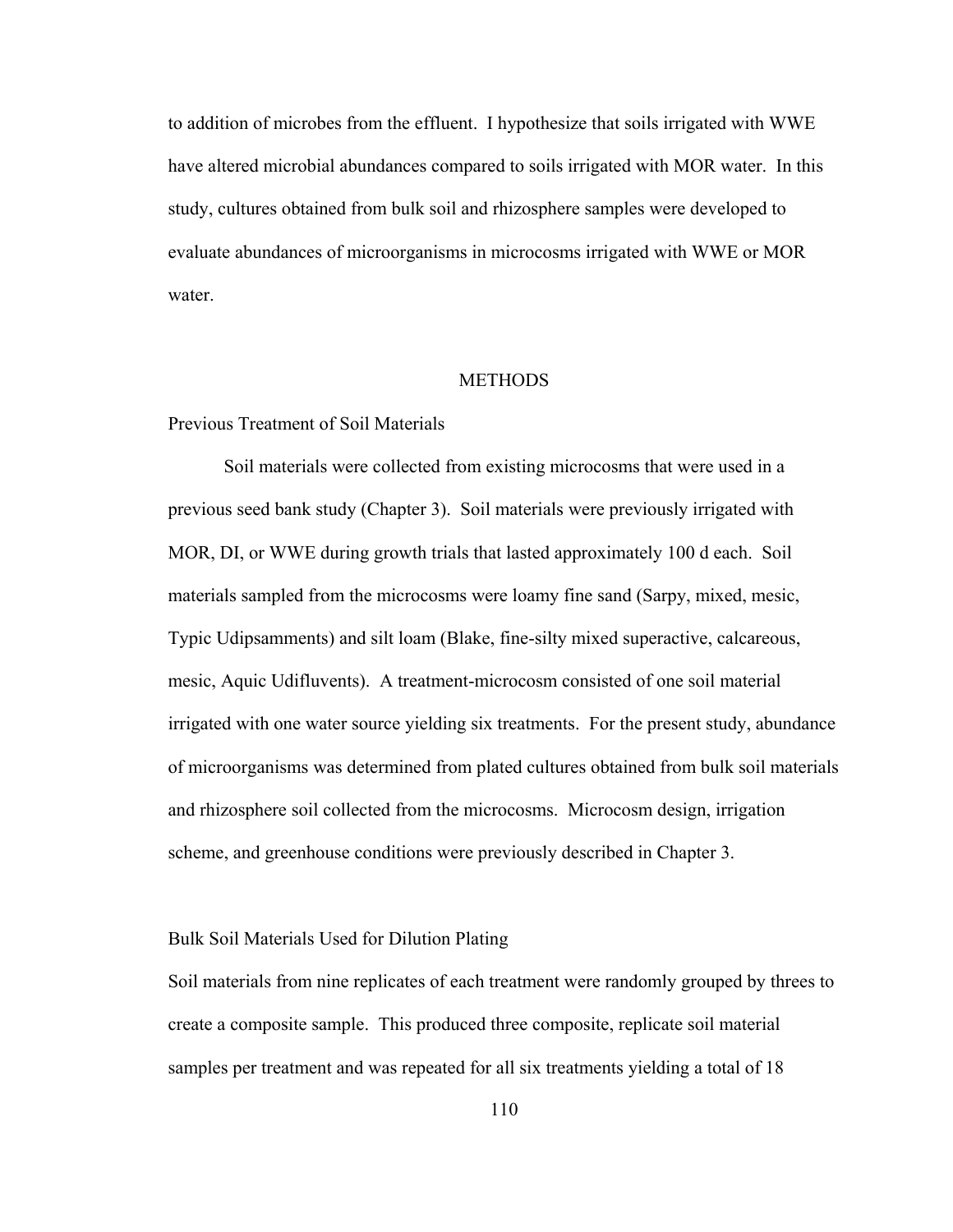samples. Samples were collected between visible seedlings in the microcosms with a 4.5-cm diameter core sampler at the beginning of the trial. Soil material from the entire soil depth of the microcosm (approximately 10-15 cm) was sampled in April 1999. In addition, surface samples of both soil materials were collected from the field in April 1999 at the original soil-collection sites on EBCA. Samples at field-collected moisture, were passed through a 2-mm sieve and stored at  $4^{\circ}$  C in plastic sealed bags until plated. Microcosm samples were stored at  $4^{\circ}$  C for 21 d and field samples for 3 d. Electrical conductivity was determined using the 1:1 soil to water method at 25<sup>º</sup> C (Whitney 1998) and pH was measured using a combination pH-reference electrode in a 1:1 soil to water and salt solution  $(0.01 \text{ M } CaCl<sub>2</sub>)$  (SSL Methods 2004). Exchangeable sodium percentage (ESP) was determined following methods described by Bohn et al. (2001). Soil organic matter was determined by loss on ignition method (Combs and Nathan 1998). Soil total organic carbon (TOC) was estimated from the organic matter content and multiplied by 1.78 to obtain the organic carbon fraction. Total nitrogen (TN) was determined by the total Kjeldahl procedure (Bremner 1996) (Table 1).

# Enumeration of Microbes from the Bulk Soil Material

Soil materials of one treatment were thoroughly mixed and sieved again through a 2-mm screen after removal from cold-storage. A 10-g (moist weight) sub-sample from each soil material was weighed into dilution bottles containing 95 ml of sterile phosphate buffered saline (PBS;  $0.1 \text{ M } \text{KH}_2\text{PO}_4$  / K<sub>2</sub> HPO<sub>4</sub>,  $0.14 \text{ M } \text{NaCl}$ ; pH 7.0) plus  $0.01\%$ Tween 20. Diluted soil samples were shaken for 30 min on a rotary shaker at 200 rpm. Immediately after shaking, 1.0 ml of suspended soil was withdrawn, serially diluted (10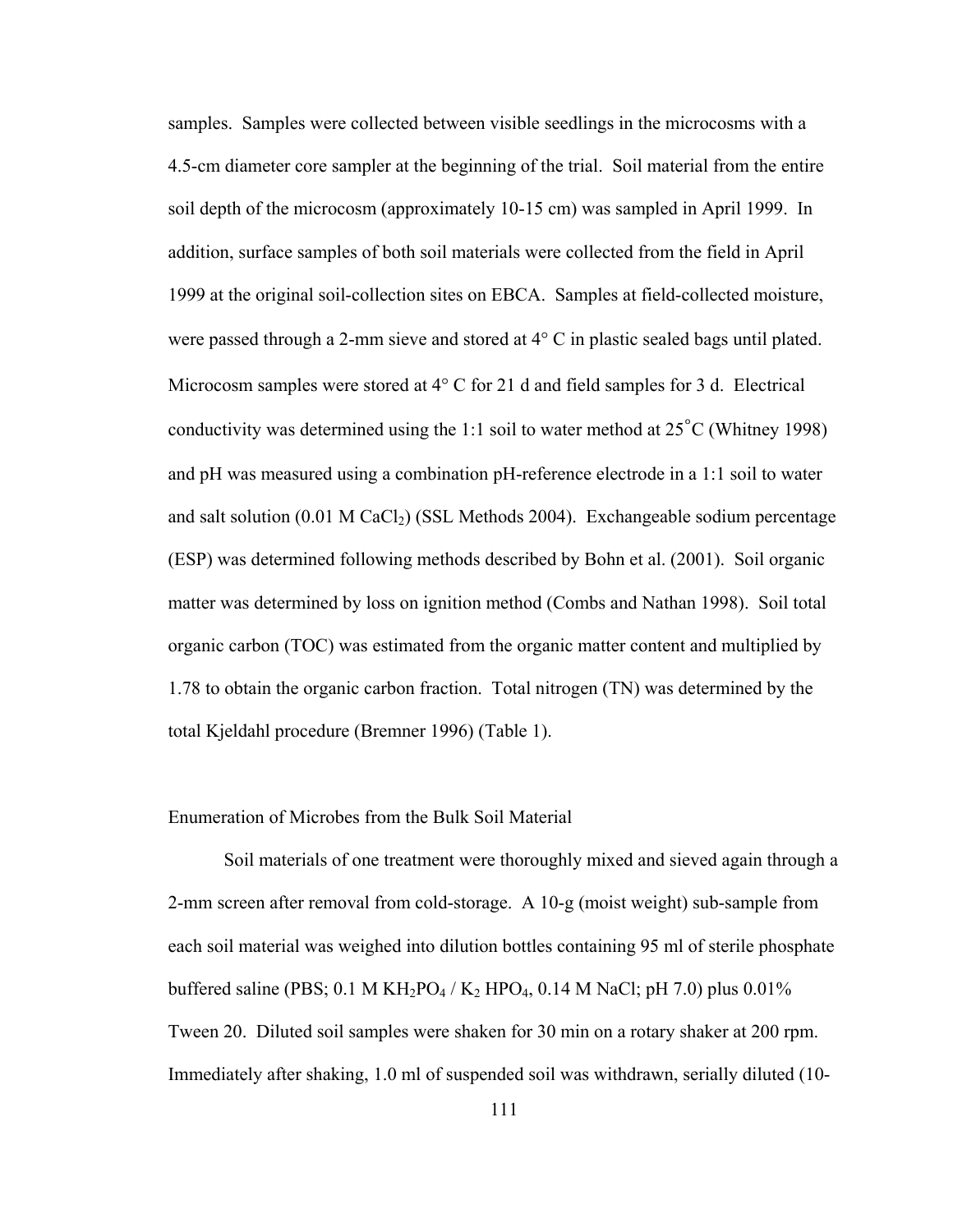fold steps) in sterile PBS, transferred aseptically onto duplicate petri plates containing agar culture media, and distributed over the agar surface by spread-plating. Culture media used for bacterial enumeration were King's B (King-B, Sands and Rovira 1970) and Trypic Soy Agar (TSA, Difco Laboratories Detroit Michigan, USA). Culture media for fungi was plated in duplicate onto Martin's Rose Bengal medium (Martin, Martin 1950). Plates were incubated aerobically in the dark at room temperature (24-26° C). After 5 to 7 days of incubation, visible colonies were enumerated. Two replicate samples of approximately 10 g of the remaining collected soil material was dried at 60° C for 3 d and enumeration of colony forming units (CFU) was adjusted to oven-dried weight of soil (Zuberer 1994).

#### Enumeration of Rhizosphere and Rhizoplane Microbes

Barnyard grass (*Echinochloa crus-galli)* plants were carefully removed from soil material of microcosms using hand trowels. Plant samples were taken from all treatments. Roots were gently shaken to remove large aggregates of loosely adhering soil material and stored at 4° C for 20 d. Soil remaining on roots was considered rhizosphere soil (Ames 1984). Because of the low mass of barnyard grass roots, three replicates per treatment were randomly grouped to obtain adequate root mass for assays. A total of 18 root samples were used in the assays. Whole roots were added to 95 ml sterile PBS, and shaken on a rotary shaker at 200 rpm for 30 min. Ten-fold dilutions of root washings were prepared and spread-plated on culture media following the procedures previously described. Roots were then oven-dried at 60° C for 3 d and enumeration of rhizosphere extracted CFUs were adjusted to root oven-dry weight.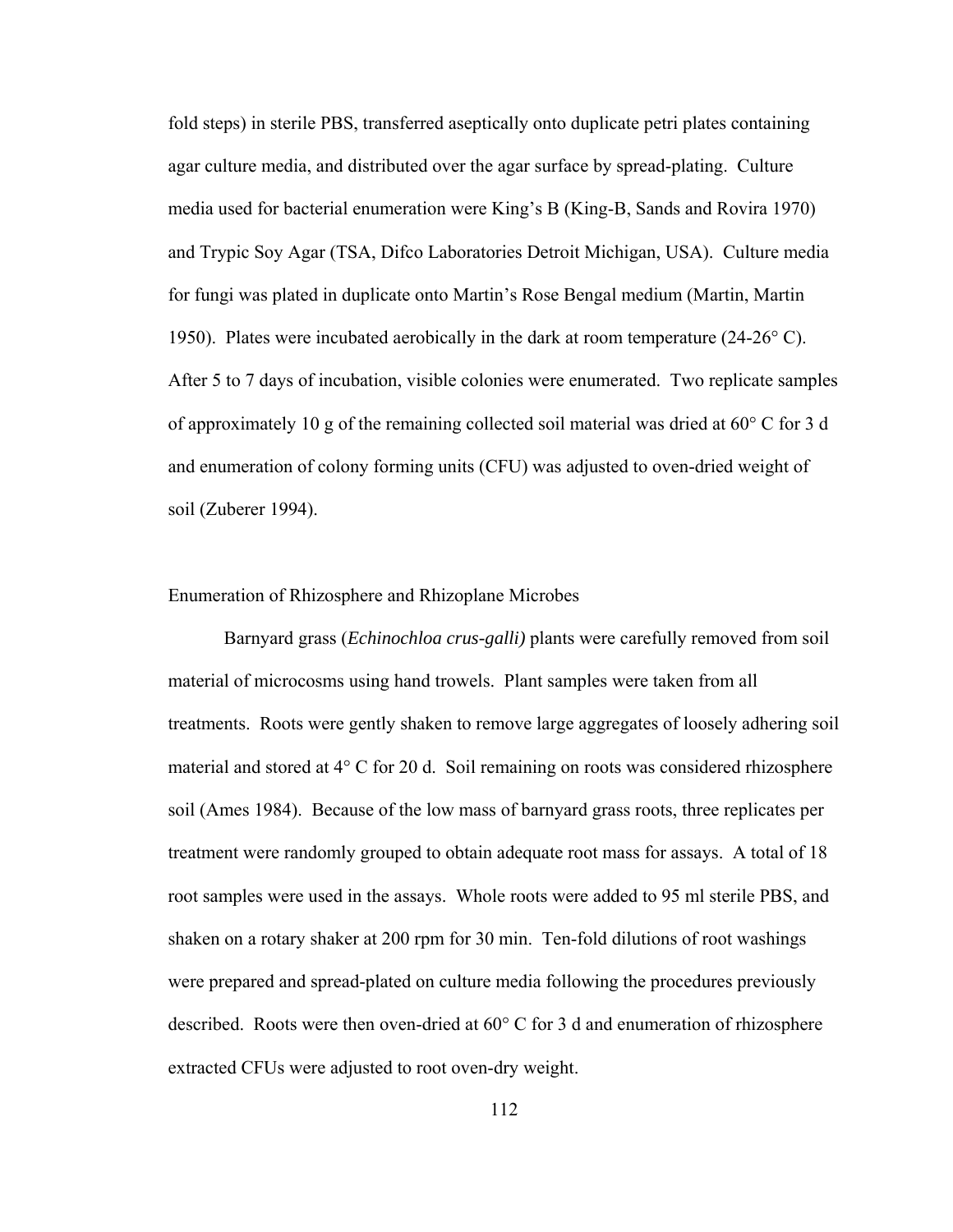# Data Analyses

Analysis of variance (ANOVA) was performed with soil material and water source as fixed factors blocked within rows of the greenhouse array. Because samples of soil materials and roots for rhizosphere assays were composites of three replicates, each composite sample for a treatment was assigned a different row in order to block by row. Plate duplicates of each sample replicate for a treatment was averaged to obtain the mean enumeration (i.e., abundance) per treatment replicate sample and this was used in all analyses. Analyses were performed on microbial abundances of bulk soil samples obtained at the  $10^{-6}$  dilution on King-B and TSA media, and  $10^{-4}$  on Martin. For rhizosphere samples, the  $10^{-5}$  dilution on King-B and TSA, and  $10^{-3}$  on Martin were used in the analyses. Abundance data were diagnosed with the W-test (Shapiro and Wilk 1965) and were lognormal. A repeated measures ANOVA model was applied using SAS 9.1 (SAS Institute 2002-03) with the MIXED procedure (mixed linear model) with  $log_{10}$ transformed abundance as the dependent variable. Separate ANOVA models were applied to microbial abundances of soil material and rhizosphere samples and abundances were analyzed by growth media. In all analyses,  $P \le 0.05$  was considered significant. Fisher's protected Least Squares Means comparison tests were used to separate means following ANOVA results when main effects were significant (Milliken and Johnson 1984).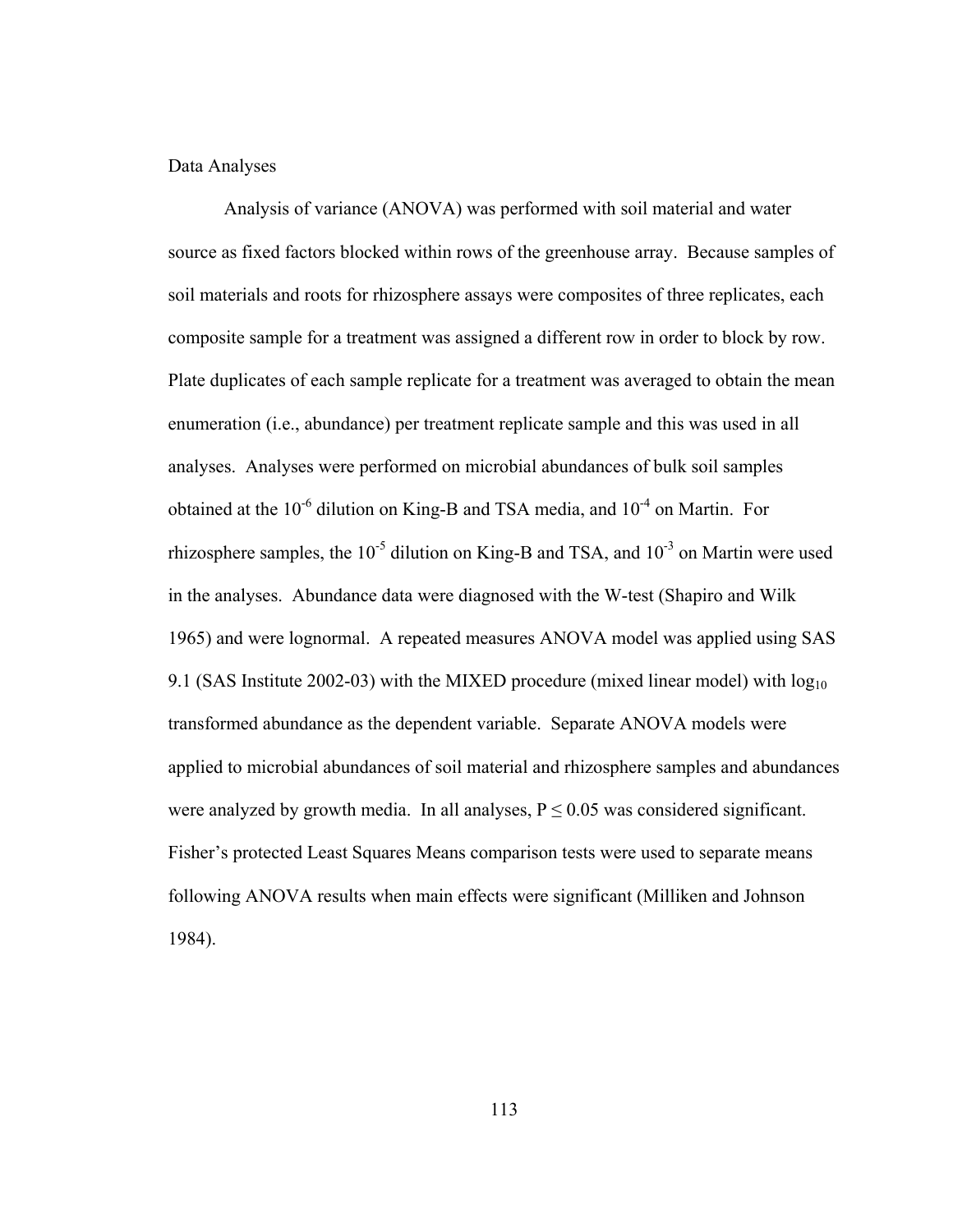#### RESULTS

Microbial Abundance of Bulk Soil Materials

Numbers of culturable, viable microbial colonies were not significantly different among treatments or between water sources for any media (Appendix 5.1). Fieldcollected samples of soil materials typically had the least bacterial abundance and the greatest fungal abundance compared with other treatments (Appendix 5.2). However, microbial abundance was significantly different between soil materials for all three media  $(F<sub>1,10</sub> = 10.47, 9.11, 7.62, P = 0.0089, 0.0129, 0.0201, King-B, TSA, Martin,$ respectively). On Martin media, significantly greater numbers of fungi occurred in silt loam than loamy fine sand (Table 2). On King-B and TSA, significantly greater numbers of bacterial colonies occurred in silt loam than in loamy fine sand.

## Microbial Abundance of the Rhizosphere

Rhizosphere microbial abundances also were not significantly different among treatments or water sources on all three media (Appendix 5.2). A significant difference in rhizosphere bacterial abundance between soil materials cultured on TSA was present  $(F<sub>1,10</sub> = 5.27, P=0.0446)$ . Abundance of rhizosphere bacteria was significantly greater in loamy fine sand than in silt loam (Table 2). Microbial abundances cultured on King-B and Martin media were not significantly different between soil materials.

In general, for both bulk soil material and rhizosphere samples, culturable, viable bacterial colonies were more abundant than fungal colonies. Furthermore, abundances of CFUs were greater in rhizosphere soils than bulk soil materials on all growth media.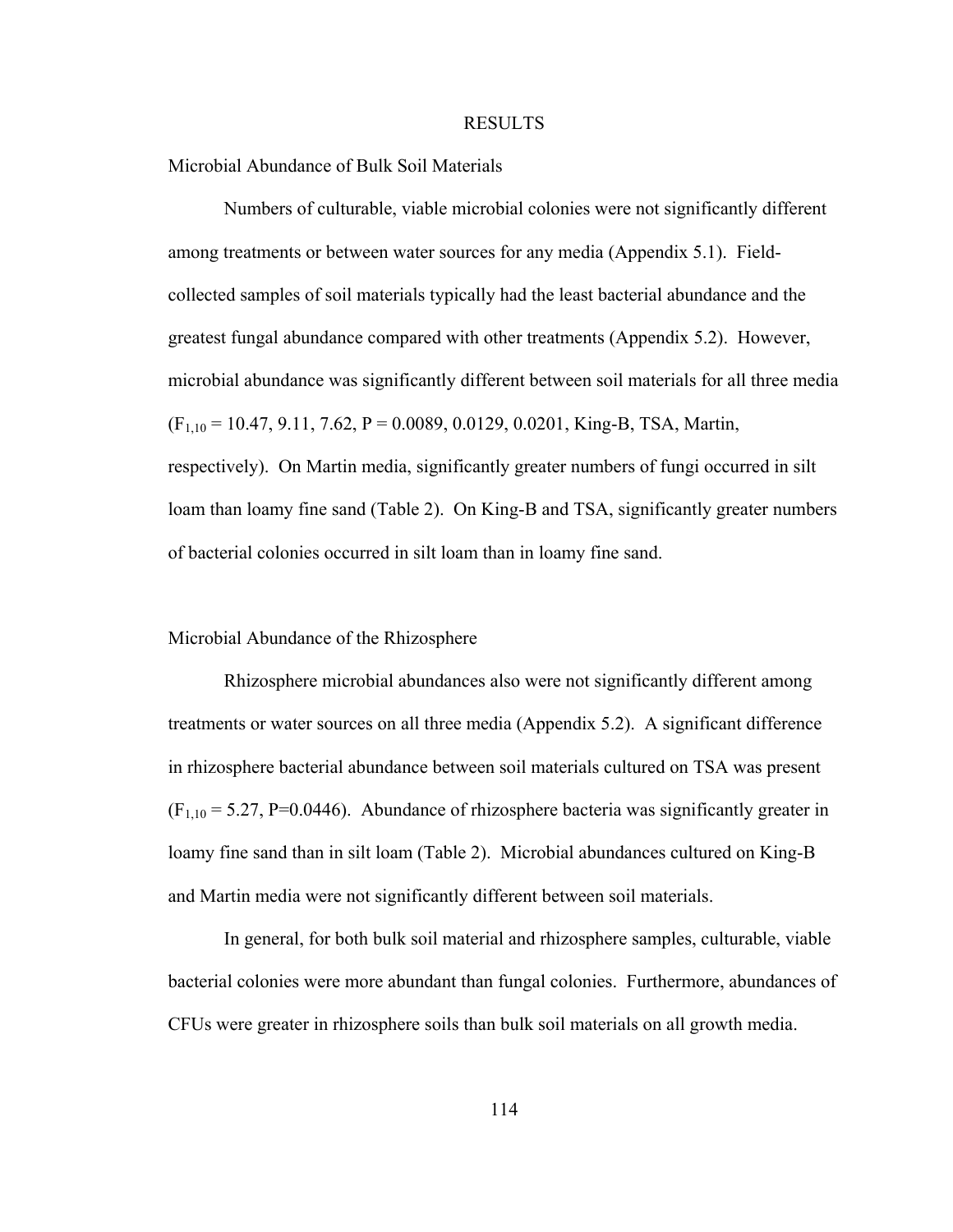Rhizosphere soil bacterial and fungal abundances were two orders of magnitudes greater than in the bulk soil materials.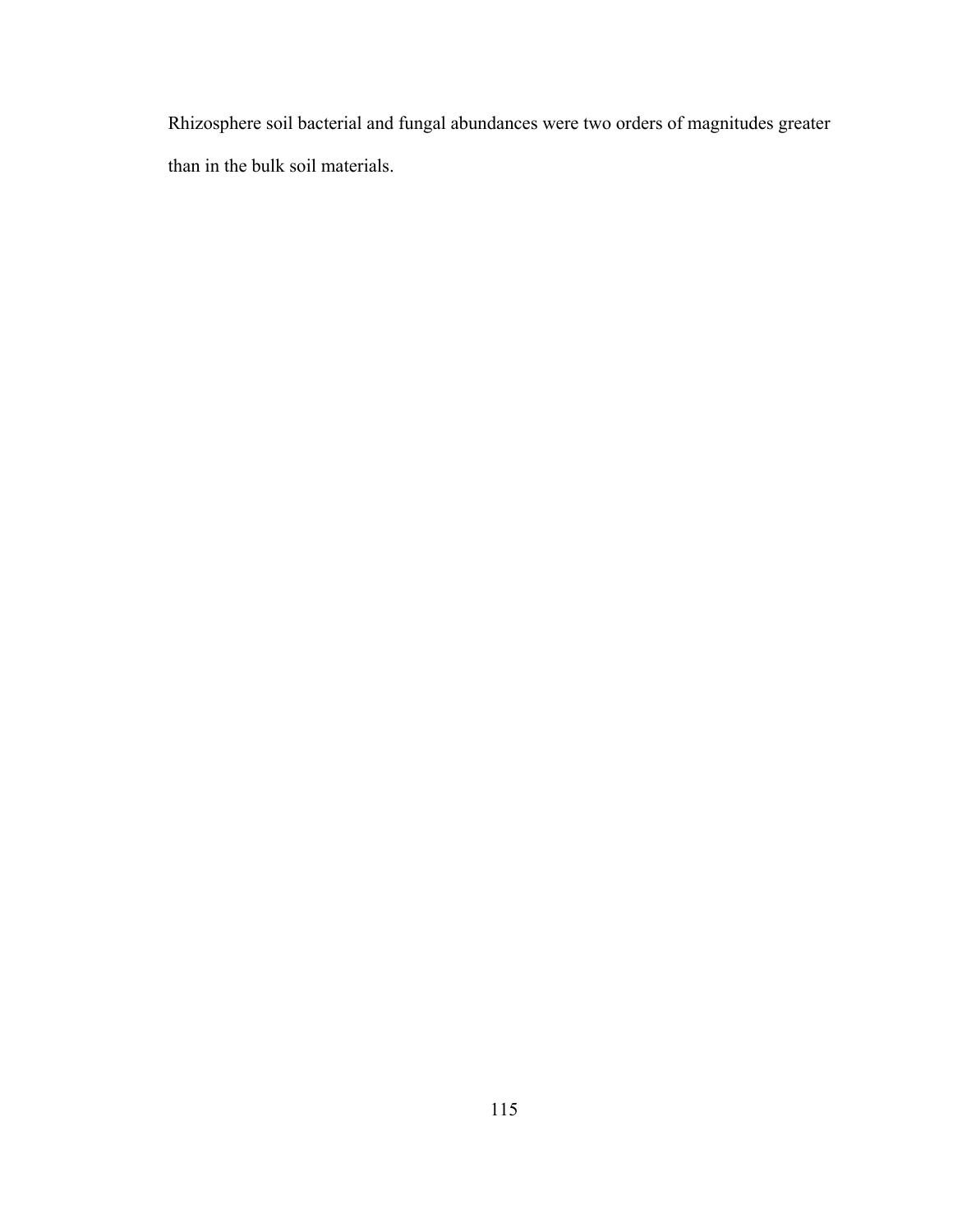Table 1. Means (LS means  $\pm$  SE) electrical conductivity (EC), pH, total organic carbon (TOC), total nitrogen (TN), and the carbon to nitrogen ratio (C:N) of soil materials used to obtained bacterial and fungal colony counts. Soil materials were collected from greenhouse microcosms and irrigated with either Missouri River water (MOR), wastewater effluent (WWE) or deionized water (DI). Field soil samples (Field) were collected from Eagle Bluffs Conservation Area.

| Soil                                                     | Silt loam         |                  |                   |                              | Loamy fine sand  |                  |                  |                              |
|----------------------------------------------------------|-------------------|------------------|-------------------|------------------------------|------------------|------------------|------------------|------------------------------|
| Property                                                 | <b>MOR</b>        | <b>WWE</b>       | DI                | Field                        | <b>MOR</b>       | <b>WWE</b>       | DI               | Field                        |
| EC<br>$(mS cm^{-1})$                                     | 3.8<br>$\pm 0.5$  | 9<br>$\pm$ 1.2   | 4.6<br>$\pm 0.1$  | $0.9^{\dagger}$<br>$\pm 0.4$ | 2.8<br>$\pm 0.9$ | 6.7<br>$\pm 0.2$ | 3.8<br>$\pm 0.1$ | $0.3^{\dagger}$<br>$\pm 0.1$ |
| <b>ESP</b><br>$(\% )$                                    | 6.5<br>$\pm 0.9$  | 18<br>$\pm$ 3.3  | 9.1               | $0.9^{\dagger}$              | 8.3              | 23<br>$\pm 1.1$  | 14<br>$\pm 0.4$  | $0.9^{\dagger}$              |
| pH<br>(CaCl <sub>2</sub> )                               | 7.3<br>$\pm 0.1$  | 7.4<br>$\pm 0.2$ | 7.4<br>$\pm 0.2$  | 7.5<br>$\pm 0.1$             | 7.3<br>$\pm 0.1$ | 7.4<br>$\pm 0.1$ | 7.3<br>$\pm 0.2$ | 7.5                          |
| $TOC$ <sup><math>\ddagger</math></sup><br>$(mg kg^{-1})$ | 11685             | 13483            | 12921             | 15393                        | 6741             | 7303             | 6741             | 6179                         |
| TN<br>$(mg kg^{-1})$                                     | 1043<br>$\pm 110$ | 1197<br>± 126    | 1177<br>$\pm 105$ | 1370                         | 587<br>± 87      | 647<br>$\pm 110$ | 623<br>$\pm 15$  | 530                          |
| C: N                                                     | 11:1              | 11:1             | 11:1              | 10:1                         | 11:1             | 11:1             | 11:1             | 12:1                         |

<sup>‡</sup> TOC estimated from organic matter and divided by 1.78.

† Estimated from samples collected in June 1998.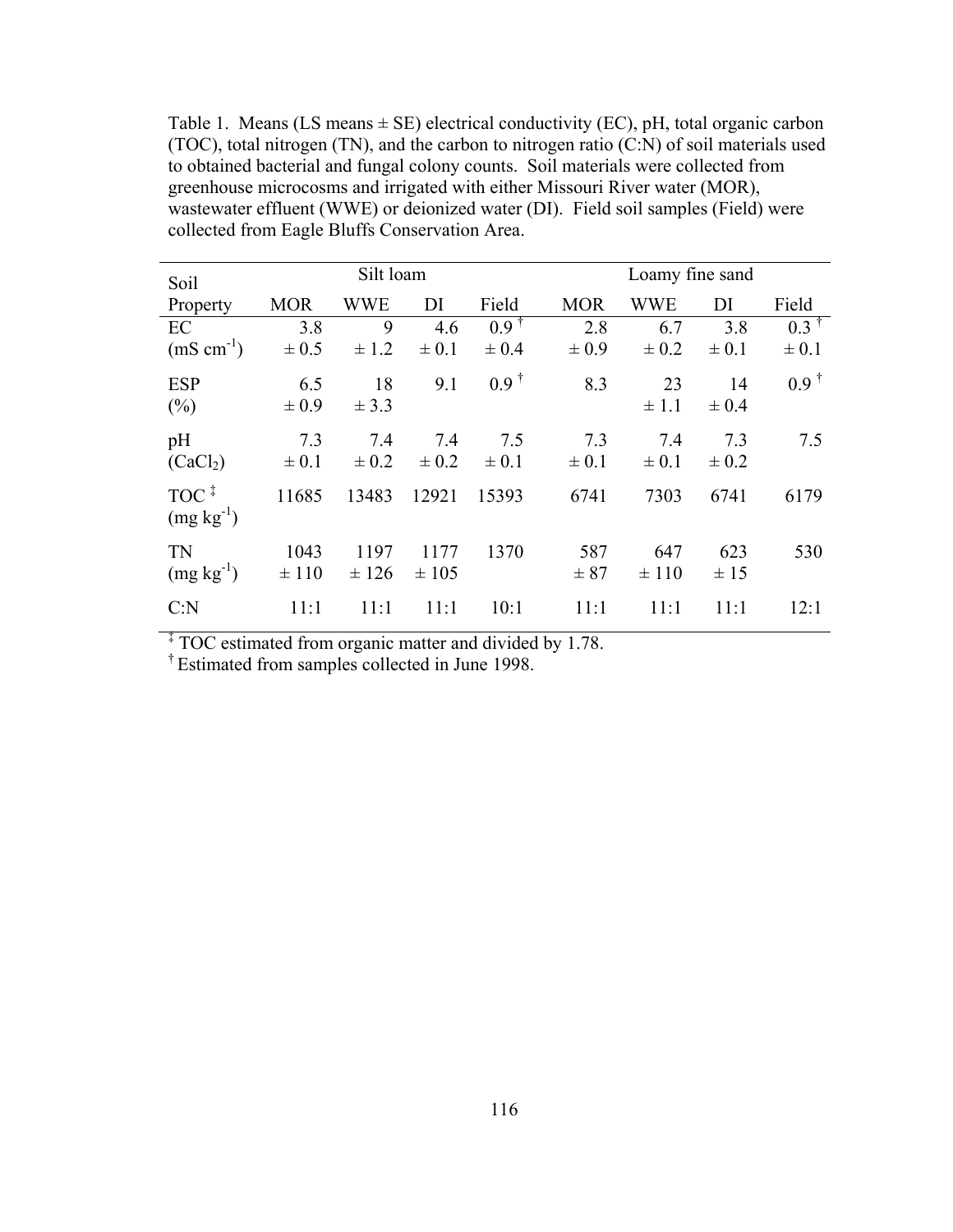Table 2. Means (LS means) and standard errors of microbial abundances obtained from bulk soil material and Rhizosphere of *Echinochloa crus-galli* collected from microcosms. Bacteria enumerations were determined from TSA and King-B growth media and fungal enumeration from Martin media. Values are log<sub>10</sub> transformed. Soil materials were sampled from greenhouse microcosms after four 100-d trials of irrigation with deionized water, Missouri River water, or wastewater effluent. Means in rows followed by a different letter are significantly different ( $P < 0.05$ ).

| Sampled          | Growth     | Dilution for | Loamy fine sand                    | Silt loam                          | Standard   |
|------------------|------------|--------------|------------------------------------|------------------------------------|------------|
| Material         | Media      | Enumeration  | $(g$ oven-dry soil <sup>-1</sup> ) | $(g$ oven-dry soil <sup>-1</sup> ) | Error      |
| <b>Bulk Soil</b> |            |              |                                    |                                    |            |
|                  | <b>TSA</b> | $10^{-6}$    | 5.56a                              | 5.93b                              | $\pm 0.11$ |
|                  | King-B     | $10^{-6}$    | 6.04a                              | 6.31b                              | $\pm 0.59$ |
|                  | Martin     | $10^{-4}$    | 3.32a                              | 3.83b                              | $\pm 0.13$ |
| Rhizosphere      |            |              |                                    |                                    |            |
|                  | <b>TSA</b> | $10^{-5}$    | 8.03a                              | 7.65b                              | $\pm 0.11$ |
|                  | King-B     | $10^{-5}$    | 8.00a                              | 7.71a                              | $\pm 0.19$ |
|                  | Martin     | $10^{-3}$    | 4.93a                              | 5.31a                              | $\pm 0.31$ |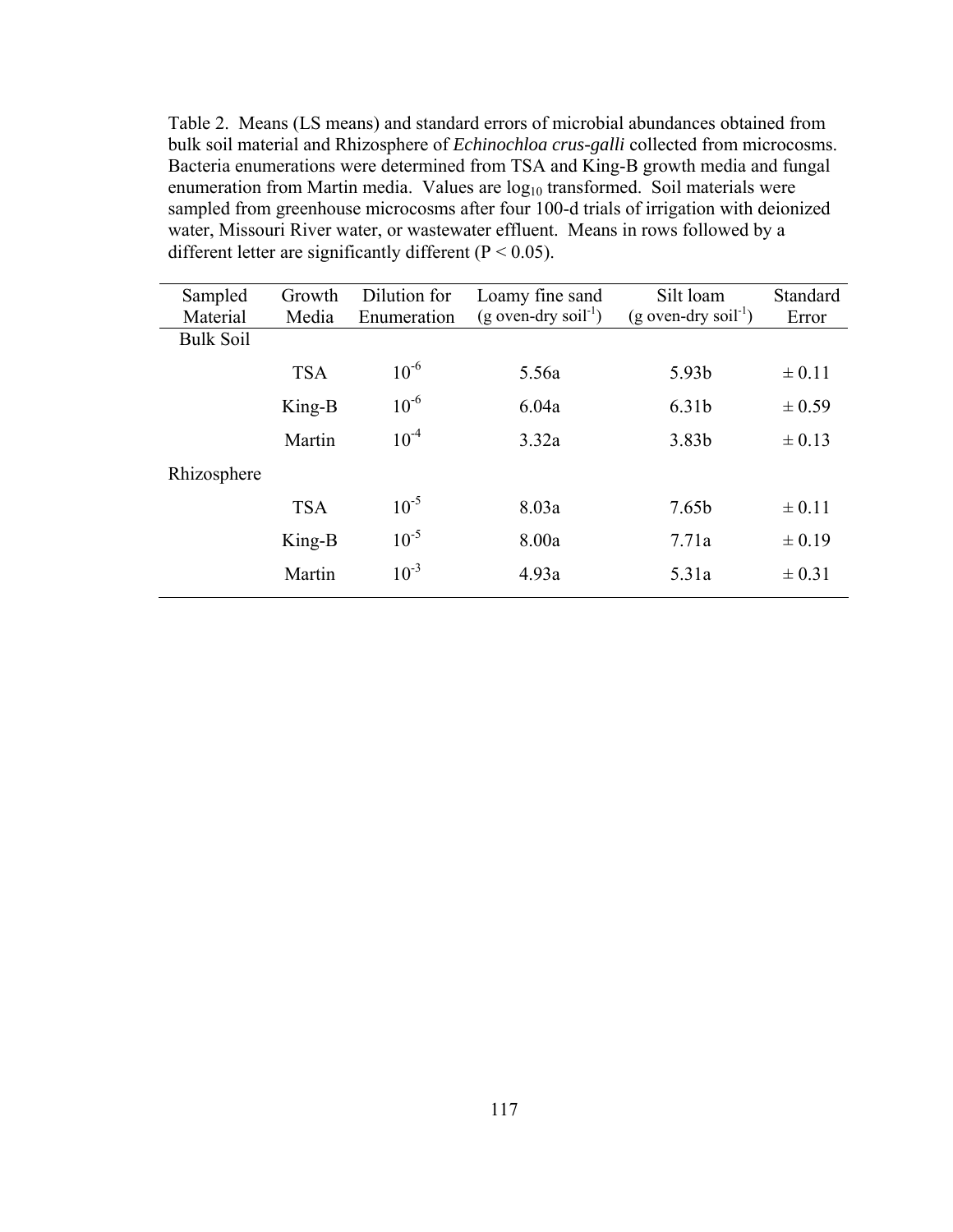#### DISCUSSION

Microbial Abundances of Bulk Soil Materials

Contrary to this work, which found microbial abundance similar among higher saline (WWE), and lower saline (MOR and DI) irrigation sources, some studies have reported depressed abundance (i.e., biomass) in soils irrigated with high saline water sources (Batra and Manna 1997, Pankhurst et al. 2001), while others have reported increases in microbial biomass (Friedel et al. 2000). Greater soil microbial abundance in silt loam than loamy fine sand (regardless of irrigation source) probably reflects the differences in TOC and TN content between the two soil materials. Large concentrations of these nutrients have been associated with favorable environments for microorganisms (Hassink 1994). Average TOC and TN were approximately 2 times greater in the silt loam than in loamy fine sand. Greater concentrations of TOC and TN in the silt loam probably supported greater abundance of microorganisms than the loamy fine sand (Lynch and Whipps 1990; Semnov et al. 1998). Textures of the materials also may have affected microbial abundances in the bulk soil samples. Kabir et al. (1994) and van Gestel et al. (1996) reported greater abundance of bacteria in fine-textured soils than in coarse-textured soils. Some workers have attributed greater microbial numbers and biomass in fine-soil fractions to hospitable microsites within microaggreates  $(2-50 \mu m)$ (Chotte et al. 1998, Monreal and Kodama 1997). Another possible explanation may be related to greater soil particle charge that typically accompanies finer soil fractions. Inorganic and organic compounds attracted and held in place by oppositely charged fine soil particles may act as bridges that attract and aid adherence of microbes to the finer fraction of soil particles (Hartel 1998).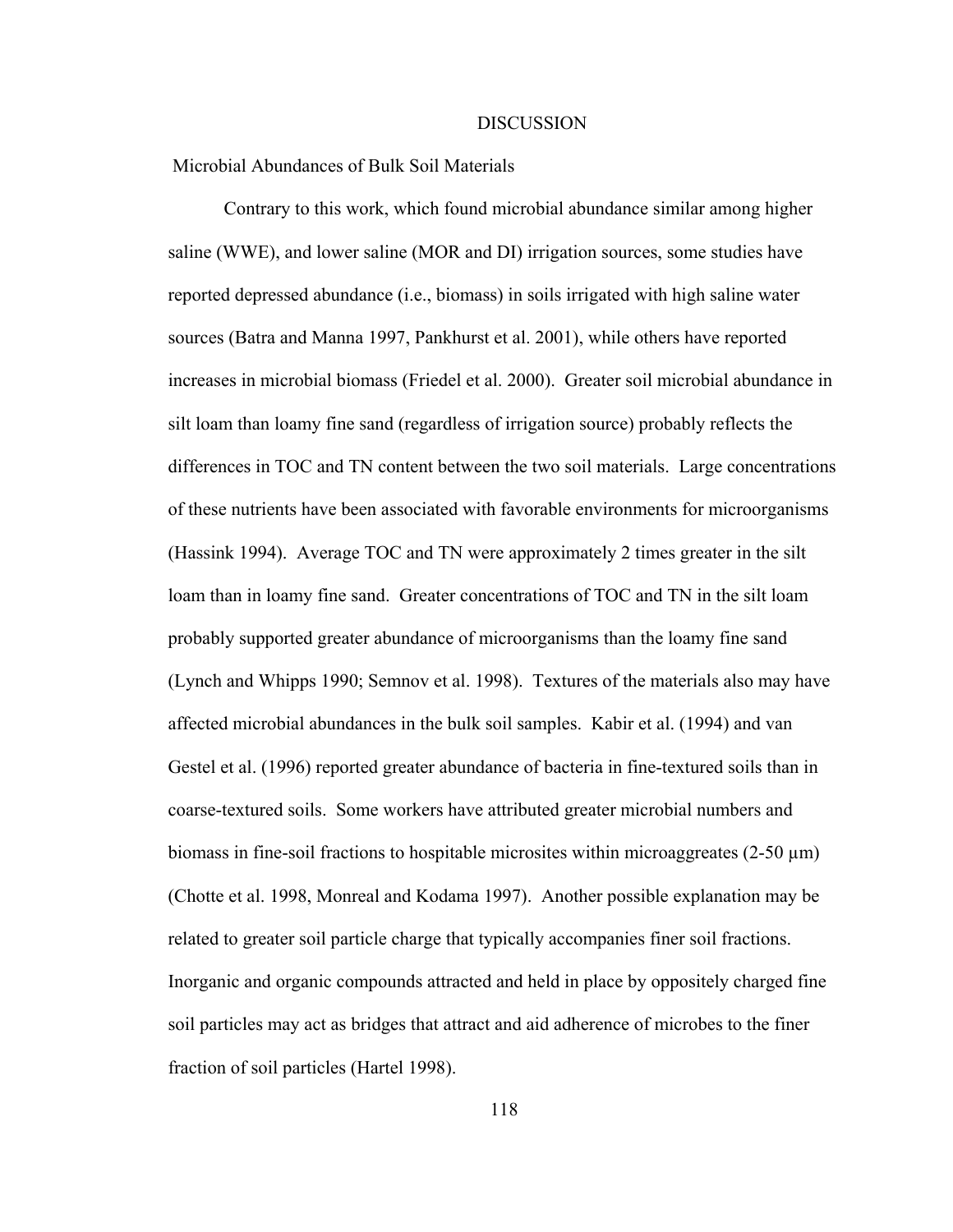Bacterial colonies ranged from  $10^5$  to  $10^6$  g dry soil<sup>-1</sup> and were more abundant than fungal colonies for all soil and water treatments. Fungal abundance in these treatments ranged from  $10^3$  to  $10^4$  g dry soil<sup>-1</sup>. The greater number of bacteria colonies than fungi agree with that reported for typical soils, but colony counts were below the typical soil range for bacteria (10<sup>6</sup> to 10<sup>8</sup> g dry soil<sup>-1</sup>) and for typical fungi abundance in surface soil  $(10^4 \text{ to } 10^6 \text{ g dry soil}^{-1})$  (Brady 1995, Alexander 1998, Wollum 1998). The lesser abundance of culturable colonies may be attributed to the relatively high EC and ESP of the treatments. The repeated irrigation and design of the microcosms promoted accumulation of salts and by the fourth trial EC and ESP possibly had reached levels that affected microbial abundances regardless of treatment.

Although not statistically different, average bacterial abundance in the field soil samples (soils averaged) was typically less than the soil materials of the greenhouse treatments, however, average fungal abundance was greater in the field soil samples than the greenhouse treatments. It was expected that fungal abundance to be less in the field soil samples than the greenhouse treatments because bacteria abundance was less in the field soil samples than the greenhouse treatments. This suggests that microcosms may have depressed abundance of fungi relative to field soils. A possible explanation is that constant fluctuations in soil water content (i.e., saturated at trial initiation, maintained just below field capacity) of irrigated treatments throughout the course of a trial may have repressed fungal abundance. Fungi are suggested to be more sensitive to drying and wetting cycles because they are often located on outer surfaces of aggregates and in large pores (Denf et al. 2001). Additionally, the soil materials used in this work contained high concentrations of free-carbonates (i.e., calcium and magnesium carbonates), and are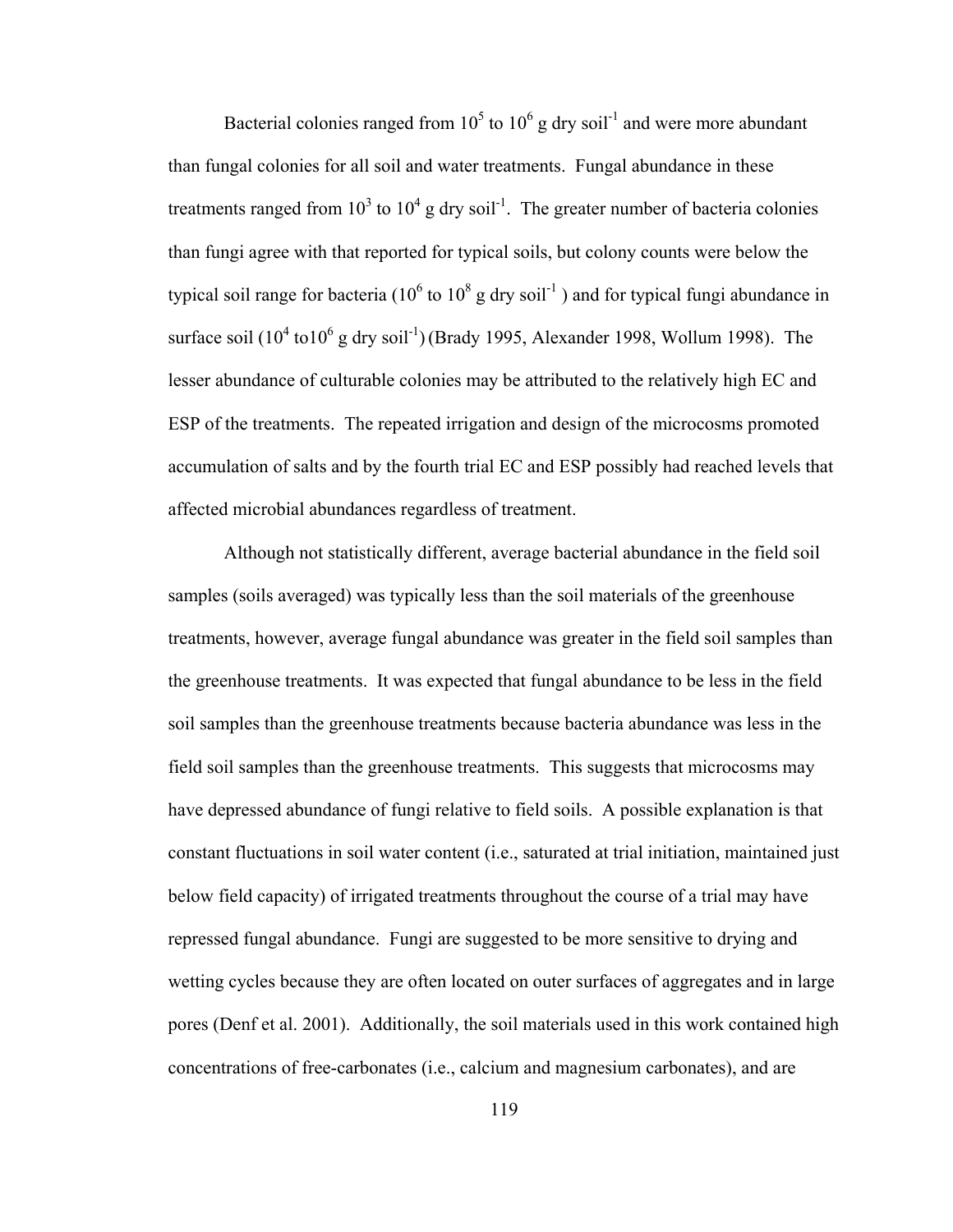slightly alkaline (pH range 7.2-7.4). Generally, most species of fungi prefer slightly acidic to neutral pH soils (Morton 1998). The slightly alkaline pH and low TOC in these soil materials may have depressed fungal abundance in the bulk soil samples.

# Microbial Abundances of the Rhizosphere

Rhizosphere bacteria and fungi abundances ranged from  $10^7$  to  $10^8$  g of dry root<sup>-1</sup> and  $10^4$  to  $10^6$  g of dry root<sup>-1</sup>, respectively and were consistent with reported ranges of  $10^6$  to  $10^9$  g of dry root<sup>-1</sup> for bacteria and  $10^5$  to  $10^6$  g of dry root<sup>-1</sup> for fungi (Kennedy 1998). Also, abundances obtained from the rhizosphere were greater than bulk soil samples. These results are consistent with others that reported greater abundance of microbes, as well as biomass and diversity, in the rhizosphere than the bulk soil (Lynch and Whipps 1990, Semenov et al. 1999, Smalla et al. 2001). The rhizosphere and related rhizoplane tend to have greater abundance of microorganisms than bulk soil material because the rhizosphere provides readily accessible substrates released by roots and cells (Campbell and Greaves 1990, Gilbert et al. 1996, Papavizas and Davey 1961). However, microbial diversity may not be greater. The lesser volume of soil in the rhizoplane and surrounding root web may effectively hinder colonization (Marilley et al. 1997).

In contrast to the greater abundance obtained from the silt loam of the bulk soil, the loamy fine sand had greater rhizosphere bacterial abundance than silt loam, but fungal abundance was greater in the silt loam. As mentioned previously, fine-textured materials have been reported to provide more favorable environments for microorganisms. However, the greater abundance of bacteria in the loamy fine sand may be related to development of a stronger rhizosphere effect. Mean EC and ESP of the silt loam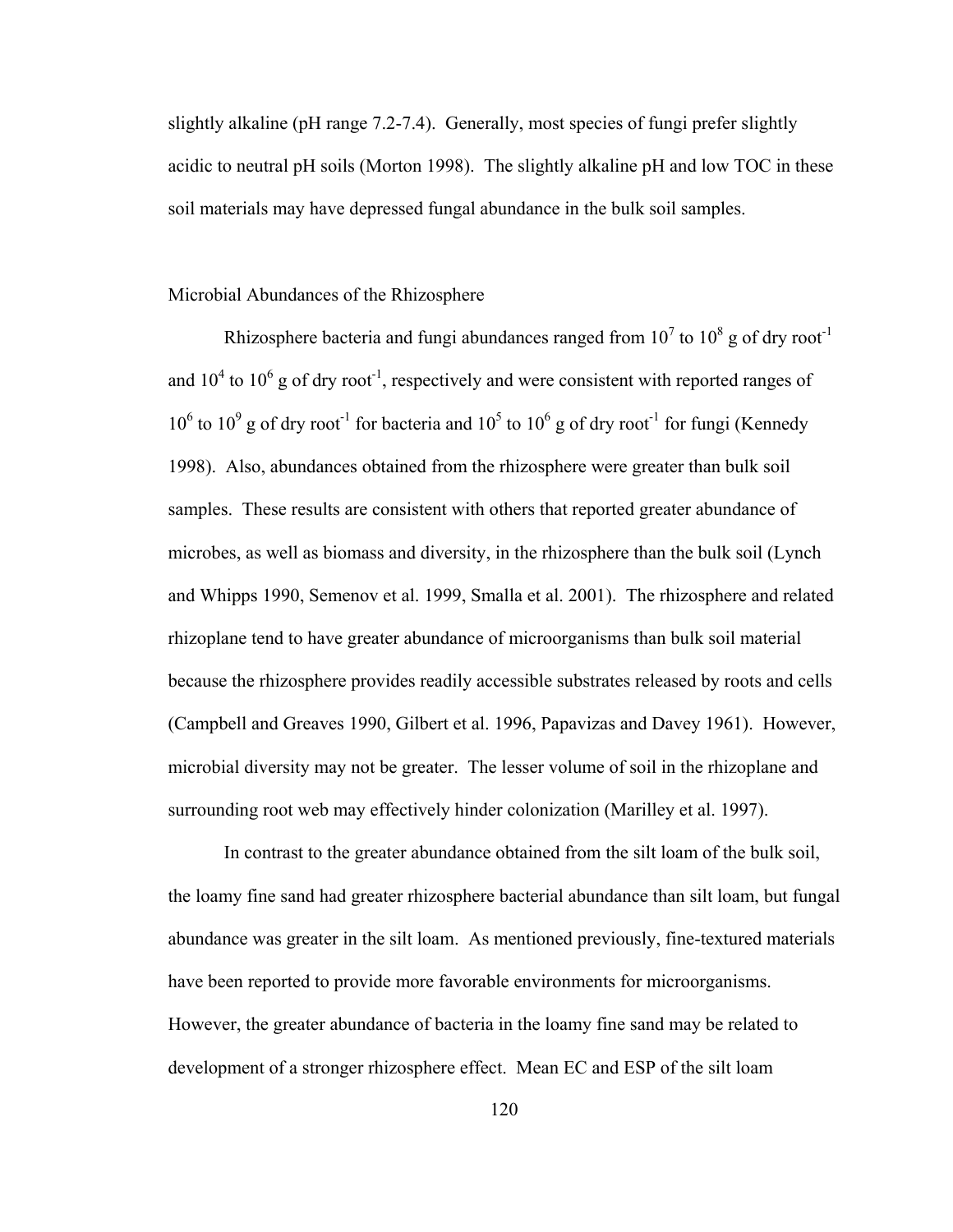(excluding field samples) were higher than the loamy fine sand and may have stressed roots (Keiffers and Ungar 2002); decreasing the rhizosphere effect. Salt stress to plants may have inhibited production or release of root compounds (e.g. exudates, secretions, mucilages) and consequently impaired rhizosphere microbial abundances. The rhizosphere effect of the loamy fine sand also may have been enhanced by the pore sizes. Larger and more stable pores of the loamy fine sand may have sustained greater rhizosphere abundance by extending spatial distribution of microbes along roots (Kennedy 1998) and providing greater access to root compounds and sloughed cells than the smaller, dynamic pores in silt loam.

Although Wollum (1994) suggested that rhizosphere assays should be performed immediately after collection and samples should not be cold-stored to avoid recovery loss; rhizosphere cultures of the present study had abundances well within reported ranges after 20 d in cold-storage. However, this observation cannot conclude any effect on abundances from cold storage because samples were not cultured immediately after collection to be compared with cold-stored samples.

#### **CONCLUSIONS**

Despite having two to three times greater soil EC and ESP in the WWE-irrigated microcosms, abundances of microorganisms obtained from either bulk soil or rhizosphere samples were not statistically different among treatments. Soil EC and ESP in the MOR and DI microcosms may have accumulated to levels that impaired microbial abundances and therefore produced abundances similar to WWE treatments. Wider contrasting levels of soil EC and ESP should be used to ascertain differences among these water sources.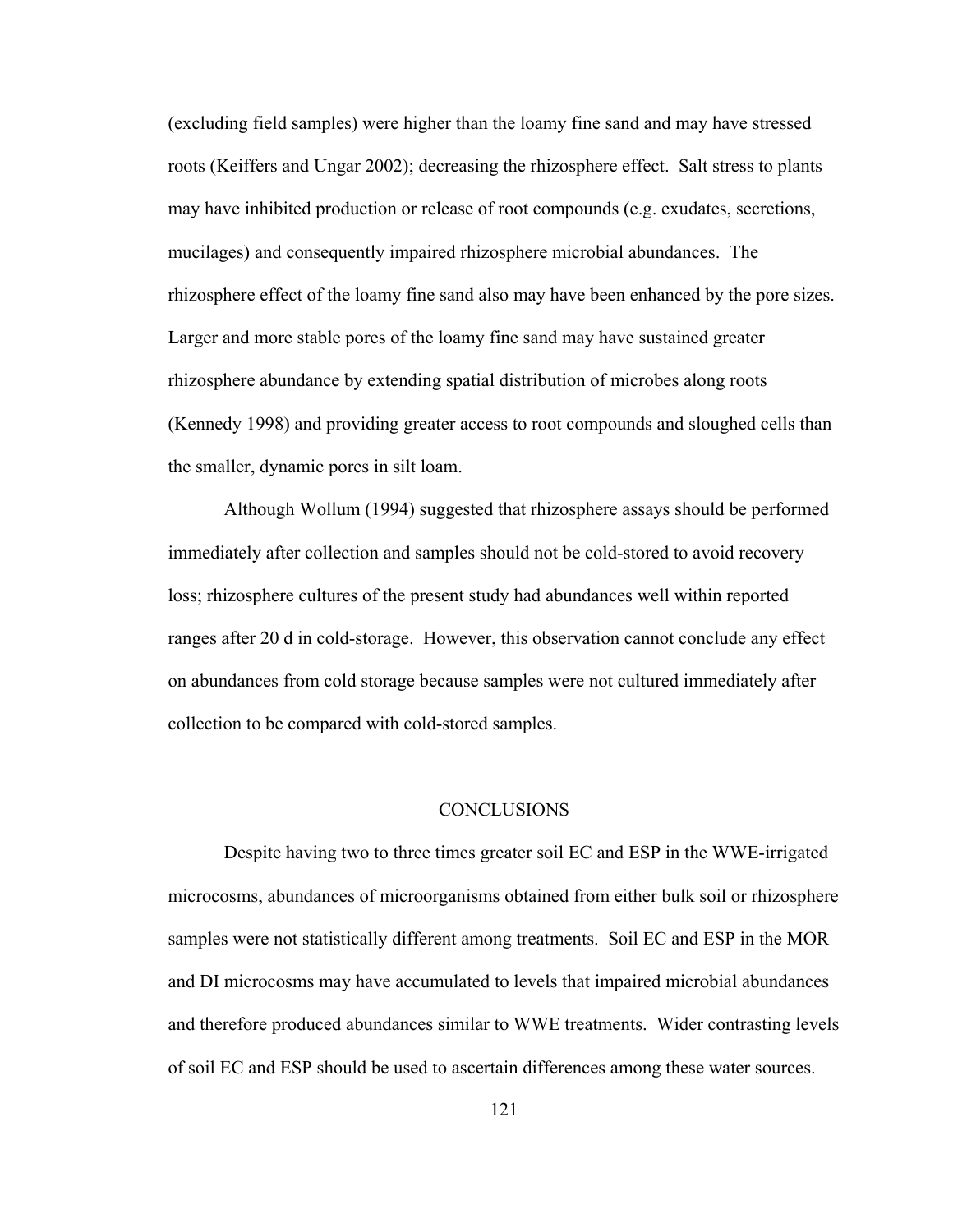Another possibility is that abundances of culturable, viable colonies were similar among the treatments and the germination inhibition observed in the microcosm is due to other factors that are not discernable with culture plates.

# ACKNOWLEDGMENTS

This research was supported by contributions from Gaylord Memorial Laboratory, School of Natural Resources, University of Missouri-Columbia, and Missouri Department of Conservation Cooperating, and Missouri Agricultural Experimental Station Project 183. Great appreciation is giving to Dr. R. Kremer, Dr. L. Stanley, and Jenan Nichols for assisting in plating and providing advice on assays techniques and to Dr. Russ Dresbach of the Soil Characterization Laboratory, University of Missouri, Columbia, for providing soil analyses.

### LITERATURE CITED

- Alexander, D. B. 1998. Bacteria and archaea. p. 44-72. *In* D. M. Sylvia, J. J. Fuhrmann, P. G. Hartel, and D. A. Zuberer (eds.) Principles and Applications of Soil Microbiology. Prentice-Hall Inc. Upper Saddle River, NJ, USA.
- Ames, R. N., C. P. P. Reid, and E. R. Ingham. 1984. Rhizosphere bacterial population responses to root colonization by a vesicular-arbusular mycorrhizal fungus. The New Phytologist 96:555-563.
- Bremner, J. M. 1996. Nitrogen-total. p. 1085–1121. *In* D. L. Sparks (ed.) Methods of Soil Analysis, Part 3. Soil Science Society of America, Inc., American Society of Agronomy, Inc., Madison, WI, USA.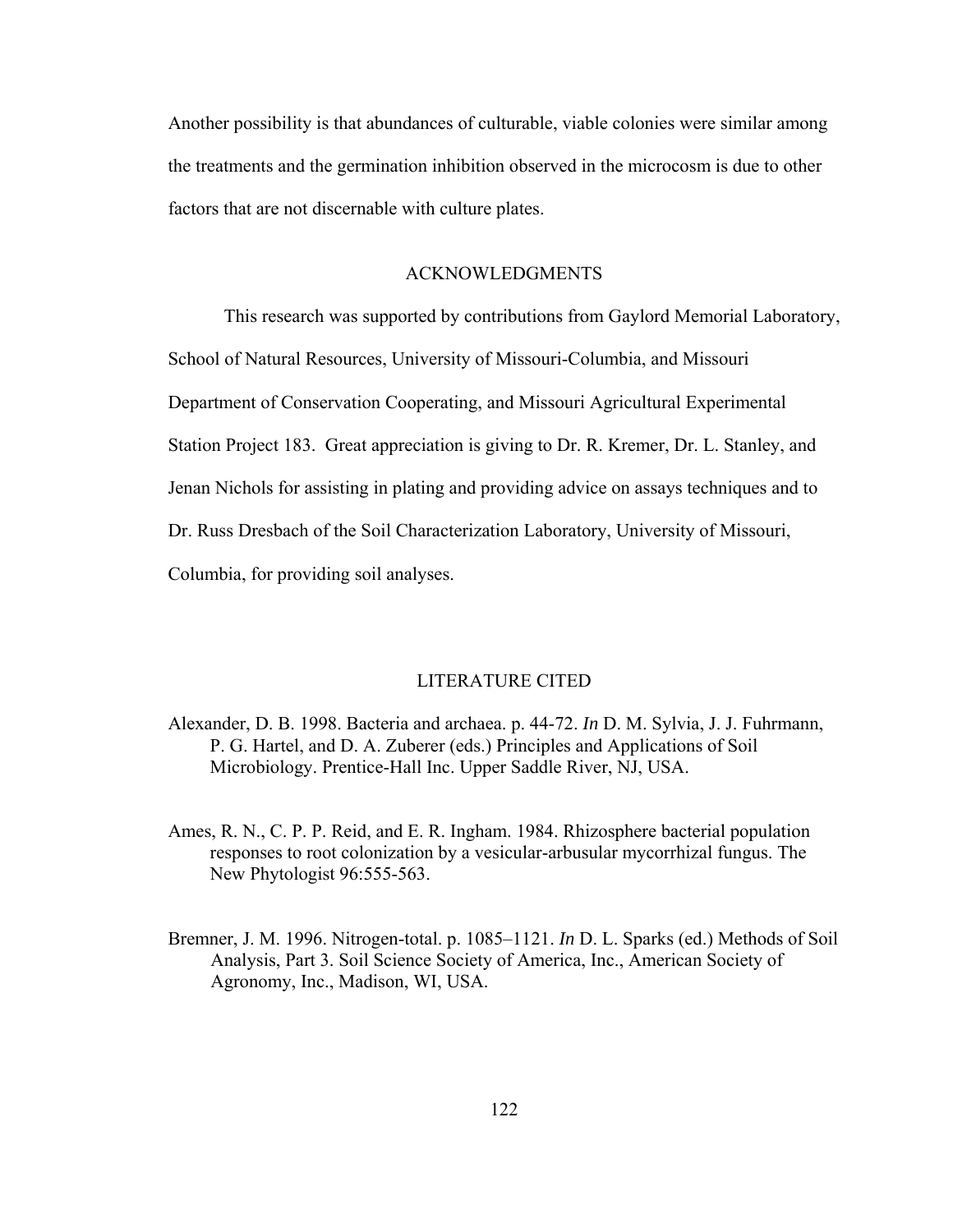- Batra L. and M. C. Manna. 1997. Dehydrogenase activity and microbial biomass carbon in salt-affected soils of semiarid and arid regions. Arid Soil Research and Rehabilitation 11:295-303.
- Brady, N. C. 1990. The Nature and Properties of Soils. Tenth edition. Macmillan, New York, USA.
- Bohn, H. L., B. L. McNeal, and G. A. O'Connor. 2001. Soil Chemistry. John Wiley & Sons, Inc., New York, NY, USA.
- Campbell R. and M. P. Greaves. 1990. Anatomy and community structure of the rhizosphere. p. 11-34. *In* J. M. Lynch (ed.) The Rhizosphere. John Wiley & Sons LTD. Essex, UK.
- Chotte, J. L., J. N. Ladd, and M. Amato. 1998. Sites of microbial assimilation and turnover of soluble and particulate  ${}^{14}$ C-labeled substrates decomposing in a clay soil. Soil Biology & Biochemistry 30:205-218.
- Combs, S. M. and M. V. Nathan. 1998. Soil organic carbon. p. 53-58. *In* J. R. Brown (ed.) Recommended Chemical Soil Test Procedures for the North Central Region. North Central Regional Research Publication No. 221 (revised). Missouri Agricultural Station SB 1001. Missouri Agricultural Station, Columbia, MO, USA.
- Curl, E. A. and B. Truelove. 1986. The Rhizosphere. Springer-Verlag, Berlin, Germany.
- Denef, K., J. Six, H. Bossuyt, S. D. Frey, E. T. Elliott, R. Merckx, and K. Paustian. 2001. Influence of dry-wet cycles on the interrelationship between aggregate, particulate organic matter, and microbial community dynamics. Soil Biology & Biochemistry 33:1599-1611.
- Filip, Z., S. Kanazawa, and J. Berthelin. 1999. Characterization of effects of a long-term wastewater irrigation on soil quality by microbiological and biochemical parameters. Journal of Plant Nutrition and Soil Science 162:409-413.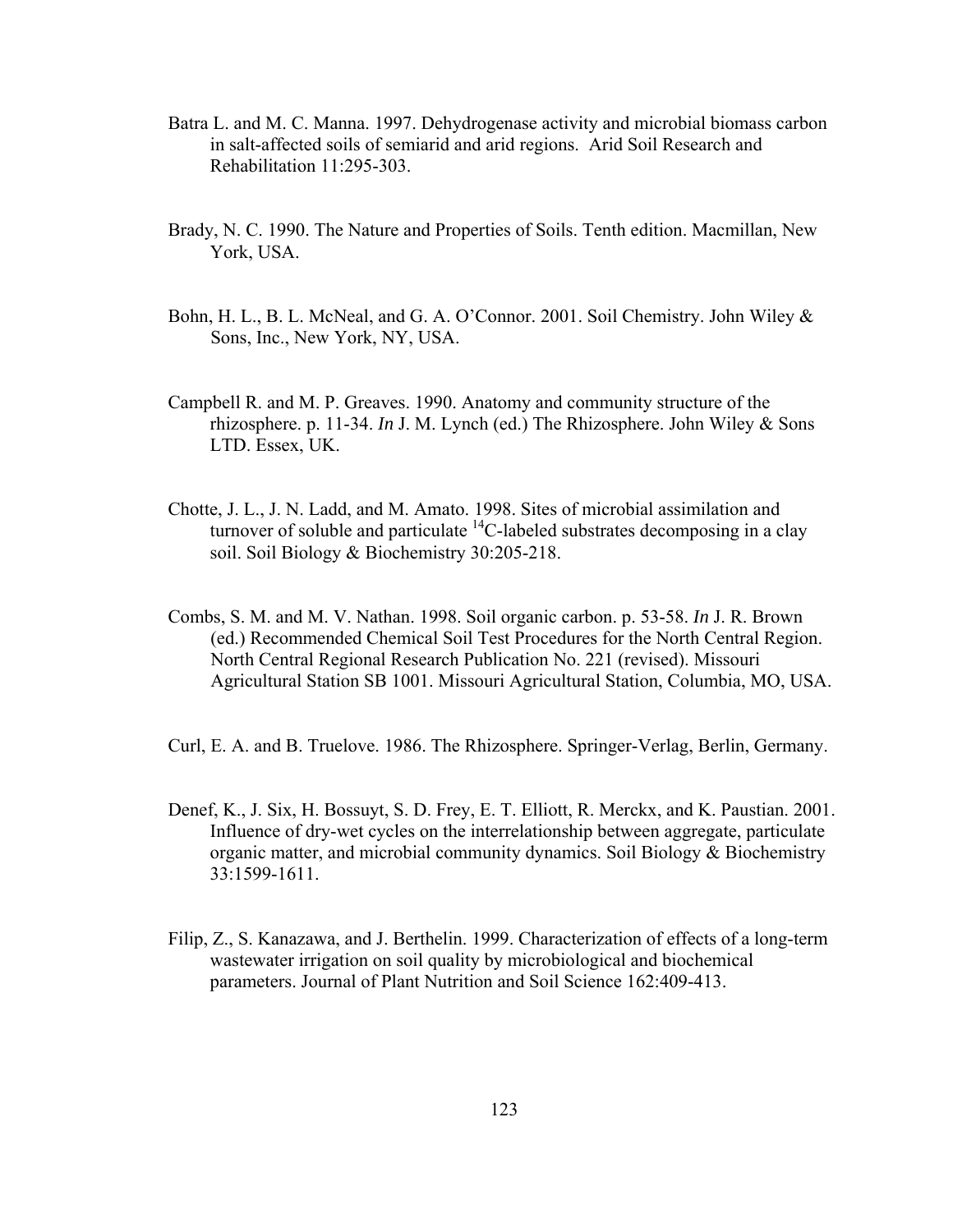- Finocchiaro, R. G., R. J. Kremer, and L.H. Fredrickson. 2009. Impact of wastewater effluent on seed bank response and soils excavated from a wetland impoundment. Wetlands 29:713-723.
- Filip, Z., S. Kanazawa, and J. Berthelin. 2000. Distribution of microorganisms, biomass ATP, and enzyme activities in organic and mineral particles of a long-term wastewater irrigated soil Journal of Plant Nutrition and Soil Science 163:143-150.
- Friedel, J. K., T. Langer, C. Siebe, and K. Stahr. 2000. Effects of long-term waste water irrigation on soil organic matter, soil microbial biomass and its activities in central Mexico. Biology and Fertility of Soils 31:414-421.
- Garcia, C. and T. Hernandez. 1996. Influence of salinity on the biological and biochemical activity of a calciorthird soil. Plant and Soil 178:255-263.
- Goyal, S., K. Chander, and K. K. Kapoor. 1995. Effects of distillery wastewater application on soil microbiological properties and plant growth. Environment & Ecology 13:89-93.
- Gilbert G. S., M. K. Clayton, J. Handelsman, and J. L. Parke. 1996. Use of cluster and discriminant analyses to compare rhizosphere bacterial communities following biological perturbation. Microbial Ecology 32:123-47.
- Ghinogeanu, J., G. Stephanic, and V. Jonescu-Sisesti. 1984. Influence of wastewater and composted swine-sludge on the biological properties of a reddish-brown forest soil. p. 101-106. *In* M. P. Nemes (ed.) Fifth Symposium on Soil Biology 1981, Iasi, Romania. Romanian National Society of Soil Science. Bucharest, Romania.
- Hartel, P. G. 1998. The soil habitat. p. 21-43. *In* D. M. Sylvia, J. J. Fuhrmann, P. G. Hartel, and D. A. Zuberer (eds.) Principles and Applications of Soil Microbiology. Prentice-Hall Inc. Upper Saddle River, NJ, USA.
- Hassink, J. 1994. Effect of soil texture on the size of the microbial biomass and on the amount of C and N mineralized per unit of microbial biomass in Dutch grassland soils. Soil Biology & Biochemistry 26:1573-1581.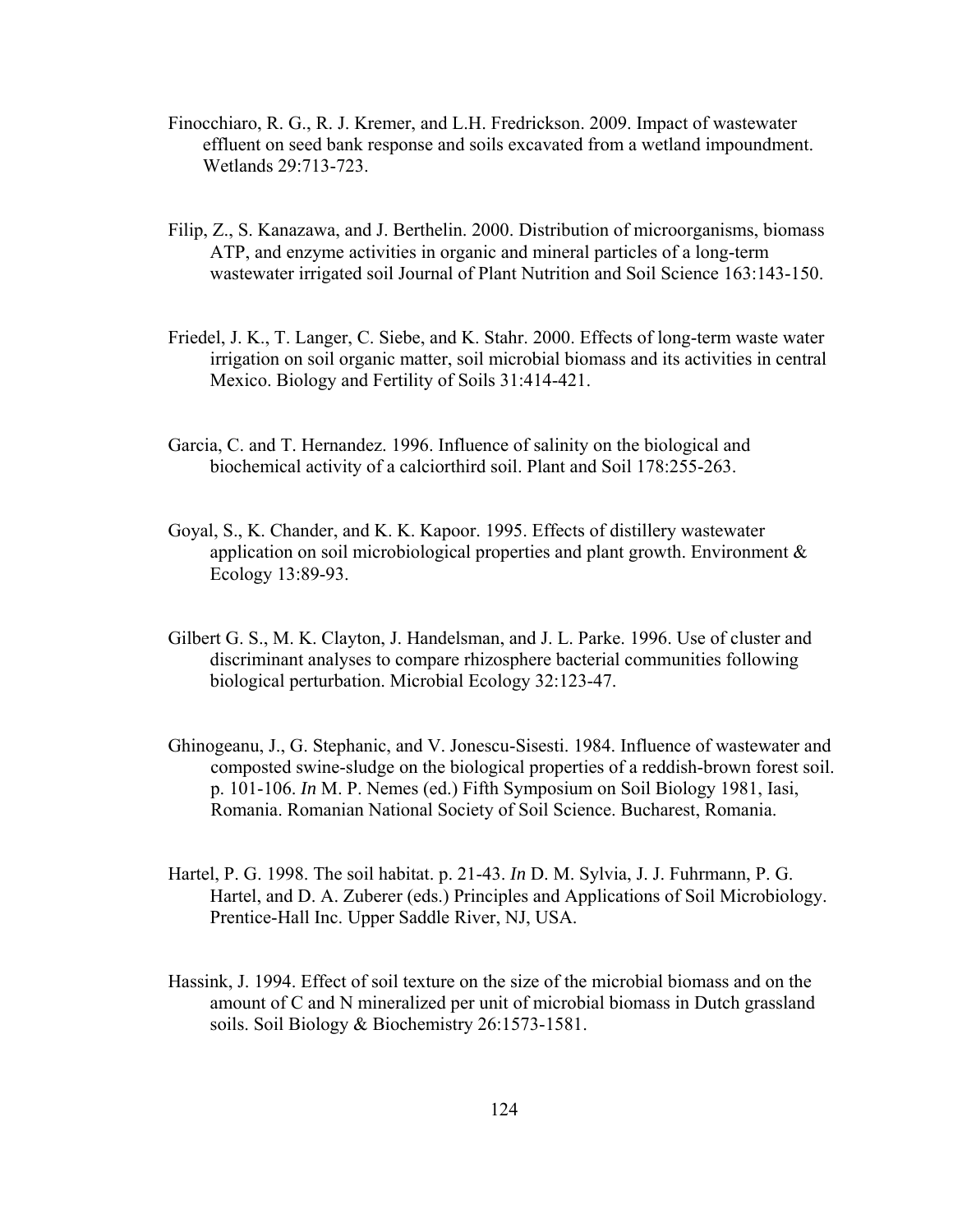- Kabir, M., J. L. Chorte, M. Rahman, R. Bally, and L. Jocteur-Monrozier. 1994. Distribution of soil fractions and location of soil bacteria in a vertisol under cultivation and perennial grass. Plant and Soil 163:243-255.
- Kannan. K. and G. Oblisami. 1990. Influence of paper mill effluent irrigation on soil enzyme activities. Soil Biology & Biochemistry 22:923-926.
- Keiffer, C. H. and I. A. Ungar. 2002. Germination and establishment of halophytes on brine-affected soils. Applied Ecology 39:402-415.
- Kennedy, A. C. 1998. The rhizosphere and spermosphere. p. 389-406. *In* D. M. Sylvia, J. J. Fuhrmann, P. G. Hartel, and D. A. Zuberer (eds.) Principles and Applications of Soil Microbiology. Prentice-Hall Inc. Upper Saddle River, NJ, USA.
- Kiewnick, L. 1964. Experiments on the influence of seedborne and soilborne microflora on the viability of wild oat seeds (*Avena fatua* L.*)* II. Experiments on the influences of microflora on the viability of seeds in the soil. Weed Research 4:31-43.
- Kirkpatrick, B. L. and F. A. Bazzaz. 1979. Influence of certain fungi on seed germination and seedling survival of four colonizing annuals. Journal of Applied Ecology 16:515-527.
- Kremer, R. J. 1986. Antimicrobial activity of velvetleaf (*Abutilon theophrasti*) seeds. Weed Science 34:617-622.
- Kremer, R, J. 1993. Management of weed seed banks with microorganisms. Ecological Applications 3:42-52.
- Kremer, R. J., L. B. Hughes Jr., and R. J. Aldrich. 1984. Examinations of microorganisms and deterioration resistance mechanisms associated with velvetleaf seed. Agronomy Journal 76:745-749.
- Lynch, J. M. and J. M. Whipps. 1990. Substrate flow in the rhizosphere. Plant and Soil 129:1-10.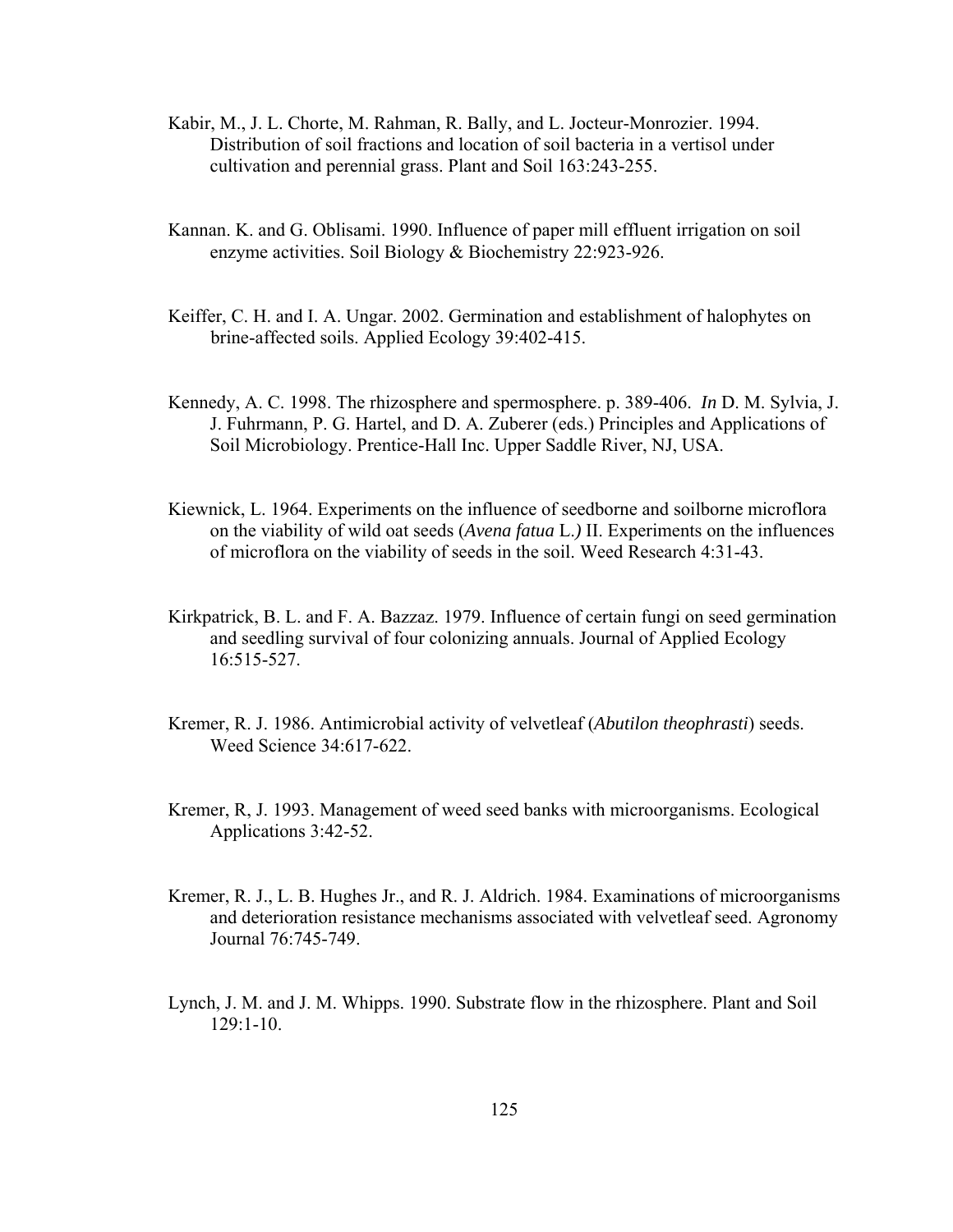- Marilley, L., G. Vogt, M. Blanc, and M. Aragno. 1998. Bacterial diversity in the bulk soil and rhizosphere fractions of *Lolium perenne* and *Trifolium repens* as revealed by PCR restriction analysis of 16S rDNA. Plant and Soil 198:219-224.
- Martin, J. P. 1950. Use of acid, rose Bengal and streptomycin in the plate method for estimating soil fungi. Soil Science 69:215-232.
- McKey, D. 1979. The distribution of secondary compounds within plants. p. 55-133. *In* A. Rosenthal and D. H. Janzen, (eds.) Herbivores: Their Interaction with Secondary Plant Metabolites. Academic Press, New York, NY, USA.
- Milliken, G. A. and D. E. Johnson. 1984. Analysis of Messy Data, Volume I: Designed Experiments. Van Nostrand Reinhold Company, New York, NY, USA.
- Monreal, C. M. and H. Kodama. 1997. Influence of aggregate architecture and minerals on living habitats and soil organic matter. Canada Journal of Soil Science 77:367- 377.
- Monnett, G. T., R. B. Reneau Jr., and C. Hagedom. 1995. Effects of domestic wastewater spray irrigation on denitrification rates. Journal of Environmental Quality 24:940- 946.
- Morton J. B. 1998. Fungi. p.72-93. *In* D. M. Sylvia, J. J. Fuhrmann, P. G. Hartel, and D. A. Zuberer (eds.) Principles and Applications of Soil Microbiology. Prentice-Hall Inc. Upper Saddle River, NJ, USA.
- Pankhurst, C. E., S. Yu, B. G. Hawke, and B. D. Harch. 2001. Capacity of fatty acid profiles and substrate utilization patterns to describe differences in soil microbial communities associated with increased salinity or alkalinity at three locations in South Australia. Biology and Fertility of Soils 33:204-217.
- Papavizas, G. C. and C. B. Davey. 1961. Extent and nature of the rhizosphere of lupinus. Plant and Soil 14:215-236.
- Sands, D. C. and A. D. Rovira. 1970. Isolation of fluorescent pseudomonads with a selective medium. Applied Microbiology 20:513-514.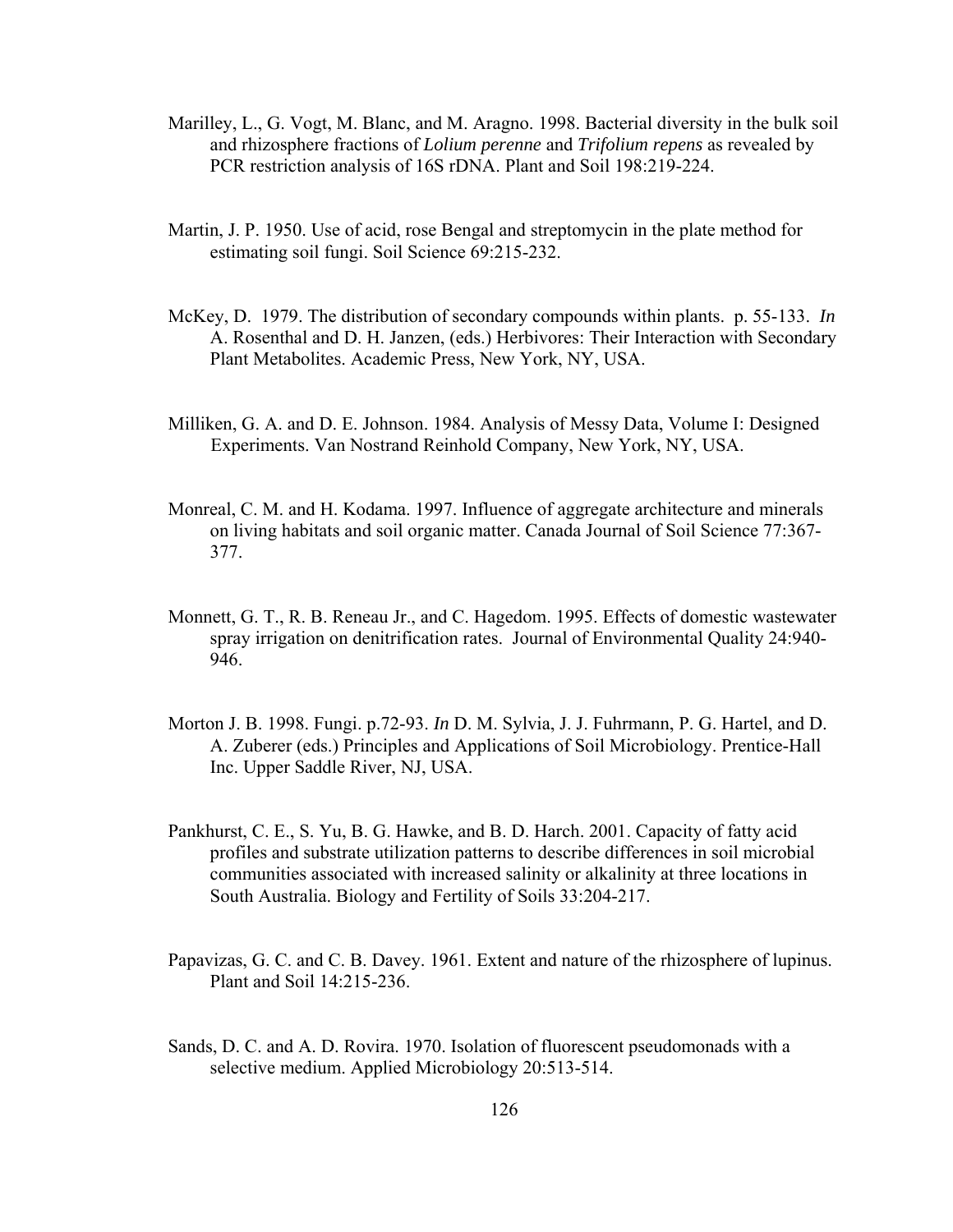SAS Institute. 2002-2003. SAS Institute Inc. Cary, NC, USA.

- Sarig, S., E. B. Roberson, and M. K. Firestone. 1993. Microbial activity soil structure: Response to saline water irrigation. Soil Biol. Biochem. 25 693-697.
- Shapiro, S. S. and M. B. Wilk. 1965. An analysis of variance test for normality (complete samples). Biometrika 52:591-611.
- Smalla, K., G. Wieland, A. Buchner, A. Zock, J. Parzy, S. Kaiser, N. Roskot, H. Heuer, and G. Berg. 2001. Bulk and rhizosphere soil bacterial communities studies by denaturing gradient gel electrophoresis: plant-dependent enrichment and seasonal shifts revealed. Applied and Environmental Microbiology 67:4742-4751.
- Semenov, A. M., A. H. C. van Bruggen, and V. V. Zelenev. 1999. Moving waves of bacterial populations and total organic carbon along roots of wheat. Microbial Ecology 37:116-128.
- SSL Methods Manual. 2004. Soil survey laboratory methods manual. Soil Survey Investigations Report No.42. Version 4.0. U.S. Department of Agriculture, Natural Resources Conservation Service, National Soil Survey Center, Lincoln, NE, USA.
- van Gestel, M., R. Merckx, and K. Vlassak. 1996. Spatial distribution of microbial biomass in microaggregaters of a silty-loam soil and the relation with the resistance of microorganisms to soil drying. Soil Biology & Biochemistry 28:503-510.
- Wollum, A. G. 1994. Soil sampling for microbiological analysis. p.1-14. *In* R. W. Weaver (ed.) Methods of Soil Analysis, Part 2. Soil Science Society of America, Inc. Madison, WI, USA.
- Wollum, A. G. 1998. Introduction and Historical Perspective. p. 3-20. *In* D. M. Sylvia, J. J. Fuhrmann, P. G. Hartel, and D. A. Zuberer (eds.) Principles and Applications of Soil Microbiology. Prentice-Hall Inc. Upper Saddle River, NJ, USA.
- Whitney, D. A. 1998. Soil salinity. p. 59-60. *In* J. R. Brown (ed.) Recommended Chemical Soil Test Procedures for the North Central Region. North Central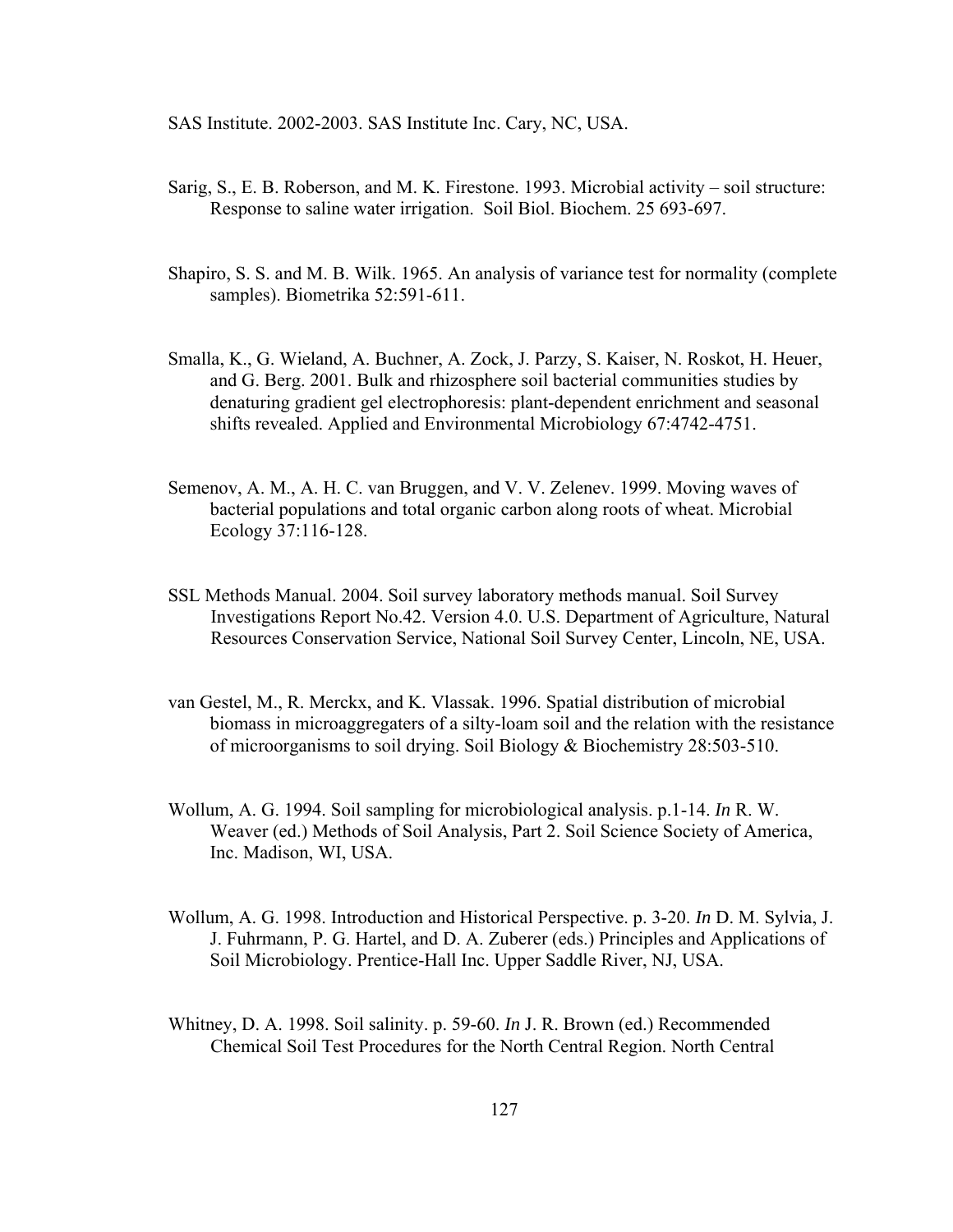Regional Research Publication No. 221 (revised). Missouri Agricultural Station SB 1001. Missouri Agricultural Station, Columbia, MO, USA.

Zuberer, D. A. 1994. Recovery and enumeration of viable bacteria. p. 120-144. *In* R.W. Weaver, J.S. Angle, and P.S. Bottemley (eds.) Methods of Soil Analysis, Part 2. Microbiological and Biochemical Properties. Soil Science Society of America, Madison, WI, USA.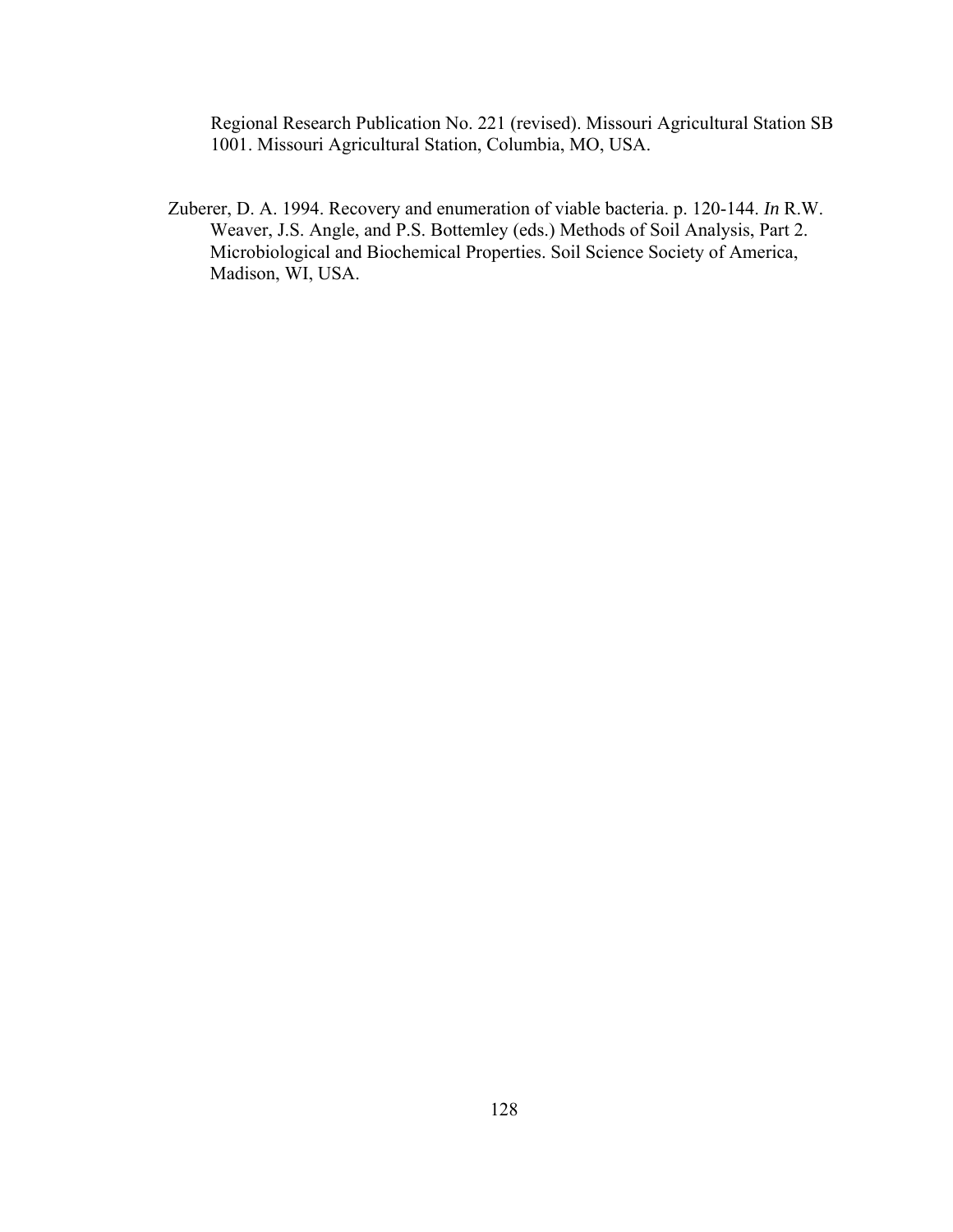# Chapter 6

# **EFFECT OF MUNICIPAL WASTEWATER AS A WETLAND WATER SOURCE ON SOIL MICROBIAL ACTIVITY**

Raymond G. Finocchiaro  $1, 3$  and Robert J. Kremer  $1, 2$ 

Chapter six has been accepted by the journal *Communications in Soil Science and Plant Analysis* for publication in 2009 as an author submitted article and is formatted for that journal. Manuscript ID: LCSS-2008-0496. Original manuscript submitted on 21 December, 2008. Manuscript accepted 1 February, 2009.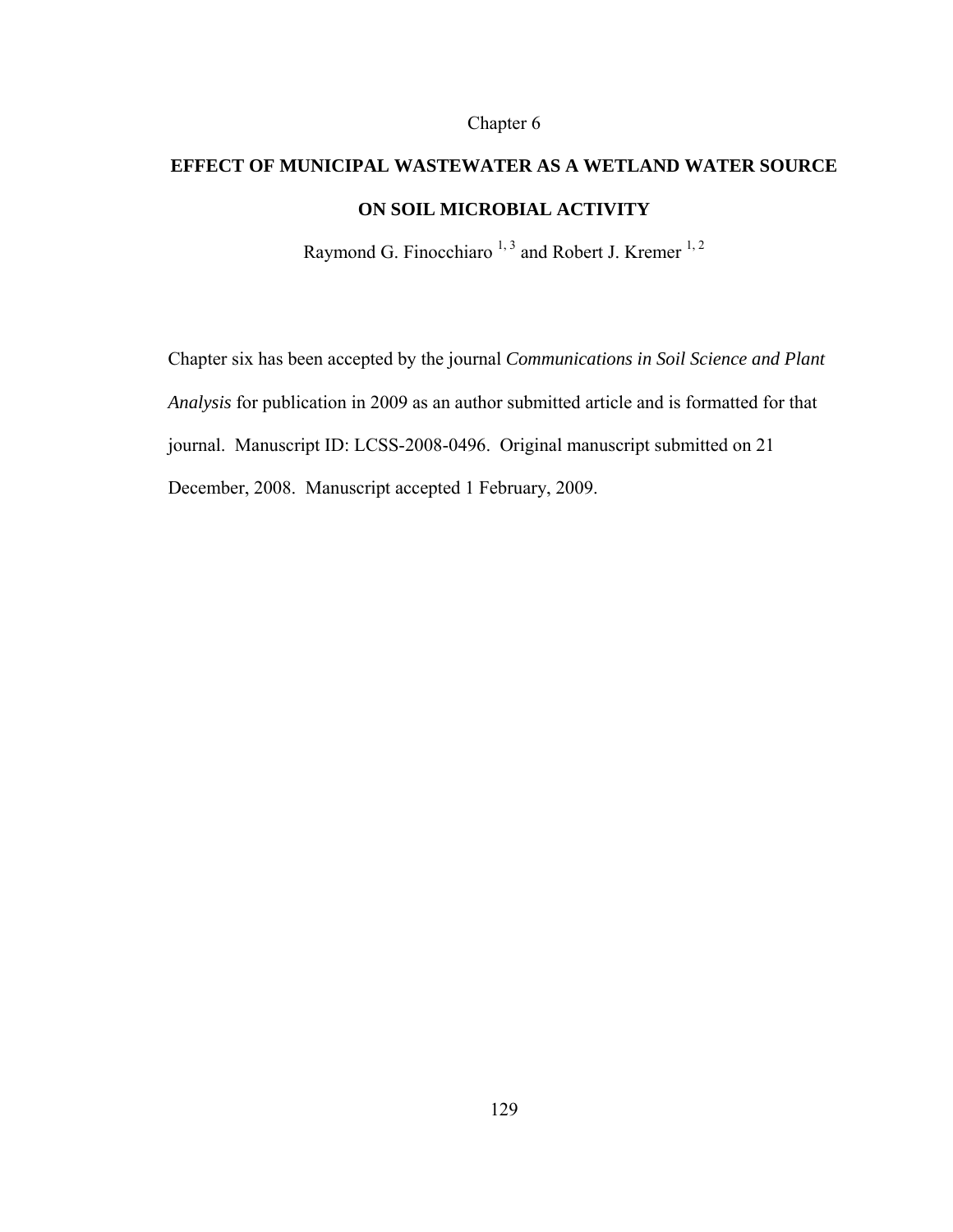# **EFFECT OF MUNICIPAL WASTEWATER AS A WETLAND WATER SOURCE ON SOIL MICROBIAL ACTIVITY**

Raymond G. Finocchiaro  $1, 3$  and Robert J. Kremer  $1, 2$ 

*1 Department of Soil, Environmental and Atmospheric Sciences* 

*University of Missouri-Columbia ABNR Building, Room 302 Columbia, Missouri, USA 65211* 

*2 USDA-ARS Cropping Systems and Water Quality Unit* 

*Columbia, Missouri, USA 65211* 

<sup>3</sup> *Present address:*

*U.S. Geological Survey* 

 *Northern Prairie Wildlife Research Center* 

*8711 37th Street Southeast* 

*Jamestown, North Dakota, USA 58401*

*E-mail: rfinocchiaro@usgs.gov* 

*Telephone: (701)253-5544*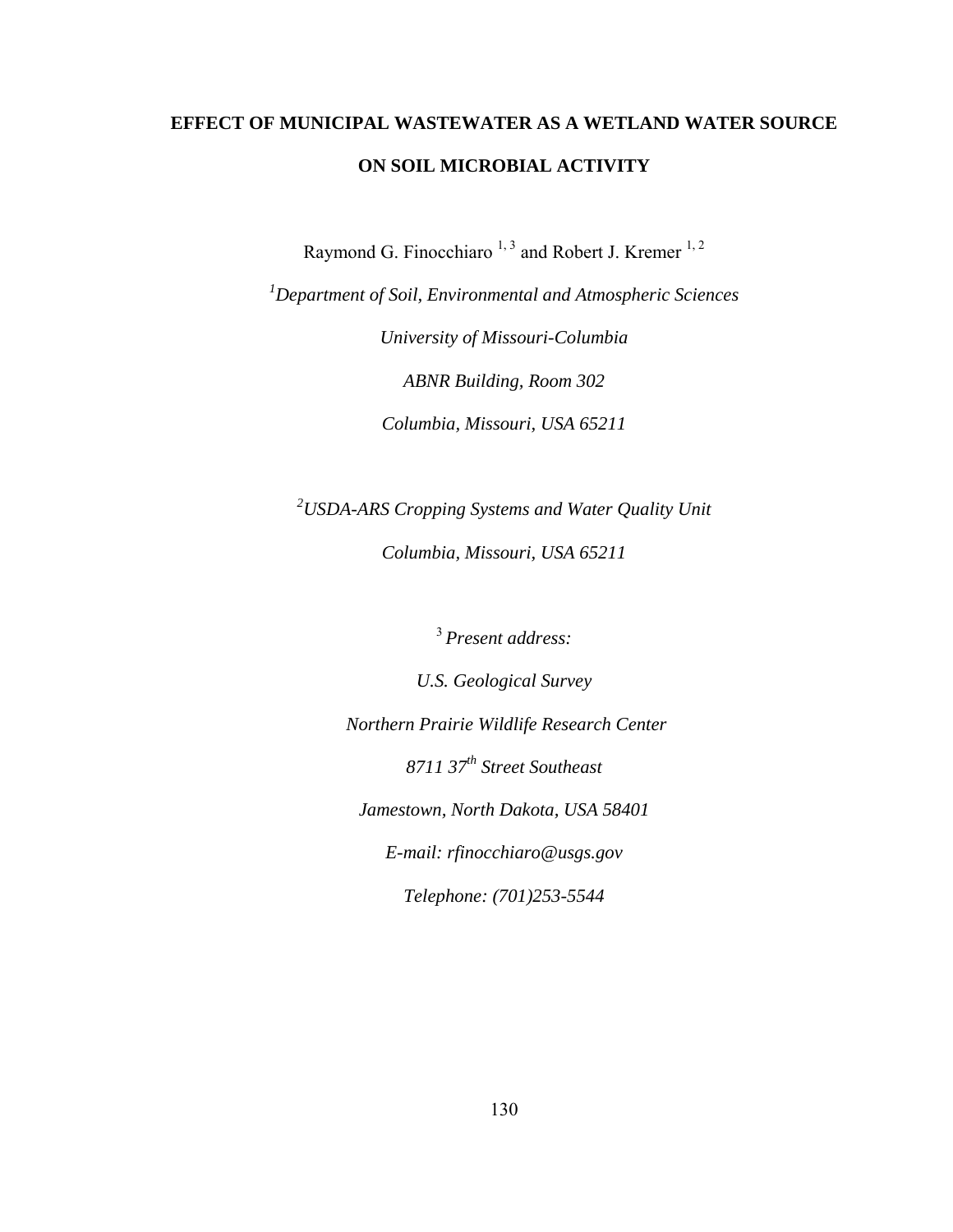# ABSTRACT

Microbial activity was compared between two soil materials excavated from a wetland and irrigated with municipal wastewater effluent or Missouri River water. The wastewater had twice the electrical conductivity and four times the sodium concentration as River water. We performed activity assays on the soils before leaching, immediately after leaching, and after harvesting plants. Gas chromatography was used to measure  $CO<sub>2</sub>$  evolved in soil samples incubated for 7 d. Activity was significantly reduced in preleached wastewater-irrigated soils compared with river-water irrigation. Immediately after leaching, activity significantly increased and was similar to river-water irrigated soils. Activity decreased slightly after plant harvest in post-leached treatments. Increased activity after leaching may be related to decreased salinity and sodicity, which probably lowered osmotic pressure in the soil. Our study demonstrated that soil salinity and sodicity induced by wastewater irrigation decreased microbial activity, which may impact nutrient cycling and glycophytic vegetation communities in wetlands

*Key Words*: salinity, soil water, microbiology, sewage.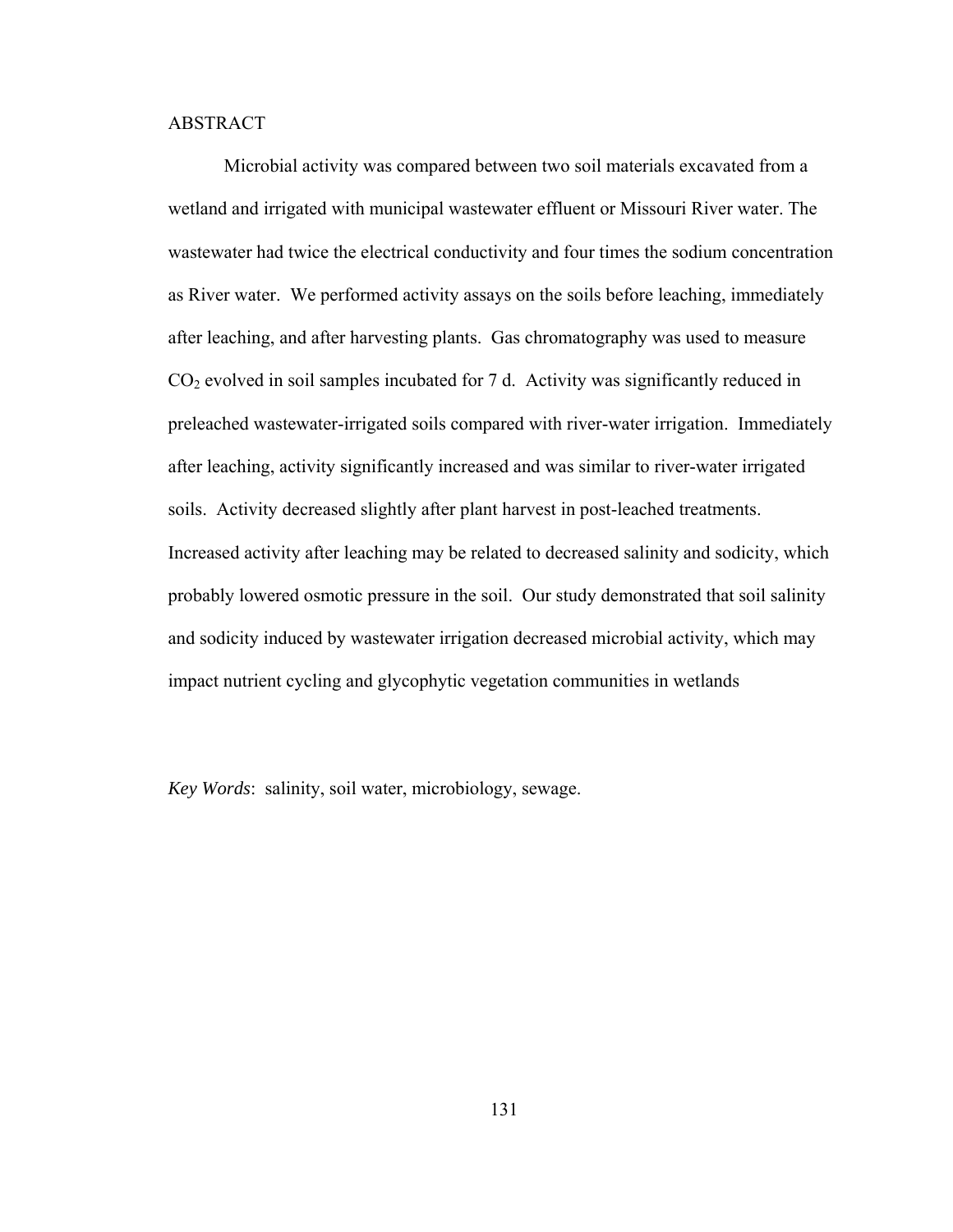#### INTRODUCTION

Soil microbial activity is influenced by soil water content, illustrated by decreased aerobic activity when water-filled pore space of soil exceeds 60% (Linn and Doran, 1984). However, microbial activity may be detrimentally affected before this soil water content is reached if water contains high salt concentrations (Pankhurst et al., 2001). Municipal wastewater effluent (WWE) containing high salt contents or Missouri River water (MOR) are used to irrigate wetland impoundments at the Eagle Bluffs Conservation Area (EBCA) located near McBain, Missouri (38° 53'N, 92° 27' W). We previously used soil materials collected from EBCA in a greenhouse study that examined seed bank response to repeated irrigation with WWE (Finocchiaro et al., 2009). In that study, salinity and sodicity rapidly increased in soil materials irrigated with WWE, which were responsible for inhibiting germination of the soil seed bank. Studies have shown seeds retrieved from soil often possess characteristic microbial associations (Kiewnick, 1964; Kirkpatrick and Bazzazz, 1979; Curl and Truelove, 1986; Kremer, 1993). Composition of the microbial associations may be affected by diffusion of antimicrobial substances secreted from the seed coat into the soil surrounding the spermosphere (McKey 1979; Kremer et al., 1984; Kremer, 1986; Kennedy, 1998). These substances are thought to protect the seed from microbial decay. However, these microbial associations or physiological processes of the seed may become altered by soil salinity and sodicity (Baskin and Baskin, 1998).

Microbial processes important for sustaining nutrient cycling also can be altered by salinity and sodicity. Several studies indicated soil microbial biomass, activities of various enzymes, and denitrification rates were enhanced by application of wastewater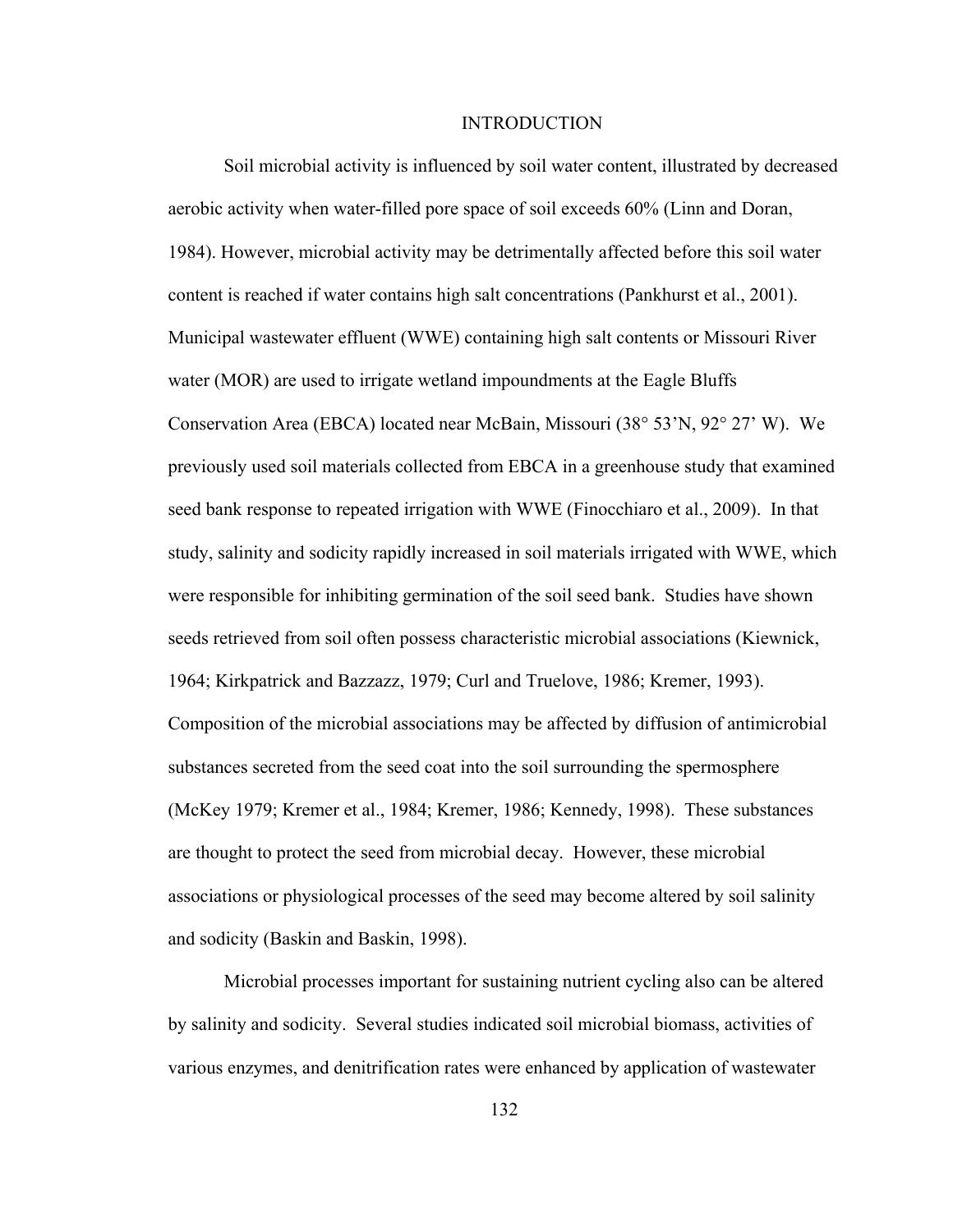(Kannan and Oblisami, 1990; Goyal et al., 1995; Monnett et al., 1995; Filip et al., 1999; Friedel et al., 2000). Filip et al. (2000) reported that irrigation of a sandy Haplic Luvisol with municipal wastewater for almost 100 years resulted in increased microbial counts, total biomass, enzyme activity, and reduced C:N ratios compared with irrigation treatments free of wastewater. In contrast, other studies report that application of saline and sodic wastewater reduced microbial biomass, diversity, respiration, enzyme activity, as well as decreased nutrient cycling (Ghinogeanu et al., 1984; Mahasneh et al., 1984; Pankhurst et al., 2001).

Alterations to the plant community and nutrient cycles from irrigation with WWE may have prolonged and undesirable effects on the ecology of freshwater wetlands. Therefore, the effects of WWE as an irrigation source for wetlands should be understood in order to sustain these sensitive habitats. In this study, soil microbial activity determined by carbon dioxide evolution  $(CO<sub>2</sub>)$  was compared in soil materials irrigated with either WWE or MOR. Because of the salinity and sodic concentration of the WWE, we hypothesized that soil materials irrigated with WWE will have less microbial activity compared with soils irrigated with MOR and decreasing salinity and sodicity should increase activity.

# MATERIALS AND METHODS

# Previous Treatment of Soil Materials

Soil materials were collected from an existing greenhouse study that consisted of large plastic microcosms (61 cm x 91 cm x 20 cm) filled with one of two soil materials and irrigated with either WWE or MOR to stimulate germination and vegetative growth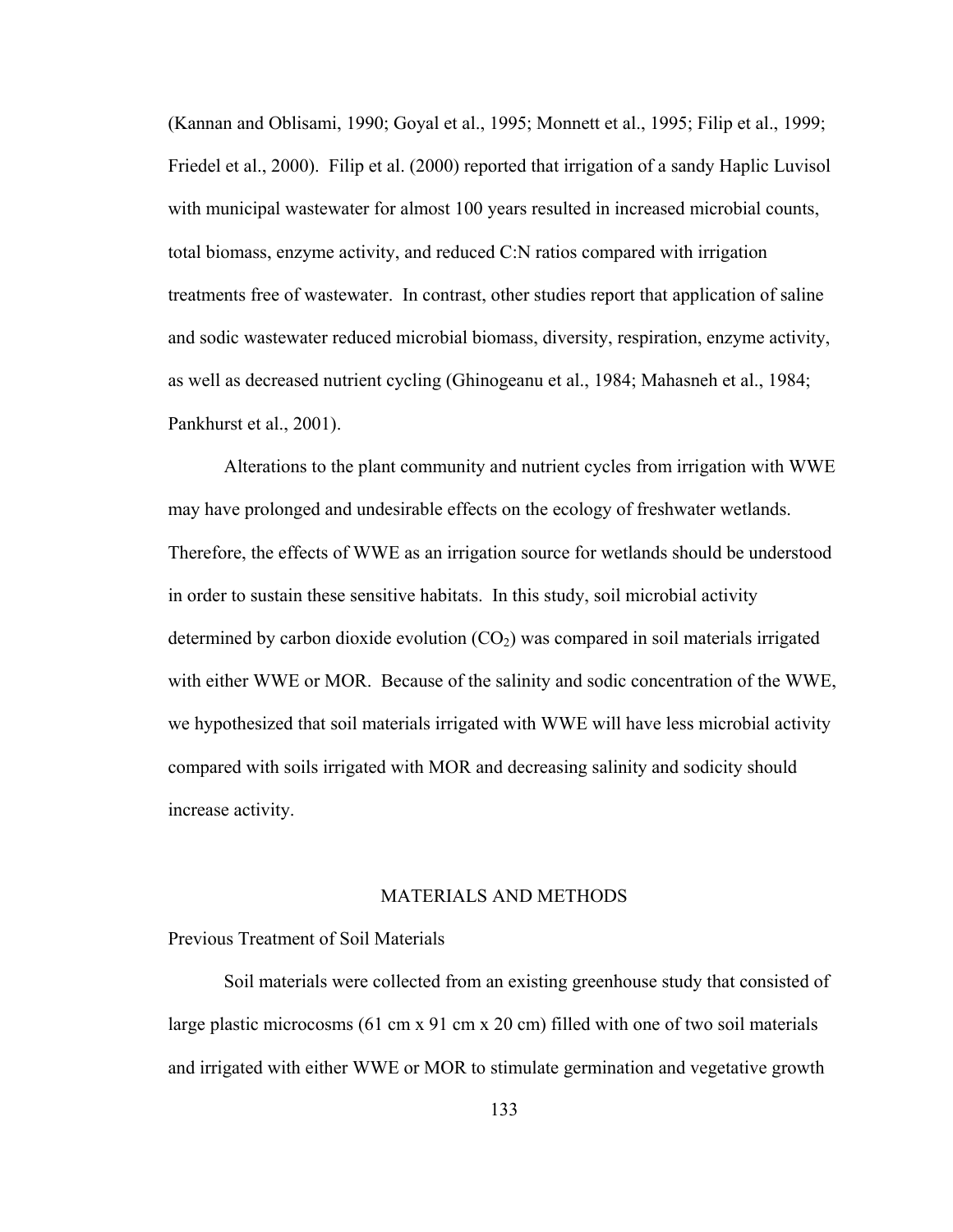of the soil seed bank (Finocchiaro et al., 2009). A greenhouse treatment-microcosm consisted of one soil material and irrigated with one water source. For the present study, respiration assays were conducted on soil materials used in two sequential greenhouse trials separated by a leaching treatment. Each trial lasted approximately 100 d. At the beginning of each trial, microcosms were initially flooded with a water source until the volume of soil material was completely saturated and water ponding was evident  $(\sim 5$ cm). During trials, microcosms were not drained and subsequent irrigations were applied to maintain soil water content of microcosms at approximately 80% field capacity for both soil materials. Water movement in microcosms was primarily influenced by evaporation and transpiration, which permitted soluble and insoluble constituents in the water sources to accumulate. At the end of each trial, all above and belowground vegetation in the microcosms was harvested. In between trials, microcosms were leached to reduce the salinity and sodicity in the soil materials. Soil materials were flushed with deionized water and powdered gypsum  $(CaSO_4 \tcdot 2H_2O)$  was incorporated into the soil materials. Leaching was discontinued when the electrical conductivity (EC; 1:1 method; Whitney, 1998) of the soil materials was less than  $3.5 \text{ mS cm}^{-1}$ . Microcosms were not irrigated nor disturbed in between trials except during leaching treatment.

The soils used in the greenhouse microcosms were Sarpy loamy fine sand (mixed, mesic, Typic Udipsamments) and Blake silt loam (fine-silty mixed superactive, calcareous, mesic, Aquic Udifluvents), excavated from the 0-15 cm depth of the River Supply Channel at EBCA in June 1997. Soils of the River Supply Channel are inundated periodically throughout the year with MOR water and are not irrigated with WWE.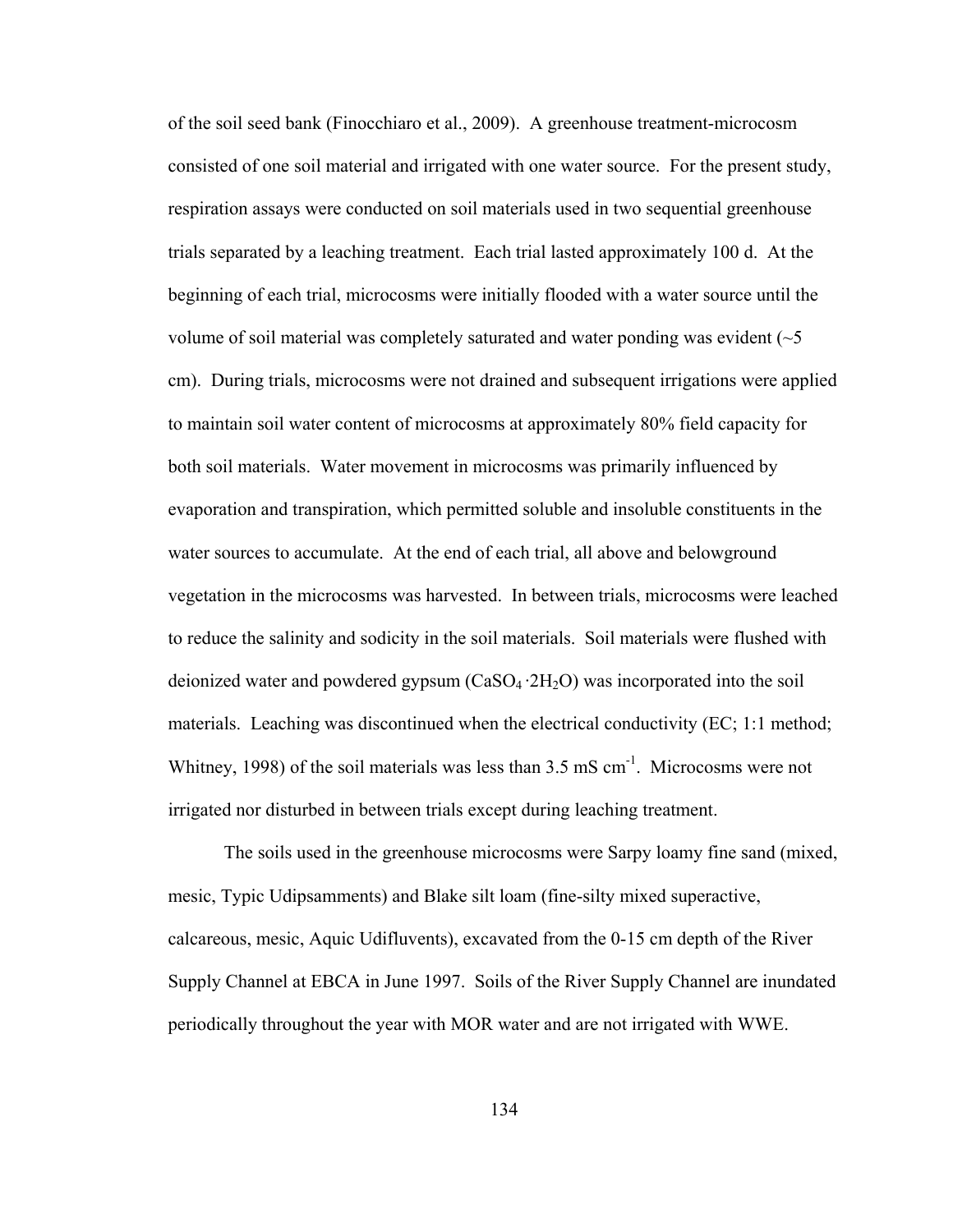Soil Material Collection

Samples of soil materials were collected from microcosms at three different times. The first followed the first trial after vegetation was harvested from the microcosms (mid-November 2002), but before leaching (hereafter referred to as preleached). The second sampling was taken immediately after leaching concluded in early-August 2003 (hereafter referred to as IAL). During the second sampling seedling emergence was not apparent. The third was taken after the harvest of the subsequent trial in mid-November 2003 (hereafter referred to as post-leached). At each sampling, a 5-cm diameter core sample of soil material was collected from the entire depth (0-15 cm), excluding the underlying gravel layer, of the same three replicates of each soil material irrigated with MOR or WWE. In addition, samples of the soil materials were collected from the River Supply Channel in mid-June 2003 and assayed separately from the greenhouse samples (field-collected). Samples were passed through a 2-mm sieve and assayed within 72 hours after collection with the exception of the field samples, which were stored at 0° C for 9 d. Chemical analysis of the soil materials at the sampling times are listed in Table 1.

# Microbial Activity

Microbial activity was estimated by measuring  $CO<sub>2</sub>$  evolution using the substrateinduced respiration assay (Horwath and Paul, 1994). Five grams of soil material (dry weight) was placed in glass tubes (10 cm x 1.5 cm) with screw-caps fitted with septa. Soil material was adjusted to 18% moisture by weight with deionized water. Two hundred µl of 5% glucose solution was added to the moistened soil material in the tubes.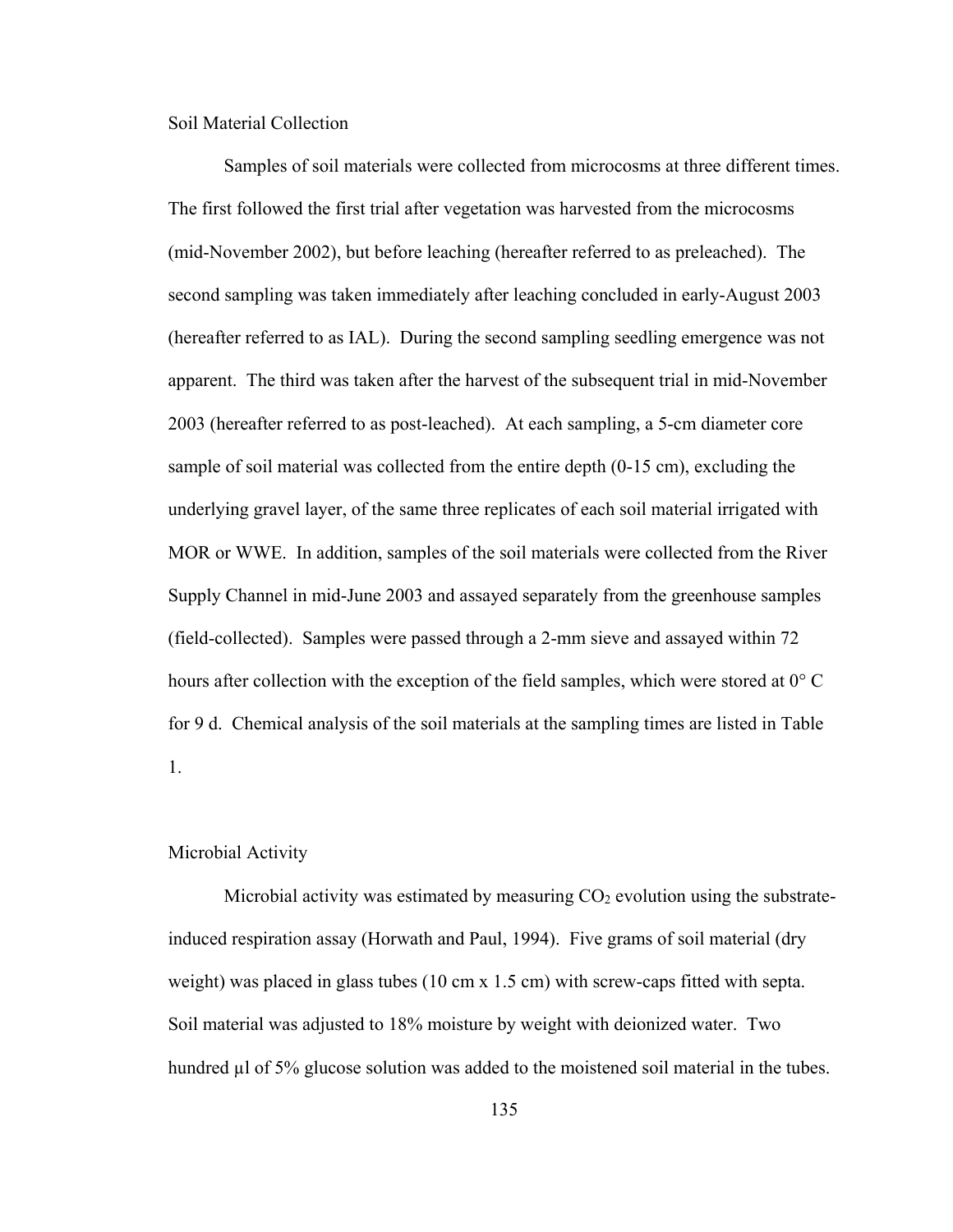Tubes containing the glucose-amended soil materials were immediately incubated at 27° C in the dark for 24 h. Three tube replicates were prepared for each treatment replicate and for each field-collected soil material sample. Tube headspace contents were sampled for  $CO_2$  at 24 h, 48 h, 72 h, and at 7 d. A 1-ml sample was withdrawn from the tubes using a 1-ml syringe after aspirating the tubes 5 times. The 1-ml headspace volume from each tube was analyzed by gas chromatography (Buck Scientific model 910; PEAKNT software operating system) with a thermoconductivity detector (TCD), He carrier gas at a flow rate of 14 ml/L using a silica gel column at  $50^{\circ}$  C. After each sampling the caps of tubes were removed for approximately 5 minutes to allow ambient air to enter the tubes. Tubes were re-capped and incubated after each sampling. Total  $CO<sub>2</sub>$  evolved over the seven-day periods was determined from known calibration standards (Zibilske, 1994).

### Data Analyses

All values reported are expressed on a dry weight basis after moisture content of assayed samples were determined from loss of weight after drying at 105° C for 24 h. Treatment means were analyzed using repeated measures of samples and sampling time in an ANOVA model using SAS (SAS Institute 2002-2003) procedure MIXED. Microbial activity  $(CO_2$  evolution) data were analyzed by sampling period (i.e., preleached, IAL, post-leached) with the total of seven days accumulation as the dependent variable. Additionally, evolved  $CO<sub>2</sub>$  by incubation time was analyzed using a similar ANOVA model to possibly provide information on microbial groups (e.g. copiotrophs, oligotrophs). For all ANOVA models a significance level of  $P = 0.05$  was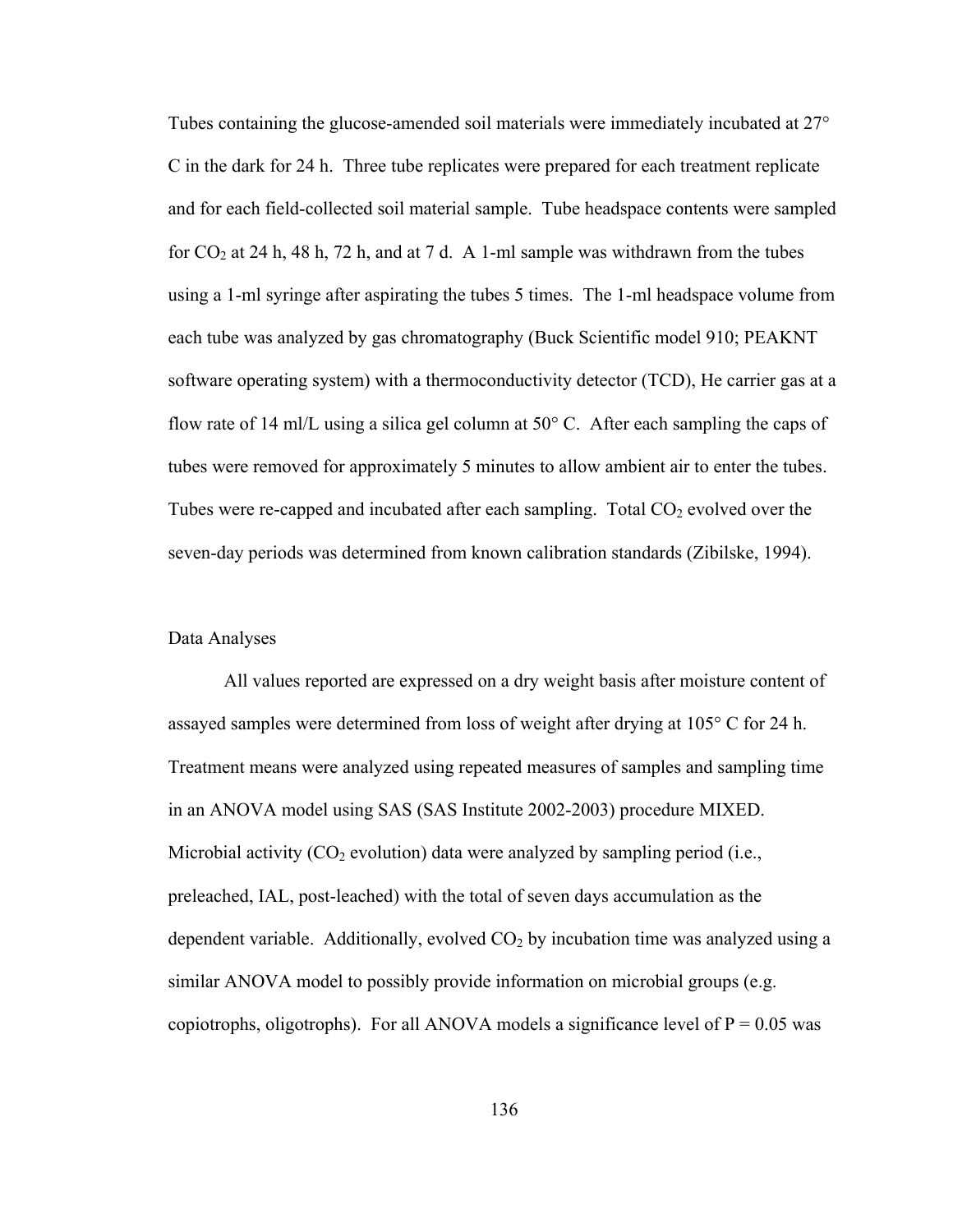set to detect differences among treatment means. All mean separation analyses for ANOVA models used Least Squares Means comparison testing.

#### RESULTS

Total CO<sub>2</sub> Evolution by Sampling Period

Prior to leaching, when soil EC was relatively high in WWE-irrigated materials (Table 1),  $CO<sub>2</sub>$  evolution was significantly greater in MOR-irrigated soil materials than WWE-irrigated ones with respect to soil material  $(F_{2,39} = 5.17, P = 0.0102;$  Figure 1A). MOR-irrigated loamy fine sand had significantly greater  $CO<sub>2</sub>$  evolution than all other treatments ( $P < 0.0004$ ); WWE-irrigated silt loam showed the lowest  $CO<sub>2</sub>$  evolution. Silt loam irrigated with MOR had similar  $CO<sub>2</sub>$  evolution as the WWE-irrigated loamy fine sand and field-collected, non-irrigated samples. Immediately after leaching,  $CO<sub>2</sub>$ evolution for MOR- and WWE-irrigated soil materials increased significantly (*P = 0.0021, P <0.0001*, respectively) compared with preleached concentrations (Figure 2). MOR- and WWE-irrigated soil materials sampled at IAL showed  $\sim$  25% and  $\sim$  45% increases in evolved  $CO_2$  respectively, compared with preleached amounts (Figure 1B). At IAL, evolved  $CO<sub>2</sub>$  was similar within each soil regardless of water source, but both had significantly more than field-collected samples. After vegetative biomass harvest (post-leached), evolved  $CO<sub>2</sub>$  from MOR-irrigated soil materials significantly declined by  $\sim$  22% ( $P = 0.0008$ ) relative to IAL amounts. Post-leached CO<sub>2</sub> evolution of WWEirrigated soil materials declined slightly  $({\sim}6\%)$  compared with IAL amounts. At this sampling,  $CO<sub>2</sub>$  evolution was similar in both WWE-irrigated soil materials and the MORirrigated loamy fine sand (Figure 1C).  $CO<sub>2</sub>$  evolution from MOR-irrigated silt loam was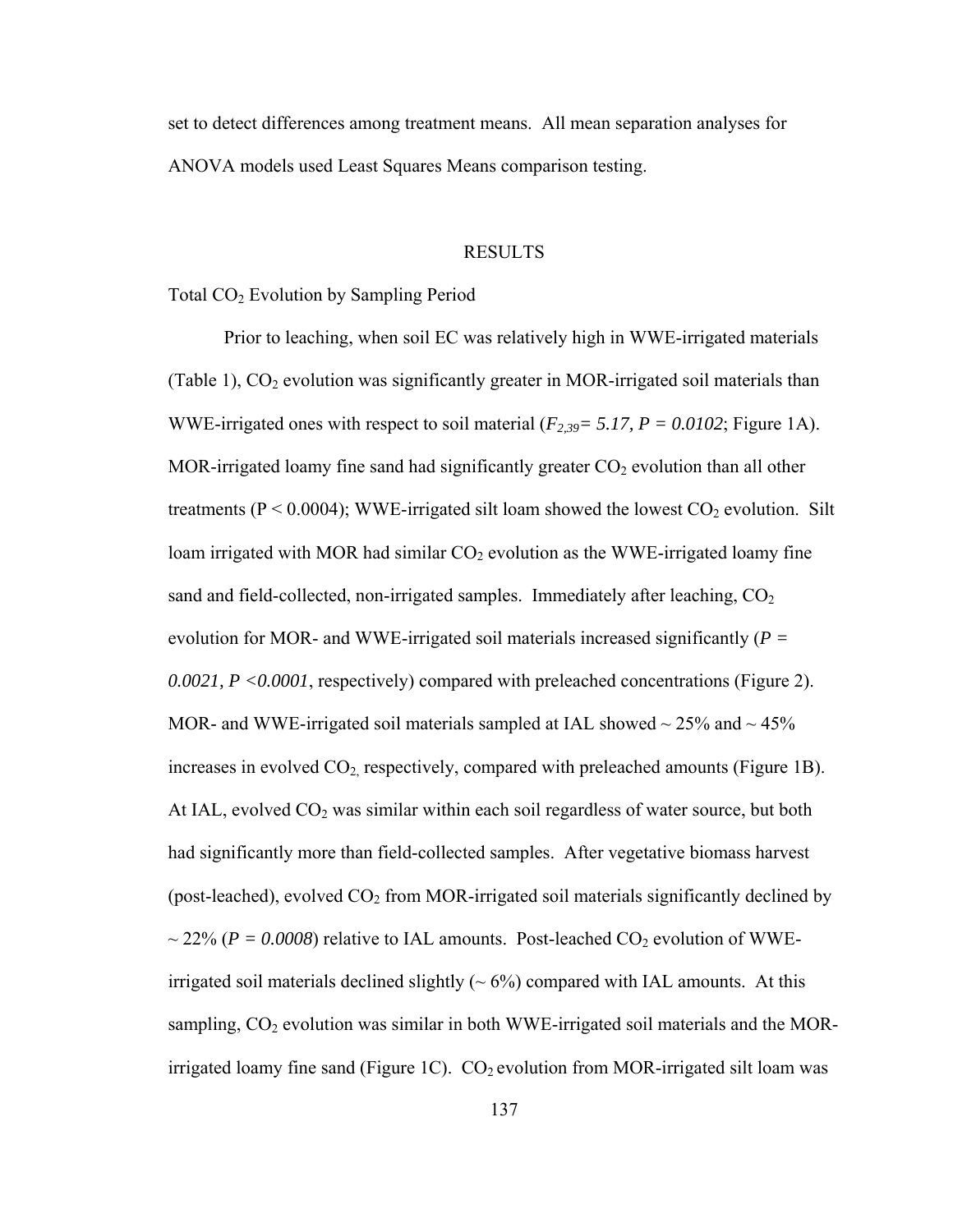significantly less than WWE-irrigated silt loam (*P = 0.0216*) and similar to Fieldcollected soil materials.

# CO2 Evolution by Incubation Time

 $CO<sub>2</sub>$  evolution of preleached soil materials differed significantly for the combination of soil, water source, and incubation time  $(F_{6,27} = 2.90, P = 0.0259)$ . No treatment differences were detected at 24 hr incubation, however, after 48 h, MORirrigated materials had greater  $CO<sub>2</sub>$  evolution than WWE-irrigated or field-collected soil materials (Figure. 3A). In fact, MOR-irrigated loamy fine sand had significantly greater  $CO<sub>2</sub>$  evolution than all other treatments except MOR-irrigated silt loam ( $P < 0.002$ ). After 72 h, MOR-irrigated loamy fine sand had significantly greater  $CO<sub>2</sub>$  evolution than all other treatments ( $P < 0.001$ ), and  $CO<sub>2</sub>$  evolution of all other treatments were similar. After seven days of incubation, the field-collected silt loam and loamy fine sand had the greatest  $CO<sub>2</sub>$  evolution and along with the WWE-irrigated loamy fine sand had significantly greater  $CO_2$  evolution than other treatments ( $P < 0.03$ ). Maximum evolution of  $CO<sub>2</sub>$  occurred at 48 hrs for MOR- and WWE-irrigated silt loam and at 72 hrs for MOR-irrigated loamy fine sand. Maximum CO2 evolution occurred at 7 d for WWEirrigated loamy fine and field-collected samples.

 $CO<sub>2</sub>$  evolution of the treatments collected at IAL and post-leached sampling periods were significantly different among water source and incubation time (*F* = 6,27,7.36, *P* < 0.0001;  $F = 6,27,39.78$ , *P* < 0.0001, respectively), but not between soil materials. Immediately after leaching,  $CO<sub>2</sub>$  evolution between MOR-irrigated and WWE-irrigated soil materials were more similar than before leaching (Figure 3B). At 24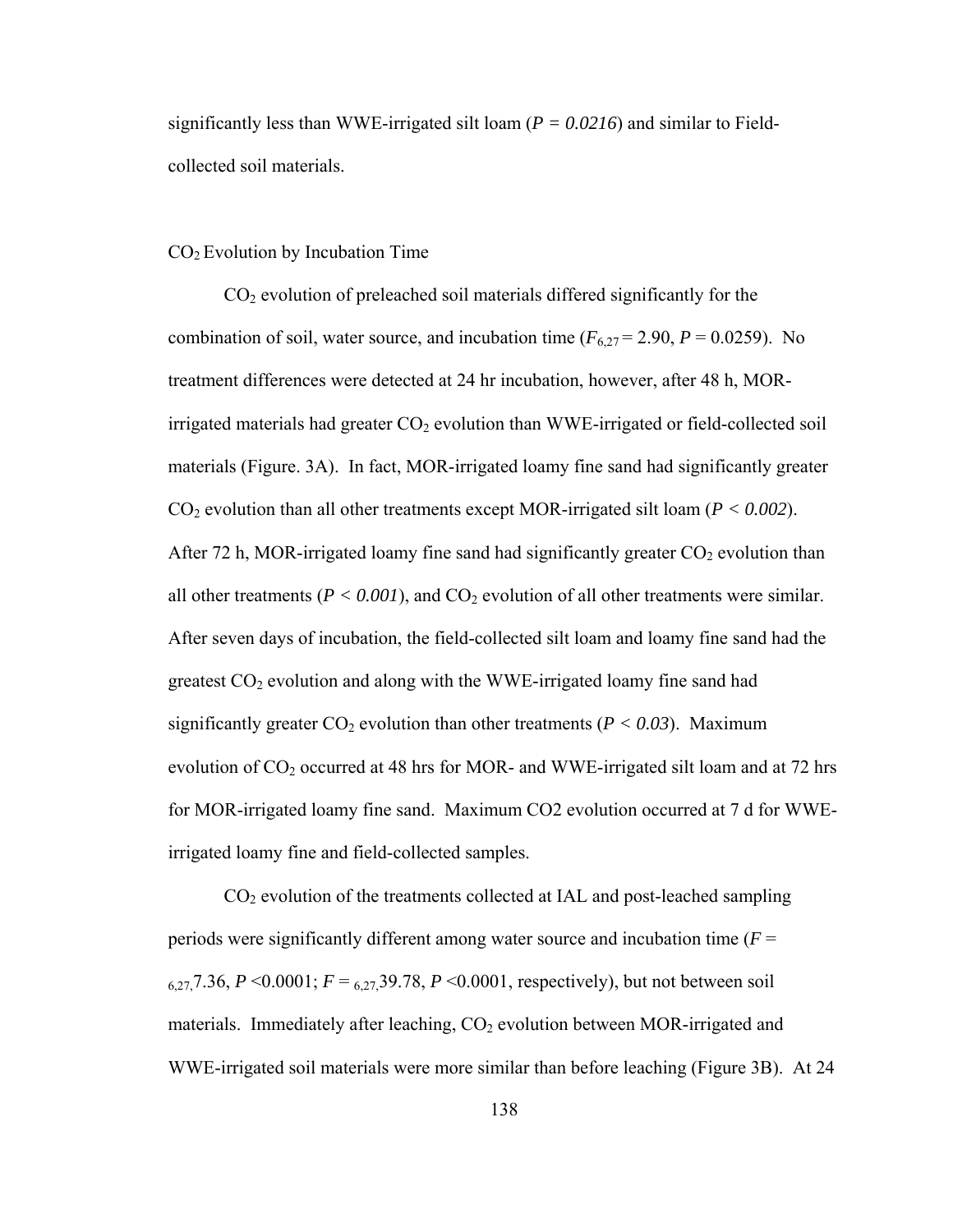h, 72 h, and 7d incubation times, evolved  $CO<sub>2</sub>$  concentrations were not significantly different between the two water sources. Only after the 48 h sampling was  $CO<sub>2</sub>$  from WWE-irrigated soil materials significantly less than MOR-irrigated (*P = 0.024*). Maximum CO<sub>2</sub> evolution for MOR- and WWE-irrigated soil materials occurred after 48 h and declined for each sampling thereafter. The exception was WWE-irrigated loamy fine sand which had maximum  $CO_2$  occurrence at 72 hrs. Post-leached  $CO_2$  evolution from WWE-irrigated soil materials was similar to MOR-irrigated materials for nearly all sampling times (Figure 3C). At 48 h, however, WWE-irrigated soil materials had significantly greater  $CO_2$  than MOR-irrigated materials ( $P = 0.004$ ) and maximum  $CO_2$ evolution occurred at this time for both water sources and soil materials.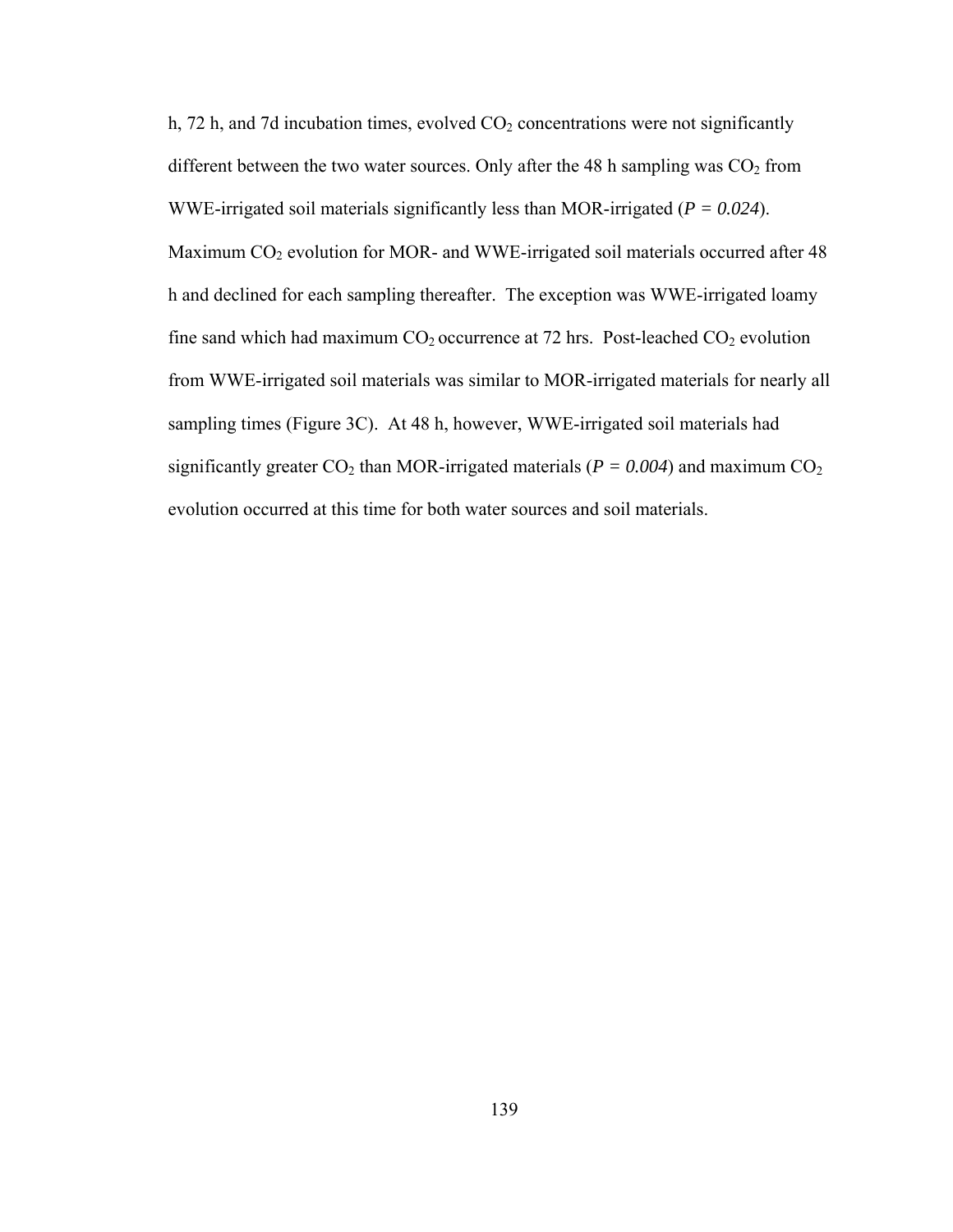Table 1. Mean (SD) of total organic carbon (TOC), total nitrogen (TN), carbon to nitrogen ratio (C:N), electrical conductivity (EC), exchangeable sodium percentage (ESP) and pH (0.01M CaCl<sub>2</sub>) of soil materials irrigated with either Missouri River water (MOR) or municipal wastewater effluent (WWE). Soil materials were collected from Eagle Bluffs Conservation Area in June 2003 (Field) and from greenhouse microcosms before leaching with deionized water (Preleached), immediately after leaching (IAL), and after harvesting vegetation that germinated from the soil seed bank (Post-leached).

| Sample period | N |                          |                             |      | Silt loam             |                        |                         | Loamy fine sand          |                             |      |                       |                        |                         |  |
|---------------|---|--------------------------|-----------------------------|------|-----------------------|------------------------|-------------------------|--------------------------|-----------------------------|------|-----------------------|------------------------|-------------------------|--|
|               |   | <b>TOC</b>               | TN                          | C: N | EC                    | <b>ESP</b>             | pH                      | <b>TOC</b>               | TN                          | C: N | EC                    | <b>ESP</b>             | pH                      |  |
|               |   | $\frac{0}{0}$            | $\frac{0}{0}$               |      | mS/cm                 | $\frac{0}{0}$          |                         | $\frac{0}{0}$            | $\frac{0}{0}$               |      | mS/cm                 | $\frac{0}{0}$          |                         |  |
| Preleached    |   |                          |                             |      |                       |                        |                         |                          |                             |      |                       |                        |                         |  |
| <b>MOR</b>    | 3 | 0.80<br>(0.01)           | 0.073<br>(0.003)            | 11:1 | 5.3<br>(3.8)          | 19.1<br>(5.1)          | 7.6<br>(0.06)           | 0.26<br>(0.01)           | 0.029<br>(0.009)            | 9:1  | 12.4<br>(3.8)         | 40.2<br>(5.1)          | 7.8<br>(0.06)           |  |
| <b>WWE</b>    | 5 | 0.72<br>(0.05)           | 0.074<br>(0.006)            | 10:1 | 40.4<br>(2.9)         | 27.8<br>(3.9)          | 7.5<br>(0.04)           | 0.28<br>(0.03)           | 0.022<br>(0.001)            | 13:1 | 45.6<br>(2.9)         | 53.4<br>(3.9)          | 8.0<br>(0.04)           |  |
| <b>IAL</b>    |   |                          |                             |      |                       |                        |                         |                          |                             |      |                       |                        |                         |  |
| <b>MOR</b>    | 3 | 0.76                     | 0.065                       | 12:1 | 2.5                   | 13.1                   | 7.3                     | 0.27                     | 0.010                       | 27:1 | 2.9                   | 10.1                   | 7.3                     |  |
| <b>WWE</b>    | 3 | (0.02)<br>0.73<br>(0.03) | (0.001)<br>0.062<br>(0.001) | 12:1 | (0.5)<br>2.6<br>(0.5) | (3.0)<br>26.5<br>(3.0) | (0.05)<br>7.5<br>(0.05) | (0.06)<br>0.20<br>(0.04) | (0.002)<br>0.011<br>(0.003) | 19:1 | (0.5)<br>3.2<br>(0.5) | (3.0)<br>16.6<br>(3.0) | (0.05)<br>7.4<br>(0.05) |  |
| Post-leached  |   |                          |                             |      |                       |                        |                         |                          |                             |      |                       |                        |                         |  |
| <b>MOR</b>    | 3 | 0.80                     | 0.061                       | 13:1 | 2.6                   | 6.5                    | 7.3                     | 0.30                     | 0.009                       | 34:1 | 2.7                   | 6.8                    | 7.3                     |  |
| <b>WWE</b>    | 3 | (0.04)<br>0.77           | (0.002)<br>0.061            | 13:1 | (0.2)<br>4.2          | (0.8)<br>14.1          | (0.05)<br>7.5           | (0.05)<br>0.24           | (0.001)<br>0.008            | 29:1 | (0.2)<br>3.8          | (0.8)<br>11.1          | (0.05)<br>7.4           |  |
| Field         | 2 | (0.02)<br>0.92           | (0.004)<br>0.083            | 11:1 | (0.2)<br>0.23         | (0.8)<br>>1            | (0.05)<br>7.27          | (0.01)<br>0.70           | (0.002)<br>0.071            | 10:1 | (0.2)<br>0.22         | (0.8)<br>>1            | (0.05)<br>7.29          |  |
|               |   | (0.13)                   | (0.018)                     |      | (0.03)                |                        | (0.06)                  | (0.02)                   |                             |      | (0.01)                |                        | (0.06)                  |  |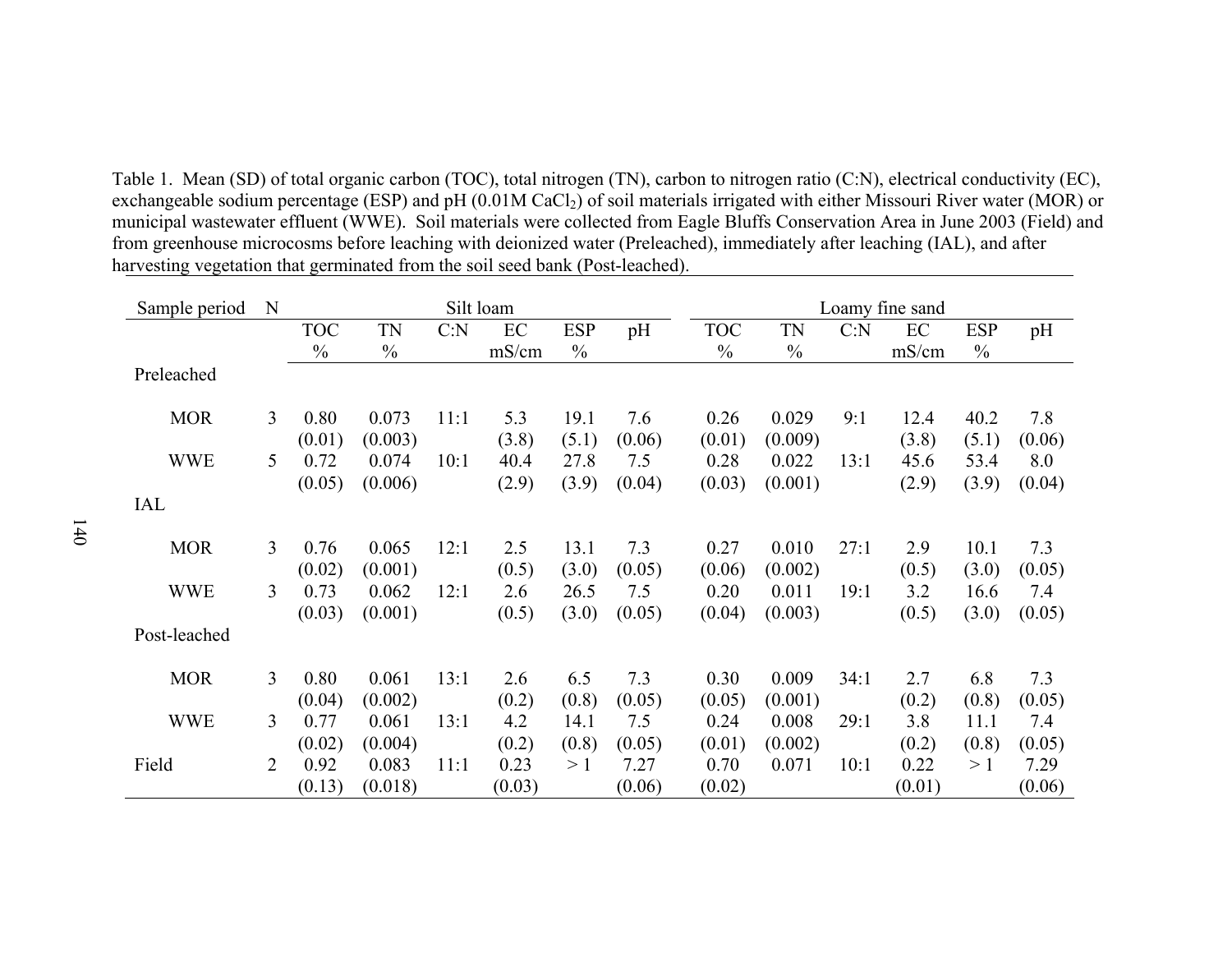Figure 1. Mean total microbial  $CO<sub>2</sub>$  evolution of soil materials collected from greenhouse microcosms before leaching (Preleached), immediately after leaching (IAL), and after leaching and harvesting vegetation (Post-leached) that were irrigated with Missouri River (MOR) or municipal wastewater effluent (WWE). Field-collected soils (Field) were collected from a wetland impoundment at Eagle Bluffs Conservation Area. Vertical bars within column indicated SE of the mean. Different letters among columns indicate means are significant different (P < 0.05, LSM).

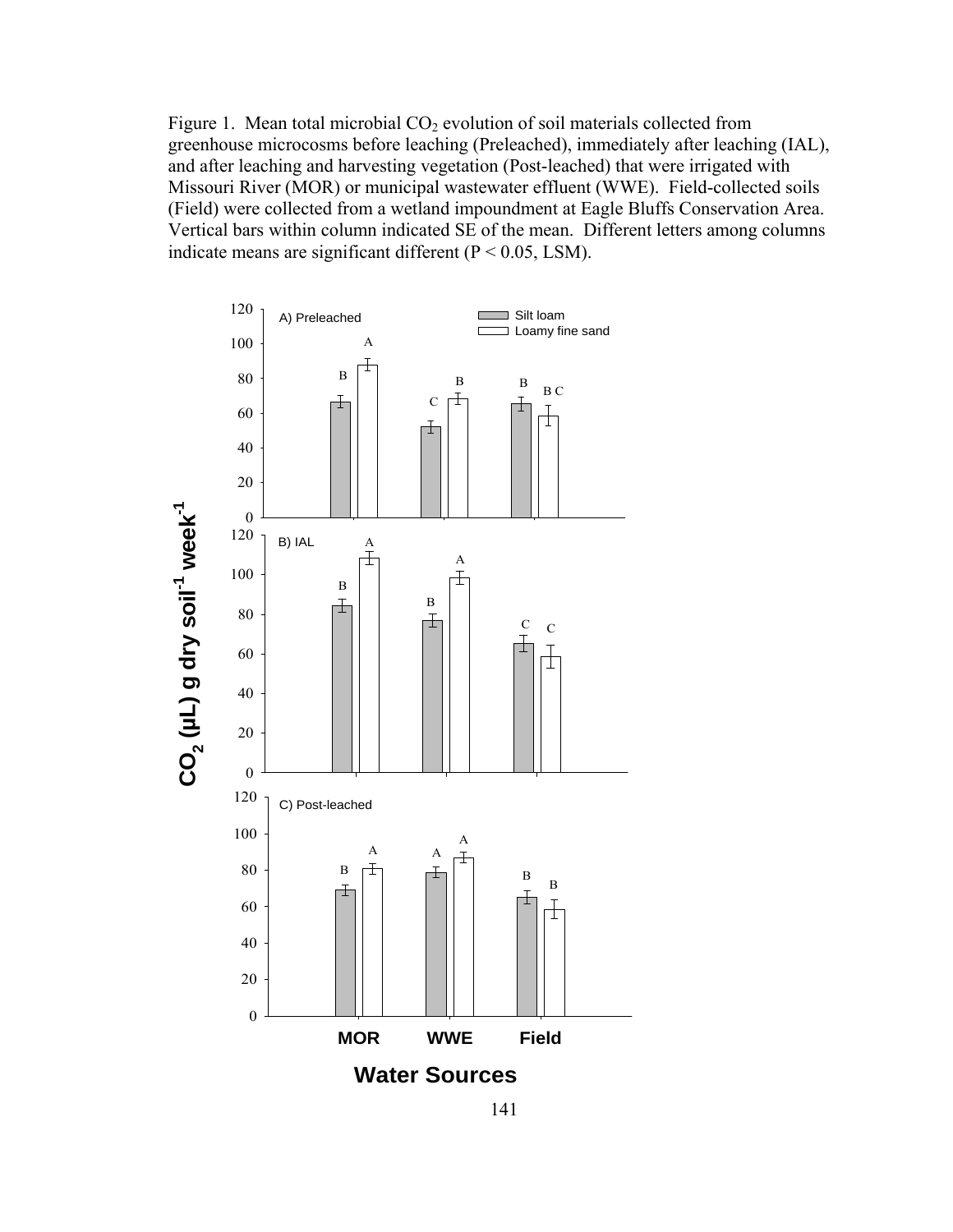Figure 2. Mean total microbial CO<sub>2</sub> evolution for Missouri River-irrigated (MOR) and municipal wastewater effluent-irrigated (WWE) greenhouse microcosms regardless of soil material for all sample periods. Vertical bars indicate SE of the mean.



**Sample periods**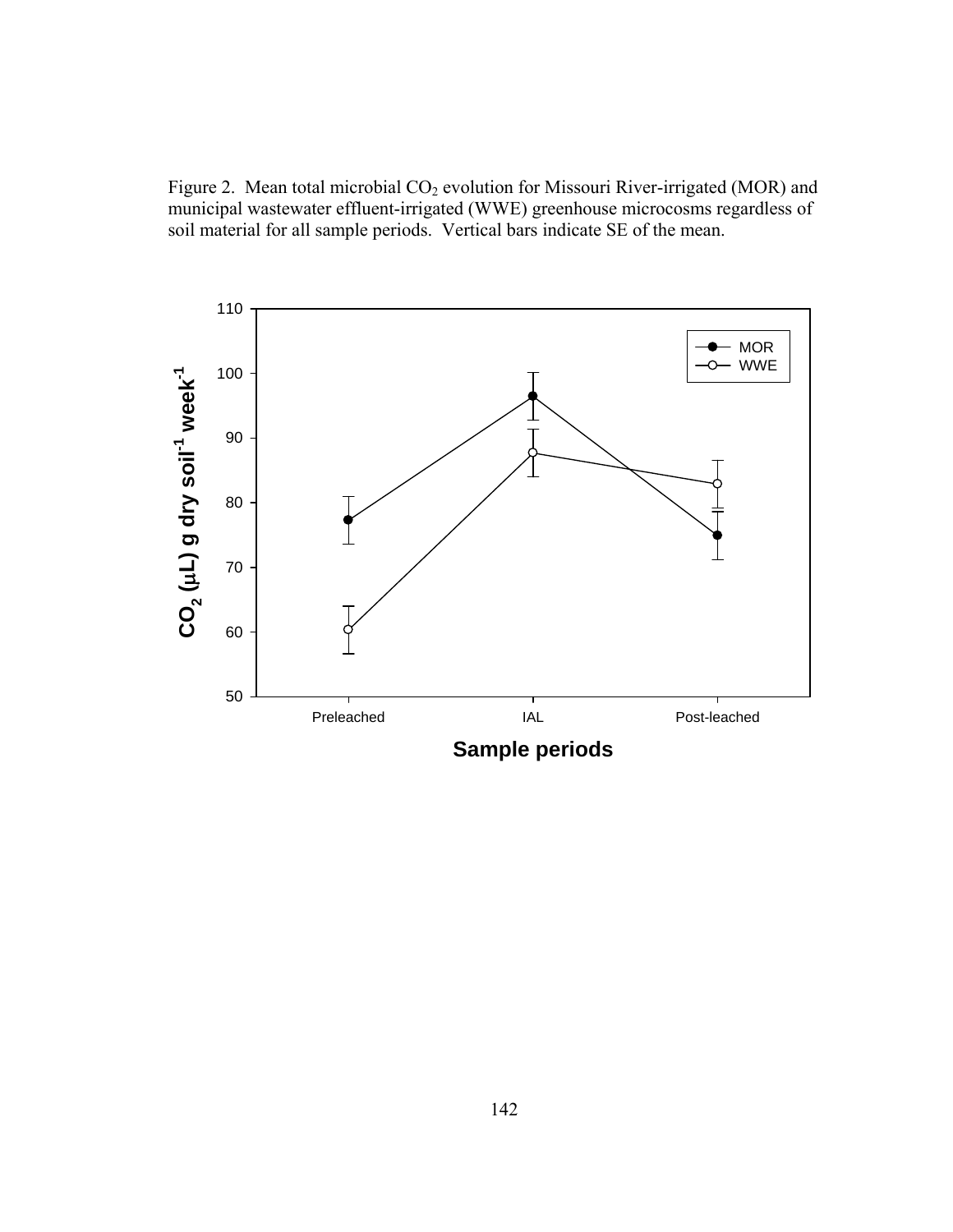Figure 3. Mean total microbial  $CO<sub>2</sub>$  evolution by incubation time of soil materials collected from greenhouse microcosms before leaching (Preleached), immediately after leaching (IAL), and after leaching and harvesting vegetation (Post-leached) that were irrigated with Missouri River (MOR) or municipal wastewater effluent (WWE). Fieldcollected soils (Field) were collected from a wetland impoundment at Eagle Bluffs Conservation Area. Vertical bars indicated SE of the mean.

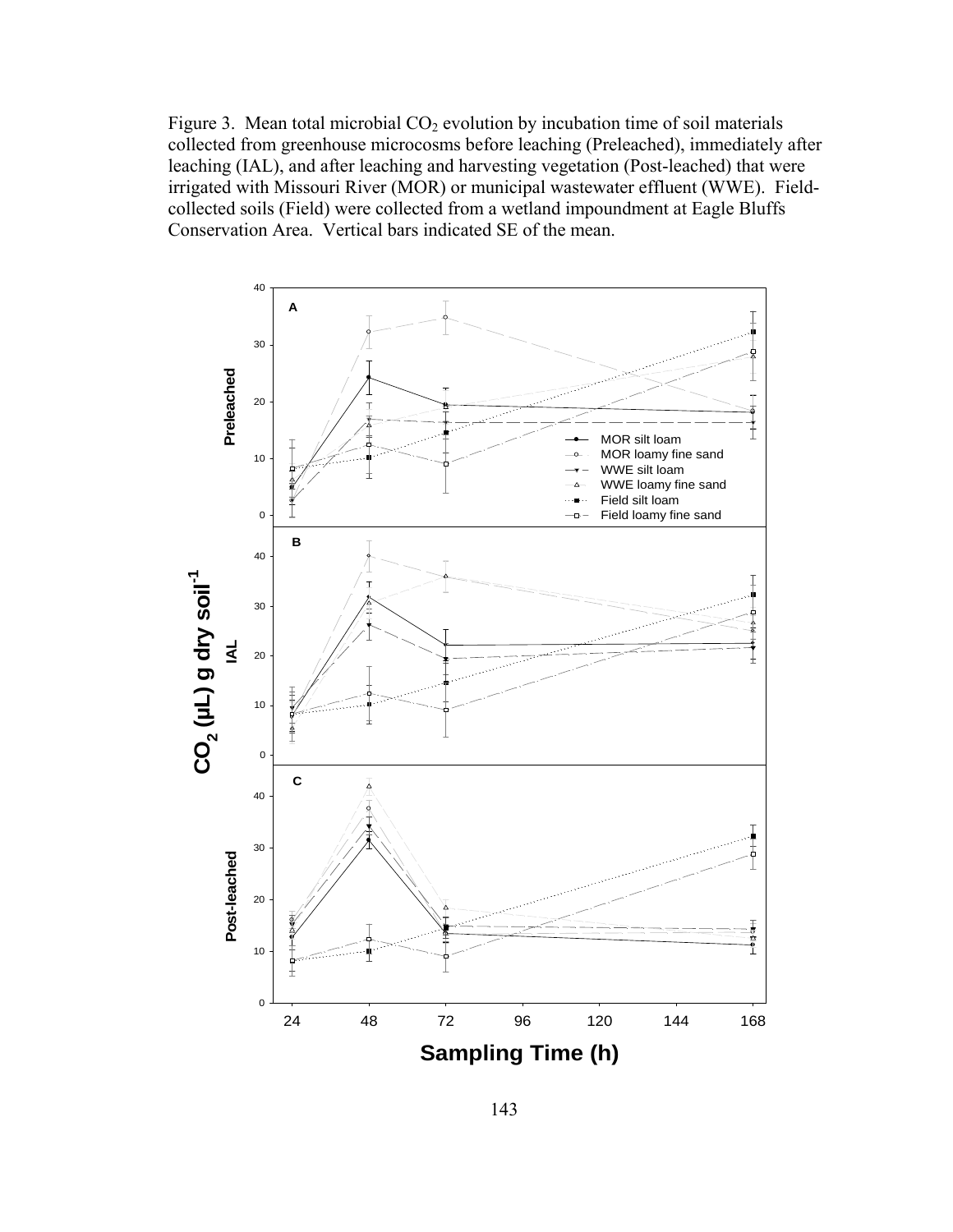#### DISCUSSION

# *Microbial Activity among Soil Materials and Water Sources*

Total  $CO<sub>2</sub>$  evolution of preleached soil materials indicated that microbial activity was repressed in soil materials irrigated with WWE compared with MOR. The relatively greater soil salinity and sodicity, as measured by EC and ESP, respectively (Table 1), resulting from repeated irrigation with WWE was probably responsible for suppressing soil microbial activity despite the favorable conditions of narrow C:N ratios and soil water content. Other studies also reported reduced microbial activity in saline soils or soils irrigated with wastewater effluents (Ghinogeanu et al., 1984, Mahasneh et al., 1984, Garcia and Hernandez, 1996, Pankhurst et al., 2001, Rietz and Haynes, 2003).

The significant increase in  $CO<sub>2</sub>$  evolution immediately after leaching suggested that microbial activity responded to the leaching treatment, which decreased soil EC by 69% and 93% and ESP by 61% and 47% in the MOR- and WWE-irrigated soil materials, respectively. Decreasing salinity and ESP of soil materials produced a lower osmotic gradient between soil and microorganisms, which may have reduced osmotic stress on microbial activity (Schimel et al., 1989). Reduced osmotic stress may decrease immobilization of C and N in microbial biomass thereby increasing C and N mineralization (Sarig et al., 1993). Additionally, the decrease in soil salts may allow development of a greater functionally diverse microbial community (Pankhurst et al., 2001).

The decline in  $CO<sub>2</sub>$  evolution in post-leached treatments indicated lower microbial activity in nearly all treatments probably due to increases in EC and ESP resulting from resumption of irrigation. However, net changes in  $CO<sub>2</sub>$  relative to preleached conditions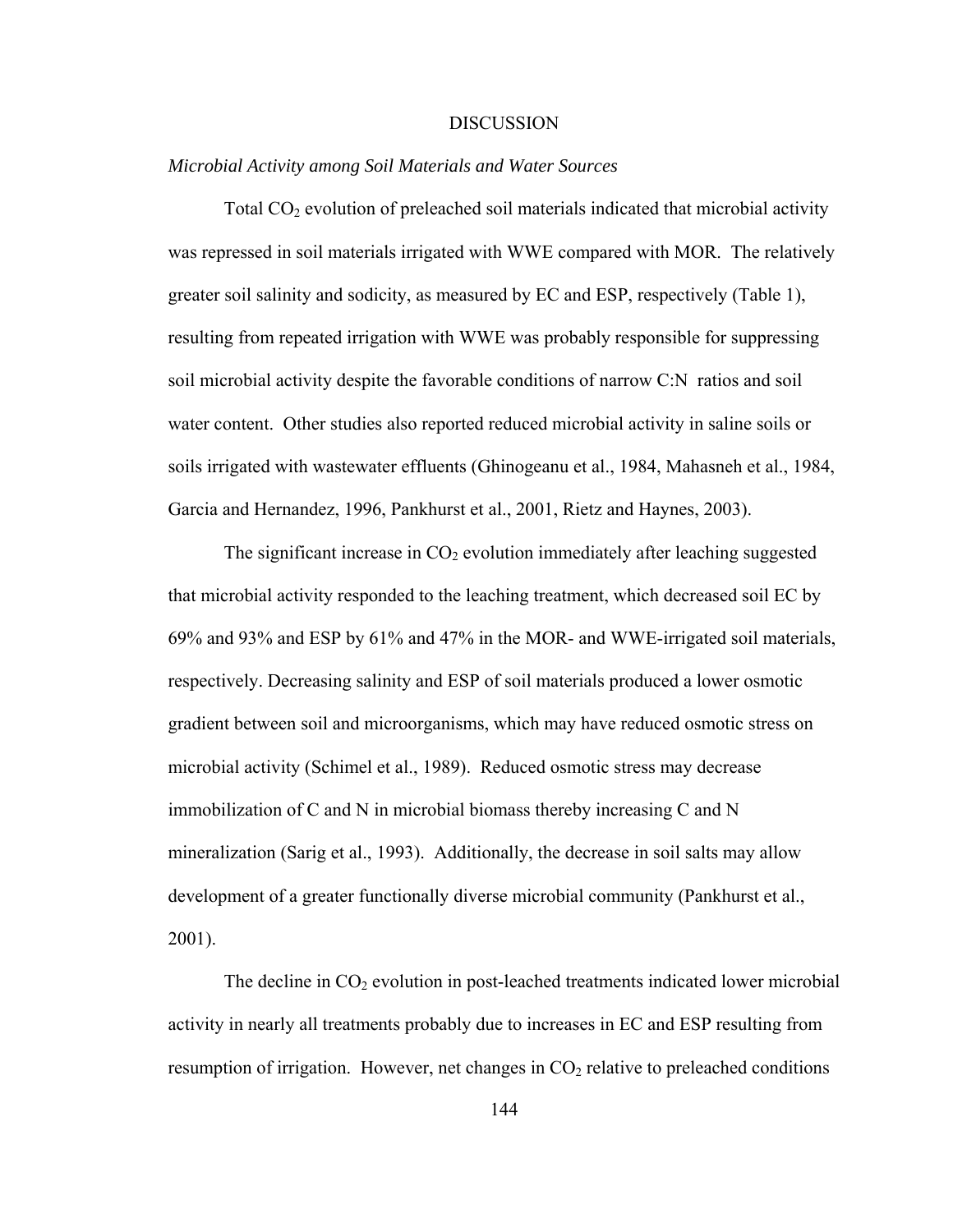favored WWE-irrigated treatments. Immediately after leaching, soil materials irrigated with WWE had a greater net increase in evolved  $CO<sub>2</sub>$  (average of both soil materials) than with MOR. WWE-irrigated soil materials had an average increase of 27.4  $\mu$ L CO<sub>2</sub> g dry soil<sup>-1</sup> at IAL compared with 19.3  $\mu$ L CO<sub>2</sub> g dry soil<sup>-1</sup> in MOR-irrigated soil materials. Furthermore, post-leached WWE-irrigated soil materials had a smaller net decrease in  $CO_2$  evolution (4.9 µL  $CO_2$  g dry soil<sup>-1</sup>) than MOR-irrigated soil materials (20.2 µL  $CO_2$ ) g dry soil<sup>-1</sup>). The greater net gain and smaller net loss in evolved  $CO<sub>2</sub>$  at these sampling periods in the WWE-irrigated soil materials may be related to a combination of decreased salinity, utilization of residual labile soil carbon, and greater plant density and biomass that established after leaching. Sodicity has been reported to solublilize labile and recalcitrant organic materials; however, its effect can be hindered by salinity and anaerobisis (Abdou, 1975; Nelson et al., 1996). Labile carbon sources may have remained prior to and during the preleached trial when high salinity impaired the ability of Na to solublilize carbon sources and repressed microbial activity. After leaching, carbon sources could be subject to mineralization under decreased salinity and reactivation of microbial communities as osmotic pressure decreased.

Labile carbon may also be derived from release of intracellular contents (i.e., amino acids, sugars) of lysed microbial cells, resulting from wetting (i.e., flushing) and drying (i.e., draining) cycles during the leaching treatment (Lund and Goksøyr, 1980; Fierer et al., 2002). Even though wet / dry cycles (resulting from periods in between irrigation applications) occurred during all trials, salinity was considerably greater during the preleached trial and continued to suppress microbial activity. In addition, root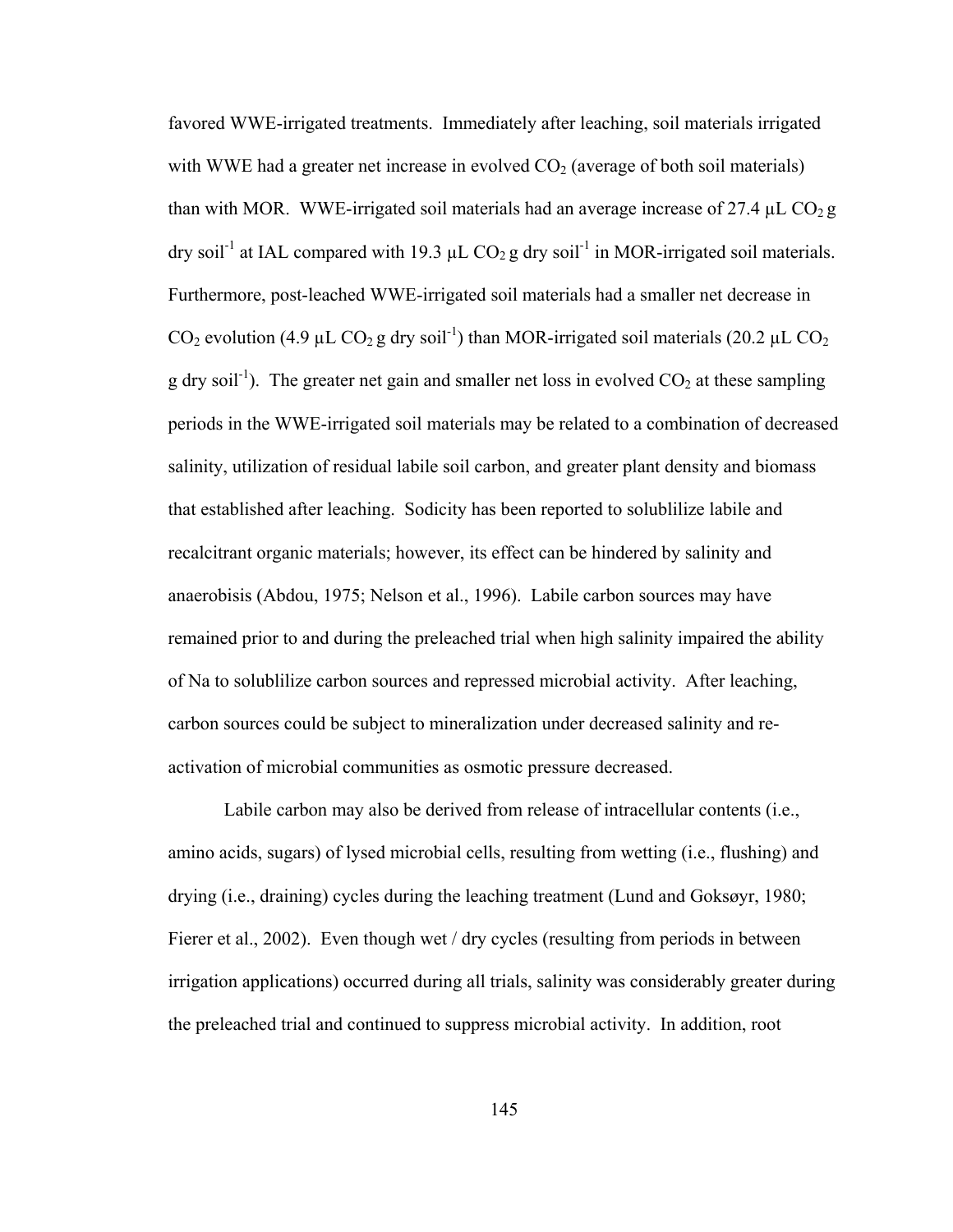exudates, which increased as plants were established during the post-leached trial, probably contributed to liable carbon sources.

# *CO2 Evolution by Incubation Time*

Peak respiration tends to occur at 48 to 72 hrs during laboratory incubations (Lund and Goksøyr, 1980). In this study, maximum  $CO<sub>2</sub>$  evolution from MOR- and WWE-irrigated silt loam occurred at 48 hrs for each sampling period. Maximum  $CO<sub>2</sub>$ evolution from loamy fine sand of both water sources shifted to 48 hrs after leaching. In contrast, maximum  $CO<sub>2</sub>$  evolution of field-collected soil materials occurred at the 7 d sampling.

The  $CO<sub>2</sub>$  evolution in the loamy fine sand microcosms occurring at 48 hrs may indicate a change in the microbial community from slow-responding, oligotrophic microorganisms to fast-responding copiotrophic microorganisms as more readily metabolizable carbon became available (Fierer et al., 2007). This shift could also be in response to reduced salinity due to leaching and the wet / dry cycles, which may favor copiotrophic microbial groups capable of rapid growth (Fierer et al., 2002). Fieldcollected soil materials, on the other hand, which were not subjected to leaching, may have contained more recalcitrant carbon sources or perhaps, more oligotrophic microorganisms. Field-collected soils contained greater concentration of exchangeable Ca than soil materials in microcosms at the time of these samplings (Finocchiaro, unpublished data, 2009). Greater exchangeable Ca in the field-collected soil materials may have hindered microbial activity during the initial incubation (24 h) and activity increased after Ca linkages were disintegrated (Nelson et al., 1996). Another possibility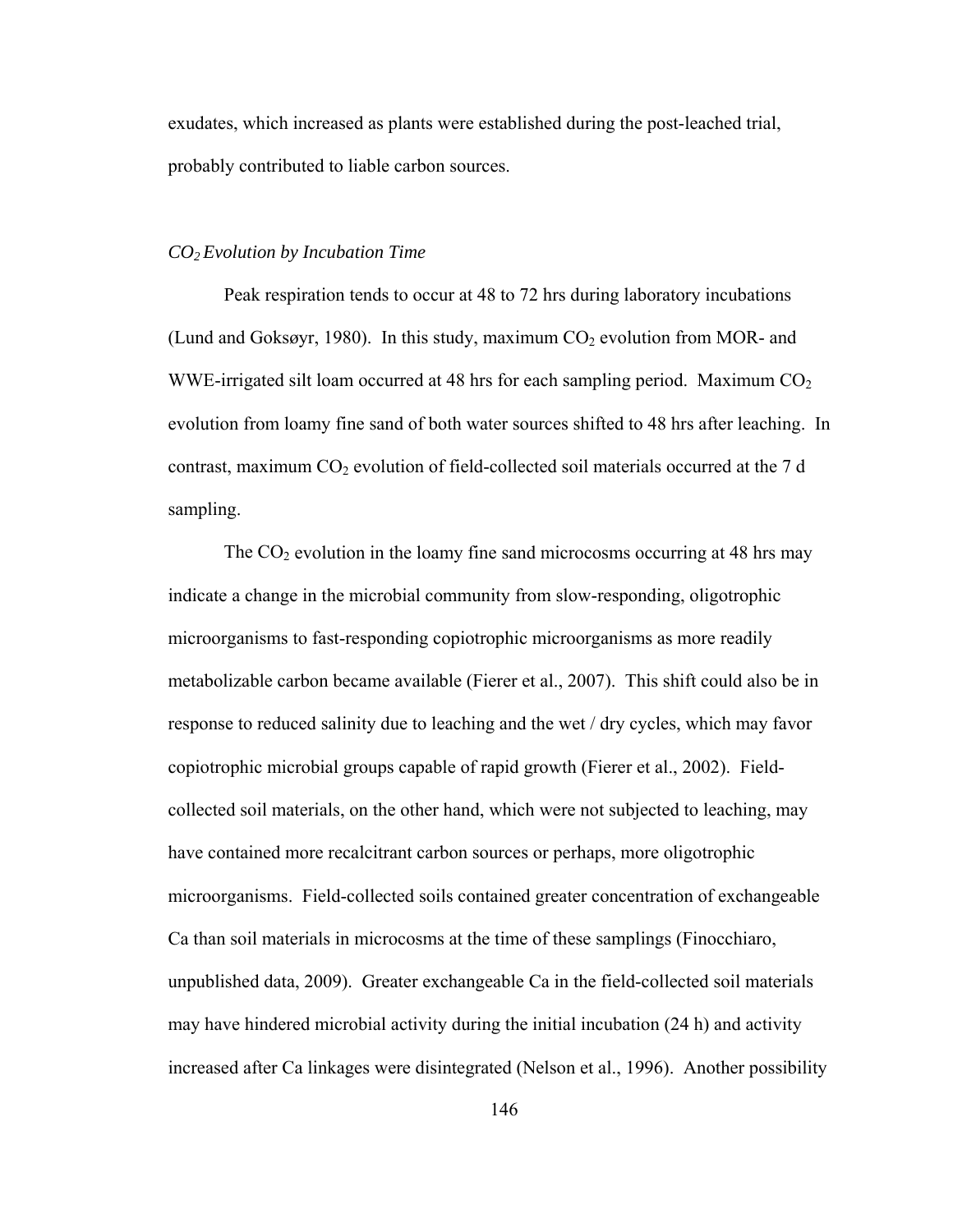is oligotrophic microbial groups, which respond slowly to substrate additions (i.e., glucose; Fierer et al., 2007) were dominant in the field-collected soil materials. This suggests that a shift in microorganism groups occurred in microcosms from oligotrophic to copiotrophic strategy. Hirsch et al. (1979) and Gottschal (1985) have reported that soil bacteria can switch from one strategy to another depending on environmental conditions and life stage.

# CONCLUSIONS

Microbial activity was significantly impaired in soil materials irrigated with WWE compared with MOR as a water source. The greater EC and sodium concentration of the WWE increased soil salinity and sodicity, which is thought to have inhibited microbial activity. After reducing soil EC and ESP by leaching, activity increased and was similar between water sources. A shift from oligotrophic to copiotrophic microbial groups may occur in the loamy fine sand for both water sources in response to leaching of soil salts. Because soil microorganisms are critical to many soil processes such as nutrient cycling, aeration, aggregate development and stability, decreased microbial activity may affect the plant community and other biotic systems, thereby negatively impacting these processes. Our results agree with Pankhurst et al. (2001) and Zahran (1997) who concluded that microbial community function may be affected by salinity only when the salt is actually present in soil; yet recovers when salts are leached from the soil.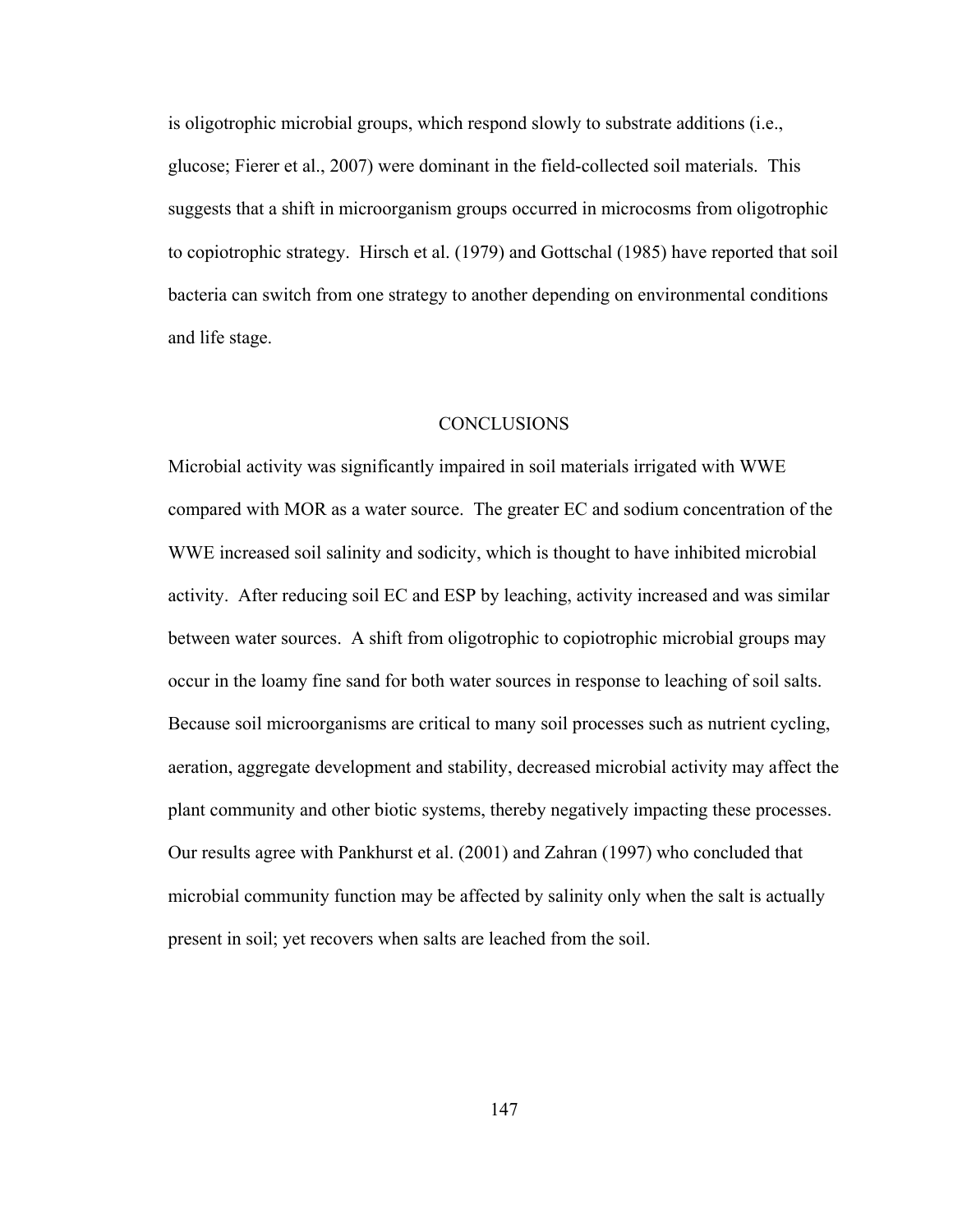# ACKNOWLEDGEMENTS

This research was supported by contributions from Gaylord Memorial Laboratory, School of Natural Resources, University of Missouri-Columbia, and Missouri Department of Conservation Cooperating, and Missouri Agricultural Experimental Station Project 183. Great appreciation is giving to Dr. L. Stanley and J. Nichols for lab assistance. K. Park and N. Means for assisting in processing samples through the GC. Special thanks to Dr. R. Dresbach of the Soil Characterization Laboratory, University of Missouri, Columbia, and the USDA-ARS-NCSRL Materials Laboratory, Morris MN., for assisting with soil analyses.

#### LITERATURE CITED

- Abdou, F. M., T. El-Kobbia, and L. H. Sorensen. 1975. Decomposition of native organic matter and  $C^{14}$ -labelled barley straw in different Egyptian soils. Beitrage zur Tropischen Landwirtschaft und Verterinarmedizin 13:203-209.
- Baskin, C. C., and J. M. Baskin. 1998. Seeds –ecology, biogeography, and evolution of dormancy and germination. Academic Press, London, UK.
- Curl, E. A., and B. Truelove. 1986. The rhizosphere. Springer-Verlag, Berlin, Germany.
- Filip, Z., S. Kanazawa, and J. Berthelin. 1999. Characterization of effects of a long-term wastewater irrigation on soil quality by microbiological and biochemical parameters. Journal of Plant Nutrition and Soil Science 162:409-413.
- Filip, Z., S. Kanazawa, and J. Berthelin. 2000. Distribution of microorganisms, biomass ATP, and enzyme activities in organic and mineral particles of a long-term wastewater irrigated soil. Journal of Plant Nutrition and Soil Science 163:143-150.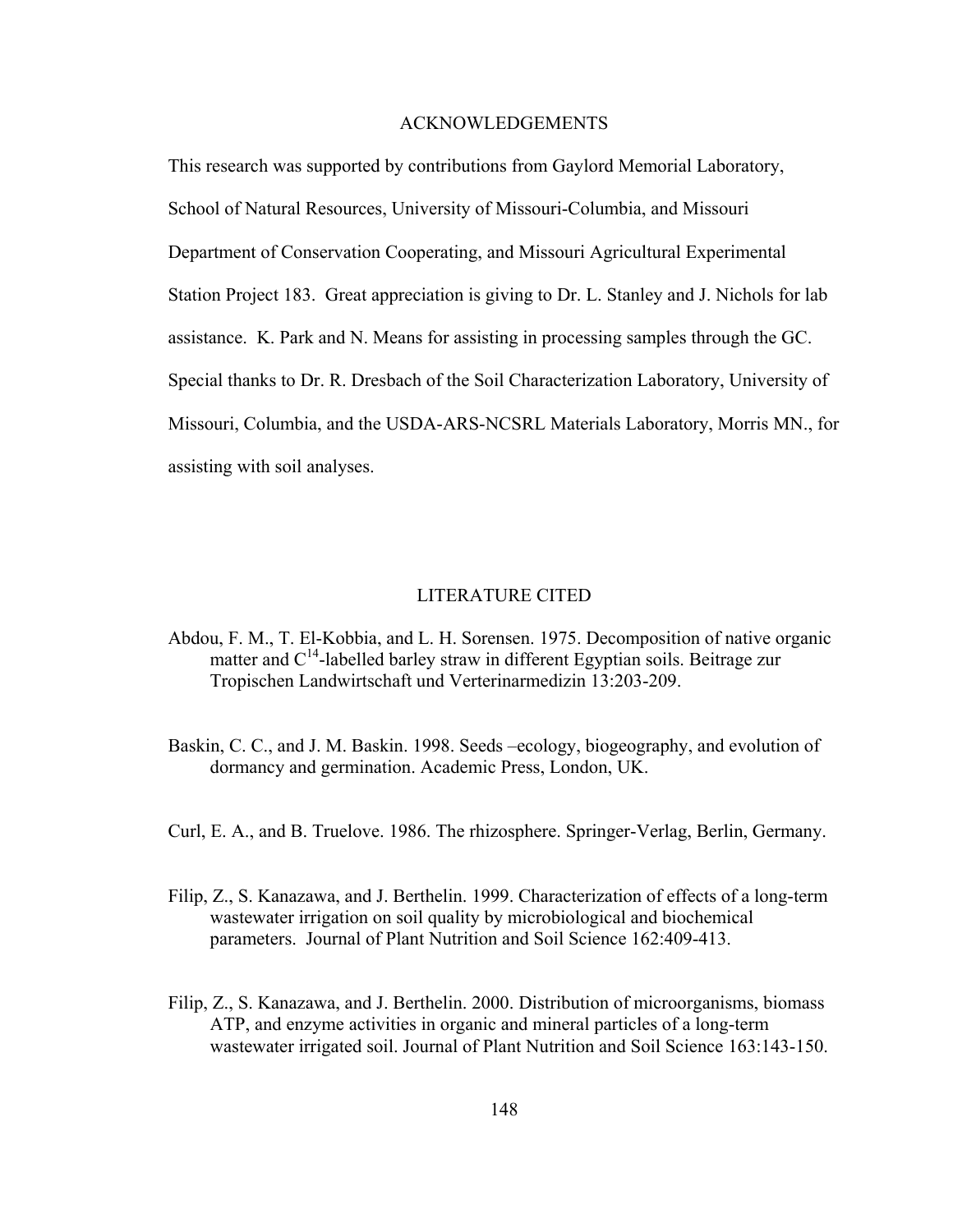- Fierer, N., J. P. Schimel, and P. A. Holden. 2002. Influence of drying-rewetting frequency on soil bacterial community structure. Microbial Ecology 45:63-71.
- Fierer, N., M. A. Bradford, and R. B. Jackson. 2007. Towards an ecological classification of soil bacteria. Ecology 88:1354-1364.
- Finocchiaro, R. G., R. J. Kremer, and L. H. Fredrickson. 2009. Impact of municipal wastewater effluent on soil seed bank response and soils excavated from a wetland impoundment. Wetlands 29:713-723.
- Friedel, J. K., T. Langer, C. Siebe, and K. Stahr. 2000. Effects of long-term waste water irrigation on soil organic matter, soil microbial biomass and its activities in central Mexico. Biology and Fertility of Soils 31:414-421.
- Garcia, C., and T. Hernandez. 1996. Influence of salinity on the biological and biochemical activity of a calciorthird soil. Plant and Soil 178:255-263.
- Goyal, S., K. Chander, and K. K. Kapoor. 1995. Effects of distillery wastewater application on soil microbiological properties and plant growth. Environment & Ecology 13:89-93.
- Ghinogeanu, J., G. Stephanic, and V. Jonescu-Sisesti. 1984. Influence of wastewater and composted swine-sludge on the biological properties of a reddish-brown forest soil. In Fifth Symposium on Soil Biology 1981, ed. M. P. Nemes, 101-106. Iasi, Romania. Romanian National Society of Soil Science. Bucharest, Romania.
- Gottschal, J. 1985. Some reflections on microbial competitiveness among heterotrophic bacteria. Antonie Van Leeuwenhoek 51:473-494.
- Hirsch, P., M. Bernhard, S. Cohen, J. Ensign, H. Jannasch, A. Kock, K. Marshall, A. Martin, J. Poindexter, S. Rittenberg, D. Smith, and H. Veldkamp. 1979. Life under conditions of low nutrient concentrations - group report. In Strategies of microbial life in extreme environments, ed. M. Shilo, 323-339. Dahlem Konferenzen Life Sciences Research Report, Weinheim, Germany.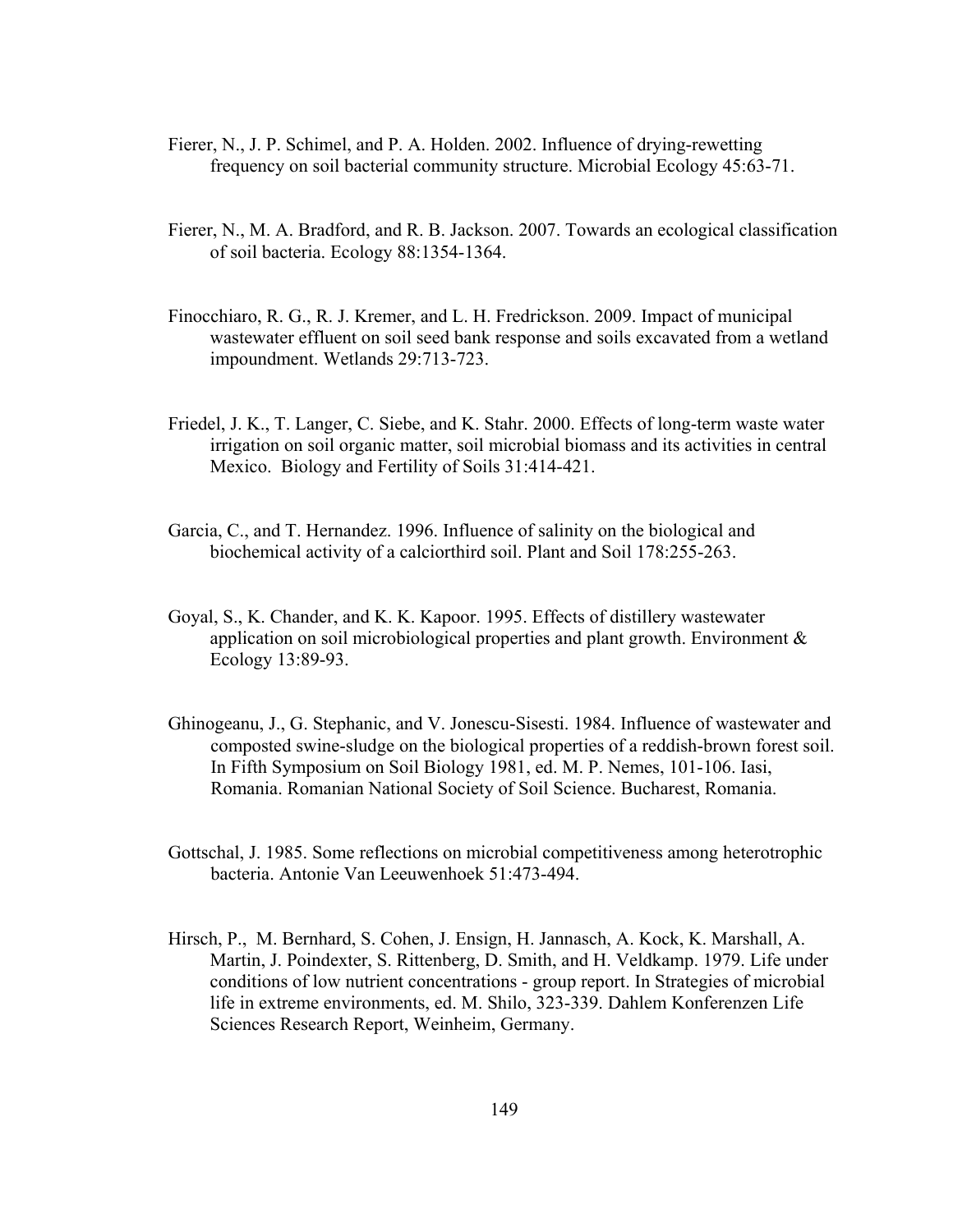- Horwath, W. R., and K. S. Paul. 1994. Soil respiration. In Methods of Soil Analysis, Part 2. Microbiological and Biochemical Properties, eds. R.W. Weaver, J.S. Angle, and P. Bottemley, 653-724. Soil Science Society of America, Madison, WI, USA.
- Kannan. K., and G. Oblisami. 1990. Influence of paper mill effluent irrigation on soil enzyme activities. Soil Biology and Biochemistry 22:923-926.
- Kennedy, A. C. 1998. The rhizosphere and spermosphere. In Principles and applications of soil microbiology, eds. D. M. Sylvia, J. J. Fuhrmann, P. G. Hartel, and D. A. Zuberer, 389-406. Prentice-Hall Inc. Upper Saddle River, NJ, USA.
- Kiewnick, L. 1964. Experiments on the influence of seedborne and soilborne microflora on the viability of wild oat seeds (*Avena fatua* L.*)* II. Experiments on the influences of microflora on the viability of seeds in the soil. Weed Research 4:31-43.
- Kirkpatrick, B. L., and F. A. Bazzaz. 1979. Influence of certain fungi on seed germination and seedling survival of four colonizing annuals. Journal of Applied Ecology 16:515-527.
- Kremer, R. J. 1986. Antimicrobial activity of velvetleaf (*Abutilon theophrasti*) seeds. Weed Science 34:617-622.

\_\_\_\_\_. 1993. Management of weed seed banks with microorganisms. Ecological Applications 3:42-52.

- \_\_\_\_\_, L. B. Hughes Jr., and R. J. Aldrich. 1984. Examinations of microorganisms and deterioration resistance mechanisms associated with velvetleaf seed. Agronomy Journal 76:745-749.
- Linn, D.M., and J.W. Doran. 1984. Effect of water-filled pore space on carbon dioxide and nitrous oxide production in tilled and nontilled soils. Soil Science Society of America Journal 48:1267-1272.
- Lund, V., and J. Goksøyr. 1980. Effects of water fluctuations on microbial mass and activity in soil. Microbial Ecology 6:115-123.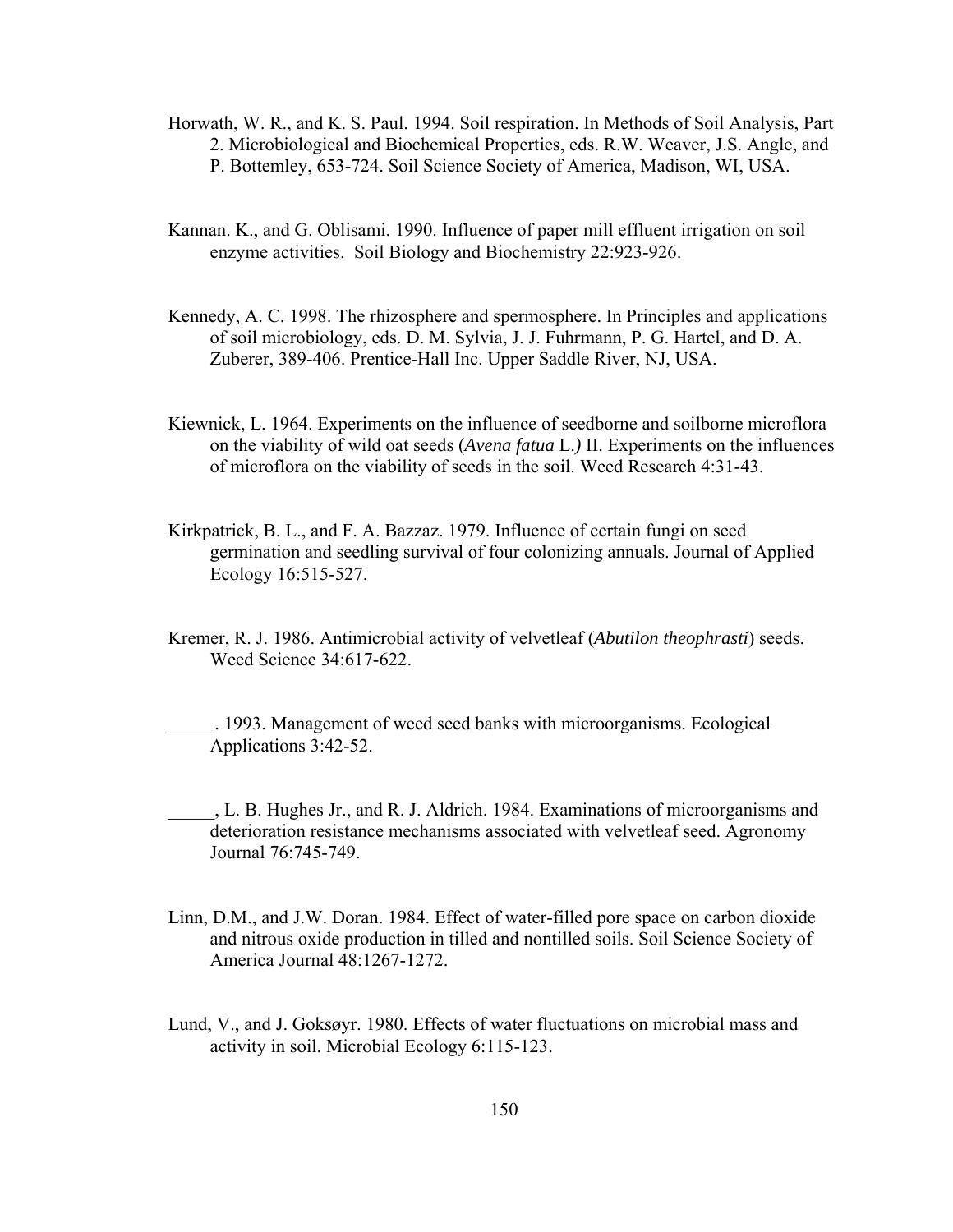- Mahasneh, A., S. Budour, and H. Doddema. 1984. Nitrification and seasonal changes in bacterial populations in the rhizosphere of *Suaeda* and *Arthrocnemum* species growing in saline soils. Plant and Soil 82:149-154.
- McKey, D. 1979. The distribution of secondary compounds within plants. In Herbivores: their interaction with secondary plant metabolites, eds. A. Rosenthal and D. H. Janzen, 55-133. Academic Press, New York, NY.
- Monnett, G. T., R. B. Reneau Jr., and C. Hagedom. 1995. Effects of domestic wastewater spray irrigation on denitrification rates. Journal of Environmental Quality 24:940- 946.
- Nelson, P. N., J. N. Ladd, and J. M. Oades. 1996. Decomposition of <sup>14</sup>C-labeled plant material in a salt-affected soil. Soil Biology and Biochemistry 28: 433-441.
- Pankhurst, C. E., S. Yu., B. G. Hawke, and B. D. Harch. 2001. Capacity of fatty acid profiles and substrate utilization patterns to describe differences in soil microbial communities associated with increased salinity or alkalinity at three locations in South Australia. Biology and Fertility of Soils 33:204-217.
- Rietz, D. N., and R. J. Haynes. 2003. Effects of irrigation-induced salinity and sodicity on soil microbial activity. Soil Biology and Biochemistry 35:845-854.

SAS Institute. 2002-2003. SAS Institute Inc. Cary, NC.

- Sarig, S., E. B. Roberson, and M. K. Firestone. 1993. Microbial activity soil structure: Response to saline water irrigation. Soil Biology and Biochemistry 25 693-697.
- Schimel, J. P, W. J. Scott, and K. Killham. 1989. Changes in cytoplasmic carbon and nitrogen pools in a soil bacterium and a fungus in response to salt stress. Applied and Environmental Microbiology 55:1635-1637.
- Whitney, D. A. 1998. Soil salinity. In Recommended chemical soil test procedures for the North Central Region, eds. J. R. Brown, 59-60. North Central Regional Research Publication No. 221 (revised). Missouri Agricultural Station SB 1001. Missouri Agricultural Station, Columbia, MO.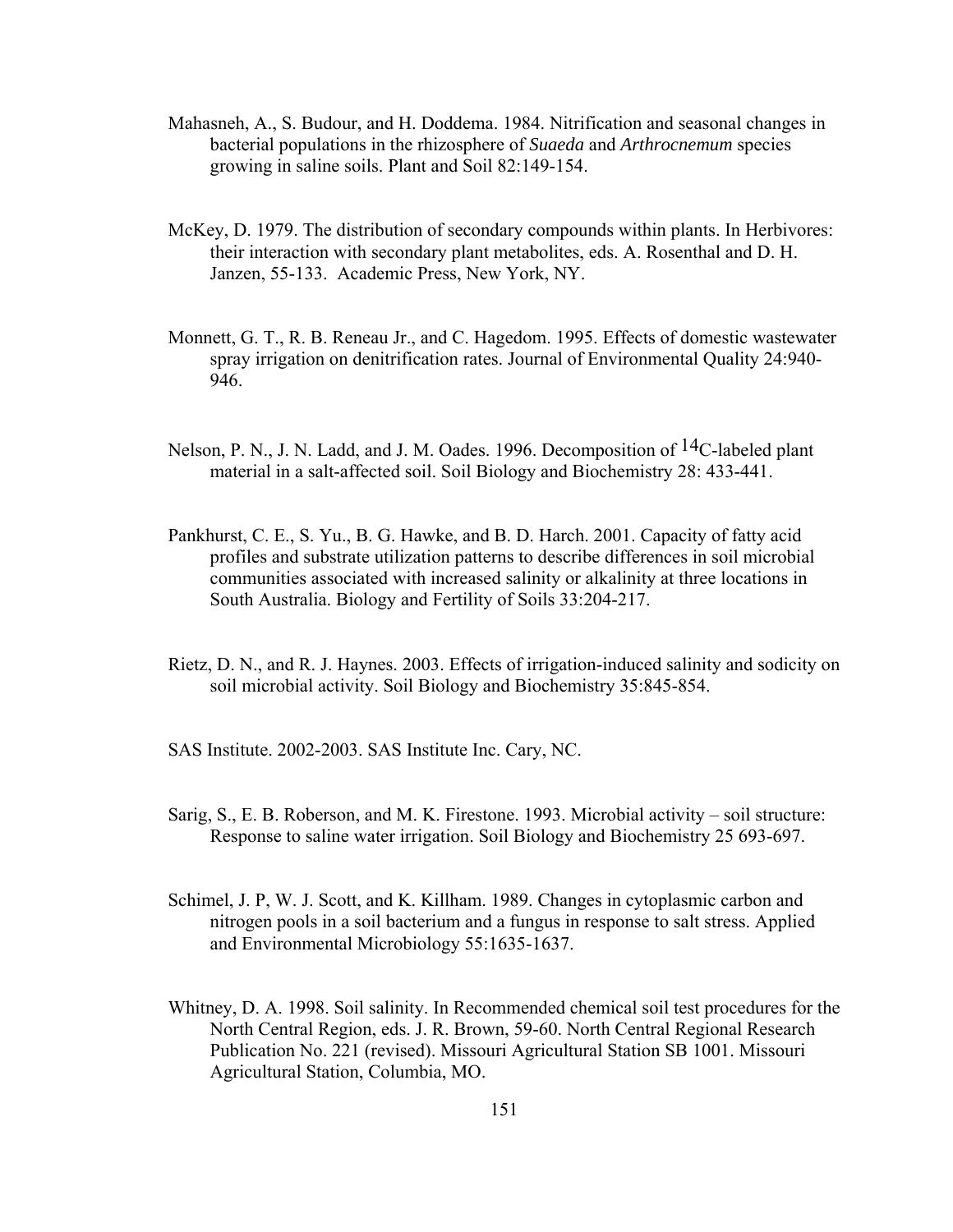- Zahran, H. H. 1997. Diversity, adaptation and activity of the bacterial flora in saline environments. Biology and Fertility of Soils 25:211-223.
- Zibilske, L. M. 1994. Carbon mineralization. In Methods of Soil Analysis, Part 2. Microbiological and Biochemical Properties, eds. R.W. Weaver, J.S. Angle, and P.S. Bottemley, 834-863. Soil Science Society of America, Madison, WI, USA.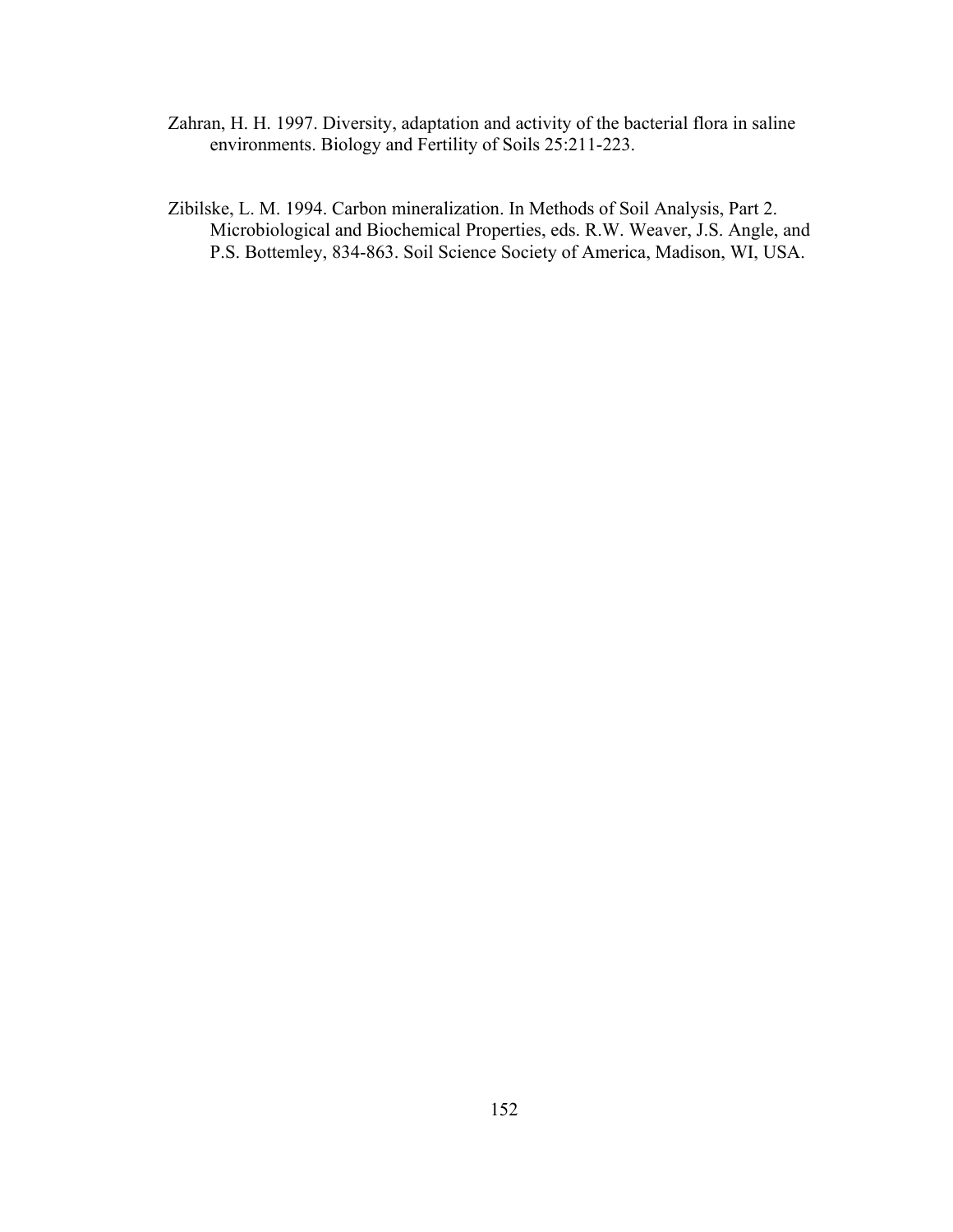### **Chapter 7**

Summary and Monitoring of Wastewater Effluent Effects on Wetland Impoundments

This dissertation addresses some ecological and edaphic aspects of the use of municipal wastewater effluent (WWE) on wetland impoundments designated for wildlife at Eagle Bluffs Conservation Area (EBCA). However, the information gained from these studies can be applied to other areas that use or intend to use high saline and sodic water sources on freshwater wetlands.

To address the questions put forth by the Missouri Department of Conservation for EBCA (Missouri Department of Conservation 1991), a combination of field, greenhouse, and laboratory studies were used to evaluate the effects of WWE on wetland seed banks, vegetation, soil chemistry, and soil microorganisms.

In a comparison between impoundments irrigated with different water sources at EBCA (Chapter 2), the WWE-irrigated impoundment had greater soil EC and lower pH than the impoundment irrigated with Missouri River water (MOR). The significantly different EC and pH in the WWE-irrigated impoundment is attributed to the greater concentration of electrolytes, organic matter, and ammonium in the WWE than the MOR water. However, soil properties that influence ion exchange and drainage in addition to water-management may have contributed to the significant differences in these soil parameters within and between impoundments.

Electrical conductivity of soils in the WWE-irrigated impoundment was below the 4 mS cm-1 threshold, and therefore not considered saline (Havlin et al. 1999). However,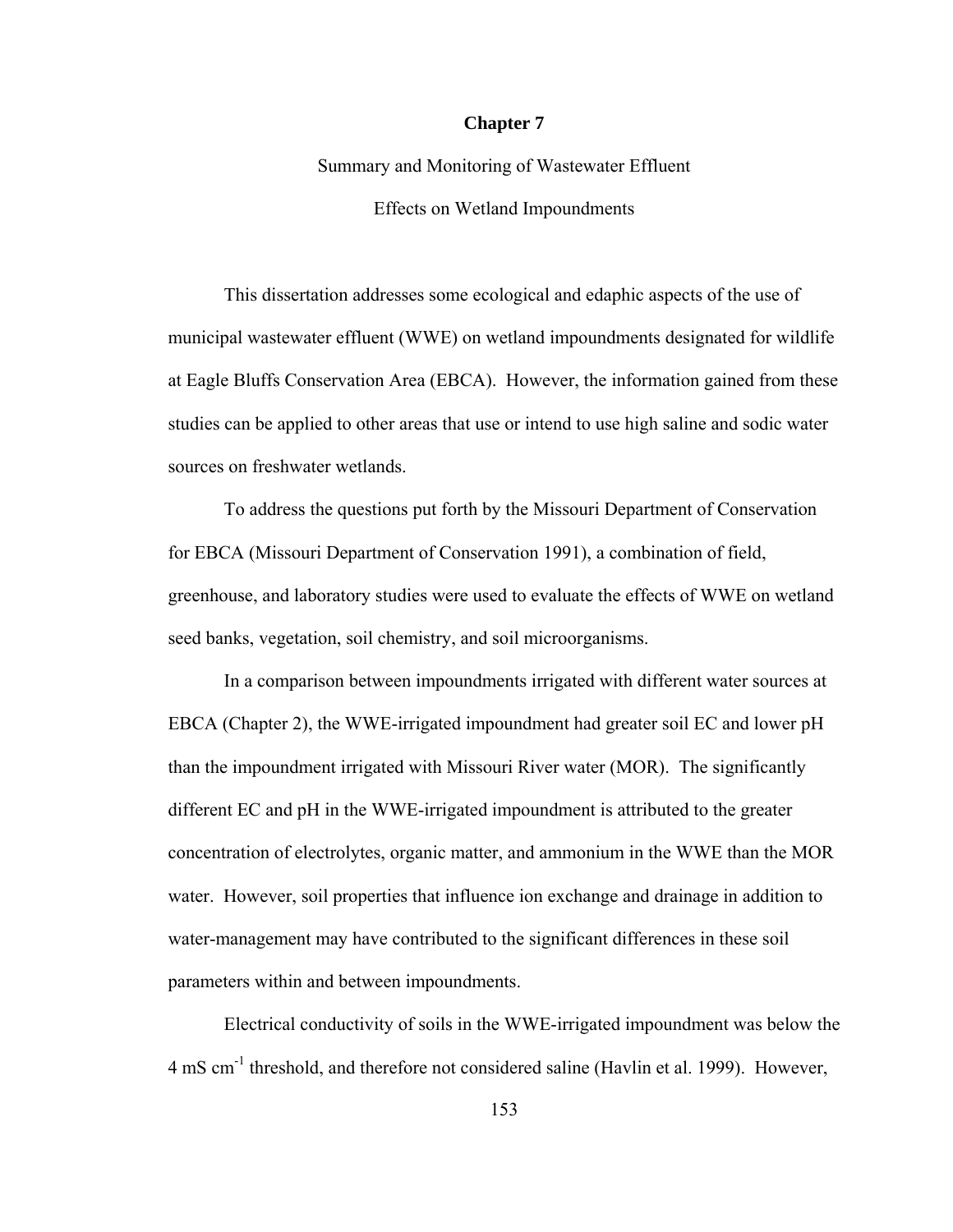soil EC has increased by more than 59% in the WWE-irrigated impoundment over a seven year period (comparison of 1998 to 2004) and is likely to increase with prolonged use of WWE. A current estimate of EC in Pool 2 (WWE irrigated) is  $1209 \pm 232 \mu S$  cm<sup>-</sup>  $1$ . Some research on the affects of salinity on vegetation have demonstrated that an EC of 2000  $\mu$ S cm<sup>-1</sup> induces plant stress thereby decreasing productivity and altering the plant community (Summer and Nadui 1998).

Results from greenhouse trials (Chapters 3 and 4) indicate that irrigation with wastewater effluent significantly decreased vegetation taxa richness, plant density, and biomass. Salinity and sodicity rapidly increased in WWE-irrigated microcosms relative to irrigation with other water sources and probably was responsible for inhibiting germination or interfering with seedling development of the soil seed bank. Soil salinity can cause stress in vegetation by interfering with the uptake of water and plant essential nutrients. High concentrations of sodium can disperse soil particles thereby destroying soil aggregation (structure). Loss of soil structure impacts soil pore size distribution, infiltration, hydraulic conductivity and rooting depth. Leaching of soil salts in the microcosms with a high quality water source and application of gypsum to the soils previously irrigated with wastewater effluent resulted in a 3-fold increase in taxa richness and plant density, and a 85% increase in biomass (Chapter 4). Seed bank response after leaching indicates that these freshwater seed banks were still viable after prolonged exposure to saline-sodic soil conditions. Results also suggest that dicotylous species of these soil seed banks may be more susceptible to germination inhibition induce by high salinity and sodicity than monocots.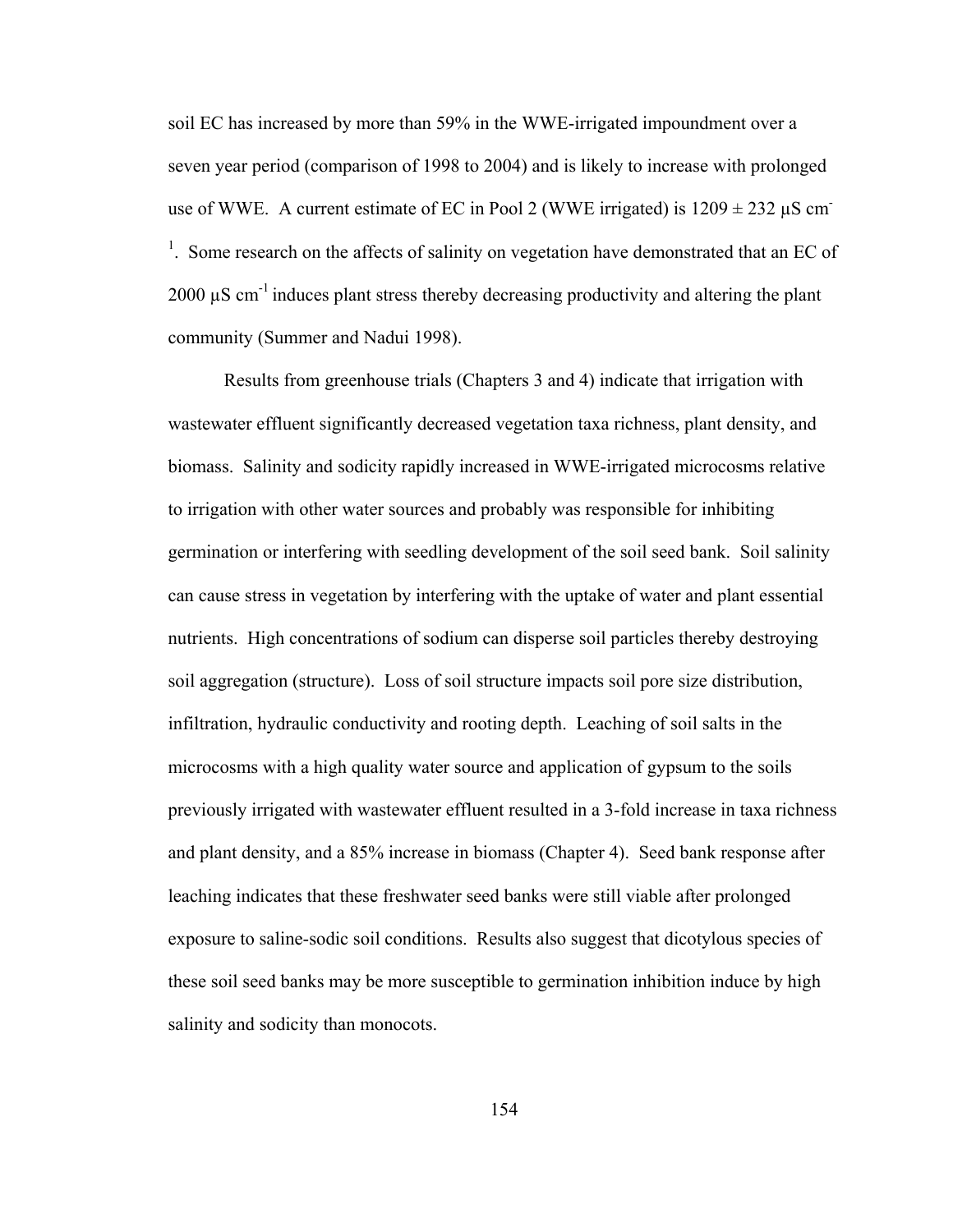Soil microbial abundances obtained from cultures of the bulk soil and rhizosphere of the microcosms and samples of soils from an impoundment at EBCA were not statistically different among treatments (Chapter 5). Abundances of bulk soil microbes were significantly different between soil materials regardless of water source and attributed to soil properties that influence the exchange complex and nutrients. Furthermore, saline and sodic conditions may have stressed plants and in conjunction with repeated dry–wet cycles in the microcosms may have impaired overall abundance of microbes. Additionally, microbial activity determined by  $CO<sub>2</sub>$  respiration, showed soil microbes were significantly less active in the high saline-sodic soils (Chapter 6). Immediately after leaching, activity significantly increased and was similar to the MORirrigated soils. Increased activity after leaching may be related to decreased salinity and sodicity, which probably lowered osmotic potential in the soil. Decreased microbial activity may reduce soil organic matter decomposition, affect soil pH, and impact nutrient cycling and glycophytic vegetation communities in wetlands.

Wastewater irrigated wetland impoundments may develop elevated levels of salinity and sodicity that alter edaphic conditions and ecological processes. However, heterogeneity of soils in impoundments may promote or prohibit areas of salt accumulation. Soil properties such as drainage, texture, and exchange capacity, as well as hydrologic connectivity to ground-water or surface-water of better quality (e.g., lower EC), which could flush salts from the soils, should be a consideration for wetland impoundments that receive WWE. This may be particularly pertinent to wetland managers that employ moist-soil practices to stimulate germination of selective taxa from freshwater seed banks. Several wetland species that are known to be waterfowl foods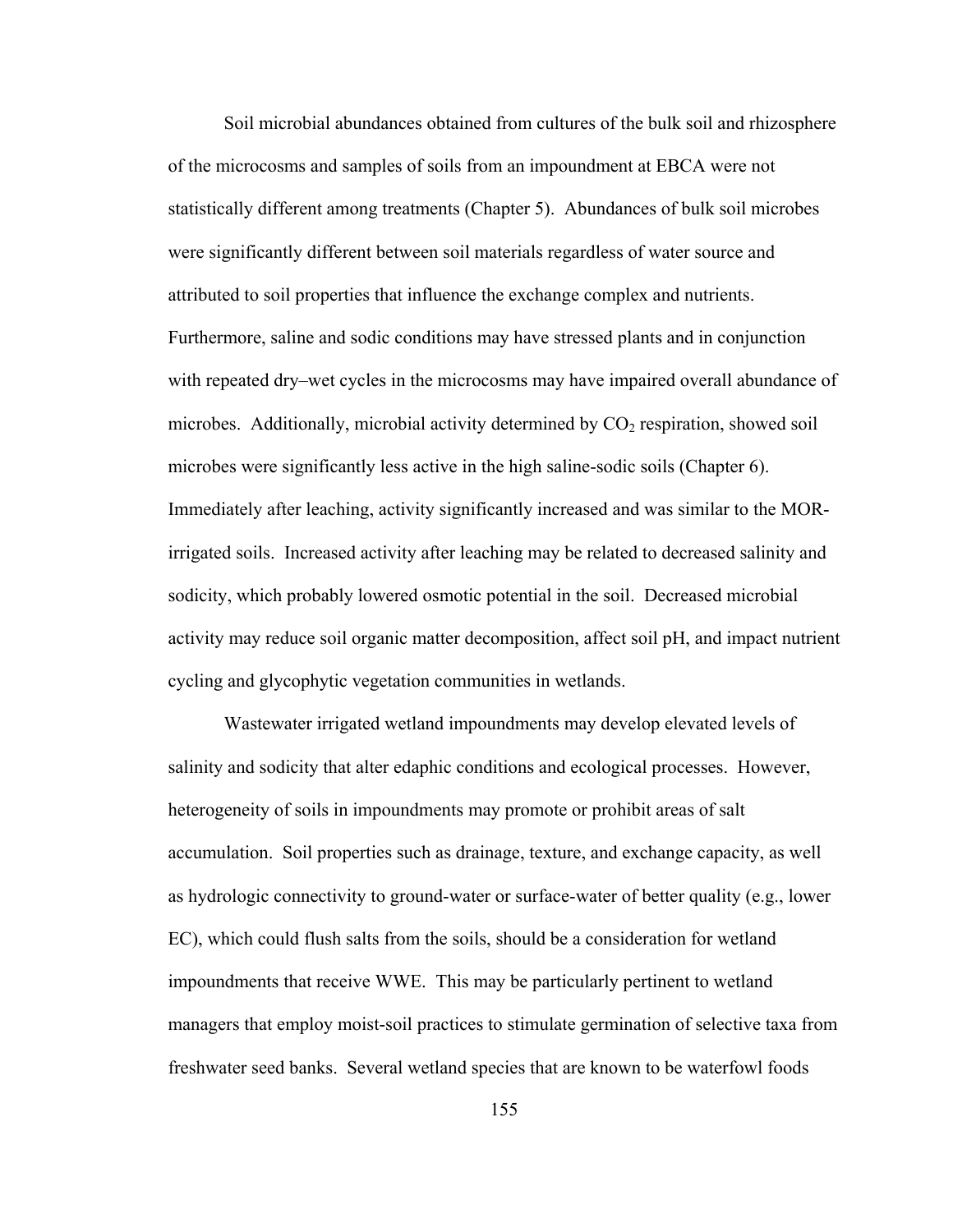were inhibited by salinity and sodicity conditions (Chapter 3). Alternating or mixing water sources and alternating periods of inundation (e.g., seasonal instead of semipermanent), frequency of flooding, and drawdown to decrease salt loading and increase flushing of soil salts may be an inexpensive strategy to reduce the likelihood of developing saline or sodic conditions.

The amount and chemical composition of the WWE typically changes within and among seasons. Periodic measurement of soil EC, ESP, and pH may be advisable to monitor these important soil quality parameters to determine seasonal and longer temporal trends. Areas in impoundments that may be more susceptible to salinitysodicity alterations such as depressional areas underlain by fine textured materials should be emphasized. Measurement of soil EC and pH is relatively easy, inexpensive to perform, and provides essential information regarding soil chemistry and nutrient cycling. Additionally, nutrient loading of WWE-irrigated impoundments should be determined periodically to provide a better understanding of its influence on soil pH.

# **Literature Cited**

- Havlin, J. L., J. D. Beaton S. L. Tisdale and W. L. Nelson, editors. 1999. Soil Fertility and Fertilizers. Sixth edition. Prentice Hall, Upper Saddle River, NJ, USA.
- Missouri Department of Conservation. 1991. Missouri Department of Conservation Research and Monitoring Plan for Eagle Bluffs (draft). Missouri Department of Conservation, Jefferson City, MO, USA.
- Sumner, M. E., and R. Naidu. 1998. Sodic Soils. Distribution, Properties, Management, and Environmental Consequences. Oxford University Press, New York, NY, USA.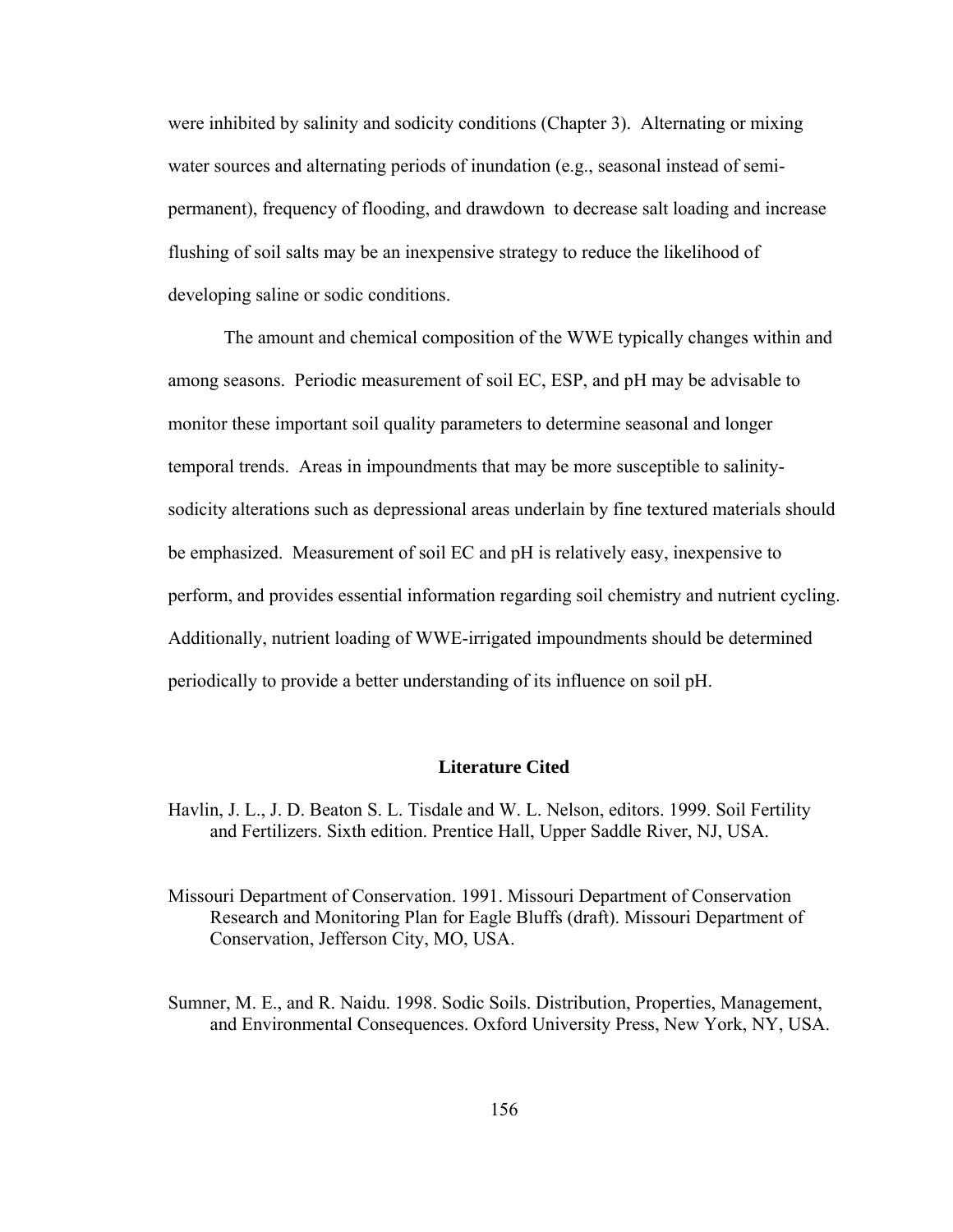Appendix 1

Figure 1. Generalized arrangement of greenhouse microcosms used to grow vegetation during trials 1–4 of Experiment I. A microcosm was filled with one of two soil materials and irrigated with one of three water sources. The combination of soil and water was considered a treatment. There were six different treatments with nine replicates of each treatment. One of each treatment replicate was randomly assigned a column in each row (letters A–I). Each row contained six mutually exclusive treatments. All treatment replicates were re-randomized within the array prior to each trial.

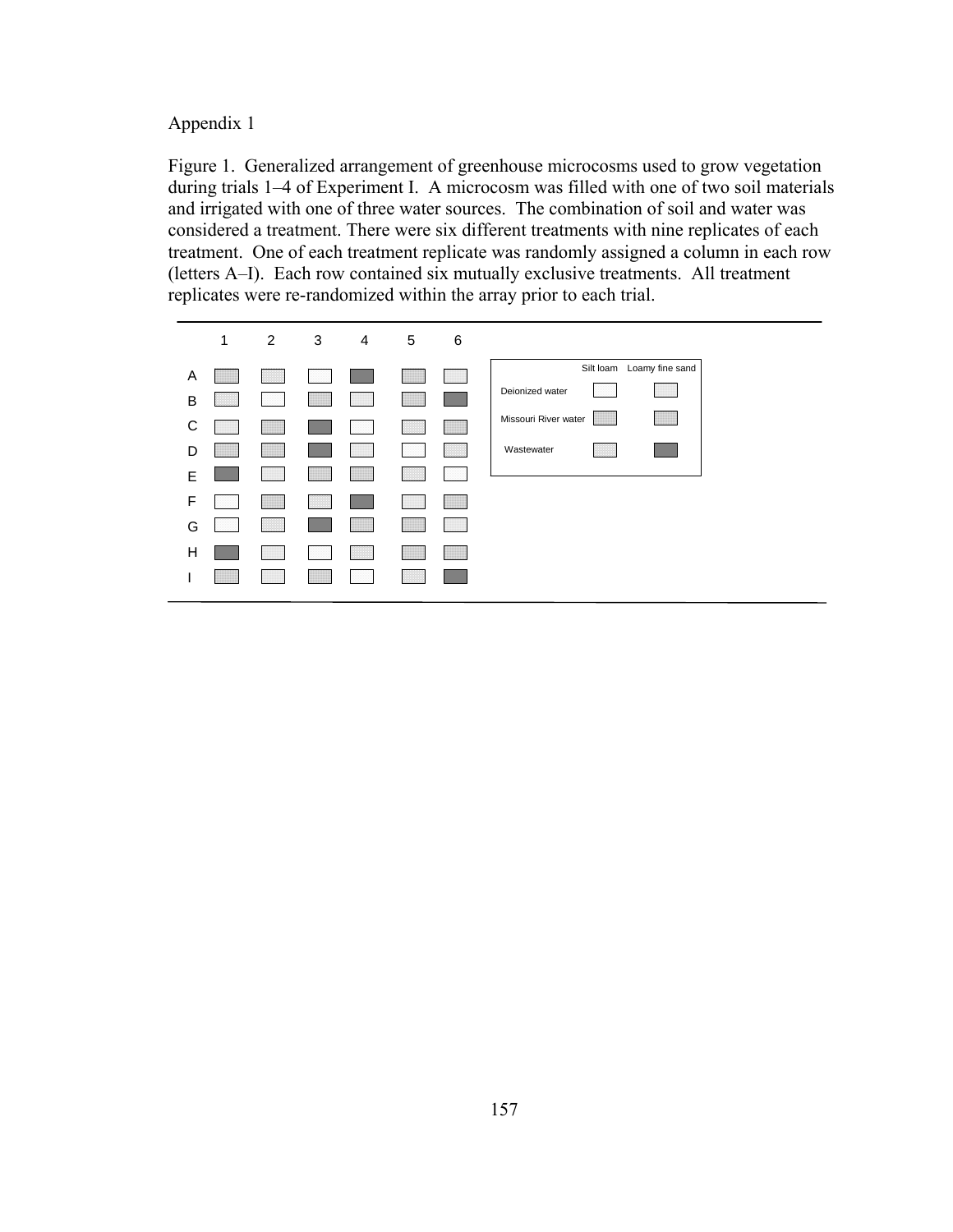Figure 2. Generalized arrangement of greenhouse microcosms used to grow vegetation for the second study. There were six different treatments (2 soils x 3 water sources). There were three replicates of the treatments irrigated with Missouri River water and four replicates of the treatments previously irrigated with wastewater effluent that were switched to Missouri River water. Wastewater effluent irrigated treatments had five replicates. Treatments were randomly assigned a column in a row (letters A–D). Each row contained at least one of each treatment. All treatment replicates were rerandomized within the array prior to each trial.



Figure 3. Generalized arrangement of greenhouse microcosms after leaching during the last trial of the second study. There were four different treatments (2 soils x 2 water sources) with three replicates of each treatment. Treatments were randomly assigned a column in a row (letters A–C). Each row contained four mutually exclusive treatments.

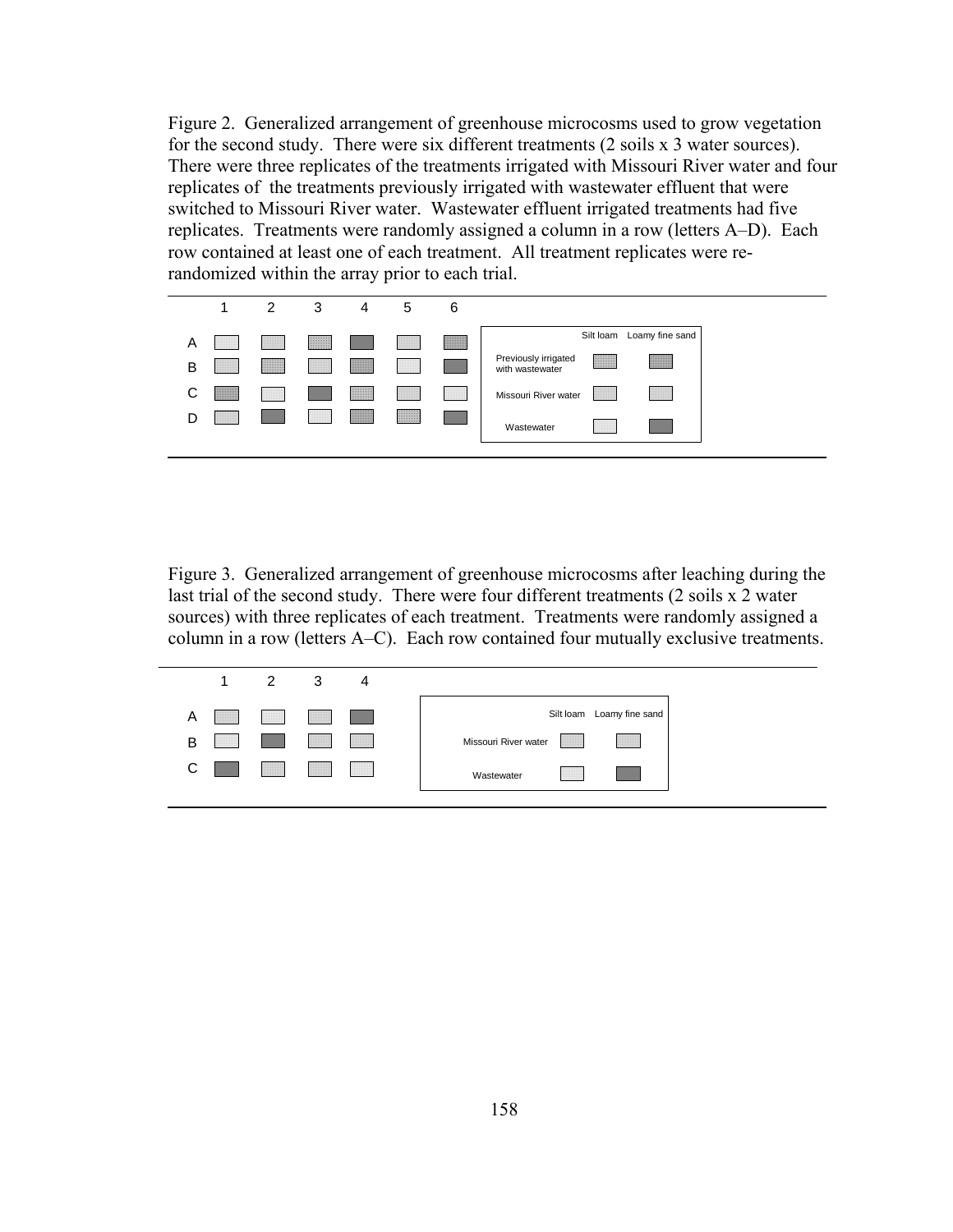Appendix 2.1. Analysis of Variance tables (Mixed procedure) of main factors and interactions for soil electrical conductivity and salt derived pH. Soil cores were taken from the River Supply Channel and Pool 2 impoundments at Eagle Bluffs Conservation Area in 2004. Elevation refers to normal pool or flood stage. Soil cores were separated into 5-cm increments by depth for 0–30 cm and 10 cm for 90–100cm. Degrees of freedom for each source are given for the numerator (DF) and denominator (Den DF).

| Electrical conductivity.        |    |        |         |               |
|---------------------------------|----|--------|---------|---------------|
| Source                          | DF | Den DF | F value | $Pr$ > F      |
| Impoundment * Elevation         |    |        | 8 15    | 0.0005        |
| Depth                           |    | 168    | 15.65   | $\leq 0.0001$ |
| Impoundment * Elevation * Depth |    | 168    | 2.39    | 0.0021        |

Electrical conductivity**.**

Soil pH  $(CaCl<sub>2</sub>)$ 

| Source                          | DF. | Den DF | F value | $Pr$ > F      |
|---------------------------------|-----|--------|---------|---------------|
| Impoundment * Elevation         |     |        | 7.42    | 0.0008        |
| Depth                           |     | 168    | 17.68   | $\leq 0.0001$ |
| Impoundment * Elevation * Depth |     | 168    | 5.07    | $\leq 0.0001$ |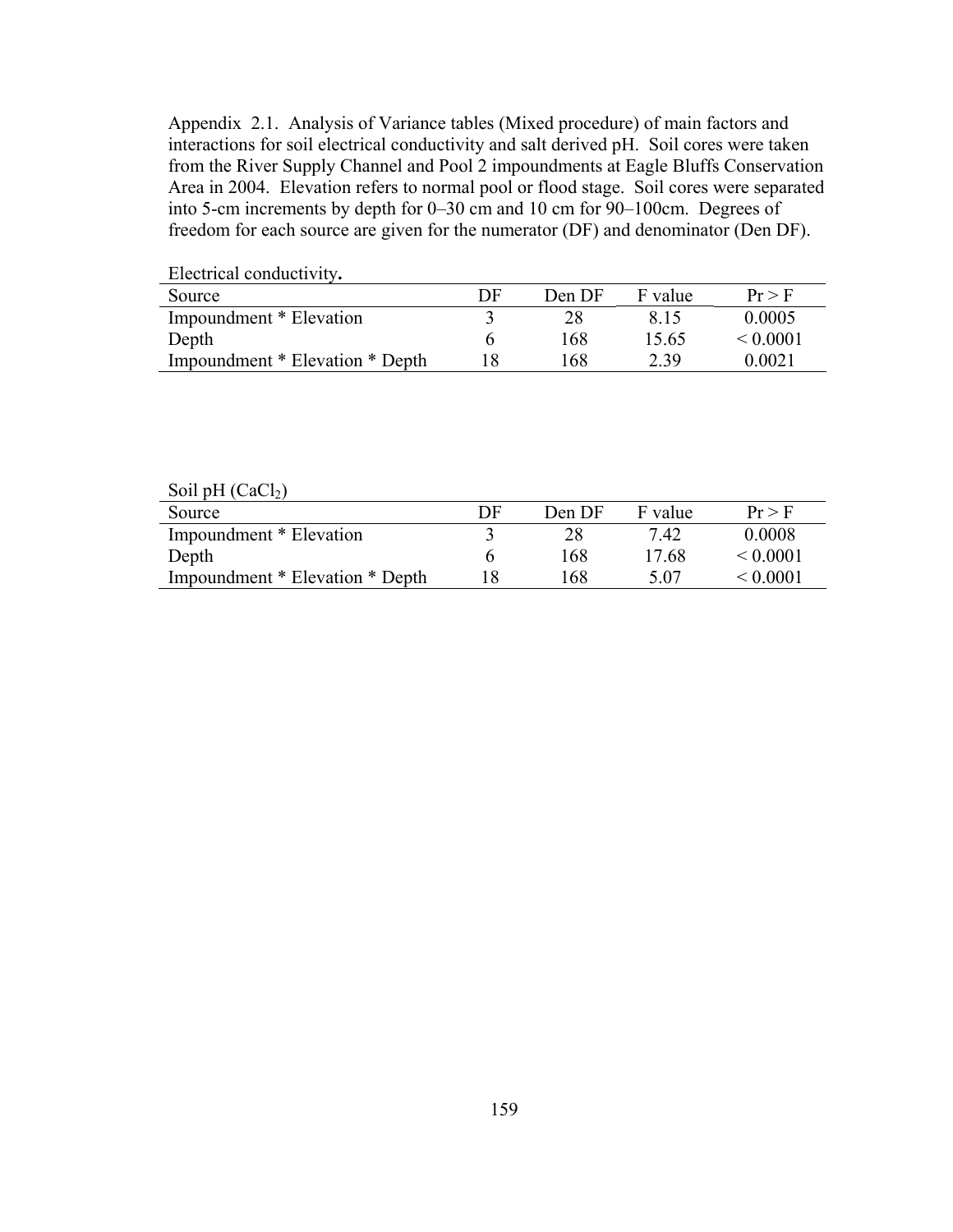Appendix 2.2. Description of soil core materials taken from both normal and flood elevations of the River supply Channel (RSC) and Pool 2 at Eagle Bluffs Conservation Area in 2004.

|           | Abbreviations and codes used for describing soil core material (Schoeneberger et al., 1998): |    |                                             |
|-----------|----------------------------------------------------------------------------------------------|----|---------------------------------------------|
| Structure |                                                                                              |    | Root Quantity (assessed based on root size) |
| sbk       | $=$ subangular blocky                                                                        | VF | $=$ very few ( $< 0.2$ per area)            |
| ab        | $=$ angular blocky                                                                           | F  | $=$ few (< 1 per area)                      |
| pl        | $=$ platy                                                                                    |    | $=$ common (1 to $<$ 5 per area)            |
| gr        | $=$ granular                                                                                 | M  | $=$ many (5 or more per area)               |
| sg        | $=$ single grain                                                                             |    |                                             |
| m         | $=$ massive                                                                                  |    |                                             |

| Grade |                                      | Root size |                  |
|-------|--------------------------------------|-----------|------------------|
|       | $=$ structureless; no discrete units |           | $VF = very fine$ |
|       | $=$ weak                             | F.        | $=$ fine         |
|       | $=$ moderate                         | M         | $=$ medium       |
|       | $=$ strong                           |           | $=$ coarse       |
|       |                                      |           |                  |

Root Location

 $T =$ throughout matrix<br>P = between peds (ped  $=$  between peds (ped faces)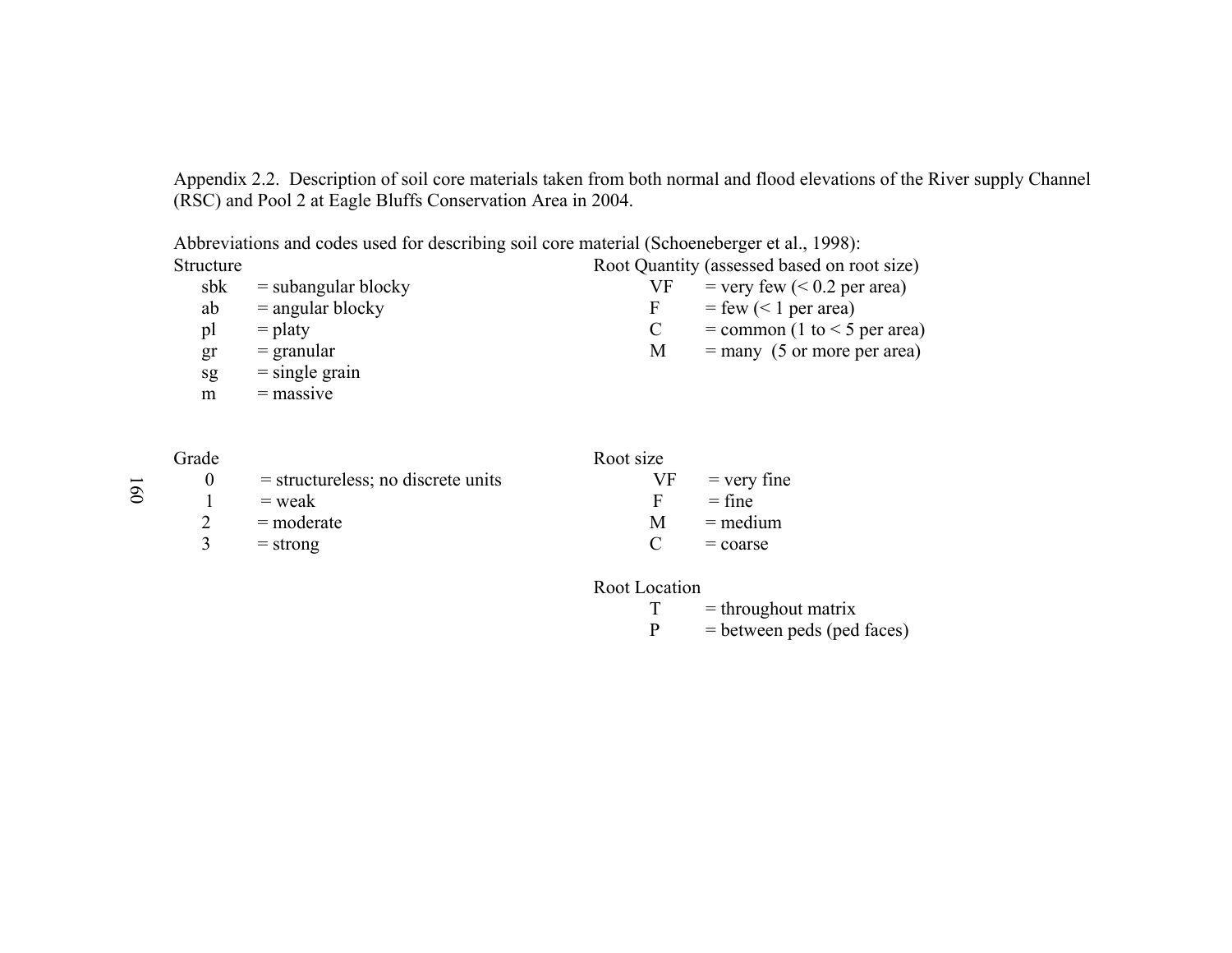|                | Pool           |                |                     |                 | start              | end   |                 | structure        |             | root                      | root          | root        | effer-   |
|----------------|----------------|----------------|---------------------|-----------------|--------------------|-------|-----------------|------------------|-------------|---------------------------|---------------|-------------|----------|
|                | location       |                | $\csc \#$ elevation |                 | horizon depth (cm) | depth | texture         | grade            | color       | quantity                  | size          | location    | vescence |
|                | $\overline{2}$ |                | normal              | $\mathbf{A}$    | $\theta$           | 6     | clay            | sbk 3            | 10YR 2/1    | F                         | F             | T           | no       |
|                |                |                |                     | Bw1             | 6                  | 30    | clay            | sbk 3            | 10YR 3/1    | $\boldsymbol{\mathrm{F}}$ | $\mathcal{C}$ | $\mathbf T$ | no       |
|                |                |                |                     | Bw2             | 30                 | 42    | clay            | ab 3             | $2.5Y\,5/3$ | none                      |               |             | yes      |
|                |                |                |                     | 2C              | 42                 | 84    | sandy loam      | sbk 1            | 2.5 Y 6/3   | $\boldsymbol{\mathrm{F}}$ | $\mathcal{C}$ | $\rm T$     | yes      |
|                | 2              | $\overline{2}$ | normal              | A1              | $\boldsymbol{0}$   | 3     | clay            | sbk 3            | 10 YR 2/1   | F                         | VF            | $\mathbf T$ | no       |
|                |                |                |                     | A2              | 3                  | 17    | clay            | sbk 3            | 10 YR 2/1   | $\boldsymbol{\mathrm{F}}$ | <b>VF</b>     | $\mathbf T$ | yes      |
|                |                |                |                     | <b>Bw</b>       | 17                 | 35    | clay            | sbk 3            | 10 YR 3/2   | none                      |               |             | yes      |
|                |                |                |                     | 2Bg             | 35                 | 57    | silty clay      | sbk 3            | 2.5 Y 4/2   | $\boldsymbol{\mathrm{F}}$ | ${\bf F}$     | $\mathbf T$ | yes      |
|                |                |                |                     | $3\mathrm{C}$   | 57                 | 112   | sandy loam      | sbk 1            | 2.5 Y 6/3   | none                      |               |             | yes      |
| $\overline{5}$ | $\overline{2}$ | 3              | normal              | $\mathbf{A}$    | $\boldsymbol{0}$   | 9     | clay            | sbk 3            | 10 YR 2/1   | M                         | ${\rm F}$     | $\mathbf T$ | no       |
|                |                |                |                     | <b>Bw</b>       | 9                  | 20    | clay            | sbk 3            | 10 YR 2/1   | $\boldsymbol{\mathrm{F}}$ | <b>VF</b>     | $\mathbf T$ | no       |
|                |                |                |                     | 2C1             | 20                 | 73    | sandy clay      | sbk 3            | 2.5 Y 4/2   | $\mathbf{F}$              | <b>VF</b>     | $\mathbf T$ | yes      |
|                |                |                |                     | 3C2             | 73                 | 87    | loam            | sbk 1            | 2.5 Y 4/2   | none                      |               |             | yes      |
|                |                |                |                     | 3C <sub>3</sub> | 87                 | 100   | loam            | sbk 3            | 2.5 Y 4/2   | none                      |               |             | yes      |
|                | 2              | 4              | normal              | $\mathbf{A}$    | $\boldsymbol{0}$   | 3     | silty clay      | sbk 3            | 10YR 2/1    | $\mathbf C$               | <b>VF</b>     | $\mathbf T$ | no       |
|                |                |                |                     | <b>Bw</b>       | $\mathfrak{Z}$     | 20    | silty clay      | sbk <sub>3</sub> | 10YR 2/1    | $\boldsymbol{\mathrm{F}}$ | <b>VF</b>     | $\mathbf T$ | no       |
|                |                |                |                     | 2Bg             | 20                 | 28    | sandy clay loam | sbk 3            | 2.5 Y 4/2   | $\boldsymbol{\mathrm{F}}$ | <b>VF</b>     | $\mathbf T$ | yes      |
|                |                |                |                     | 3C1             | 28                 | 49    | sandy loam      | sbk3             | 2.5 Y 4/3   | ${\bf F}$                 | VF            | $\mathbf T$ | yes      |
|                |                |                |                     | 4C2             | 49                 | 64    | sandy clay loam | sbk 3            | 2.5 Y 4/2   | $\boldsymbol{\mathrm{F}}$ | <b>VF</b>     | $\mathbf T$ | yes      |
|                |                |                |                     | 4C <sub>3</sub> | 64                 | 80    | sandy clay loam | sbk 3            | 2.5 Y 4/2   | $\boldsymbol{\mathrm{F}}$ | <b>VF</b>     | $\mathbf T$ | yes      |
|                |                |                |                     | 5C4             | 80                 | 112   | sandy loam      | sbk 2            | 2.5 Y 4/2   | none                      |               |             | yes      |

Appendix 2.2. Soil core descriptions by Pool location and water elevation. Cores were excavated from Eagle Bluffs Conservation Area in 2004.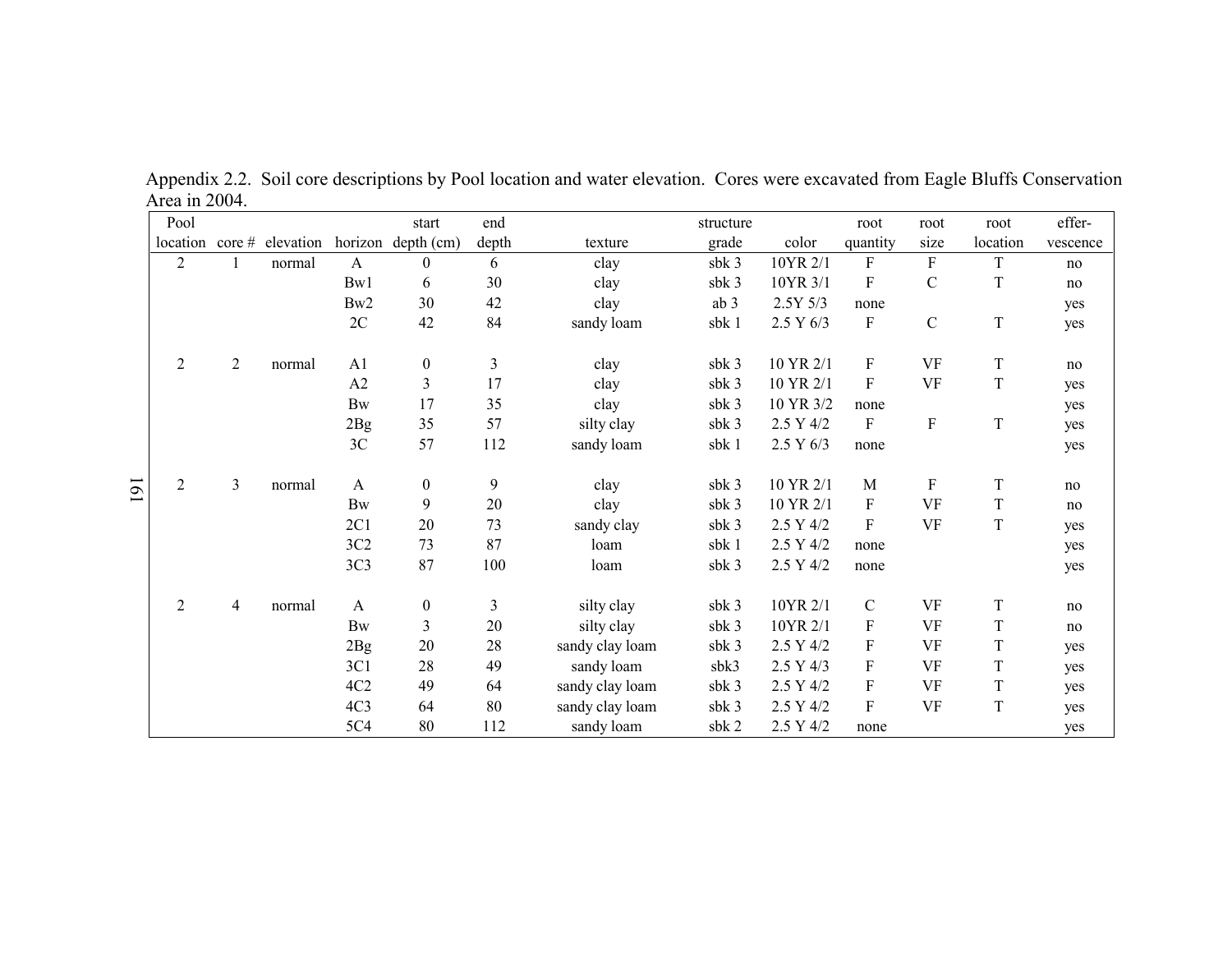| Pool           |                |                           |                 | start              | end            |                                        | structure        |             | root                      | root                      | root         | effer-   |
|----------------|----------------|---------------------------|-----------------|--------------------|----------------|----------------------------------------|------------------|-------------|---------------------------|---------------------------|--------------|----------|
|                |                | location core # elevation |                 | horizon depth (cm) | depth          | texture                                | grade            | color       | quantity                  | size                      | location     | vescence |
| $\overline{2}$ | 5              | normal                    | A <sub>1</sub>  | $\overline{0}$     | 14             | clay ( $vf$ sand)*                     | $s$ b $k$ 2      | 2.5 Y 3/1   | $\mathcal{C}$             | ${\bf F}$                 | $\mathbf T$  | no       |
|                |                |                           | A2              | 14                 | 57.5           | clay                                   | ab 3             | 2.5 Y2.5/1  | $\boldsymbol{\mathrm{F}}$ | <b>VF</b>                 | T            | no       |
|                |                |                           | 2C1             | 57.5               | 71.5           | sandy clay loam (vf sand) <sup>*</sup> | ab2              | 2.5 Y 4/3   | none                      |                           |              | no       |
|                |                |                           | 2C2             | 71.5               | 91.5           | sandy clay loam                        | ab 2             | $2.5$ Y 4/2 | none                      |                           |              | yes      |
|                |                |                           | 3C <sub>3</sub> | 91.5               | 99.5           | sandy loam                             | ab 1             | 2.5 Y 4/3   | none                      |                           |              | yes      |
| $\overline{2}$ | 6              | normal                    | $\mathbf{A}$    | $\overline{0}$     | 29             | clay                                   | $s$ b $k$ 3      | 10YR 3/1    | ${\rm F}$                 | $\boldsymbol{\mathrm{F}}$ | ${\bf P}$    | no       |
|                |                |                           | <b>Bg</b>       | 29                 | 53             | clay                                   | ab <sub>3</sub>  | 2.5 Y 3/1   | none                      |                           |              | no       |
|                |                |                           | 2C              | 53                 | 96             | silt loam                              | sbk <sub>3</sub> | 2.5 Y 6/2   | $\mathbf F$               | <b>VF</b>                 | T            | no       |
|                |                |                           |                 |                    |                |                                        |                  |             |                           |                           |              |          |
| $\overline{2}$ | $\overline{7}$ | normal                    | $\mathbf{A}$    | $\overline{0}$     | 58             | clay                                   | ab 3             | 10YR 3/1    | ${\rm F}$                 | <b>VF</b>                 | T            | no       |
|                |                |                           | 2Bw             | 58                 | 77             | silt loam                              | ab 3             | 2.5 Y 5/3   | F                         | <b>VF</b>                 | $\mathbf T$  | yes      |
|                |                |                           | 2C              | 77                 | 119            | silt loam                              | ab 3             | 2.5 Y 5/3   | ${\rm F}$                 | <b>VF</b>                 | $\mathbf T$  | yes      |
| 2              | 8              | normal                    | A <sub>1</sub>  | $\boldsymbol{0}$   | $\overline{c}$ | clay                                   | $s$ b $k$ 2      | 2.5 Y2.5/1  | $\mathcal{C}$             | $\boldsymbol{\mathrm{F}}$ | $\mathbf T$  | no       |
|                |                |                           | A2              | $\overline{2}$     | 44             | clay                                   | ab 3             | 2.5 Y2.5/1  | ${\rm F}$                 | <b>VF</b>                 | $\mathbf{P}$ | no       |
|                |                |                           | 2C              | 44                 | 103            | silt loam                              | ab 3             | 2.5 Y 3/2   | none                      |                           |              | yes      |

Appendix 2.2. continued.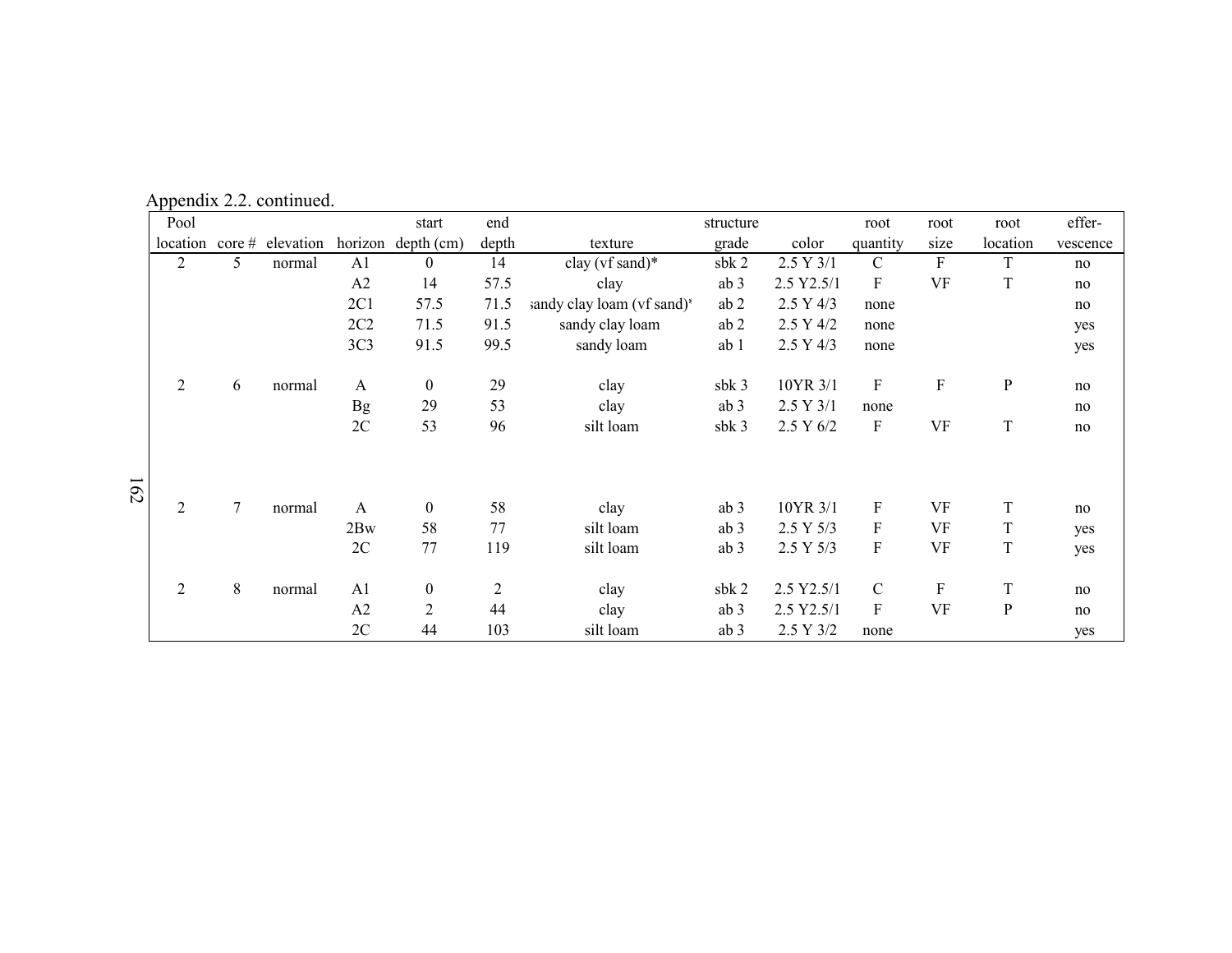| Pool           |                |                         |                 | start              | end            |                 | structure        |            | root                      | root                      | root         | effer-   |
|----------------|----------------|-------------------------|-----------------|--------------------|----------------|-----------------|------------------|------------|---------------------------|---------------------------|--------------|----------|
| location       |                | $\cot \theta$ elevation |                 | horizon depth (cm) | depth          | texture         | grade            | color      | quantity                  | size                      | location     | vescence |
| $\overline{2}$ |                | flood                   | $\mathbf{A}$    | $\overline{0}$     | 12             | clay            | sbk 2            | 10 YR 3/1  | F                         | F                         | T            | no       |
|                |                |                         | <b>Bg</b>       | 12                 | 23             | clay            | sbk 3            | 2.5 Y 3/1  | ${\bf F}$                 | $\boldsymbol{\mathrm{F}}$ | T            | no       |
|                |                |                         | 2C              | 23                 | 100            | loam            | sbk 2            | 2.5 Y 4/3  | $\boldsymbol{\mathrm{F}}$ | <b>VF</b>                 | $\mathbf T$  | yes      |
| 2              | $\overline{2}$ | flood                   | $\mathbf{A}$    | $\mathbf{0}$       | 9              | clay            | sbk 2            | 10 YR 3/1  | F                         | F                         | T            | no       |
|                |                |                         | 2Bw1            | 9                  | 22             | loam            | sbk 2            | 2.5 Y 5/3  | ${\rm F}$                 | F                         | T            | no       |
|                |                |                         | 3Bw2            | 22                 | 77             | sandy loam      | sbk 1            | 2.5 Y 5/3  | $\boldsymbol{F}$          | F                         | T            | no       |
|                |                |                         | 4C              | 77                 | 112            | silt loam       | sbk 3            | 2.5 Y 4/2  | ${\bf F}$                 | $\mathbf F$               | $\mathbf T$  | yes      |
| 2              | 3              | flood                   | Ap              | $\boldsymbol{0}$   | 20             | clay            | sbk <sub>3</sub> | 2.5 Y 3/1  | $\boldsymbol{\mathrm{F}}$ | <b>VF</b>                 | T            | no       |
|                |                |                         | 2Bw1            | 20                 | 30             | loam            | sbk 3            | 2.5 Y 3/2  | F                         | <b>VF</b>                 | T            | no       |
|                |                |                         | 2Bw2            | 30                 | 38             | loam            | sbk 2            | 2.5 Y 4/3  | $\boldsymbol{\mathrm{F}}$ | <b>VF</b>                 | T            | yes      |
|                |                |                         | 3C              | 38                 | 60             | sandy loam      | sbk 1            | 2.5 Y 6/4  | $\boldsymbol{\mathrm{F}}$ | <b>VF</b>                 | $\mathbf T$  | yes      |
| $\overline{2}$ | $\overline{4}$ | flood                   | A               | $\boldsymbol{0}$   | $\overline{4}$ | silty clay loam | sb $k$ 3         | 2.5 Y 3/1  | F                         | F                         | T            | no       |
|                |                |                         | Bg1             | 4                  | 21             | silty clay loam | sbk <sub>3</sub> | 2.5 Y2.5/1 | $\boldsymbol{\mathrm{F}}$ | $\boldsymbol{\mathrm{F}}$ | $\mathbf T$  | no       |
|                |                |                         | Bg <sub>2</sub> | 21                 | 42             | silty clay loam | ab <sub>3</sub>  | 2.5 Y2.5/1 | none                      |                           |              | no       |
|                |                |                         | Bg3             | 42                 | 56             | silty clay loam | ab 3             | 2.5 Y 4/2  | $\boldsymbol{\mathrm{F}}$ | <b>VF</b>                 | $\mathbf{P}$ | no       |
|                |                |                         | 2C              | 56                 | 116            | silt loam       | sb $k2$          | 10YR 5/4   | F                         | <b>VF</b>                 | T            | yes      |

Appendix 2.2. continued.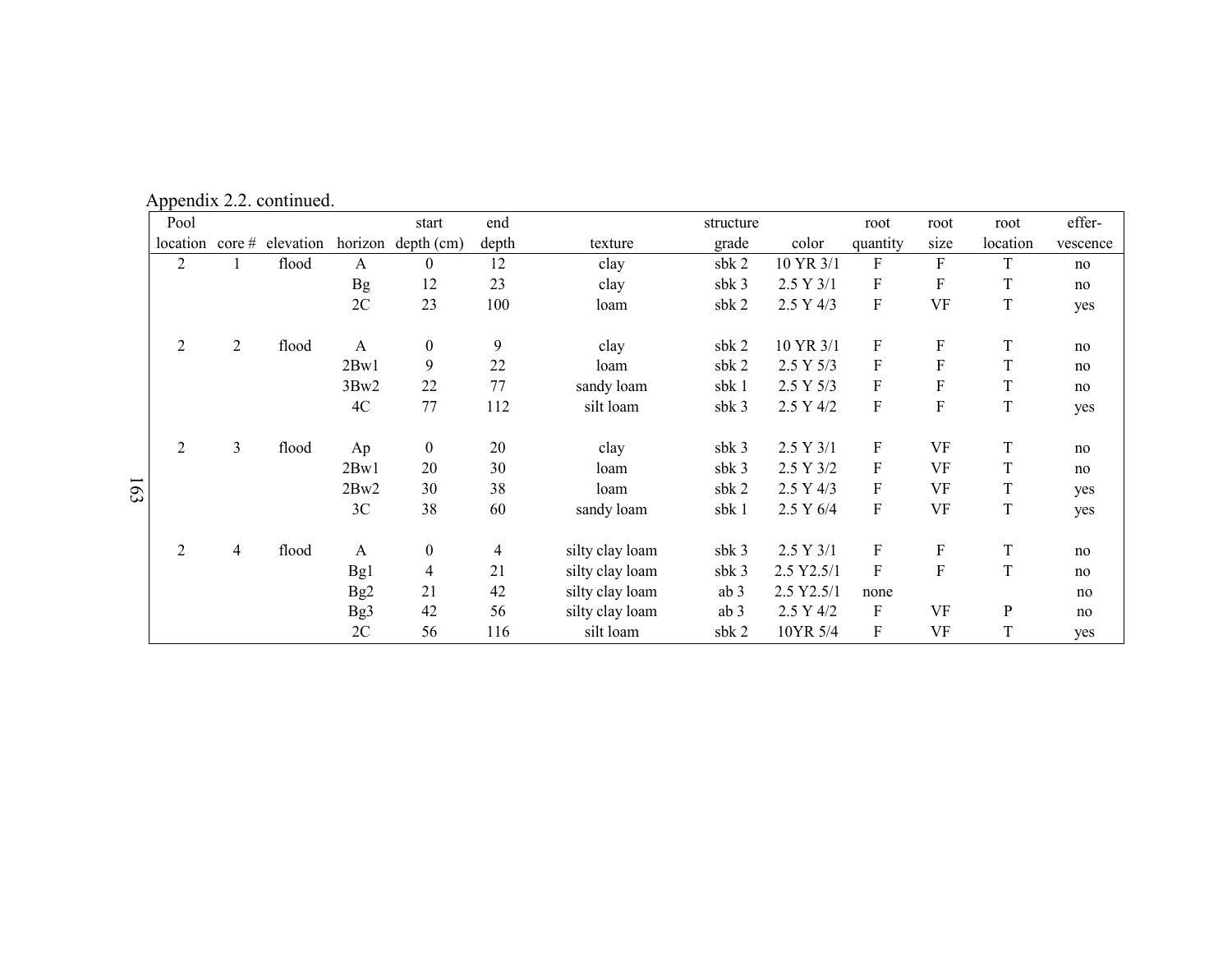| Pool           |              |           |                 | start              | end   |                 | structure       |            | root                      | root                      | root        | effer-   |
|----------------|--------------|-----------|-----------------|--------------------|-------|-----------------|-----------------|------------|---------------------------|---------------------------|-------------|----------|
| location       | $\c{core}$ # | elevation |                 | horizon depth (cm) | depth | texture         | grade           | color      | quantity                  | size                      | location    | vescence |
| $\overline{2}$ | 5            | flood     | A <sub>1</sub>  | $\theta$           | 3     | clay            | sbk 2           | 2.5 Y 3/1  | $\rm{VF}$                 | $\mathbf F$               | $\mathbf T$ | no       |
|                |              |           | A2              | 3                  | 19    | clay            | sbk 3           | 2.5 Y 3/1  | <b>VF</b>                 | F                         | T           | no       |
|                |              |           | 2C1             | 19                 | 31    | sandy clay loam | pl <sub>3</sub> | 2.5 Y 4/3  | none                      |                           |             | no       |
|                |              |           | 3C2             | 31                 | 45    | sandy loam      | sbk 1           | 2.5 Y 5/3  | none                      |                           |             | no       |
|                |              |           | 4C <sub>3</sub> | 45                 | 60    | sandy clay loam | pl 3            | 2.5 Y 4/3  | none                      |                           |             | yes      |
|                |              |           | 5C4             | 60                 | 73    | silty clay      | sbk 3           | 2.5 Y 4/2  | <b>VF</b>                 | ${\bf F}$                 | $\mathbf T$ | yes      |
|                |              |           | 6C5             | 73                 | 88    | sandy loam      | sbk 2           | 2.5 Y 4/3  | none                      |                           |             | yes      |
|                |              |           |                 |                    |       |                 |                 |            |                           |                           |             |          |
| 2              | 6            | flood     | A1              | $\bf{0}$           | 13    | clay            | sb $k3$         | 2.5 Y 3/1  | F                         | $\boldsymbol{\mathrm{F}}$ | $\mathbf T$ | no       |
|                |              |           | A2              | 13                 | 20    | clay            | sbk 3           | 2.5 Y 3/2  | $\boldsymbol{\mathrm{F}}$ | $\boldsymbol{\mathrm{F}}$ | $\mathbf T$ | no       |
|                |              |           | <b>Bg</b>       | 20                 | 38    | clay            | ab <sub>3</sub> | 2.5 Y2.5/1 | F                         | $\mathbf F$               | $\mathbf P$ | no       |
|                |              |           | C1              | 38                 | 48    | clay            | pl 3            | 2.5 Y 4/1  | $\boldsymbol{\mathrm{F}}$ | <b>VF</b>                 | ${\bf P}$   | no       |
|                |              |           | 2C2             | 48                 | 63    | sandy loam      | sbk 2           | 2.5 Y 5/3  | none                      |                           |             | yes      |
|                |              |           | 3C <sub>3</sub> | 63                 | 76    | sandy clay loam | sbk 2           | 2.5 Y 4/3  | none                      |                           |             | yes      |
|                |              |           | 4C <sub>4</sub> | 76                 | 88    | clay            | sbk 3           | 2.5 Y 4/2  | none                      |                           |             | yes      |
|                |              |           | $5C5$           | $88\,$             | 112   | sandy loam      | sbk 2           | 2.5 Y 4/3  | none                      |                           |             | yes      |
|                |              |           |                 |                    |       |                 |                 |            |                           |                           |             |          |
| 2              | $\tau$       | flood     | A1              | $\mathbf{0}$       | 20    | clay loam       | sb $k3$         | 10 YR 3/1  | none                      |                           |             | no       |
|                |              |           | A2              | 20                 | 43    | clay            | ab <sub>3</sub> | 10 YR2.5/1 | none                      |                           |             | no       |
|                |              |           | <b>Bg</b>       | 43                 | 62    | clay            | sbk 3           | 10 YR 4/2  | none                      |                           |             | yes      |
|                |              |           | C1              | 62                 | 68    | clay            | sbk 1           | 2.5 Y 6/3  | none                      |                           |             | yes      |
|                |              |           | C <sub>2</sub>  | 68                 | 84    | clay            | sbk 1           | 2.5 Y 4/4  | none                      |                           |             | yes      |
|                |              |           |                 |                    |       |                 |                 |            |                           |                           |             |          |
| 2              | 8            | flood     | $\mathbf{A}$    | $\boldsymbol{0}$   | 53    | clay loam       | sbk 3           | 2.5 Y 3/1  | <b>VF</b>                 | $\boldsymbol{\mathrm{F}}$ | ${\bf p}$   | no       |
|                |              |           | <b>Bw</b>       | 53                 | 93    | sandy clay loam | sb $k3$         | 2.5 Y 4/4  | <b>VF</b>                 | F                         | T           | yes      |
|                |              |           | C <sub>1</sub>  | 93                 | 111   | sandy clay loam | sbk 1           | 2.5 Y 4/2  | <b>VF</b>                 | F                         | $\mathbf T$ | yes      |
|                |              |           | C <sub>2</sub>  | 111                | 116   | sandy loam      | sbk 2           | 2.5 Y 4/2  | VF                        | F                         | $\mathbf T$ | yes      |

Appendix 2.2. continued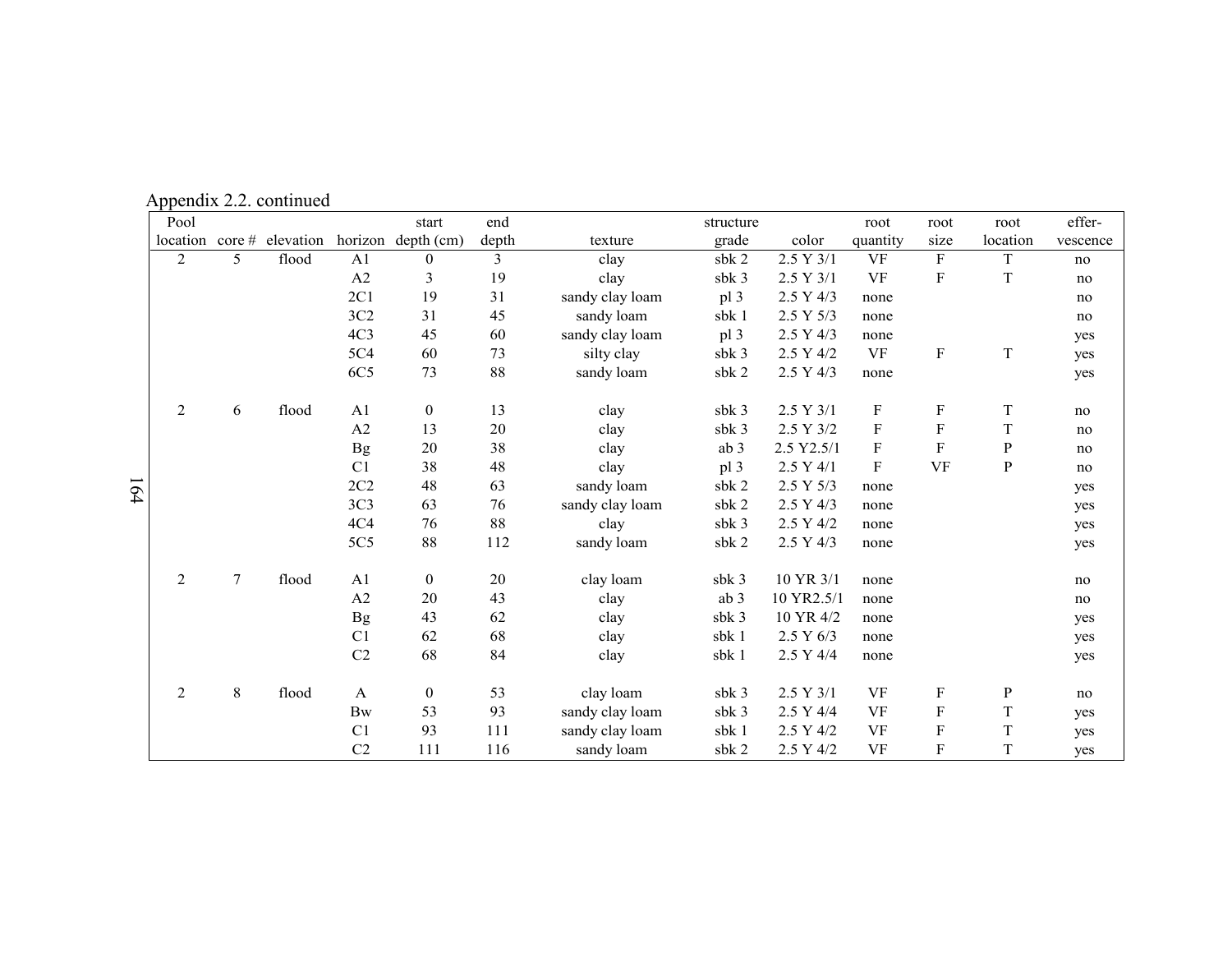| Pool         |                |           |                  | start        | end   |                 | structure      |           | root                      | root                   | root        | effer-   |
|--------------|----------------|-----------|------------------|--------------|-------|-----------------|----------------|-----------|---------------------------|------------------------|-------------|----------|
| location     | core#          | elevation | horizon          | depth        | depth | texture         | grade          | color     | quantity                  | size                   | location    | vescence |
| <b>RSC</b>   |                | normal    | A1               | $\mathbf{0}$ | 8     | silty clay loam | $s$ b $k$ 2    | 10 YR 4/1 | $\mathbf F$               | $\overline{\text{VF}}$ | $\mathbf T$ | no       |
|              |                |           | 2Bg1             | 8            | 38    | loam            | sbk 2          | 10 YR 4/1 | F                         | <b>VF</b>              | T           | yes      |
|              |                |           | 2Bg2             | 38           | 52    | loam            | sbk 2          | 10 YR 4/2 | $\mathbf{F}$              | <b>VF</b>              | $\mathbf T$ | no       |
|              |                |           | 3C1              | 52           | 90    | sandy loam      | sbk 2          | 10 YR 4/3 | none                      |                        |             | no       |
|              |                |           | 4C2              | 90           | 102   | silty clay loam | sbk 2          | 10 YR 4/3 | $\mathbf F$               | <b>VF</b>              | $\mathbf T$ | yes      |
| $_{\rm RSC}$ | $\overline{2}$ | normal    | A <sub>1</sub>   | $\bf{0}$     | 18    | clay loam       | sbk 2          | 10 YR 2/1 | $\boldsymbol{\mathrm{F}}$ | <b>VF</b>              | $\mathbf T$ | yes      |
|              |                |           | C1               | 18           | 24    | loam            | sbk 2          | 2.5 Y 6/4 | $\boldsymbol{\mathrm{F}}$ | <b>VF</b>              | T           | yes      |
|              |                |           | 2Ab              | 24           | 31    | clay loam       | sbk 2          | 10 YR 5/3 | $\boldsymbol{\mathrm{F}}$ | <b>VF</b>              | $\mathbf T$ | yes      |
|              |                |           | 2Bgb1            | 31           | 58    | silty clay loam | sbk 2          | 10 YR 4/2 | $\boldsymbol{\mathrm{F}}$ | <b>VF</b>              | $\mathbf T$ | yes      |
|              |                |           | 2Bgb2            | 58           | 100   | silty clay      | m <sub>2</sub> | 10 YR 3/2 | $\mathbf{F}$              | <b>VF</b>              | $\mathbf T$ | no       |
|              |                |           | 3Cb1             | 100          | 112   | sandy loam      | sg 1           | 2.5 Y 4/4 | none                      |                        |             | yes      |
|              |                |           | 4Cb <sub>2</sub> | 112          | 117   | silty clay      | sbk 3          | 10 YR 4/3 | none                      |                        |             | no       |
| <b>RSC</b>   | 3              | normal    | $\mathbf{A}$     | $\bf{0}$     | 22    | loam            | sbk 2          | 10 YR 3/2 | $\mathbf C$               | VF                     | T           | yes      |
|              |                |           | Bw1              | 22           | 36    | loam            | sbk 2          | 2.5 Y 5/4 | $\mathbf F$               | VF                     | $\mathbf T$ | yes      |
|              |                |           | 2Bw2             | 36           | 61    | silt clay loam  | sbk 3          | 10 YR 3/2 | $\boldsymbol{\mathrm{F}}$ | <b>VF</b>              | $\mathbf T$ | no       |
|              |                |           | 3Bw3             | 61           | 79    | silty clay      | sbk 3          | 10 YR 3/2 | $\mathbf F$               | <b>VF</b>              | $\mathbf T$ | no       |
|              |                |           | 4Bw4             | 79           | 106   | silty clay loam | sbk 3          | 10 YR 3/3 | $\boldsymbol{\mathrm{F}}$ | <b>VF</b>              | $\mathbf T$ | no       |
|              |                |           | 5C1              | 106          | 110   | sandy loam      | sg 1           | 2.5 Y 4/4 | $\mathbf F$               | <b>VF</b>              | $\mathbf T$ | yes      |
|              |                |           | 5C <sub>2</sub>  | 110          | 121   | silty clay loam | sb $k3$        | 10 YR 4/2 | $\boldsymbol{\mathrm{F}}$ | <b>VF</b>              | $\mathbf T$ | yes      |
| <b>RSC</b>   | $\overline{4}$ | normal    | $\mathbf{A}$     | $\bf{0}$     | 5     | silty clay loam | sbk 1          | 10 YR 2/1 | F                         | <b>VF</b>              | T           | yes      |
|              |                |           | Bg1              | 5            | 30    | silty clay loam | sbk 3          | 10 YR 3/1 | $\mathbf{F}$              | <b>VF</b>              | $\mathbf T$ | yes      |
|              |                |           | Bg <sub>2</sub>  | 30           | 38    | silty clay loam | sbk 3          | 2.5 Y 2/1 | ${\bf F}$                 | <b>VF</b>              | $\mathbf T$ | no       |
|              |                |           | 2C1              | 38           | 44    | sandy loam      | sg 1           | 2.5 Y 5/3 | none                      |                        |             | yes      |
|              |                |           | 2C2              | 44           | 51    | clay loam       | sbk 3          | 2.5 Y 4/1 | none                      |                        |             | no       |
|              |                |           | 3C <sub>3</sub>  | 51           | 70    | sandy loam      | sg 1           | 2.5 Y 5/3 | none                      |                        |             | yes      |

Appendix 2.2. continued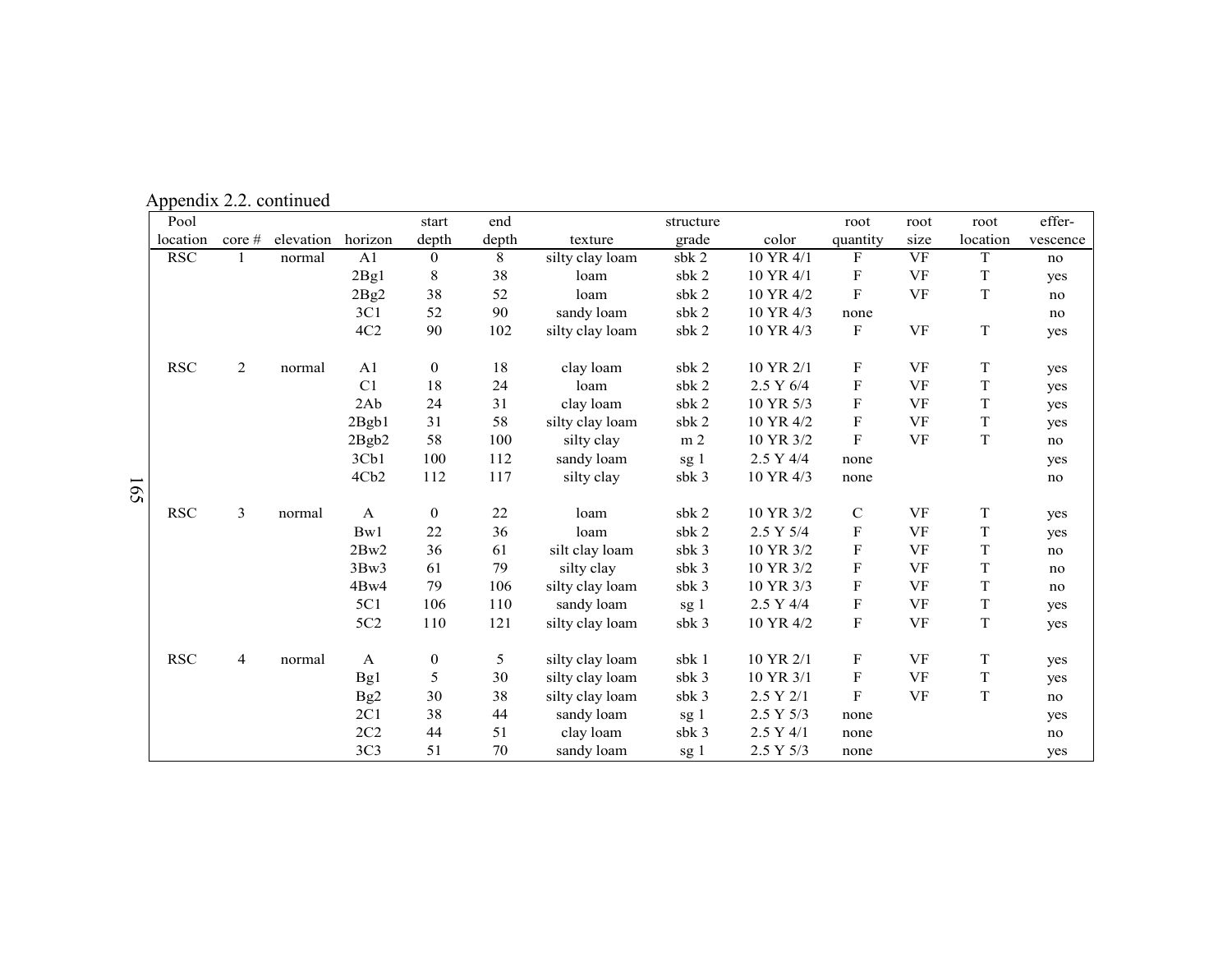Appendix 2.2. continued

| Pool                 |              |           |                  | start            | end            |                 | structure       |           | root                      | root                      | root        | effer-   |
|----------------------|--------------|-----------|------------------|------------------|----------------|-----------------|-----------------|-----------|---------------------------|---------------------------|-------------|----------|
| location             | $\c{core}$ # | elevation | horizon          | depth            | depth          | texture         | grade           | color     | quantity                  | size                      | location    | vescence |
| <b>RSC</b>           | 5            | normal    | A <sub>1</sub>   | $\mathbf{0}$     | 8              | silty clay loam | sbk 3           | 10YR 2/2  | $\boldsymbol{F}$          | <b>VF</b>                 | $\mathbf T$ | yes      |
|                      |              |           | A2               | 8                | 17             | silty clay loam | sbk 3           | 10 YR 2/1 | F                         | <b>VF</b>                 | T           | yes      |
|                      |              |           | Bw1              | 17               | 28             | silty clay loam | sbk 3           | 10 YR 3/2 | none                      |                           |             | yes      |
|                      |              |           | 2Bw2             | 28               | 85             | sandy clay loam | sbk 3           | 2.5 Y 3/3 | $\boldsymbol{F}$          | <b>VF</b>                 | $\mathbf T$ | yes      |
|                      |              |           | 2C1              | 85               | 90             | sandy loam      | sg 1            | 2.5 Y 4/4 | none                      |                           |             | yes      |
|                      |              |           | 2C2              | 90               | 120            | sandy clay loam | sbk 3           | 2.5 Y 4/4 | none                      |                           |             | yes      |
| <b>RSC</b>           | 6            | normal    | A1               | $\boldsymbol{0}$ | $\overline{4}$ | loam            | gr <sub>3</sub> | 10 YR 3/1 | $\mathbf F$               | VF                        | $\mathbf T$ | yes      |
|                      |              |           | A2               | 4                | 10             | loam            | sb $k3$         | 10 YR 3/1 | ${\bf F}$                 | <b>VF</b>                 | T           | yes      |
|                      |              |           | Bw1              | 10               | 26             | loam            | sbk 3           | 2.5 Y 4/3 | ${\bf F}$                 | <b>VF</b>                 | $\mathbf T$ | yes      |
|                      |              |           | Ab               | 26               | 42             | clay loam       | sbk 3           | 10 YR 3/1 | $\boldsymbol{\mathrm{F}}$ | VF                        | $\mathbf T$ | no       |
|                      |              |           | 2Cb1             | 42               | 58             | sandy loam      | sbk 3           | 2.5 Y 5/4 | $\boldsymbol{\mathrm{F}}$ | <b>VF</b>                 | T           | yes      |
|                      |              |           | 3Cb2             | 58               | 90             | silty clay loam | sbk 3           | 2.5 Y 4/2 | none                      |                           |             | yes      |
|                      |              |           | 3Cb <sub>3</sub> | 90               | 103            | silty clay loam | sbk 3           | 2.5 Y 4/3 | none                      |                           |             | yes      |
|                      |              |           | 3Cb4             | 103              | 112            | silty clay loam | sbk 3           | 2.5 Y 5/2 | none                      |                           |             | yes      |
| $\operatorname{RSC}$ | 7            | normal    | $\mathbf{A}$     | $\boldsymbol{0}$ | 27             | sandy loam      | sbk 3           | 2.5 Y 4/3 | $\mathbf F$               | <b>VF</b>                 | $\mathbf T$ | no       |
|                      |              |           | Ab               | 27               | 34             | clay loam       | sbk 3           | 10 YR 3/1 | ${\bf F}$                 | <b>VF</b>                 | T           | no       |
|                      |              |           | Cb1              | 34               | 56             | sandy loam      | sbk 2           | 2.5 Y 5/3 | $\mathbf F$               | <b>VF</b>                 | $\mathbf T$ | yes      |
|                      |              |           | Ab'              | 56               | 110            | clay loam       | sbk 3           | 2.5 Y 3/1 | $\mathbf F$               | <b>VF</b>                 | $\mathbf T$ | no       |
| <b>RSC</b>           | 8            | normal    | A                | $\boldsymbol{0}$ | 16             | clay loam       | sbk 3           | 10YR 3/2  | $\boldsymbol{\mathrm{F}}$ | $\boldsymbol{\mathrm{F}}$ | $\mathbf T$ | no       |
|                      |              |           | <b>Bg</b>        | 16               | 41             | clay loam       | m <sub>3</sub>  | 10 YR 4/2 | $\boldsymbol{\mathrm{F}}$ | $\boldsymbol{\mathrm{F}}$ | $\mathbf T$ | yes      |
|                      |              |           | 2C1              | 41               | 43             | sandy loam      | pl 3            | 2.5 Y 6/3 | none                      |                           |             | yes      |
|                      |              |           | 3C2              | 43               | 64             | clay loam       | m <sub>3</sub>  | 2.5 Y 3/2 | $\boldsymbol{\mathrm{F}}$ | <b>VF</b>                 | $\mathbf T$ | no       |
|                      |              |           | 4C <sub>3</sub>  | 64               | 72             | sandy clay loam | sbk 3           | 2.5 Y 4/2 | none                      |                           |             | no       |
|                      |              |           | 5C4              | 72               | 120            | clay loam       | ab 3            | 2.5 Y 3/1 | none                      |                           |             | no       |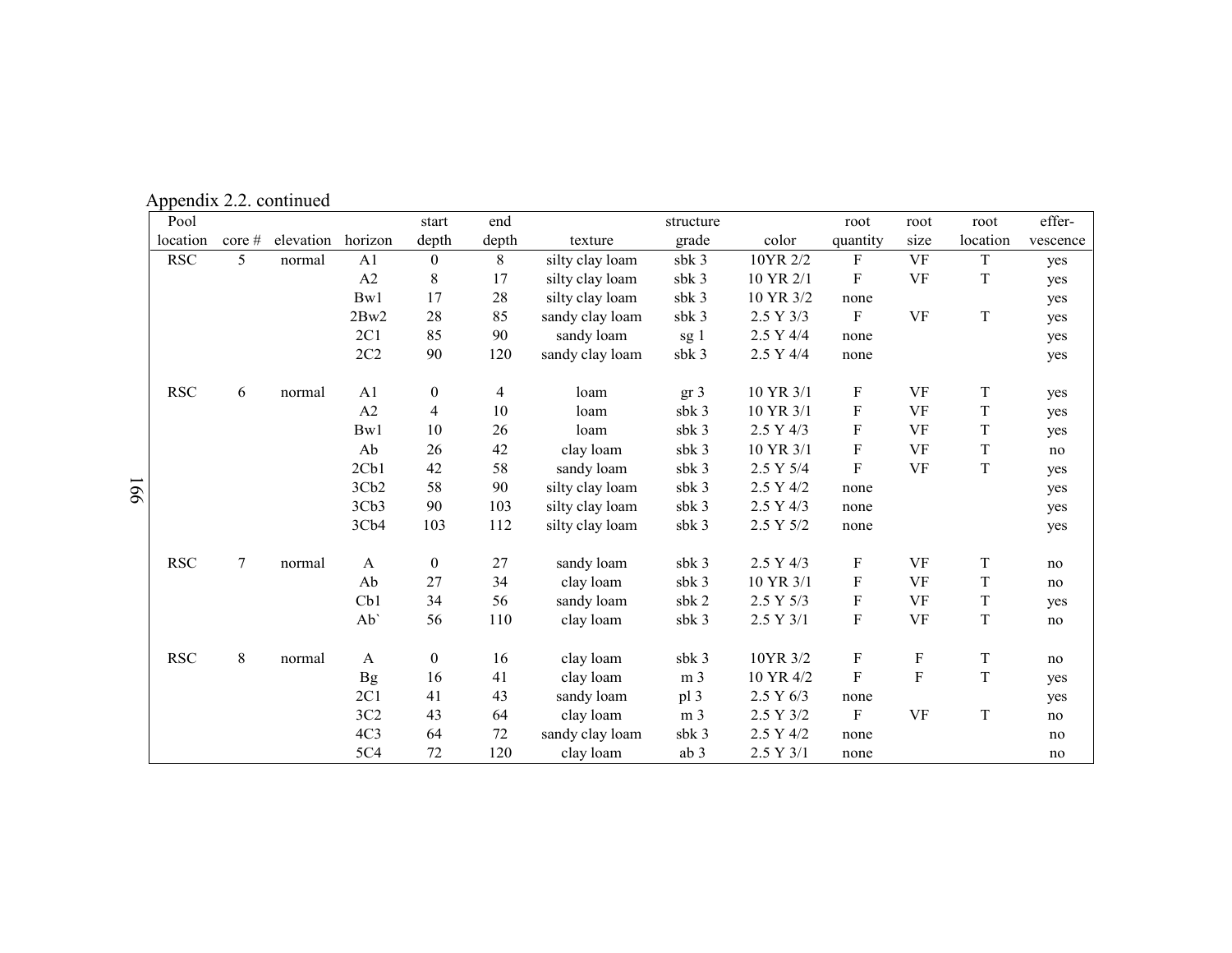| Pool       |        |                   |              | start            | end   |                 | structure        |           | root                      | root      | root        | effer-   |
|------------|--------|-------------------|--------------|------------------|-------|-----------------|------------------|-----------|---------------------------|-----------|-------------|----------|
| location   | core # | elevation horizon |              | depth            | depth | texture         | grade            | color     | quantity                  | size      | location    | vescence |
| <b>RSC</b> | 1      | flood             | A            | $\overline{0}$   | 21    | silt loam       | sbk 3            | 10 YR 3/2 | F                         | VF        | P           | no       |
|            |        |                   | 2Bw1         | 21               | 48    | loam            | sbk 3            | 10 YR 4/2 | F                         | <b>VF</b> | $\mathbf T$ | no       |
|            |        |                   | 3Ab          | 48               | 70    | silt clay       | sb $k3$          | 10 YR 3/1 | none                      |           |             | no       |
|            |        |                   | 4Bwb1        | 70               | 87    | loam            | sbk 2            | 10 YR 4/3 | none                      |           |             | no       |
|            |        |                   | 5Bwb2        | 87               | 109   | sandy loam      | sbk 2            | 2.5 Y 5/4 | none                      |           |             | no       |
| <b>RSC</b> | 2      | flood             | $\mathbf{A}$ | $\mathbf{0}$     | 11    | clay loam       | sbk 2            | 10 YR 3/1 | F                         | VF        | T           | no       |
|            |        |                   | 2Bw1         | 11               | 31    | loam            | sbk 3            | 10 YR 3/3 | F                         | <b>VF</b> | $\mathbf T$ | no       |
|            |        |                   | 3Bw2         | 31               | 35    | silty clay      | sb $k3$          | 10 YR 3/1 | none                      |           |             | no       |
|            |        |                   | 4C1          | 35               | 96    | silt clay loam  | sbk 2            | 10 YR 4/1 | none                      |           |             | no       |
|            |        |                   | 4C2          | 96               | 117   | silt clay loam  | sbk 3            | 10 YR 4/3 | none                      |           |             | no       |
|            |        |                   |              |                  |       |                 |                  |           |                           |           |             |          |
| RSC        | 3      | flood             | $\mathbf{A}$ | $\mathbf{0}$     | 10    | clay loam       | $s$ b $k$ 3      | 10YR 3/1  | F                         | VF        | T           | no       |
|            |        |                   | 2Bg1         | 10               | 23    | loam            | $s$ b $k$ 3      | 10 YR 4/1 | F                         | VF        | T           | none     |
|            |        |                   | 3Bg2         | 23               | 34    | silty clay      | sbk 3            | 2.5 Y 4/1 | F                         | <b>VF</b> | T           | no       |
|            |        |                   | 4Bw          | 34               | 50    | sandy loam      | sbk 3            | 2.5 Y 5/4 | F                         | VF        | T           | no       |
|            |        |                   | 5Bg'3        | 50               | 87    | silty clay loam | sbk <sub>3</sub> | 10 YR 4/2 | F                         | VF        | $\mathbf T$ | yes      |
|            |        |                   | 6C           | 87               | 117   | silt clay       | sbk 3            | 10 YR 4/2 | ${\bf F}$                 | <b>VF</b> | T           | yes      |
| RSC        | 4      | flood             | $\mathbf{A}$ | $\boldsymbol{0}$ | 20    | loamy sand      | sbk 3            | 10 YR 4/4 | F                         | <b>VF</b> | T           | no       |
|            |        |                   | 2A2          | 20               | 34    | silty clay      | sbk 3            | 10 YR 3/1 | F                         | VF        | T           | no       |
|            |        |                   | 3Bw          | 34               | 50    | sandy clay loam | sbk 2            | 10 YR 3/3 | F                         | <b>VF</b> | T           | no       |
|            |        |                   | 4Bg1         | 50               | 58    | silty clay      | $s$ b $k$ 2      | 10 YR 3/2 | ${\rm F}$                 | VF        | $\mathbf T$ | yes      |
|            |        |                   | 4Bg2         | 58               | 70    | silty clay      | sbk 2            | 10YR 3/2  | $\boldsymbol{\mathrm{F}}$ | VF        | T           | yes      |
|            |        |                   | 5C           | 70               | 80    | sandy loam      | sbk 1            | 10 YR 4/2 | none                      |           |             | yes      |

Appendix 2.2. continued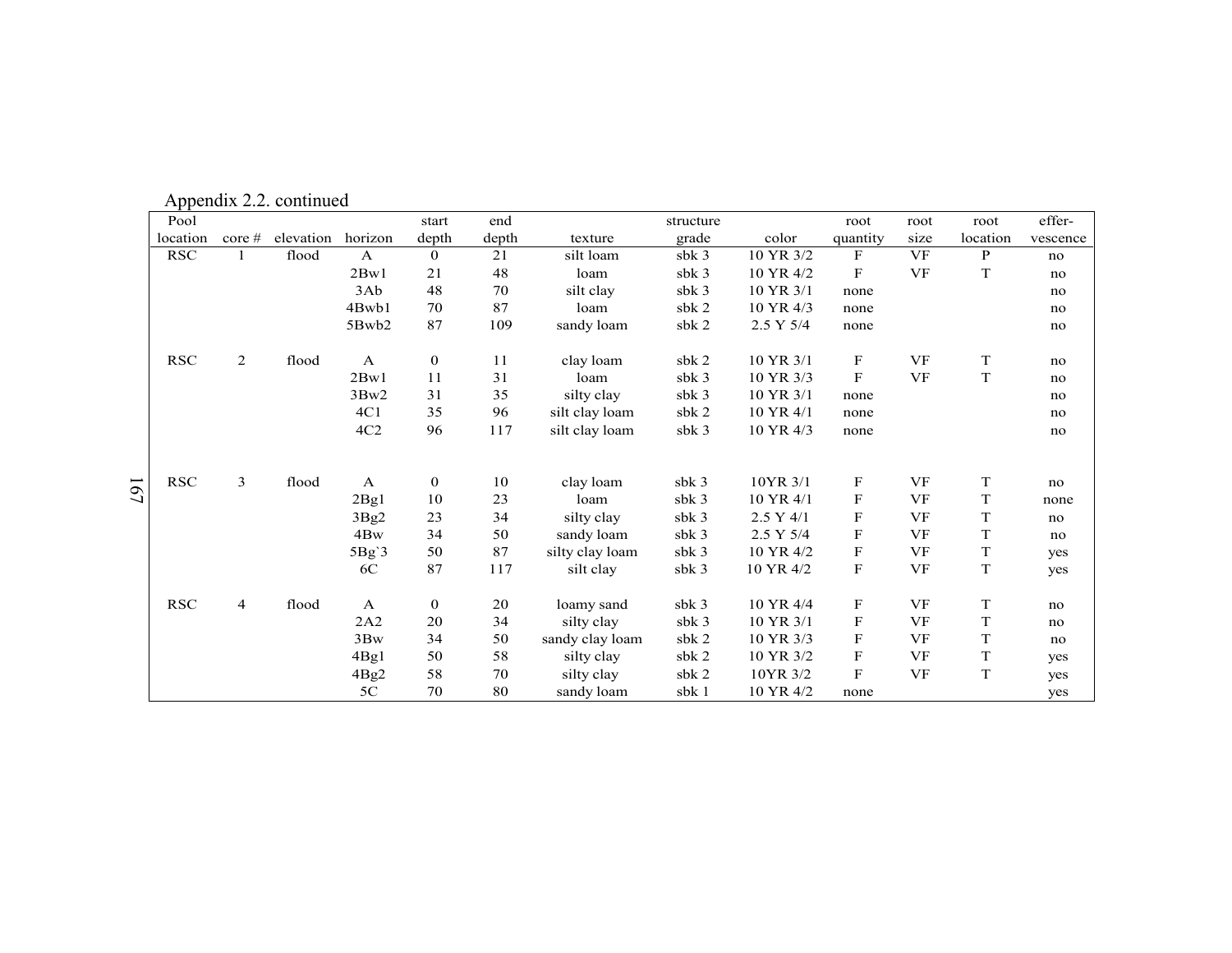| Pool       |        |           |                  | start          | end   |                 | structure        |           | root                      | root      | root         | effer-   |
|------------|--------|-----------|------------------|----------------|-------|-----------------|------------------|-----------|---------------------------|-----------|--------------|----------|
| location   | core # | elevation | horizon          | depth          | depth | texture         | grade            | color     | quantity                  | size      | location     | vescence |
| <b>RSC</b> | 5      | flood     | $\mathbf{A}$     | $\overline{0}$ | 3     | sandy loam      | gr 2             | 10 YR 3/1 | F                         | <b>VF</b> | $\mathbf T$  | no       |
|            |        |           | 2A2              | 3              | 13    | clay loam       | sbk 2            | 10 YR 3/1 | F                         | <b>VF</b> | $\mathbf T$  | no       |
|            |        |           | 3Bw1             | 13             | 34    | sandy loam      | sbk <sub>3</sub> | 10 YR 5/4 | $\boldsymbol{\mathrm{F}}$ | <b>VF</b> | $\mathbf T$  | no       |
|            |        |           | 4Bw2             | 34             | 43    | silty clay loam | sbk 3            | 2.5 Y 6/3 | $\boldsymbol{\mathrm{F}}$ | <b>VF</b> | T            | yes      |
|            |        |           | 5Ab1             | 43             | 60    | silty clay      | sbk 2            | 10 YR 3/3 | $\mathbf F$               | <b>VF</b> | T            | no       |
|            |        |           | 5Ab <sub>2</sub> | 60             | 88    | silty clay      | sbk 2            | 10 YR 3/2 | F                         | <b>VF</b> | T            | no       |
|            |        |           | 5Bgb             | 88             | 98    | silty clay      | sbk 3            | 10 YR 4/2 | F                         | <b>VF</b> | $\mathbf T$  | yes      |
|            |        |           | 6C <sub>b</sub>  | 98             | 113   | silty clay loam | sbk 3            | 2.5 Y 6/3 | F                         | <b>VF</b> | $\mathbf T$  | no       |
| RSC        | 6      | flood     | $\mathbf{A}$     | $\mathbf{0}$   | 19    | loam            | sbk 1            | 10 YR 4/3 | F                         | VF        | T            | yes      |
|            |        |           | 2C               | 19             | 25    | silt loam       | sbk 2            | 10 YR 4/2 | F                         | <b>VF</b> | $\mathbf T$  | yes      |
|            |        |           | 3Ab1             | 25             | 37    | silty clay      | sbk 3            | 10 YR 2/1 | F                         | <b>VF</b> | $\, {\bf P}$ | no       |
|            |        |           | 4Cb1             | 37             | 66    | loamy sand      | sg 1             | 2.5 Y 5/4 | F                         | <b>VF</b> | $\mathbf T$  | yes      |
|            |        |           | 5Cb2             | 66             | 95    | silty clay loam | sbk 2            | 10 YR 4/3 | F                         | <b>VF</b> | $\mathbf T$  | yes      |
|            |        |           | 6Cb3             | 95             | 97    | loamy sand      | sg 1             | 10 YR 4/3 | F                         | <b>VF</b> | $\mathbf T$  | yes      |
| RSC        | $\tau$ | flood     | $\mathbf{A}$     | $\overline{0}$ | 14    | loam            | sbk 2            | 10 YR 2/1 | $\mathbf C$               | <b>VF</b> | $\mathbf T$  | yes      |
|            |        |           | <b>Bw</b>        | 14             | 23    | loam            | sbk 2            | 2.5 Y 5/4 | F                         | <b>VF</b> | $\mathbf T$  | yes      |
|            |        |           | 2C               | 23             | 32    | loamy sand      | sg <sub>1</sub>  | 2.5 Y 5/4 | F                         | <b>VF</b> | T            | yes      |
|            |        |           | 3Bgb             | 32             | 45    | silty clay loam | sbk 3            | 10 YR 4/2 | F                         | <b>VF</b> | T            | yes      |
|            |        |           | 4Bwb1            | 45             | 114   | sandy loam      | sbk 3            | 10 YR 4/3 | F                         | <b>VF</b> | $\mathbf T$  | no       |
|            |        |           | 5Bwb2            | 114            | 117   | silty clay      | sbk 2            | 10 YR 4/1 | $\mathbf C$               | <b>VF</b> | $\mathbf T$  | yes      |
| RSC        | 8      | flood     | $\mathbf{A}$     | $\bf{0}$       | 24    | sandy loam      | sbk 2            | 10 YR 4/3 | F                         | VF        | $\mathbf T$  | yes      |
|            |        |           | 2A               | 24             | 31    | loam            | sbk 3            | 10 YR 3/2 | F                         | <b>VF</b> | T            | no       |
|            |        |           | 3C               | 31             | 36    | silty clay loam | p13              | 2.5 Y 5/4 | $\mathbf C$               | <b>VF</b> | $\mathbf T$  | yes      |
|            |        |           | 4Ab              | 36             | 55    | sandy clay      | sbk 3            | 10 YR3/3  | F                         | <b>VF</b> | $\mathbf T$  | no       |
|            |        |           | 5Bgb1            | 55             | 78    | silty clay      | m <sub>3</sub>   | 10 YR 4/2 | F                         | <b>VF</b> | $\mathbf T$  | no       |
|            |        |           | 5Bgb2            | 78             | 88    | silty clay      | sbk 3            | 10 YR 2/1 | F                         | <b>VF</b> | $\mathbf T$  | no       |
|            |        |           | 5Bgb3            | 88             | 113   | silty clay      | sb $k3$          | 10 YR 4/1 | $\mathbf F$               | <b>VF</b> | $\mathbf T$  | no       |
|            |        |           |                  |                |       |                 |                  |           |                           |           |              |          |

Appendix 2.2. continued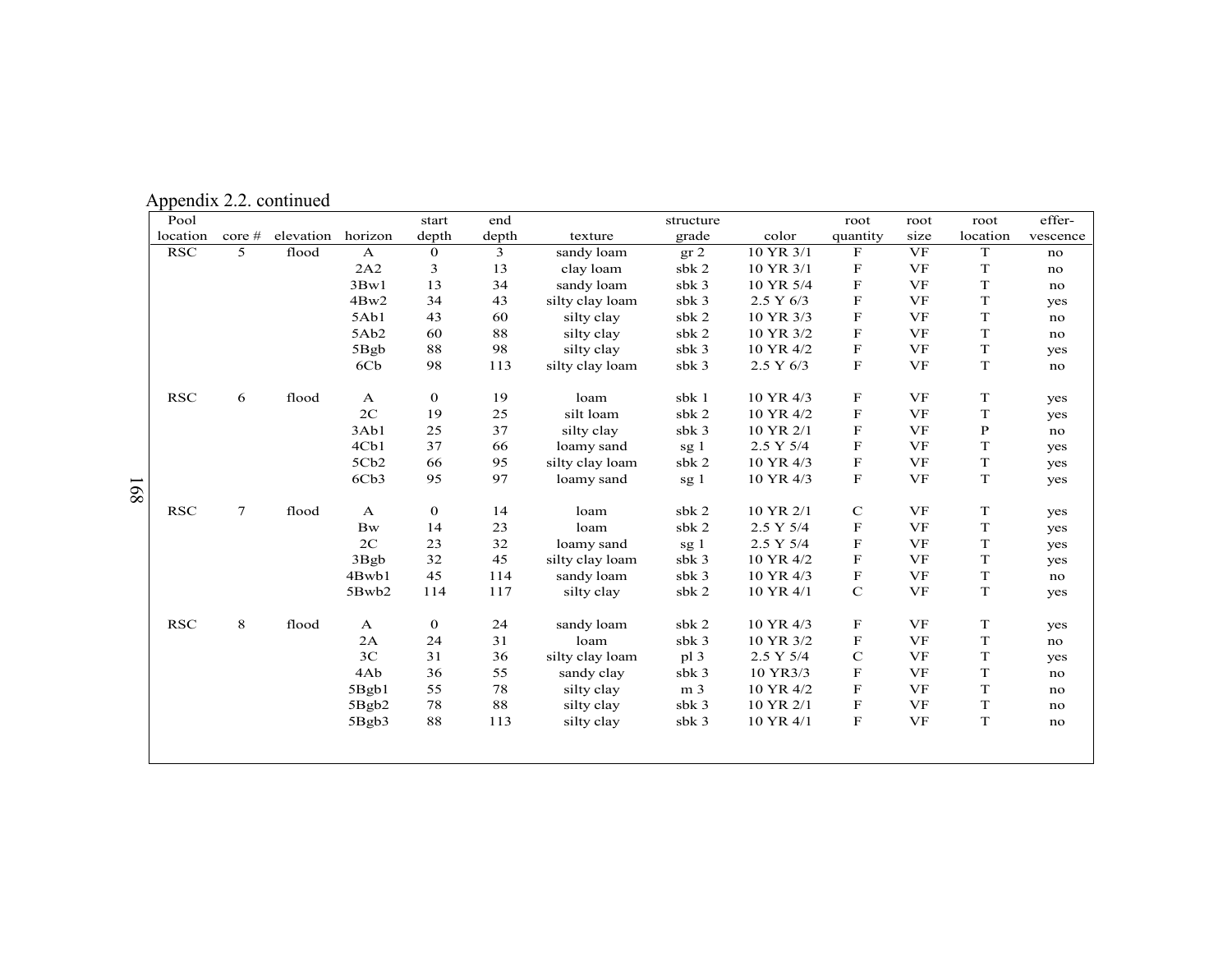Appendix 4. Amount of gypsum ( $CaSO<sub>4</sub>$   $2 H<sub>2</sub>O$ ) applied to microcosms irrigated with either Missouri River water (MOR) or Wastewater effluent (WWE) during leaching treatment and mean number of pore volumes in which deionized water was used to flush soil salts from soil material before and after gypsum application.

| Treatments      |            | Pore volumes $(L)$ |       | Gypsum        |
|-----------------|------------|--------------------|-------|---------------|
| Soil Material   | Water      | <b>Before</b>      | After | applied $(g)$ |
| Silt loam       | <b>MOR</b> | 7.8                | 3.5   | 215           |
|                 | <b>WWE</b> | 8.2                | 4.8   | 429           |
| Loamy fine sand | <b>MOR</b> | 9.6                | 5.5   | 344           |
|                 | <b>WWE</b> | 11.9               | 6.3   | 561           |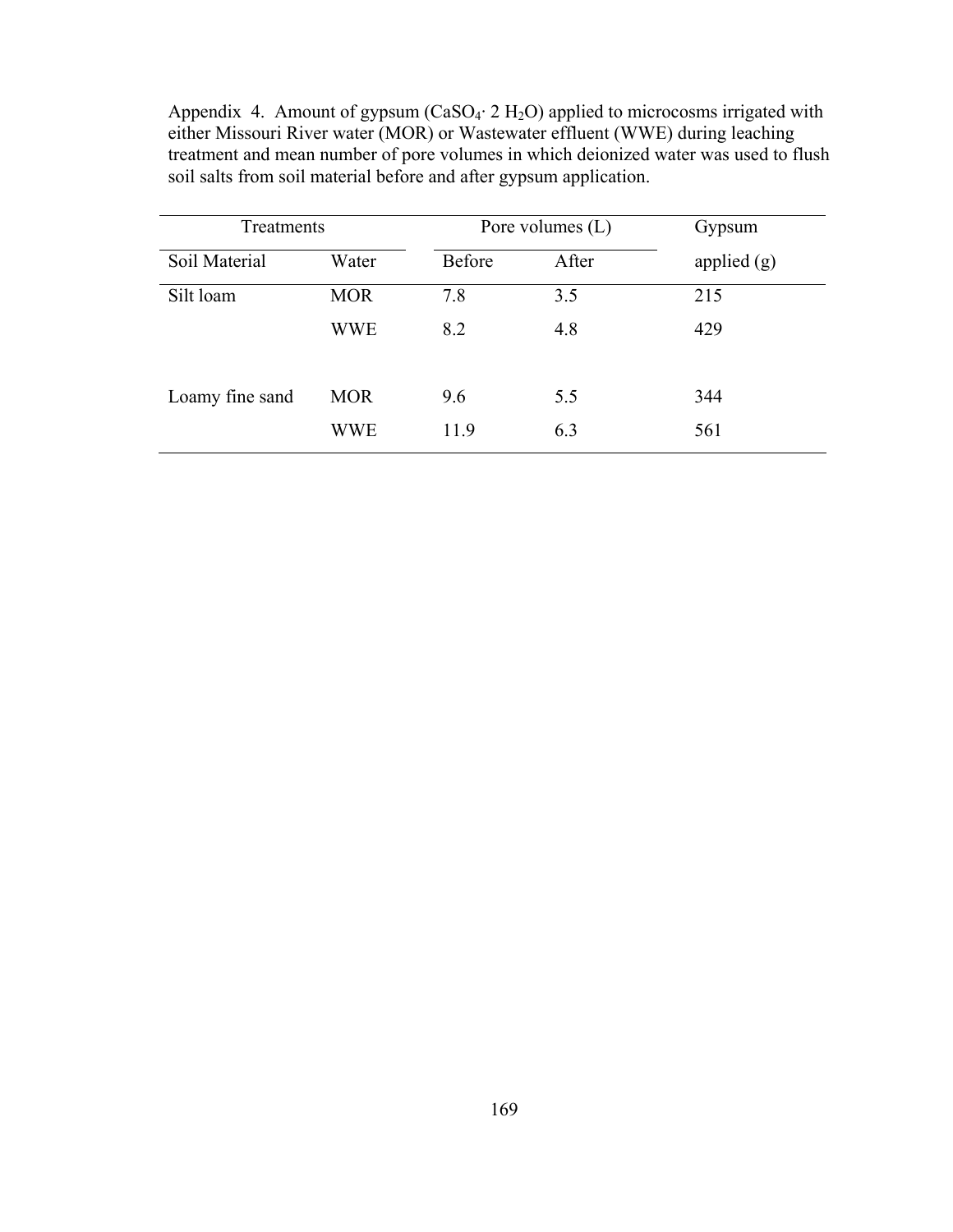| Extracted   | Media and source | DF (Num, Den) | F value | Pr > F |
|-------------|------------------|---------------|---------|--------|
| from        |                  |               |         |        |
| <u>Soil</u> | TSA (bacteria)   |               |         |        |
|             | Soil             | 1,10          | 9.11    | 0.0129 |
|             | Water            | 3, 10         | 01.45   | 0.2866 |
|             | soil*water       | 3, 10         | 01.56   | 0.2593 |
|             | Kings (bacteria) |               |         |        |
|             | soil             | 1,10          | 10.47   | 0.0089 |
|             | water            | 3, 10         | 1.45    | 0.2852 |
|             | soil*water       | 3, 10         | 1.39    | 0.3028 |
|             | Martins (fungi)  |               |         |        |
|             | soil             | 1, 10         | 7.62    | 0.0201 |
|             | water            | 3, 10         | 1.54    | 0.2645 |
|             | soil*water       | 3, 10         | 0.63    | 0.6109 |
| Rhizosphere | TSA (bacteria)   |               |         |        |
|             | soil             | 1,10          | 5.27    | 0.0446 |
|             | water            | 2, 10         | 0.17    | 0.8445 |
|             | soil*water       | 2, 10         | 0.15    | 0.8601 |
|             | Kings (bacteria) |               |         |        |
|             | soil             | 1,10          | 1.12    | 0.3158 |
|             | water            | 2, 10         | 0.01    | 0.9860 |
|             | soil*water       | 2, 10         | 0.64    | 0.5490 |
|             | Martins (fungi)  |               |         |        |
|             | soil             | 1, 10         | 0.88    | 0.3712 |
|             | water            | 2, 10         | 0.29    | 0.7528 |
|             | Soil*water       | 2, 10         | 0.15    | 0.8589 |

Appendix 5.1. ANOVA table (proc MIXED) of mean abundances of culturable, viable bacterial and fungal extracted from bulk soil materials and the rhizosphere of barnyard grass (*Echinochloa crus-galli*). Degrees of freedom of each source are given for the numerator (Num) and denominator (Den).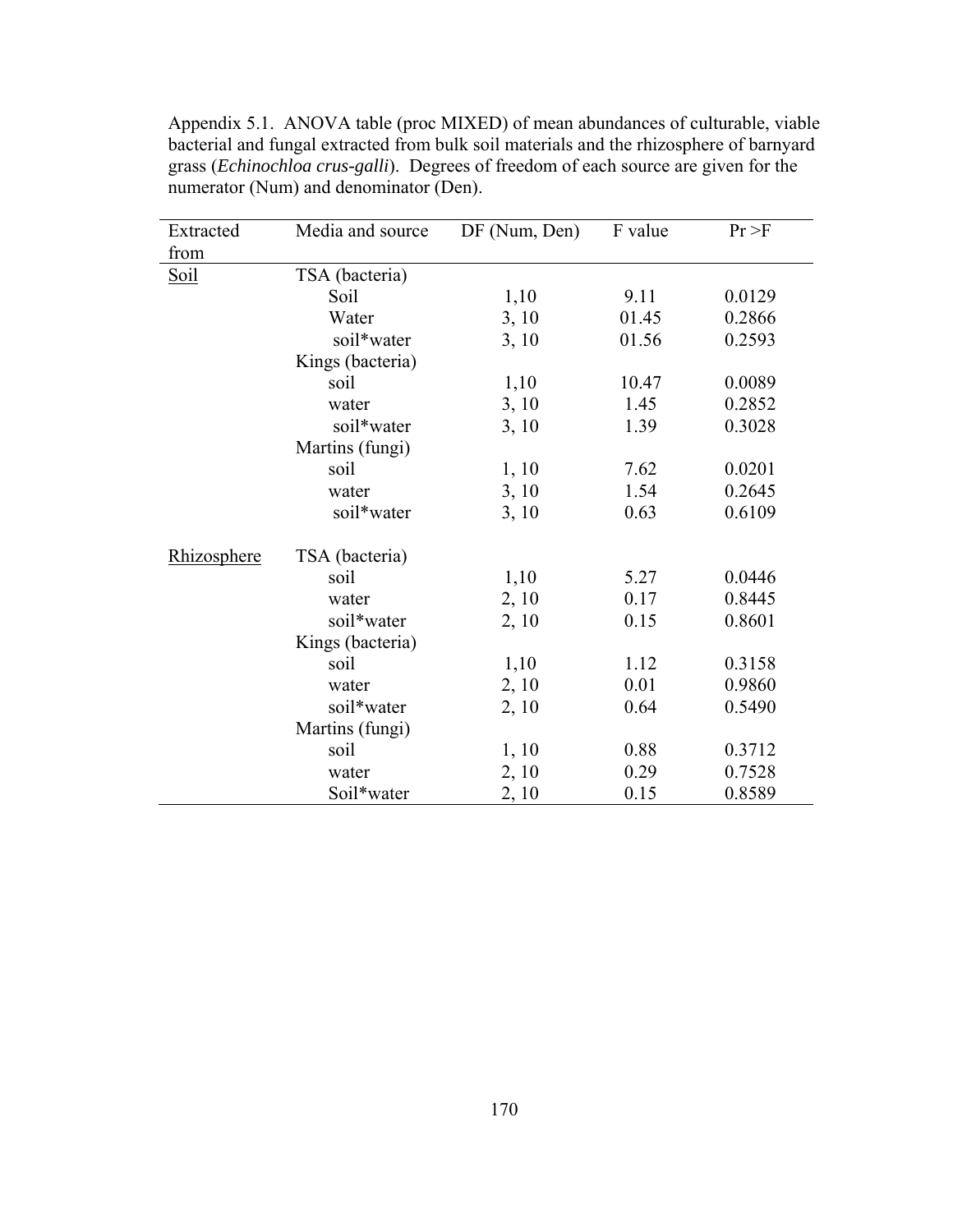Appendix 5.2. Mean colony abundances and standard errors by soil and water treatment. Soil materials (silt loam, loamy fine sand (loamy fs)) were collected from greenhouse treatments irrigated with Missouri River water (MOR), wastewater effluent (WWE), or deionized water (DI). Field collected soil materials were not irrigated with water sources and did not include rhizosphere material for assays. Values are log 10 transformed. Bacteria assays from bulk soil samples were enumerated from King-B and TSA growth media at10-6 serial dilution and fungi assay were enumerated from Martin's Rose Bengal growth medium at  $10^{-4}$  serial dilution. For rhizosphere samples, bacteria assays were enumerated from King-B and TSA growth media at 10<sup>-5</sup> serial dilution. Fungi assay were enumerated from Martin's Rose Bengal growth medium at  $10^{-3}$  serial dilution.

| Table 1. Meall colonies by soil material and water source. |                                    |                                    |                                    |  |  |
|------------------------------------------------------------|------------------------------------|------------------------------------|------------------------------------|--|--|
| Soil and water                                             | Kings                              | <b>TSA</b>                         | <b>Martins</b>                     |  |  |
| treatment                                                  | $(g$ oven dry soil <sup>-1</sup> ) | $(g$ oven dry soil <sup>-1</sup> ) | $(g$ oven dry soil <sup>-1</sup> ) |  |  |
| MOR-silt loam                                              | $6.42 \pm 0.096$                   | $6.08 \pm 0.168$                   | $3.88 \pm 0.212$                   |  |  |
| $MOR$ – loamy fs                                           | $6.05 \pm 0.096$                   | $5.71 \pm 0.168$                   | $3.03 \pm 0.212$                   |  |  |
| $WWE - silt loan$                                          | $6.42 \pm 0.096$                   | $6.13 \pm 0.168$                   | $3.65 \pm 0.212$                   |  |  |
| $WWE -$ loamy fs                                           | $5.95 \pm 0.096$                   | $5.30 \pm 0.168$                   | $3.01 \pm 0.212$                   |  |  |
| $DI - silt loan$                                           | $6.34 \pm 0.096$                   | $6.02 \pm 0.168$                   | $3.45 \pm 0.212$                   |  |  |
| DI-loamy fs                                                | $6.22 \pm 0.096$                   | $5.79 \pm 0.168$                   | $3.89 \pm 0.212$                   |  |  |
| Field -silt loam                                           | $6.06 \pm 0.166$                   | $5.60 \pm 0.281$                   | $3.91 \pm 0.367$                   |  |  |
| Field -- loamy fs                                          | $5.94 \pm 0.166$                   | $5.42 \pm 0.281$                   | $3.81 \pm 0.367$                   |  |  |

Table 1. Mean colonies by soil material and water source.

|  |  |  |  | Table 2. Mean colonies by water source (regardless of soil material). |
|--|--|--|--|-----------------------------------------------------------------------|
|  |  |  |  |                                                                       |

| Water      | Kings                            | TSA                              | <b>Martins</b>                   |
|------------|----------------------------------|----------------------------------|----------------------------------|
| source     | $(g$ oven dry soil <sup>-1</sup> | $(g$ oven dry soil <sup>-1</sup> | (g oven dry soil <sup>-1</sup> ) |
| <b>MOR</b> | $6.24 \pm 0.068$                 | $5.90 \pm 0.128$                 | $3.45 \pm 0.150$                 |
| <b>WWE</b> | $6.19 \pm 0.068$                 | $5.72 \pm 0.128$                 | $3.33 \pm 0.150$                 |
| DI         | $6.28 \pm 0.068$                 | $5.90 \pm 0.128$                 | $3.67 \pm 0.150$                 |
| Field      | $6.00 \pm 0.118$                 | $5.51 \pm 0.210$                 | $3.86 \pm 0.260$                 |
|            |                                  |                                  |                                  |

| Table 3. Mean rhizosphere soil extracted colony abundances and standard errors by soil |
|----------------------------------------------------------------------------------------|
| material and water source.                                                             |

| Soil and water  | Kings                            | <b>TSA</b>                       | <b>Martins</b>                     |
|-----------------|----------------------------------|----------------------------------|------------------------------------|
| treatment       | (g oven dry soil <sup>-1</sup> ) | $(g$ oven dry soil <sup>-1</sup> | $(g$ oven dry soil <sup>-1</sup> ) |
| MOR - silt loam | $7.60 \pm 0.331$                 | $7.65 \pm 0.205$                 | $5.60 \pm 0.520$                   |
| MOR - loamy fs  | $8.08 \pm 0.331$                 | $8.16 \pm 0.205$                 | $4.92 \pm 0.520$                   |
| WWE - silt loam | $7.96 \pm 0.331$                 | $7.67 \pm 0.205$                 | $5.27 \pm 0.520$                   |
| WWE - loamy fs  | $7.82 \pm 0.331$                 | $7.98 \pm 0.205$                 | $5.14 \pm 0.520$                   |
| DI - silt loam  | $7.59 \pm 0.331$                 | $7.62 \pm 0.205$                 | $5.07 \pm 0.520$                   |
| DI - loamy fs   | $8.10 \pm 0.331$                 | $7.95 \pm 0.205$                 | $4.73 \pm 0.520$                   |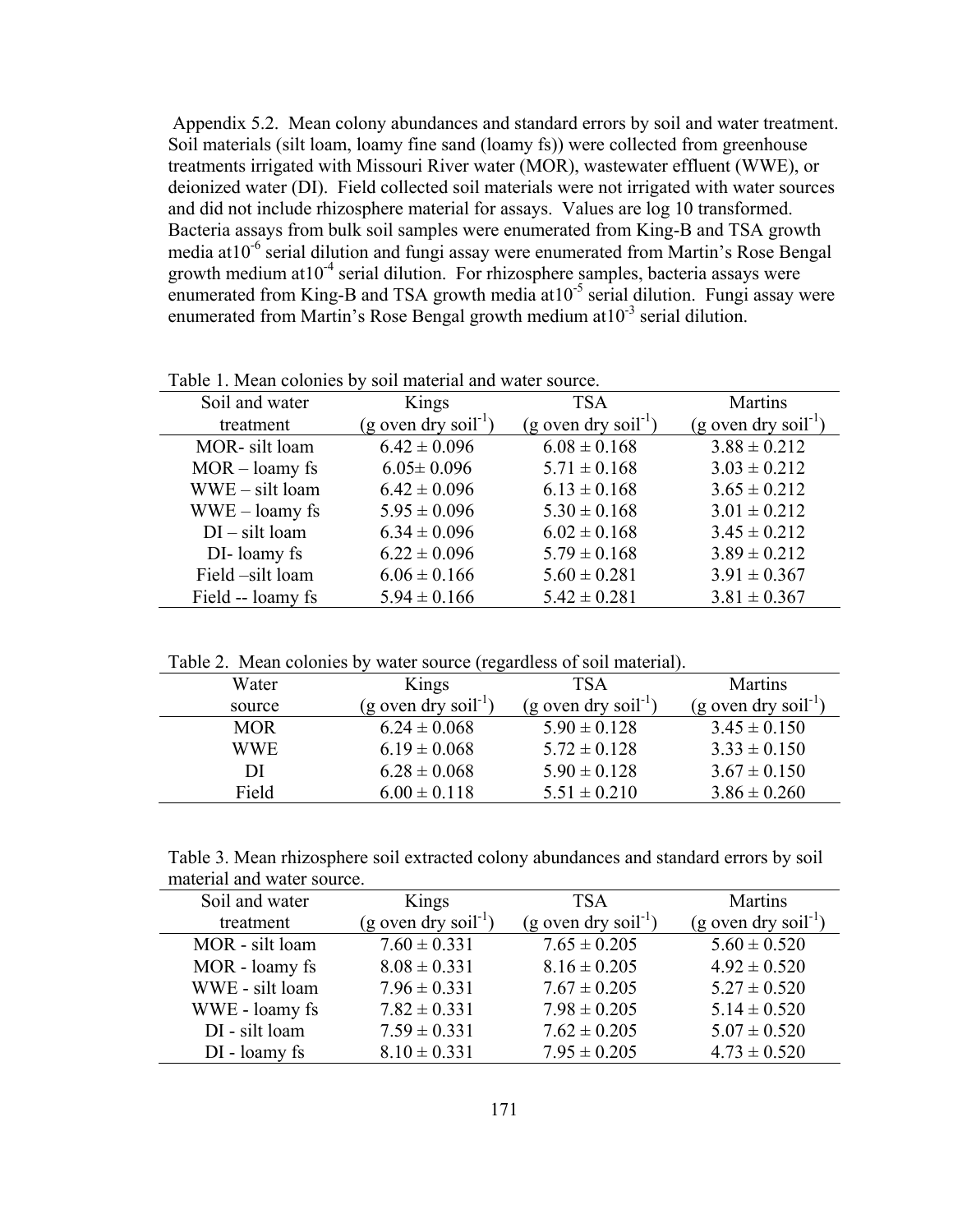Plate 1. General layout of greenhouse microcosms in column by row array. Microcosms are 90 L X 60 W X 20 D (cm).

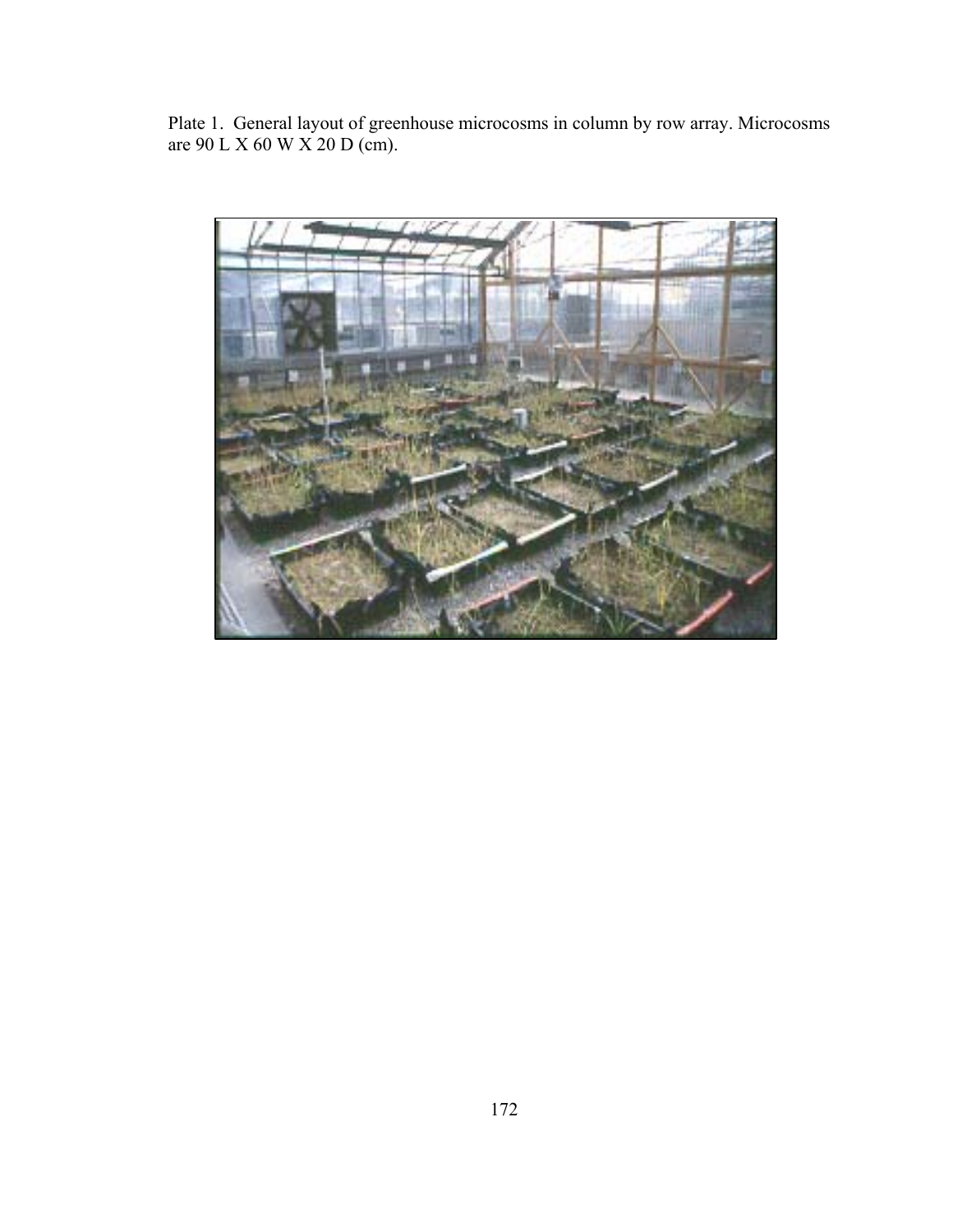Plate 2. Vegetative growth in greenhouse microcosms irrigated with either Missouri River water (Plate A) or municipal wastewater effluent (Plate B) from trial 4, in 1999.



B)